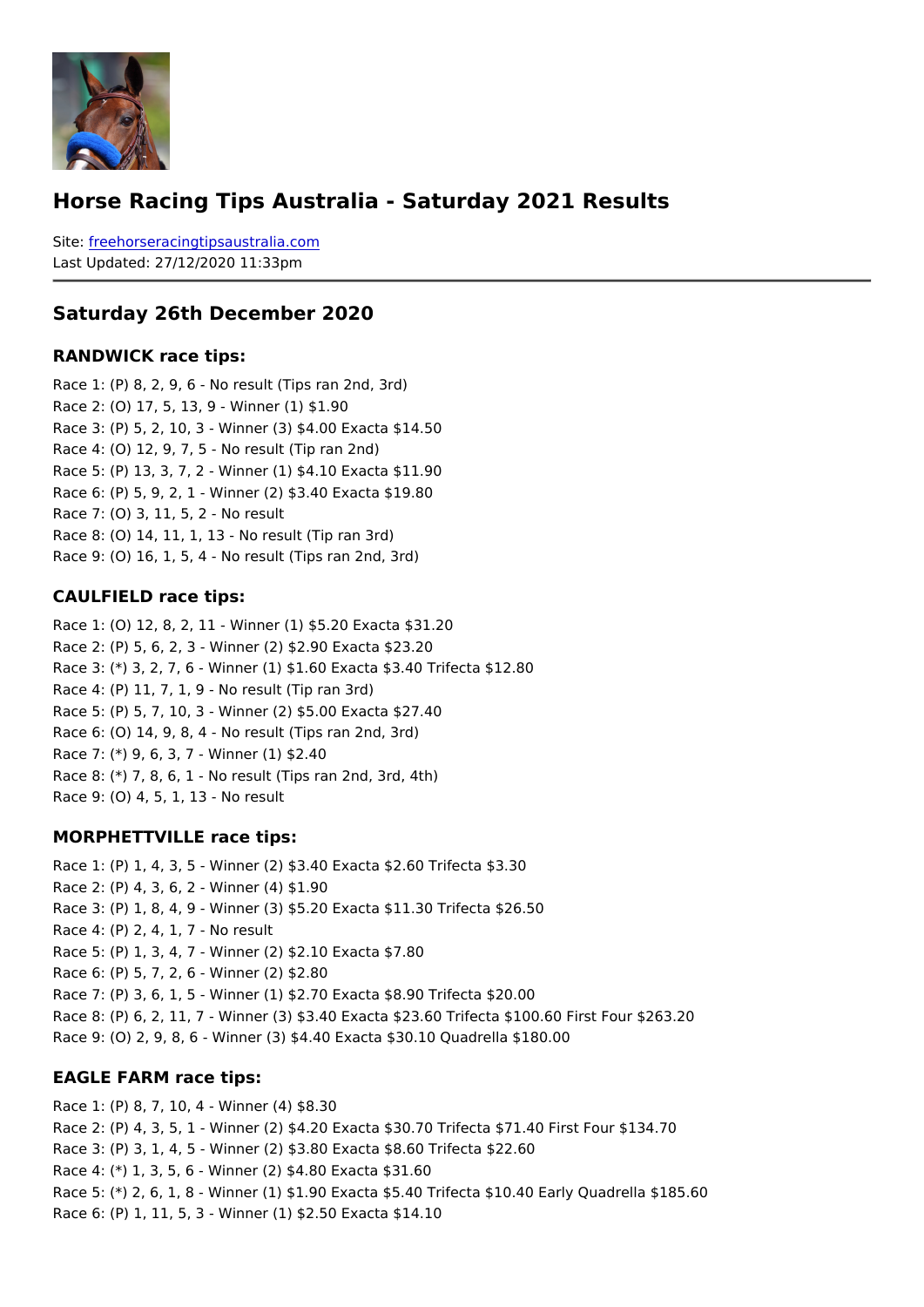Race 7: (\*) 4, 8, 7, 1 - Winner (1) \$1.70 Race 8: (O) 5, 4, 1, 3 - Winner (1) \$4.50 Race 9: (O) 1, 2, 11, 13 - Winner (2) \$9.10 Quadrella \$238.10

## **ASCOT race tips:**

Race 1: (P) 9, 2, 1, 5 - Winner (3) \$2.90 Race 2: (P) 9, 10, 2, 3 - Winner (4) \$2.70 Race 3: (O) 10, 6, 9, 11 - Winner (3) \$13.60 Exacta \$101.80 Trifecta \$502.60 Race 4: (P) 8, 2, 6, 5 - Winner (1) \$1.80 Exacta \$4.30 Trifecta \$35.30 Race 5: (O) 2, 1, 8, 6 - Winner (2) \$4.40 Early Quadrella \$664.50 Race 6: (P) 4, 1, 3, 5 - No result (Tips ran 2nd, 4th) Race 7: (O) 10, 9, 3, 2 - No result (Tips ran 2nd, 3rd, 4th) Race 8: (O) 1, 7, 9, 2 - Winner (4) \$2.10 Exacta \$9.20 Race 9: (O) 9, 1, 10, 8 - No result (Tips ran 2nd, 3rd, 4th)

## **NEWCASTLE race tips:**

Race 1: (O) 1, 3, 10, 2 - Winner (2) \$3.80 Exacta \$10.00 Race 2: (P) 9, 5, 7, 13 - Winner (1) \$3.90 Race 3: (O) 13, 3, 8, 11 - Winner (4) \$7.00 Exacta \$24.10 Race 4: (P) 14, 10, 7, 12 - No result Race 5: (P) 11, 7, 10, 9 - No result (Tips ran 2nd, 3rd) Race 6: (P) 8, 4, 6, 10 - No result (Tips ran 2nd, 3rd, 4th) Race 7: (O) 2, 16, 10, 8 - Winner (1) \$5.80 Exacta \$50.30

## **GEELONG race tips:**

Race 1: (O) 9, 8, 4, 6 - No result (Tips ran 2nd, 3rd) Race 2: (O) 5, 9, 13, 17 - Winner (2) \$3.20 Race 3: (O) 12, 9, 2, 3 - Winner (2) \$8.30 Race 4: (P) 2, 10, 5, 1 - Winner (2) \$3.60 Exacta \$10.80 Trifecta \$33.90 Race 5: (O) 6, 5, 8, 7 - No result (Tip ran 3rd) Race 6: (O) 3, 9, 2, 13 - Winner (3) \$3.20 Race 7: (O) 12, 2, 10, 1 - Winner (2) \$2.90 Race 8: (O) 7, 11, 13, 5 - No result

### **WARWICK race tips:**

Race 1: (P) 1, 7, 2, 10 - Winner (3) \$6.30 Race 2: (P) 4, 9, 3, 12 - No result (Tips ran 3rd, 4th) Race 3: (P) 2, 3, 1, 8 - Winner (2) \$4.90 Exacta \$59.60 Race 4: (P) 9, 11, 7, 1 - Winner (3) \$3.50 Exacta \$13.60 Race 5: (O) 9, 3, 10, 8 - No result (Tip ran 2nd) Race 6: (P) 7, 1, 2, 4 - No result (Tip ran 2nd)

### **GOLD COAST race tips:**

Race 1: (P) 1, 2, 4, 5 - Winner (1) \$1.70 Race 2: (O) 2, 4, 7, 3 - No result (Tips ran 3rd, 4th) Race 3: (P) 8, 7, 3, 4 - Winner (3) \$5.60 Exacta \$49.70 Trifecta \$262.10 First Four \$307.20 Race 4: (O) 4, 1, 8, 5 - Winner (1) \$2.30 Race 5: (P) 3, 1, 5, 2 - Winner (2) \$2.50 Exacta \$12.10 Trifecta \$55.10 Race 6: (P) 4, 10, 11, 7 - Winner (1) \$1.70 Exacta \$3.40 Trifecta \$8.20 Race 7: (P) 1, 3, 5, 6 - No result (Tips ran 2nd, 3rd) Race 8: (P) 5, 11, 1, 6 - Winner (3) \$5.00 Exacta \$25.10

### **PENSHURST race tips:**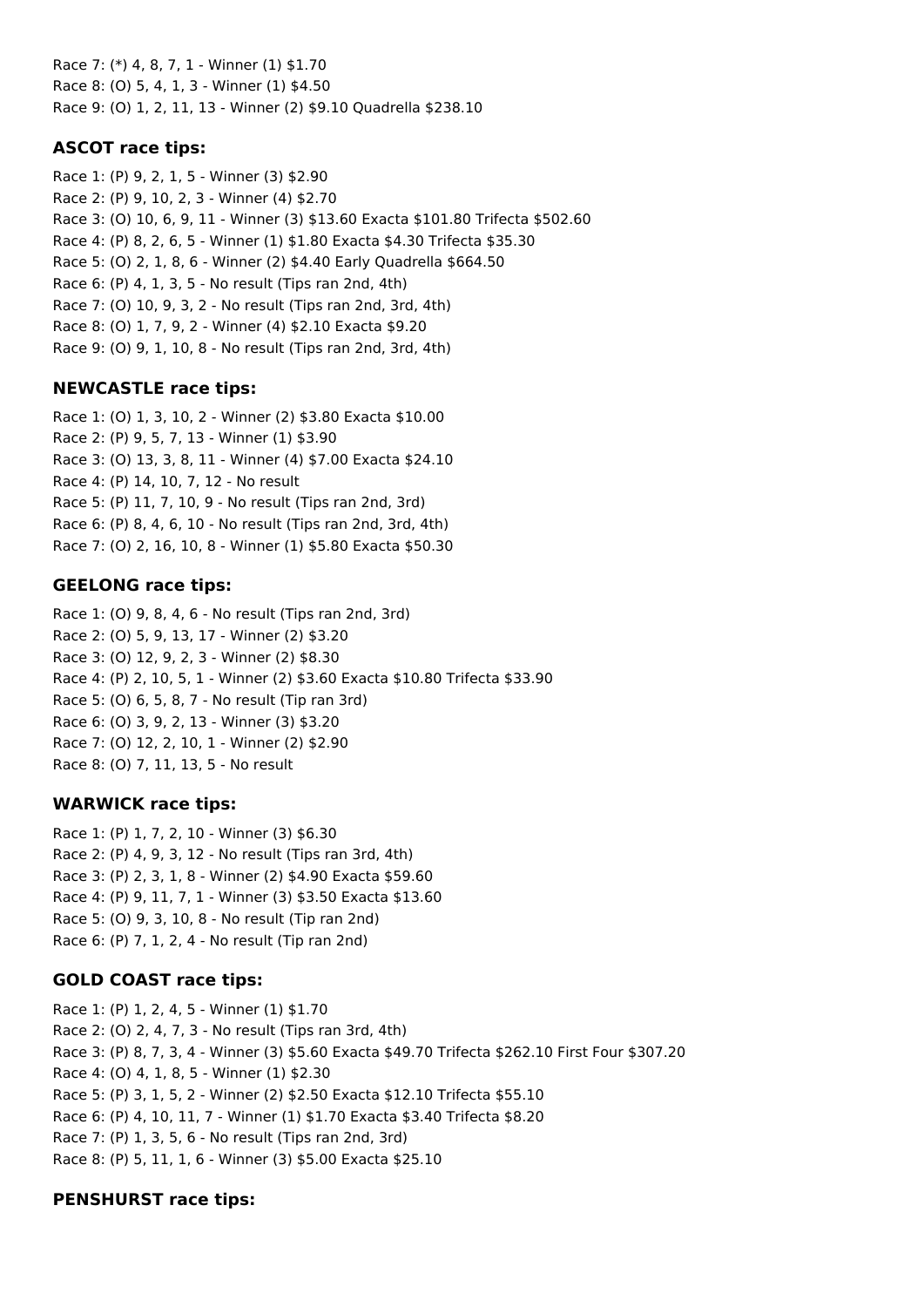Race 1: (O) 10, 5, 9, 1 - Winner (4) \$5.50 Exacta \$24.00 Trifecta \$56.80 Race 2: (P) 5, 4, 3, 1 - No result (Tips ran 2nd, 4th) Race 3: (P) 3, 4, 5, 8 - Winner (1) \$7.90 Exacta \$91.30 Race 4: (O) 7, 9, 10, 2 - No result (Tip ran 4th) Race 5: (P) 6, 5, 7, 8 - Winner (3) \$3.50 Exacta \$17.60 Race 6: (P) 1, 5, 2, 4 - Winner (2) \$5.80 Exacta \$19.20 Trifecta \$148.70 Race 7: (P) 1, 5, 7, 9 - Winner (2) \$4.90 Exacta \$18.70

#### **ALBANY race tips:**

Race 1: (P) 6, 8, 7, 4 - No result (Tips ran 2nd, 3rd) Race 2: (O) 7, 8, 5, 9 - Winner (1) \$1.70 Race 3: (P) 3, 2, 8, 4 - No result (Tips ran 2nd, 3rd, 4th) Race 4: (P) 3, 2, 1, 5 - Winner (1) \$2.60 Exacta \$7.40 Race 5: (P) 9, 10, 1, 4 - No result (Tip ran 2nd) Race 6: (P) 3, 5, 7, 1 - Winner (2) \$2.30 Exacta \$9.00 Trifecta \$44.90 Race 7: (P) 6, 2, 9, 4 - No result (Tip ran 4th)

#### **BALLINA race tips:**

Race 1: (P) 8, 4, 1, 5 - Winner (1) \$1.90 Exacta \$17.10 Race 2: (P) 4, 8, 5, 6 - Winner (2) \$3.10 Race 3: (P) 5, 3, 1, 4 - Winner (2) \$6.60 Race 4: (P) 3, 5, 2, 7 - Winner (3) \$2.40 Early Quadrella \$46.30 Race 5: (P) 2, 1, 3, 4 - Winner (3) \$9.40 Exacta \$23.10 Trifecta \$59.00 Race 6: (P) 2, 1, 6, 5 - Winner (2) \$3.30 Exacta \$5.60 Quadrella \$251.20

#### **BOWRAVILLE race tips:**

Race 1: (P) 3, 4, 1, 2 - Abandoned Race 2: (P) 1, 2, 3, 4 - Abandoned Race 3: (P) 1, 2, 3, 4 - Abandoned Race 4: (P) 2, 1, 3, 4 - Abandoned Race 5: (P) 3, 1, 2, 4 - Abandoned Race 6: (P) 1, 2, 3, 4 - Abandoned

#### **ESPERANCE race tips:**

Race 1: (P) 3, 5, 4, 2 - Winner (3) \$7.00 Race 2: (O) 2, 4, 5, 6 - Winner (2) \$3.50 Exacta \$23.20 Trifecta \$32.10 Race 3: (P) 1, 9, 7, 6 - No result (Tip ran 2nd) Race 4: (P) 6, 10, 7, 1 - Winner (3) \$6.80 Exacta \$20.70 Trifecta \$95.40 Race 5: (O) 2, 7, 9, 4 - Winner (2) \$3.40 Exacta \$10.60 Race 6: (O) 2, 13, 9, 4 - Winner (4) \$13.60 Race 7: (P) 4, 9, 7, 10 - Winner (1) \$2.80 Exacta \$10.70 Quadrella \$1,211.40

### **Saturday 19th December 2020**

#### **RANDWICK race tips:**

Race 1: (P) 2, 1, 5, 6 - Winner (1) \$2.00 Exacta \$6.70 Race 2: (P) 13, 8, 1, 5 - No result (Tip ran 3rd) Race 3: (O) 5, 13, 11, 8 - No result (Tips ran 2nd, 3rd) Race 4: (O) 8, 4, 6, 3 - Winner (3) \$3.40 Race 5: (P) 4, 9, 2, 3 - Winner (3) \$4.90 Exacta \$41.40 Race 6: (O) 4, 5, 11, 3 - No result (Tips ran 2nd, 3rd, 4th) Race 7: (P) 10, 3, 4, 11 - Winner (4) \$9.70 Exacta \$40.10 Trifecta \$148.00 First Four \$670.20 Race 8: (P) 10, 7, 3, 8 - Winner (2) \$3.00 Exacta \$6.00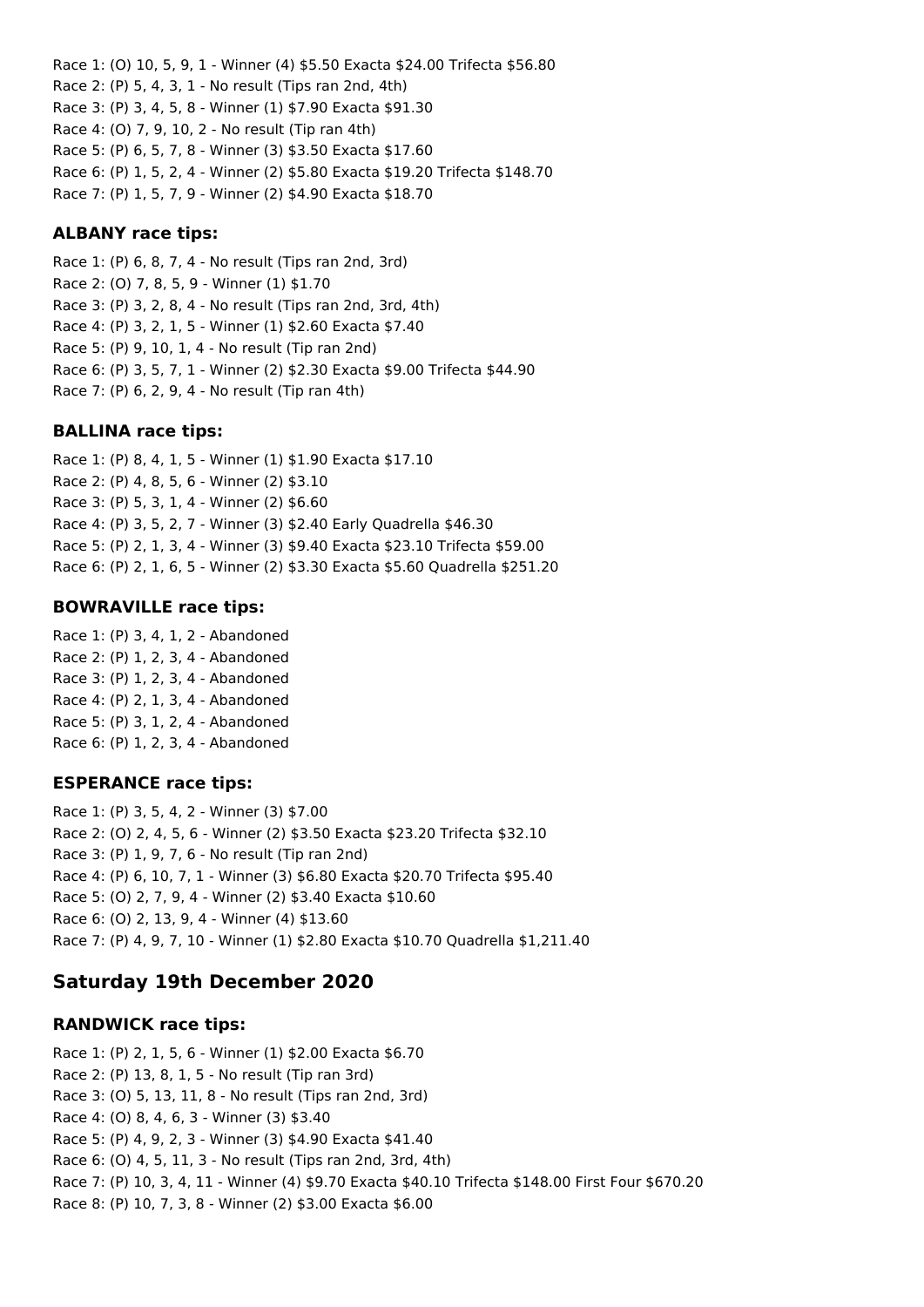Race 9: (O) 7, 10, 4, 9 - Winner (4) \$3.20 Exacta \$11.50 Trifecta \$67.70 Race 10: (O) 4, 14, 8, 13 - No result (Tips ran 3rd, 4th)

## **FLEMINGTON race tips:**

Race 1: (P) 3, 1, 2, 4 - Winner (4) \$8.20 Exacta \$34.30 Trifecta \$119.10 First Four \$190.70 Race 2: (P) 3, 6, 2, 4 - Winner (1) \$2.50 Race 3: (P) 3, 4, 6, 11 - Winner (4) \$6.00 Exacta \$25.40 Trifecta \$103.40 Race 4: (P) 4, 8, 2, 1 - Winner (2) \$8.30 Race 5: (O) 12, 8, 11, 10 - No result (Tips ran 2nd, 4th) Race 6: (O) 2, 10, 4, 7 - Winner (2) \$4.90 Exacta \$30.70 Race 7: (O) 8, 6, 10, 7 - Winner (1) \$2.50 Exacta \$14.90 Race 8: (P) 10, 9, 4, 2 - No result (Tip ran 3rd) Race 9: (O) 4, 13, 6, 14 - Winner (2) \$4.10 Exacta \$46.70

## **GAWLER race tips:**

Race 1: (P) 5, 9, 7, 1 - Winner (1) \$3.90 Exacta \$8.10 Race 2: (P) 3, 4, 7, 2 - No result (Tip ran 3rd) Race 3: (P) 4, 2, 7, 6 - Winner (4) \$13.70 Race 4: (O) 2, 1, 4, 5 - Winner (1) \$2.30 Race 5: (P) 8, 6, 3, 12 - Winner (2) \$6.10 Exacta \$25.10 Trifecta \$70.30 Race 6: (P) 2, 3, 7, 1 - Winner (2) \$4.20 Exacta \$19.40 Race 7: (O) 8, 7, 4, 1 - No result Race 8: (O) 5, 8, 9, 4 - No result (Tip ran 4th) Race 9: (O) 9, 8, 2, 12 - Winner (3) \$5.20 Exacta \$24.40

## **DOOMBEN race tips:**

Race 1: (O) 5, 3, 1, 6 - No result (Tips ran 2nd, 3rd) Race 2: (P) 6, 4, 3, 7 - No result (Tips ran 2nd, 3rd, 4th) Race 3: (P) 13, 5, 10, 2 - Winner (3) \$12.10 Race 4: (P) 4, 2, 3, 9 - No result (Tips ran 2nd, 3rd, 4th) Race 5: (O) 9, 15, 7, 16 - No result (Tip ran 3rd) Race 6: (O) 11, 13, 6, 1 - No result (Tips ran 2nd, 4th) Race 7: (P) 16, 4, 6, 14 - Winner (3) \$6.00 Race 8: (P) 11, 9, 1, 5 - Winner (1) \$1.60 Exacta \$2.60 Race 9: (O) 4, 6, 3, 2 - No result (Tip ran 3rd)

# **ASCOT race tips:**

Race 1: (P) 7, 4, 3, 5 - Winner (1) \$1.70 Exacta \$2.70 Race 2: (P) 3, 1, 4, 6 - Winner (3) \$2.80 Exacta \$8.20 Race 3: (P) 1, 3, 4, 8 - Winner (1) \$1.40 Exacta \$3.40 Race 4: (O) 3, 1, 12, 4 - Winner (3) \$3.40 Exacta \$33.10 Race 5: (P) 2, 1, 4, 8 - Winner (1) \$1.40 Exacta \$2.20 Trifecta \$6.30 First Four \$17.90 Early Quadrella \$20.40 Race 6: (O) 1, 11, 7, 2 - No result (Tip ran 3rd) Race 7: (P) 3, 11, 1, 4 - Winner (3) \$3.20 Exacta \$26.80 Race 8: (O) 5, 1, 14, 8 - Winner (3) \$14.50 Race 9: (O) 8, 1, 11, 13 - Winner (2) \$6.50

# **NEWCASTLE race tips:**

Race 1: (P) 5, 2, 9, 7 - Winner (2) \$4.40 Exacta \$31.50 Race 2: (O) 6, 1, 13, 7 - Winner (2) \$8.00 Exacta \$26.50 Trifecta \$131.20 First Four \$449.40 Race 3: (P) 3, 1, 11, 14 - Winner (4) \$4.20 Race 4: (O) 8, 1, 13, 9 - Winner (1) \$4.30 Early Quadrella \$889.40 Race 5: (O) 1, 9, 16, 7 - Winner (1) \$2.50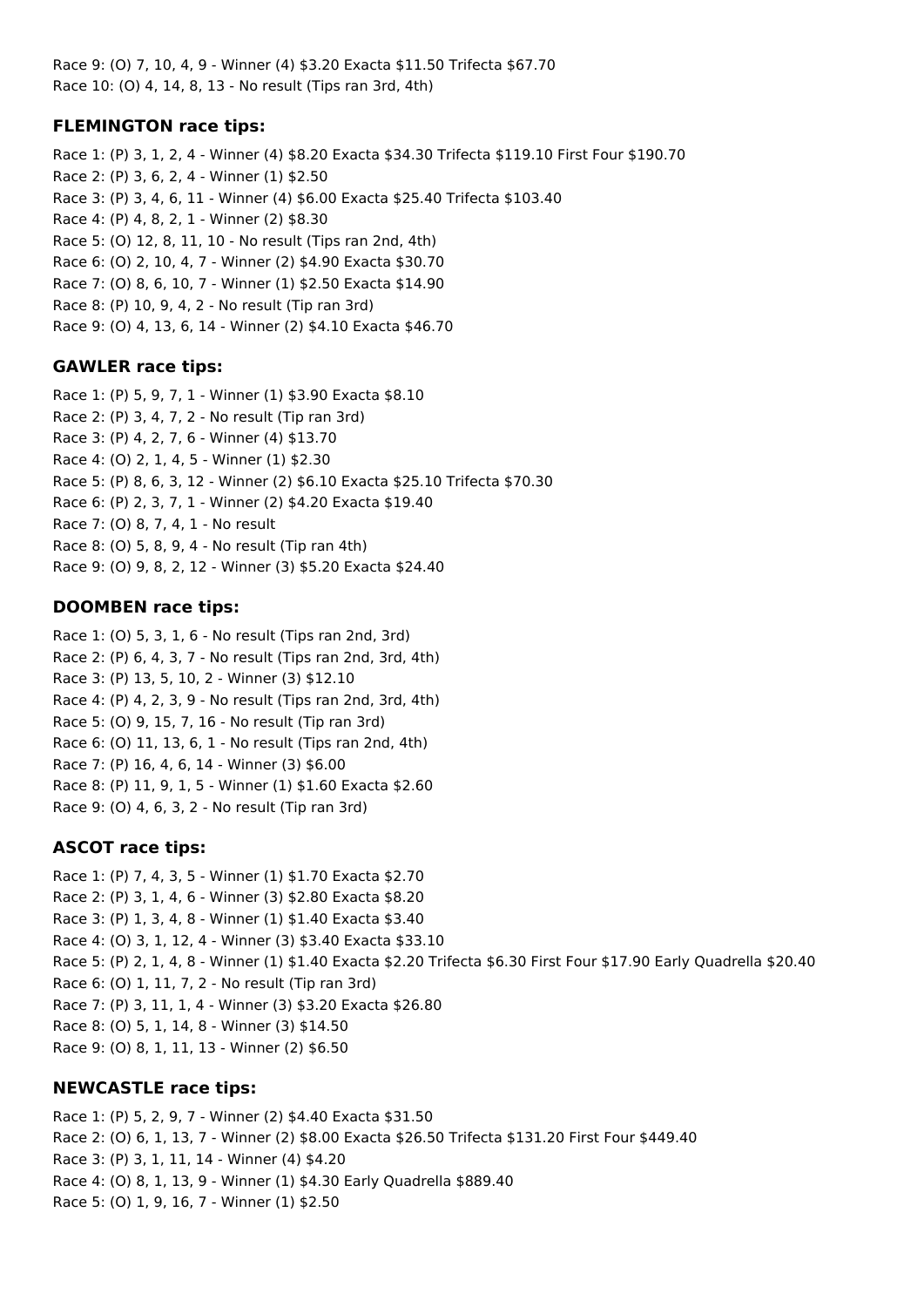Race 6: (O) 6, 7, 3, 11 - Winner (3) \$7.80 Exacta \$68.20 Race 7: (O) 6, 7, 5, 12 - Winner (4) \$10.50 Quadrella \$1,517.10

#### **COLAC race tips:**

Race 1: (P) 7, 5, 12, 4 - Winner (3) \$7.00 Race 2: (P) 14, 7, 9, 3 - Winner (3) \$3.80 Exacta \$17.30 Trifecta \$94.50 Race 3: (P) 4, 6, 2, 8 - Winner (1) \$2.20 Exacta \$6.20 Trifecta \$11.90 Race 4: (O) 2, 11, 7, 8 - Winner (3) \$26.40 Early Quadrella \$2,989.20 Race 5: (P) 10, 4, 8, 1 - Winner (1) \$7.70 Race 6: (P) 3, 2, 9, 1 - Winner (2) \$6.10 Exacta \$25.10 Trifecta \$126.70 Race 7: (O) 6, 4, 12, 10 - Winner (3) \$12.00 Exacta \$45.10 Trifecta \$262.60 Quadrella \$3,820.30

#### **TOOWOOMBA race tips:**

Race 1: (P) 3, 2, 7, 8 - No result (Tip ran 3rd) Race 2: (P) 3, 8, 10, 9 - Winner (3) \$3.10 Exacta \$7.50 Race 3: (P) 11, 10, 7, 6 - Winner (1) \$2.20 Exacta \$7.80 Race 4: (P) 4, 1, 9, 3 - Winner (4) \$6.10 Race 5: (P) 8, 4, 5, 2 - Abandoned Race 6: (P) 2, 7, 5, 10 - Abandoned Race 7: (P) 8, 2, 3, 9 - Abandoned Race 8: (P) 5, 2, 1, 8 - Abandoned

#### **GOLD COAST race tips:**

Race 1: (P) 1, 4, 2, 5 - Winner (3) \$3.50 Race 2: (P) 5, 4, 6, 2 - Winner (1) \$3.30 Exacta \$40.10 Trifecta \$303.90 First Four \$581.60 Race 3: (P) 7, 3, 6, 4 - Winner (2) \$2.50 Race 4: (P) 4, 2, 7, 3 - Winner (1) \$2.20 Exacta \$7.20 Trifecta \$8.00 First Four \$12.10 Early Quadrella \$98.60 Race 5: (O) 13, 9, 7, 3 - No result (Tip ran 3rd) Race 6: (P) 5, 4, 9, 2 - Winner (1) \$3.20 Race 7: (O) 5, 15, 7, 4 - Winner (1) \$4.10 Race 8: (P) 4, 6, 9, 13 - No result (Tips ran 2nd, 4th)

#### **BENALLA race tips:**

Race 1: (P) 9, 10, 11, 4 - Winner (1) \$2.30 Exacta \$9.80 Race 2: (O) 13, 10, 5, 8 - No result (Tips ran 2nd, 3rd) Race 3: (P) 1, 3, 5, 4 - Winner (3) \$4.10 Race 4: (P) 5, 6, 9, 8 - Winner (4) \$4.20 Race 5: (P) 6, 1, 2, 7 - No result (Tips ran 2nd, 3rd) Race 6: (P) 8, 5, 3, 1 - Winner (2) \$2.40 Exacta \$19.30

#### **DUBBO race tips:**

Race 1: (O) 13, 3, 4, 2 - No result (Tips ran 2nd, 3rd) Race 2: (O) 14, 5, 7, 4 - Winner (2) \$4.90 Exacta \$26.70 Race 3: (P) 10, 5, 4, 1 - Winner (2) \$5.30 Race 4: (P) 1, 4, 5, 2 - No result (Tips ran 2nd, 3rd, 4th) Race 5: (P) 3, 6, 1, 5 - Winner (2) \$17.10 Exacta \$111.40 Trifecta \$376.30 First Four \$991.20 Race 6: (O) 4, 2, 1, 11 - No result (Tip ran 3rd)

#### **NARROGIN race tips:**

Race 1: (P) 1, 5, 7, 3 - Winner (4) \$2.40 Race 2: (P) 1, 6, 7, 5 - No result (Tips ran 2nd, 4th) Race 3: (O) 2, 9, 3, 5 - Winner (2) \$4.60 Race 4: (P) 1, 4, 6, 8 - Winner (1) \$5.00 Exacta \$22.60 Trifecta \$148.50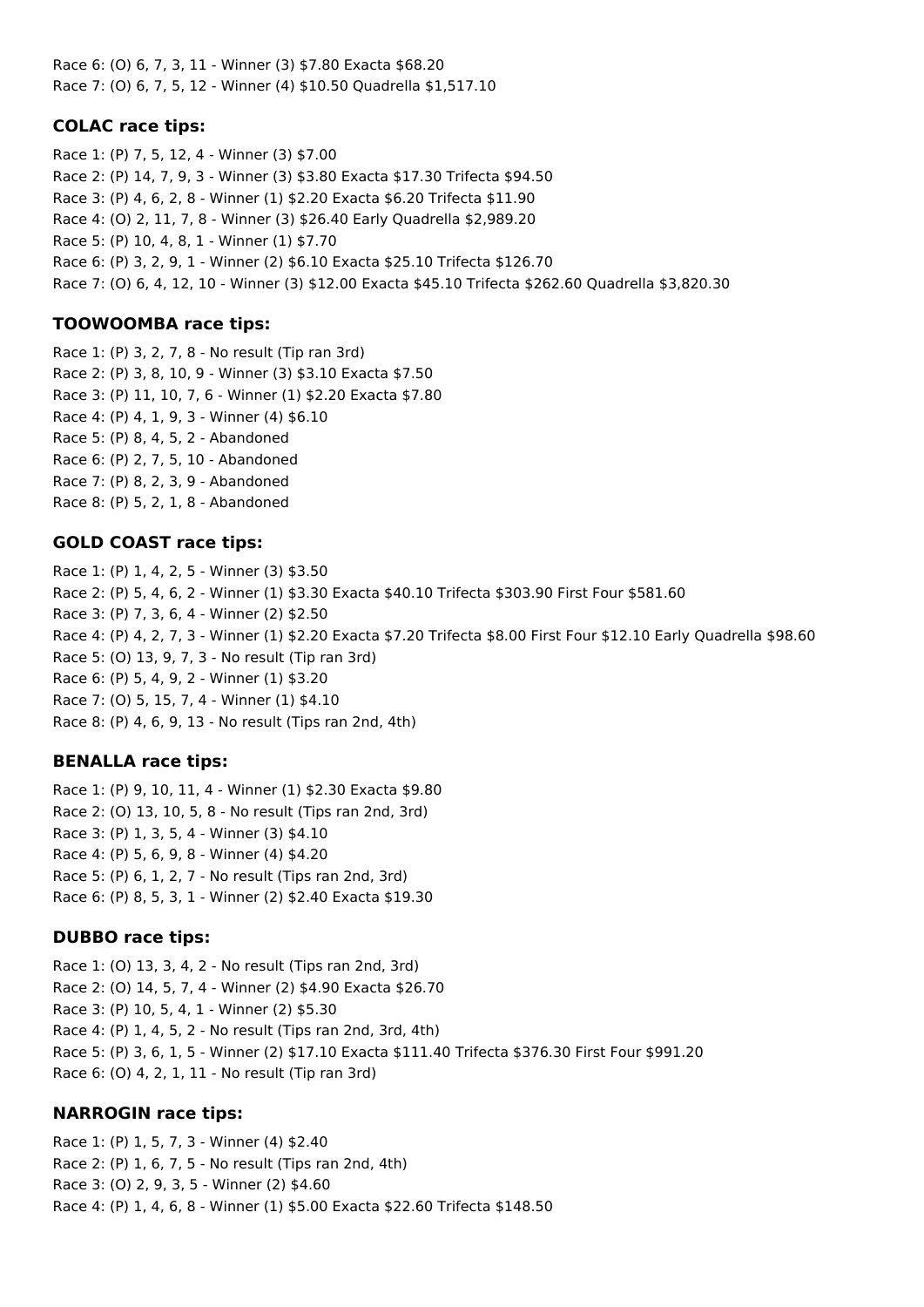Race 5: (P) 3, 2, 7, 8 - No result (Tips ran 3rd, 4th) Race 6: (P) 2, 7, 5, 6 - No result (Tips ran 2nd, 4th) Race 7: (O) 3, 2, 5, 7 - Winner (1) \$5.00

#### **MOREE race tips:**

Race 1: (P) 8, 7, 6, 2 - Winner (1) \$2.00 Exacta \$23.20 Race 2: (O) 1, 7, 5, 2 - Winner (2) \$4.50 Race 3: (P) 1, 3, 2, 5 - No result (Tips ran 2nd, 3rd, 4th) Race 4: (O) 2, 8, 4, 3 - Winner (3) \$4.00 Race 5: (O) 3, 11, 7, 12 - No result (Tips ran 2nd, 3rd) Race 6: (O) 6, 7, 11, 3 - No result (Tips ran 2nd, 4th)

## **MACKAY race tips:**

Race 1: (P) 2, 6, 1, 5 - Winner (1) \$1.50 Exacta \$3.20 Trifecta \$7.40 First Four \$7.80 Race 2: (P) 4, 1, 6, 2 - Winner (3) \$6.90 Exacta \$31.90 Race 3: (P) 3, 4, 7, 6 - Winner (1) \$1.90 Exacta \$1.80 Trifecta \$9.00 First Four \$18.40 Race 4: (O) 5, 3, 1, 6 - Winner (3) \$2.10 Exacta \$3.60 Trifecta \$75.90 Early Quadrella \$58.70 Race 5: (P) 2, 5, 1, 7 - Winner (4) \$1.80 Exacta \$3.60 Trifecta \$13.10 Race 6: (O) 5, 1, 3, 7 - No result (Tip ran 2nd)

# **DARWIN race tips:**

Race 1: (P) 4, 5, 1, 7 - No result (Tips ran 3rd, 4th) Race 2: (P) 6, 2, 1, 5 - Winner (4) \$3.30 Race 3: (P) 4, 8, 7, 6 - No result (Tips ran 2nd, 4th) Race 4: (P) 1, 3, 4, 5 - Winner (4) \$2.70 Exacta \$12.50 Trifecta \$30.60 Race 5: (P) 4, 7, 5, 1 - Winner (1) \$2.80 Race 6: (P) 1, 5, 2, 4 - Winner (2) \$10.70 Exacta \$26.30 Trifecta \$81.50 First Four \$179.80 Race 7: (P) 2, 3, 7, 1 - No result (Tips ran 2nd, 3rd)

# **Saturday 12th December 2020**

### **RANDWICK race tips:**

Race 1: (P) 9, 2, 10, 6 - Winner (4) \$9.60 Exacta \$40.90 Race 2: (O) 4, 7, 1, 5 - Winner (1) \$4.60 Race 3: (O) 1, 6, 4, 13 - Winner (2) \$6.80 Exacta \$27.50 Race 4: (P) 6, 9, 3, 10 - No result (Tips ran 2nd, 3rd, 4th) Race 5: (P) 4, 11, 3, 2 - Winner (1) \$4.80 Exacta \$15.80 Race 6: (\*) 1, 5, 2, 7 - Winner (2) \$3.70 Exacta \$8.00 Race 7: (O) 7, 3, 10, 2 - Winner (1) \$3.60 Race 8: (O) 15, 3, 4, 7 - Winner (3) \$5.20 Race 9: (O) 12, 14, 16, 8 - No result (Tip ran 2nd) Race 10: (P) 11, 6, 2, 10 - Winner (3) \$7.00

### **FLEMINGTON race tips:**

Race 1: (P) 7, 1, 10, 2 - No result (Tips ran 2nd, 3rd) Race 2: (P) 1, 2, 6, 3 - No result (Tip ran 2nd) Race 3: (\*) 4, 3, 5, 8 - Winner (3) \$6.60 Exacta \$37.90 Race 4: (\*) 5, 1, 3, 6 - No result (Tips ran 2nd, 3rd) Race 5: (P) 1, 3, 2, 4 - Winner (3) \$3.70 Exacta \$16.00 Trifecta \$67.00 First Four \$127.50 Race 6: (P) 11, 14, 10, 1 - No result (Tips ran 3rd, 4th) Race 7: (P) 1, 10, 6, 8 - Winner (4) \$10.20 Race 8: (P) 11, 5, 16, 6 - Winner (1) \$3.50 Exacta \$19.40 Race 9: (O) 5, 4, 10, 16 - No result (Tips ran 2nd, 3rd)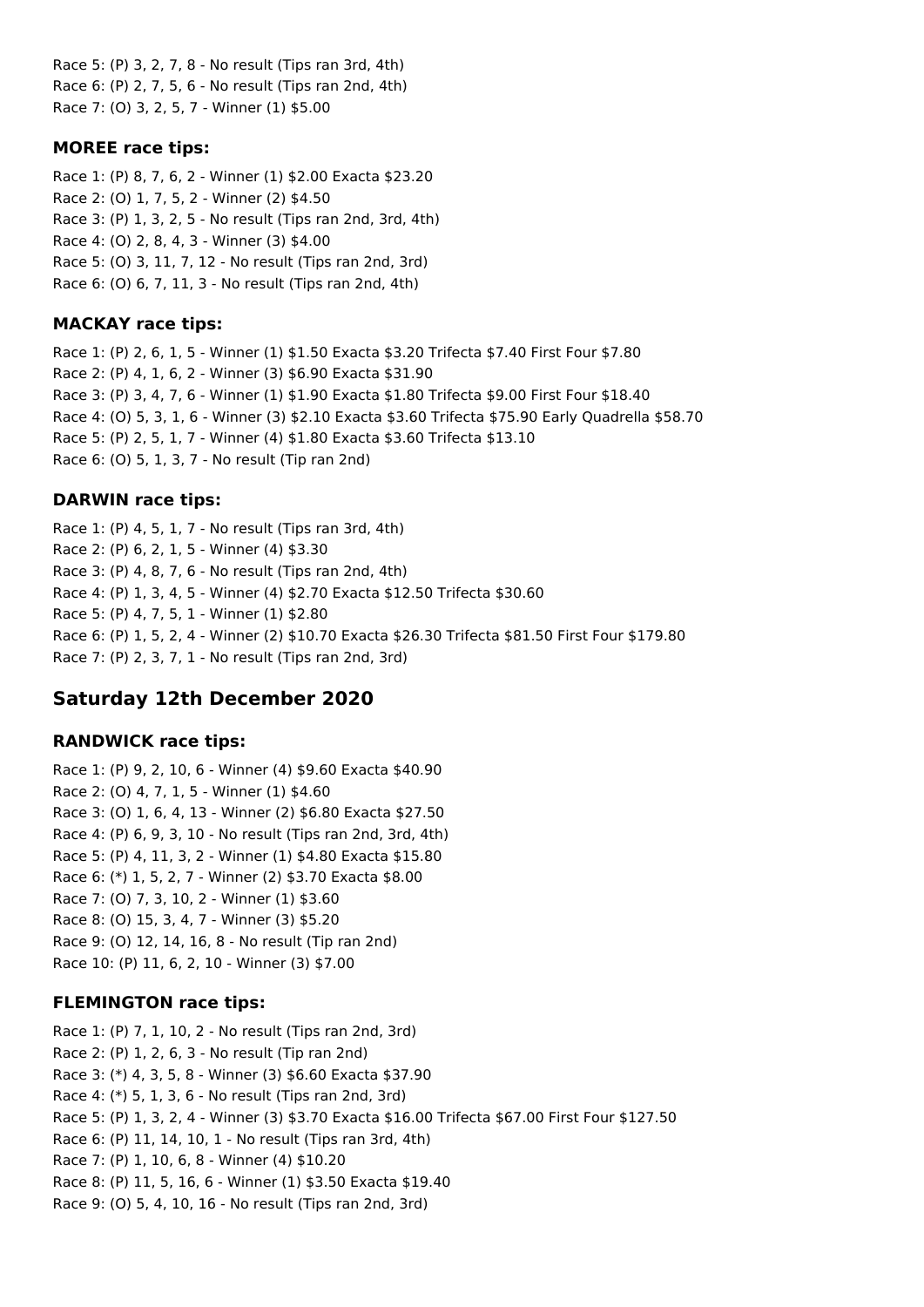#### **MORPHETTVILLE race tips:**

Race 1: (P) 1, 3, 4, 2 - Winner (2) \$2.90 Exacta \$10.50 Trifecta \$15.80 First Four \$18.80 Race 2: (\*) 5, 1, 6, 7 - Winner (4) \$19.30 Exacta \$77.50 Trifecta \$141.40 First Four \$393.60 Race 3: (P) 2, 8, 5, 1 - Winner (4) \$5.50 Exacta \$24.40 Trifecta \$87.20 Race 4: (P) 1, 4, 2, 3 - No result (Tips ran 2nd, 3rd) Race 5: (P) 6, 3, 8, 5 - Winner (4) \$11.80 Race 6: (P) 3, 5, 2, 10 - Winner (2) \$5.20 Race 7: (O) 6, 5, 9, 2 - No result (Tips ran 3rd, 4th) Race 8: (P) 7, 8, 1, 4 - Winner (2) \$4.10 Exacta \$17.30 Race 9: (O) 5, 6, 3, 1 - Winner (2) \$5.00

## **EAGLE FARM race tips:**

Race 1: (P) 5, 6, 2, 4 - Winner (1) \$2.30 Race 2: (P) 2, 7, 8, 1 - Winner (2) \$3.70 Race 3: (O) 4, 3, 8, 9 - Winner (2) \$5.90 Exacta \$45.10 Race 4: (O) 10, 5, 1, 7 - Winner (1) \$2.50 Race 5: (P) 2, 4, 12, 7 - Winner (4) \$4.00 Exacta \$26.30 Trifecta \$55.70 First Four \$167.40 Early Quadrella \$306.10 Race 6: (P) 6, 1, 13, 2 - Winner (1) \$7.40 Exacta \$28.40 Trifecta \$112.20 Race 7: (O) 7, 4, 3, 8 - Winner (2) \$3.20 Exacta \$15.30 Trifecta \$40.70 Race 8: (P) 3, 2, 4, 6 - No result (Tip ran 3rd) Race 9: (O) 1, 4, 2, 10 - No result (Tip ran 3rd)

## **ASCOT race tips:**

Race 1: (O) 4, 6, 3, 9 - No result (Tip ran 3rd) Race 2: (P) 7, 9, 2, 6 - No result (Tips ran 2nd, 3rd) Race 3: (P) 1, 8, 3, 6 - Winner (2) \$2.70 Exacta \$5.00 Trifecta \$18.20 Race 4: (P) 5, 4, 3, 1 - Winner (2) \$3.10 Exacta \$23.50 Race 5: (P) 4, 3, 5, 6 - No result (Tips ran 2nd, 4th) Race 6: (P) 2, 8, 6, 3 - Winner (3) \$7.00 Exacta \$18.30 Trifecta \$138.90 Race 7: (O) 1, 4, 8, 3 - No result (Tips ran 2nd, 3rd, 4th) Race 8: (O) 3, 4, 1, 2 - Winner (3) \$4.70 Exacta \$16.40 Race 9: (O) 2, 14, 4, 7 - Winner (3) \$7.80 Exacta \$46.30

# **KEMBLA GRANGE race tips:**

Race 1: (O) 4, 1, 10, 8 - Winner (2) \$6.00 Race 2: (P) 4, 1, 8, 5 - No result (Tips ran 2nd, 4th) Race 3: (O) 13, 8, 11, 1 - No result (Tips ran 2nd, 3rd, 4th) Race 4: (O) 9, 1, 14, 8 - Winner (1) \$3.30 Race 5: (\*) 4, 6, 5, 3 - Winner (2) \$6.80 Race 6: (P) 4, 6, 8, 9 - Winner (1) \$2.70 Exacta \$14.80 Trifecta \$52.70 Race 7: (O) 13, 12, 10, 3 - No result (Tips ran 2nd, 3rd)

# **WANGARATTA race tips:**

Race 1: (O) 13, 1, 8, 5 - Winner (1) \$1.70 Exacta \$13.50 Race 2: (P) 5, 6, 7, 2 - Winner (1) \$2.00 Race 3: (P) 7, 9, 3, 1 - No result (Tips ran 2nd, 3rd, 4th) Race 4: (P) 1, 7, 5, 4 - No result (Tip ran 2nd) Race 5: (O) 6, 5, 8, 10 - No result (Tips ran 2nd, 4th) Race 6: (O) 8, 2, 10, 4 - Winner (3) \$7.30 Exacta \$44.30

# **TOOWOOMBA race tips:**

Race 1: (O) 2, 3, 6, 7 - Winner (1) \$3.80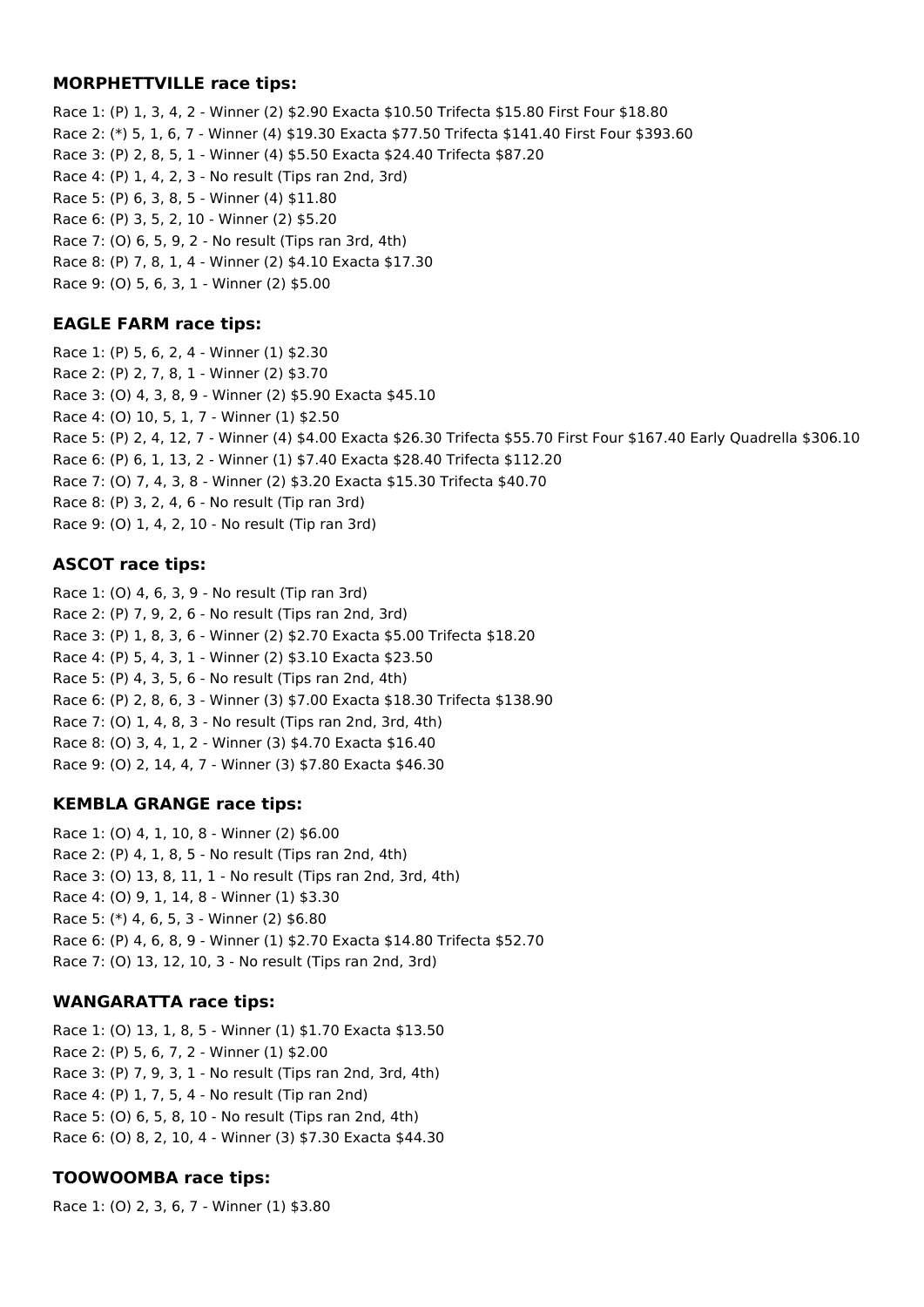Race 2: (P) 2, 3, 4, 7 - No result (Tips ran 2nd, 3rd) Race 3: (P) 1, 9, 5, 7 - Winner (3) \$3.10 Exacta \$8.30 Race 4: (P) 6, 5, 2, 4 - Winner (1) \$3.00 Race 5: (P) 5, 3, 7, 6 - Winner (1) \$2.00 Exacta \$4.10 Trifecta \$21.60 Race 6: (P) 5, 1, 4, 7 - Winner (1) \$1.50 Race 7: (P) 1, 6, 7, 5 - Winner (3) \$4.50 Exacta \$15.10 Trifecta \$91.50 Quadrella \$98.90

#### **GOLD COAST race tips:**

Race 1: (P) 5, 1, 8, 12 - Winner (2) \$3.40 Race 2: (P) 6, 9, 7, 8 - Winner (2) \$4.90 Race 3: (P) 6, 4, 3, 2 - No result (Tips ran 2nd, 4th) Race 4: (P) 2, 8, 7, 1 - Winner (1) \$1.70 Exacta \$1.80 Race 5: (P) 2, 1, 5, 3 - Winner (3) \$7.10 Exacta \$23.40 Trifecta \$55.00 First Four \$116.20 Race 6: (P) 1, 5, 9, 4 - Winner (1) \$6.40 Race 7: (P) 8, 3, 7, 10 - No result (Tips ran 2nd, 4th) Race 8: (P) 5, 2, 4, 8 - Winner (3) \$9.20

#### **ESPERANCE race tips:**

Race 1: (P) 6, 1, 7, 5 - Winner (2) \$3.60 Exacta \$18.60 Trifecta \$66.50 Race 2: (P) 8, 3, 1, 4 - Winner (3) \$11.60 Race 3: (P) 6, 5, 1, 2 - Winner (3) \$2.80 Race 4: (P) 6, 3, 10, 2 - No result (Tips ran 2nd, 3rd, 4th) Race 5: (O) 3, 7, 6, 10 - No result (Tips ran 2nd, 4th) Race 6: (P) 1, 6, 2, 5 - No result (Tips ran 2nd, 3rd) Race 7: (O) 6, 4, 5, 7 - Winner (1) \$2.30 Race 8: (O) 1, 2, 6, 4 - No result (Tips ran 2nd, 3rd)

#### **ALBURY race tips:**

Race 1: (O) 10, 1, 2, 3 - No result (Tips ran 2nd, 3rd) Race 2: (P) 9, 12, 4, 5 - Winner (4) \$10.60 Race 3: (P) 12, 3, 10, 11 - No result (Tips ran 2nd, 4th) Race 4: (O) 4, 2, 6, 9 - No result (Tips ran 2nd, 3rd) Race 5: (P) 5, 8, 7, 13 - Winner (2) \$4.30 Race 6: (O) 1, 4, 3, 8 - Winner (3) \$3.30 Race 7: (O) 6, 3, 4, 2 - Winner (1) \$2.20 Exacta \$11.00

### **LAUNCESTON race tips:**

Race 1: (P) 2, 1, 7, 6 - Winner (2) \$3.60 Race 2: (P) 2, 3, 4, 1 - Winner (3) \$6.00 Exacta \$10.70 Race 3: (P) 7, 5, 8, 2 - Winner (2) \$5.10 Exacta \$43.60 Race 4: (O) 3, 5, 9, 2 - Winner (1) \$2.70 Exacta \$10.30 Trifecta \$70.50 Early Quadrella \$402.20 Race 5: (P) 1, 4, 5, 3 - No result (Tips ran 2nd, 3rd, 4th) Race 6: (P) 6, 1, 7, 8 - Winner (1) \$1.90 Exacta \$5.10 Race 7: (P) 8, 1, 5, 3 - Winner (4) \$8.60

#### **TOWNSVILLE race tips:**

Race 1: (P) 3, 4, 1, 6 - Winner (1) \$1.60 Race 2: (P) 2, 7, 5, 3 - Winner (4) \$3.20 Exacta \$15.60 Trifecta \$41.20 Race 3: (P) 15, 13, 11, 2 - No result (Tip ran 4th) Race 4: (O) 5, 2, 1, 16 - Winner (2) \$3.80 Exacta \$33.40 Trifecta \$68.30 Race 5: (P) 3, 8, 6, 4 - Winner (2) \$1.50 Race 6: (O) 1, 8, 6, 3 - Winner (1) \$3.30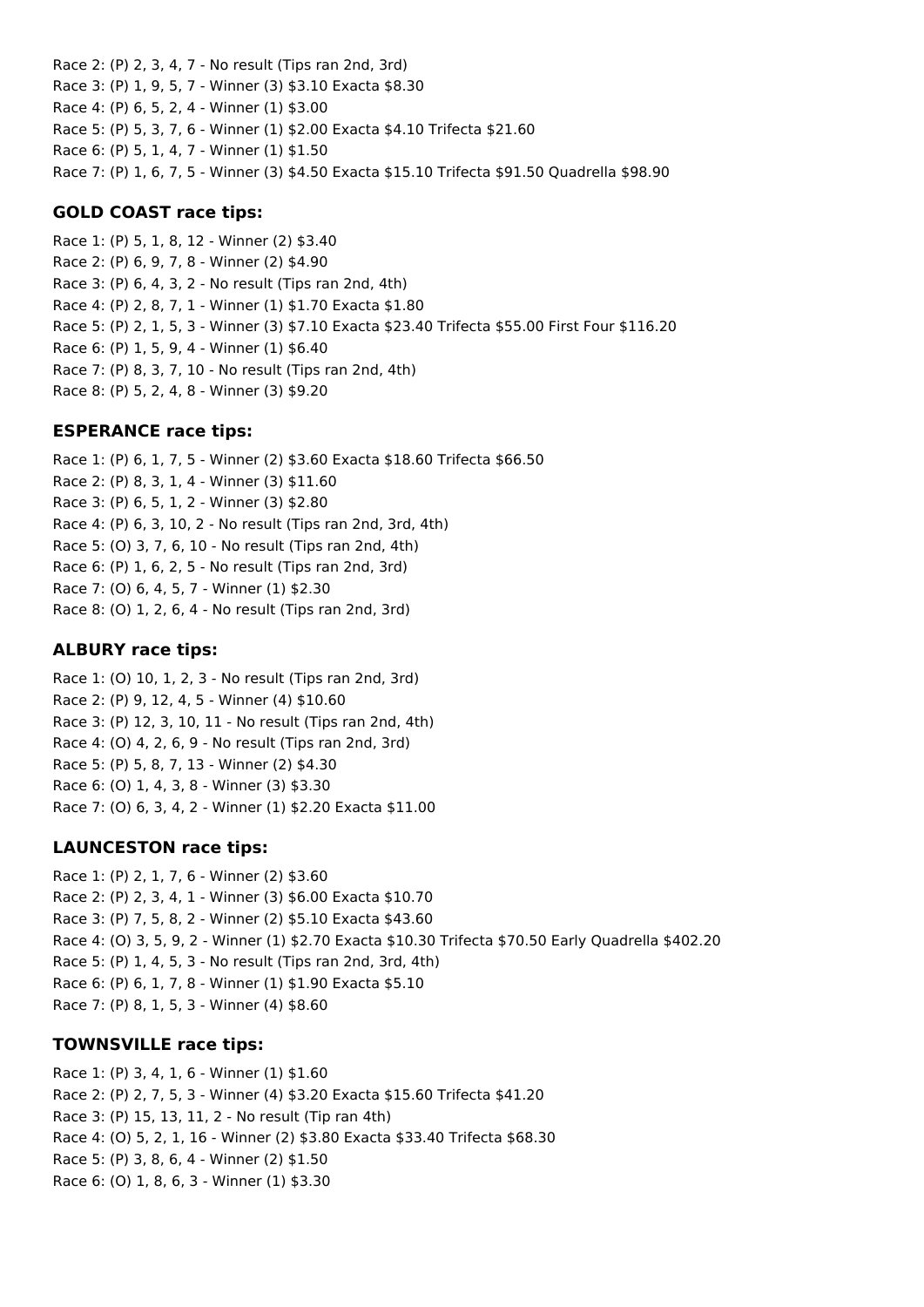#### **DARWIN race tips:**

Race 1: (P) 4, 2, 3, 1 - No result (Tips ran 2nd, 3rd) Race 2: (P) 3, 2, 4, 5 - Winner (1) \$1.60 Exacta \$3.60 Trifecta \$7.50 First Four \$28.00 Race 3: (P) 3, 5, 4, 1 - Winner (4) \$6.40 Exacta \$24.70 Race 4: (P) 1, 3, 6, 2 - Winner (1) \$1.80 Race 5: (P) 2, 5, 1, 3 - Winner (3) \$3.70 Exacta \$19.90 Quadrella \$138.20

# **Saturday 5th December 2020**

## **ROSEHILL race tips:**

Race 1: (\*) 6, 7, 2, 4 - No result (Tips ran 2nd, 3rd, 4th) Race 2: (P) 8, 7, 6, 3 - Winner (1) \$2.60 Exacta \$16.80 Trifecta \$49.90 Race 3: (P) 6, 1, 3, 10 - Winner (1) \$6.40 Exacta \$43.90 Race 4: (P) 8, 6, 11, 12 - Winner (1) \$3.20 Race 5: (\*) 5, 7, 10, 6 - Winner (1) \$2.80 Exacta \$8.70 Trifecta \$24.90 Early Quadrella \$121.00 Race 6: (P) 7, 5, 6, 13 - Winner (4) \$7.00 Exacta \$25.40 Trifecta \$62.20 Race 7: (O) 13, 8, 2, 7 - Winner (2) \$3.90 Race 8: (O) 3, 2, 7, 11 - No result (Tips ran 3rd, 4th) Race 9: (P) 10, 9, 8, 12 - Winner (2) \$6.20 Exacta \$34.00 Trifecta \$90.30

# **PAKENHAM race tips:**

Race 1: (P) 6, 3, 1, 8 - Winner (1) \$1.90 Exacta \$6.70 Trifecta \$24.30 First Four \$33.60 Race 2: (\*) 8, 7, 1, 11 - Winner (2) \$4.70 Exacta \$25.60 Race 3: (P) 10, 6, 9, 4 - Winner (1) \$4.20 Race 4: (O) 8, 13, 10, 9 - Winner (4) \$12.40 Race 5: (P) 8, 2, 6, 4 - Winner (1) \$2.10 Early Quadrella \$772.40 Race 6: (P) 5, 8, 1, 2 - Winner (1) \$4.90 Exacta \$41.50 Trifecta \$137.20 First Four \$560.40 Race 7: (O) 4, 2, 7, 1 - Winner (1) \$3.00 Race 8: (\*) 5, 8, 3, 12 - Winner (1) \$2.30 Exacta \$10.20 Trifecta \$70.50 Race 9: (O) 6, 11, 15, 2 - No result (Tips ran 3rd, 4th)

# **MORPHETTVILLE race tips:**

Race 1: (P) 1, 6, 3, 7 - Winner (1) \$2.50 Exacta \$9.40 Race 2: (P) 8, 6, 3, 2 - Winner (1) \$1.30 Exacta \$1.90 Trifecta \$7.40 First Four \$15.20 Race 3: (P) 1, 5, 3, 7 - Winner (2) \$2.60 Race 4: (P) 4, 5, 1, 6 - Winner (3) \$2.00 Exacta \$9.00 Trifecta \$41.10 Race 5: (P) 3, 7, 6, 2 - Winner (2) \$8.20 Exacta \$29.70 Early Quadrella \$116.20 Race 6: (P) 1, 2, 3, 6 - Winner (3) \$4.30 Exacta \$14.10 Race 7: (\*) 4, 7, 3, 6 - Winner (1) \$2.00 Race 8: (P) 9, 2, 6, 7 - Winner (4) \$6.70 Race 9: (O) 1, 9, 8, 5 - Winner (4) \$6.00 Exacta \$41.20 Trifecta \$295.40 First Four \$1,245.80 Quadrella \$1,360.00

### **DOOMBEN race tips:**

Race 1: (P) 5, 3, 8, 4 - Winner (1) \$3.50 Race 2: (O) 2, 7, 8, 11 - No result (Tip ran 2nd) Race 3: (P) 4, 2, 9, 5 - No result (Tips ran 2nd, 4th) Race 4: (O) 3, 13, 5, 9 - Winner (1) \$1.80 Race 5: (P) 5, 7, 4, 6 - Winner (1) \$2.80 Race 6: (O) 3, 9, 1, 13 - Winner (1) \$2.10 Race 7: (O) 12, 8, 6, 10 - No result (Tips ran 2nd, 3rd) Race 8: (O) 8, 4, 6, 1 - Winner (2) \$4.20 Exacta \$10.70 Trifecta \$68.20 Race 9: (\*) 7, 2, 9, 1 - Winner (1) \$1.70 Exacta \$5.90 Trifecta \$41.10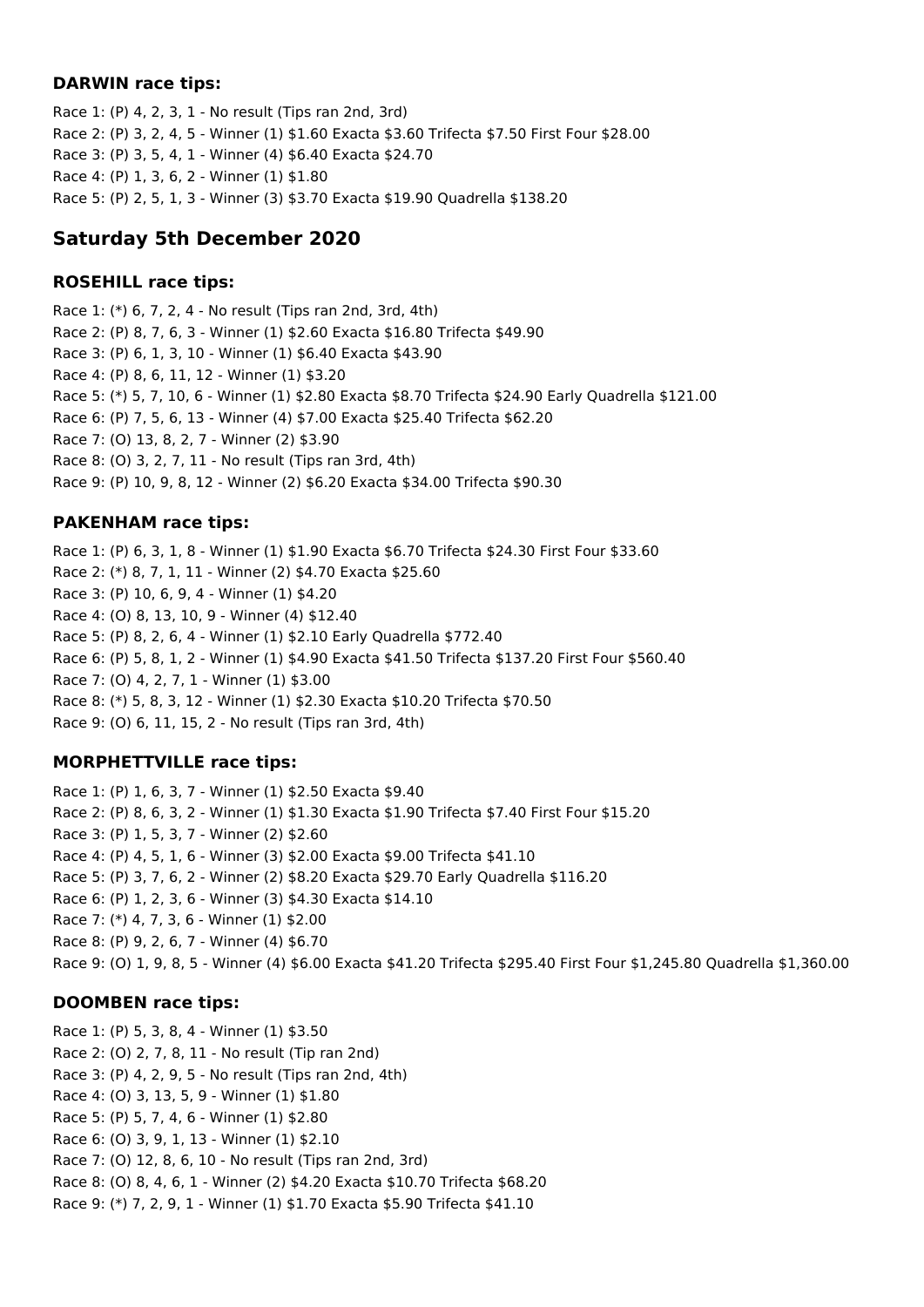### **ASCOT race tips:**

Race 1: (P) 5, 1, 6, 9 - Winner (4) \$6.10 Exacta \$19.30 Trifecta \$64.20 Race 2: (P) 11, 5, 9, 3 - No result (Tips ran 2nd, 3rd, 4th) Race 3: (O) 5, 6, 3, 4 - No result (Tips ran 2nd, 3rd) Race 4: (O) 6, 5, 1, 3 - Winner (2) \$6.30 Exacta \$19.00 Race 5: (P) 1, 10, 6, 5 - No result (Tips ran 3rd, 4th) Race 6: (P) 5, 3, 4, 8 - Winner (4) \$12.40 Race 7: (\*) 10, 9, 1, 4 - Winner (3) \$6.80 Exacta \$17.80 Race 8: (O) 12, 4, 16, 13 - No result (Tips ran 2nd, 4th) Race 9: (P) 6, 9, 12, 17 - Winner (1) \$3.20 Exacta \$29.00

### **NEWCASTLE race tips:**

Race 1: (P) 1, 3, 2, 4 - Winner (1) \$1.30 Race 2: (\*) 1, 4, 9, 8 - Winner (2) \$2.90 Race 3: (P) 9, 3, 1, 5 - Winner (3) \$2.20 Exacta \$7.50 Trifecta \$39.90 First Four \$79.90 Race 4: (P) 4, 8, 1, 10 - Winner (3) \$4.50 Early Quadrella \$53.10 Race 5: (P) 3, 10, 7, 2 - Winner (2) \$2.10 Race 6: (P) 1, 3, 7, 9 - Winner (2) \$3.60 Exacta \$19.50 Race 7: (P) 6, 8, 10, 3 - Winner (4) \$1.50 Exacta \$3.50 Race 8: (O) 4, 2, 13, 1 - No result (Tips ran 2nd, 3rd)

### **STAWELL race tips:**

Race 1: (P) 10, 8, 5, 1 - Winner (1) \$2.40 Race 2: (P) 13, 6, 11, 4 - Winner (3) \$10.20 Exacta \$31.00 Trifecta \$97.30 Race 3: (P) 3, 7, 13, 6 - Winner (1) \$2.10 Exacta \$7.70 Race 4: (O) 5, 4, 1, 2 - Winner (3) \$5.30 Early Quadrella \$913.00 Race 5: (P) 2, 3, 7, 1 - No result (Tips ran 2nd, 3rd, 4th) Race 6: (P) 5, 6, 8, 3 - No result (Tips ran 2nd, 3rd) Race 7: (O) 7, 12, 11, 3 - No result (Tip ran 2nd)

# **TOOWOOMBA race tips:**

Race 1: (P) 7, 4, 3, 5 - Winner (2) \$1.40 Exacta \$4.30 Race 2: (P) 7, 9, 2, 5 - Winner (2) \$3.80 Race 3: (P) 7, 6, 1, 8 - Winner (3) \$6.10 Race 4: (O) 3, 7, 4, 2 - No result (Tips ran 2nd, 4th) Race 5: (O) 1, 7, 9, 2 - Winner (2) \$5.80 Exacta \$14.40 Trifecta \$68.70 First Four \$276.00 Race 6: (P) 12, 7, 11, 5 - Winner (4) \$2.50 Race 7: (P) 10, 5, 7, 9 - Winner (1) \$1.90 Race 8: (P) 3, 11, 2, 8 - Winner (3) \$2.30 Exacta \$3.20 Quadrella \$157.80

# **GOLD COAST race tips:**

Race 1: (P) 1, 2, 3, 6 - Winner (4) \$2.50 Exacta \$5.10 Trifecta \$15.60 First Four \$25.50 Race 2: (P) 1, 6, 4, 7 - No result (Tips ran 2nd, 3rd) Race 3: (P) 6, 2, 8, 4 - Winner (3) \$9.30 Exacta \$27.40 Race 4: (O) 4, 5, 6, 1 - No result (Tip ran 2nd) Race 5: (P) 4, 10, 5, 2 - Winner (1) \$2.70 Exacta \$5.80 Race 6: (P) 9, 8, 7, 1 - Winner (1) \$4.20 Race 7: (P) 4, 11, 3, 7 - Winner (3) \$4.90 Race 8: (O) 3, 4, 8, 12 - No result (Tip ran 3rd)

# **ALBURY race tips:**

Race 1: (P) 5, 4, 2, 1 - Winner (2) \$7.20 Exacta \$42.50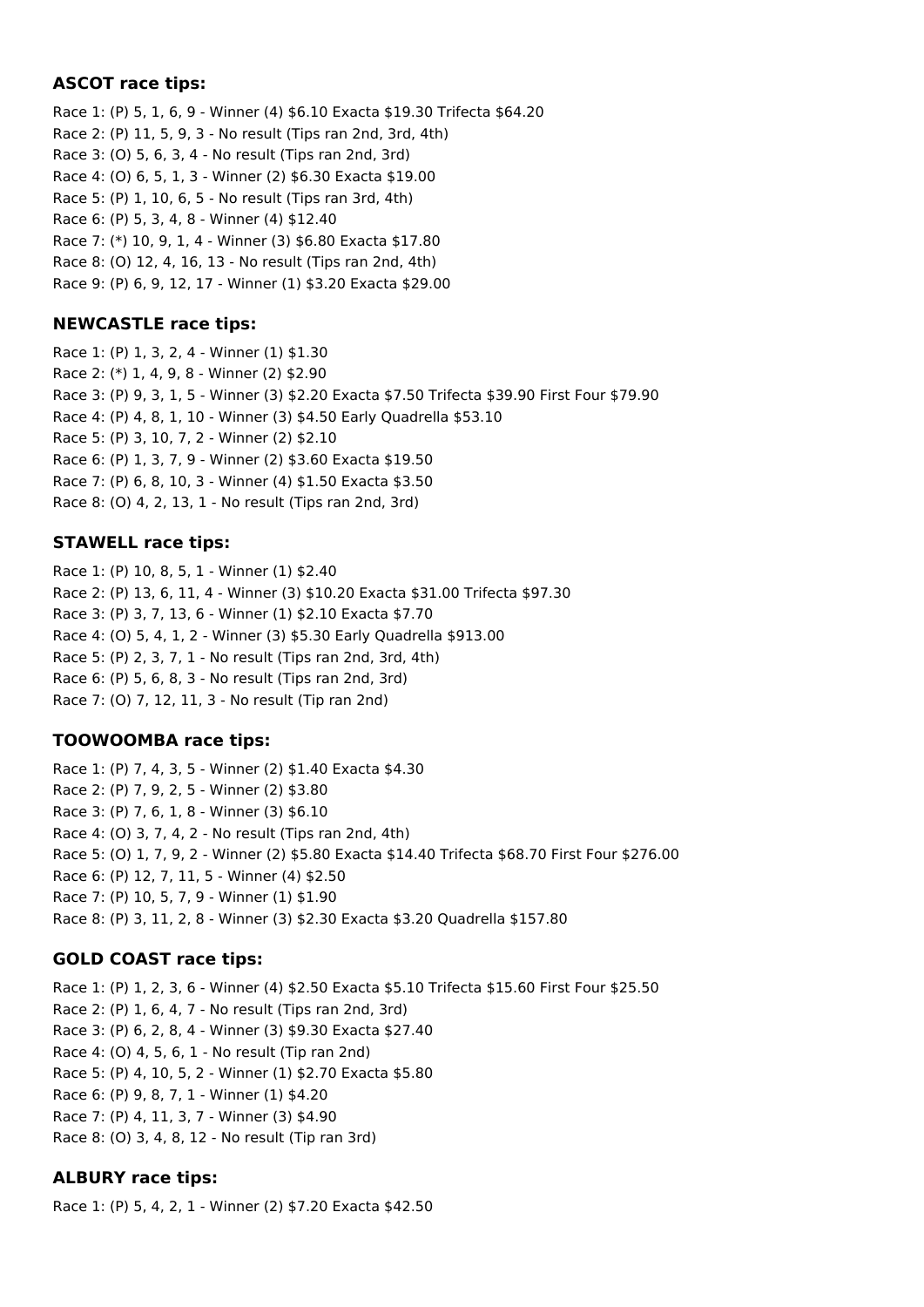Race 2: (O) 4, 8, 6, 12 - Winner (1) \$2.20 Race 3: (P) 4, 2, 3, 7 - Winner (2) \$2.00 Exacta \$9.80 Race 4: (P) 7, 9, 6, 4 - Winner (1) \$1.60 Exacta \$16.80 Early Quadrella \$116.10 Race 5: (O) 2, 1, 5, 6 - No result (Tips ran 2nd, 3rd) Race 6: (O) 12, 6, 5, 2 - No result (Tips ran 2nd, 4th)

#### **GUNNEDAH race tips:**

Race 1: (P) 5, 8, 15, 14 - No result (Tips ran 2nd, 4th) Race 2: (P) 9, 10, 14, 11 - Winner (1) \$3.50 Exacta \$14.90 Trifecta \$56.20 Race 3: (O) 3, 2, 7, 1 - No result (Tips ran 2nd, 4th) Race 4: (O) 5, 6, 11, 3 - Winner (4) \$4.60 Race 5: (O) 8, 13, 4, 5 - Winner (1) \$11.10 Race 6: (O) 2, 5, 7, 8 - Winner (1) \$3.20 Exacta \$12.70 Trifecta \$48.10 Race 7: (O) 2, 7, 11, 3 - Winner (1) \$2.30 Race 8: (O) 3, 8, 1, 4 - Winner (3) \$7.30 Exacta \$32.10 Quadrella \$841.50

### **ROCKHAMPTON race tips:**

Race 1: (P) 1, 5, 6, 2 - Winner (1) \$2.10 Exacta \$3.00 Trifecta \$7.00 First Four \$3.70 Race 2: (P) 3, 2, 1, 5 - Winner (1) \$2.80 Exacta \$8.20 Trifecta \$17.30 First Four \$9.80 Race 3: (P) 2, 3, 4, 5 - Winner (2) \$1.70 Exacta \$12.50 Trifecta \$23.30 First Four \$32.10 Race 4: (P) 6, 7, 12, 5 - Winner (4) \$5.10 Early Quadrella \$71.80 Race 5: (P) 2, 1, 6, 5 - No result (Tip ran 3rd) Race 6: (P) 8, 4, 3, 5 - Winner (3) \$7.40

### **ESPERANCE race tips:**

Race 1: (O) 9, 10, 8, 1 - Winner (3) \$27.30 Exacta \$152.30 Trifecta \$832.00 Race 2: (P) 2, 5, 6, 1 - No result (Tips ran 2nd, 3rd) Race 3: (O) 7, 5, 9, 4 - Winner (2) \$3.50 Exacta \$31.40 Race 4: (P) 6, 3, 5, 1 - Winner (2) \$3.10 Exacta \$11.40 Trifecta \$61.60 First Four \$163.90 Race 5: (P) 7, 9, 2, 1 - Winner (4) \$17.30 Race 6: (P) 9, 6, 4, 3 - Winner (2) \$2.90 Exacta \$15.70 Trifecta \$52.50 Race 7: (P) 2, 9, 6, 8 - Winner (1) \$1.80 Exacta \$8.00 Quadrella \$397.40

#### **DARWIN race tips:**

Race 1: (P) 3, 2, 4, 1 - Winner (2) \$6.60 Exacta \$17.30 Race 2: (P) 5, 2, 1, 8 - Winner (3) \$7.90 Exacta \$54.60 Race 3: (P) 1, 4, 2, 3 - Winner (1) \$1.30 Exacta \$4.90 Trifecta \$8.60 Race 4: (P) 2, 3, 5, 1 - Winner (2) \$1.40 Exacta \$2.90 Race 5: (P) 5, 8, 3, 7 - Winner (4) \$5.10 Exacta \$25.50 Trifecta \$75.40 Quadrella \$105.40

# **Saturday 28th November 2020**

### **ROSEHILL race tips:**

Race 1: (O) 6, 5, 4, 12 - No result (Tips ran 2nd, 3rd) Race 2: (P) 2, 7, 4, 10 - No result (Tips ran 2nd, 3rd, 4th) Race 3: (O) 5, 2, 9, 8 - No result (Tip ran 2nd) Race 4: (P) 5, 8, 1, 6 - No result (Tips ran 3rd, 4th) Race 5: (P) 7, 12, 10, 13 - No result Race 6: (O) 2, 10, 5, 1 - No result (Tips ran 3rd, 4th) Race 7: (P) 6, 2, 10, 15 - Winner (3) \$5.10 Race 8: (P) 4, 1, 14, 15 - No result (Tips ran 2nd, 3rd) Race 9: (O) 11, 8, 14, 2 - Winner (4) \$7.90 Exacta \$20.40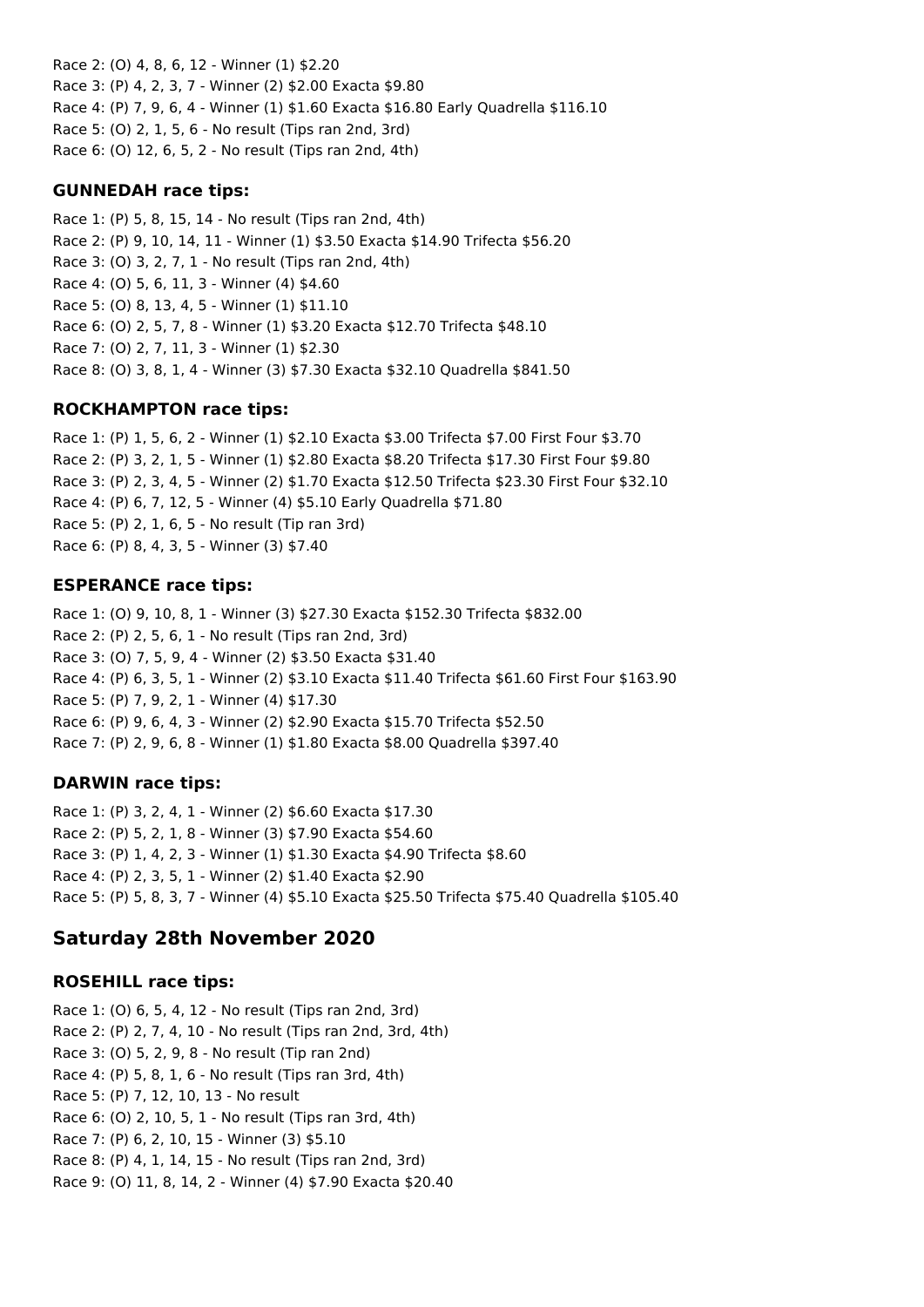#### **MOONEE VALLEY race tips:**

Race 1: (P) 5, 2, 3, 1 - Winner (1) \$2.90 Exacta \$8.50 Trifecta \$24.20 Race 2: (\*) 3, 13, 17, 7 - Winner (4) \$9.10 Race 3: (O) 1, 13, 10, 9 - Winner (1) \$3.70 Race 4: (P) 9, 8, 3, 7 - Winner (2) \$3.30 Race 5: (\*) 4, 5, 6, 1 - No result (Tips ran 2nd, 3rd, 4th) Race 6: (P) 13, 5, 6, 11 - Winner (1) \$2.30 Exacta \$9.40 Trifecta \$59.40 Race 7: (O) 8, 2, 3, 1 - Winner (1) \$4.50 Race 8: (O) 5, 2, 10, 8 - No result (Tips ran 2nd, 3rd) Race 9: (O) 6, 13, 8, 9 - No result (Tips ran 2nd, 3rd, 4th)

## **MORPHETTVILLE race tips:**

Race 1: (\*) 1, 7, 2, 9 - Winner (1) \$1.50 Race 2: (P) 5, 2, 3, 4 - Winner (3) \$3.50 Exacta \$12.20 Race 3: (P) 1, 3, 7, 8 - Winner (1) \$2.60 Race 4: (P) 7, 1, 4, 5 - Winner (3) \$5.60 Exacta \$24.40 Trifecta \$59.60 Race 5: (P) 2, 5, 3, 8 - Winner (3) \$4.40 Early Quadrella \$502.30 Race 6: (O) 12, 6, 2, 1 - Winner (4) \$11.00 Exacta \$108.30 Trifecta \$298.50 First Four \$1,041.50 Race 7: (P) 5, 10, 11, 4 - Winner (2) \$3.40 Race 8: (O) 6, 3, 2, 12 - No result (Tips ran 2nd, 3rd, 4th) Race 9: (P) 1, 6, 7, 8 - Winner (2) \$3.80 Exacta \$12.10 Trifecta \$52.30

## **DOOMBEN race tips:**

Race 1: (P) 3, 6, 4, 8 - Winner (1) \$2.30 Exacta \$12.00 Trifecta \$39.60 Race 2: (P) 2, 6, 4, 11 - Winner (1) \$2.00 Exacta \$2.90 Race 3: (P) 9, 6, 2, 14 - Winner (1) \$1.90 Exacta \$10.00 Trifecta \$65.60 Race 4: (O) 5, 9, 7, 2 - Winner (3) \$8.90 Exacta \$49.30 Trifecta \$208.70 Race 5: (P) 2, 8, 11, 9 - Winner (2) \$8.30 Exacta \$17.60 Early Quadrella \$274.00 Race 6: (\*) 7, 11, 15, 1 - Winner (3) \$3.00 Race 7: (\*) 8, 11, 12, 6 - No result (Tips ran 2nd, 3rd, 4th) Race 8: (O) 10, 1, 6, 2 - Winner (2) \$5.70 Exacta \$31.50 Trifecta \$143.80 First Four \$439.00 Race 9: (O) 2, 6, 3, 13 - No result (Tips ran 2nd, 3rd)

# **ASCOT race tips:**

Race 1: (P) 1, 6, 2, 3 - Winner (3) \$5.20 Race 2: (P) 2, 1, 10, 7 - No result (Tips ran 2nd, 4th) Race 3: (O) 9, 5, 12, 6 - No result (Tip ran 4th) Race 4: (P) 7, 9, 3, 6 - Winner (4) \$6.70 Exacta \$61.90 Race 5: (P) 7, 5, 10, 6 - Winner (4) \$2.40 Exacta \$12.00 Race 6: (P) 7, 1, 4, 10 - Winner (2) \$3.00 Race 7: (O) 15, 7, 9, 13 - Winner (4) \$9.70 Exacta \$71.20 Trifecta \$286.20 Race 8: (P) 10, 9, 12, 2 - Winner (1) \$2.30 Exacta \$16.10 Race 9: (\*) 1, 16, 7, 8 - No result (Tips ran 2nd, 4th) Race 10: (O) 10, 14, 8, 2 - Winner (2) \$5.60

### **KEMBLA GRANGE race tips:**

Race 1: (P) 2, 3, 4, 5 - Winner (1) \$1.50 Exacta \$5.00 Trifecta \$9.90 Race 2: (P) 8, 2, 5, 10 - Winner (2) \$2.50 Exacta \$4.80 Trifecta \$62.30 Race 3: (P) 2, 4, 5, 6 - Winner (4) \$5.20 Exacta \$17.00 Race 4: (P) 3, 6, 10, 8 - Winner (4) \$4.50 Exacta \$21.40 Trifecta \$64.60 First Four \$129.00 Early Quadrella \$242.00 Race 5: (P) 5, 13, 8, 11 - Winner (2) \$2.00 Exacta \$14.30 Trifecta \$49.20 First Four \$187.10 Race 6: (P) 3, 4, 2, 5 - Winner (1) \$2.40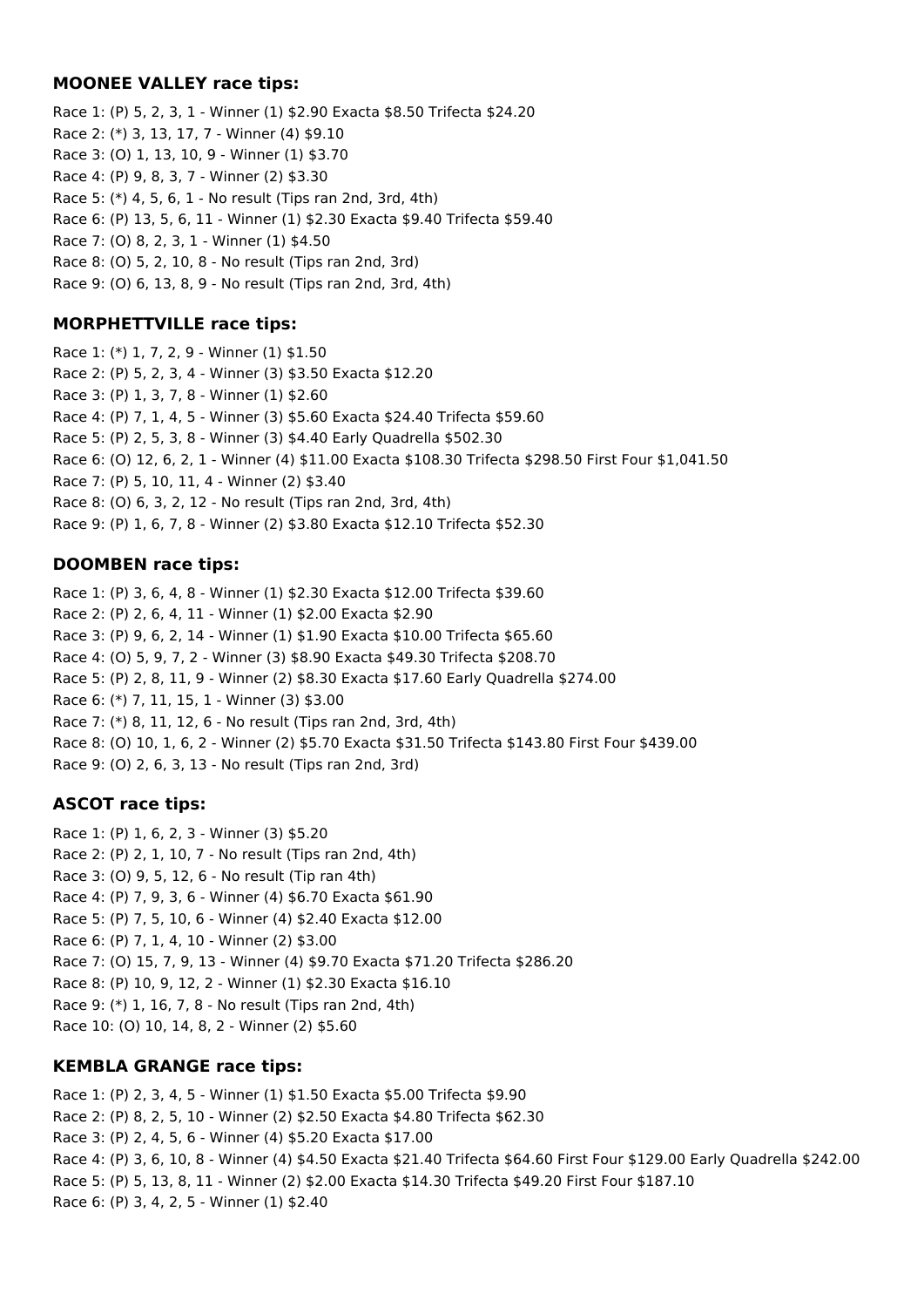Race 7: (O) 2, 13, 6, 14 - Winner (4) \$2.40 Race 8: (O) 9, 1, 10, 4 - No result (Tips ran 2nd, 3rd)

### **YARRA VALLEY race tips:**

Race 1: (P) 8, 10, 11, 14 - Winner (2) \$4.10 Exacta \$12.20 Trifecta \$43.20 Race 2: (P) 2, 10, 9, 6 - Winner (2) \$2.40 Exacta \$3.40 Trifecta \$16.50 Race 3: (P) 7, 11, 2, 5 - Winner (1) \$1.40 Race 4: (P) 7, 4, 1, 5 - Winner (1) \$10.30 Exacta \$53.80 Trifecta \$210.50 First Four \$505.30 Early Quadrella \$67.80 Race 5: (O) 3, 9, 10, 7 - No result (Tips ran 2nd, 4th) Race 6: (O) 9, 3, 7, 5 - Winner (4) \$3.10 Race 7: (O) 4, 5, 1, 7 - No result (Tips ran 2nd, 3rd) Race 8: (O) 5, 4, 9, 14 - No result (Tips ran 2nd, 3rd, 4th)

## **TOOWOOMBA race tips:**

Race 1: (P) 4, 5, 3, 1 - Winner (2) \$2.80 Exacta \$12.20 Race 2: (P) 1, 4, 7, 3 - Winner (4) \$8.50 Exacta \$76.20 Trifecta \$156.10 Race 3: (P) 3, 5, 8, 1 - Winner (1) \$5.10 Exacta \$45.70 Race 4: (P) 7, 9, 5, 2 - Winner (4) \$2.90 Early Quadrella \$513.80 Race 5: (P) 3, 1, 5, 7 - Winner (3) \$1.70 Exacta \$5.10 Trifecta \$16.30 First Four \$45.30 Race 6: (P) 2, 5, 6, 7 - No result (Tips ran 2nd, 3rd) Race 7: (P) 7, 6, 3, 1 - Winner (3) \$3.00 Race 8: (P) 4, 1, 8, 6 - No result (Tips ran 2nd, 4th)

## **GOLD COAST race tips:**

Race 1: (P) 4, 9, 8, 7 - Winner (1) \$2.50 Exacta \$19.10 Trifecta \$90.60 Race 2: (P) 3, 2, 1, 7 - No result (Tips ran 2nd, 4th) Race 3: (O) 10, 6, 7, 9 - No result (Tip ran 4th) Race 4: (O) 11, 3, 18, 15 - No result (Tips ran 2nd, 3rd, 4th) Race 5: (O) 3, 4, 10, 5 - No result (Tips ran 2nd, 3rd) Race 6: (P) 7, 5, 10, 4 - No result (Tips ran 2nd, 3rd) Race 7: (O) 7, 13, 6, 4 - No result (Tip ran 2nd) Race 8: (O) 14, 2, 3, 10 - Winner (3) \$4.00 Exacta \$21.00 Trifecta \$200.40

### **COONAMBLE race tips:**

Race 1: (P) 7, 2, 1, 6 - Winner (1) \$1.70 Exacta \$17.00 Race 2: (P) 3, 1, 7, 8 - No result (Tips ran 2nd, 4th) Race 3: (P) 2, 5, 1, 8 - Winner (1) \$4.20 Race 4: (O) 8, 4, 7, 11 - No result Race 5: (P) 3, 1, 7, 6 - Winner (2) \$2.90 Exacta \$31.00 Trifecta \$194.90 Race 6: (O) 14, 4, 3, 2 - No result (Tips ran 2nd, 4th)

# **WAGGA race tips:**

Race 1: (P) 4, 1, 9, 6 - No result (Tips ran 2nd, 3rd, 4th) Race 2: (O) 5, 2, 8, 3 - Winner (4) \$3.30 Exacta \$10.60 Race 3: (P) 5, 1, 8, 3 - No result (Tips ran 2nd, 3rd) Race 4: (P) 5, 4, 3, 1 - No result (Tips ran 2nd, 3rd) Race 5: (O) 4, 5, 3, 9 - No result (Tip ran 3rd) Race 6: (P) 14, 8, 5, 15 - Winner (3) \$2.30 Race 7: (O) 1, 7, 2, 9 - Winner (1) \$2.70 Exacta \$12.00

# **TOWNSVILLE race tips:**

Race 1: (P) 8, 2, 3, 9 - Winner (1) \$1.70 Exacta \$4.30 Trifecta \$11.30 Race 2: (P) 2, 1, 3, 4 - Winner (3) \$2.80 Exacta \$3.10 Trifecta \$5.40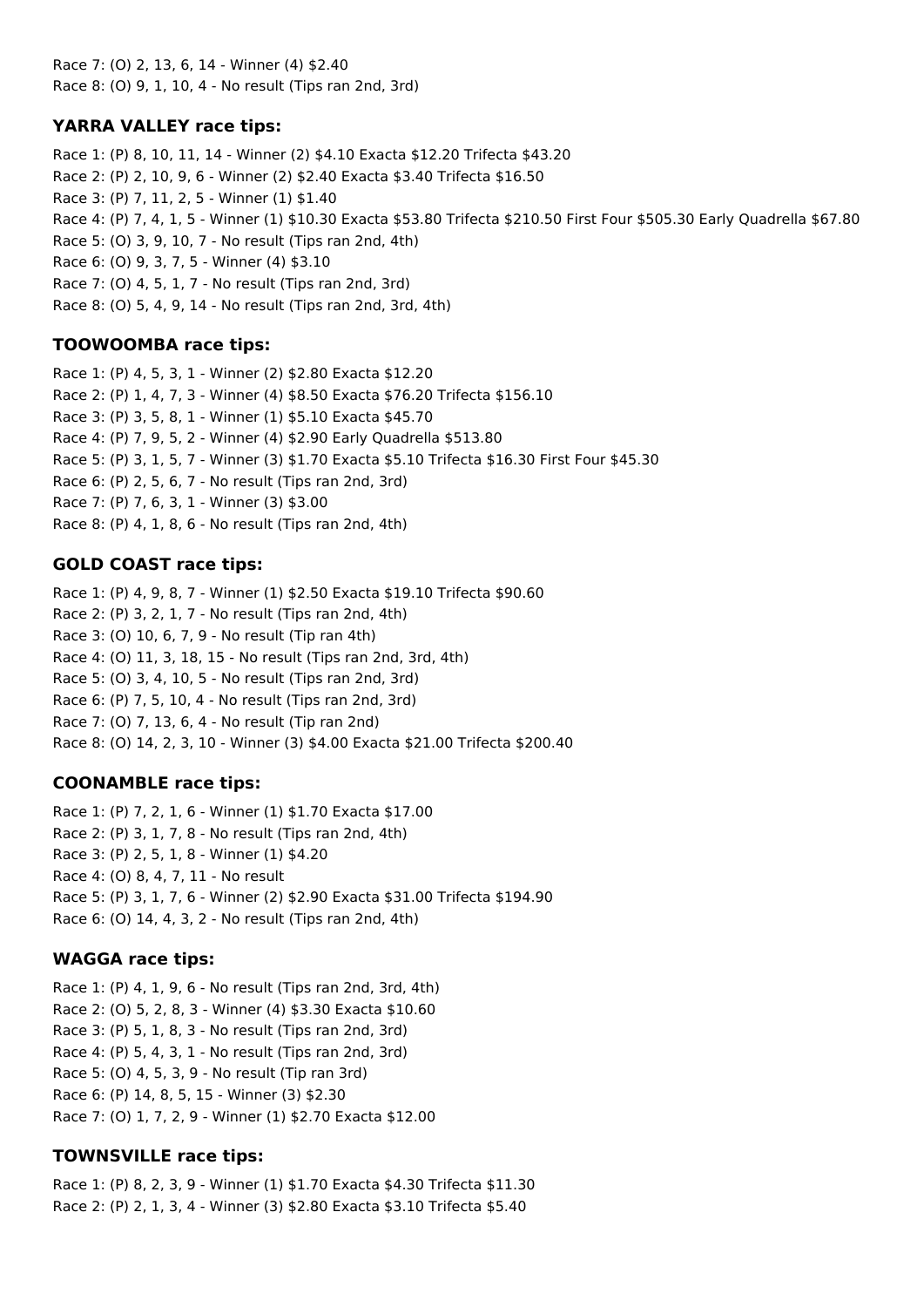Race 3: (P) 5, 12, 3, 2 - Winner (3) \$3.80 Race 4: (O) 4, 6, 7, 2 - Winner (1) \$7.40 Exacta \$20.30 Trifecta \$182.70 Early Quadrella \$336.50 Race 5: (P) 6, 7, 5, 1 - Winner (3) \$2.20 Race 6: (O) 5, 4, 3, 7 - Winner (2) \$2.00 Race 7: (P) 6, 2, 8, 7 - Winner (2) \$9.20 Exacta \$51.70 Trifecta \$173.20 First Four \$413.20 Race 8: (P) 6, 3, 4, 2 - No result (Tips ran 2nd, 3rd, 4th)

# **Saturday 21st November 2020**

## **KEMBLA GRANGE race tips:**

Race 1: (P) 7, 3, 6, 4 - No result (Tips ran 2nd, 3rd) Race 2: (\*) 5, 4, 8, 9 - No result (Tip ran 4th) Race 3: (O) 2, 3, 11, 5 - Winner (3) \$6.80 Race 4: (\*) 7, 8, 3, 9 - Winner (2) \$4.20 Race 5: (P) 2, 1, 6, 7 - Winner (3) \$7.70 Race 6: (\*) 9, 2, 12, 4 - Winner (3) \$4.40 Race 7: (O) 7, 11, 4, 3 - No result (Tip ran 2nd) Race 8: (P) 9, 4, 8, 1 - Winner (2) \$4.50 Exacta \$48.20 Race 9: (P) 10, 2, 5, 4 - No result (Tips ran 3rd, 4th)

# **BALLARAT race tips:**

Race 1: (P) 2, 9, 12, 4 - No result (Tips ran 3rd, 4th) Race 2: (P) 12, 6, 3, 7 - Winner (4) \$8.20 Exacta \$45.20 Race 3: (\*) 1, 9, 8, 5 - No result (Tips ran 2nd, 3rd) Race 4: (P) 6, 2, 5, 1 - Winner (3) \$7.90 Exacta \$69.40 Race 5: (P) 6, 2, 1, 5 - No result (Tip ran 2nd) Race 6: (O) 13, 15, 3, 2 - No result (Tip ran 3rd) Race 7: (\*) 3, 6, 2, 13 - No result (Tip ran 2nd) Race 8: (O) 10, 4, 1, 5 - No result (Tip ran 2nd) Race 9: (\*) 3, 7, 1, 9 - Winner (2) \$6.30 Exacta \$17.10 Trifecta \$55.20 Race 10: (O) 5, 4, 7, 17 - Winner (1) \$7.50

# **SUNSHINE COAST race tips:**

Race 1: (O) 6, 8, 10, 1 - No result (Tip ran 2nd) Race 2: (O) 5, 11, 1, 12 - Winner (3) \$4.40 Race 3: (O) 5, 10, 2, 6 - No result (Tips ran 2nd, 3rd) Race 4: (\*) 7, 5, 11, 8 - Winner (1) \$2.90 Race 5: (O) 3, 12, 1, 15 - Winner (2) \$9.20 Exacta \$35.50 Race 6: (P) 4, 8, 2, 10 - No result (Tips ran 2nd, 3rd) Race 7: (P) 7, 8, 1, 3 - Winner (1) \$2.20 Exacta \$6.80 Trifecta \$54.30 Race 8: (\*) 8, 1, 11, 5 - Winner (1) \$2.30 Exacta \$24.80 Race 9: (O) 4, 12, 8, 3 - Winner (1) \$3.80 Exacta \$53.20 Trifecta \$612.10

# **ASCOT race tips:**

Race 1: (P) 3, 6, 5, 4 - No result (Tips ran 2nd, 3rd, 4th) Race 2: (O) 5, 9, 11, 10 - No result (Tips ran 2nd, 3rd) Race 3: (O) 4, 6, 7, 5 - Winner (1) \$2.70 Exacta \$26.40 Trifecta \$94.30 First Four \$347.20 Race 4: (P) 7, 1, 4, 5 - Winner (3) \$3.50 Exacta \$9.50 Trifecta \$36.80 Race 5: (P) 6, 1, 10, 8 - Winner (2) \$31.00 Race 6: (O) 7, 13, 4, 17 - No result (Tip ran 4th) Race 7: (O) 1, 8, 9, 5 - No result (Tips ran 3rd, 4th) Race 8: (O) 11, 1, 13, 4 - Winner (1) \$2.50 Race 9: (O) 9, 12, 8, 13 - No result (Tips ran 2nd, 3rd, 4th)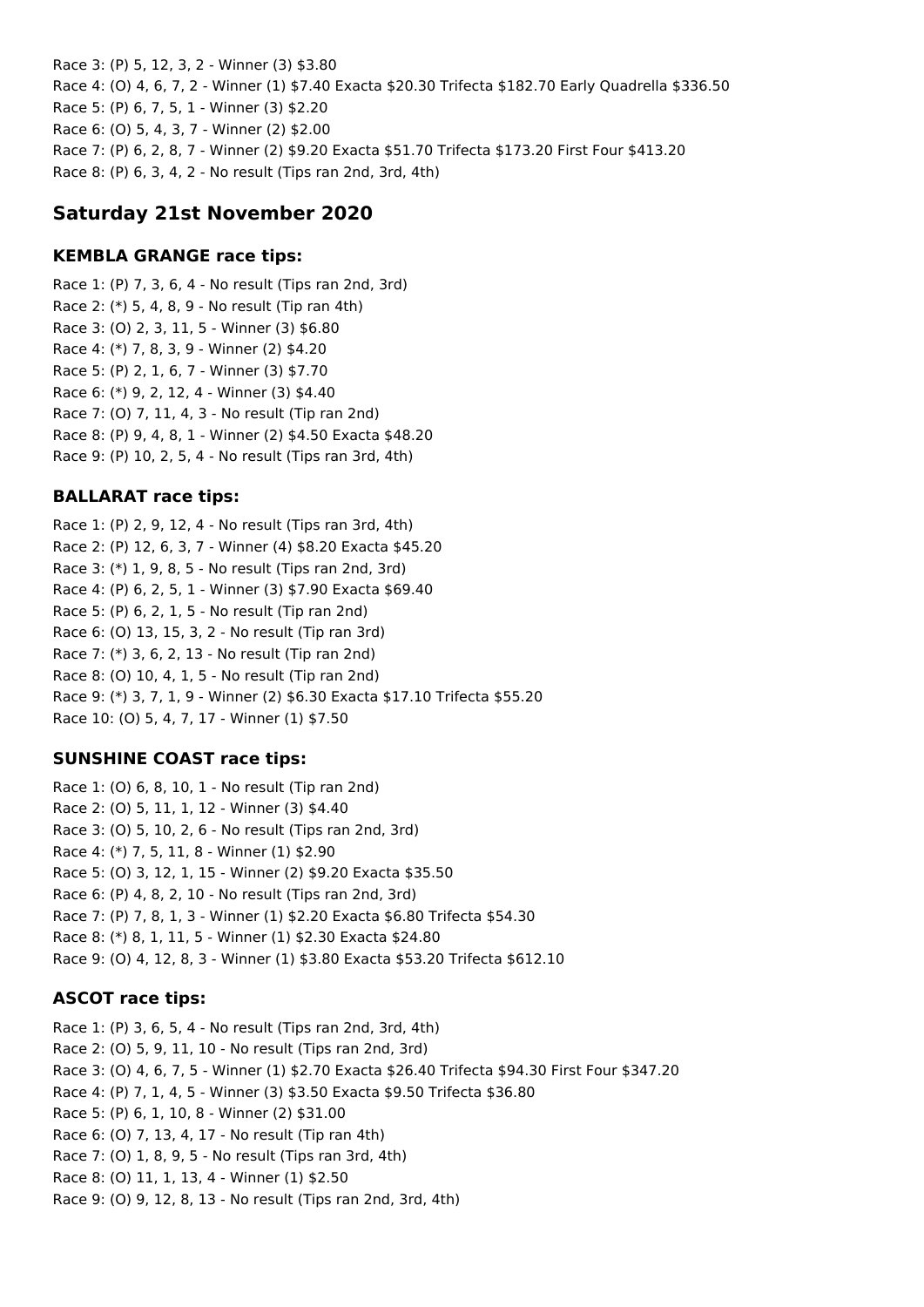#### **GOSFORD race tips:**

Race 1: (\*) 6, 1, 7, 4 - Winner (1) \$1.50 Exacta \$6.50 Race 2: (P) 2, 5, 6, 1 - Winner (1) \$1.60 Exacta \$5.00 Trifecta \$13.20 First Four \$15.90 Race 3: (P) 9, 8, 2, 1 - Winner (3) \$3.20 Exacta \$55.30 Race 4: (P) 5, 4, 6, 1 - Winner (2) \$3.50 Exacta \$13.20 Early Quadrella \$40.30 Race 5: (P) 8, 1, 2, 4 - Winner (2) \$2.50 Exacta \$5.00 Race 6: (P) 2, 11, 10, 4 - Winner (3) \$6.90 Exacta \$14.80 Race 7: (P) 3, 1, 2, 7 - No result (Tips ran 3rd, 4th) Race 8: (P) 2, 5, 6, 4 - Winner (2) \$4.70

## **TATURA race tips:**

Race 1: (P) 2, 10, 4, 8 - Winner (2) \$5.10 Exacta \$10.70 Trifecta \$53.30 First Four \$126.30 Race 2: (P) 6, 5, 9, 4 - Winner (2) \$3.40 Exacta \$24.00 Race 3: (P) 6, 2, 8, 7 - No result (Tips ran 2nd, 3rd) Race 4: (P) 1, 2, 5, 4 - No result (Tips ran 2nd, 4th) Race 5: (P) 8, 4, 6, 3 - No result (Tips ran 2nd, 3rd, 4th) Race 6: (P) 10, 3, 4, 6 - No result (Tips ran 2nd, 3rd) Race 7: (P) 5, 1, 3, 7 - Winner (1) \$2.50 Race 8: (O) 5, 8, 4, 6 - Winner (4) \$4.00

## **TOOWOOMBA race tips:**

Race 1: (O) 4, 9, 11, 3 - No result (Tips ran 2nd, 4th) Race 2: (P) 1, 8, 5, 10 - No result (Tips ran 3rd, 4th) Race 3: (P) 1, 4, 3, 7 - No result (Tip ran 4th) Race 4: (P) 8, 1, 5, 3 - Winner (4) \$10.40 Exacta \$41.70 Trifecta \$168.50 Race 5: (P) 8, 6, 1, 3 - No result (Tips ran 2nd, 3rd, 4th) Race 6: (P) 5, 6, 9, 3 - No result (Tips ran 2nd, 3rd) Race 7: (P) 4, 7, 6, 2 - Winner (1) \$3.80 Exacta \$23.50

# **GOLD COAST race tips:**

Race 1: (P) 4, 6, 2, 1 - No result (Tips ran 2nd, 3rd, 4th) Race 2: (P) 3, 1, 10, 5 - No result (Tips ran 2nd, 3rd) Race 3: (P) 2, 1, 3, 10 - Winner (3) \$10.60 Exacta \$22.60 Trifecta \$55.10 Race 4: (P) 4, 2, 3, 1 - No result (Tips ran 3rd, 4th) Race 5: (O) 3, 9, 4, 1 - Winner (3) \$6.90 Race 6: (P) 5, 2, 8, 10 - Winner (2) \$2.90 Race 7: (O) 1, 3, 7, 5 - No result (Tips ran 2nd, 3rd) Race 8: (O) 3, 9, 10, 11 - Winner (2) \$5.00

### **DARWIN race tips:**

Race 1: (P) 2, 5, 4, 1 - No result (Tips ran 2nd, 3rd, 4th) Race 2: (P) 3, 4, 1, 5 - Winner (3) \$5.20 Exacta \$31.00 Race 3: (P) 2, 7, 3, 5 - Winner (2) \$3.40 Exacta \$6.40 Trifecta \$49.00 Race 4: (P) 2, 1, 5, 6 - Winner (4) \$5.90

# **LAUNCESTON race tips:**

Race 1: (P) 1, 4, 3, 6 - No result (Tips ran 2nd, 3rd, 4th) Race 2: (P) 3, 12, 5, 11 - Winner (2) \$2.80 Exacta \$7.30 Trifecta \$55.30 Race 3: (P) 8, 6, 5, 2 - Winner (2) \$3.90 Exacta \$31.90 Trifecta \$81.90 Race 4: (P) 4, 2, 6, 1 - Winner (3) \$3.90 Race 5: (P) 6, 4, 2, 1 - Winner (1) \$3.90 Exacta \$19.90 Trifecta \$68.00 Early Quadrella \$246.80 Race 6: (O) 7, 4, 10, 9 - No result (Tips ran 2nd, 3rd)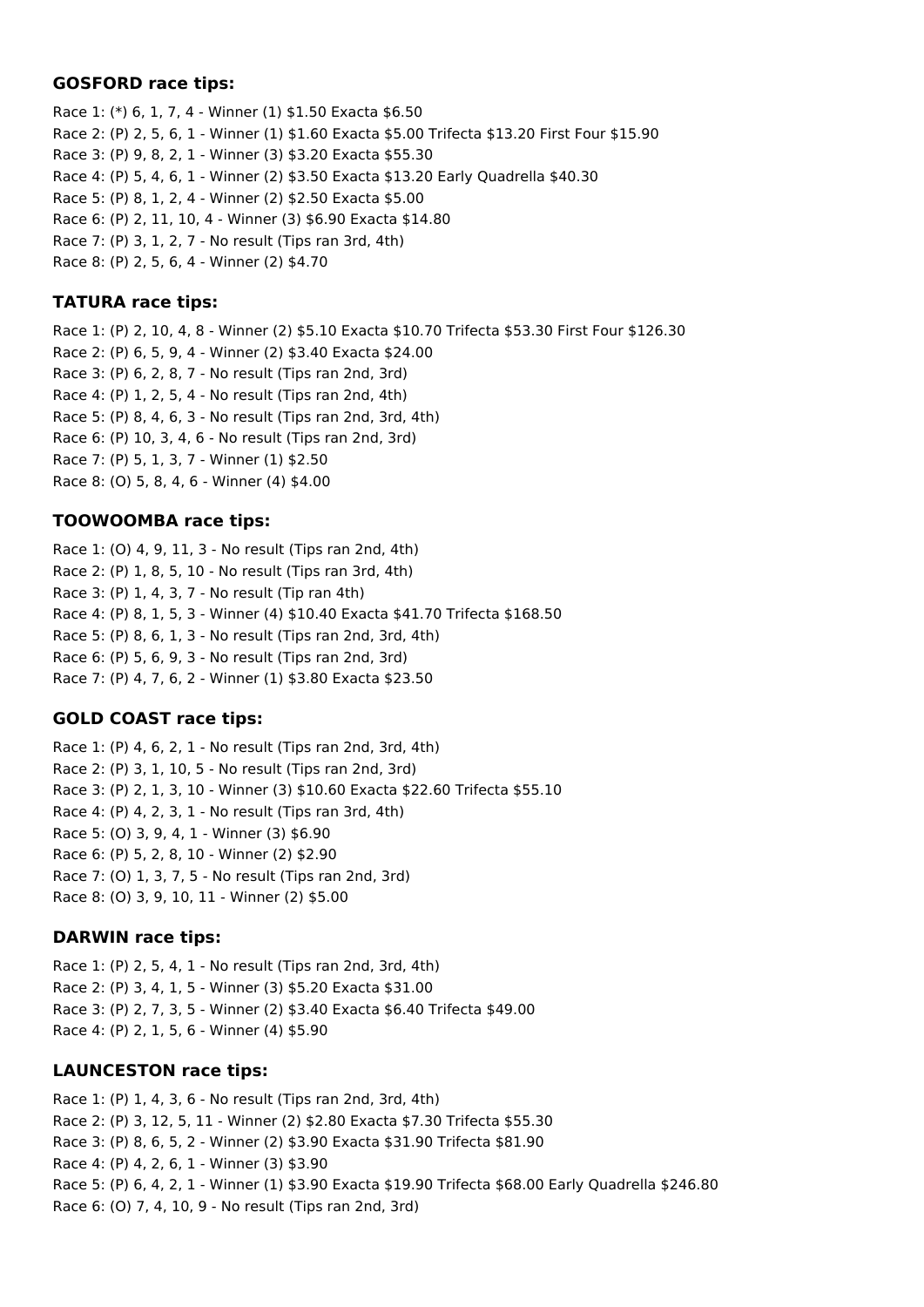Race 7: (O) 1, 2, 5, 6 - Winner (2) \$2.50 Race 8: (P) 2, 3, 6, 5 - Winner (2) \$2.30 Exacta \$5.90 Race 9: (P) 3, 5, 2, 6 - No result (Tips ran 2nd, 3rd, 4th)

## **KEMPSEY race tips:**

Race 1: (P) 1, 6, 2, 5 - Winner (1) \$2.10 Exacta \$10.70 Trifecta \$122.10 Race 2: (O) 4, 8, 11, 2 - No result (Tips ran 2nd, 3rd) Race 3: (O) 2, 8, 9, 3 - No result (Tip ran 3rd) Race 4: (P) 8, 4, 5, 6 - No result (Tip ran 2nd) Race 5: (P) 9, 6, 7, 10 - No result (Tips ran 2nd, 4th)

## **ROMA race tips:**

Race 1: (P) 12, 5, 3, 8 - Winner (4) \$22.30 Exacta \$117.90 Race 2: (O) 5, 9, 2, 7 - Winner (1) \$1.80 Exacta \$19.60 Race 3: (P) 3, 8, 9, 5 - Winner (4) \$3.70 Exacta \$21.20 Trifecta \$66.30 Race 4: (P) 2, 7, 8, 3 - No result (Tips ran 3rd, 4th) Race 5: (O) 3, 10, 2, 8 - No result (Tips ran 2nd, 3rd) Race 6: (P) 12, 10, 6, 5 - No result (Tip ran 4th) Race 7: (O) 2, 6, 10, 4 - Winner (4) \$12.00 Exacta \$62.40 Race 8: (P) 4, 8, 2, 1 - Winner (1) \$3.70 Exacta \$13.70 Trifecta \$55.40

# **ESPERANCE race tips:**

Race 1: (P) 5, 7, 2, 1 - No result (Tips ran 2nd, 3rd, 4th) Race 2: (P) 1, 4, 2, 5 - Winner (1) \$4.20 Exacta \$21.80 Trifecta \$48.40 First Four \$123.90 Race 3: (P) 10, 8, 3, 4 - Winner (1) \$7.10 Race 4: (P) 3, 4, 9, 2 - No result (Tips ran 2nd, 3rd) Race 5: (P) 1, 3, 5, 2 - Winner (1) \$4.50 Exacta \$29.20 Race 6: (O) 3, 7, 11, 10 - No result (Tips ran 2nd, 3rd, 4th)

# **Saturday 14th November 2020**

# **NEWCASTLE race tips:**

Race 1: (P) 13, 12, 14, 1 - Winner (1) \$2.90 Exacta \$16.10 Trifecta \$59.00 First Four \$170.30 Race 2: (O) 12, 14, 6, 8 - Winner (1) \$6.70 Exacta \$64.00 Trifecta \$372.50 Race 3: (P) 7, 3, 6, 4 - Winner (4) \$7.80 Exacta \$47.60 Race 4: (\*) 1, 5, 12, 6 - No result (Tips ran 2nd, 3rd) Race 5: (P) 9, 4, 1, 13 - Winner (4) \$3.60 Exacta \$19.20 Trifecta \$178.00 First Four \$425.80 Race 6: (O) 9, 7, 2, 3 - No result (Tips ran 2nd, 3rd, 4th) Race 7: (P) 3, 1, 8, 15 - No result (Tip ran 3rd) Race 8: (\*) 7, 1, 5, 3 - Winner (3) \$3.70 Exacta \$21.80 Trifecta \$97.50 Race 9: (P) 9, 7, 14, 11 - Winner (1) \$4.20

# **SANDOWN race tips:**

Race 1: (P) 4, 5, 3, 1 - Winner (3) \$4.00 Exacta \$9.30 Trifecta \$27.70 Race 2: (P) 1, 4, 2, 8 - Winner (2) \$5.00 Exacta \$17.30 Race 3: (P) 2, 5, 7, 3 - Winner (1) \$3.10 Exacta \$14.40 Race 4: (O) 7, 3, 4, 1 - Winner (1) \$5.80 Exacta \$48.80 Trifecta \$316.80 Race 5: (P) 1, 6, 3, 2 - Winner (3) \$3.40 Exacta \$9.80 Trifecta \$25.70 Race 6: (\*) 1, 3, 8, 4 - Winner (4) \$4.40 Exacta \$10.90 Early Quadrella \$834.20 Race 7: (P) 5, 3, 4, 7 - Winner (3) \$4.90 Race 8: (P) 1, 4, 6, 5 - Winner (2) \$5.00 Race 9: (O) 4, 10, 2, 1 - Winner (3) \$8.80 Race 10: (P) 7, 5, 4, 15 - Winner (3) \$4.00 Exacta \$15.00 Trifecta \$79.50 Quadrella \$1,195.20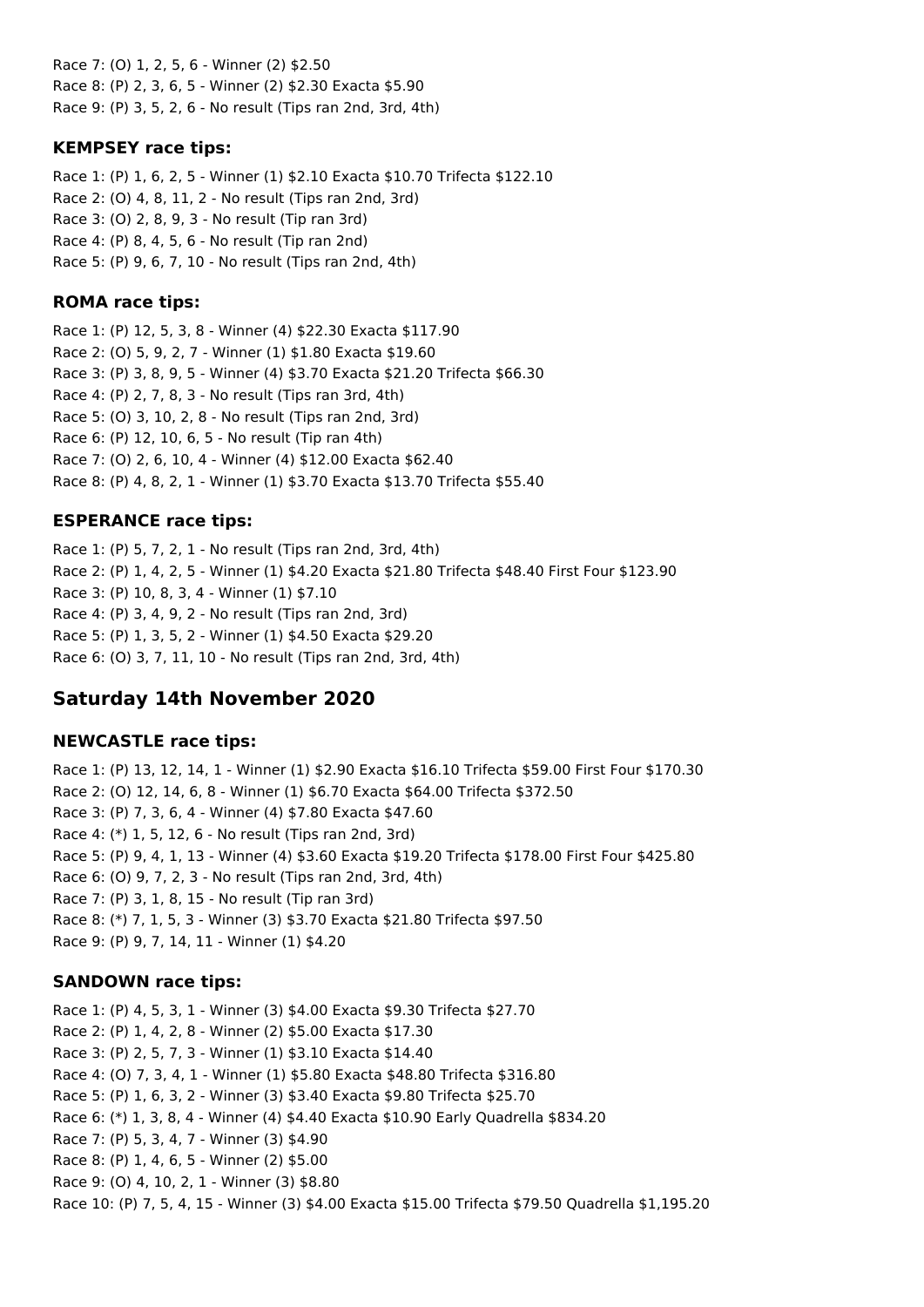#### **MORPHETTVILLE race tips:**

Race 1: (\*) 2, 3, 5, 4 - Winner (2) \$2.20 Exacta \$4.30 Trifecta \$4.70 First Four \$4.80 Race 2: (P) 1, 6, 2, - Winner (1) \$1.30 Exacta \$2.10 Trifecta \$1.70 Race 3: (P) 4, 1, 5, 6 - Winner (2) \$5.40 Exacta \$27.40 Race 4: (P) 4, 2, 3, 6 - No result (Tips ran 2nd, 3rd) Race 5: (P) 8, 2, 5, 3 - No result (Tips ran 2nd, 4th) Race 6: (P) 6, 9, 3, 2 - Winner (1) \$2.60 Exacta \$14.50 Race 7: (O) 3, 2, 5, 11 - No result (Tips ran 2nd, 3rd) Race 8: (P) 2, 4, 5, 1 - No result (Tip ran 4th) Race 9: (\*) 8, 2, 9, 1 - No result (Tips ran 2nd, 3rd, 4th)

### **DOOMBEN race tips:**

Race 1: (P) 2, 1, 8, 6 - Winner (3) \$6.30 Exacta \$22.70 Trifecta \$104.10 Race 2: (\*) 3, 1, 7, 5 - Winner (1) \$2.30 Exacta \$20.90 Trifecta \$49.20 Race 3: (\*) 6, 7, 3, 9 - Winner (1) \$1.50 Exacta \$3.30 Race 4: (P) 6, 2, 4, 1 - Winner (3) \$3.40 Race 5: (P) 2, 1, 3, 6 - Winner (1) \$1.90 Exacta \$6.30 Early Quadrella \$24.70 Race 6: (\*) 8, 9, 5, 2 - Winner (3) \$4.70 Exacta \$10.10 Trifecta \$66.40 First Four \$206.50 Race 7: (P) 2, 5, 1, 7 - Winner (1) \$6.30 Race 8: (O) 7, 3, 2, 6 - Winner (2) \$3.90 Exacta \$10.20 Trifecta \$44.10 Race 9: (O) 3, 5, 1, 16 - No result

## **ASCOT race tips:**

Race 1: (O) 11, 1, 5, 3 - No result (Tips ran 2nd, 3rd) Race 2: (P) 5, 8, 9, 7 - Winner (1) \$3.00 Exacta \$16.40 Race 3: (O) 1, 11, 2, 6 - No result (Tip ran 3rd) Race 4: (O) 5, 7, 3, 8 - Winner (4) \$6.10 Race 5: (\*) 9, 8, 2, 6 - Winner (1) \$1.60 Race 6: (\*) 2, 9, 12, 8 - Winner (1) \$2.20 Race 7: (P) 2, 4, 3, 8 - No result (Tip ran 4th) Race 8: (P) 9, 6, 5, 14 - Winner (4) \$5.00 Exacta \$18.50 Trifecta \$116.40 Race 9: (O) 10, 1, 5, 9 - Winner (1) \$4.50

# **KEMBLA GRANGE race tips:**

Race 1: (P) 1, 9, 8, 3 - Winner (1) \$3.50 Exacta \$12.80 Trifecta \$53.00 Race 2: (P) 4, 11, 7, 2 - Winner (2) \$6.00 Exacta \$31.30 Race 3: (P) 6, 12, 11, 1 - Winner (3) \$2.30 Race 4: (O) 8, 1, 4, 9 - Winner (1) \$3.80 Early Quadrella \$249.00 Race 5: (P) 1, 2, 3, 6 - Winner (2) \$5.00 Exacta \$42.60 Race 6: (P) 2, 9, 14, 5 - No result Race 7: (O) 10, 6, 5, 3 - No result (Tips ran 2nd, 3rd) Race 8: (O) 3, 9, 6, 8 - No result (Tip ran 2nd)

### **DUNKELD race tips:**

Race 1: (P) 10, 1, 5, 8 - Winner (1) \$4.10 Exacta \$19.60 Trifecta \$56.50 Race 2: (O) 10, 3, 2, 9 - Winner (2) \$4.30 Race 3: (O) 9, 10, 8, 11 - Winner (2) \$5.10 Race 4: (\*) 4, 5, 7, 6 - Winner (2) \$6.70 Early Quadrella \$502.80 Race 5: (P) 8, 3, 2, 6 - Winner (4) \$3.70 Race 6: (P) 7, 2, 3, 6 - Winner (1) \$2.70 Exacta \$6.50 Trifecta \$16.20 Race 7: (P) 4, 2, 7, 8 - Winner (2) \$3.20 Race 8: (O) 10, 1, 8, 6 - No result (Tips ran 2nd, 3rd)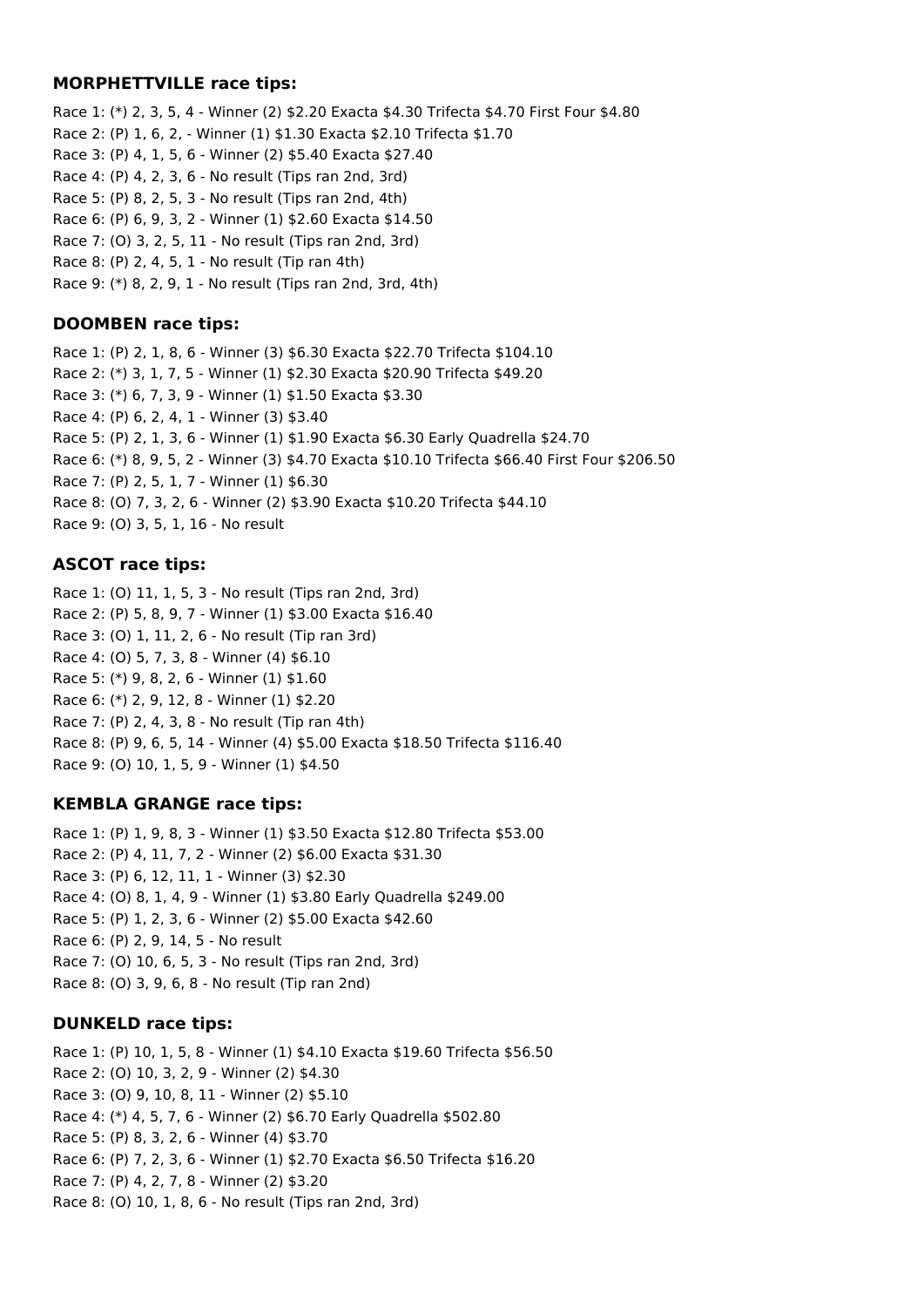#### **TOOWOOMBA race tips:**

Race 1: (O) 4, 5, 8, 1 - Winner (2) \$6.70 Exacta \$13.00 Race 2: (P) 2, 3, 6, 9 - Winner (1) \$1.70 Race 3: (P) 7, 2, 5, 3 - No result (Tip ran 3rd) Race 4: (P) 1, 3, 5, 8 - No result (Tips ran 3rd, 4th) Race 5: (O) 7, 1, 2, 5 - No result (Tip ran 4th) Race 6: (O) 3, 1, 7, 10 - Winner (2) \$3.30 Race 7: (P) 1, 3, 4, 5 - Winner (1) \$1.30 Exacta \$1.70 Trifecta \$4.60 First Four \$3.70

## **GOLD COAST race tips:**

Race 1: (P) 2, 3, 4, 1 - Winner (1) \$1.50 Exacta \$4.10 Trifecta \$5.90 First Four \$8.30 Race 2: (P) 1, 2, 3, 5 - Winner (3) \$6.50 Race 3: (P) 1, 5, 2, 7 - Winner (1) \$2.90 Exacta \$4.80 Trifecta \$12.10 Race 4: (P) 1, 4, 2, 6 - No result (Tips ran 2nd, 3rd, 4th) Race 5: (O) 8, 9, 7, 3 - Winner (4) \$5.90 Exacta \$16.20 Race 6: (P) 9, 11, 6, 2 - Winner (3) \$3.30 Exacta \$5.60 Trifecta \$40.60 Race 7: (P) 1, 4, 9, 7 - Winner (1) \$3.20 Exacta \$14.30 Trifecta \$105.70 Race 8: (O) 10, 8, 11, 6 - Winner (4) \$3.70 Exacta \$20.90 Trifecta \$78.40 Quadrella \$512.90

# **MACKAY race tips:**

Race 1: (P) 1, 4, 7, 2 - Winner (1) \$1.60 Exacta \$3.30 Trifecta \$17.40 Race 2: (P) 3, 1, 5, 2 - Winner (3) \$9.60 Race 3: (P) 5, 2, 1, 3 - Winner (3) \$4.00 Exacta \$15.20 Trifecta \$43.70 First Four \$102.40 Race 4: (O) 8, 2, 1, 9 - Winner (4) \$3.50 Exacta \$8.90 Trifecta \$144.70 Early Quadrella \$407.30 Race 5: (O) 6, 3, 2, 10 - Winner (1) \$2.50 Exacta \$20.90 Race 6: (P) 1, 11, 5, 4 - Winner (4) \$6.00 Quadrella \$550.80

### **GUNDAGAI race tips:**

Race 1: (O) 5, 9, 2, 1 - Winner (2) \$3.50 Exacta \$8.90 Race 2: (O) 9, 8, 7, 6 - Winner (3) \$2.90 Exacta \$8.40 Race 3: (O) 8, 11, 13, 4 - Winner (4) \$2.60 Exacta \$69.70 Race 4: (P) 3, 4, 5, 1 - Winner (4) \$3.60 Exacta \$11.90 Early Quadrella \$187.90 Race 5: (O) 12, 5, 3, 11 - Winner (2) \$6.40 Exacta \$34.40 Race 6: (O) 6, 3, 10, 5 - No result (Tips ran 3rd, 4th) Race 7: (O) 3, 13, 10, 12 - Winner (1) \$1.60 Exacta \$5.20

### **BATHURST race tips:**

Race 1: (P) 2, 4, 8, 6 - Winner (4) \$2.60 Exacta \$5.30 Trifecta \$10.70 First Four \$18.60 Race 2: (O) 12, 9, 1, 5 - Winner (2) \$4.50 Race 3: (P) 4, 8, 7, 6 - Winner (3) \$4.20 Race 4: (P) 2, 1, 8, 4 - Winner (2) \$4.10 Early Quadrella \$564.80 Race 5: (O) 1, 5, 2, 8 - No result (Tip ran 3rd) Race 6: (O) 4, 14, 1, 5 - No result (Tip ran 3rd)

### **GERALDTON race tips:**

Race 1: (O) 6, 3, 5, 7 - Winner (3) \$9.10 Race 2: (O) 6, 1, 4, 3 - No result (Tip ran 4th) Race 3: (P) 5, 2, 7, 4 - Winner (4) \$5.60 Exacta \$31.70 Trifecta \$42.30 Race 4: (O) 6, 3, 8, 5 - Winner (2) \$7.20 Race 5: (P) 10, 2, 8, 6 - Winner (3) \$6.30 Race 6: (P) 1, 7, 3, 6 - Winner (2) \$4.70 Exacta \$7.30 Trifecta \$175.60 Race 7: (P) 4, 10, 12, 2 - Winner (1) \$2.30 Quadrella \$876.70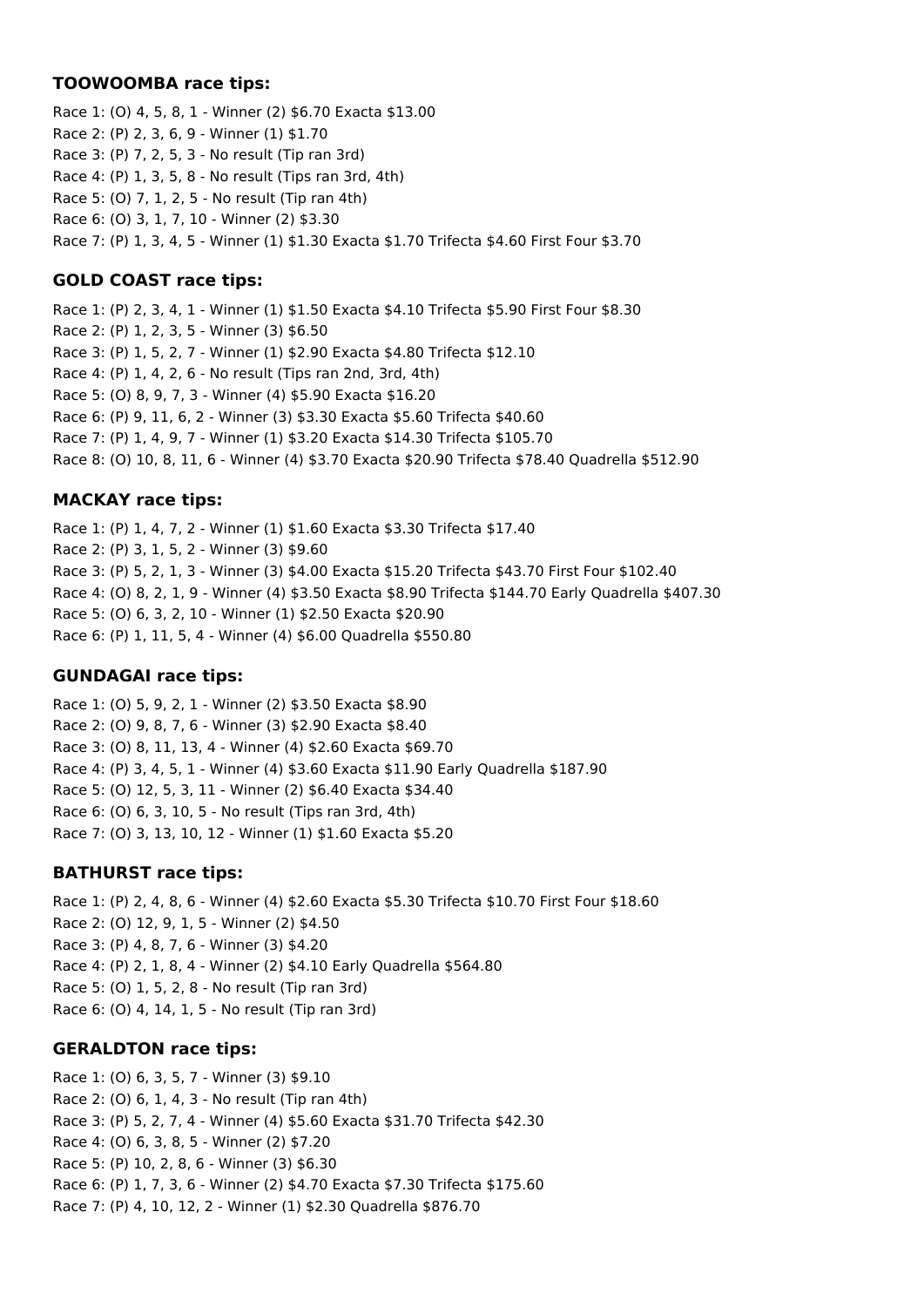#### **INVERELL race tips:**

Race 1: (P) 8, 6, 1, 11 - Winner (1) \$2.00 Exacta \$20.60 Trifecta \$37.10 Race 2: (P) 7, 3, 10, 9 - Winner (1) \$2.80 Exacta \$7.00 Race 3: (P) 3, 1, 11, 14 - Winner (2) \$3.40 Race 4: (P) 5, 1, 3, 4 - No result (Tip ran 2nd) Race 5: (P) 6, 1, 8, 5 - Winner (1) \$7.10 Race 6: (P) 1, 3, 9, 5 - Winner (1) \$2.60

### **DARWIN race tips:**

Race 1: (P) 6, 3, 5, 2 - No result (Tips ran 2nd, 4th) Race 2: (P) 1, 2, 3, 4 - Winner (1) \$1.50 Exacta \$2.60 Race 3: (P) 10, 9, 5, 6 - Winner (1) \$2.30 Exacta \$6.00 Race 4: (P) 2, 4, 1, 3 - Winner (1) \$2.70 Race 5: (P) 2, 1, 3, 5 - Winner (2) \$1.30 Exacta \$8.90 Trifecta \$30.40 First Four \$56.50 Quadrella \$18.70

# **Saturday 7th November 2020**

#### **ROSEHILL race tips:**

Race 1: (P) 3, 1, 5, 4 - Winner (2) \$4.60 Exacta \$22.00 Trifecta \$41.50 First Four \$180.40 Race 2: (O) 1, 8, 10, 6 - Winner (2) \$7.10 Race 3: (P) 4, 2, 8, 3 - Winner (4) \$9.40 Race 4: (P) 9, 1, 7, 14 - Winner (3) \$6.00 Race 5: (P) 2, 9, 3, 12 - No result (Tips ran 2nd, 3rd, 4th) Race 6: (\*) 2, 8, 9, 4 - Winner (2) \$8.70 Exacta \$36.10 Race 7: (P) 10, 3, 1, 9 - Winner (3) \$4.40 Race 8: (\*) 1, 11, 2, 13 - Winner (1) \$2.60 Exacta \$11.00 Trifecta \$21.00 Race 9: (O) 14, 12, 6, 13 - No result (Tips ran 2nd, 3rd, 4th)

### **FLEMINGTON race tips:**

Race 1: (O) 4, 10, 9, 1 - No result (Tips ran 2nd, 3rd) Race 2: (\*) 4, 2, 8, 1 - Winner (3) \$3.90 Exacta \$12.20 Trifecta \$31.20 Race 3: (P) 4, 6, 1, 8 - No result (Tips ran 2nd, 3rd, 4th) Race 4: (O) 5, 7, 2, 9 - Winner (2) \$9.50 Race 5: (\*) 2, 1, 5, 6 - Winner (4) \$12.20 Exacta \$60.00 Race 6: (P) 3, 2, 1, 6 - Winner (1) \$3.00 Exacta \$6.90 Race 7: (O) 10, 3, 2, 13 - No result (Tip ran 3rd) Race 8: (P) 9, 8, 5, 2 - Winner (1) \$2.50 Exacta \$12.90 Trifecta \$46.90 Race 9: (P) 15, 5, 11, 3 - No result (Tips ran 3rd, 4th)

### **MORPHETTVILLE race tips:**

Race 1: (P) 4, 1, 2, 5 - Winner (2) \$3.20 Race 2: (P) 4, 3, 6, 7 - Winner (3) \$4.70 Exacta \$14.70 Race 3: (P) 2, 1, 6, 7 - Abandoned Race 4: (P) 3, 4, 7, 5 - Abandoned Race 5: (P) 4, 1, 9, 6 - Abandoned Race 6: (P) 6, 1, 2, 5 - Abandoned Race 7: (P) 8, 10, 2, 9 - Abandoned Race 8: (P) 2, 8, 3, 7 - Abandoned Race 9: (P) 10, 12, 1, 2 - Abandoned

### **DOOMBEN race tips:**

Race 1: (P) 1, 6, 3, 2 - Winner (2) \$6.30 Exacta \$84.10 Trifecta \$210.10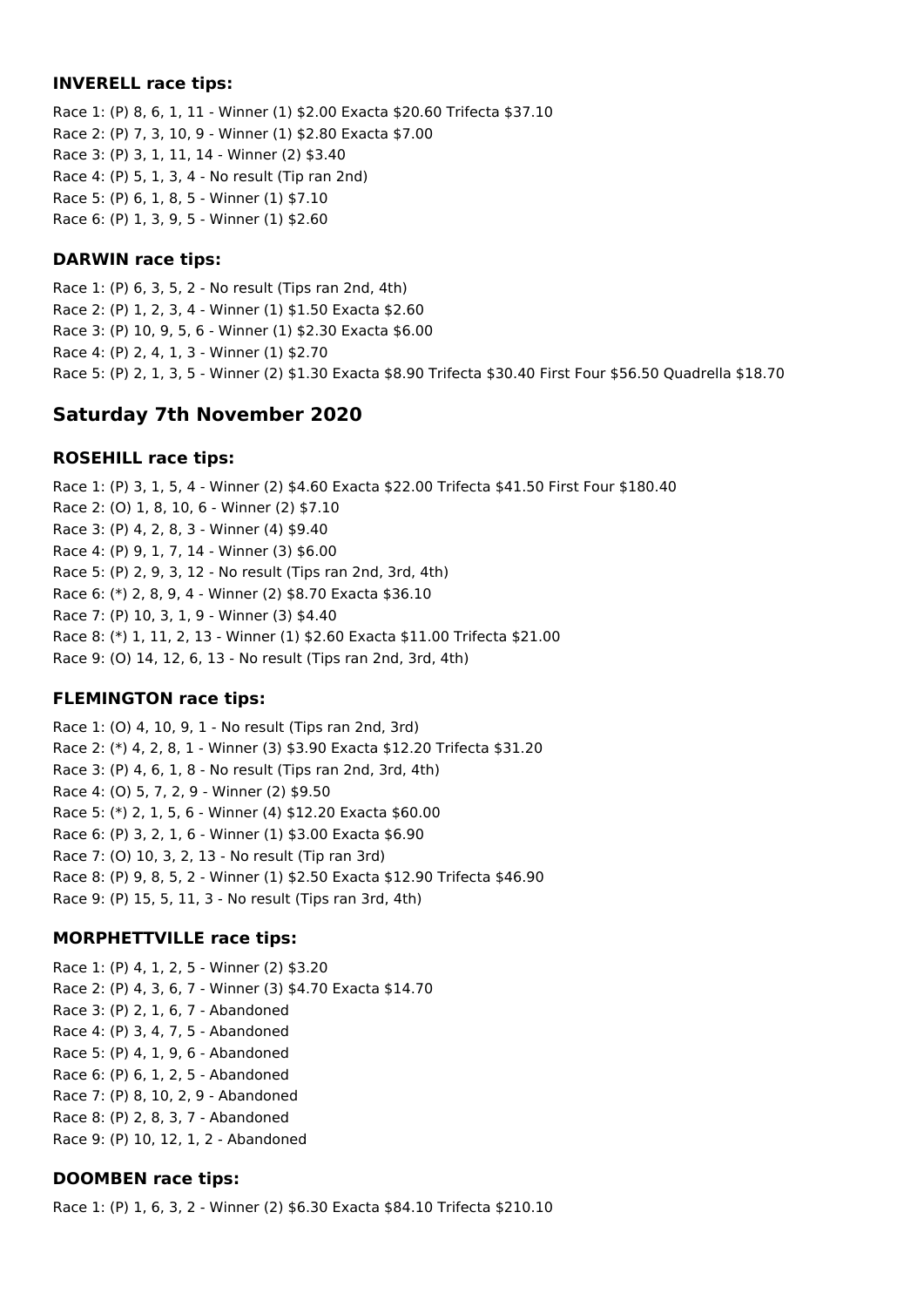Race 2: (\*) 1, 5, 4, 6 - Winner (3) \$6.10 Exacta \$17.90 Race 3: (O) 8, 9, 4, 6 - No result (Tips ran 3rd, 4th) Race 4: (\*) 10, 9, 5, 3 - Winner (4) \$4.90 Exacta \$31.10 Trifecta \$54.20 Race 5: (O) 8, 9, 2, 4 - Winner (3) \$7.20 Exacta \$172.70 Race 6: (O) 10, 3, 11, 5 - Winner (2) \$4.60 Exacta \$13.60 Race 7: (\*) 5, 14, 13, 4 - Winner (1) \$3.00 Race 8: (O) 4, 12, 8, 3 - Winner (3) \$10.00 Race 9: (\*) 6, 4, 8, 9 - Winner (1) \$2.20 Quadrella \$391.60

### **ASCOT race tips:**

Race 1: (P) 2, 3, 7, 5 - Winner (3) \$6.90 Race 2: (P) 4, 5, 2, 11 - No result (Tip ran 2nd) Race 3: (P) 8, 3, 12, 7 - Winner (1) \$3.90 Exacta \$25.20 Race 4: (O) 11, 9, 6, 7 - Winner (4) \$3.10 Race 5: (P) 7, 6, 4, 12 - Winner (3) \$3.50 Race 6: (O) 13, 14, 9, 1 - No result (Tips ran 2nd, 3rd) Race 7: (O) 1, 3, 12, 7 - No result Race 8: (P) 1, 7, 8, 5 - No result (Tips ran 2nd, 3rd) Race 9: (P) 4, 9, 11, 7 - Winner (2) \$4.90 Exacta \$54.90

## **WYONG race tips:**

Race 1: (P) 3, 2, 1, 6 - No result (Tips ran 2nd, 3rd) Race 2: (P) 1, 2, 7, 5 - Winner (2) \$4.20 Exacta \$5.60 Trifecta \$72.70 First Four \$150.20 Race 3: (P) 7, 9, 5, 4 - Winner (1) \$4.90 Exacta \$13.80 Race 4: (\*) 8, 9, 10, 3 - Winner (1) \$2.40 Race 5: (P) 2, 7, 4, 6 - Winner (2) \$5.50 Exacta \$13.90 Trifecta \$44.40 Race 6: (P) 10, 8, 7, 5 - Winner (4) \$7.30 Race 7: (P) 2, 7, 3, 4 - No result (Tips ran 2nd, 3rd) Race 8: (P) 8, 3, 7, 9 - No result (Tip ran 3rd)

### **GEELONG race tips:**

Race 1: (P) 3, 6, 1, 5 - Winner (1) \$1.60 Race 2: (\*) 4, 8, 2, 7 - Winner (2) \$11.40 Exacta \$0.00 Race 3: (P) 5, 9, 10, 1 - No result (Tips ran 2nd, 4th) Race 4: (P) 7, 8, 5, 1 - Winner (4) \$3.90 Exacta \$90.50 Race 5: (P) 9, 6, 2, 11 - No result (Tips ran 2nd, 3rd, 4th) Race 6: (P) 4, 6, 9, 10 - No result (Tips ran 2nd, 4th) Race 7: (O) 2, 7, 10, 11 - Winner (1) \$11.30 Exacta \$45.00 Trifecta \$181.80 First Four \$0.00 Race 8: (O) 6, 14, 5, 9 - Winner (2) \$4.30

### **TOOWOOMBA race tips:**

Race 1: (P) 6, 4, 8, 9 - Winner (3) \$7.70 Exacta \$16.50 Race 2: (P) 6, 1, 9, 8 - No result (Tips ran 2nd, 3rd) Race 3: (P) 6, 3, 1, 7 - Winner (2) \$4.90 Race 4: (P) 7, 6, 2, 4 - No result (Tips ran 2nd, 4th) Race 5: (P) 5, 2, 4, 6 - Winner (3) \$6.70 Exacta \$8.20 Race 6: (P) 2, 1, 6, 3 - Winner (2) \$3.50 Exacta \$37.80 Trifecta \$0.00 First Four \$0.00 Race 7: (P) 6, 5, 3, 4 - No result (Tips ran 2nd, 3rd, 4th)

# **GOLD COAST race tips:**

Race 1: (P) 4, 1, 3, 2 - Winner (4) \$2.40 Exacta \$10.40 Race 2: (P) 1, 9, 4, 8 - Winner (4) \$6.50 Exacta \$44.80 Race 3: (P) 3, 2, 6, 1 - Winner (1) \$2.80 Exacta \$12.60 Trifecta \$83.40 First Four \$174.40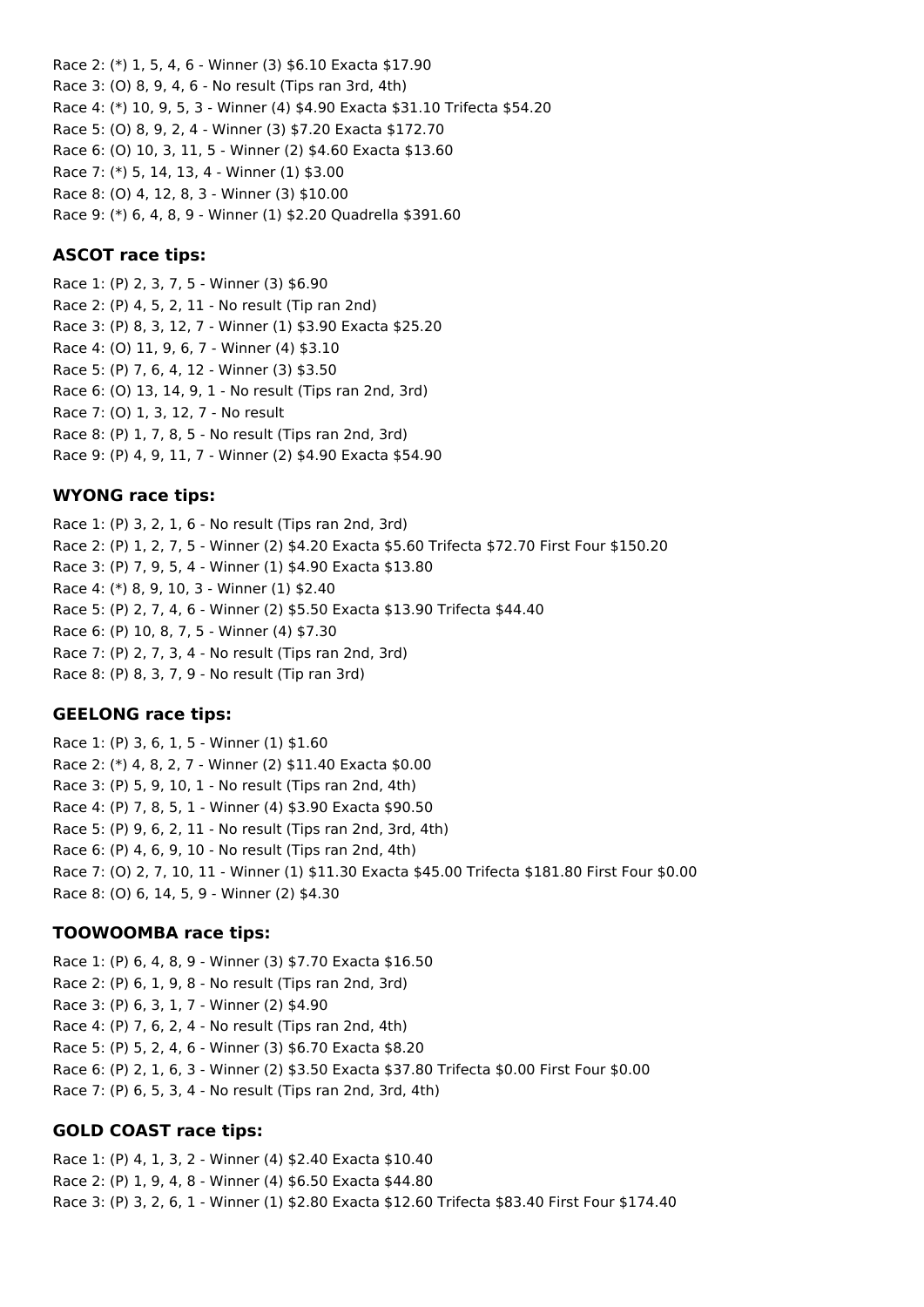Race 4: (P) 1, 7, 2, 10 - No result (Tips ran 2nd, 4th) Race 5: (O) 8, 4, 1, 6 - Winner (1) \$8.80 Race 6: (P) 5, 8, 6, 3 - No result (Tips ran 2nd, 3rd, 4th) Race 7: (P) 6, 4, 8, 10 - No result (Tips ran 2nd, 3rd, 4th) Race 8: (O) 8, 4, 1, 5 - No result (Tip ran 3rd)

#### **ALICE SPRINGS race tips:**

Race 1: (P) 1, 4, 3, 5 - Winner (1) \$2.10 Race 2: (P) 3, 1, 5, 4 - No result (Tips ran 2nd, 3rd) Race 3: (P) 3, 1, 2, 5 - Winner (3) \$3.20 Race 4: (P) 2, 4, 5, 3 - Winner (2) \$3.40 Exacta \$22.10 Trifecta \$52.40 Race 5: (P) 3, 1, 6, 7 - No result (Tips ran 2nd, 3rd) Race 6: (P) 2, 1, 6, 5 - Winner (1) \$1.20

### **GOULBURN race tips:**

Race 1: (P) 6, 7, 4, 1 - No result (Tips ran 2nd, 3rd, 4th) Race 2: (P) 4, 5, 1, 3 - Winner (1) \$2.40 Exacta \$3.90 Trifecta \$12.30 Race 3: (P) 2, 3, 4, 8 - Winner (3) \$7.00 Race 4: (O) 6, 4, 8, 3 - Winner (1) \$7.00 Exacta \$79.00 Trifecta \$431.60 Race 5: (P) 3, 6, 4, 11 - Winner (1) \$3.20 Exacta \$7.00 Quadrella \$331.40

# **Saturday 31st October 2020**

#### **ROSEHILL race tips:**

Race 1: (P) 6, 7, 8, 4 - Winner (2) \$5.00 Race 2: (P) 1, 8, 7, 11 - Winner (1) \$3.00 Race 3: (P) 1, 7, 11, 8 - Winner (1) \$4.00 Exacta \$20.90 Trifecta \$96.00 Race 4: (P) 11, 5, 6, 10 - Winner (1) \$2.40 Exacta \$16.80 Race 5: (P) 12, 8, 11, 5 - No result (Tips ran 2nd, 3rd, 4th) Race 6: (P) 4, 10, 3, 13 - No result (Tip ran 2nd) Race 7: (P) 1, 4, 12, 8 - Winner (1) \$3.40 Exacta \$11.60 Trifecta \$107.80 Race 8: (O) 1, 13, 12, 16 - Winner (2) \$9.80 Race 9: (P) 1, 13, 6, 15 - No result (Tips ran 3rd, 4th)

### **FLEMINGTON race tips:**

Race 1: (\*) 3, 1, 4, 2 - Winner (2) \$3.50 Exacta \$8.00 Trifecta \$18.80 Race 2: (O) 1, 9, 2, 7 - Winner (2) \$6.20 Exacta \$18.70 Race 3: (O) 9, 4, 1, 5 - Winner (2) \$4.60 Race 4: (P) 1, 10, 11, 5 - Winner (1) \$5.60 Exacta \$36.00 Race 5: (O) 1, 12, 5, 10 - No result (Tip ran 2nd) Race 6: (O) 1, 14, 2, 7 - Winner (2) \$4.20 Race 7: (O) 5, 1, 6, 4 - No result (Tips ran 2nd, 3rd, 4th) Race 8: (O) 2, 13, 5, 1 - Winner (3) \$11.20 Race 9: (O) 3, 8, 2, 12 - Winner (3) \$5.00

### **MORPHETTVILLE race tips:**

Race 1: (P) 4, 1, 3, 5 - Winner (1) \$1.80 Exacta \$3.80 Race 2: (P) 1, 2, 6, 4 - Winner (4) \$3.50 Exacta \$24.30 Race 3: (P) 8, 6, 4, 9 - Winner (1) \$4.30 Exacta \$15.60 Trifecta \$30.00 First Four \$168.30 Race 4: (P) 2, 9, 5, 6 - No result (Tip ran 3rd) Race 5: (O) 6, 3, 4, 14 - Winner (2) \$3.20 Race 6: (O) 9, 8, 2, 4 - Winner (1) \$3.60 Exacta \$29.10 Race 7: (O) 5, 13, 16, 2 - No result (Tip ran 3rd)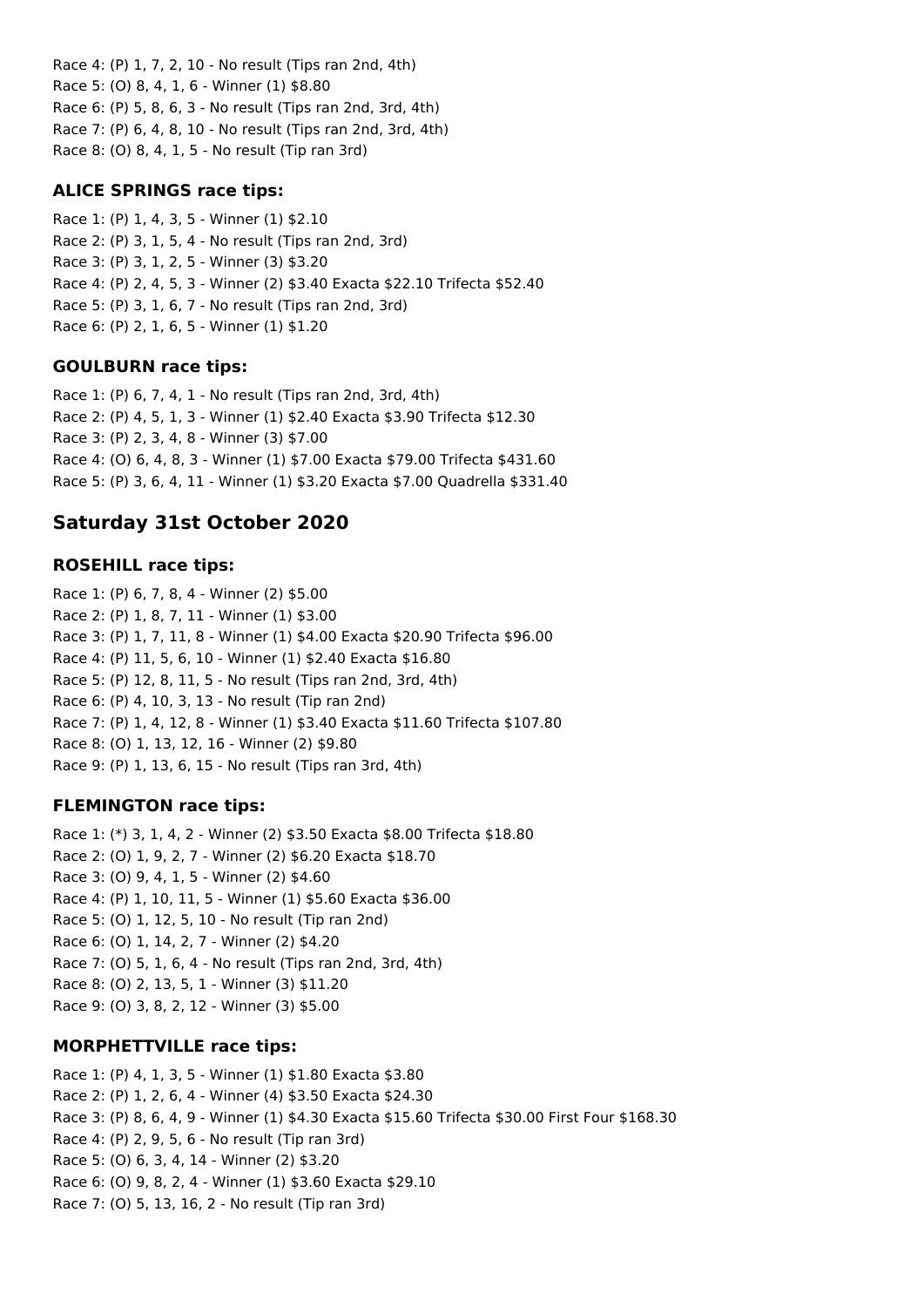Race 8: (O) 2, 10, 8, 5 - No result (Tips ran 2nd, 3rd) Race 9: (O) 4, 10, 6, 11 - Winner (4) \$15.50

#### **DOOMBEN race tips:**

Race 1: (P) 1, 7, 3, 8 - No result (Tips ran 2nd, 3rd) Race 2: (P) 1, 3, 2, 6 - Winner (1) \$2.10 Race 3: (\*) 1, 11, 10, 2 - Winner (1) \$1.70 Exacta \$5.30 Race 4: (\*) 6, 8, 3, 7 - Winner (2) \$3.10 Race 5: (O) 7, 3, 1, 10 - Winner (2) \$3.40 Exacta \$13.10 Race 6: (\*) 1, 10, 9, 2 - Winner (1) \$2.70 Exacta \$7.00 Trifecta \$27.50 Early Quadrella \$95.80 Race 7: (P) 3, 5, 7, 2 - Winner (2) \$2.80 Exacta \$7.70 Race 8: (O) 1, 13, 10, 5 - No result (Tip ran 4th) Race 9: (O) 7, 5, 4, 3 - No result (Tips ran 2nd, 4th) Race 10: (O) 6, 9, 16, 2 - Winner (4) \$6.10 Exacta \$28.70

#### **ASCOT race tips:**

Race 1: (P) 4, 3, 1, 5 - Winner (4) \$2.80 Exacta \$2.30 Trifecta \$4.90 First Four \$5.00 Race 2: (\*) 2, 8, 5, 10 - No result (Tip ran 3rd) Race 3: (O) 5, 12, 11, 10 - Winner (1) \$1.40 Exacta \$12.90 Trifecta \$72.40 First Four \$560.20 Race 4: (O) 4, 2, 12, 7 - Winner (4) \$2.00 Race 5: (O) 5, 6, 2, 9 - Winner (4) \$9.80 Exacta \$54.60 Race 6: (P) 10, 4, 5, 7 - No result (Tips ran 2nd, 3rd) Race 7: (O) 5, 8, 9, 2 - No result (Tip ran 4th) Race 8: (P) 9, 3, 2, 4 - Winner (1) \$2.10 Race 9: (O) 11, 8, 7, 6 - Winner (2) \$9.60

### **NEWCASTLE race tips:**

Race 1: (P) 3, 5, 7, 2 - Winner (1) \$1.30 Race 2: (P) 6, 5, 7, 8 - Winner (1) \$3.90 Exacta \$13.90 Trifecta \$32.70 Race 3: (P) 5, 2, 4, 1 - Winner (1) \$1.80 Exacta \$4.70 Race 4: (O) 6, 10, 5, 9 - No result (Tip ran 3rd) Race 5: (P) 4, 3, 2, 9 - Winner (1) \$2.70 Exacta \$5.10 Race 6: (O) 1, 3, 11, 7 - Winner (1) \$3.00 Race 7: (O) 4, 13, 8, 7 - Winner (2) \$5.90 Exacta \$17.80 Race 8: (O) 1, 6, 2, 8 - No result (Tip ran 3rd)

#### **TRARALGON race tips:**

Race 1: (P) 11, 7, 5, 2 - No result (Tips ran 2nd, 3rd) Race 2: (O) 4, 3, 5, 10 - Winner (1) \$3.50 Race 3: (O) 9, 6, 1, 5 - Winner (4) \$4.90 Exacta \$17.90 Race 4: (O) 2, 12, 6, 7 - Winner (1) \$3.00 Exacta \$14.80 Race 5: (O) 9, 2, 4, 10 - No result (Tip ran 3rd) Race 6: (O) 1, 6, 17, 4 - Winner (1) \$4.20 Exacta \$55.00 Race 7: (O) 4, 3, 2, 10 - Winner (4) \$5.90 Exacta \$34.50 Race 8: (P) 6, 4, 5, 9 - No result (Tips ran 2nd, 4th) Race 9: (O) 7, 10, 2, 1 - Winner (1) \$6.00

#### **TOOWOOMBA race tips:**

Race 1: (P) 1, 2, 8, 9 - Winner (4) \$2.90 Race 2: (P) 9, 1, 10, 8 - No result (Tips ran 3rd, 4th) Race 3: (P) 7, 1, 8, 5 - Winner (1) \$2.10 Race 4: (P) 2, 4, 1, 7 - Winner (2) \$2.50 Exacta \$10.80 Trifecta \$39.90 Race 5: (P) 2, 8, 4, 5 - Winner (1) \$2.10 Exacta \$3.50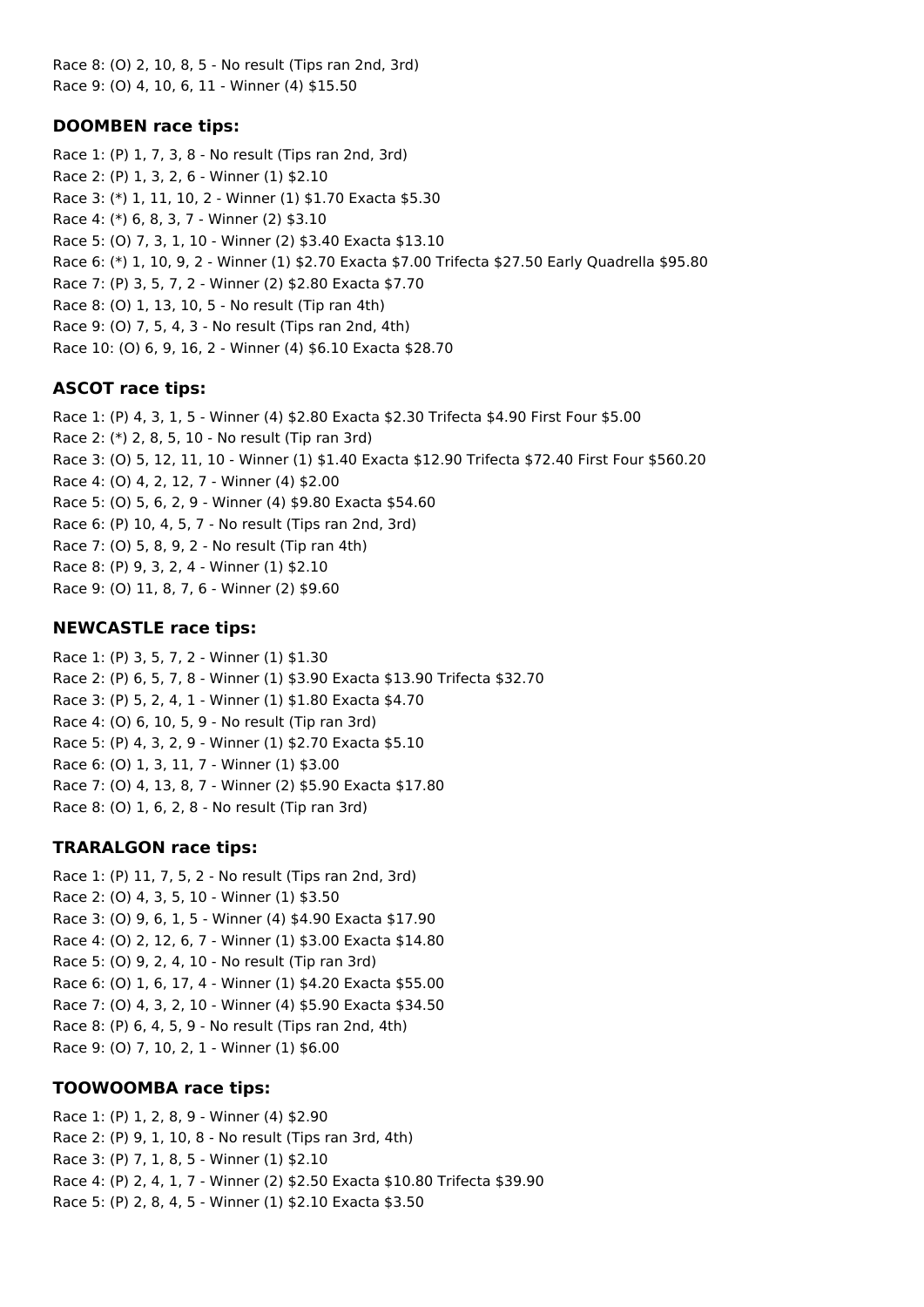Race 6: (P) 11, 6, 12, 8 - No result (Tips ran 2nd, 3rd, 4th) Race 7: (P) 8, 1, 7, 4 - Winner (1) \$1.40 Exacta \$16.90 Race 8: (P) 2, 3, 6, 7 - Winner (3) \$5.60

#### **GOLD COAST race tips:**

Race 1: (P) 2, 5, 7, 1 - Winner (1) \$5.70 Race 2: (P) 4, 6, 2, 1 - Winner (4) \$2.10 Exacta \$7.40 Trifecta \$24.60 First Four \$35.00 Race 3: (O) 4, 13, 12, 1 - No result (Tips ran 3rd, 4th) Race 4: (P) 1, 2, 4, 3 - Winner (4) \$7.10 Race 5: (O) 2, 3, 10, 7 - Abandoned Race 6: (O) 10, 2, 9, 11 - Abandoned Race 7: (P) 5, 1, 6, 13 - Abandoned Race 8: (O) 5, 13, 6, 11 - Abandoned

#### **COFFS HARBOUR race tips:**

Race 1: (P) 2, 1, 5, 4 - Winner (1) \$2.60 Exacta \$9.80 Trifecta \$38.90 First Four \$72.40 Race 2: (P) 5, 1, 6, 7 - Winner (2) \$1.80 Race 3: (P) 7, 3, 5, 4 - No result (Tips ran 2nd, 3rd) Race 4: (P) 1, 7, 2, 6 - No result (Tips ran 2nd, 3rd, 4th) Race 5: (P) 4, 5, 3, 9 - No result (Tips ran 3rd, 4th)

#### **DUBBO race tips:**

Race 1: (O) 1, 4, 6, 5 - Winner (1) \$1.40 Race 2: (P) 2, 4, 12, 10 - No result (Tips ran 2nd, 3rd) Race 3: (O) 4, 1, 3, 10 - Winner (1) \$2.00 Exacta \$14.40 Race 4: (P) 4, 2, 5, 10 - No result (Tips ran 2nd, 3rd) Race 5: (O) 1, 5, 10, 16 - No result (Tip ran 4th) Race 6: (O) 5, 2, 11, 13 - No result (Tip ran 4th) Race 7: (O) 8, 6, 11, 4 - Winner (1) \$2.50

### **BEAUDESERT race tips:**

Race 1: (P) 1, 3, 2, 7 - Winner (1) \$2.30 Exacta \$11.80 Race 2: (P) 5, 3, 4, 2 - Winner (4) \$4.20 Exacta \$15.90 Trifecta \$32.90 Race 3: (O) 8, 7, 1, 13 - No result (Tip ran 4th) Race 4: (P) 9, 5, 2, 1 - No result (Tip ran 2nd) Race 5: (P) 3, 9, 7, 4 - No result (Tips ran 2nd, 3rd) Race 6: (P) 10, 7, 8, 9 - Winner (1) \$6.10

#### **KALGOORLIE race tips:**

Race 1: (P) 5, 3, 2, 4 - Winner (1) \$3.40 Exacta \$8.70 Trifecta \$43.10 Race 2: (P) 1, 5, 3, 2 - Winner (1) \$2.70 Exacta \$20.80 Trifecta \$81.30 Race 3: (P) 4, 6, 8, 7 - Winner (3) \$3.40 Exacta \$8.20 Trifecta \$26.90 Race 4: (P) 5, 3, 1, 4 - Winner (1) \$3.50 Exacta \$12.20 Early Quadrella \$204.90 Race 5: (P) 1, 4, 6, 5 - Winner (2) \$3.60 Race 6: (P) 2, 7, 3, 4 - Winner (1) \$2.70 Exacta \$15.00 Race 7: (P) 6, 7, 4, 3 - No result (Tip ran 4th)

### **ALICE SPRINGS race tips:**

Race 1: (P) 1, 5, 4, 2 - Winner (1) \$3.10 Exacta \$8.40 Trifecta \$17.00 Race 2: (P) 4, 8, 2, 5 - No result (Tip ran 3rd) Race 3: (P) 2, 3, 5, 1 - Winner (1) \$1.90 Exacta \$11.90 Trifecta \$18.20 First Four \$40.50 Race 4: (O) 1, 7, 3, 5 - Winner (1) \$3.50 Exacta \$78.30 Race 5: (\*) 1, 3, 2, 4 - Winner (1) \$1.60 Exacta \$5.20 Trifecta \$5.00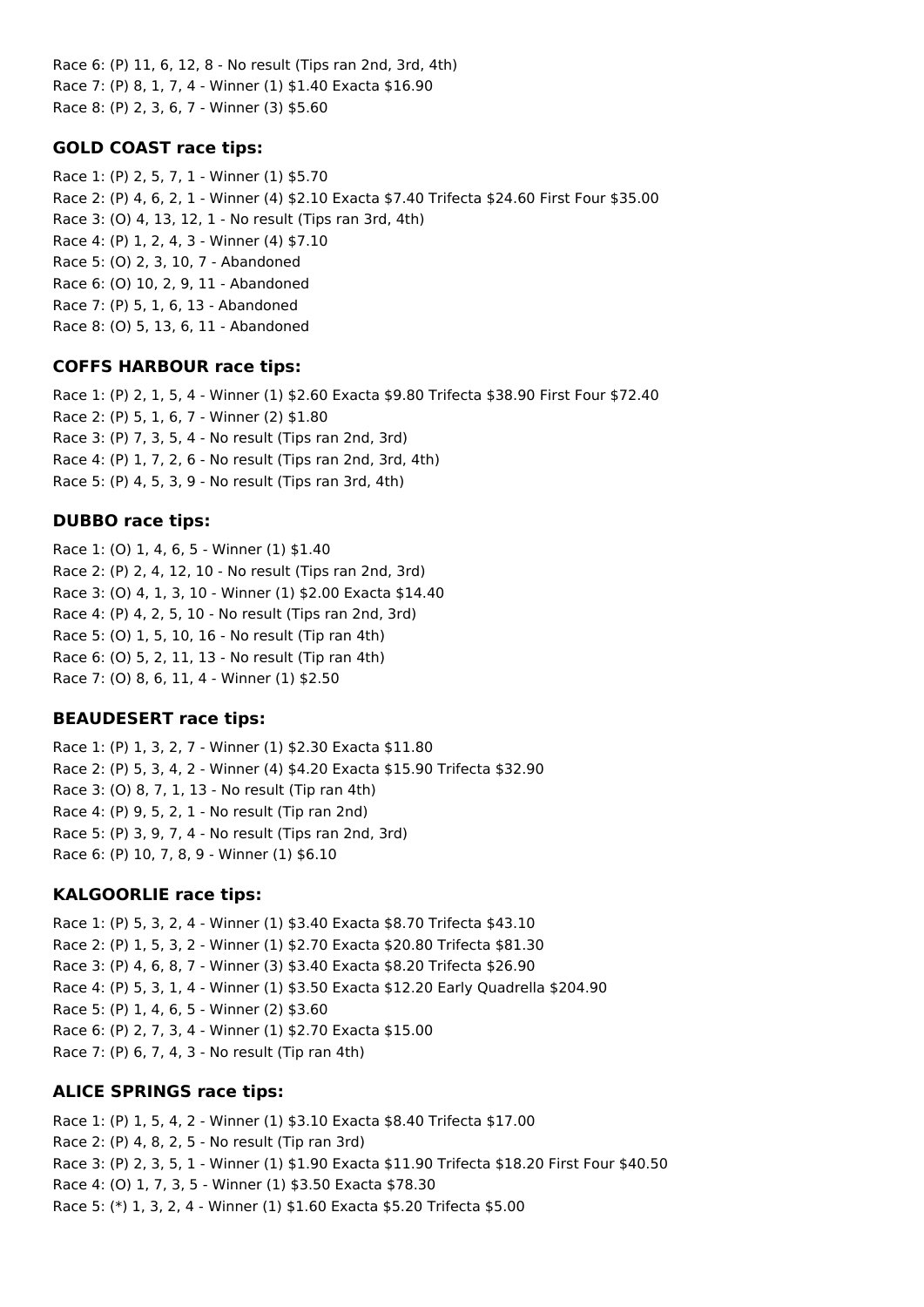# **Saturday 24th October 2020**

#### **RANDWICK race tips:**

Race 1: (P) 5, 10, 2, 12 - No result (Tips ran 3rd, 4th) Race 2: (O) 5, 14, 11, 9 - No result (Tips ran 2nd, 3rd) Race 3: (P) 1, 3, 2, 5 - Winner (2) \$3.70 Exacta \$30.80 Trifecta \$113.90 First Four \$240.60 Race 4: (\*) 8, 1, 4, 5 - Winner (3) \$11.00 Exacta \$30.50 Trifecta \$121.30 First Four \$446.60 Race 5: (P) 3, 1, 7, 4 - No result (Tips ran 3rd, 4th) Race 6: (P) 1, 2, 9, 3 - Winner (1) \$2.40 Exacta \$6.50 Race 7: (O) 4, 6, 8, 7 - No result (Tips ran 2nd, 3rd) Race 8: (O) 5, 12, 8, 1 - Winner (1) \$2.80 Race 9: (P) 11, 2, 6, 12 - Winner (1) \$2.40 Exacta \$10.40

### **MOONEE VALLEY race tips:**

Race 1: (\*) 2, 1, 4, 3 - Winner (1) \$1.20 Exacta \$2.10 Trifecta \$5.40 Race 2: (O) 14, 7, 15, 6 - Winner (1) \$5.20 Race 3: (P) 7, 5, 1, 3 - Winner (2) \$4.80 Exacta \$17.20 Trifecta \$57.60 Race 4: (\*) 2, 1, 6, 4 - Winner (3) \$9.70 Exacta \$40.10 Race 5: (P) 3, 10, 5, 2 - Winner (1) \$2.80 Race 6: (\*) 6, 3, 1, 2 - Winner (2) \$3.00 Exacta \$9.20 Early Quadrella \$294.20 Race 7: (P) 5, 2, 1, 6 - Winner (3) \$3.70 Exacta \$12.80 Trifecta \$21.30 Race 8: (P) 7, 4, 2, 12 - No result (Tip ran 2nd) Race 9: (P) 11, 13, 9, 12 - No result (Tips ran 2nd, 3rd) Race 10: (P) 8, 1, 3, 4 - Winner (1) \$2.50

## **MORPHETTVILLE race tips:**

Race 1: (P) 3, 2, 1, 6 - Winner (2) \$2.80 Race 2: (P) 3, 6, 5, 1 - Winner (1) \$2.00 Race 3: (O) 13, 11, 6, 2 - No result (Tips ran 3rd, 4th) Race 4: (P) 4, 8, 5, 7 - No result Race 5: (P) 9, 1, 2, 7 - Winner (4) \$10.00 Exacta \$57.90 Trifecta \$117.50 Race 6: (O) 2, 9, 7, 3 - Winner (1) \$4.60 Exacta \$18.70 Race 7: (O) 5, 2, 1, 6 - Winner (1) \$3.30 Exacta \$9.40 Trifecta \$21.40 Race 8: (P) 7, 5, 4, 3 - Winner (2) \$4.70 Race 9: (P) 3, 2, 5, 4 - No result (Tip ran 3rd)

### **DOOMBEN race tips:**

Race 1: (\*) 6, 2, 5, 3 - Winner (1) \$1.30 Exacta \$3.10 Trifecta \$13.70 Race 2: (P) 5, 4, 2, 3 - No result (Tip ran 2nd) Race 3: (\*) 2, 7, 6, 3 - Winner (4) \$5.40 Race 4: (O) 7, 5, 9, 1 - Winner (2) \$3.40 Race 5: (P) 1, 11, 10, 5 - Winner (2) \$3.50 Exacta \$32.70 Race 6: (P) 9, 1, 5, 2 - Winner (3) \$2.90 Exacta \$14.20 Early Quadrella \$187.60 Race 7: (P) 2, 12, 6, 9 - Abandoned Race 8: (O) 2, 12, 3, 9 - Abandoned Race 9: (P) 7, 10, 5, 4 - Abandoned Race 10: (P) 4, 7, 2, 13 - Abandoned

# **ASCOT race tips:**

Race 1: (O) 3, 5, 1, 7 - Winner (4) \$2.30 Exacta \$18.50 Race 2: (P) 1, 9, 2, 3 - Winner (1) \$2.00 Exacta \$6.30 Trifecta \$26.20 Race 3: (P) 1, 4, 3, 7 - Winner (1) \$1.70 Exacta \$20.00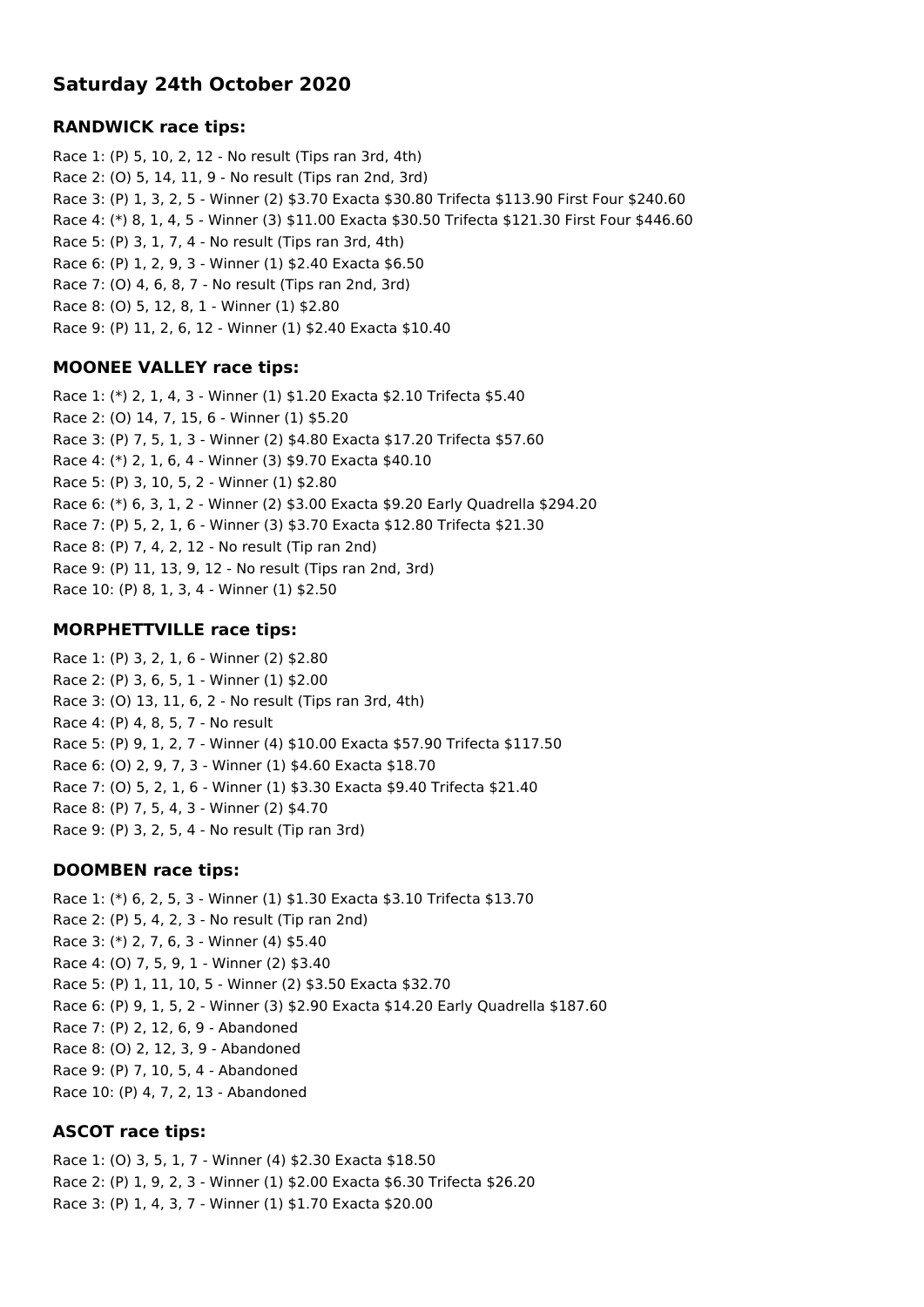Race 4: (P) 5, 2, 8, 6 - No result (Tips ran 2nd, 3rd) Race 5: (O) 3, 10, 7, 6 - No result (Tip ran 2nd) Race 6: (O) 5, 3, 17, 10 - Winner (3) \$2.70 Race 7: (P) 7, 1, 11, 9 - Winner (4) \$12.10 Race 8: (O) 8, 15, 11, 2 - Winner (4) \$7.60 Exacta \$28.20 Trifecta \$140.90 Race 9: (O) 6, 5, 8, 10 - No result (Tip ran 3rd)

## **KEMBLA GRANGE race tips:**

Race 1: (P) 10, 1, 4, 7 - No result (Tips ran 2nd, 3rd) Race 2: (P) 8, 2, 7, 5 - Winner (1) \$1.60 Race 3: (P) 1, 4, 2, 5 - Winner (2) \$2.90 Exacta \$8.80 Race 4: (P) 8, 9, 10, 3 - Winner (3) \$11.20 Race 5: (P) 5, 9, 2, 8 - Winner (2) \$4.80 Exacta \$21.80 Trifecta \$54.60 Race 6: (O) 11, 4, 3, 5 - Winner (4) \$2.50 Race 7: (O) 9, 3, 13, 10 - Winner (1) \$4.50 Quadrella \$277.70

# **YARRA VALLEY race tips:**

Race 1: (P) 10, 11, 3, 6 - Winner (4) \$9.00 Exacta \$31.80 Race 2: (O) 1, 5, 13, 3 - Winner (3) \$4.70 Exacta \$10.10 Race 3: (P) 9, 1, 5, 8 - No result (Tips ran 3rd, 4th) Race 4: (P) 5, 6, 9, 1 - Abandoned Race 5: (P) 3, 7, 5, 1 - Abandoned Race 6: (P) 7, 5, 4, 3 - Abandoned Race 7: (P) 1, 6, 3, 10 - Abandoned Race 8: (P) 6, 10, 1, 13 - Abandoned Race 9: (O) 11, 4, 1, 15 - Abandoned

## **TOOWOOMBA race tips:**

Race 1: (P) 6, 1, 2, 4 - Winner (1) \$4.00 Exacta \$48.00 Trifecta \$147.20 First Four \$525.40 Race 2: (\*) 1, 14, 7, 5 - Winner (1) \$1.40 Exacta \$2.30 Race 3: (O) 8, 5, 3, 7 - Winner (1) \$4.10 Race 4: (P) 5, 1, 3, 4 - Winner (1) \$1.50 Exacta \$3.90 Early Quadrella \$87.00 Race 5: (P) 5, 4, 3, 2 - Winner (4) \$8.50 Exacta \$20.50 Race 6: (P) 4, 2, 3, 5 - Winner (3) \$4.80 Exacta \$12.50 Race 7: (P) 4, 3, 1, 2 - No result (Tips ran 2nd, 3rd, 4th)

# **GOLD COAST race tips:**

Race 1: (P) 1, 11, 3, 7 - Winner (2) \$13.10 Exacta \$28.20 Race 2: (O) 5, 2, 1, 15 - Winner (4) \$5.30 Exacta \$39.20 Race 3: (P) 5, 8, 2, 6 - Winner (1) \$1.60 Race 4: (P) 4, 3, 5, 6 - Winner (3) \$2.50 Exacta \$11.20 Trifecta \$18.90 First Four \$64.90 Early Quadrella \$1,067.60 Race 5: (P) 1, 5, 6, 7 - Abandoned Race 6: (O) 9, 13, 4, 6 - Abandoned Race 7: (O) 14, 13, 1, 10 - Abandoned Race 8: (P) 10, 2, 5, 11 - Abandoned

# **ALBURY race tips:**

Race 1: (P) 2, 6, 1, 8 - Winner (1) \$4.40 Exacta \$7.50 Race 2: (P) 7, 1, 10, 5 - Winner (4) \$19.40 Race 3: (O) 2, 1, 10, 6 - Winner (3) \$8.10 Exacta \$27.90 Race 4: (O) 6, 4, 7, 2 - No result (Tips ran 2nd, 4th) Race 5: (P) 10, 4, 11, 6 - Winner (1) \$1.80

Race 6: (P) 1, 5, 2, 6 - Winner (1) \$3.90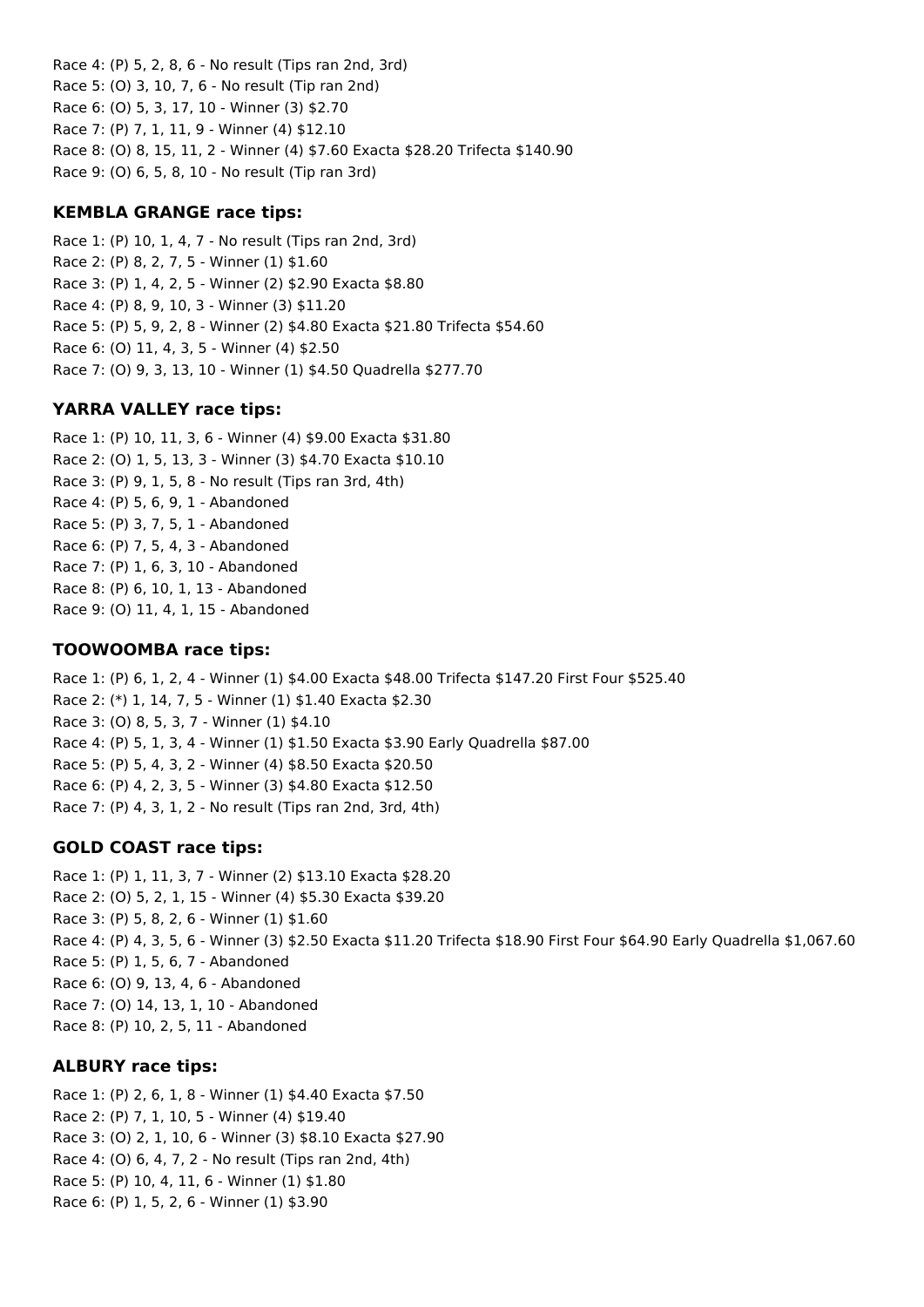Race 7: (O) 6, 16, 2, 9 - No result (Tips ran 2nd, 3rd)

#### **ARMIDALE race tips:**

Race 1: (P) 2, 5, 6, 1 - No result (Tips ran 2nd, 3rd, 4th) Race 2: (P) 2, 7, 6, 4 - Winner (2) \$2.90 Exacta \$24.40 Race 3: (P) 7, 6, 2, 4 - Winner (4) \$2.40 Exacta \$6.50 Race 4: (O) 4, 9, 8, 2 - No result (Tips ran 2nd, 4th) Race 5: (P) 4, 6, 2, 1 - No result (Tips ran 2nd, 3rd) Race 6: (P) 4, 2, 3, 7 - Winner (4) \$13.00

#### **TOWNSVILLE race tips:**

Race 1: (P) 2, 4, 12, 1 - Winner (1) \$3.60 Exacta \$7.80 Race 2: (P) 5, 1, 6, 2 - Winner (4) \$2.90 Exacta \$13.40 Race 3: (P) 3, 6, 1, 4 - Winner (1) \$4.70 Exacta \$28.80 Trifecta \$144.40 Race 4: (P) 3, 6, 2, 8 - Winner (3) \$9.80 Exacta \$112.80 Early Quadrella \$363.20 Race 5: (P) 6, 1, 2, 3 - Winner (2) \$3.20 Race 6: (P) 3, 7, 1, 4 - Winner (1) \$3.90 Exacta \$10.90 Trifecta \$59.70 Quadrella \$504.10

#### **COLLIE race tips:**

Race 1: (P) 2, 4, 5, 1 - Winner (2) \$14.20 Exacta \$31.60 Trifecta \$109.60 Race 2: (P) 5, 3, 2, 4 - Winner (1) \$4.10 Exacta \$11.90 Race 3: (P) 4, 6, 1, 3 - No result (Tip ran 2nd) Race 4: (P) 7, 4, 9, 1 - No result (Tips ran 2nd, 3rd) Race 5: (P) 2, 4, 1, 3 - Winner (1) \$2.90 Race 6: (O) 7, 9, 6, 2 - Winner (2) \$4.90 Exacta \$35.10

### **DARWIN race tips:**

Race 1: (P) 1, 5, 2, 4 - Winner (4) \$5.20 Exacta \$13.30 Trifecta \$24.20 First Four \$44.20 Race 2: (P) 2, 4, 5, 3 - Winner (2) \$2.30 Exacta \$8.70 Trifecta \$39.60 Race 3: (P) 7, 2, 4, 5 - Winner (1) \$1.70 Exacta \$29.70 Race 4: (P) 2, 1, 3, 5 - Winner (4) \$5.30 Race 5: (P) 2, 4, 7, 1 - Winner (2) \$1.50 Exacta \$1.70 Quadrella \$29.80

# **Saturday 17th October 2020**

#### **RANDWICK race tips:**

Race 1: (P) 6, 8, 3, 10 - Winner (3) \$7.90 Race 2: (O) 17, 16, 12, 8 - Winner (4) \$8.90 Race 3: (O) 1, 7, 9, 10 - Winner (3) \$3.80 Race 4: (O) 2, 4, 1, 8 - Winner (3) \$6.00 Exacta \$23.10 Trifecta \$72.60 Race 5: (O) 14, 11, 1, 3 - Winner (1) \$1.90 Exacta \$19.90 Race 6: (\*) 1, 4, 8, 3 - Winner (3) \$11.90 Exacta \$70.40 Early Quadrella \$546.40 Race 7: (P) 7, 1, 3, 5 - Winner (3) \$4.00 Race 8: (P) 2, 10, 3, 11 - No result (Tips ran 3rd, 4th) Race 9: (P) 10, 3, 7, 2 - No result (Tips ran 2nd, 3rd, 4th) Race 10: (P) 6, 1, 14, 3 - No result (Tips ran 2nd, 3rd)

### **CAULFIELD race tips:**

Race 1: (P) 3, 4, 2, 1 - Winner (1) \$2.80 Race 2: (\*) 2, 1, 3, 8 - No result (Tips ran 2nd, 3rd) Race 3: (O) 1, 6, 2, 4 - Winner (2) \$3.50 Exacta \$15.70 Race 4: (P) 10, 5, 8, 2 - Winner (4) \$4.50 Exacta \$26.00 Race 5: (O) 5, 3, 6, 4 - No result (Tip ran 4th)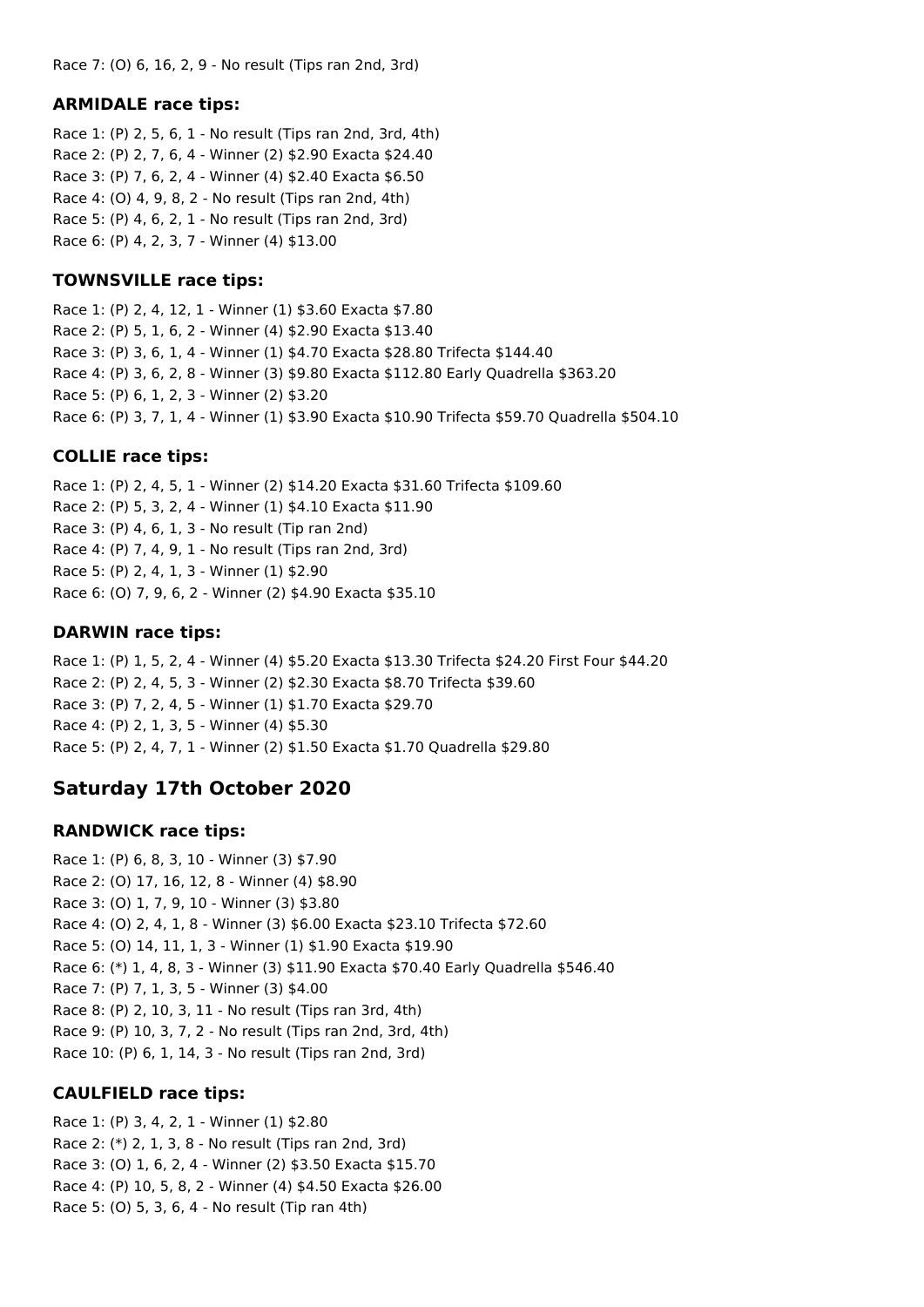Race 6: (P) 3, 2, 7, 5 - Winner (2) \$3.70 Exacta \$6.80 Race 7: (\*) 6, 7, 8, 3 - Winner (4) \$7.70 Race 8: (P) 9, 10, 4, 11 - Winner (3) \$5.50 Exacta \$63.70 Race 9: (P) 7, 11, 9, 1 - Winner (1) \$5.30 Exacta \$33.70 Race 10: (P) 4, 1, 6, 3 - No result (Tips ran 2nd, 3rd)

#### **MORPHETTVILLE race tips:**

Race 1: (P) 4, 1, 3, 5 - Winner (3) \$4.80 Exacta \$27.20 Trifecta \$25.70 First Four \$26.50 Race 2: (O) 13, 2, 16, 11 - Winner (1) \$1.50 Exacta \$7.50 Race 3: (O) 3, 6, 4, 2 - Winner (3) \$3.30 Race 4: (P) 6, 3, 1, 4 - Winner (3) \$10.60 Exacta \$54.70 Race 5: (P) 1, 4, 8, 6 - Winner (1) \$2.10 Early Quadrella \$189.20 Race 6: (O) 8, 5, 4, 11 - Winner (2) \$4.90 Race 7: (P) 2, 6, 5, 1 - No result (Tips ran 2nd, 4th) Race 8: (O) 4, 11, 7, 2 - No result (Tips ran 2nd, 4th) Race 9: (O) 12, 6, 1, 9 - No result (Tips ran 2nd, 3rd)

### **DOOMBEN race tips:**

Race 1: (\*) 1, 7, 2, 6 - Winner (1) \$1.90 Exacta \$5.60 Trifecta \$17.60 Race 2: (\*) 1, 5, 2, 3 - Winner (1) \$2.40 Exacta \$28.00 Trifecta \$47.20 Race 3: (P) 6, 5, 2, 7 - Winner (2) \$7.10 Exacta \$41.20 Race 4: (P) 1, 5, 3, 6 - Winner (2) \$3.60 Race 5: (P) 4, 6, 7, 10 - No result (Tips ran 2nd, 3rd) Race 6: (P) 5, 1, 7, 12 - Winner (2) \$5.80 Exacta \$19.30 Race 7: (O) 1, 5, 9, 8 - Winner (2) \$3.20 Exacta \$24.30 Race 8: (O) 6, 3, 10, 11 - Winner (1) \$3.40 Exacta \$18.00 Trifecta \$59.80 Race 9: (\*) 7, 9, 6, 13 - No result (Tips ran 2nd, 4th)

#### **ASCOT race tips:**

Race 1: (P) 4, 2, 1, 7 - No result (Tips ran 2nd, 3rd, 4th) Race 2: (O) 8, 7, 6, 2 - Winner (1) \$9.10 Exacta \$76.50 Race 3: (O) 6, 3, 9, 11 - No result (Tip ran 4th) Race 4: (P) 8, 1, 7, 9 - Winner (2) \$4.90 Race 5: (O) 10, 11, 6, 2 - No result (Tips ran 3rd, 4th) Race 6: (O) 2, 6, 3, 5 - No result (Tips ran 3rd, 4th) Race 7: (O) 10, 8, 9, 11 - Winner (1) \$3.00 Exacta \$50.60 Race 8: (O) 4, 6, 9, 7 - No result (Tips ran 3rd, 4th) Race 9: (O) 9, 10, 3, 7 - No result (Tip ran 2nd)

### **NEWCASTLE race tips:**

Race 1: (P) 1, 9, 5, 2 - Winner (3) \$6.70 Race 2: (P) 7, 5, 1, 6 - Winner (1) \$2.00 Race 3: (\*) 3, 7, 2, 4 - Winner (3) \$4.00 Exacta \$9.50 Trifecta \$29.00 Race 4: (\*) 7, 6, 3, 5 - Winner (1) \$2.40 Early Quadrella \$157.70 Race 5: (O) 4, 10, 8, 6 - No result (Tips ran 3rd, 4th) Race 6: (O) 2, 1, 5, 4 - No result (Tip ran 3rd) Race 7: (P) 9, 12, 10, 8 - Winner (1) \$2.10 Race 8: (O) 7, 3, 8, 9 - Winner (1) \$2.40 Exacta \$8.50

#### **BENDIGO race tips:**

Race 1: (P) 4, 3, 6, 2 - No result (Tips ran 2nd, 3rd) Race 2: (P) 6, 14, 15, 5 - Winner (2) \$2.20 Race 3: (P) 2, 9, 1, 5 - No result (Tips ran 2nd, 3rd, 4th)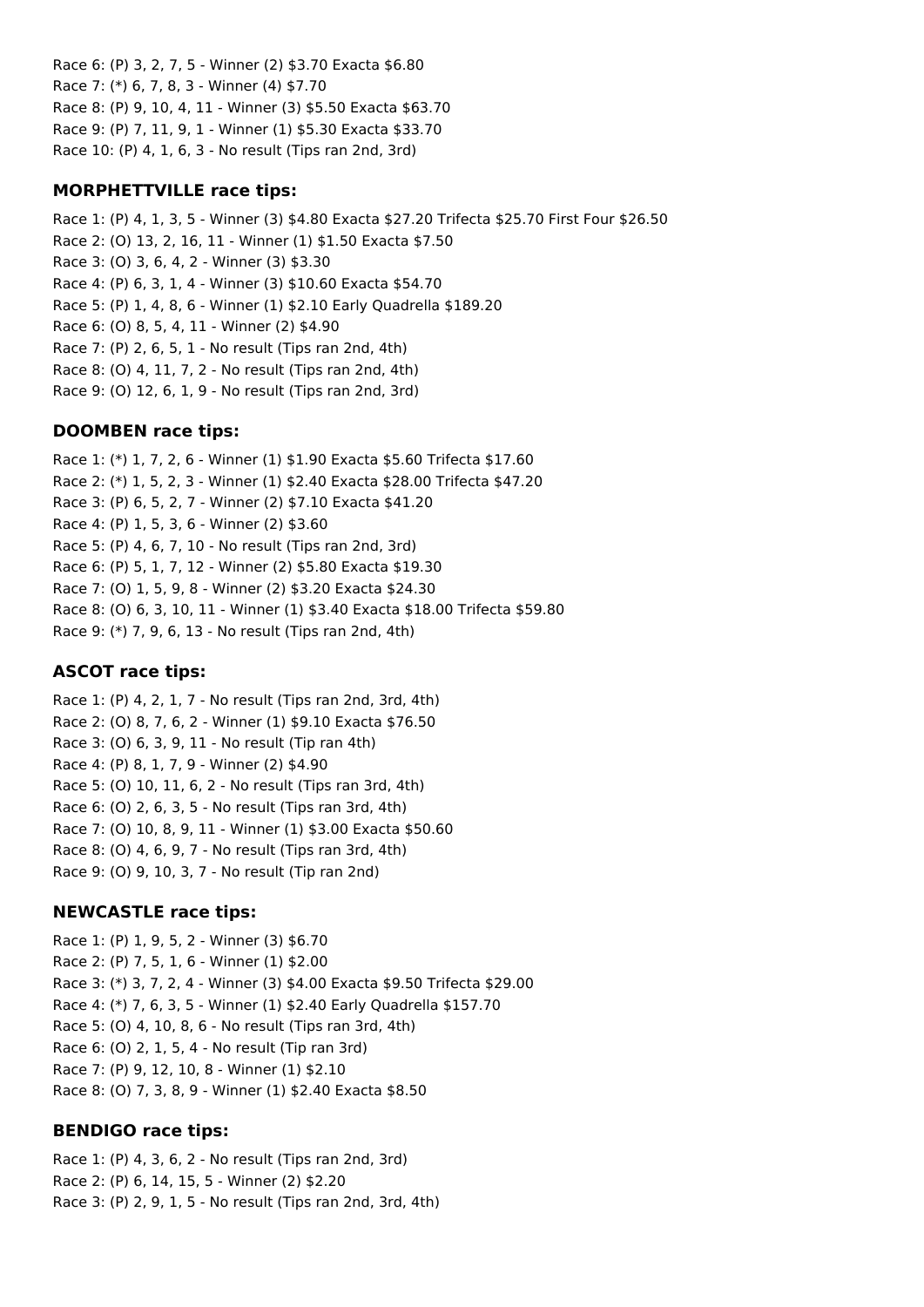Race 4: (P) 4, 8, 6, 1 - No result (Tips ran 2nd, 3rd, 4th) Race 5: (O) 8, 2, 6, 11 - No result (Tips ran 2nd, 3rd) Race 6: (P) 1, 9, 7, 8 - Winner (1) \$3.30 Exacta \$24.80 Trifecta \$71.90 Race 7: (O) 8, 1, 13, 11 - No result (Tip ran 3rd) Race 8: (O) 5, 10, 7, 15 - Winner (2) \$3.60 Exacta \$68.00 Trifecta \$433.20 Race 9: (O) 6, 4, 7, 12 - No result (Tips ran 2nd, 3rd)

## **TOOWOOMBA race tips:**

Race 1: (P) 7, 9, 11, 10 - No result (Tips ran 3rd, 4th) Race 2: (P) 8, 1, 7, 2 - No result (Tips ran 2nd, 3rd, 4th) Race 3: (P) 3, 4, 7, 1 - Winner (1) \$2.50 Exacta \$9.10 Race 4: (P) 10, 2, 4, 5 - Winner (2) \$2.60 Exacta \$4.60 Trifecta \$10.60 Race 5: (P) 2, 7, 11, 5 - Winner (4) \$19.30 Race 6: (P) 1, 3, 7, 4 - Winner (4) \$1.90 Exacta \$11.70 Race 7: (O) 4, 2, 6, 12 - Winner (2) \$7.10 Exacta \$12.10 Quadrella \$2,231.40

# **GOLD COAST race tips:**

Race 1: (P) 5, 4, 3, 2 - Winner (1) \$2.10 Exacta \$5.40 Trifecta \$8.40 First Four \$14.20 Race 2: (O) 4, 2, 1, 6 - No result (Tips ran 2nd, 3rd) Race 3: (P) 3, 5, 2, 4 - Winner (4) \$6.80 Exacta \$20.80 Trifecta \$97.00 First Four \$181.60 Race 4: (P) 5, 2, 8, 3 - Winner (2) \$4.10 Race 5: (O) 3, 5, 9, 14 - No result (Tips ran 2nd, 3rd) Race 6: (P) 1, 6, 3, 8 - Winner (1) \$1.70 Exacta \$6.40 Trifecta \$16.10 First Four \$59.30 Race 7: (P) 10, 2, 4, 9 - Winner (2) \$5.40 Exacta \$27.20 Race 8: (P) 1, 3, 11, 7 - Winner (3) \$2.30 Exacta \$8.00

# **AVOCA race tips:**

Race 1: (P) 5, 1, 4, 10 - Winner (2) \$2.30 Exacta \$9.80 Trifecta \$55.60 Race 2: (O) 1, 3, 8, 6 - No result (Tips ran 2nd, 3rd) Race 3: (P) 8, 13, 4, 7 - No result (Tips ran 2nd, 4th) Race 4: (O) 5, 10, 4, 7 - No result (Tips ran 2nd, 4th) Race 5: (P) 3, 4, 9, 8 - Winner (1) \$3.00 Race 6: (O) 5, 2, 11, 1 - Winner (1) \$4.40 Exacta \$38.00 Race 7: (P) 10, 3, 8, 12 - Winner (1) \$2.60 Exacta \$5.00 Trifecta \$22.20 Race 8: (P) 4, 8, 5, 6 - Winner (1) \$2.90 Race 9: (O) 5, 4, 3, 10 - Winner (1) \$5.50 Exacta \$30.00 Quadrella \$128.30

### **WAGGA race tips:**

Race 1: (P) 1, 6, 3, 2 - Winner (1) \$2.90 Exacta \$8.60 Trifecta \$27.20 First Four \$77.40 Race 2: (P) 2, 8, 3, 1 - Winner (1) \$3.30 Race 3: (P) 1, 8, 7, 6 - Winner (1) \$2.50 Race 4: (O) 8, 3, 1, 10 - No result (Tip ran 2nd) Race 5: (P) 3, 8, 9, 12 - No result (Tips ran 2nd, 3rd) Race 6: (P) 10, 8, 4, 2 - No result (Tips ran 2nd, 3rd) Race 7: (O) 9, 10, 7, 6 - Winner (1) \$2.80 Exacta \$14.80 Trifecta \$142.60

### **NARROMINE race tips:**

Race 1: (O) 4, 2, 9, 1 - Winner (2) \$3.30 Race 2: (O) 12, 8, 2, 4 - Winner (2) \$3.00 Exacta \$11.50 Race 3: (O) 11, 8, 2, 12 - Winner (1) \$4.00 Exacta \$21.90 Race 4: (P) 5, 14, 11, 10 - Winner (1) \$1.50 Early Quadrella \$52.80 Race 5: (O) 9, 3, 7, 11 - Winner (3) \$7.60 Race 6: (P) 3, 5, 8, 6 - Winner (4) \$6.40 Exacta \$47.20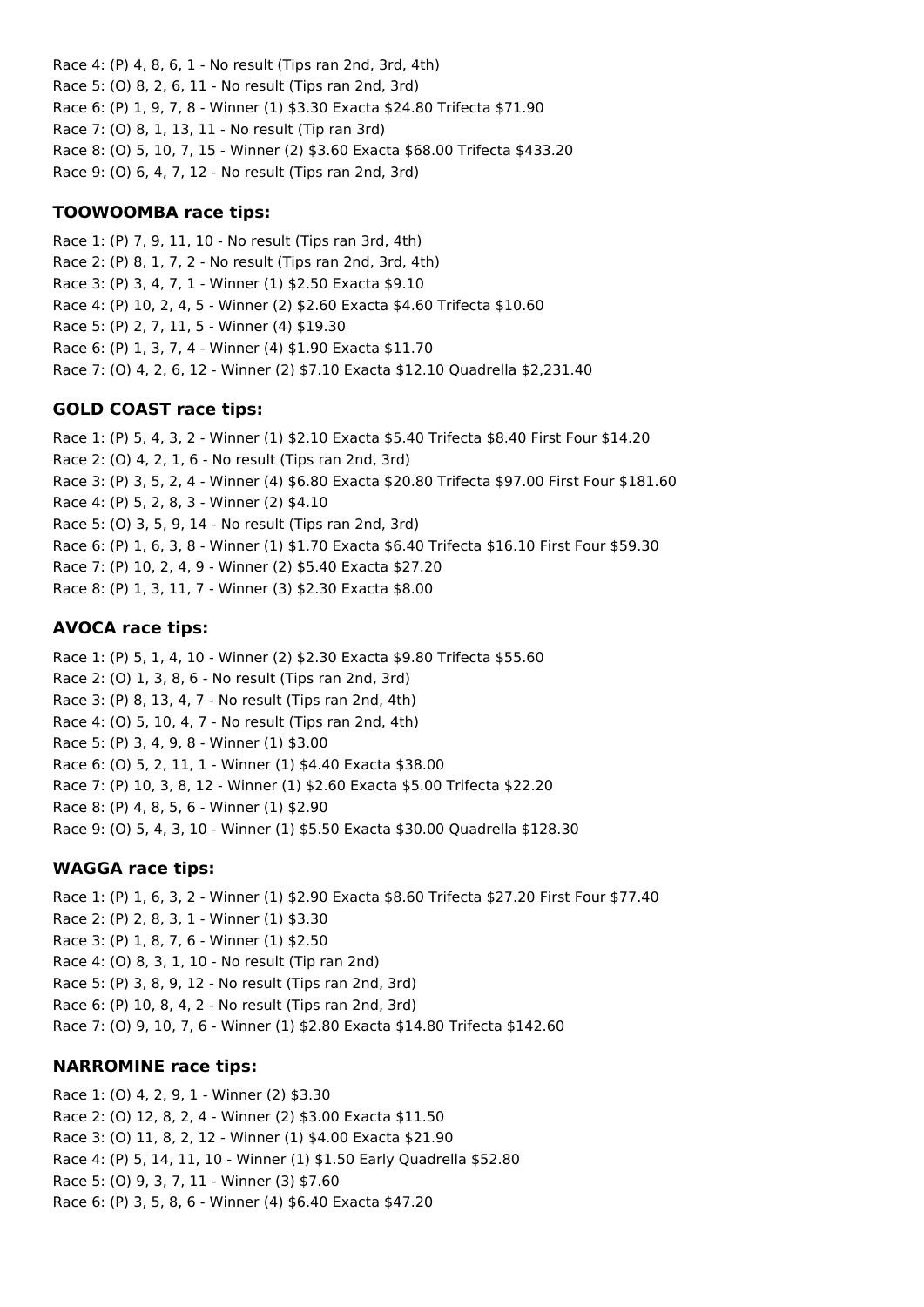Race 7: (O) 7, 6, 3, 2 - Winner (1) \$3.00 Race 8: (O) 11, 3, 5, 2 - No result (Tip ran 2nd)

#### **HOBART race tips:**

Race 1: (P) 8, 9, 3, 7 - No result (Tips ran 2nd, 3rd) Race 2: (P) 11, 10, 5, 3 - Winner (1) \$1.40 Race 3: (P) 2, 5, 8, 1 - Winner (4) \$5.00 Exacta \$25.70 Trifecta \$116.30 Race 4: (P) 7, 3, 6, 5 - Winner (4) \$3.40 Exacta \$6.40 Race 5: (P) 5, 3, 1, 4 - Winner (2) \$4.00 Exacta \$10.70 Trifecta \$49.70 Race 6: (P) 1, 2, 6, 5 - No result (Tip ran 2nd) Race 7: (P) 1, 5, 3, 6 - Winner (2) \$4.60

#### **ROCKHAMPTON race tips:**

Race 1: (P) 5, 2, 1, 6 - Winner (3) \$5.40 Exacta \$21.00 Trifecta \$75.20 First Four \$336.00 Race 2: (P) 1, 2, 3, 4 - Winner (3) \$4.60 Exacta \$10.20 Trifecta \$18.30 Race 3: (P) 5, 3, 4, 13 - Winner (1) \$2.30 Race 4: (P) 4, 5, 8, 3 - Winner (4) \$4.00 Exacta \$29.70 Early Quadrella \$269.30 Race 5: (P) 10, 4, 3, 1 - No result (Tips ran 2nd, 4th) Race 6: (P) 6, 8, 5, 4 - Winner (1) \$2.40

### **DARWIN race tips:**

Race 1: (P) 4, 6, 5, 2 - Winner (1) \$4.30 Race 2: (P) 2, 5, 3, 1 - Winner (4) \$6.20 Exacta \$13.40 Trifecta \$55.10 Race 3: (P) 2, 5, 1, 3 - No result (Tips ran 2nd, 3rd) Race 4: (P) 3, 2, 4, 1 - Winner (1) \$1.30 Exacta \$4.30 Trifecta \$7.60 Race 5: (P) 7, 1, 2, 3 - Winner (3) \$1.80 Exacta \$5.10 Trifecta \$20.50 First Four \$93.40

# **Saturday 10th October 2020**

### **RANDWICK race tips:**

Race 1: (P) 10, 3, 4, 2 - Winner (3) \$5.10 Race 2: (\*) 1, 2, 3, 4 - Winner (1) \$1.60 Exacta \$6.60 Trifecta \$11.90 First Four \$21.30 Race 3: (P) 9, 5, 8, 7 - Winner (1) \$1.70 Exacta \$10.00 Race 4: (O) 12, 8, 13, 6 - Winner (2) \$5.60 Exacta \$26.70 Race 5: (P) 3, 2, 5, 6 - Winner (2) \$2.30 Exacta \$7.50 Trifecta \$16.40 First Four \$51.80 Early Quadrella \$38.80 Race 6: (P) 1, 3, 7, 2 - Winner (4) \$9.30 Exacta \$31.30 Trifecta \$74.90 Race 7: (P) 1, 13, 3, 5 - Winner (2) \$2.30 Race 8: (O) 5, 13, 10, 9 - Winner (4) \$7.80 Race 9: (O) 5, 11, 10, 4 - No result (Tips ran 2nd, 3rd, 4th)

### **CAULFIELD race tips:**

Race 1: (O) 12, 2, 10, 7 - Winner (1) \$4.80 Race 2: (P) 3, 4, 6, 2 - Winner (1) \$2.50 Exacta \$6.90 Trifecta \$36.00 Race 3: (\*) 6, 7, 4, 2 - Winner (1) \$1.60 Exacta \$4.40 Race 4: (O) 7, 4, 8, 1 - Winner (3) \$9.90 Exacta \$35.70 Race 5: (O) 10, 8, 7, 4 - Winner (2) \$3.90 Exacta \$13.90 Trifecta \$79.60 Race 6: (\*) 6, 2, 5, 1 - Winner (3) \$4.90 Exacta \$9.90 Trifecta \$22.50 Early Quadrella \$363.80 Race 7: (O) 1, 3, 9, 2 - Winner (3) \$10.60 Race 8: (P) 1, 2, 3, 9 - Winner (3) \$4.10 Race 9: (P) 15, 13, 2, 4 - No result (Tip ran 2nd) Race 10: (P) 3, 9, 7, 8 - Winner (2) \$4.50 Exacta \$34.00

### **MORPHETTVILLE race tips:**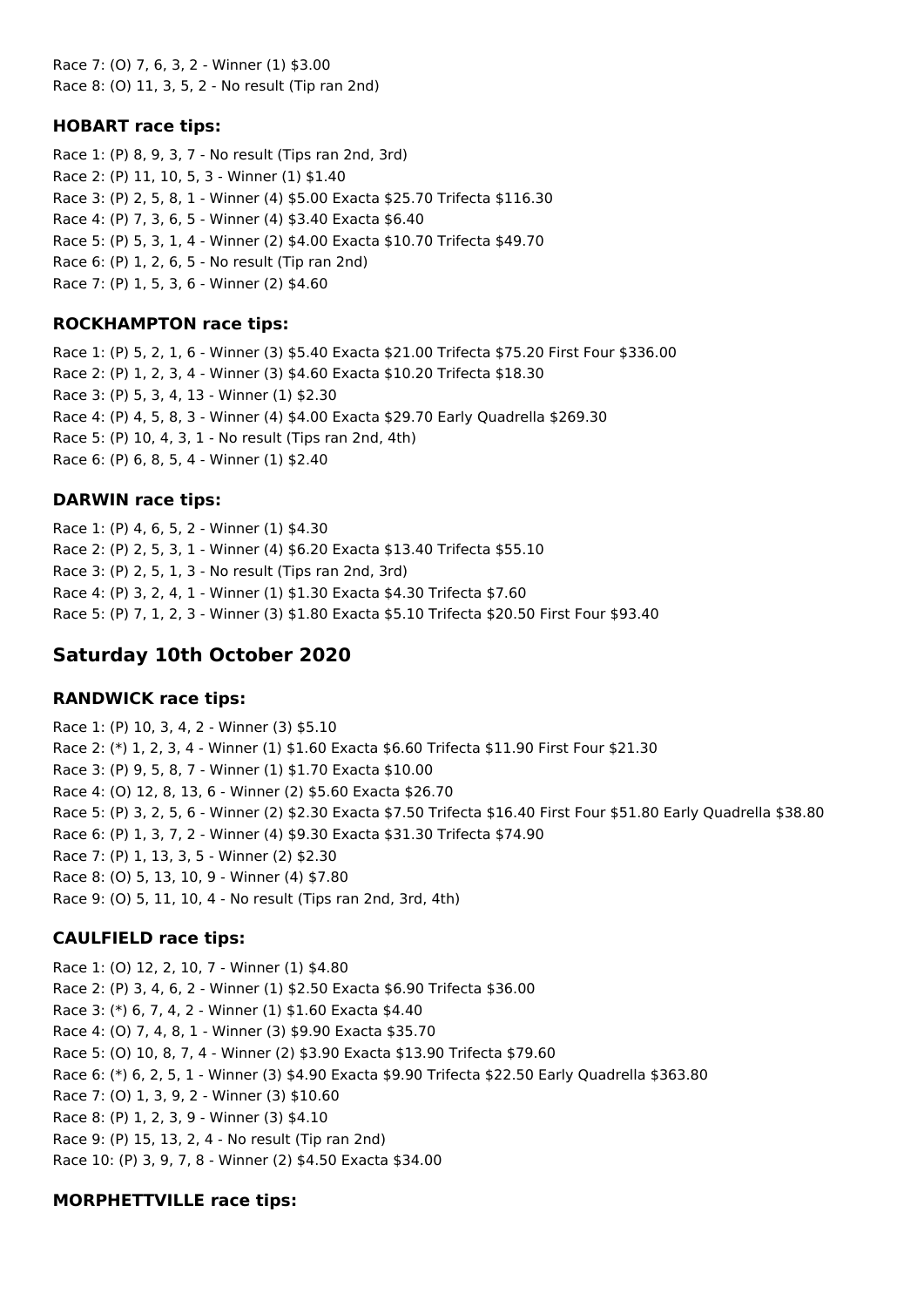Race 1: (P) 7, 2, 3, 4 - Winner (1) \$2.40 Exacta \$8.60 Trifecta \$21.20 Race 2: (P) 7, 2, 1, 3 - Winner (1) \$2.00 Race 3: (P) 5, 4, 3, 6 - Winner (1) \$1.80 Exacta \$5.70 Trifecta \$14.90 Race 4: (O) 11, 4, 5, 16 - Winner (2) \$3.00 Exacta \$7.30 Trifecta \$76.30 Race 5: (P) 5, 8, 3, 1 - Winner (3) \$7.00 Early Quadrella \$71.20 Race 6: (O) 4, 5, 6, 9 - No result (Tips ran 2nd, 4th) Race 7: (O) 4, 11, 1, 2 - Winner (1) \$1.60 Exacta \$17.90 Race 8: (O) 1, 15, 3, 7 - No result Race 9: (O) 1, 3, 2, 11 - Winner (3) \$5.70

#### **DOOMBEN race tips:**

Race 1: (\*) 1, 2, 3, 8 - Winner (4) \$9.70 Exacta \$16.00 Trifecta \$62.90 Race 2: (P) 3, 6, 9, 4 - Winner (4) \$7.10 Exacta \$47.90 Race 3: (O) 10, 1, 11, 8 - No result (Tip ran 3rd) Race 4: (P) 7, 9, 6, 12 - Winner (3) \$6.90 Exacta \$32.30 Trifecta \$121.40 Race 5: (P) 3, 2, 6, 5 - Winner (2) \$7.60 Exacta \$52.90 Trifecta \$300.00 First Four \$868.00 Race 6: (\*) 2, 5, 1, 6 - Winner (1) \$3.80 Race 7: (O) 2, 11, 6, 13 - No result (Tips ran 2nd, 3rd, 4th) Race 8: (O) 8, 1, 4, 10 - No result (Tips ran 2nd, 3rd) Race 9: (P) 6, 11, 9, 10 - Winner (4) \$7.10 Exacta \$43.30 Trifecta \$175.90

#### **ASCOT race tips:**

Race 1: (O) 6, 8, 3, 2 - Winner (1) \$1.90 Race 2: (O) 1, 7, 6, 10 - Winner (3) \$2.30 Exacta \$6.60 Race 3: (P) 2, 4, 7, 1 - No result (Tips ran 3rd, 4th) Race 4: (O) 7, 10, 1, 2 - Winner (2) \$1.70 Race 5: (P) 4, 5, 3, 1 - Winner (1) \$2.00 Race 6: (O) 2, 4, 9, 7 - Winner (1) \$2.80 Race 7: (P) 6, 1, 9, 7 - Winner (1) \$1.80 Exacta \$24.30 Trifecta \$56.80 Race 8: (O) 16, 11, 13, 12 - No result (Tip ran 2nd) Race 9: (O) 6, 1, 8, 13 - Winner (3) \$16.10

#### **KEMBLA GRANGE race tips:**

Race 1: (O) 7, 3, 9, 6 - Winner (2) \$2.70 Exacta \$8.90 Race 2: (P) 8, 2, 7, 6 - No result (Tips ran 2nd, 3rd, 4th) Race 3: (P) 6, 10, 2, 11 - Winner (3) \$2.80 Exacta \$8.80 Trifecta \$22.50 Race 4: (P) 2, 8, 4, 7 - Winner (4) \$5.80 Race 5: (O) 7, 9, 2, 10 - No result (Tips ran 2nd, 3rd) Race 6: (O) 7, 2, 6, 11 - No result (Tip ran 4th) Race 7: (P) 1, 7, 2, 3 - Winner (1) \$1.80 Exacta \$4.50

#### **HAMILTON race tips:**

Race 1: (P) 1, 2, 3, 4 - Abandoned Race 2: (P) 8, 1, 2, 3 - Abandoned Race 3: (P) 1, 2, 3, 4 - Abandoned Race 4: (P) 4, 1, 2, 3 - Abandoned Race 5: (P) 1, 2, 4, 7 - Abandoned Race 6: (P) 2, 1, 3, 4 - Abandoned Race 7: (P) 1, 3, 2, 5 - Abandoned Race 8: (P) 1, 3, 2, 5 - Abandoned

### **WARWICK race tips:**

Race 1: (P) 3, 4, 6, 1 - Winner (2) \$8.00 Exacta \$25.10 Trifecta \$54.70 First Four \$301.90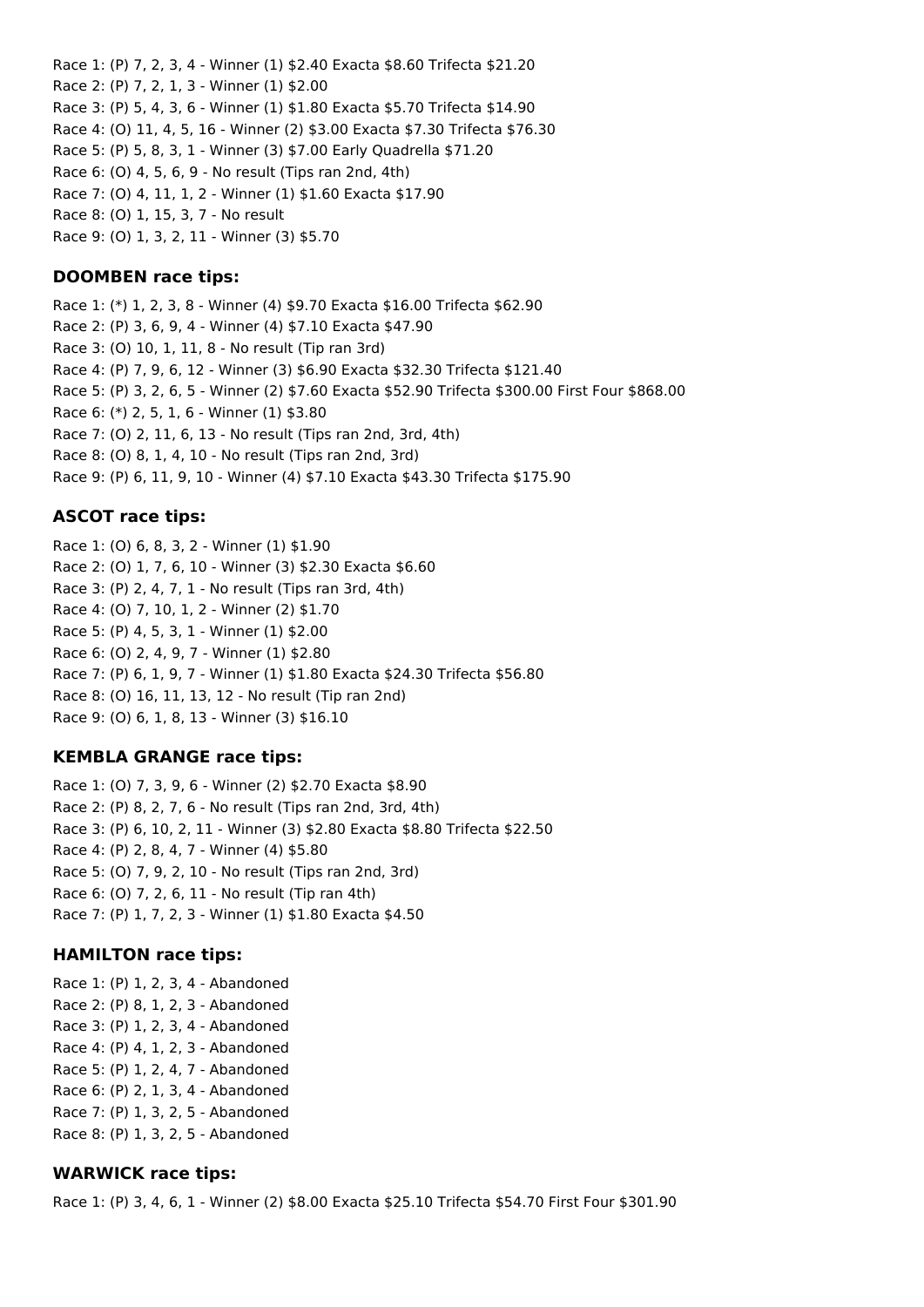Race 2: (O) 13, 2, 14, 16 - No result (Tips ran 2nd, 4th) Race 3: (P) 5, 10, 1, 7 - Winner (1) \$2.00 Race 4: (O) 3, 7, 10, 11 - No result Race 5: (P) 9, 1, 2, 3 - No result (Tips ran 2nd, 4th) Race 6: (P) 3, 10, 4, 2 - Winner (1) \$3.50 Exacta \$18.60 Race 7: (O) 7, 3, 17, 18 - Winner (2) \$3.10 Exacta \$48.50

### **GOLD COAST race tips:**

Race 1: (P) 1, 2, 3, 4 - Winner (2) \$2.40 Exacta \$5.00 Trifecta \$10.00 Race 2: (P) 3, 4, 8, 6 - No result (Tips ran 2nd, 4th) Race 3: (P) 5, 4, 6, 1 - Winner (2) \$2.10 Exacta \$5.50 Trifecta \$21.30 First Four \$17.40 Race 4: (P) 7, 2, 9, 3 - No result (Tips ran 2nd, 4th) Race 5: (P) 8, 1, 9, 6 - Winner (1) \$2.00 Race 6: (P) 5, 9, 2, 4 - Winner (4) \$6.90 Race 7: (P) 9, 2, 8, 4 - No result (Tips ran 3rd, 4th) Race 8: (O) 3, 12, 8, 11 - No result (Tip ran 4th)

### **MOORA race tips:**

Race 1: (P) 2, 1, 4, 3 - Winner (2) \$2.40 Exacta \$5.20 Trifecta \$11.00 First Four \$18.50 Race 2: (P) 3, 2, 6, 1 - Winner (3) \$1.30 Exacta \$2.70 Trifecta \$17.70 Race 3: (P) 2, 5, 7, 1 - No result (Tips ran 2nd, 3rd) Race 4: (P) 8, 2, 5, 7 - Winner (1) \$3.50 Exacta \$64.40 Trifecta \$295.60 Race 5: (O) 8, 2, 1, 9 - No result (Tips ran 3rd, 4th) Race 6: (P) 2, 3, 1, 5 - Winner (2) \$6.40 Exacta \$14.40

# **ALBURY race tips:**

Race 1: (P) 1, 8, 6, 3 - No result (Tips ran 2nd, 4th) Race 2: (O) 6, 4, 9, 7 - No result (Tip ran 3rd) Race 3: (P) 10, 2, 1, 11 - Winner (1) \$1.60 Race 4: (O) 1, 2, 8, 6 - No result (Tips ran 2nd, 4th) Race 5: (O) 12, 11, 5, 6 - Winner (1) \$2.40 Race 6: (O) 2, 6, 8, 9 - Winner (2) \$2.80 Exacta \$6.40 Race 7: (O) 8, 6, 7, 2 - No result (Tip ran 4th)

# **PORT MACQUARIE race tips:**

Race 1: (P) 8, 7, 1, 3 - Winner (2) \$23.80 Race 2: (O) 7, 3, 17, 15 - Winner (2) \$2.80 Race 3: (O) 1, 5, 9, 6 - No result (Tips ran 2nd, 3rd, 4th) Race 4: (P) 10, 5, 2, 7 - Winner (2) \$3.30 Exacta \$48.80 Race 5: (O) 5, 1, 6, 11 - Winner (4) \$31.60 Race 6: (P) 12, 11, 2, 6 - No result (Tips ran 2nd, 3rd, 4th) Race 7: (O) 9, 10, 6, 5 - No result

# **LAUNCESTON race tips:**

Race 1: (P) 1, 10, 5, 2 - Winner (2) \$1.70 Race 2: (P) 2, 1, 9, 7 - Winner (2) \$10.50 Exacta \$44.10 Race 3: (P) 10, 3, 7, 8 - Winner (2) \$4.70 Race 4: (P) 4, 3, 9, 1 - Winner (1) \$2.40 Early Quadrella \$309.50 Race 5: (P) 7, 5, 6, 8 - Winner (1) \$2.60 Race 6: (P) 6, 4, 5, 2 - No result (Tips ran 2nd, 3rd, 4th) Race 7: (P) 2, 1, 9, 4 - No result (Tips ran 2nd, 3rd) Race 8: (P) 2, 8, 6, 4 - No result (Tips ran 2nd, 3rd, 4th)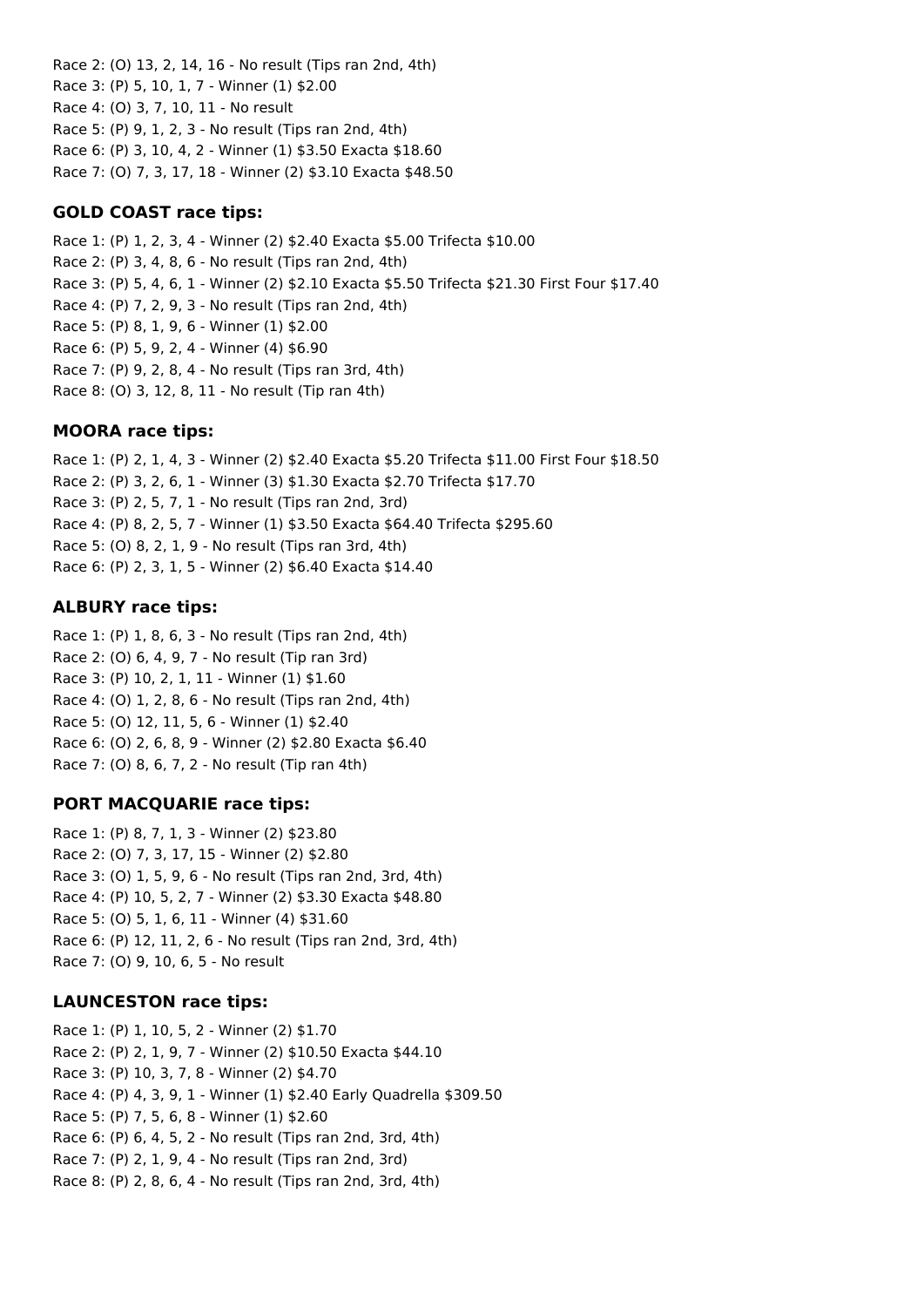## **ALICE SPRINGS race tips:**

Race 1: (P) 3, 1, 5, 2 - Winner (2) \$2.30 Race 2: (P) 7, 8, 2, 4 - No result (Tips ran 2nd, 4th) Race 3: (P) 5, 7, 4, 9 - No result (Tips ran 2nd, 3rd) Race 4: (P) 9, 2, 1, 8 - Winner (4) \$3.80 Race 5: (P) 1, 6, 8, 2 - Winner (4) \$4.00 Exacta \$8.40 Race 6: (P) 7, 9, 3, 5 - Winner (1) \$2.40

# **Saturday 3rd October 2020**

### **RANDWICK race tips:**

Race 1: (P) 2, 4, 11, 5 - No result (Tips ran 2nd, 3rd) Race 2: (\*) 4, 12, 6, 11 - Winner (1) \$1.50 Race 3: (O) 6, 12, 4, 3 - Winner (2) \$5.40 Exacta \$27.40 Race 4: (P) 1, 3, 2, 10 - Winner (3) \$3.30 Exacta \$17.60 Trifecta \$28.90 Race 5: (\*) 2, 1, 4, 3 - Winner (3) \$10.70 Exacta \$32.60 Trifecta \$183.90 First Four \$282.70 Early Quadrella \$507.60 Race 6: (P) 1, 2, 8, 4 - Winner (3) \$11.60 Exacta \$41.80 Race 7: (P) 3, 13, 11, 12 - Winner (3) \$6.40 Exacta \$47.70 Race 8: (\*) 2, 9, 18, 8 - No result (Tips ran 2nd, 4th) Race 9: (P) 6, 4, 8, 1 - Winner (1) \$2.40

## **FLEMINGTON race tips:**

Race 1: (\*) 1, 10, 6, 9 - Winner (3) \$12.20 Exacta \$27.00 Trifecta \$142.30 Race 2: (P) 8, 2, 7, 9 - Winner (1) \$2.50 Race 3: (O) 4, 12, 8, 5 - No result (Tip ran 2nd) Race 4: (\*) 4, 6, 2, 5 - Winner (3) \$4.80 Race 5: (P) 11, 1, 5, 3 - Winner (2) \$3.50 Race 6: (P) 5, 12, 2, 4 - No result (Tips ran 3rd, 4th) Race 7: (O) 9, 3, 6, 12 - Winner (1) \$5.00 Race 8: (P) 5, 3, 2, 6 - No result (Tip ran 4th) Race 9: (P) 14, 3, 12, 4 - No result (Tip ran 2nd)

# **MORPHETTVILLE race tips:**

Race 1: (\*) 4, 5, 6, 2 - Winner (1) \$1.50 Exacta \$3.10 Race 2: (O) 2, 5, 10, 9 - Winner (2) \$3.50 Race 3: (P) 4, 1, 3, 5 - Winner (4) \$3.60 Race 4: (P) 4, 6, 2, 1 - Winner (1) \$2.40 Race 5: (P) 2, 4, 11, 3 - No result (Tips ran 2nd, 3rd, 4th) Race 6: (O) 12, 10, 13, 3 - Winner (1) \$3.90 Race 7: (P) 5, 7, 9, 4 - Winner (2) \$2.80 Exacta \$7.00 Race 8: (P) 9, 4, 2, 11 - No result (Tips ran 3rd, 4th) Race 9: (\*) 10, 8, 4, 1 - Winner (1) \$3.10

### **EAGLE FARM race tips:**

Race 1: (P) 9, 7, 2, 8 - Winner (2) \$4.10 Exacta \$9.90 Trifecta \$64.10 First Four \$207.70 Race 2: (P) 2, 4, 9, 5 - Winner (2) \$3.60 Exacta \$19.10 Trifecta \$49.60 First Four \$221.60 Race 3: (P) 6, 4, 8, 2 - Winner (1) \$3.50 Exacta \$21.70 Race 4: (P) 2, 6, 3, 4 - Winner (1) \$5.60 Exacta \$30.00 Trifecta \$48.90 Race 5: (P) 2, 1, 9, 5 - No result (Tips ran 2nd, 3rd, 4th) Race 6: (P) 7, 2, 1, 3 - Winner (3) \$11.20 Exacta \$30.80 Race 7: (P) 3, 6, 5, 12 - No result (Tips ran 2nd, 4th)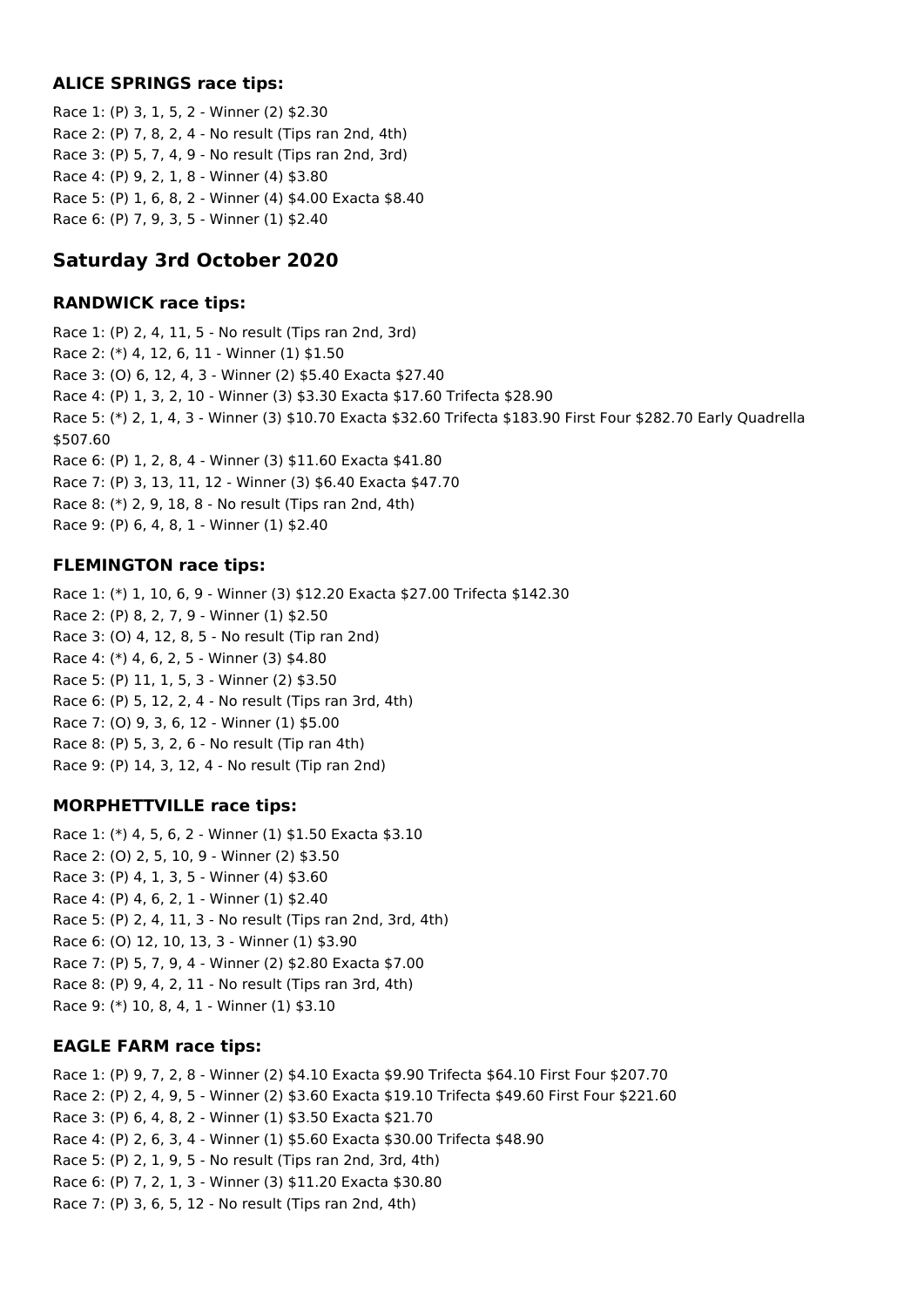Race 8: (P) 4, 2, 9, 8 - Winner (1) \$4.70 Exacta \$32.60 Trifecta \$53.70 Race 9: (P) 2, 10, 4, 8 - Winner (2) \$6.30

## **KALGOORLIE race tips:**

Race 1: (P) 2, 1, 4, 3 - Winner (4) \$4.70 Exacta \$18.60 Trifecta \$141.60 First Four \$314.60 Race 2: (P) 1, 4, 5, 6 - Winner (1) \$3.30 Exacta \$27.40 Trifecta \$61.60 Race 3: (P) 8, 4, 2, 3 - Winner (1) \$1.90 Race 4: (P) 8, 1, 5, 6 - Winner (1) \$3.10 Exacta \$65.80 Race 5: (P) 9, 3, 5, 7 - No result (Tips ran 2nd, 4th) Race 6: (P) 3, 9, 5, 8 - No result (Tips ran 2nd, 3rd) Race 7: (O) 1, 3, 6, 11 - Winner (1) \$3.10 Race 8: (O) 4, 2, 6, 11 - No result (Tips ran 2nd, 3rd, 4th) Race 9: (P) 1, 3, 10, 9 - Winner (2) \$3.20

## **NEWCASTLE race tips:**

Race 1: (P) 5, 4, 1, 3 - Winner (2) \$5.00 Exacta \$21.60 Race 2: (P) 8, 2, 3, 6 - Winner (1) \$3.90 Race 3: (P) 7, 1, 5, 3 - Winner (3) \$2.40 Exacta \$14.20 Trifecta \$53.50 First Four \$115.80 Race 4: (P) 7, 6, 10, 4 - Winner (1) \$1.70 Exacta \$4.30 Trifecta \$20.50 First Four \$39.00 Early Quadrella \$100.90 Race 5: (O) 5, 12, 10, 13 - Winner (1) \$3.30 Exacta \$19.30 Race 6: (P) 1, 5, 9, 13 - No result (Tips ran 3rd, 4th) Race 7: (O) 4, 14, 3, 10 - Winner (3) \$5.40 Exacta \$34.80

## **MURTOA race tips:**

Race 1: (O) 7, 2, 6, 4 - Winner (2) \$2.90 Race 2: (P) 11, 10, 12, 2 - Winner (1) \$3.00 Race 3: (O) 10, 3, 7, 6 - No result (Tip ran 4th) Race 4: (P) 9, 5, 7, 1 - Winner (4) \$2.60 Race 5: (O) 1, 5, 2, 3 - Winner (1) \$3.30 Exacta \$20.20 Race 6: (P) 4, 9, 8, 7 - No result (Tips ran 3rd, 4th) Race 7: (O) 12, 11, 3, 9 - Winner (1) \$13.50 Race 8: (O) 8, 3, 10, 1 - No result (Tip ran 4th)

# **TOOWOOMBA race tips:**

Race 1: (O) 10, 8, 7, 17 - Winner (3) \$16.90 Exacta \$78.70 Trifecta \$165.70 Race 2: (O) 3, 6, 2, 7 - Winner (3) \$6.00 Race 3: (O) 4, 15, 1, 2 - Winner (3) \$3.80 Race 4: (P) 3, 6, 9, 4 - Winner (1) \$1.80 Early Quadrella \$1,708.00 Race 5: (P) 7, 8, 1, 4 - Winner (3) \$4.50 Exacta \$38.80 Trifecta \$112.10 First Four \$267.90 Race 6: (P) 6, 5, 1, 2 - Winner (2) \$1.70 Exacta \$12.10 Race 7: (P) 5, 4, 2, 6 - Winner (2) \$2.00 Exacta \$5.00 Trifecta \$25.20 First Four \$34.50 Quadrella \$78.20

# **GOLD COAST race tips:**

Race 1: (P) 7, 4, 3, 1 - Winner (4) \$4.70 Exacta \$12.90 Trifecta \$48.10 Race 2: (P) 5, 8, 2, 9 - Winner (2) \$4.10 Race 3: (P) 4, 8, 7, 1 - Winner (1) \$3.90 Exacta \$14.90 Race 4: (P) 8, 7, 1, 6 - Winner (4) \$3.90 Exacta \$27.60 Early Quadrella \$453.70 Race 5: (P) 13, 8, 7, 14 - Winner (1) \$1.80 Exacta \$7.10 Race 6: (O) 14, 9, 15, 12 - Winner (2) \$4.40 Exacta \$15.40 Trifecta \$61.40 Race 7: (P) 6, 1, 4, 8 - Winner (3) \$3.50 Exacta \$9.60 Trifecta \$28.20 First Four \$79.40 Race 8: (P) 6, 7, 5, 2 - Winner (2) \$6.50 Exacta \$86.50 Trifecta \$74.30 First Four \$451.60 Quadrella \$165.70

# **DARWIN race tips:**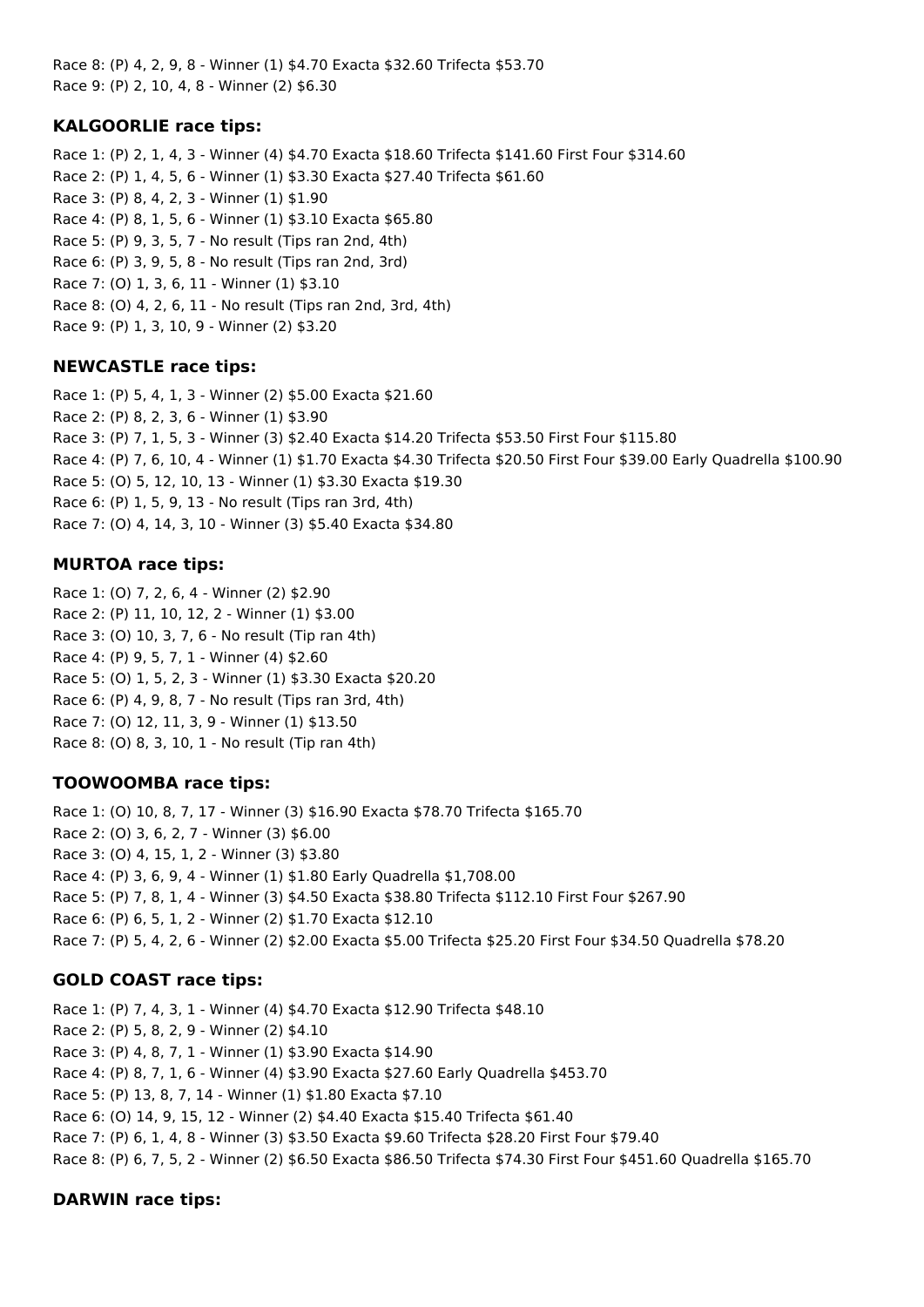Race 1: (P) 1, 3, 4, 2 - Winner (1) \$1.50 Exacta \$5.40 Trifecta \$8.80 Race 2: (P) 8, 6, 2, 4 - Winner (1) \$2.00 Exacta \$7.50 Race 3: (P) 2, 4, 1, 5 - Winner (1) \$2.90 Exacta \$4.30 Race 4: (P) 4, 2, 3, 8 - No result (Tips ran 2nd, 3rd) Race 5: (P) 1, 5, 2, 4 - Winner (4) \$2.70 Exacta \$14.30 Trifecta \$52.40 First Four \$89.60

#### **WAGGA race tips:**

Race 1: (P) 3, 7, 5, 2 - Winner (2) \$2.10 Race 2: (O) 10, 4, 2, 5 - Winner (1) \$1.90 Race 3: (P) 2, 6, 3, 7 - Winner (1) \$1.90 Exacta \$4.50 Trifecta \$5.80 First Four \$14.20 Race 4: (P) 1, 7, 2, 6 - No result (Tips ran 2nd, 3rd, 4th) Race 5: (P) 7, 4, 9, 14 - No result Race 6: (P) 1, 7, 3, 4 - Winner (3) \$7.30 Exacta \$21.70

## **TOWNSVILLE race tips:**

Race 1: (P) 1, 4, 2, 3 - No result (Tips ran 2nd, 3rd, 4th) Race 2: (P) 1, 2, 5, 3 - Winner (2) \$2.30 Exacta \$6.90 Trifecta \$13.10 First Four \$24.60 Race 3: (P) 9, 3, 4, 7 - No result (Tips ran 2nd, 3rd, 4th) Race 4: (P) 2, 5, 3, 6 - Winner (2) \$3.00 Exacta \$10.30 Trifecta \$26.00 Race 5: (P) 5, 7, 2, 8 - Winner (4) \$3.90 Race 6: (O) 1, 2, 5, 3 - Winner (2) \$4.70

# **Saturday 26th September 2020**

## **ROSEHILL race tips:**

Race 1: (P) 8, 3, 13, 2 - No result Race 2: (P) 6, 5, 2, 3 - Winner (2) \$4.30 Race 3: (P) 14, 11, 10, 9 - Winner (4) \$7.10 Race 4: (\*) 3, 4, 1, 5 - Winner (1) \$1.60 Race 5: (P) 1, 2, 10, 8 - Winner (1) \$2.90 Exacta \$12.10 Trifecta \$29.40 Early Quadrella \$177.00 Race 6: (O) 6, 5, 9, 12 - Winner (2) \$4.20 Exacta \$22.30 Trifecta \$84.60 Race 7: (\*) 1, 4, 5, 2 - Winner (2) \$6.90 Exacta \$48.50 Trifecta \$211.50 First Four \$452.20 Race 8: (O) 2, 10, 8, 7 - Winner (2) \$5.50 Race 9: (\*) 5, 7, 8, 10 - No result (Tip ran 4th)

# **CAULFIELD race tips:**

Race 1: (P) 2, 5, 7, 9 - Winner (3) \$7.00 Exacta \$20.10 Race 2: (P) 12, 6, 2, 15 - Winner (4) \$6.40 Race 3: (\*) 3, 7, 11, 14 - No result (Tip ran 2nd) Race 4: (P) 1, 4, 3, 8 - Winner (2) \$3.80 Exacta \$20.50 Trifecta \$44.40 Race 5: (P) 5, 7, 6, 4 - Winner (2) \$2.40 Exacta \$5.10 Trifecta \$23.10 Race 6: (P) 4, 1, 3, 10 - Winner (3) \$6.20 Race 7: (P) 4, 5, 8, 6 - Winner (1) \$2.90 Exacta \$16.50 Race 8: (\*) 10, 9, 6, 2 - Winner (1) \$1.50 Exacta \$11.60 Trifecta \$39.80 Race 9: (O) 8, 7, 10, 9 - Winner (4) \$4.40 Exacta \$21.90 Quadrella \$161.60

# **MORPHETTVILLE race tips:**

Race 1: (P) 4, 1, 2, 3 - Winner (1) \$1.40 Exacta \$3.60 Trifecta \$9.80 Race 2: (P) 6, 4, 1, 2 - Winner (3) \$4.90 Exacta \$7.30 Trifecta \$13.90 First Four \$28.80 Race 3: (P) 1, 4, 7, 5 - No result (Tips ran 2nd, 4th) Race 4: (P) 5, 4, 3, 1 - Winner (4) \$6.30 Exacta \$21.30 Trifecta \$74.50 Race 5: (P) 2, 7, 1, 3 - Winner (1) \$3.00 Exacta \$7.70 Trifecta \$42.10 Race 6: (P) 8, 1, 4, 5 - Winner (3) \$15.70 Exacta \$93.90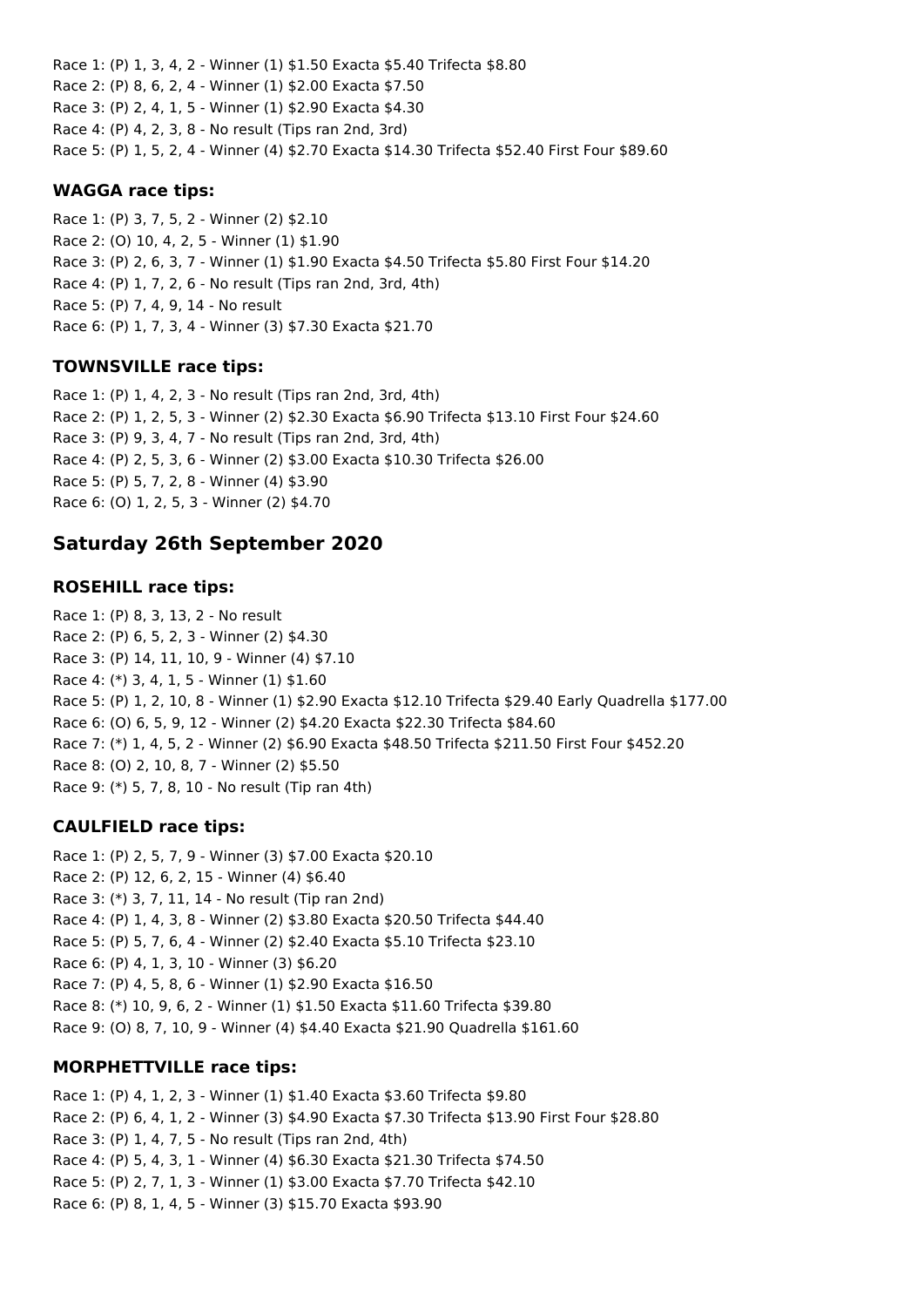Race 7: (P) 8, 4, 2, 1 - Winner (2) \$3.00 Exacta \$6.50 Race 8: (P) 4, 1, 2, 12 - Winner (4) \$6.40 Race 9: (P) 4, 6, 5, 9 - No result (Tip ran 4th)

#### **TOOWOOMBA race tips:**

Race 1: (P) 2, 7, 11, 10 - Winner (1) \$3.00 Race 2: (P) 3, 2, 6, 5 - Winner (2) \$5.10 Race 3: (O) 6, 2, 14, 9 - Winner (2) \$3.30 Race 4: (P) 6, 1, 7, 4 - Winner (2) \$6.70 Exacta \$16.70 Trifecta \$55.40 Race 5: (O) 6, 3, 1, 5 - Winner (2) \$3.90 Early Quadrella \$344.30 Race 6: (P) 3, 16, 12, 14 - Winner (1) \$5.60 Exacta \$21.30 Trifecta \$118.00 Race 7: (O) 2, 4, 11, 5 - Winner (1) \$4.80 Race 8: (O) 6, 4, 3, 9 - No result Race 9: (P) 4, 12, 13, 9 - Winner (3) \$4.20 Exacta \$23.40

### **BELMONT race tips:**

Race 1: (O) 11, 4, 2, 10 - Winner (2) \$6.30 Exacta \$24.40 Race 2: (P) 1, 3, 6, 5 - Winner (1) \$2.40 Exacta \$17.40 Trifecta \$63.30 First Four \$197.40 Race 3: (P) 5, 1, 6, 3 - No result (Tips ran 2nd, 3rd, 4th) Race 4: (P) 5, 9, 2, 7 - Winner (1) \$1.60 Exacta \$14.80 Trifecta \$60.20 Race 5: (P) 2, 11, 7, 3 - Winner (1) \$1.40 Exacta \$5.80 Trifecta \$179.30 Race 6: (O) 4, 9, 3, 8 - Winner (2) \$5.90 Race 7: (P) 3, 9, 7, 5 - Winner (3) \$26.80 Race 8: (P) 1, 6, 2, 10 - No result (Tip ran 4th) Race 9: (O) 7, 5, 9, 13 - No result (Tips ran 2nd, 3rd)

## **KEMBLA GRANGE race tips:**

Race 1: (P) 5, 3, 1, 2 - Winner (4) \$8.00 Race 2: (O) 7, 1, 8, 13 - No result (Tips ran 3rd, 4th) Race 3: (P) 1, 3, 5, 6 - Winner (1) \$2.00 Exacta \$9.00 Race 4: (O) 1, 7, 4, 2 - Abandoned Race 5: (P) 2, 6, 10, 13 - Abandoned Race 6: (O) 7, 13, 6, 11 - Abandoned Race 7: (O) 10, 4, 13, 8 - Abandoned

### **COLERAINE race tips:**

Race 1: (P) 4, 6, 10, 9 - No result (Tips ran 2nd, 4th) Race 2: (O) 6, 10, 7, 4 - No result (Tips ran 2nd, 3rd, 4th) Race 3: (O) 5, 1, 9, 4 - No result (Tips ran 3rd, 4th) Race 4: (P) 1, 8, 7, 10 - No result (Tip ran 3rd) Race 5: (O) 2, 4, 6, 10 - Winner (1) \$3.70 Exacta \$24.30 Trifecta \$303.70 Race 6: (P) 2, 1, 8, 12 - Winner (4) \$7.90 Exacta \$27.90 Race 7: (O) 7, 2, 3, 1 - Winner (3) \$13.10 Exacta \$55.50 Trifecta \$287.10 Race 8: (O) 3, 4, 7, 11 - No result (Tip ran 3rd) Race 9: (O) 8, 2, 7, 14 - Winner (1) \$5.60

### **LONGREACH race tips:**

Race 1: (O) 9, 6, 4, 2 - No result (Tips ran 2nd, 4th) Race 2: (O) 4, 5, 8, 7 - Winner (4) \$11.10 Race 3: (O) 2, 4, 6, 7 - No result (Tip ran 3rd) Race 4: (O) 10, 6, 11, 7 - Winner (1) \$7.40 Exacta \$33.40 Trifecta \$367.00 Race 5: (O) 1, 5, 3, 4 - Winner (4) \$6.60 Race 6: (O) 3, 5, 2, 9 - Winner (3) \$6.70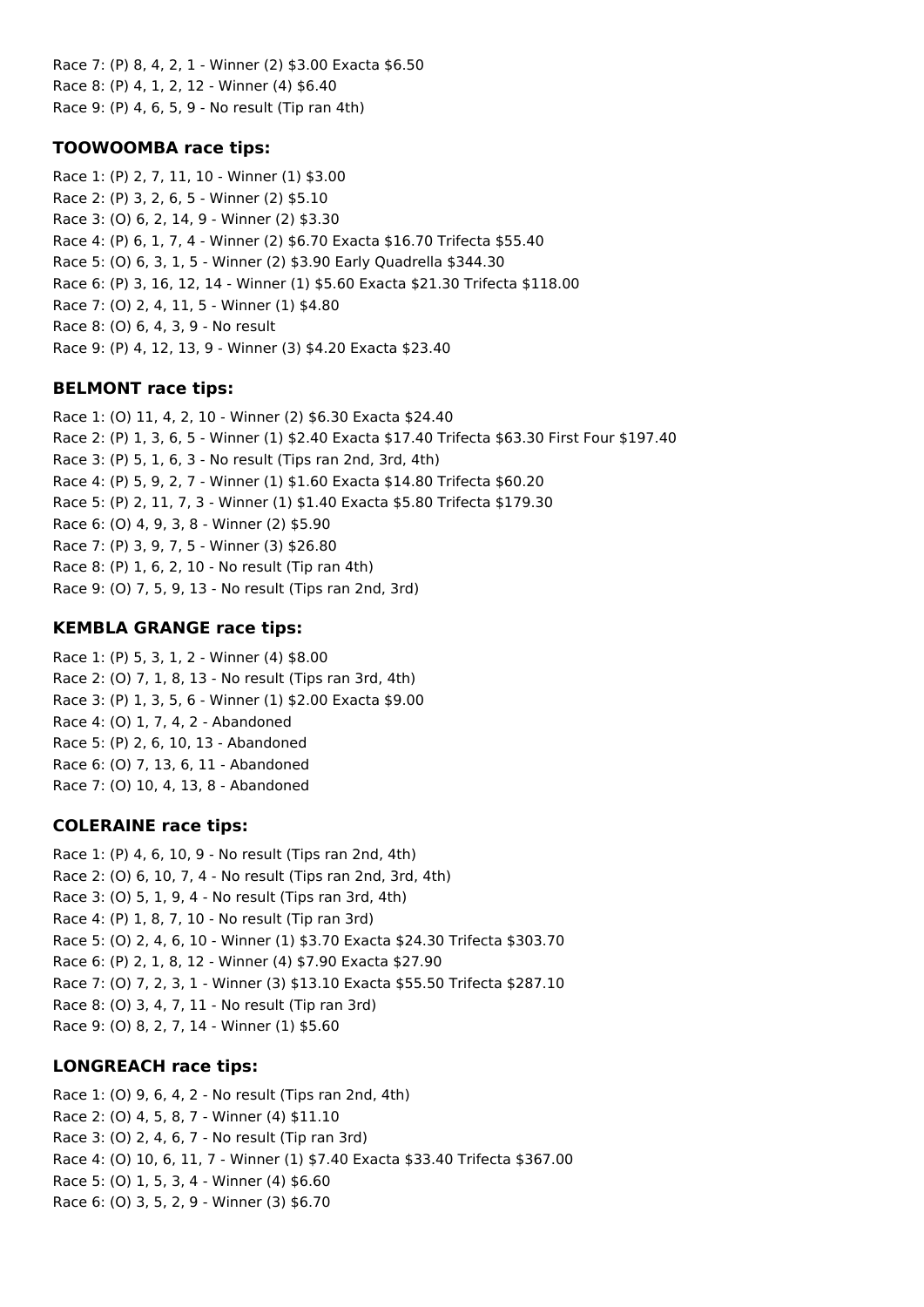Race 7: (O) 3, 9, 5, 1 - Winner (1) \$3.90 Quadrella \$760.80

### **GOLD COAST race tips:**

Race 1: (P) 4, 3, 1, 2 - Winner (3) \$4.70 Exacta \$29.50 Trifecta \$156.30 Race 2: (P) 3, 10, 5, 1 - No result (Tips ran 3rd, 4th) Race 3: (O) 5, 12, 14, 2 - No result (Tips ran 2nd, 4th) Race 4: (P) 7, 4, 8, 5 - Winner (1) \$2.30 Race 5: (P) 4, 7, 3, 8 - No result (Tips ran 2nd, 3rd, 4th) Race 6: (O) 4, 9, 6, 3 - Winner (1) \$5.70 Exacta \$14.30 Trifecta \$90.50 First Four \$366.30 Race 7: (O) 1, 3, 11, 5 - No result (Tips ran 2nd, 4th)

## **GUNNEDAH race tips:**

Race 1: (P) 11, 10, 2, 14 - No result (Tip ran 2nd) Race 2: (P) 2, 5, 4, 7 - Winner (1) \$5.80 Exacta \$16.70 Trifecta \$81.30 Race 3: (O) 14, 12, 10, 13 - No result (Tip ran 2nd) Race 4: (P) 2, 4, 5, 6 - Winner (3) \$19.70 Exacta \$30.50 Race 5: (O) 6, 3, 12, 4 - No result (Tip ran 2nd) Race 6: (O) 4, 2, 3, 10 - No result (Tip ran 4th)

# **Saturday 19th September 2020**

## **RANDWICK race tips:**

Race 1: (P) 7, 6, 8, 11 - Winner (4) \$4.20 Exacta \$24.60 Race 2: (O) 15, 4, 8, 12 - Winner (1) \$1.70 Race 3: (P) 12, 8, 4, 10 - Winner (1) \$4.10 Exacta \$19.90 Trifecta \$70.10 Race 4: (\*) 3, 1, 8, 5 - Winner (2) \$2.50 Exacta \$4.40 Race 5: (\*) 5, 8, 7, 2 - Winner (1) \$2.40 Early Quadrella \$66.90 Race 6: (P) 6, 1, 3, 4 - Winner (3) \$9.20 Race 7: (O) 1, 3, 10, 8 - Winner (2) \$4.70 Race 8: (O) 14, 16, 6, 9 - Winner (3) \$10.60 Exacta \$63.40 Race 9: (P) 9, 10, 14, 15 - No result (Tips ran 2nd, 3rd, 4th)

# **CAULFIELD race tips:**

Race 1: (P) 3, 2, 8, 7 - No result (Tips ran 2nd, 3rd) Race 2: (P) 7, 5, 12, 6 - Winner (4) \$4.60 Race 3: (P) 9, 10, 1, 8 - Winner (2) \$3.40 Exacta \$14.90 Trifecta \$42.10 Race 4: (P) 7, 6, 3, 2 - No result (Tips ran 2nd, 3rd, 4th) Race 5: (O) 10, 3, 9, 8 - Winner (2) \$7.00 Exacta \$32.40 Race 6: (O) 2, 4, 6, 12 - No result (Tips ran 2nd, 3rd) Race 7: (O) 9, 14, 3, 12 - Winner (1) \$3.00 Race 8: (O) 1, 4, 15, 11 - Winner (1) \$3.10 Race 9: (P) 6, 2, 12, 7 - Winner (3) \$5.10

### **MORPHETTVILLE race tips:**

Race 1: (P) 3, 1, 2, 6 - Winner (1) \$2.00 Exacta \$8.40 Trifecta \$25.00 First Four \$38.60 Race 2: (P) 3, 8, 2, 5 - Winner (2) \$5.70 Race 3: (\*) 4, 9, 1, 8 - Winner (1) \$2.80 Exacta \$11.50 Race 4: (P) 3, 11, 6, 5 - Winner (2) \$3.20 Exacta \$8.80 Trifecta \$45.70 Race 5: (P) 8, 3, 4, 6 - No result (Tips ran 2nd, 3rd) Race 6: (P) 3, 1, 7, 5 - Winner (2) \$5.10 Race 7: (O) 3, 2, 1, 11 - No result (Tips ran 2nd, 3rd, 4th) Race 8: (\*) 5, 4, 2, 1 - Winner (3) \$8.70 Race 9: (O) 5, 3, 15, 14 - Winner (3) \$4.80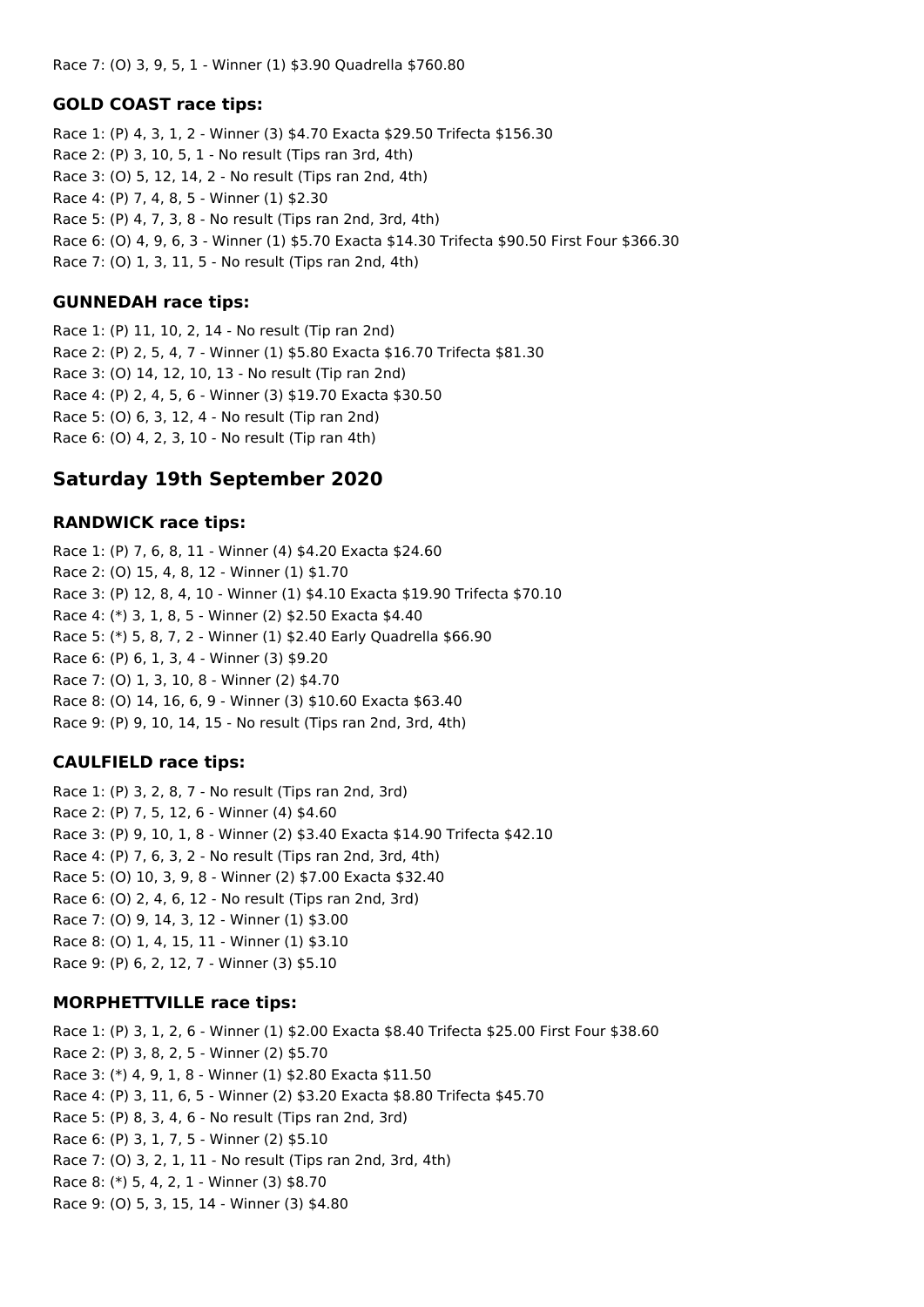# **GOLD COAST race tips:**

Race 1: (P) 4, 1, 5, 7 - Winner (3) \$3.60 Race 2: (P) 10, 3, 6, 2 - Winner (1) \$2.90 Exacta \$10.10 Trifecta \$40.00 Race 3: (\*) 6, 2, 4, 3 - Winner (1) \$1.70 Exacta \$6.20 Trifecta \$18.10 First Four \$52.50 Race 4: (\*) 5, 7, 1, 8 - Winner (1) \$1.70 Exacta \$3.90 Race 5: (O) 6, 5, 2, 8 - No result (Tips ran 2nd, 3rd) Race 6: (O) 11, 6, 2, 7 - Winner (2) \$4.40 Race 7: (P) 6, 13, 10, 3 - No result (Tips ran 2nd, 3rd) Race 8: (P) 3, 4, 5, 7 - Winner (1) \$1.70 Exacta \$3.00 Trifecta \$7.20 Race 9: (P) 14, 2, 10, 1 - Winner (3) \$4.50 Exacta \$9.10

# **BELMONT race tips:**

Race 1: (O) 2, 9, 3, 10 - No result (Tip ran 2nd) Race 2: (P) 1, 5, 7, 3 - Winner (2) \$2.90 Race 3: (O) 1, 7, 4, 2 - No result (Tips ran 3rd, 4th) Race 4: (P) 2, 1, 4, 9 - Winner (1) \$2.40 Exacta \$38.00 Race 5: (O) 2, 9, 8, 4 - Winner (1) \$2.60 Race 6: (P) 1, 7, 6, 2 - No result (Tips ran 2nd, 3rd) Race 7: (P) 7, 2, 8, 1 - Winner (1) \$2.40 Exacta \$3.60 Trifecta \$14.70 Race 8: (O) 7, 9, 10, 1 - No result (Tip ran 2nd) Race 9: (O) 7, 4, 8, 6 - Winner (4) \$3.20

# **NEWCASTLE race tips:**

Race 1: (P) 3, 1, 4, 2 - No result (Tips ran 2nd, 3rd, 4th) Race 2: (\*) 7, 2, 9, 8 - Winner (4) \$3.40 Exacta \$6.50 Race 3: (P) 9, 8, 5, 4 - Winner (1) \$1.30 Race 4: (P) 3, 5, 6, 1 - No result (Tips ran 2nd, 3rd) Race 5: (P) 10, 4, 1, 9 - Winner (3) \$3.30 Race 6: (O) 11, 8, 1, 14 - Winner (4) \$8.90 Race 7: (O) 8, 7, 17, 13 - Winner (1) \$11.30 Race 8: (O) 6, 9, 15, 18 - No result (Tip ran 3rd)

# **TATURA race tips:**

Race 1: (P) 6, 7, 2, 10 - Winner (1) \$7.50 Exacta \$35.40 Trifecta \$127.90 Race 2: (O) 10, 8, 2, 13 - Winner (3) \$3.80 Race 3: (P) 12, 8, 6, 2 - Winner (2) \$5.30 Exacta \$30.60 Trifecta \$72.80 First Four \$795.80 Race 4: (P) 1, 5, 9, 10 - Winner (1) \$2.10 Exacta \$8.70 Race 5: (O) 2, 3, 12, 6 - Winner (4) \$3.70 Exacta \$17.00 Early Quadrella \$182.50 Race 6: (P) 2, 9, 10, 8 - Winner (1) \$6.20 Race 7: (O) 9, 10, 3, 4 - Winner (1) \$3.00 Race 8: (O) 10, 8, 2, 4 - Winner (1) \$5.30 Race 9: (O) 4, 1, 14, 13 - No result (Tip ran 3rd)

# **IPSWICH race tips:**

Race 1: (P) 1, 3, 6, 2 - Winner (3) \$3.50 Race 2: (P) 7, 6, 11, 4 - Winner (2) \$3.10 Exacta \$9.80 Trifecta \$32.30 First Four \$83.60 Race 3: (O) 4, 10, 6, 3 - Winner (3) \$7.50 Race 4: (\*) 5, 3, 4, 2 - Winner (1) \$1.30 Exacta \$5.20 Early Quadrella \$78.10 Race 5: (O) 2, 4, 1, 6 - Winner (2) \$7.10 Exacta \$10.90 Race 6: (O) 12, 2, 14, 7 - No result (Tips ran 3rd, 4th) Race 7: (\*) 9, 13, 5, 10 - Winner (2) \$3.00 Race 8: (O) 14, 6, 18, 16 - No result (Tip ran 3rd)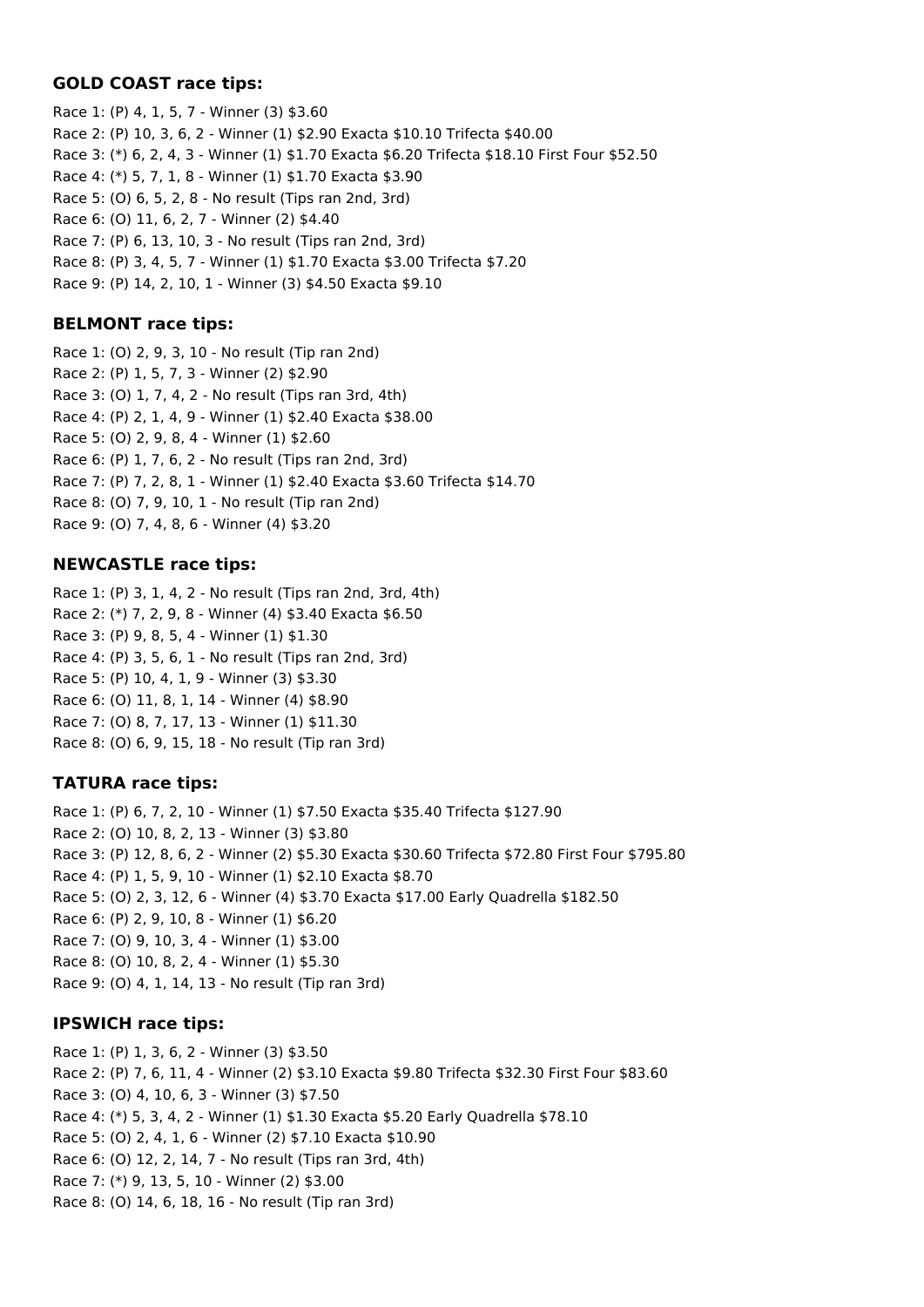### **DALBY race tips:**

Race 1: (P) 3, 6, 8, 7 - Winner (3) \$4.20 Race 2: (O) 3, 5, 2, 9 - No result (Tips ran 2nd, 4th) Race 3: (O) 1, 9, 7, 3 - No result (Tips ran 2nd, 4th) Race 4: (P) 3, 6, 2, 1 - Winner (1) \$4.90 Race 5: (P) 6, 1, 2, 3 - Winner (3) \$2.80 Exacta \$9.30 Race 6: (O) 1, 11, 6, 5 - No result (Tip ran 3rd) Race 7: (P) 9, 8, 11, 7 - No result Race 8: (P) 4, 7, 2, 3 - Winner (1) \$4.30 Exacta \$21.40 Trifecta \$73.10 First Four \$381.00 Race 9: (P) 6, 10, 5, 1 - Winner (1) \$5.10

# **ALICE SPRINGS race tips:**

Race 1: (P) 3, 1, 5, 4 - Winner (2) \$2.20 Exacta \$2.80 Race 2: (P) 5, 3, 1, 4 - Winner (1) \$5.60 Exacta \$17.50 Race 3: (P) 6, 2, 1, 5 - Winner (2) \$4.00 Exacta \$23.00 Race 4: (P) 4, 1, 8, 6 - Winner (4) \$15.50 Early Quadrella \$0.00 Race 5: (P) 7, 1, 8, 2 - Winner (2) \$2.50 Race 6: (P) 8, 1, 2, 3 - Winner (2) \$3.40 Exacta \$20.50 Race 7: (P) 4, 1, 8, 5 - Winner (2) \$2.60 Exacta \$12.10 Quadrella \$398.00

# **WAGGA race tips:**

Race 1: (O) 3, 12, 7, 10 - No result (Tip ran 3rd) Race 2: (O) 5, 2, 6, 10 - Winner (1) \$1.30 Race 3: (P) 2, 4, 3, 6 - No result (Tips ran 2nd, 3rd, 4th) Race 4: (O) 7, 15, 3, 16 - No result (Tips ran 3rd, 4th) Race 5: (O) 6, 8, 12, 10 - Winner (2) \$4.00 Race 6: (O) 4, 2, 12, 8 - Winner (1) \$3.50 Race 7: (O) 6, 11, 12, 3 - No result

# **MACKAY race tips:**

Race 1: (P) 1, 3, 4, 2 - Winner (1) \$1.30 Exacta \$5.50 Race 2: (P) 1, 3, 5, 4 - Winner (1) \$2.20 Race 3: (P) 1, 3, 8, 11 - Winner (2) \$2.60 Exacta \$4.60 Race 4: (P) 3, 2, 9, 5 - Winner (2) \$4.50 Early Quadrella \$41.00 Race 5: (P) 2, 4, 9, 7 - Winner (2) \$4.00 Exacta \$11.70 Race 6: (P) 8, 3, 9, 1 - No result (Tips ran 2nd, 3rd, 4th) Race 7: (P) 1, 3, 7, 6 - Winner (2) \$2.00

# **Saturday 12th September 2020**

### **ROSEHILL race tips:**

Race 1: (\*) 3, 4, 5, 2 - Winner (2) \$7.80 Exacta \$20.10 Race 2: (O) 8, 6, 4, 2 - No result Race 3: (P) 6, 11, 3, 5 - Winner (2) \$4.90 Race 4: (P) 5, 1, 7, 6 - Winner (2) \$4.40 Exacta \$22.30 Trifecta \$36.90 Race 5: (P) 7, 4, 3, 1 - Winner (1) \$2.50 Exacta \$15.50 Race 6: (P) 1, 3, 5, 7 - Winner (2) \$5.30 Race 7: (O) 5, 3, 2, 4 - No result (Tips ran 2nd, 3rd, 4th) Race 8: (O) 8, 1, 5, 3 - Winner (3) \$6.20 Race 9: (O) 16, 14, 9, 5 - No result (Tips ran 2nd, 4th)

# **FLEMINGTON race tips:**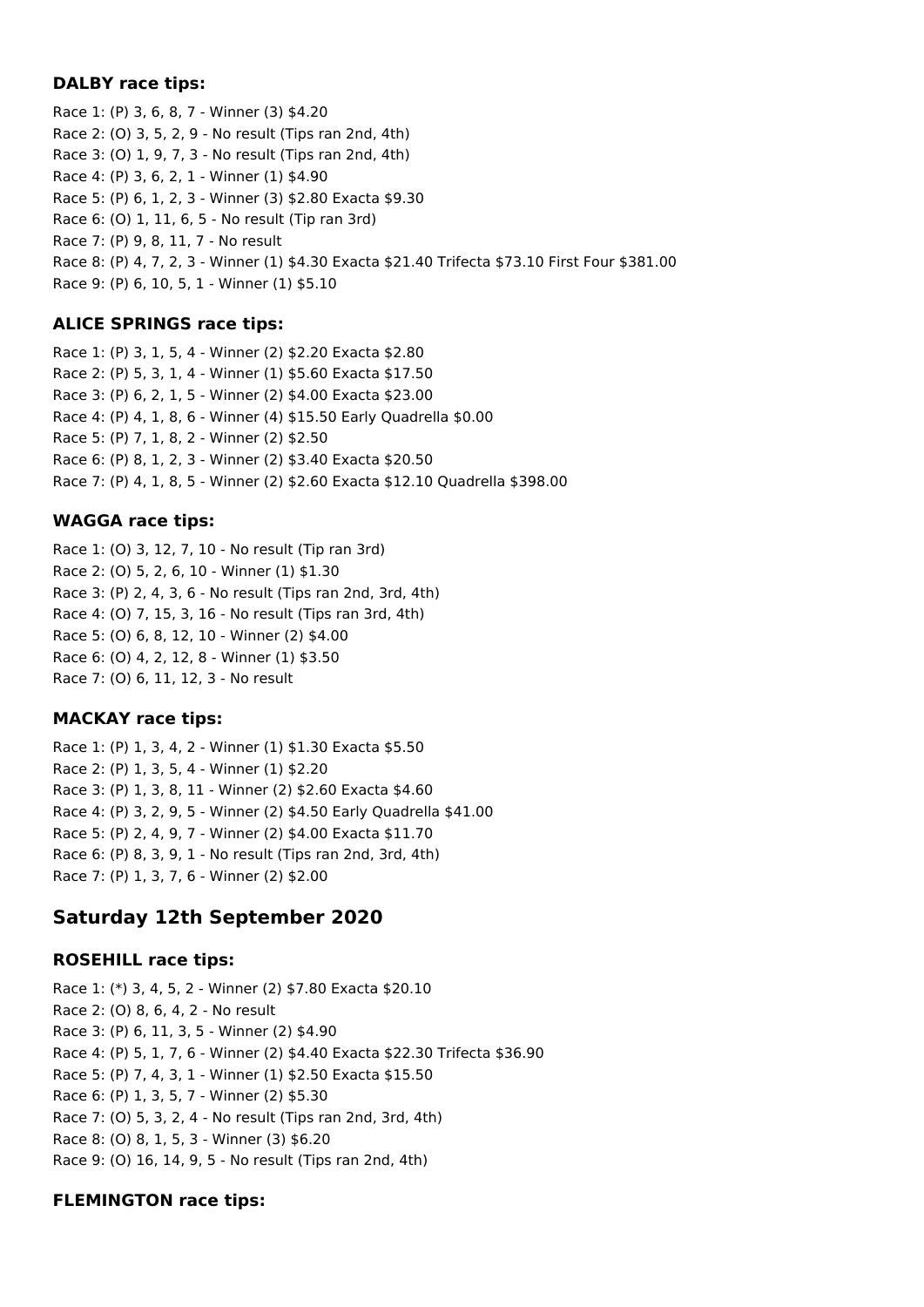Race 1: (P) 4, 7, 6, 2 - Winner (4) \$11.80 Exacta \$41.40 Trifecta \$71.90 Race 2: (\*) 1, 3, 8, 10 - No result (Tips ran 2nd, 3rd) Race 3: (P) 1, 2, 5, 9 - No result (Tips ran 2nd, 4th) Race 4: (P) 3, 7, 1, 4 - Winner (1) \$4.40 Race 5: (P) 3, 8, 7, 5 - No result (Tip ran 2nd) Race 6: (\*) 14, 8, 11, 9 - No result (Tip ran 2nd) Race 7: (P) 4, 13, 14, 7 - Winner (1) \$4.10 Exacta \$21.50 Race 8: (O) 1, 2, 9, 4 - Winner (4) \$7.10 Race 9: (O) 6, 4, 8, 3 - Winner (3) \$14.20

## **MORPHETTVILLE race tips:**

Race 1: (\*) 6, 2, 4, 3 - Winner (3) \$3.00 Exacta \$15.60 Trifecta \$27.40 Race 2: (P) 2, 7, 8, 10 - Winner (1) \$1.60 Exacta \$3.80 Trifecta \$11.70 First Four \$21.60 Race 3: (P) 3, 1, 5, 2 - Winner (2) \$4.00 Exacta \$15.70 Trifecta \$29.70 Race 4: (P) 2, 3, 10, 5 - No result (Tips ran 2nd, 3rd) Race 5: (O) 3, 11, 1, 2 - No result (Tip ran 4th) Race 6: (O) 11, 10, 7, 8 - Winner (4) \$6.80 Exacta \$123.20 Race 7: (P) 3, 11, 2, 4 - Winner (3) \$3.80 Exacta \$14.80 Race 8: (P) 6, 1, 12, 4 - Winner (3) \$5.20 Exacta \$25.20 Trifecta \$142.30 Race 9: (\*) 14, 4, 8, 12 - Winner (1) \$1.90 Quadrella \$353.80

### **DOOMBEN race tips:**

Race 1: (\*) 6, 2, 4, 7 - No result (Tips ran 2nd, 3rd) Race 2: (P) 7, 4, 9, 8 - Winner (2) \$3.60 Exacta \$36.50 Trifecta \$101.30 Race 3: (P) 10, 3, 8, 7 - Winner (1) \$2.40 Exacta \$13.40 Race 4: (O) 5, 9, 2, 1 - Winner (2) \$5.10 Race 5: (O) 7, 5, 6, 3 - No result (Tip ran 2nd) Race 6: (O) 9, 7, 4, 10 - Winner (4) \$5.40 Exacta \$21.40 Race 7: (O) 4, 3, 10, 6 - Winner (2) \$7.20 Race 8: (\*) 1, 7, 3, 6 - Winner (2) \$3.40 Exacta \$16.80 Trifecta \$33.30 Race 9: (P) 6, 5, 2, 7 - Winner (4) \$2.80 Quadrella \$609.90

### **BELMONT race tips:**

Race 1: (P) 1, 5, 3, 8 - Winner (4) \$7.70 Race 2: (P) 6, 8, 9, 1 - No result (Tips ran 2nd, 3rd, 4th) Race 3: (\*) 6, 5, 7, 4 - Winner (1) \$1.20 Exacta \$13.20 Trifecta \$59.10 Race 4: (\*) 2, 5, 6, 3 - Winner (1) \$1.20 Exacta \$4.40 Trifecta \$8.30 Race 5: (P) 2, 1, 4, 7 - Winner (2) \$4.50 Race 6: (O) 6, 5, 1, 3 - No result (Tips ran 2nd, 4th) Race 7: (O) 11, 3, 12, 6 - No result (Tip ran 3rd) Race 8: (P) 5, 2, 3, 1 - Winner (2) \$2.30 Exacta \$9.10 Trifecta \$24.40 Race 9: (O) 3, 2, 12, 10 - No result (Tips ran 3rd, 4th)

### **KEMBLA GRANGE race tips:**

Race 1: (P) 7, 2, 3, 4 - Winner (1) \$1.90 Race 2: (P) 4, 8, 9, 2 - No result (Tips ran 2nd, 3rd, 4th) Race 3: (P) 6, 5, 2, 3 - Winner (2) \$2.80 Exacta \$17.50 Trifecta \$33.90 Race 4: (O) 4, 3, 6, 10 - Winner (1) \$3.20 Exacta \$21.90 Trifecta \$44.10 Race 5: (P) 5, 10, 1, 4 - No result (Tip ran 2nd) Race 6: (P) 8, 1, 11, 5 - Winner (3) \$2.40 Exacta \$6.40 Race 7: (O) 3, 11, 8, 4 - No result (Tips ran 2nd, 4th) Race 8: (O) 3, 12, 16, 14 - Winner (3) \$9.30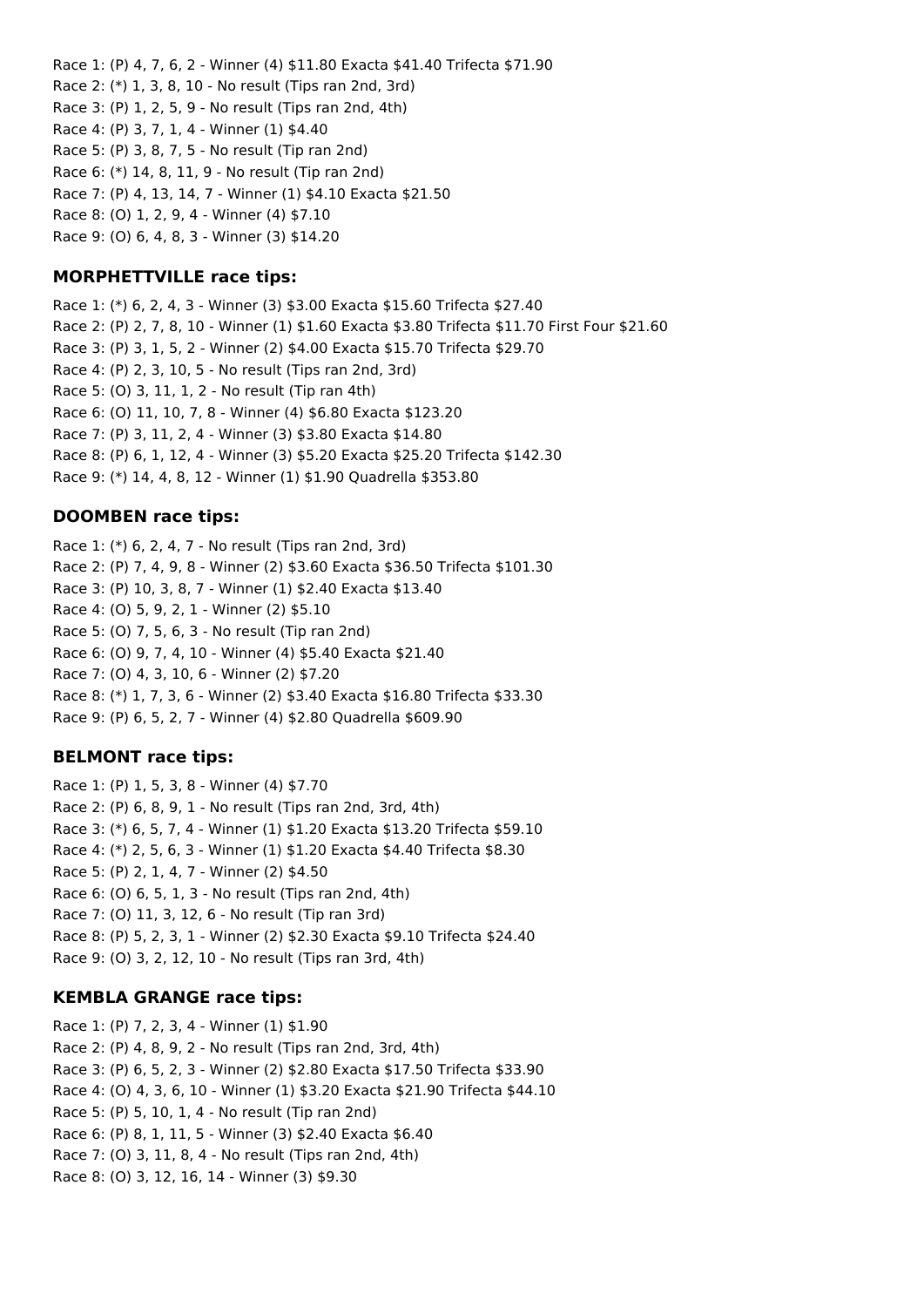### **WARRACKNABEAL race tips:**

Race 1: (P) 6, 4, 7, 3 - Winner (4) \$5.10 Exacta \$13.40 Trifecta \$57.40 Race 2: (P) 1, 5, 8, 9 - Winner (3) \$4.20 Exacta \$10.00 Trifecta \$90.20 Race 3: (O) 3, 9, 8, 11 - Winner (2) \$4.40 Race 4: (O) 1, 2, 7, 10 - Winner (2) \$11.60 Exacta \$40.70 Trifecta \$401.70 First Four \$2,473.90 Early Quadrella \$2,023.00 Race 5: (O) 1, 3, 12, 8 - Winner (2) \$5.00 Exacta \$15.30 Race 6: (O) 7, 9, 5, 2 - Winner (2) \$5.90 Race 7: (P) 7, 6, 10, 2 - Winner (4) \$2.30 Quadrella \$979.70

# **GOLD COAST race tips:**

Race 1: (P) 1, 7, 6, 5 - Winner (4) \$4.00 Exacta \$12.70 Trifecta \$97.80 Race 2: (P) 2, 4, 5, 1 - Winner (4) \$10.30 Exacta \$57.70 Trifecta \$146.90 First Four \$298.40 Race 3: (P) 1, 6, 2, 5 - Winner (4) \$9.90 Exacta \$37.70 Trifecta \$78.00 Race 4: (O) 16, 8, 13, 4 - No result (Tips ran 3rd, 4th) Race 5: (O) 1, 6, 2, 4 - No result (Tip ran 2nd) Race 6: (P) 4, 8, 2, 1 - Winner (3) \$3.20 Exacta \$13.10 Race 7: (P) 6, 4, 1, 3 - Winner (1) \$2.90 Exacta \$7.10 Race 8: (P) 1, 5, 8, 7 - Winner (2) \$6.80 Exacta \$98.30 Trifecta \$385.90

# **DARWIN race tips:**

Race 1: (P) 3, 5, 1, 2 - No result (Tips ran 2nd, 3rd, 4th) Race 2: (P) 1, 2, 4, 5 - Winner (1) \$1.80 Exacta \$4.40 Trifecta \$25.30 First Four \$45.90 Race 3: (P) 2, 5, 7, 1 - Winner (4) \$2.20 Race 4: (P) 1, 3, 5, 4 - Winner (3) \$1.50 Exacta \$8.70 Trifecta \$41.30 First Four \$129.50 Race 5: (P) 4, 5, 3, 2 - Winner (1) \$2.10 Exacta \$4.60 Trifecta \$4.20 First Four \$3.30 Race 6: (P) 3, 2, 5, 4 - Winner (1) \$6.70 Quadrella \$21.90

# **GRIFFITH race tips:**

Race 1: (P) 1, 5, 7, 3 - No result (Tips ran 2nd, 3rd, 4th) Race 2: (P) 1, 6, 5, 7 - No result (Tips ran 3rd, 4th) Race 3: (P) 2, 12, 10, 1 - Winner (1) \$2.30 Race 4: (O) 4, 7, 1, 10 - No result (Tips ran 2nd, 3rd) Race 5: (P) 5, 3, 4, 1 - Winner (1) \$3.70 Exacta \$19.20

# **GUNNEDAH race tips:**

Race 1: (P) 8, 6, 7, 4 - No result (Tips ran 2nd, 3rd) Race 2: (P) 10, 6, 2, 7 - Winner (2) \$2.60 Race 3: (P) 2, 3, 5, 8 - Winner (3) \$5.60 Race 4: (O) 3, 9, 1, 7 - No result (Tips ran 2nd, 3rd, 4th) Race 5: (O) 3, 2, 12, 8 - Winner (2) \$2.90

# **CARNARVON race tips:**

Race 1: (P) 1, 4, 2, 7 - Winner (2) \$3.60 Race 2: (O) 3, 9, 2, 11 - Winner (1) \$2.50 Exacta \$26.90 Race 3: (O) 3, 5, 1, 9 - Winner (1) \$14.90 Exacta \$142.90 Race 4: (P) 4, 5, 1, 10 - No result (Tip ran 3rd) Race 5: (P) 1, 7, 3, 10 - No result (Tip ran 2nd) Race 6: (O) 4, 1, 12, 10 - No result (Tip ran 2nd) Race 7: (O) 8, 2, 4, 10 - Winner (4) \$18.60

# **TOOWOOMBA race tips:**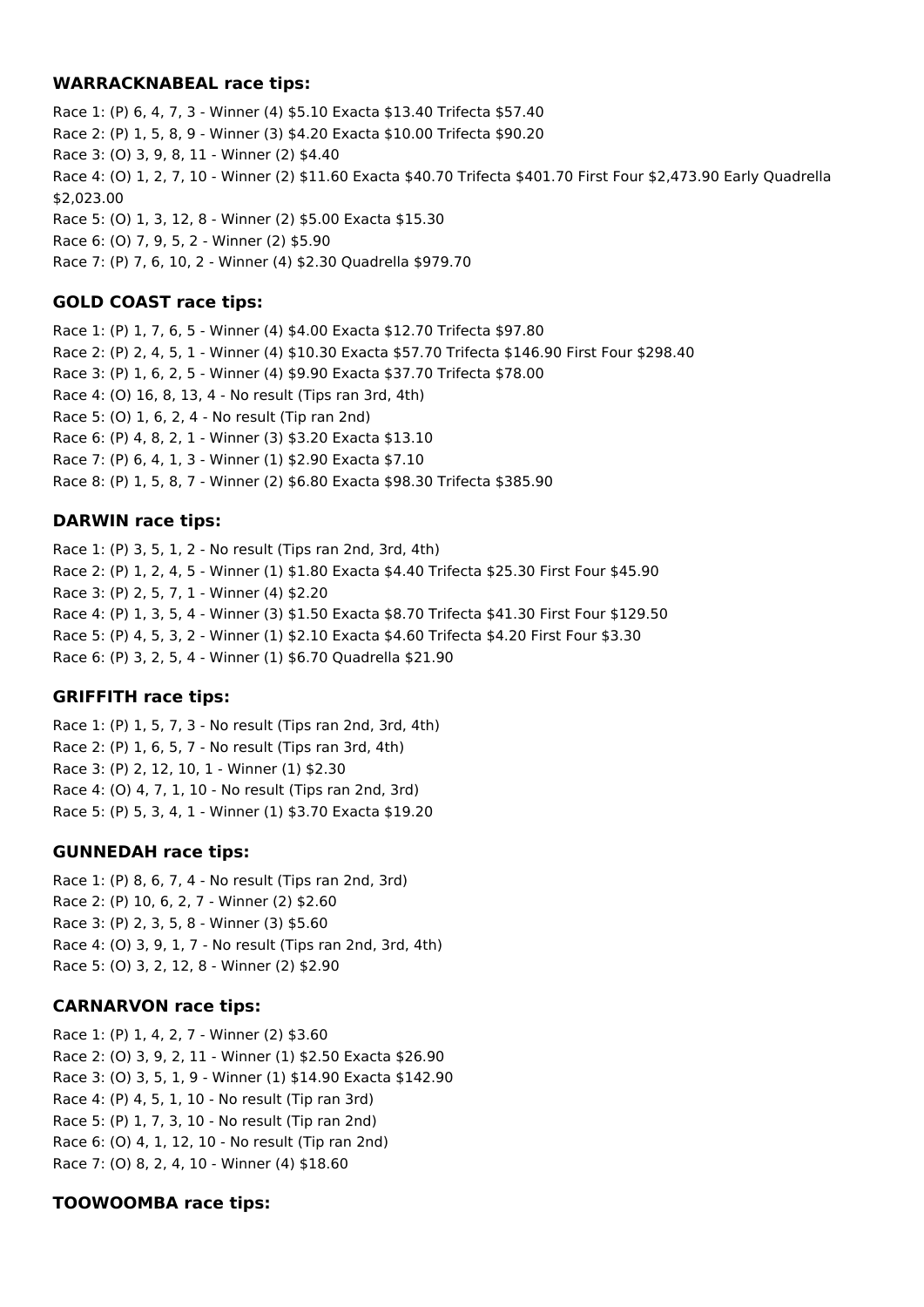Race 1: (P) 1, 3, 6, 9 - Winner (1) \$2.80 Exacta \$7.60 Trifecta \$13.10 Race 2: (O) 2, 9, 5, 7 - No result (Tip ran 4th) Race 3: (O) 9, 8, 10, 7 - Winner (2) \$6.20 Race 4: (O) 12, 6, 1, 7 - No result (Tip ran 2nd) Race 5: (P) 1, 2, 4, 7 - Winner (1) \$2.90 Exacta \$7.30 Race 6: (P) 1, 5, 3, 2 - Winner (4) \$5.10 Exacta \$50.90 Race 7: (P) 3, 1, 2, 6 - Winner (1) \$3.10

# **Saturday 5th September 2020**

# **RANDWICK race tips:**

Race 1: (P) 4, 10, 3, 1 - No result (Tip ran 3rd) Race 2: (O) 3, 1, 5, 17 - Winner (3) \$4.60 Race 3: (P) 6, 9, 2, 1 - No result (Tip ran 3rd) Race 4: (P) 1, 2, 5, 3 - Winner (2) \$5.10 Exacta \$7.20 Trifecta \$20.90 First Four \$54.00 Race 5: (O) 13, 8, 6, 7 - No result (Tip ran 3rd) Race 6: (P) 3, 1, 4, 5 - Winner (2) \$3.50 Exacta \$17.40 Race 7: (P) 1, 3, 10, 13 - Winner (2) \$5.80 Race 8: (P) 9, 1, 4, 8 - Winner (2) \$3.10 Race 9: (P) 12, 6, 4, 10 - Winner (3) \$3.90 Exacta \$21.90 Quadrella \$392.00

# **MOONEE VALLEY race tips:**

Race 1: (\*) 3, 8, 6, 2 - Winner (1) \$2.40 Race 2: (P) 14, 6, 4, 2 - Winner (1) \$2.40 Race 3: (O) 2, 8, 3, 1 - No result (Tip ran 4th) Race 4: (P) 6, 4, 3, 5 - Winner (1) \$2.10 Exacta \$12.10 Race 5: (P) 6, 3, 2, 9 - Winner (1) \$2.00 Exacta \$8.80 Trifecta \$19.70 Race 6: (P) 5, 7, 8, 9 - Winner (1) \$4.50 Race 7: (O) 8, 2, 3, 9 - Winner (4) \$3.80 Race 8: (P) 4, 8, 6, 9 - No result (Tips ran 2nd, 3rd, 4th) Race 9: (P) 3, 4, 10, 12 - Winner (2) \$4.00

# **MORPHETTVILLE race tips:**

Race 1: (\*) 2, 3, 4, 5 - Winner (1) \$1.60 Exacta \$3.90 Trifecta \$16.60 First Four \$17.00 Race 2: (P) 2, 5, 1, 3 - Winner (2) \$2.60 Exacta \$4.00 Trifecta \$17.80 First Four \$30.80 Race 3: (P) 5, 6, 4, 2 - Winner (3) \$3.30 Exacta \$14.10 Race 4: (P) 12, 3, 11, 6 - Winner (1) \$2.30 Race 5: (\*) 9, 7, 3, 2 - Winner (4) \$6.70 Exacta \$39.70 Trifecta \$95.10 First Four \$175.50 Early Quadrella \$267.20 Race 6: (P) 2, 4, 1, 8 - Winner (3) \$3.70 Race 7: (P) 2, 4, 9, 1 - No result (Tips ran 2nd, 3rd, 4th) Race 8: (P) 5, 6, 2, 3 - Winner (2) \$6.20 Exacta \$39.10 Race 9: (P) 1, 7, 3, 6 - No result (Tips ran 2nd, 3rd, 4th)

# **DOOMBEN race tips:**

Race 1: (P) 5, 3, 2, 6 - Winner (1) \$3.50 Race 2: (P) 9, 1, 4, 5 - Winner (3) \$4.00 Exacta \$32.80 Race 3: (\*) 7, 6, 9, 3 - Winner (1) \$1.80 Race 4: (P) 4, 5, 3, 7 - Winner (1) \$1.60 Race 5: (\*) 3, 2, 4, 1 - Winner (1) \$1.50 Exacta \$7.70 Early Quadrella \$25.00 Race 6: (P) 6, 3, 4, 7 - No result (Tips ran 2nd, 4th) Race 7: (P) 8, 10, 3, 11 - Winner (1) \$2.10 Exacta \$6.40 Race 8: (\*) 3, 6, 15, 8 - Winner (1) \$2.60 Exacta \$5.40 Trifecta \$28.50 Race 9: (P) 2, 9, 6, 11 - No result (Tip ran 2nd)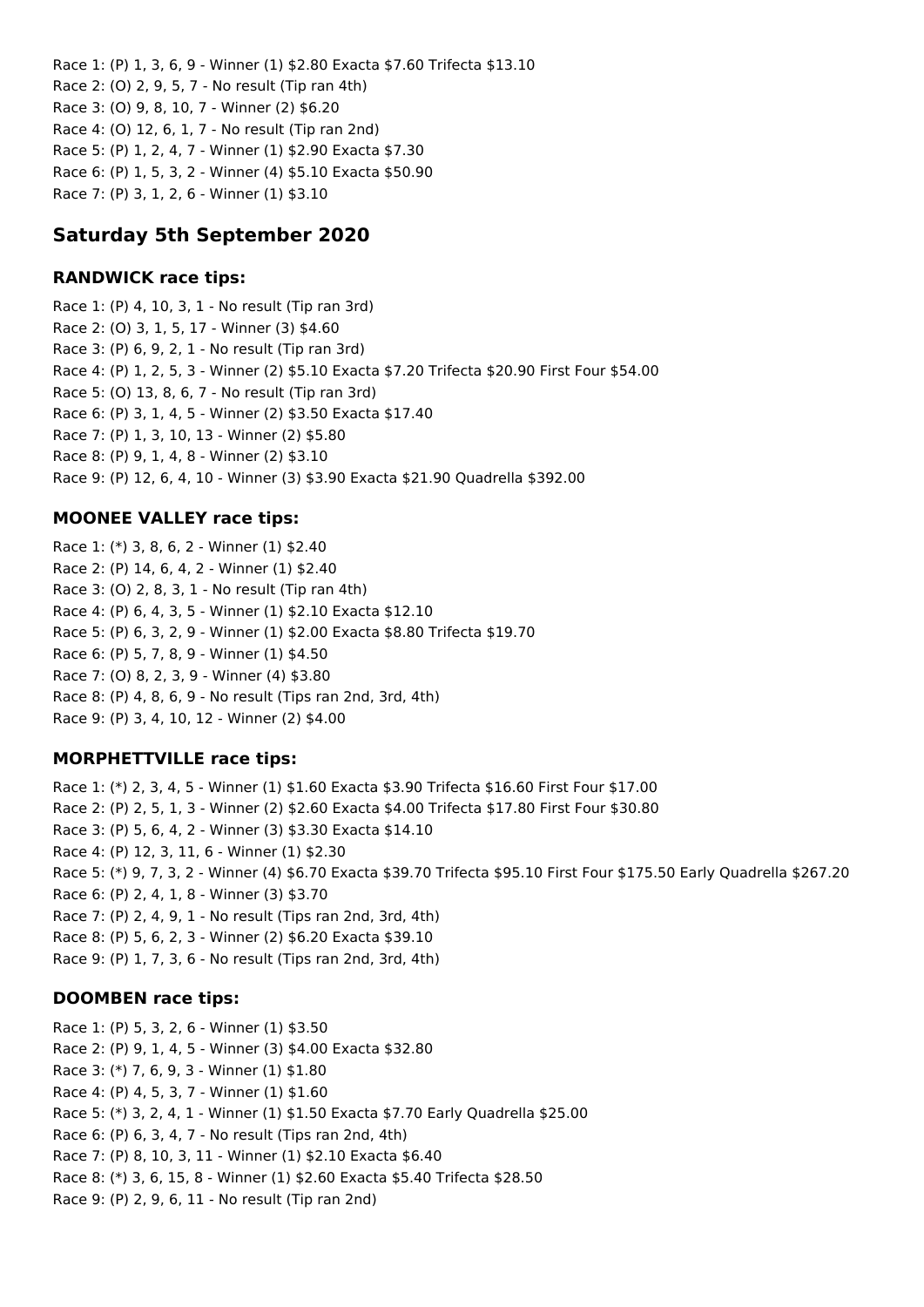### **BELMONT race tips:**

Race 1: (P) 1, 6, 3, 7 - Winner (1) \$2.50 Exacta \$21.70 Trifecta \$69.20 Race 2: (P) 2, 1, 7, 8 - No result (Tips ran 2nd, 3rd) Race 3: (P) 1, 11, 5, 8 - No result (Tips ran 2nd, 3rd) Race 4: (P) 6, 5, 9, 10 - No result (Tip ran 3rd) Race 5: (P) 6, 8, 4, 5 - Winner (1) \$1.60 Exacta \$10.90 Race 6: (O) 4, 1, 8, 3 - Winner (1) \$2.20 Race 7: (O) 6, 1, 12, 7 - Winner (3) \$4.90 Exacta \$20.10 Race 8: (O) 3, 5, 11, 8 - No result (Tips ran 2nd, 3rd) Race 9: (O) 3, 2, 11, 6 - No result (Tip ran 3rd)

### **HAWKESBURY race tips:**

Race 1: (P) 1, 2, 3, 7 - No result (Tips ran 2nd, 4th) Race 2: (O) 10, 3, 7, 9 - No result (Tips ran 2nd, 3rd) Race 3: (P) 2, 4, 5, 10 - No result (Tips ran 2nd, 3rd) Race 4: (O) 3, 8, 6, 1 - Winner (3) \$3.80 Exacta \$23.00 Race 5: (O) 4, 1, 5, 3 - No result (Tips ran 2nd, 3rd, 4th) Race 6: (P) 3, 1, 2, 10 - Winner (2) \$4.00 Exacta \$21.70 Race 7: (O) 5, 6, 3, 9 - No result (Tips ran 2nd, 4th) Race 8: (O) 8, 3, 11, 6 - Winner (1) \$4.20

### **KILMORE race tips:**

Race 1: (P) 10, 13, 11, 12 - Winner (2) \$2.00 Exacta \$3.90 Trifecta \$13.90 First Four \$41.50 Race 2: (O) 1, 3, 9, 4 - Winner (3) \$15.00 Exacta \$67.10 Race 3: (O) 1, 14, 8, 3 - Winner (1) \$3.60 Exacta \$9.80 Race 4: (O) 14, 1, 4, 12 - Winner (4) \$4.00 Race 5: (O) 4, 3, 9, 8 - No result (Tip ran 2nd) Race 6: (O) 13, 14, 3, 9 - No result (Tips ran 2nd, 4th) Race 7: (O) 9, 12, 3, 6 - No result (Tips ran 2nd, 3rd) Race 8: (O) 1, 3, 7, 2 - No result (Tip ran 4th) Race 9: (O) 1, 11, 13, 9 - Winner (2) \$4.70

# **GOLD COAST race tips:**

Race 1: (P) 3, 2, 6, 9 - Winner (3) \$5.80 Exacta \$15.00 Race 2: (P) 5, 6, 3, 2 - Winner (2) \$2.70 Exacta \$14.70 Trifecta \$19.70 First Four \$51.20 Race 3: (P) 1, 3, 5, 8 - Winner (1) \$3.80 Race 4: (P) 8, 1, 2, 5 - Winner (3) \$2.10 Exacta \$5.80 Early Quadrella \$155.80 Race 5: (P) 11, 8, 5, 7 - Winner (2) \$3.40 Exacta \$7.90 Race 6: (P) 7, 9, 11, 15 - Winner (1) \$1.10 Race 7: (P) 3, 7, 8, 6 - Winner (1) \$2.30 Race 8: (P) 10, 7, 6, 8 - Winner (1) \$2.80 Exacta \$40.90 Trifecta \$100.20 First Four \$400.00 Quadrella \$43.60

# **GATTON race tips:**

Race 1: (P) 1, 4, 6, 3 - No result (Tips ran 2nd, 3rd, 4th) Race 2: (O) 5, 11, 9, 1 - Winner (1) \$2.00 Exacta \$5.40 Race 3: (P) 1, 4, 3, 6 - No result (Tips ran 2nd, 3rd) Race 4: (O) 1, 12, 9, 13 - Winner (3) \$4.10 Exacta \$11.90 Race 5: (O) 9, 3, 10, 6 - Winner (2) \$5.40 Exacta \$19.40 Race 6: (O) 1, 11, 4, 9 - No result

# **GRAFTON race tips:**

Race 1: (P) 1, 5, 4, 2 - Winner (1) \$5.00 Exacta \$29.70 Trifecta \$72.80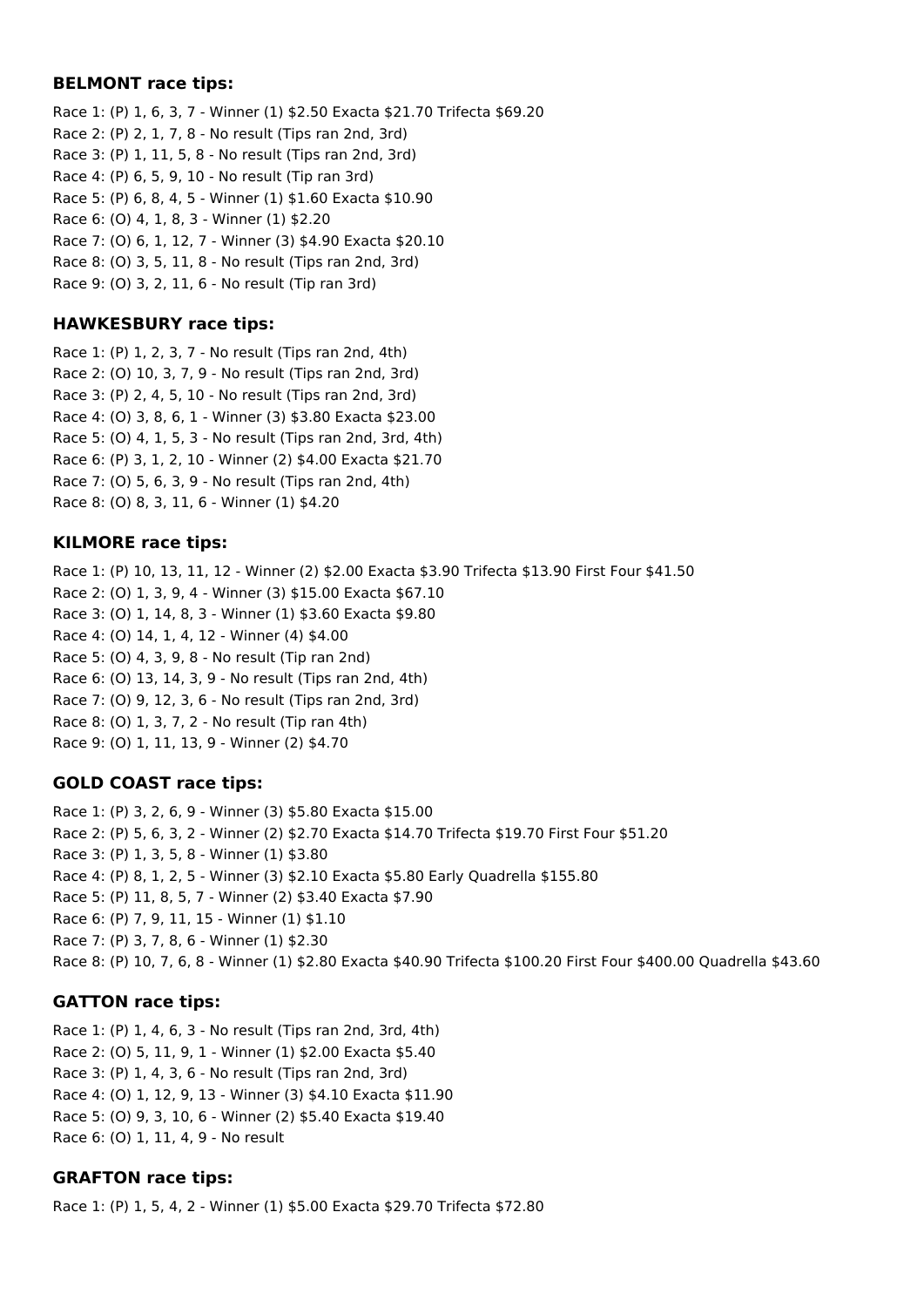Race 2: (P) 7, 3, 4, 1 - Winner (1) \$7.00 Exacta \$45.20 Race 3: (P) 1, 6, 5, 3 - Winner (3) \$3.70 Exacta \$7.10 Race 4: (O) 3, 12, 8, 7 - Winner (1) \$2.60 Race 5: (O) 8, 1, 11, 2 - No result (Tips ran 2nd, 4th)

## **TOOWOOMBA race tips:**

Race 1: (P) 3, 9, 1, 5 - Winner (3) \$4.20 Race 2: (O) 8, 3, 10, 5 - No result (Tips ran 2nd, 4th) Race 3: (O) 10, 7, 13, 9 - Winner (1) \$1.60 Exacta \$3.80 Race 4: (O) 5, 9, 11, 8 - Winner (2) \$3.80 Exacta \$61.20 Race 5: (P) 4, 3, 6, 2 - Winner (4) \$6.80 Race 6: (O) 3, 14, 12, 6 - Winner (1) \$2.00 Race 7: (P) 1, 12, 7, 3 - Winner (4) \$16.90 Quadrella \$2,308.40

# **Saturday 29th August 2020**

### **ROSEHILL race tips:**

Race 1: (P) 3, 1, 5, 9 - Winner (1) \$4.10 Exacta \$33.80 Race 2: (P) 1, 2, 5, 9 - Winner (1) \$5.00 Race 3: (O) 10, 2, 3, 7 - No result (Tip ran 2nd) Race 4: (P) 3, 11, 1, 7 - Winner (1) \$5.00 Exacta \$39.10 Race 5: (P) 3, 5, 1, 4 - Winner (1) \$2.80 Exacta \$5.40 Trifecta \$17.60 First Four \$79.90 Race 6: (P) 12, 4, 1, 3 - No result (Tips ran 2nd, 3rd) Race 7: (P) 4, 1, 3, 7 - Winner (2) \$7.80 Race 8: (\*) 3, 2, 11, 1 - Winner (1) \$2.00 Race 9: (P) 7, 8, 1, 14 - Winner (1) \$4.40 Exacta \$23.40

# **CAULFIELD race tips:**

Race 1: (\*) 5, 4, 2, 1 - Winner (1) \$2.20 Exacta \$8.50 Trifecta \$24.30 First Four \$50.20 Race 2: (O) 1, 16, 11, 14 - Winner (3) \$4.30 Race 3: (P) 14, 7, 2, 11 - No result (Tips ran 3rd, 4th) Race 4: (P) 4, 7, 8, 6 - Winner (2) \$4.10 Exacta \$14.70 Trifecta \$76.60 Race 5: (P) 3, 7, 9, 1 - No result (Tips ran 2nd, 3rd, 4th) Race 6: (O) 14, 6, 12, 2 - No result (Tip ran 2nd) Race 7: (\*) 1, 7, 3, 10 - Winner (4) \$9.00 Exacta \$79.50 Trifecta \$241.60 Race 8: (P) 14, 8, 11, 2 - No result (Tips ran 2nd, 3rd) Race 9: (P) 7, 13, 9, 11 - Winner (1) \$3.00 Race 10: (O) 1, 12, 3, 9 - No result (Tips ran 2nd, 4th)

# **MORPHETTVILLE race tips:**

Race 1: (P) 4, 1, 5, 2 - Winner (1) \$1.80 Exacta \$2.90 Trifecta \$5.70 First Four \$9.10 Race 2: (P) 2, 1, 7, 8 - No result (Tips ran 2nd, 3rd, 4th) Race 3: (\*) 7, 3, 4, 8 - Winner (1) \$2.30 Exacta \$10.00 Race 4: (O) 4, 1, 2, 5 - Winner (3) \$5.10 Race 5: (\*) 2, 7, 3, 5 - Winner (3) \$7.90 Exacta \$21.80 Race 6: (O) 5, 6, 2, 10 - Winner (1) \$2.40 Race 7: (P) 9, 4, 11, 10 - No result (Tip ran 3rd) Race 8: (O) 1, 7, 11, 2 - Winner (2) \$7.50 Race 9: (O) 2, 14, 6, 5 - No result

# **EAGLE FARM race tips:**

Race 1: (P) 6, 3, 1, 5 - Winner (1) \$2.90 Race 2: (P) 3, 1, 7, 5 - No result (Tips ran 2nd, 3rd)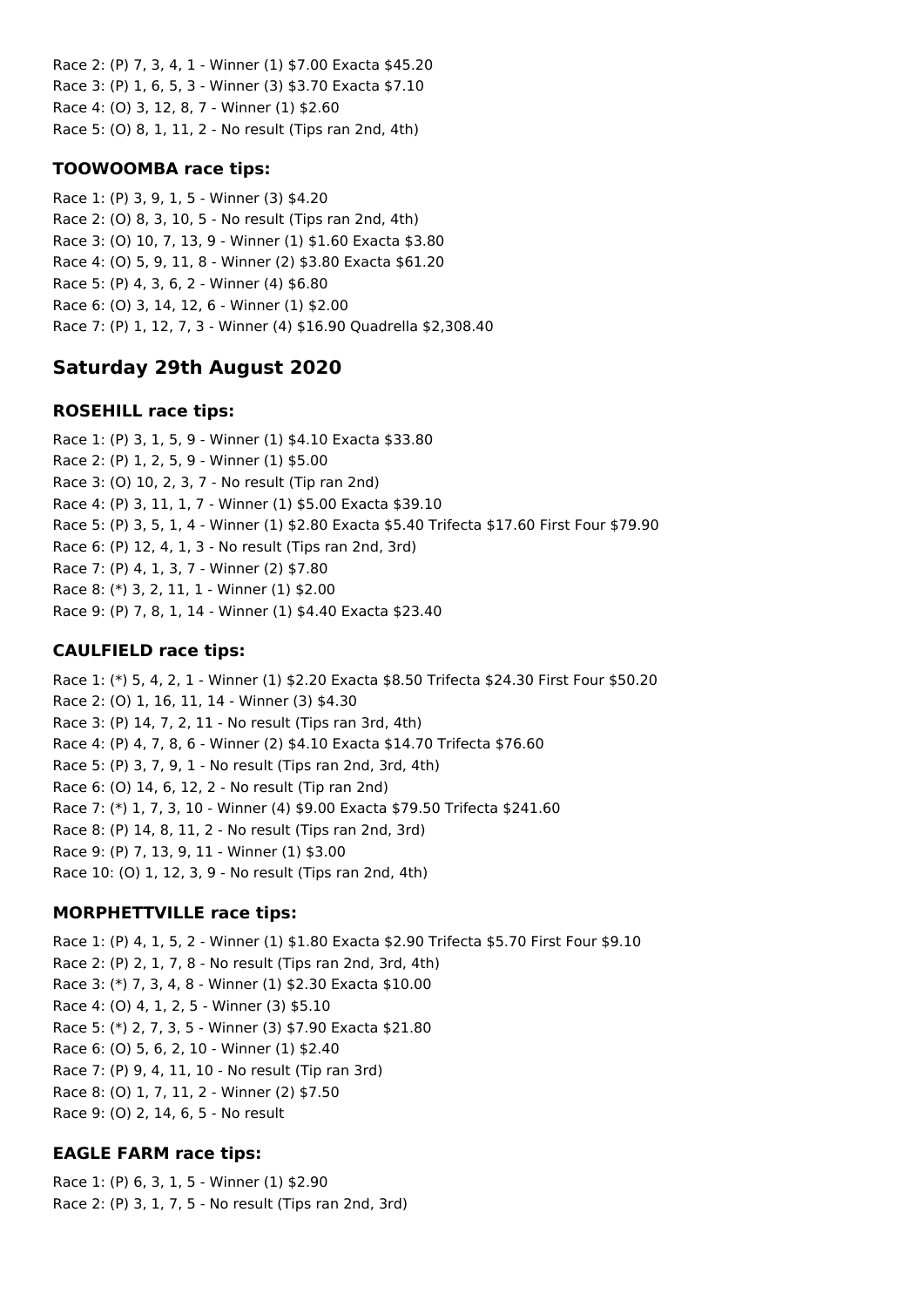Race 3: (\*) 9, 3, 2, 10 - Winner (1) \$1.20 Exacta \$3.50 Race 4: (P) 1, 4, 7, 13 - Winner (3) \$6.00 Race 5: (P) 4, 3, 7, 1 - Winner (4) \$9.40 Exacta \$39.80 Race 6: (P) 8, 7, 2, 6 - Winner (4) \$3.50 Exacta \$15.10 Trifecta \$48.70 First Four \$260.80 Race 7: (P) 10, 1, 14, 13 - Winner (1) \$3.90 Exacta \$24.20 Trifecta \$83.70 First Four \$179.10 Race 8: (\*) 10, 5, 3, 6 - Winner (1) \$1.80 Race 9: (P) 9, 8, 4, 3 - Winner (4) \$4.60 Quadrella \$167.30

### **BELMONT race tips:**

Race 1: (P) 1, 5, 3, 2 - Winner (1) \$2.40 Exacta \$11.10 Trifecta \$50.40 First Four \$146.60 Race 2: (O) 6, 3, 1, 2 - Winner (1) \$3.60 Exacta \$37.70 Trifecta \$154.90 Race 3: (P) 1, 6, 2, 3 - Winner (2) \$2.80 Exacta \$12.00 Trifecta \$59.60 First Four \$88.70 Race 4: (O) 2, 3, 8, 4 - No result (Tips ran 2nd, 4th) Race 5: (P) 5, 1, 2, 6 - Winner (1) \$1.60 Exacta \$6.60 Race 6: (P) 7, 9, 1, 6 - Winner (1) \$2.40 Race 7: (P) 8, 5, 4, 6 - Winner (1) \$2.30 Exacta \$10.40 Race 8: (O) 4, 9, 3, 8 - Winner (3) \$4.00 Exacta \$15.50 Quadrella \$58.30

### **KEMBLA GRANGE race tips:**

Race 1: (P) 7, 6, 9, 5 - Winner (3) \$6.50 Race 2: (P) 2, 13, 12, 6 - No result (Tip ran 4th) Race 3: (P) 3, 14, 6, 13 - No result (Tips ran 2nd, 4th) Race 4: (P) 6, 2, 8, 1 - Winner (2) \$9.00 Exacta \$37.20 Race 5: (O) 3, 2, 12, 7 - No result (Tip ran 2nd) Race 6: (P) 11, 2, 3, 5 - No result (Tip ran 2nd) Race 7: (P) 3, 7, 5, 6 - Winner (2) \$4.00

### **WARRACKNABEAL race tips:**

Race 1: (P) 3, 9, 8, 2 - Winner (1) \$1.60 Exacta \$2.90 Race 2: (P) 4, 2, 3, 10 - Winner (1) \$2.30 Race 3: (P) 7, 12, 11, 2 - Winner (2) \$3.80 Exacta \$14.30 Race 4: (O) 6, 12, 4, 10 - No result (Tip ran 2nd) Race 5: (O) 9, 5, 2, 6 - Winner (1) \$5.70 Exacta \$68.70 Race 6: (O) 6, 4, 9, 10 - No result (Tips ran 3rd, 4th) Race 7: (O) 1, 2, 3, 6 - Winner (1) \$2.70 Exacta \$6.10 Race 8: (O) 9, 7, 11, 3 - Winner (1) \$6.60 Exacta \$28.30

# **GOLD COAST race tips:**

Race 1: (P) 1, 2, 4, 6 - Winner (1) \$2.00 Exacta \$4.20 Trifecta \$9.00 First Four \$10.40 Race 2: (P) 3, 2, 1, 4 - Winner (1) \$2.00 Exacta \$7.30 Trifecta \$25.10 First Four \$30.90 Race 3: (P) 6, 4, 3, 5 - Winner (2) \$3.50 Exacta \$11.00 Trifecta \$58.80 First Four \$214.80 Race 4: (O) 3, 6, 7, 8 - No result (Tip ran 3rd) Race 5: (O) 9, 5, 7, 15 - Winner (4) \$15.20 Exacta \$35.90 Race 6: (P) 3, 8, 6, 10 - Winner (3) \$12.70 Race 7: (P) 4, 3, 7, 5 - No result (Tip ran 3rd) Race 8: (P) 6, 4, 8, 3 - Winner (1) \$3.10 Exacta \$10.00

### **DARWIN race tips:**

Race 1: (P) 5, 1, 3, 2 - No result (Tip ran 3rd) Race 2: (P) 1, 3, 2, 5 - Winner (2) \$1.80 Race 3: (P) 4, 3, 5, 2 - Winner (1) \$5.50 Exacta \$75.60 Trifecta \$193.00 Race 4: (P) 4, 1, 2, 6 - Winner (1) \$3.50 Exacta \$13.90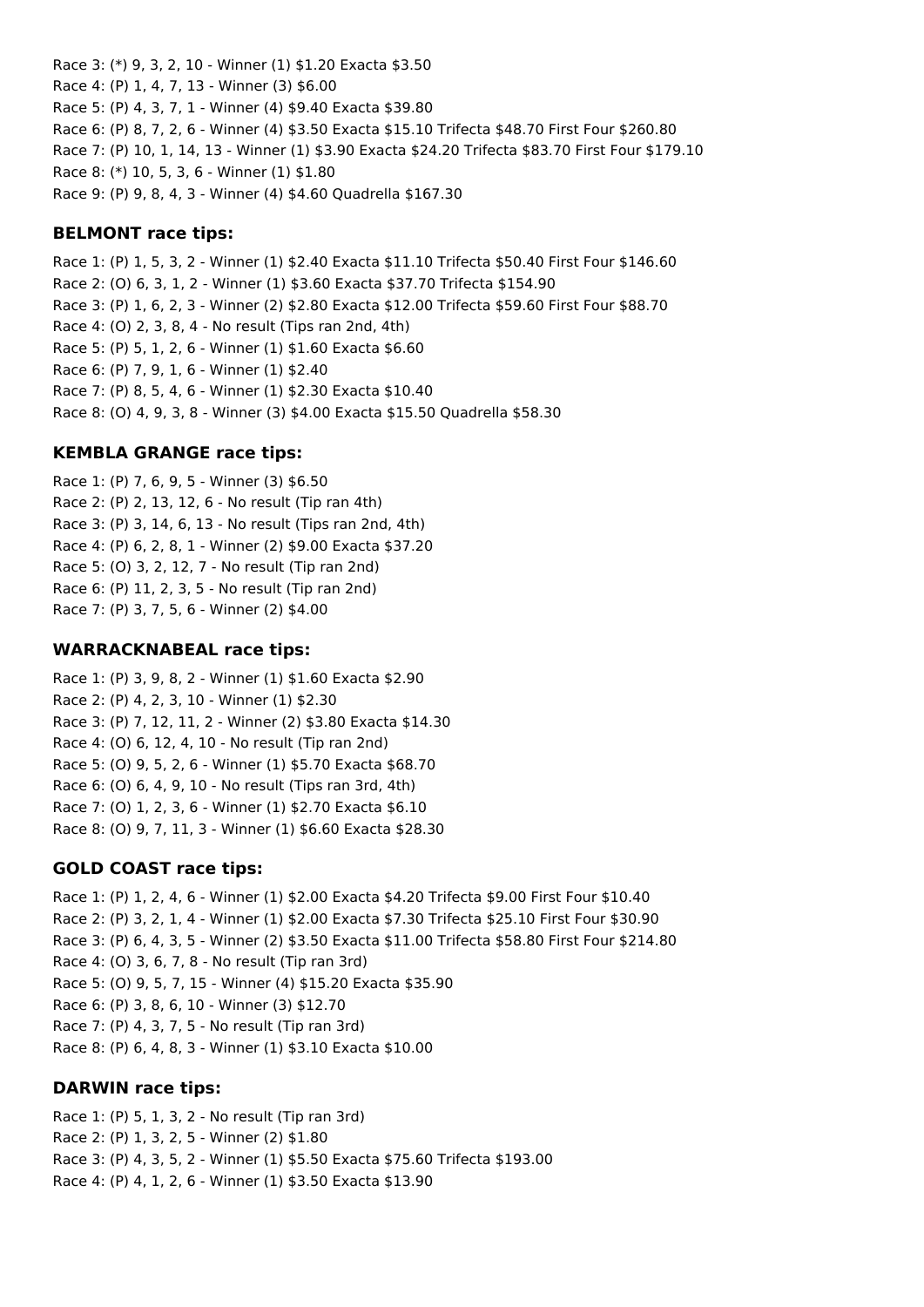### **PORT MACQUARIE race tips:**

Race 1: (P) 6, 7, 8, 4 - No result (Tips ran 2nd, 3rd) Race 2: (O) 9, 8, 3, 6 - No result (Tips ran 2nd, 4th) Race 3: (P) 1, 7, 5, 3 - No result (Tips ran 2nd, 3rd, 4th) Race 4: (P) 4, 2, 5, 10 - Winner (3) \$7.10 Race 5: (O) 5, 8, 1, 3 - No result (Tips ran 2nd, 3rd) Race 6: (O) 6, 1, 11, 5 - Winner (1) \$4.00

# **MACKAY race tips:**

Race 1: (P) 3, 4, 2, 7 - No result (Tips ran 2nd, 3rd) Race 2: (O) 5, 4, 10, 3 - No result (Tips ran 3rd, 4th) Race 3: (P) 5, 2, 7, 4 - No result (Tips ran 2nd, 3rd) Race 4: (O) 1, 6, 5, 8 - Winner (1) \$5.50 Race 5: (P) 6, 3, 1, 2 - Winner (4) \$13.60 Exacta \$38.80 Race 6: (O) 11, 6, 9, 1 - Winner (2) \$5.40 Race 7: (O) 8, 14, 3, 4 - Winner (4) \$5.70 Quadrella \$1,247.20

# **TOOWOOMBA race tips:**

Race 1: (P) 9, 1, 6, 4 - Winner (1) \$26.80 Race 2: (P) 5, 9, 4, 2 - Winner (2) \$3.30 Exacta \$7.80 Race 3: (P) 2, 4, 3, 6 - Winner (2) \$5.20 Exacta \$5.30 Trifecta \$22.90 Race 4: (P) 8, 3, 1, 2 - Winner (1) \$2.50 Exacta \$14.00 Trifecta \$50.00 Early Quadrella \$1,631.20 Race 5: (O) 11, 6, 5, 2 - No result (Tips ran 2nd, 4th) Race 6: (P) 9, 2, 6, 1 - Winner (1) \$2.90 Exacta \$18.80 Trifecta \$35.40 First Four \$60.90 Race 7: (P) 6, 2, 4, 7 - Winner (2) \$1.70 Exacta \$3.40

# **Saturday 22nd August 2020**

# **RANDWICK race tips:**

Race 1: (P) 2, 1, 6, 4 - Winner (2) \$5.00 Exacta \$29.60 Trifecta \$117.50 First Four \$174.40 Race 2: (O) 14, 10, 7, 15 - Winner (1) \$3.10 Exacta \$9.80 Race 3: (P) 2, 11, 3, 5 - Winner (3) \$4.90 Race 4: (P) 3, 5, 6, 1 - Winner (4) \$2.20 Race 5: (P) 3, 10, 2, 8 - Winner (2) \$4.60 Early Quadrella \$142.90 Race 6: (P) 6, 1, 7, 9 - Winner (2) \$6.50 Race 7: (O) 2, 7, 13, 12 - Winner (4) \$6.90 Race 8: (P) 8, 16, 11, 10 - No result Race 9: (O) 10, 9, 4, 11 - Winner (1) \$12.40 Exacta \$70.30 Trifecta \$367.90

# **MOONEE VALLEY race tips:**

Race 1: (P) 4, 1, 3, 2 - No result (Tips ran 2nd, 4th) Race 2: (\*) 4, 8, 1, 7 - Winner (1) \$1.40 Race 3: (P) 7, 11, 3, 5 - Winner (3) \$7.10 Exacta \$38.90 Race 4: (P) 5, 8, 1, 9 - No result (Tip ran 3rd) Race 5: (P) 2, 3, 7, 4 - Winner (3) \$5.70 Race 6: (P) 4, 1, 9, 2 - Abandoned Race 7: (P) 7, 8, 3, 4 - Abandoned Race 8: (P) 1, 2, 9, 4 - Abandoned Race 9: (O) 6, 5, 8, 7 - Abandoned

# **MORPHETTVILLE race tips:**

Race 1: (P) 1, 4, 2, 7 - Winner (2) \$7.90 Exacta \$68.00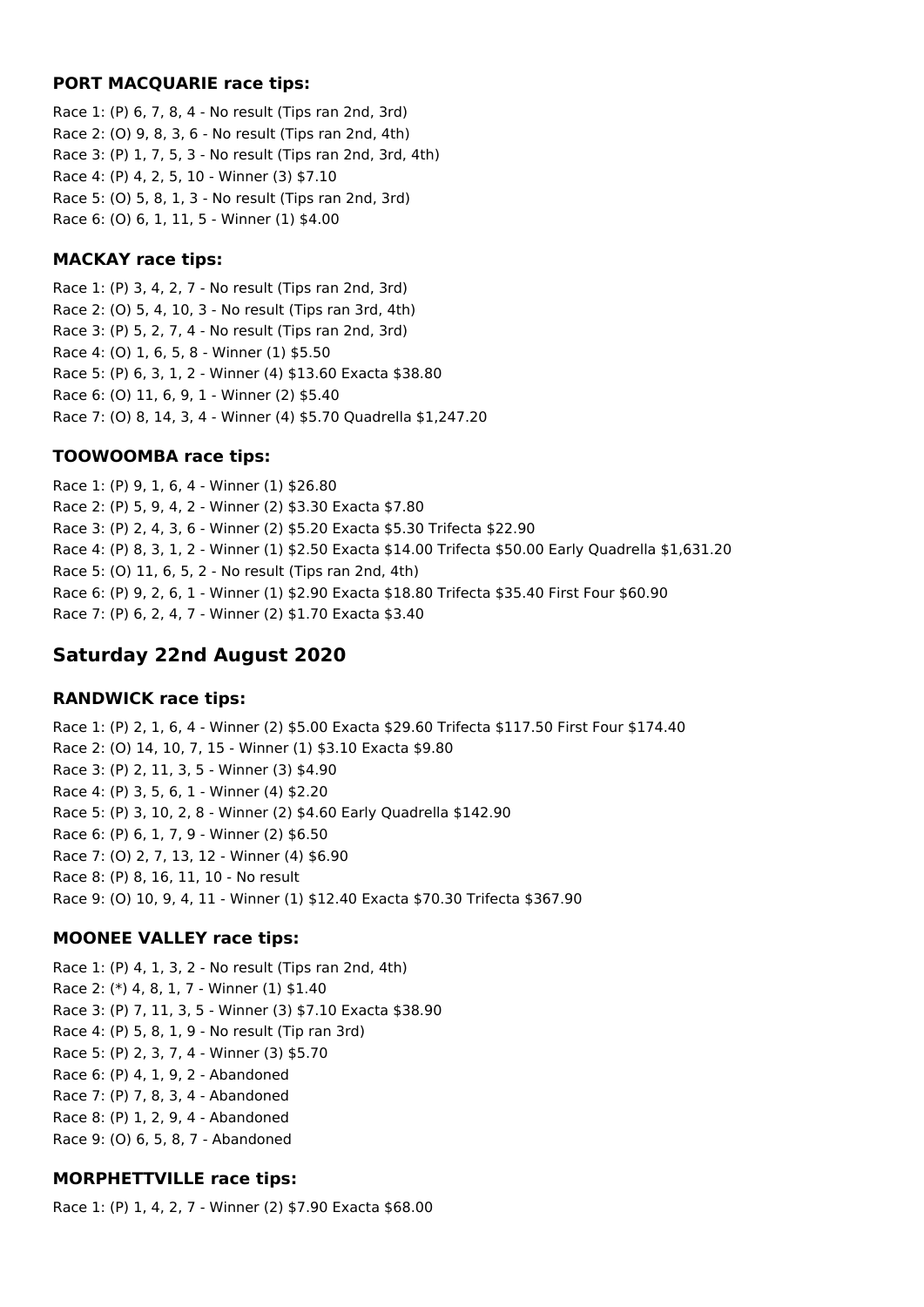Race 2: (P) 11, 12, 8, 3 - Winner (2) \$3.90 Race 3: (P) 11, 12, 3, 9 - Winner (1) \$2.90 Exacta \$23.40 Trifecta \$117.10 First Four \$404.60 Race 4: (P) 6, 2, 7, 3 - Winner (4) \$4.40 Exacta \$12.50 Race 5: (P) 5, 7, 4, 6 - Winner (2) \$12.70 Exacta \$63.90 Race 6: (P) 3, 7, 8, 6 - Winner (4) \$11.70 Exacta \$26.10 Trifecta \$81.50 Early Quadrella \$4,177.80 Race 7: (O) 9, 1, 3, 5 - No result (Tip ran 2nd) Race 8: (O) 8, 12, 6, 3 - No result (Tip ran 2nd) Race 9: (P) 10, 1, 2, 7 - Winner (2) \$5.30 Race 10: (P) 9, 4, 1, 3 - Winner (2) \$2.10

**DOOMBEN race tips:**

Race 1: (\*) 3, 2, 1, 6 - Winner (1) \$2.10 Race 2: (P) 6, 5, 9, 3 - Winner (1) \$3.10 Exacta \$8.10 Trifecta \$19.90 First Four \$41.80 Race 3: (\*) 8, 1, 7, 5 - Winner (3) \$5.10 Exacta \$14.10 Trifecta \$39.60 Race 4: (P) 10, 3, 5, 8 - No result (Tip ran 2nd) Race 5: (P) 4, 5, 8, 10 - No result (Tips ran 2nd, 3rd, 4th) Race 6: (P) 9, 6, 7, 15 - Winner (3) \$3.20 Exacta \$10.40 Race 7: (\*) 13, 7, 3, 14 - Winner (2) \$4.60 Race 8: (O) 3, 7, 1, 5 - Winner (3) \$7.40 Race 9: (P) 3, 10, 15, 6 - Winner (1) \$2.60 Quadrella \$393.20

### **BELMONT race tips:**

Race 1: (P) 2, 3, 5, 8 - Winner (3) \$3.40 Exacta \$6.00 Race 2: (P) 4, 2, 3, 1 - Winner (1) \$2.60 Race 3: (P) 7, 6, 5, 4 - Winner (1) \$1.60 Exacta \$5.30 Trifecta \$21.40 First Four \$64.80 Race 4: (P) 5, 1, 2, 3 - Winner (1) \$2.60 Race 5: (P) 3, 5, 9, 4 - Winner (4) \$9.40 Exacta \$21.00 Early Quadrella \$139.60 Race 6: (P) 6, 11, 1, 9 - No result (Tips ran 2nd, 3rd) Race 7: (P) 3, 5, 2, 4 - Winner (1) \$2.80 Exacta \$9.30 Race 8: (P) 8, 6, 5, 3 - Winner (1) \$1.60 Race 9: (O) 14, 4, 5, 1 - No result (Tips ran 3rd, 4th)

### **NEWCASTLE race tips:**

Race 1: (P) 6, 4, 9, 5 - Winner (1) \$1.80 Exacta \$6.10 Trifecta \$35.10 Race 2: (P) 2, 6, 8, 5 - Winner (2) \$3.70 Race 3: (O) 11, 3, 5, 8 - Winner (3) \$3.90 Exacta \$8.30 Race 4: (P) 3, 1, 4, 2 - Winner (2) \$4.20 Race 5: (O) 3, 6, 7, 5 - Winner (4) \$14.50 Early Quadrella \$886.10 Race 6: (P) 14, 7, 6, 2 - Winner (4) \$1.70 Race 7: (O) 4, 1, 3, 6 - Winner (4) \$3.50 Race 8: (O) 13, 12, 11, 4 - Winner (3) \$3.70 Exacta \$20.30 Race 9: (P) 9, 10, 12, 2 - Winner (1) \$2.50 Exacta \$15.90 Quadrella \$491.40

### **WANGARATTA race tips:**

Race 1: (P) 11, 6, 15, 8 - No result (Tip ran 3rd) Race 2: (O) 3, 10, 11, 9 - Winner (2) \$1.90 Exacta \$5.00 Race 3: (P) 3, 14, 5, 15 - Winner (1) \$2.20 Race 4: (O) 14, 2, 5, 16 - Winner (1) \$3.50 Exacta \$12.00 Trifecta \$31.70 Race 5: (O) 5, 2, 3, 12 - Winner (3) \$4.30 Exacta \$36.90 Race 6: (O) 9, 8, 4, 2 - No result Race 7: (O) 2, 6, 5, 13 - Winner (1) \$2.90 Race 8: (O) 1, 2, 12, 11 - No result (Tips ran 2nd, 3rd)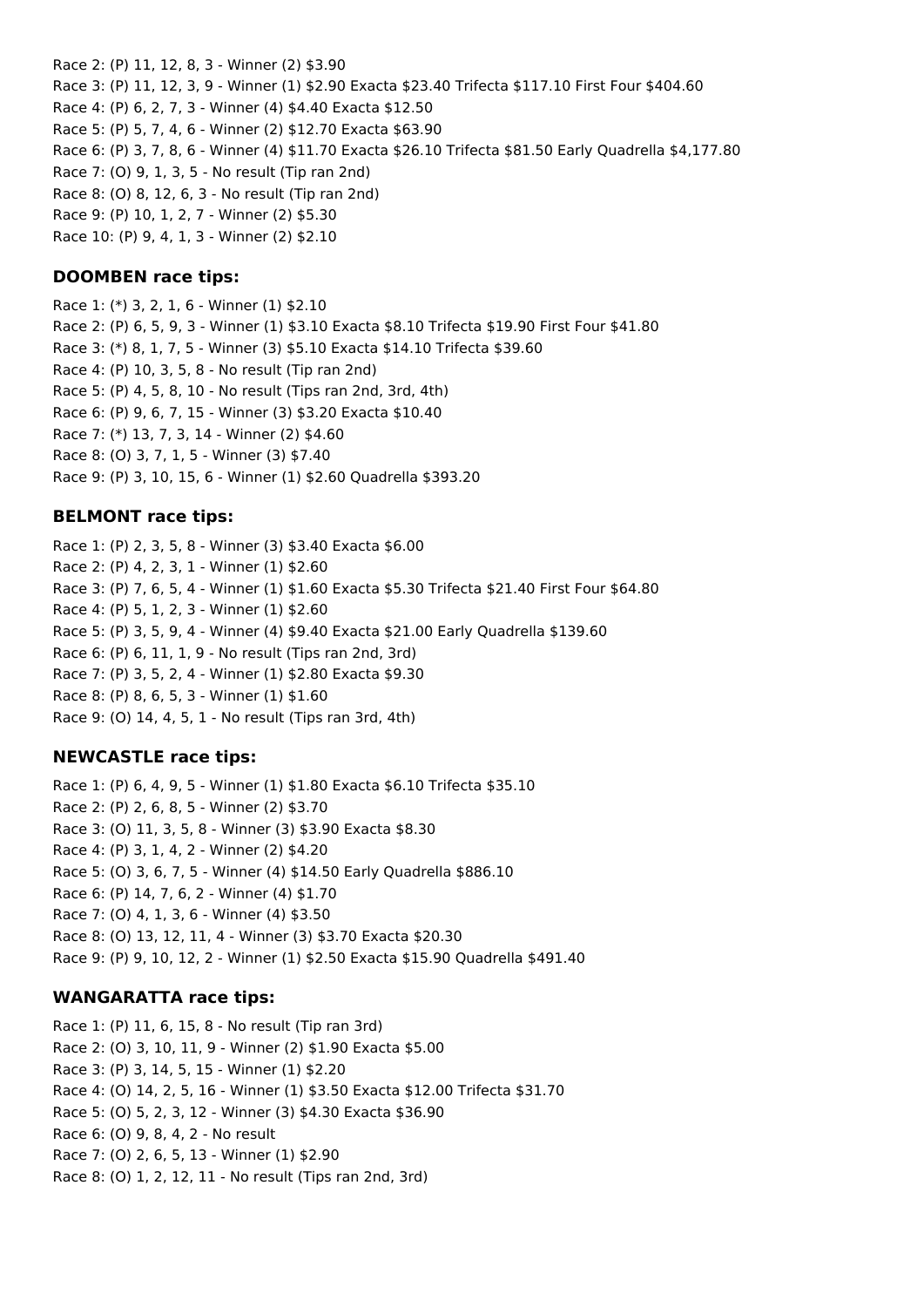## **GOLD COAST race tips:**

Race 1: (O) 1, 3, 11, 6 - Winner (1) \$3.80 Exacta \$16.40 Trifecta \$152.40 Race 2: (P) 1, 6, 5, 3 - Winner (2) \$2.70 Exacta \$7.50 Trifecta \$27.30 Race 3: (O) 9, 4, 8, 2 - No result (Tips ran 2nd, 3rd) Race 4: (O) 9, 5, 3, 6 - Winner (4) \$5.10 Race 5: (P) 1, 4, 6, 5 - Winner (1) \$1.60 Race 6: (P) 6, 5, 1, 2 - Winner (2) \$4.10 Exacta \$11.60 Race 7: (O) 9, 2, 5, 11 - No result (Tips ran 2nd, 3rd) Race 8: (P) 7, 9, 3, 11 - No result (Tips ran 3rd, 4th)

## **GILGANDRA race tips:**

Race 1: (O) 2, 6, 9, 5 - No result (Tip ran 4th) Race 2: (O) 3, 6, 1, 5 - Winner (4) \$3.10 Exacta \$12.50 Race 3: (O) 9, 5, 12, 1 - No result (Tip ran 3rd) Race 4: (O) 6, 13, 4, 15 - Winner (4) \$5.00 Race 5: (O) 6, 7, 12, 5 - No result (Tip ran 2nd) Race 6: (O) 1, 3, 12, 10 - No result (Tip ran 3rd)

# **ALICE SPRINGS race tips:**

Race 1: (O) 10, 4, 1, 8 - No result (Tips ran 3rd, 4th) Race 2: (P) 1, 6, 4, 5 - Winner (2) \$3.70 Exacta \$26.90 Trifecta \$208.60 Race 3: (O) 1, 5, 8, 7 - Winner (2) \$5.90 Race 4: (P) 4, 1, 9, 6 - Winner (1) \$6.60 Exacta \$31.80 Race 5: (P) 3, 5, 1, 4 - Winner (1) \$2.40 Exacta \$11.80 Race 6: (P) 1, 3, 5, 2 - Winner (1) \$1.90 Exacta \$11.00 Trifecta \$28.50 First Four \$54.30 Quadrella \$161.10

### **TOOWOOMBA race tips:**

Race 1: (O) 2, 1, 4, 5 - Winner (3) \$5.00 Race 2: (P) 5, 3, 8, 2 - Winner (2) \$3.50 Exacta \$19.90 Trifecta \$39.40 Race 3: (P) 2, 5, 4, 3 - Winner (4) \$9.30 Exacta \$40.90 Trifecta \$117.30 First Four \$302.30 Race 4: (O) 6, 9, 8, 10 - Winner (3) \$3.50 Early Quadrella \$164.90 Race 5: (P) 2, 8, 3, 1 - Winner (3) \$6.80 Exacta \$187.00 Race 6: (P) 1, 3, 7, 2 - Winner (3) \$3.20 Exacta \$8.80 Trifecta \$22.20 Race 7: (P) 4, 1, 3, 8 - Winner (4) \$7.20 Exacta \$15.70 Quadrella \$430.20

# **Saturday 15th August 2020**

### **RANDWICK race tips:**

Race 1: (P) 3, 6, 2, 7 - Winner (1) \$2.50 Exacta \$4.80 Race 2: (P) 4, 3, 2, 8 - Winner (1) \$5.10 Race 3: (\*) 7, 5, 1, 6 - Winner (2) \$2.60 Exacta \$3.70 Race 4: (P) 5, 6, 9, 3 - No result (Tips ran 2nd, 3rd, 4th) Race 5: (P) 2, 6, 3, 4 - Winner (1) \$3.70 Exacta \$6.60 Trifecta \$38.20 First Four \$81.30 Race 6: (P) 3, 4, 6, 8 - Winner (2) \$3.00 Exacta \$7.50 Race 7: (P) 2, 3, 6, 1 - Winner (1) \$1.90 Race 8: (O) 8, 2, 9, 13 - Winner (1) \$4.20 Race 9: (P) 9, 5, 2, 3 - No result (Tip ran 2nd)

# **CAULFIELD race tips:**

Race 1: (\*) 1, 2, 6, 4 - Winner (4) \$12.40 Exacta \$30.90 Race 2: (P) 8, 5, 1, 6 - Winner (1) \$3.30 Exacta \$19.20 Race 3: (P) 4, 6, 3, 2 - Winner (2) \$5.80 Exacta \$17.90 Trifecta \$178.10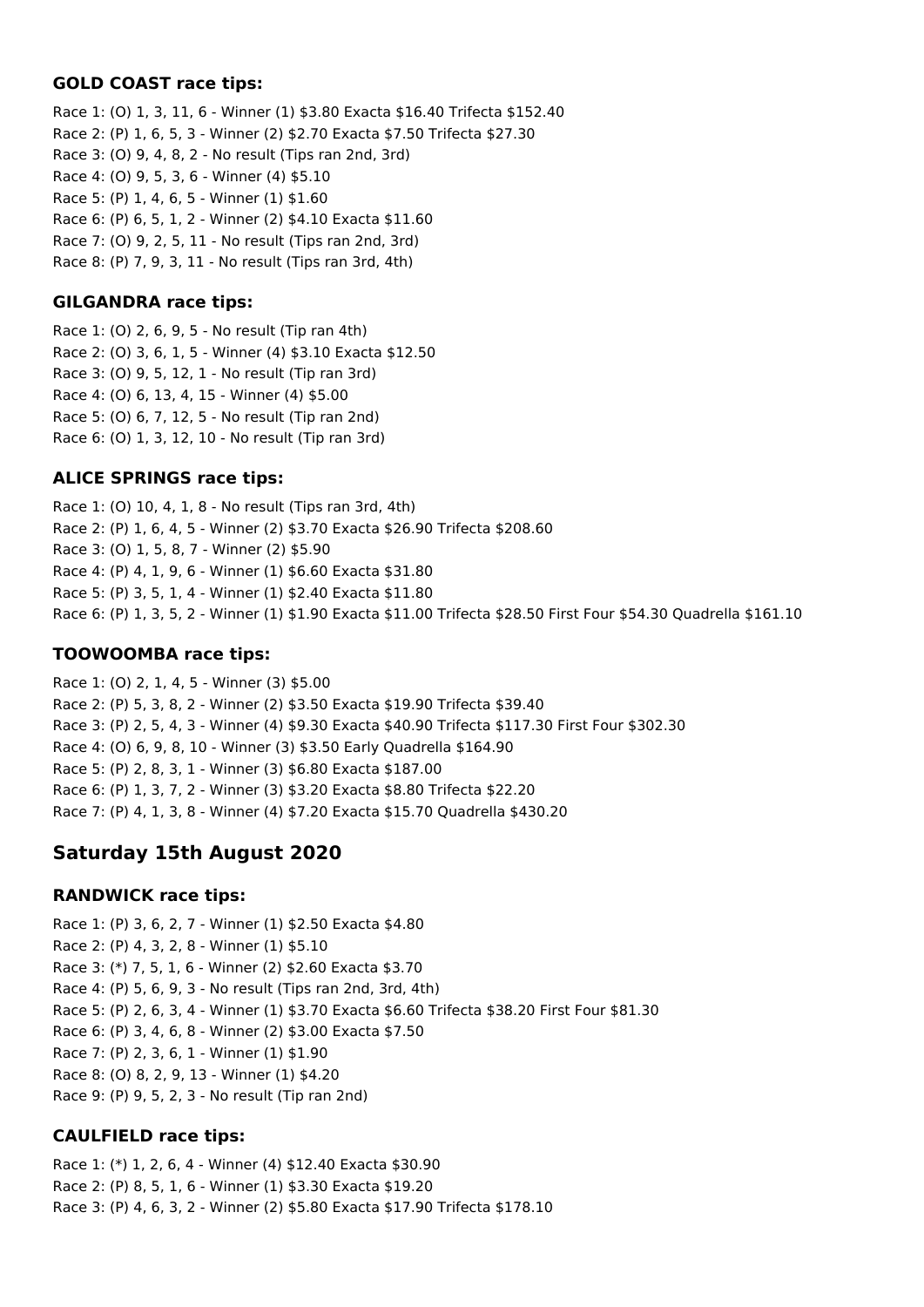Race 4: (\*) 2, 4, 9, 5 - No result (Tips ran 2nd, 3rd, 4th) Race 5: (P) 3, 5, 6, 2 - No result (Tips ran 2nd, 3rd) Race 6: (P) 3, 7, 12, 2 - No result (Tips ran 2nd, 4th) Race 7: (P) 2, 8, 3, 6 - Winner (1) \$3.60 Exacta \$11.20 Race 8: (O) 8, 10, 3, 9 - Winner (2) \$5.20 Race 9: (\*) 4, 3, 2, 15 - Winner (1) \$2.00

### **MORPHETTVILLE race tips:**

Race 1: (P) 2, 1, 5, 3 - Winner (3) \$3.30 Exacta \$17.70 Trifecta \$62.00 First Four \$94.30 Race 2: (P) 7, 2, 5, 4 - Winner (3) \$3.80 Exacta \$10.60 Trifecta \$43.30 First Four \$108.90 Race 3: (P) 3, 2, 7, 1 - Winner (1) \$2.20 Exacta \$6.70 Race 4: (P) 3, 1, 4, 2 - Winner (3) \$5.70 Exacta \$27.90 Trifecta \$47.70 First Four \$74.20 Race 5: (P) 2, 1, 4, 7 - Winner (3) \$3.50 Exacta \$8.00 Trifecta \$83.60 First Four \$188.60 Early Quadrella \$235.20 Race 6: (P) 3, 5, 1, 7 - Winner (2) \$10.60 Race 7: (P) 2, 1, 4, 12 - Winner (1) \$2.50 Exacta \$6.20 Race 8: (O) 3, 6, 2, 10 - Winner (3) \$4.10 Race 9: (O) 9, 2, 7, 16 - Winner (4) \$5.40 Exacta \$25.00 Quadrella \$1,348.30

# **EAGLE FARM race tips:**

Race 1: (P) 6, 1, 2, 5 - Winner (1) \$3.30 Exacta \$10.60 Race 2: (\*) 1, 2, 3, 8 - Winner (1) \$1.80 Exacta \$3.50 Trifecta \$7.00 Race 3: (P) 9, 3, 6, 1 - No result (Tips ran 2nd, 3rd, 4th) Race 4: (P) 7, 3, 9, 6 - Winner (2) \$3.60 Exacta \$10.30 Race 5: (P) 2, 3, 5, 1 - No result (Tips ran 2nd, 3rd, 4th) Race 6: (P) 1, 7, 4, 2 - No result (Tip ran 3rd) Race 7: (P) 1, 3, 6, 2 - No result (Tips ran 2nd, 4th) Race 8: (O) 6, 5, 2, 1 - Winner (1) \$2.90 Exacta \$17.90 Trifecta \$51.90 Race 9: (P) 1, 11, 8, 2 - Winner (3) \$5.50 Exacta \$18.50 Trifecta \$119.90

# **BELMONT race tips:**

Race 1: (P) 1, 3, 6, 5 - Winner (3) \$3.20 Exacta \$11.30 Trifecta \$62.10 First Four \$160.50 Race 2: (\*) 2, 1, 5, 3 - Winner (1) \$1.10 Exacta \$4.30 Trifecta \$5.40 First Four \$5.30 Race 3: (P) 6, 4, 2, 5 - Winner (2) \$11.90 Exacta \$67.40 Trifecta \$93.50 First Four \$244.10 Race 4: (P) 2, 7, 5, 6 - Winner (2) \$3.20 Race 5: (P) 4, 1, 3, 5 - Winner (1) \$1.70 Early Quadrella \$124.20 Race 6: (O) 4, 7, 10, 8 - Winner (2) \$5.40 Exacta \$36.10 Race 7: (P) 1, 8, 7, 3 - No result (Tips ran 2nd, 3rd) Race 8: (O) 12, 7, 10, 8 - Winner (1) \$2.70 Race 9: (P) 6, 5, 10, 4 - No result (Tips ran 2nd, 3rd)

### **KEMBLA GRANGE race tips:**

Race 1: (P) 4, 1, 8, 2 - Abandoned Race 2: (P) 1, 6, 7, 3 - Abandoned Race 3: (P) 12, 1, 11, 6 - Abandoned Race 4: (P) 4, 3, 6, 8 - Abandoned Race 5: (P) 2, 4, 3, 7 - Abandoned Race 6: (P) 7, 4, 11, 13 - Abandoned

### **TATURA race tips:**

Race 1: (O) 11, 4, 13, 6 - No result (Tips ran 2nd, 3rd, 4th) Race 2: (P) 12, 9, 5, 2 - Winner (1) \$2.50 Race 3: (P) 12, 13, 2, 10 - Winner (1) \$1.10 Exacta \$5.90 Race 4: (O) 2, 5, 7, 4 - Winner (4) \$6.30 Exacta \$14.40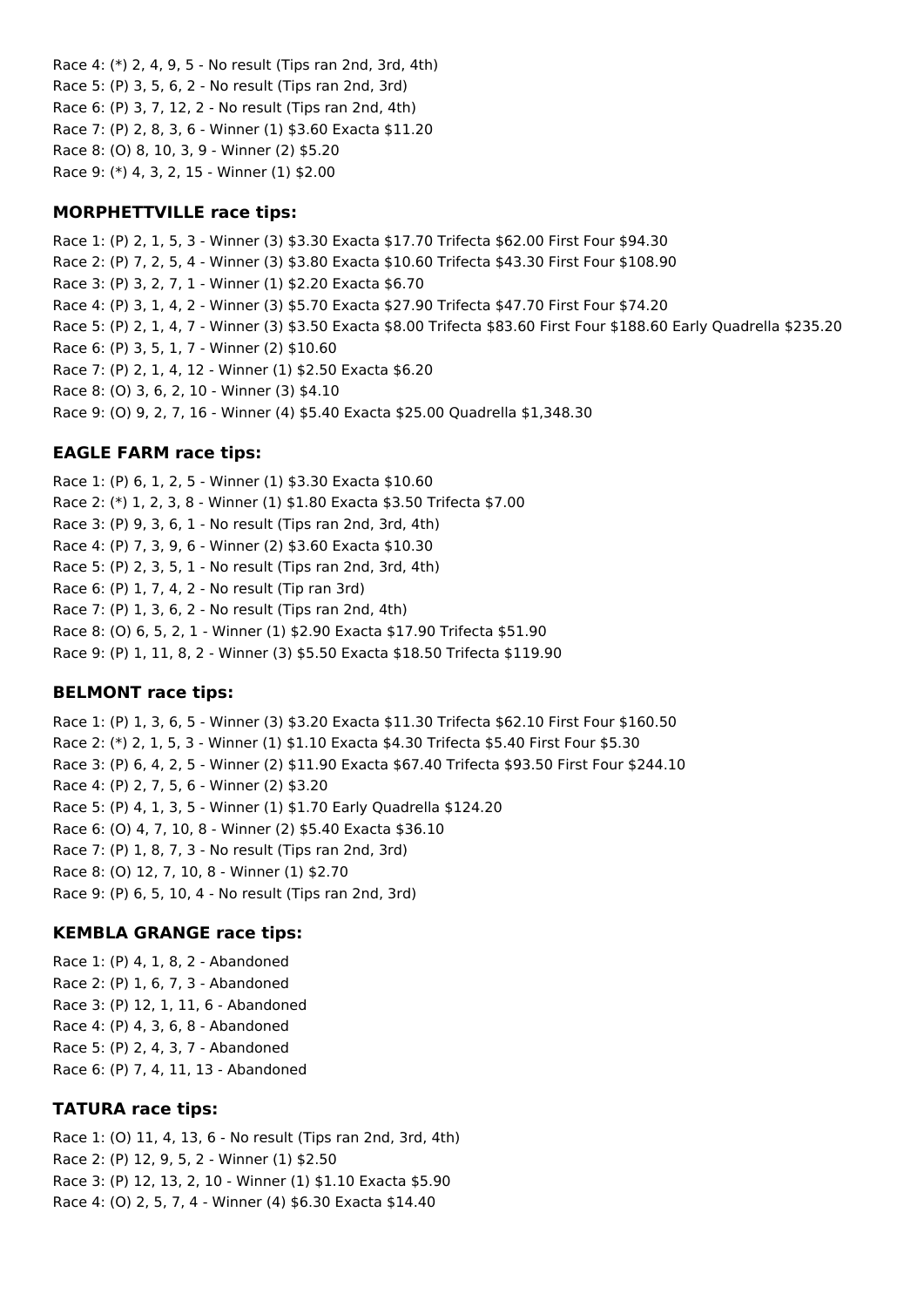Race 5: (P) 8, 1, 4, 9 - Winner (3) \$4.90 Early Quadrella \$138.40 Race 6: (O) 3, 12, 2, 6 - Winner (3) \$3.90 Exacta \$43.10 Race 7: (P) 5, 7, 4, 8 - Winner (2) \$1.80 Exacta \$7.70 Race 8: (O) 7, 10, 11, 4 - Winner (3) \$3.70 Exacta \$11.70 Race 9: (O) 8, 1, 4, 12 - Winner (3) \$11.30 Exacta \$34.80 Trifecta \$136.00 First Four \$1,231.40 Quadrella \$805.10

### **GOLD COAST race tips:**

Race 1: (P) 2, 1, 3, 4 - Winner (3) \$6.10 Exacta \$19.20 Trifecta \$66.70 Race 2: (P) 5, 4, 3, 6 - No result (Tips ran 2nd, 3rd, 4th) Race 3: (P) 5, 6, 1, 8 - Winner (3) \$2.70 Exacta \$8.10 Trifecta \$13.60 Race 4: (O) 4, 6, 8, 14 - No result (Tips ran 2nd, 4th) Race 5: (O) 7, 4, 9, 12 - Winner (1) \$5.30 Race 6: (O) 9, 7, 2, 8 - Winner (4) \$5.50 Race 7: (P) 8, 4, 7, 10 - No result (Tip ran 3rd) Race 8: (P) 9, 7, 2, 1 - No result (Tips ran 2nd, 3rd, 4th)

#### **NARRANDERA race tips:**

Race 1: (P) 1, 3, 2, 9 - Winner (2) \$3.70 Race 2: (P) 3, 4, 6, 12 - Winner (1) \$2.80 Exacta \$70.90 Race 3: (O) 7, 8, 11, 6 - Winner (1) \$2.00 Race 4: (O) 7, 9, 6, 12 - No result (Tips ran 3rd, 4th) Race 5: (O) 2, 3, 16, 11 - Abandoned Race 6: (O) 1, 4, 5, 13 - Abandoned

#### **CASINO race tips:**

Race 1: (P) 8, 9, 4, 10 - Winner (2) \$1.20 Exacta \$5.30 Race 2: (P) 3, 5, 1, 8 - Winner (4) \$3.00 Exacta \$18.30 Race 3: (P) 4, 1, 5, 3 - Winner (1) \$2.90 Exacta \$17.60 Trifecta \$46.90 Race 4: (P) 1, 5, 3, 6 - Winner (1) \$2.40 Early Quadrella \$23.60 Race 5: (O) 10, 5, 2, 8 - Winner (4) \$6.50 Exacta \$23.90 Trifecta \$109.70 Race 6: (P) 2, 7, 4, 6 - No result (Tip ran 2nd)

#### **KATHERINE race tips:**

Race 1: (P) 1, 2, 3, 7 - Winner (2) \$6.10 Exacta \$16.60 Race 2: (P) 1, 3, 2, 5 - Winner (2) \$2.00 Exacta \$4.40 Trifecta \$13.00 Race 3: (P) 4, 3, 1, 2 - No result (Tips ran 2nd, 3rd, 4th) Race 4: (P) 1, 7, 3, 8 - Winner (1) \$2.50 Exacta \$36.60 Race 5: (P) 5, 3, 1, 8 - Winner (3) \$3.50 Exacta \$12.10 Race 6: (P) 1, 6, 4, 5 - Winner (1) \$3.30 Exacta \$24.30 Trifecta \$64.30

#### **ROMA race tips:**

Race 1: (O) 12, 4, 7, 8 - No result (Tip ran 3rd) Race 2: (P) 4, 1, 3, 6 - Winner (1) \$1.60 Race 3: (P) 2, 1, 3, 6 - No result (Tips ran 2nd, 3rd, 4th) Race 4: (P) 6, 2, 5, 1 - Winner (1) \$3.30 Exacta \$18.90 Trifecta \$78.00 Race 5: (O) 2, 7, 1, 4 - Winner (3) \$7.20 Exacta \$52.10 Trifecta \$136.60 Race 6: (O) 4, 11, 3, 2 - No result (Tips ran 2nd, 4th)

#### **TOOWOOMBA race tips:**

Race 1: (P) 2, 9, 7, 3 - Winner (2) \$7.30 Exacta \$24.60 Race 2: (P) 1, 7, 8, 3 - Winner (2) \$4.00 Exacta \$25.60 Trifecta \$79.10 Race 3: (P) 5, 4, 9, 3 - Winner (2) \$4.00 Race 4: (P) 3, 5, 6, 1 - Winner (1) \$2.40 Exacta \$13.40 Trifecta \$51.40 Early Quadrella \$443.20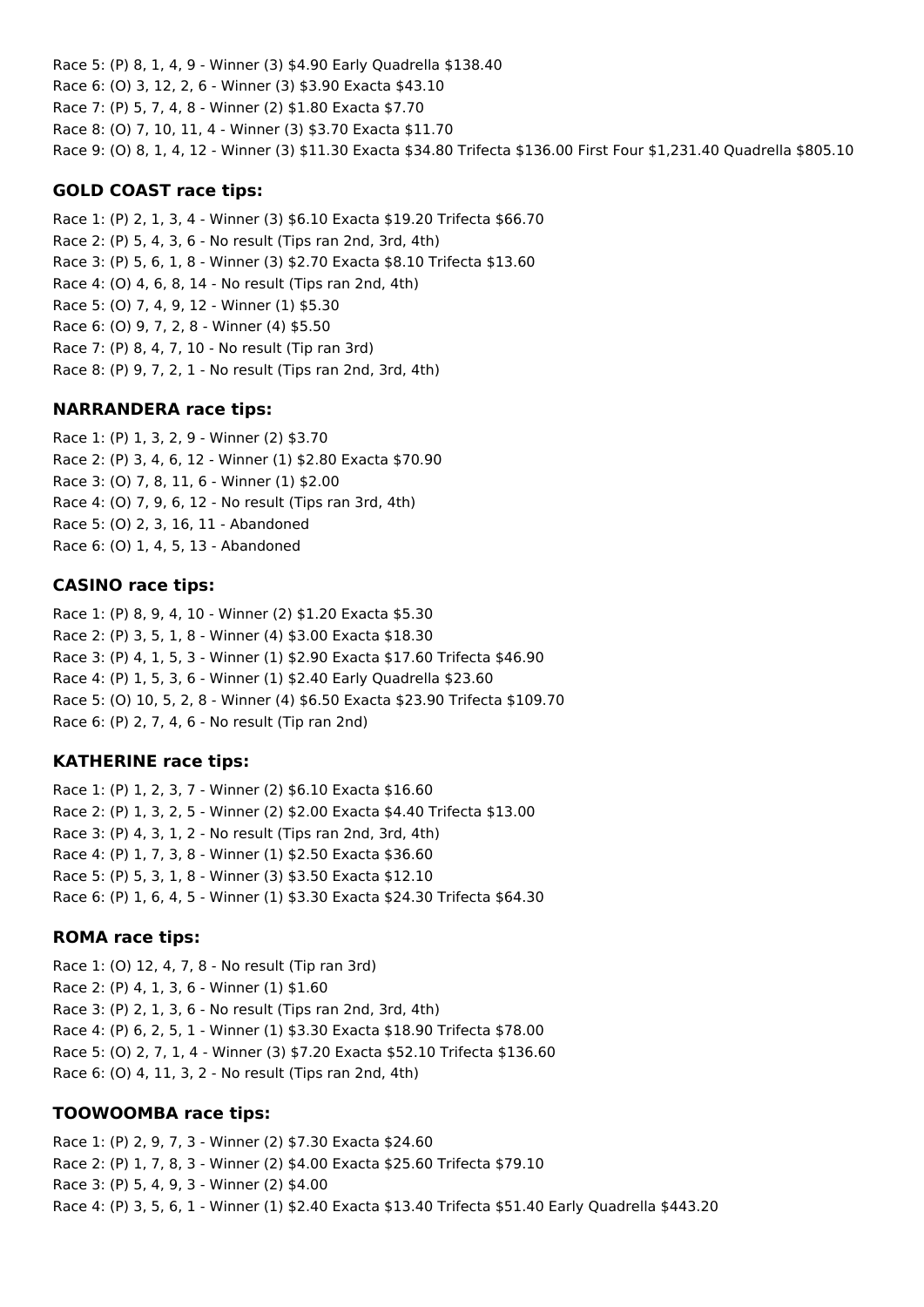Race 5: (P) 5, 2, 7, 3 - No result (Tips ran 2nd, 3rd, 4th) Race 6: (P) 7, 6, 11, 1 - Winner (1) \$1.40 Exacta \$6.50 Trifecta \$17.80 Race 7: (P) 5, 3, 8, 4 - Winner (4) \$5.50 Race 8: (P) 3, 6, 2, 5 - Winner (2) \$2.30 Exacta \$12.30 Trifecta \$36.50 First Four \$85.90

# **Saturday 8th August 2020**

### **ROSEHILL race tips:**

Race 1: (P) 2, 9, 6, 4 - Winner (2) \$4.70 Exacta \$24.30 Race 2: (P) 4, 2, 6, 3 - Winner (3) \$6.80 Exacta \$41.40 Trifecta \$172.20 Race 3: (O) 13, 3, 5, 2 - No result (Tips ran 3rd, 4th) Race 4: (P) 1, 3, 7, 5 - Winner (1) \$3.70 Exacta \$8.70 Trifecta \$15.40 First Four \$43.00 Race 5: (P) 6, 7, 1, 2 - No result (Tip ran 4th) Race 6: (P) 5, 1, 10, 11 - Winner (1) \$2.40 Exacta \$9.40 Trifecta \$46.30 Race 7: (P) 4, 5, 10, 3 - Winner (3) \$2.10 Exacta \$6.60 Trifecta \$35.60 Race 8: (\*) 10, 6, 4, 3 - Winner (1) \$1.50 Exacta \$4.50 Race 9: (P) 8, 7, 3, 9 - Winner (1) \$4.30 Exacta \$14.20 Quadrella \$46.90

### **FLEMINGTON race tips:**

Race 1: (\*) 4, 3, 6, 5 - Winner (4) \$7.00 Exacta \$34.00 Trifecta \$179.40 Race 2: (P) 2, 6, 3, 5 - Winner (3) \$4.40 Exacta \$10.30 Trifecta \$54.70 First Four \$101.00 Race 3: (P) 6, 1, 3, 2 - Winner (1) \$3.80 Exacta \$23.50 Trifecta \$75.90 Race 4: (P) 10, 7, 8, 5 - Winner (1) \$2.30 Exacta \$8.70 Trifecta \$44.20 First Four \$144.20 Race 5: (P) 9, 6, 4, 2 - Winner (1) \$3.00 Exacta \$8.40 Early Quadrella \$179.80 Race 6: (P) 4, 2, 5, 1 - Winner (2) \$5.10 Exacta \$20.90 Race 7: (O) 2, 5, 9, 10 - Winner (2) \$3.10 Exacta \$16.00 Race 8: (P) 6, 2, 11, 8 - Winner (1) \$2.70 Race 9: (O) 7, 9, 14, 15 - No result

### **MURRAY BRIDGE race tips:**

Race 1: (\*) 1, 5, 3, 2 - Winner (3) \$5.10 Exacta \$10.50 Trifecta \$17.80 Race 2: (P) 4, 6, 2, 5 - Winner (2) \$5.60 Exacta \$17.70 Race 3: (O) 3, 2, 9, 1 - Winner (1) \$5.00 Race 4: (P) 6, 1, 8, 3 - No result (Tips ran 2nd, 3rd, 4th) Race 5: (P) 3, 5, 7, 2 - Winner (2) \$3.40 Exacta \$11.20 Trifecta \$40.30 Race 6: (P) 3, 7, 1, 2 - Winner (3) \$4.00 Race 7: (O) 13, 11, 4, 3 - No result Race 8: (O) 5, 7, 2, 6 - No result (Tip ran 3rd) Race 9: (P) 8, 11, 3, 2 - No result (Tips ran 2nd, 3rd)

### **DOOMBEN race tips:**

Race 1: (P) 3, 5, 1, 2 - Winner (2) \$3.50 Exacta \$7.40 Race 2: (P) 4, 5, 7, 2 - Winner (1) \$2.80 Exacta \$29.80 Race 3: (\*) 7, 3, 4, 6 - Winner (1) \$2.40 Exacta \$8.00 Trifecta \$26.30 Race 4: (\*) 3, 5, 8, 1 - Winner (2) \$7.20 Exacta \$52.70 Race 5: (P) 4, 7, 5, 8 - Winner (1) \$2.90 Exacta \$8.50 Trifecta \$55.90 Early Quadrella \$193.30 Race 6: (P) 8, 5, 12, 10 - No result (Tips ran 2nd, 4th) Race 7: (O) 9, 5, 8, 11 - No result (Tips ran 2nd, 3rd, 4th) Race 8: (\*) 8, 1, 5, 10 - Winner (3) \$8.80 Exacta \$44.70 Race 9: (P) 12, 9, 5, 10 - Winner (2) \$5.00

# **BELMONT race tips:**

Race 1: (O) 2, 4, 1, 3 - Winner (3) \$12.70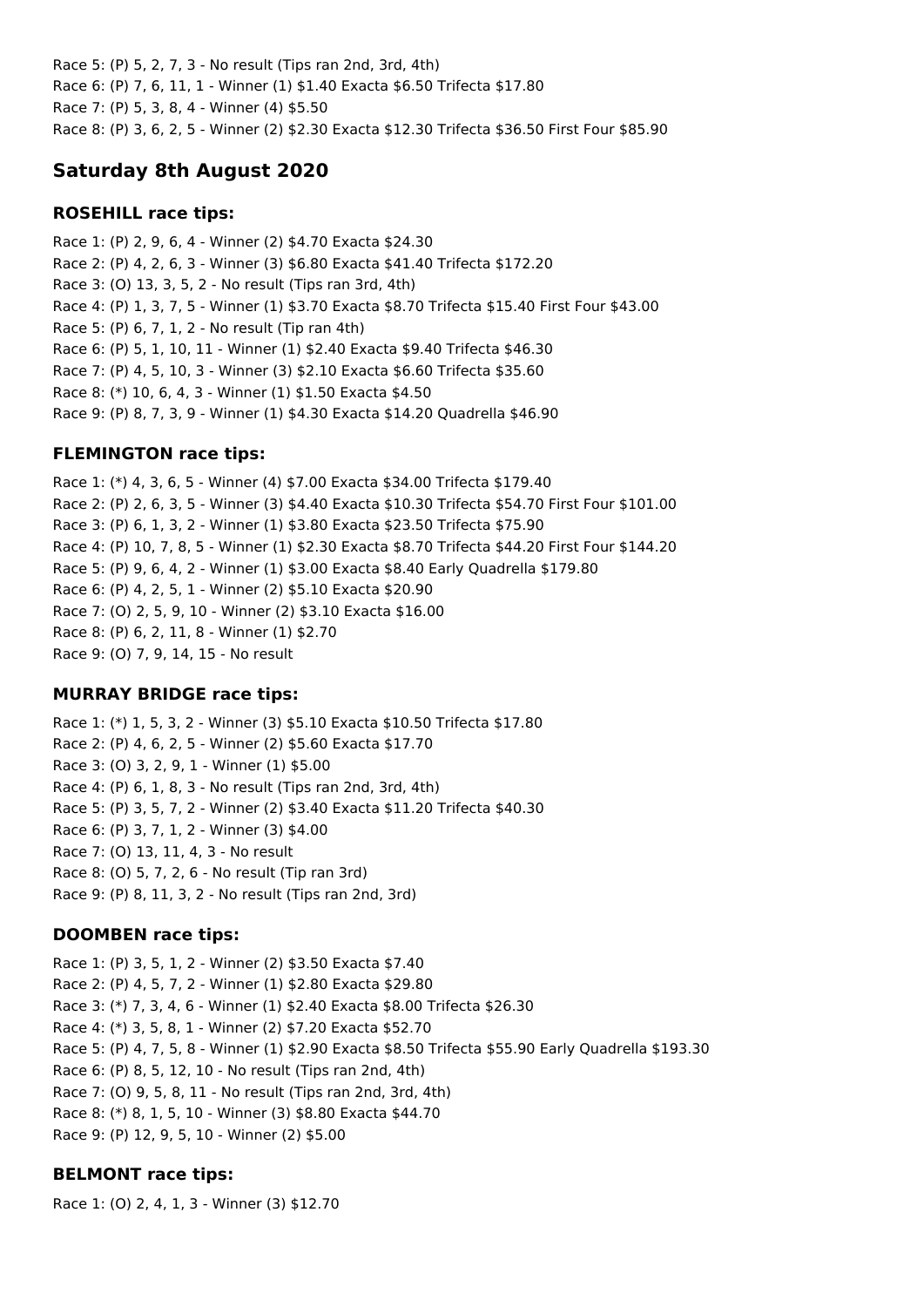Race 2: (P) 5, 7, 2, 3 - No result (Tips ran 2nd, 3rd) Race 3: (P) 4, 3, 6, 5 - Winner (1) \$2.20 Race 4: (\*) 6, 2, 9, 1 - Winner (1) \$1.60 Race 5: (O) 6, 3, 12, 7 - Winner (2) \$2.60 Exacta \$72.40 Race 6: (O) 10, 9, 2, 3 - Winner (4) \$3.00 Exacta \$5.40 Trifecta \$56.80 Race 7: (P) 6, 5, 7, 1 - Winner (1) \$3.00 Exacta \$6.90 Race 8: (O) 5, 8, 6, 10 - No result (Tip ran 3rd) Race 9: (P) 11, 6, 4, 3 - Winner (1) \$8.90

### **NEWCASTLE race tips:**

Race 1: (P) 2, 1, 8, 4 - Winner (3) \$5.80 Race 2: (P) 1, 3, 7, 6 - Winner (2) \$1.90 Exacta \$8.10 Race 3: (P) 2, 9, 8, 6 - No result (Tip ran 2nd) Race 4: (P) 9, 6, 11, 10 - Winner (2) \$2.30 Race 5: (P) 12, 10, 3, 9 - Winner (3) \$2.20 Race 6: (O) 2, 7, 13, 15 - Winner (1) \$4.60 Race 7: (O) 3, 12, 2, 5 - No result (Tips ran 3rd, 4th) Race 8: (P) 4, 7, 15, 1 - Winner (2) \$6.20 Exacta \$21.70

# **MOE race tips:**

Race 1: (P) 7, 1, 6, 8 - Winner (1) \$3.10 Exacta \$18.00 Race 2: (P) 11, 6, 7, 14 - Winner (4) \$12.30 Exacta \$61.80 Trifecta \$144.80 Race 3: (P) 13, 3, 11, 8 - Winner (1) \$2.00 Exacta \$8.10 Race 4: (O) 2, 8, 14, 10 - Winner (1) \$3.60 Exacta \$11.60 Race 5: (O) 2, 5, 7, 12 - Winner (4) \$25.50 Exacta \$79.90 Early Quadrella \$4,453.10 Race 6: (O) 6, 3, 7, 1 - No result (Tips ran 3rd, 4th) Race 7: (O) 10, 3, 14, 5 - No result (Tips ran 3rd, 4th) Race 8: (O) 2, 10, 11, 9 - No result (Tip ran 4th) Race 9: (O) 1, 10, 14, 7 - Winner (4) \$9.90

# **TOOWOOMBA race tips:**

Race 1: (O) 3, 1, 9, 2 - Winner (1) \$1.60 Exacta \$3.40 Race 2: (P) 3, 2, 5, 11 - No result (Tips ran 3rd, 4th) Race 3: (P) 1, 2, 7, 12 - Winner (2) \$3.60 Race 4: (O) 8, 1, 6, 14 - Winner (2) \$4.30 Race 5: (O) 2, 4, 11, 10 - No result Race 6: (P) 3, 4, 6, 2 - Winner (2) \$3.10 Race 7: (P) 3, 4, 8, 6 - No result (Tip ran 3rd)

# **GOLD COAST race tips:**

Race 1: (P) 4, 3, 5, - Winner (2) \$3.00 Exacta \$4.20 Trifecta \$4.50 Race 2: (P) 1, 3, 2, 5 - Winner (3) \$4.00 Exacta \$7.60 Trifecta \$16.40 First Four \$11.50 Race 3: (P) 11, 17, 1, 13 - Winner (1) \$2.40 Exacta \$9.50 Trifecta \$44.90 Race 4: (P) 3, 7, 4, 6 - Winner (1) \$5.50 Exacta \$28.20 Trifecta \$108.40 First Four \$169.70 Early Quadrella \$32.00 Race 5: (P) 3, 2, 1, 5 - Winner (1) \$1.30 Exacta \$3.20 Trifecta \$8.60 First Four \$10.30 Race 6: (O) 4, 11, 1, 6 - Winner (4) \$5.40 Exacta \$11.50 Race 7: (P) 5, 8, 3, 9 - Winner (1) \$5.70 Race 8: (P) 7, 4, 3, 6 - Winner (2) \$3.00 Quadrella \$78.80

# **ALICE SPRINGS race tips:**

Race 1: (P) 5, 4, 3, 2 - No result (Tips ran 2nd, 3rd, 4th) Race 2: (P) 4, 1, 3, 2 - Winner (1) \$3.30 Exacta \$5.70 Trifecta \$14.80 Race 3: (P) 2, 1, 4, 7 - No result (Tips ran 3rd, 4th)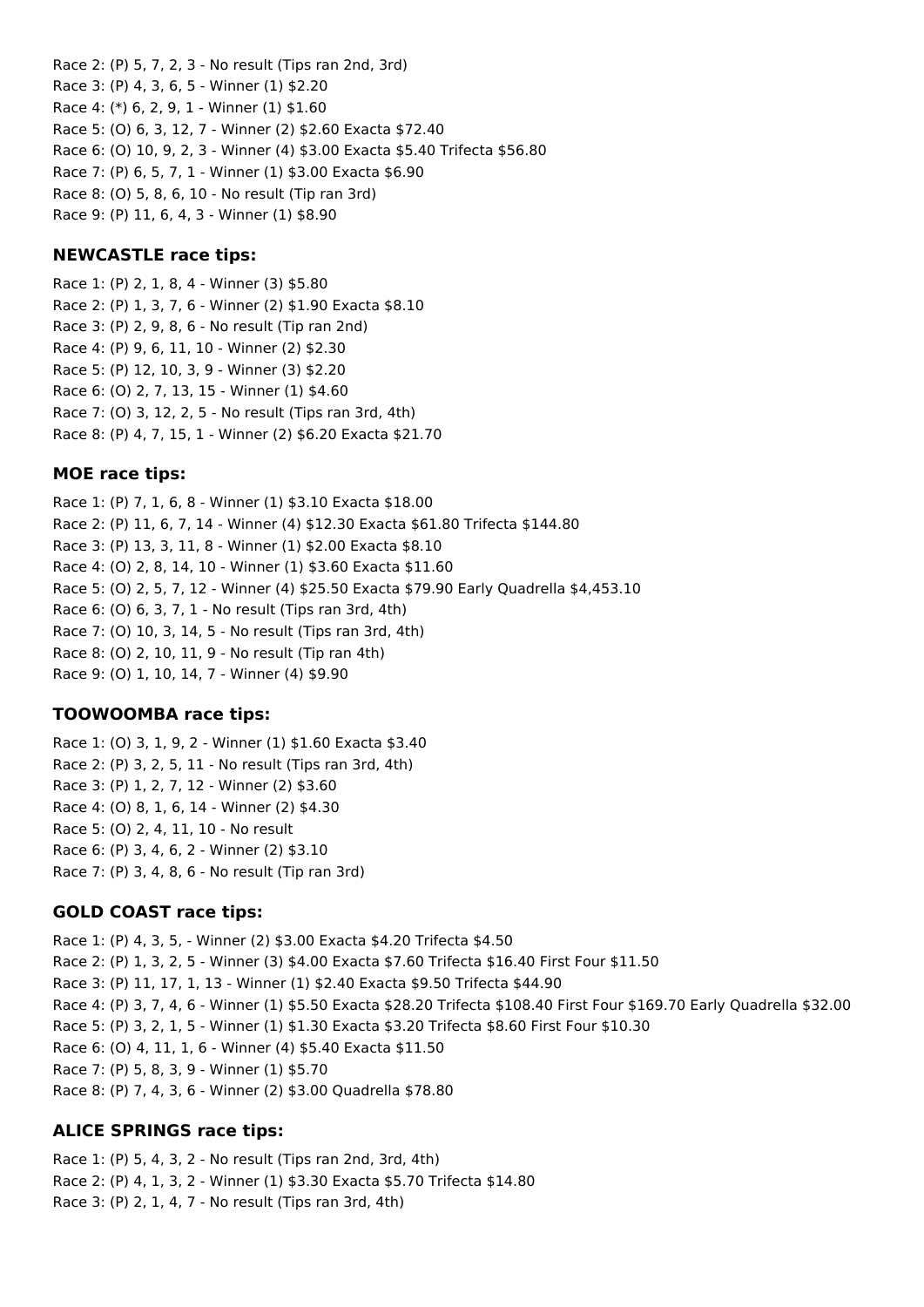Race 4: (P) 1, 4, 3, 6 - Winner (1) \$2.00 Race 5: (P) 3, 1, 5, 6 - Winner (1) \$1.90 Race 6: (P) 4, 5, 3, 1 - Winner (2) \$4.70 Exacta \$25.60 Trifecta \$34.70 First Four \$39.50 Race 7: (P) 3, 2, 5, 4 - Winner (2) \$4.20 Quadrella \$54.70

# **COFFS HARBOUR race tips:**

Race 1: (O) 10, 11, 9, 1 - Winner (4) \$22.50 Exacta \$72.30 Race 2: (O) 14, 9, 12, 8 - Winner (4) \$3.00 Exacta \$9.60 Race 3: (O) 7, 1, 2, 9 - Winner (3) \$5.00 Exacta \$31.30 Trifecta \$175.20 Race 4: (O) 8, 10, 5, 11 - No result (Tips ran 2nd, 3rd) Race 5: (O) 4, 3, 8, 9 - No result (Tip ran 3rd) Race 6: (O) 4, 12, 16, 10 - No result (Tip ran 3rd)

# **BARCALDINE race tips:**

Race 1: (P) 2, 1, 3, 4 - Winner (3) \$6.10 Exacta \$12.10 Trifecta \$19.60 First Four \$30.90 Race 2: (P) 2, 6, 7, 5 - Winner (1) \$2.00 Race 3: (P) 1, 7, 2, 3 - Winner (1) \$2.70 Exacta \$5.50 Trifecta \$12.40 Race 4: (O) 2, 1, 10, 8 - Winner (4) \$9.70 Exacta \$265.10 Early Quadrella \$272.80 Race 5: (O) 5, 8, 4, 1 - No result (Tips ran 2nd, 3rd) Race 6: (O) 3, 8, 7, 9 - Winner (1) \$3.70 Exacta \$26.50 Race 7: (O) 4, 1, 8, 10 - Winner (1) \$5.20

# **Saturday 1st August 2020**

# **DONALD race tips:**

Race 1: (O) 5, 12, 9, 1 - Winner (3) \$10.80 Exacta \$30.40 Trifecta \$83.50 First Four \$792.00 Race 2: (P) 3, 11, 2, 12 - Winner (2) \$2.70 Exacta \$20.40 Race 3: (O) 8, 11, 4, 12 - Winner (1) \$4.00 Exacta \$18.30 Trifecta \$47.20 Race 4: (O) 7, 1, 6, 9 - No result (Tips ran 3rd, 4th) Race 5: (O) 5, 11, 4, 3 - Winner (2) \$5.20 Race 6: (O) 7, 5, 2, 4 - Winner (4) \$9.70 Exacta \$43.40 Trifecta \$168.20 Race 7: (O) 6, 8, 10, 2 - No result (Tips ran 2nd, 4th) Race 8: (O) 8, 5, 1, 14 - No result (Tips ran 3rd, 4th) Race 9: (O) 1, 9, 7, 10 - Winner (1) \$2.50

# **EAGLE FARM race tips:**

Race 1: (P) 3, 2, 1, 5 - Winner (2) \$1.60 Exacta \$2.90 Trifecta \$3.00 First Four \$2.50 Race 2: (\*) 7, 2, 3, 4 - Winner (2) \$5.40 Exacta \$14.20 Trifecta \$45.90 First Four \$113.20 Race 3: (P) 5, 2, 4, 1 - Winner (2) \$4.50 Exacta \$28.30 Race 4: (\*) 9, 7, 5, 3 - Winner (2) \$8.70 Exacta \$20.90 Trifecta \$72.20 Race 5: (P) 8, 12, 5, 4 - Winner (2) \$3.10 Early Quadrella \$913.10 Race 6: (P) 14, 12, 7, 2 - No result (Tips ran 2nd, 3rd) Race 7: (\*) 5, 13, 12, 6 - Winner (1) \$2.50 Race 8: (\*) 3, 4, 2, 13 - No result (Tip ran 4th) Race 9: (O) 14, 11, 7, 5 - No result (Tips ran 3rd, 4th)

# **GILGANDRA race tips:**

Race 1: (P) 1, 10, 9, 11 - Winner (1) \$2.40 Race 2: (P) 5, 8, 6, 3 - Winner (1) \$2.70 Race 3: (P) 9, 2, 6, 5 - Winner (3) \$3.30 Exacta \$20.30 Race 4: (P) 8, 4, 3, 5 - Winner (3) \$15.40 Exacta \$89.60 Early Quadrella \$121.70 Race 5: (P) 10, 4, 5, 12 - Winner (1) \$4.00 Race 6: (O) 2, 10, 1, 13 - Winner (1) \$1.50 Exacta \$13.90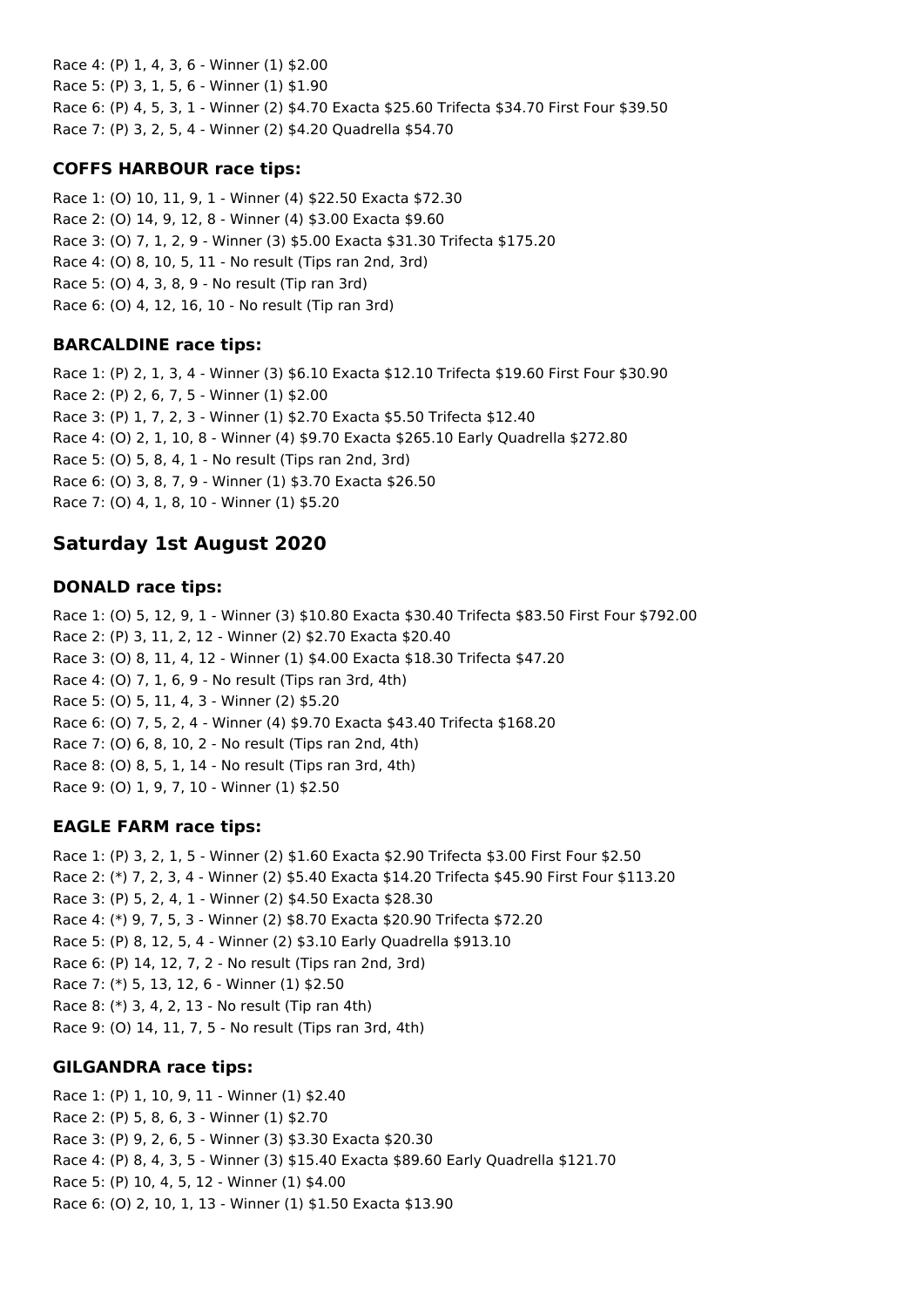### **GOLD COAST race tips:**

Race 1: (P) 9, 13, 11, 6 - Winner (1) \$2.10 Race 2: (P) 2, 4, 3, 1 - Winner (3) \$6.00 Exacta \$20.20 Race 3: (P) 3, 7, 2, 13 - Winner (3) \$3.00 Exacta \$6.90 Race 4: (P) 7, 1, 5, 8 - No result (Tips ran 2nd, 3rd, 4th) Race 5: (P) 8, 5, 6, 2 - Winner (1) \$3.90 Exacta \$6.80 Trifecta \$31.50 First Four \$208.60 Race 6: (P) 9, 4, 7, 10 - Winner (1) \$3.80 Exacta \$11.00 Race 7: (P) 4, 10, 3, 2 - No result (Tip ran 3rd) Race 8: (P) 7, 12, 9, 3 - Winner (1) \$1.80 Exacta \$10.10 Race 9: (O) 3, 7, 14, 4 - Winner (1) \$1.40 Exacta \$4.90 Trifecta \$72.20

### **KEMBLA GRANGE race tips:**

Race 1: (P) 3, 2, 1, 4 - Winner (1) \$3.10 Exacta \$16.40 Trifecta \$44.90 Race 2: (P) 1, 5, 2, 3 - No result (Tips ran 2nd, 3rd, 4th) Race 3: (P) 5, 7, 8, 3 - Winner (2) \$3.20 Exacta \$6.80 Trifecta \$11.80 Race 4: (P) 9, 8, 11, 3 - Winner (2) \$2.70 Race 5: (P) 10, 8, 4, 5 - Winner (2) \$6.90 Exacta \$18.70 Race 6: (O) 3, 6, 8, 9 - No result (Tip ran 3rd)

### **MOONEE VALLEY race tips:**

Race 1: (P) 6, 2, 1, 5 - Winner (2) \$3.30 Exacta \$21.70 Race 2: (P) 4, 2, 8, 3 - No result (Tips ran 2nd, 4th) Race 3: (O) 8, 5, 4, 2 - No result (Tips ran 3rd, 4th) Race 4: (\*) 4, 7, 5, 2 - Winner (1) \$2.10 Exacta \$8.80 Race 5: (P) 3, 7, 6, 2 - Winner (1) \$3.60 Exacta \$15.90 Trifecta \$77.40 Race 6: (P) 10, 7, 5, 3 - No result (Tips ran 2nd, 4th) Race 7: (O) 7, 8, 4, 10 - No result (Tips ran 2nd, 3rd, 4th) Race 8: (P) 12, 2, 5, 4 - No result (Tips ran 2nd, 4th) Race 9: (P) 9, 2, 19, 7 - No result (Tips ran 2nd, 3rd)

### **MORPHETTVILLE race tips:**

Race 1: (P) 7, 4, 8, 2 - Winner (1) \$1.60 Exacta \$9.10 Race 2: (P) 9, 4, 8, 3 - Winner (3) \$6.40 Exacta \$31.90 Trifecta \$65.00 Race 3: (P) 4, 6, 2, 7 - Winner (1) \$1.80 Race 4: (P) 4, 3, 2, 6 - No result (Tips ran 2nd, 4th) Race 5: (O) 3, 4, 8, 6 - No result (Tip ran 2nd) Race 6: (P) 3, 4, 2, 11 - Winner (3) \$4.50 Exacta \$46.50 Race 7: (P) 6, 1, 4, 3 - Winner (2) \$1.90 Exacta \$13.50 Trifecta \$58.10 First Four \$212.40 Race 8: (P) 3, 10, 8, 2 - Winner (4) \$6.00 Exacta \$19.80

### **RANDWICK race tips:**

Race 1: (P) 7, 3, 4, 9 - No result (Tip ran 2nd) Race 2: (O) 15, 5, 17, 4 - No result Race 3: (\*) 7, 2, 1, 6 - Winner (2) \$7.20 Exacta \$13.90 Trifecta \$43.20 First Four \$108.20 Race 4: (P) 10, 5, 4, 1 - No result (Tips ran 2nd, 3rd, 4th) Race 5: (P) 8, 2, 1, 6 - Winner (4) \$6.80 Exacta \$18.70 Trifecta \$46.80 First Four \$81.80 Race 6: (P) 2, 5, 7, 8 - Winner (1) \$3.30 Exacta \$18.40 Race 7: (P) 2, 4, 7, 9 - Winner (1) \$5.10 Race 8: (O) 4, 10, 11, 2 - Winner (1) \$2.30 Race 9: (P) 9, 5, 6, 1 - Winner (3) \$4.70 Exacta \$25.00 Quadrella \$286.40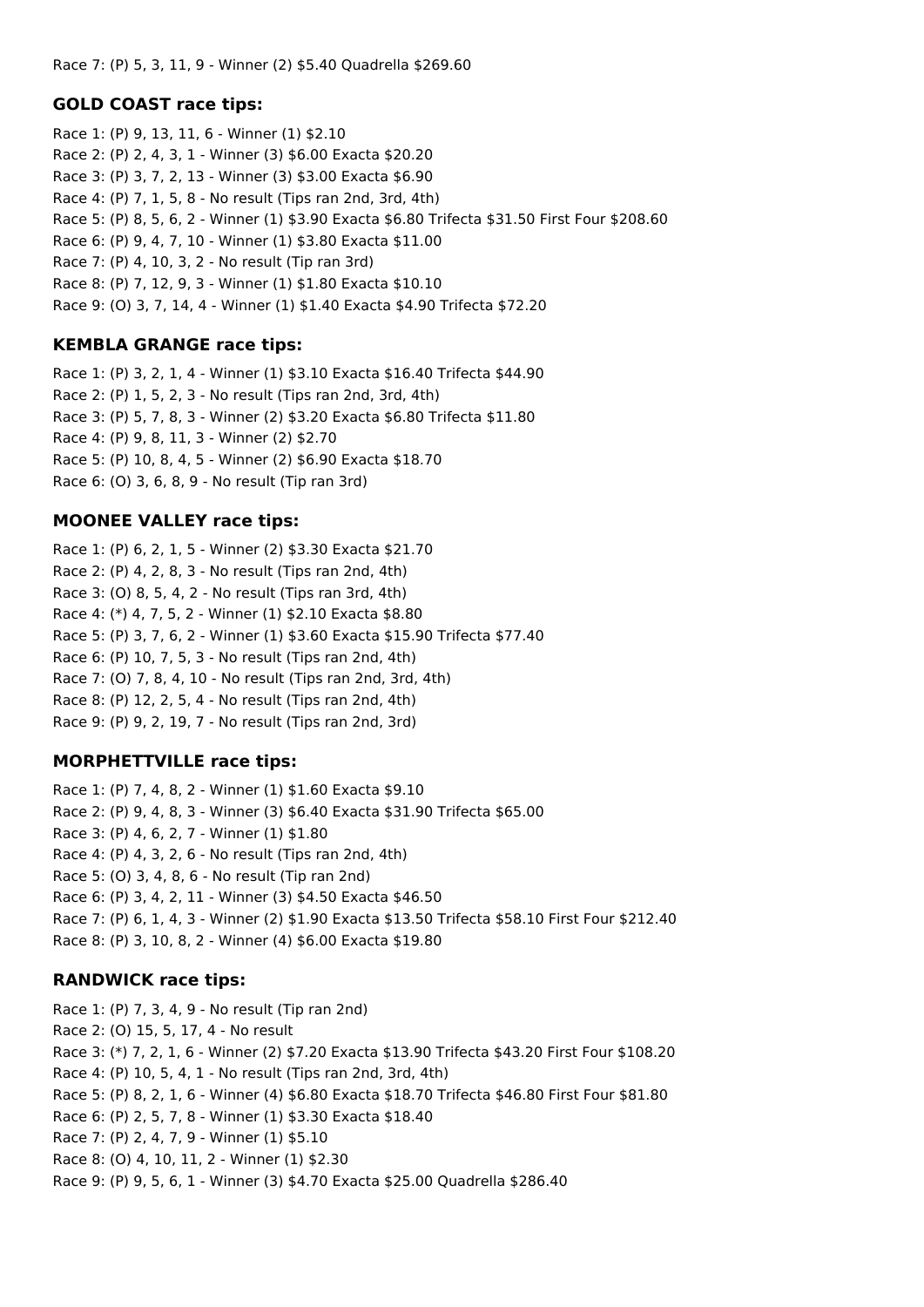# **TOOWOOMBA race tips:**

Race 1: (P) 2, 4, 8, 5 - Winner (1) \$2.10 Exacta \$7.40 Trifecta \$43.00 Race 2: (P) 3, 7, 1, 4 - No result (Tips ran 2nd, 4th) Race 3: (P) 14, 11, 2, 13 - Winner (3) \$3.20 Race 4: (O) 7, 1, 5, 4 - No result (Tips ran 2nd, 3rd) Race 5: (P) 4, 3, 7, 5 - No result (Tips ran 2nd, 4th) Race 6: (P) 1, 8, 6, 11 - Winner (3) \$7.20 Exacta \$29.30 Trifecta \$423.60 Race 7: (O) 11, 9, 5, 1 - Winner (4) \$22.30 Exacta \$101.90

# **BELMONT race tips:**

Race 1: (P) 1, 6, 7, 3 - No result (Tips ran 3rd, 4th) Race 2: (P) 2, 4, 8, 7 - Winner (2) \$4.60 Exacta \$8.10 Race 3: (P) 2, 8, 7, 4 - Winner (1) \$2.40 Race 4: (P) 3, 6, 4, 5 - No result (Tips ran 3rd, 4th) Race 5: (\*) 8, 3, 7, 4 - Winner (1) \$1.60 Exacta \$7.10 Trifecta \$18.10 Race 6: (P) 5, 2, 7, 3 - Winner (3) \$17.50 Race 7: (P) 3, 7, 8, 5 - Winner (4) \$4.50 Race 8: (O) 10, 7, 5, 3 - Winner (1) \$1.90 Exacta \$49.80 Trifecta \$232.50 First Four \$1,013.40 Race 9: (O) 11, 13, 14, 5 - Winner (1) \$2.70 Quadrella \$655.60

# **Saturday 25th July 2020**

# **ROSEHILL race tips:**

Race 1: (P) 2, 7, 10, 3 - Winner (1) \$2.40 Exacta \$15.70 Trifecta \$71.20 Race 2: (P) 9, 6, 4, 1 - No result (Tips ran 3rd, 4th) Race 3: (O) 8, 9, 5, 10 - No result (Tips ran 2nd, 4th) Race 4: (P) 6, 3, 2, 4 - Winner (2) \$3.60 Exacta \$9.40 Trifecta \$29.00 First Four \$106.00 Race 5: (O) 7, 1, 3, 5 - Winner (2) \$3.20 Race 6: (P) 3, 4, 1, 6 - Winner (4) \$5.10 Race 7: (O) 4, 6, 7, 3 - Winner (4) \$4.80 Race 8: (P) 9, 2, 1, 3 - No result (Tips ran 2nd, 3rd) Race 9: (O) 5, 8, 4, 9 - Winner (1) \$2.60

# **CAULFIELD race tips:**

Race 1: (\*) 4, 3, 9, 1 - No result (Tip ran 4th) Race 2: (P) 9, 8, 4, 2 - Winner (4) \$5.50 Race 3: (P) 1, 6, 9, 2 - No result (Tips ran 2nd, 4th) Race 4: (\*) 1, 3, 2, 4 - Winner (4) \$5.10 Exacta \$19.00 Trifecta \$79.30 Race 5: (O) 3, 7, 1, 2 - Winner (1) \$5.00 Exacta \$32.90 Race 6: (P) 5, 4, 3, 11 - Winner (1) \$4.00 Exacta \$23.70 Trifecta \$64.50 Race 7: (\*) 4, 2, 5, 8 - Winner (1) \$2.50 Exacta \$10.00 Trifecta \$44.80 First Four \$104.60 Race 8: (P) 3, 2, 7, 1 - Winner (2) \$2.90 Exacta \$10.50 Trifecta \$26.50 Race 9: (\*) 1, 3, 8, 7 - Winner (1) \$1.70 Exacta \$4.90 Quadrella \$63.30

# **MORPHETTVILLE race tips:**

Race 1: (P) 3, 8, 7, 1 - Winner (1) \$4.20 Race 2: (P) 3, 4, 1, 2 - Winner (3) \$4.30 Exacta \$21.80 Trifecta \$40.70 Race 3: (P) 3, 2, 8, 1 - Winner (1) \$4.40 Exacta \$19.60 Race 4: (O) 9, 7, 5, 6 - Winner (4) \$5.50 Race 5: (\*) 5, 9, 4, 6 - Winner (1) \$1.50 Exacta \$4.70 Trifecta \$30.00 Early Quadrella \$226.40 Race 6: (O) 7, 5, 4, 6 - No result (Tips ran 2nd, 3rd) Race 7: (O) 6, 11, 3, 9 - Winner (2) \$4.30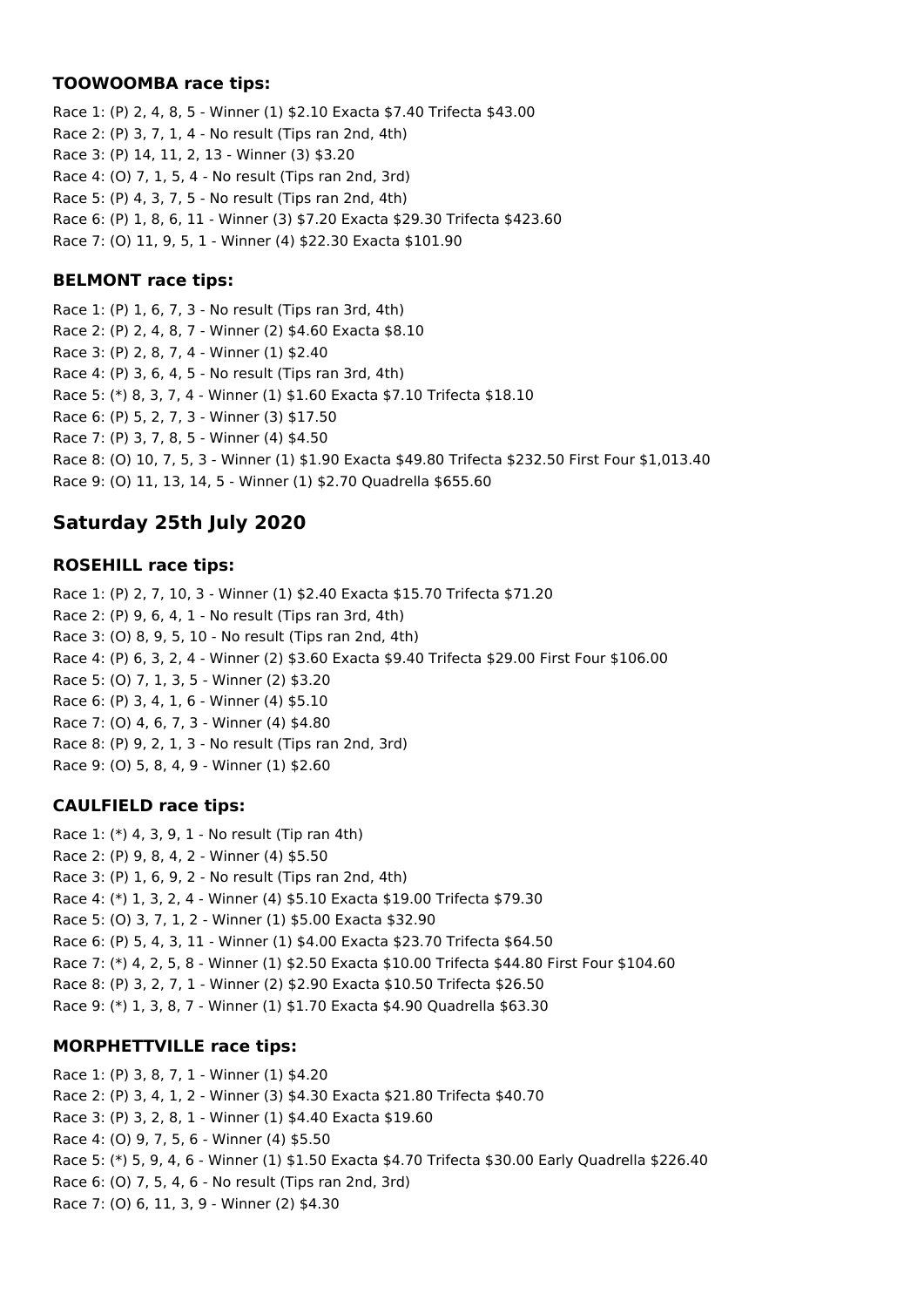Race 8: (O) 10, 8, 1, 9 - Winner (1) \$2.70 Race 9: (O) 10, 5, 8, 4 - No result

### **DOOMBEN race tips:**

Race 1: (P) 2, 4, 1, 6 - Winner (2) \$2.80 Race 2: (P) 1, 5, 7, 2 - Winner (3) \$7.60 Exacta \$131.20 Trifecta \$162.10 First Four \$473.20 Race 3: (P) 2, 8, 6, 1 - Winner (2) \$3.50 Race 4: (P) 2, 10, 12, 4 - Winner (2) \$4.40 Race 5: (P) 3, 14, 5, 6 - Winner (1) \$4.60 Early Quadrella \$1,130.10 Race 6: (P) 9, 12, 6, 8 - Winner (2) \$3.90 Exacta \$14.00 Race 7: (O) 9, 8, 5, 7 - Winner (3) \$5.80 Race 8: (O) 10, 8, 2, 12 - Abandoned Race 9: (P) 2, 5, 8, 11 - Abandoned

### **BELMONT race tips:**

Race 1: (P) 1, 9, 4, 7 - Winner (4) \$3.70 Race 2: (P) 1, 3, 5, 6 - Winner (4) \$14.30 Exacta \$65.10 Race 3: (P) 5, 3, 4, 7 - Winner (1) \$1.40 Exacta \$11.00 Race 4: (P) 3, 9, 1, 5 - No result (Tips ran 2nd, 3rd, 4th) Race 5: (P) 5, 8, 3, 7 - Winner (1) \$1.60 Race 6: (P) 8, 1, 6, 2 - No result (Tip ran 4th) Race 7: (P) 7, 3, 5, 1 - Winner (1) \$1.80 Race 8: (O) 8, 13, 9, 14 - Winner (1) \$1.60 Race 9: (O) 4, 1, 3, 11 - Winner (4) \$5.60 Exacta \$25.90 Trifecta \$77.30

### **GOSFORD race tips:**

Race 1: (P) 7, 6, 9, 1 - Winner (1) \$1.40 Exacta \$3.70 Trifecta \$7.30 First Four \$9.50 Race 2: (P) 2, 6, 3, 7 - No result (Tips ran 2nd, 3rd, 4th) Race 3: (P) 5, 3, 1, 6 - Winner (2) \$2.10 Exacta \$6.00 Trifecta \$15.00 Race 4: (P) 3, 2, 4, 1 - Winner (3) \$9.10 Race 5: (O) 1, 8, 5, 9 - No result (Tips ran 2nd, 3rd) Race 6: (P) 5, 6, 2, 1 - Winner (4) \$2.20 Exacta \$16.90 Race 7: (P) 4, 9, 3, 10 - Winner (3) \$2.10 Race 8: (O) 9, 4, 13, 3 - No result (Tips ran 2nd, 3rd)

# **COONABARABRAN race tips:**

Race 1: (O) 4, 5, 12, 3 - Winner (3) \$13.10 Race 2: (O) 11, 7, 3, 9 - No result (Tips ran 2nd, 4th) Race 3: (O) 4, 3, 1, 7 - No result (Tips ran 2nd, 4th) Race 4: (P) 3, 11, 7, 2 - Abandoned Race 5: (P) 3, 5, 7, 2 - Abandoned Race 6: (O) 11, 8, 1, 5 - Abandoned

### **TOOWOOMBA race tips:**

Race 1: (P) 1, 2, 4, 8 - Winner (2) \$2.30 Exacta \$3.30 Trifecta \$10.80 Race 2: (O) 3, 7, 4, 6 - Winner (3) \$14.20 Exacta \$25.70 Trifecta \$178.60 Race 3: (P) 7, 3, 5, 1 - Winner (1) \$1.40 Exacta \$5.50 Trifecta \$13.20 Race 4: (P) 4, 6, 10, 2 - No result (Tip ran 4th) Race 5: (P) 8, 3, 9, 10 - Winner (1) \$1.70 Exacta \$6.50 Race 6: (P) 1, 3, 2, 5 - Winner (2) \$3.20 Exacta \$22.80 Trifecta \$25.70 Race 7: (P) 7, 2, 6, 1 - Winner (3) \$9.10 Exacta \$51.10 Race 8: (P) 4, 2, 1, 5 - Winner (2) \$1.70 Exacta \$4.00 Trifecta \$5.80 Quadrella \$128.60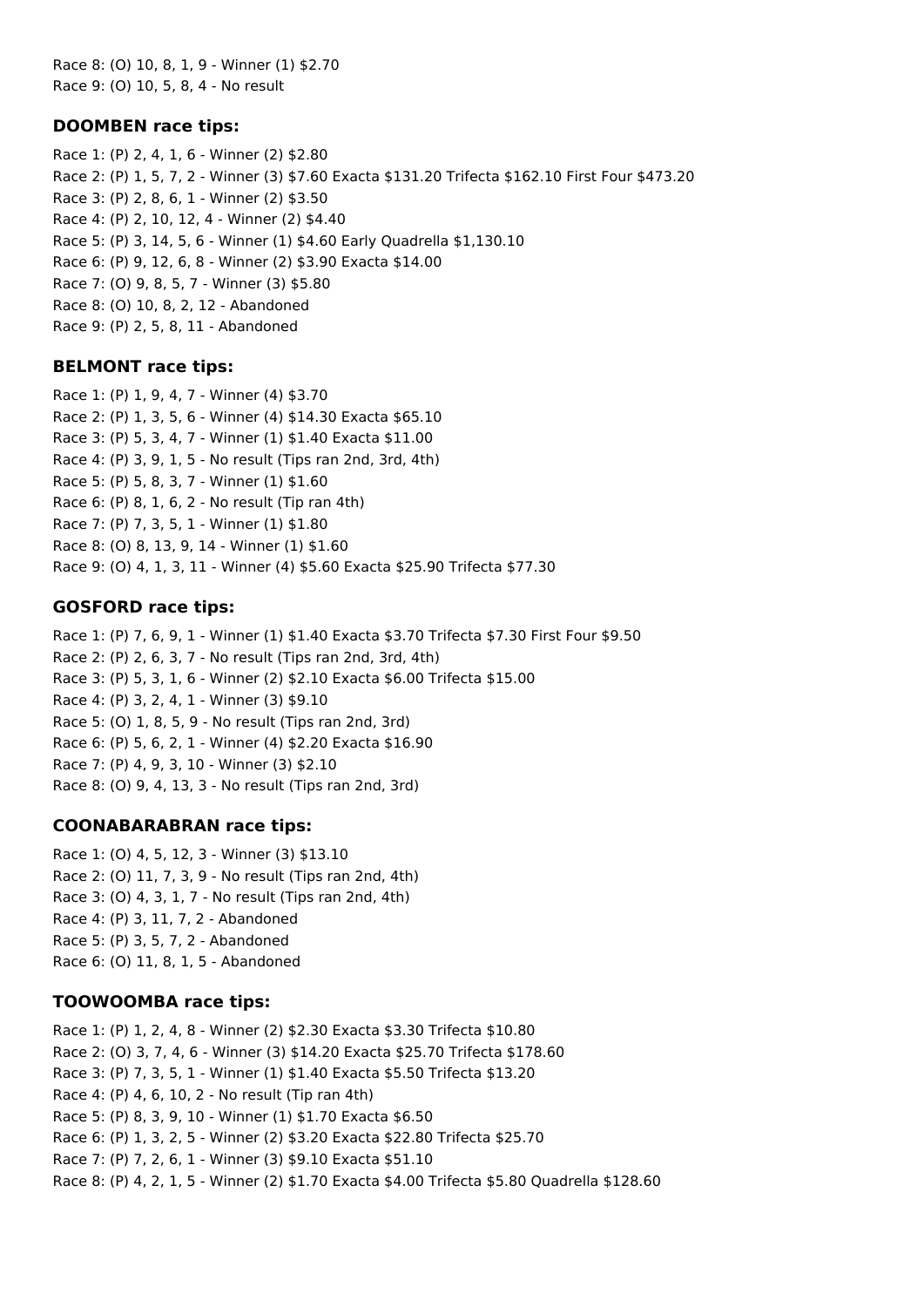#### **ROCKHAMPTON race tips:**

Race 1: (O) 5, 9, 8, 1 - Winner (4) \$4.90 Exacta \$23.00 Trifecta \$64.10 Race 2: (P) 9, 5, 2, 6 - Winner (2) \$4.60 Exacta \$25.40 Trifecta \$131.80 First Four \$368.40 Race 3: (P) 1, 2, 3, 5 - Winner (1) \$1.80 Race 4: (P) 1, 4, 7, 8 - Winner (1) \$1.60 Early Quadrella \$72.90 Race 5: (P) 1, 9, 5, 4 - Winner (1) \$1.90 Race 6: (P) 5, 1, 4, 3 - Winner (3) \$5.50 Exacta \$28.70 Race 7: (P) 2, 3, 8, 4 - Winner (3) \$7.10 Exacta \$45.50 Quadrella \$94.60

### **BEAUDESERT race tips:**

Race 1: (P) 2, 1, 9, 6 - No result (Tips ran 2nd, 3rd, 4th) Race 2: (O) 4, 8, 5, 6 - Winner (2) \$6.50 Race 3: (P) 4, 7, 8, 3 - No result (Tips ran 2nd, 3rd) Race 4: (P) 5, 6, 10, 8 - Winner (3) \$5.70 Exacta \$26.80 Race 5: (P) 8, 5, 6, 11 - Abandoned Race 6: (P) 6, 3, 4, 7 - Abandoned Race 7: (P) 3, 4, 5, 1 - Abandoned Race 8: (O) 2, 7, 8, 4 - Abandoned Race 9: (O) 9, 11, 2, 6 - Abandoned

### **ALICE SPRINGS race tips:**

Race 1: (O) 6, 1, 3, 5 - Winner (2) \$3.40 Exacta \$7.50 Race 2: (O) 3, 1, 8, 6 - Winner (2) \$3.40 Exacta \$18.30 Trifecta \$52.40 Race 3: (P) 1, 2, 6, 5 - Winner (3) \$5.10 Exacta \$15.80 Trifecta \$58.60 Race 4: (P) 2, 1, 7, 6 - Winner (4) \$7.00 Exacta \$39.10 Trifecta \$186.00 Early Quadrella \$170.70 Race 5: (P) 4, 8, 2, 5 - No result (Tip ran 2nd) Race 6: (O) 5, 2, 3, 6 - Winner (3) \$3.40 Exacta \$18.50 Race 7: (P) 4, 3, 9, 1 - Winner (1) \$3.90 Exacta \$19.70

# **Saturday 18th July 2020**

### **RANDWICK Kensington race tips:**

Race 1: (P) 6, 5, 4, 1 - Winner (1) \$3.50 Exacta \$16.90 Trifecta \$50.80 Race 2: (O) 4, 8, 1, 7 - No result (Tip ran 2nd) Race 3: (P) 3, 11, 2, 8 - Winner (4) \$9.30 Exacta \$24.10 Race 4: (O) 2, 3, 4, 8 - No result (Tips ran 2nd, 3rd, 4th) Race 5: (P) 5, 7, 2, 9 - No result (Tips ran 2nd, 3rd, 4th) Race 6: (\*) 4, 1, 8, 5 - Winner (2) \$4.20 Exacta \$28.90 Race 7: (P) 4, 1, 2, 11 - Winner (1) \$2.80 Race 8: (P) 7, 5, 8, 2 - Winner (4) \$7.30 Exacta \$41.60 Race 9: (\*) 11, 5, 13, 7 - Winner (4) \$12.30 Exacta \$84.10 Quadrella \$2,154.80

### **FLEMINGTON race tips:**

Race 1: (P) 3, 5, 2, 6 - No result (Tips ran 2nd, 4th) Race 2: (P) 6, 4, 1, 7 - Winner (1) \$4.30 Race 3: (\*) 1, 4, 3, 7 - Winner (1) \$1.90 Exacta \$7.70 Race 4: (O) 1, 11, 4, 8 - No result (Tips ran 2nd, 4th) Race 5: (P) 5, 4, 7, 3 - No result (Tips ran 2nd, 3rd) Race 6: (\*) 1, 15, 8, 2 - Winner (1) \$3.50 Race 7: (O) 7, 1, 3, 10 - No result (Tip ran 2nd) Race 8: (P) 10, 9, 5, 8 - Winner (1) \$4.30 Race 9: (O) 17, 12, 8, 5 - Winner (2) \$8.90 Exacta \$45.00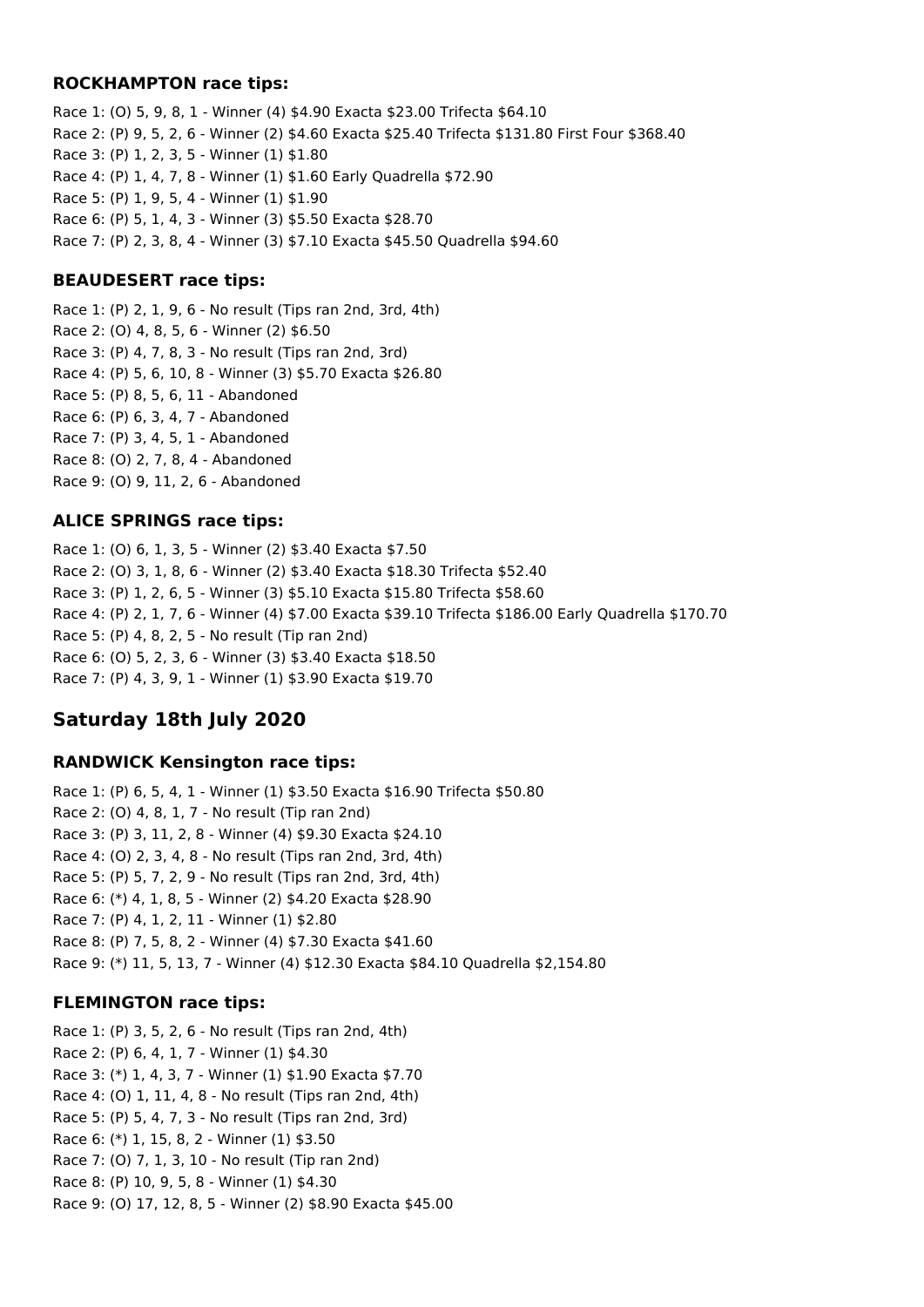### **MORPHETTVILLE race tips:**

Race 1: (P) 6, 2, 4, 3 - Winner (4) \$8.40 Exacta \$32.00 Trifecta \$86.20 Race 2: (P) 5, 3, 7, 6 - Winner (1) \$2.20 Exacta \$6.10 Trifecta \$26.60 Race 3: (P) 3, 1, 2, 6 - Winner (2) \$4.00 Exacta \$20.70 Race 4: (P) 4, 8, 9, 10 - Winner (4) \$8.20 Exacta \$28.60 Trifecta \$132.50 Race 5: (O) 8, 9, 5, 4 - Winner (1) \$4.00 Exacta \$50.10 Trifecta \$341.70 Early Quadrella \$293.20 Race 6: (P) 8, 4, 9, 10 - Winner (3) \$5.30 Exacta \$36.00 Race 7: (P) 9, 2, 5, 8 - Winner (1) \$1.80 Exacta \$12.30 Trifecta \$51.90 First Four \$281.60 Race 8: (O) 3, 4, 7, 2 - No result (Tips ran 2nd, 3rd, 4th) Race 9: (O) 13, 10, 1, 15 - No result

# **IPSWICH race tips:**

Race 1: (P) 3, 6, 2, 4 - No result (Tips ran 2nd, 3rd, 4th) Race 2: (P) 1, 6, 8, 3 - Winner (3) \$6.30 Exacta \$26.00 Trifecta \$50.50 Race 3: (P) 2, 3, 6, 7 - No result (Tips ran 3rd, 4th) Race 4: (P) 10, 6, 2, 8 - Winner (3) \$5.10 Exacta \$25.10 Race 5: (P) 10, 1, 2, 5 - Winner (1) \$2.90 Exacta \$11.10 Trifecta \$29.20 First Four \$62.40 Race 6: (P) 9, 6, 3, 2 - Winner (1) \$3.40 Exacta \$21.30 Race 7: (P) 5, 4, 1, 9 - No result (Tip ran 2nd) Race 8: (P) 1, 7, 11, 4 - Winner (1) \$4.20 Exacta \$25.10 Trifecta \$97.10 Race 9: (P) 4, 2, 5, 9 - Winner (4) \$9.70 Exacta \$41.00 Trifecta \$227.20

# **BELMONT race tips:**

Race 1: (P) 2, 6, 8, 5 - Winner (1) \$3.20 Race 2: (P) 3, 6, 1, 2 - Winner (1) \$2.50 Race 3: (O) 5, 2, 8, 3 - Winner (1) \$2.80 Race 4: (O) 12, 3, 1, 13 - Winner (2) \$3.20 Race 5: (\*) 6, 5, 8, 3 - Winner (1) \$1.50 Exacta \$7.70 Trifecta \$35.20 Race 6: (P) 12, 6, 11, 9 - Winner (1) \$1.70 Exacta \$3.40 Trifecta \$24.70 Early Quadrella \$47.80 Race 7: (P) 5, 6, 1, 10 - Winner (3) \$6.10 Race 8: (P) 8, 7, 6, 5 - Winner (1) \$2.10 Race 9: (O) 11, 5, 2, 7 - Winner (3) \$4.20 Race 10: (O) 9, 6, 7, 4 - Winner (1) \$2.10 Quadrella \$212.70

# **KEMBLA GRANGE race tips:**

Race 1: (P) 1, 6, 5, 3 - Winner (4) \$7.20 Exacta \$42.00 Race 2: (P) 3, 11, 7, 10 - Winner (4) \$6.50 Exacta \$18.30 Race 3: (P) 3, 2, 6, 9 - Winner (4) \$8.50 Exacta \$39.90 Trifecta \$61.80 First Four \$177.70 Race 4: (P) 14, 1, 15, 3 - No result (Tips ran 3rd, 4th) Race 5: (P) 2, 8, 3, 11 - No result (Tips ran 2nd, 3rd) Race 6: (P) 6, 5, 10, 1 - Winner (2) \$3.10 Exacta \$15.70 Race 7: (O) 6, 2, 4, 11 - Winner (2) \$4.30

# **DONALD race tips:**

Race 1: (O) 1, 12, 14, 8 - Winner (4) \$13.80 Exacta \$75.50 Race 2: (O) 5, 3, 11, 9 - Winner (1) \$6.60 Exacta \$62.90 Race 3: (O) 13, 5, 10, 9 - Winner (3) \$6.20 Exacta \$25.80 Race 4: (O) 7, 10, 1, 15 - Winner (4) \$6.60 Race 5: (O) 16, 9, 15, 4 - No result (Tips ran 2nd, 4th) Race 6: (O) 13, 4, 2, 12 - Winner (4) \$8.40 Race 7: (O) 5, 1, 12, 2 - Winner (2) \$6.50 Exacta \$52.50 Race 8: (O) 9, 1, 6, 8 - Winner (2) \$3.00 Exacta \$21.70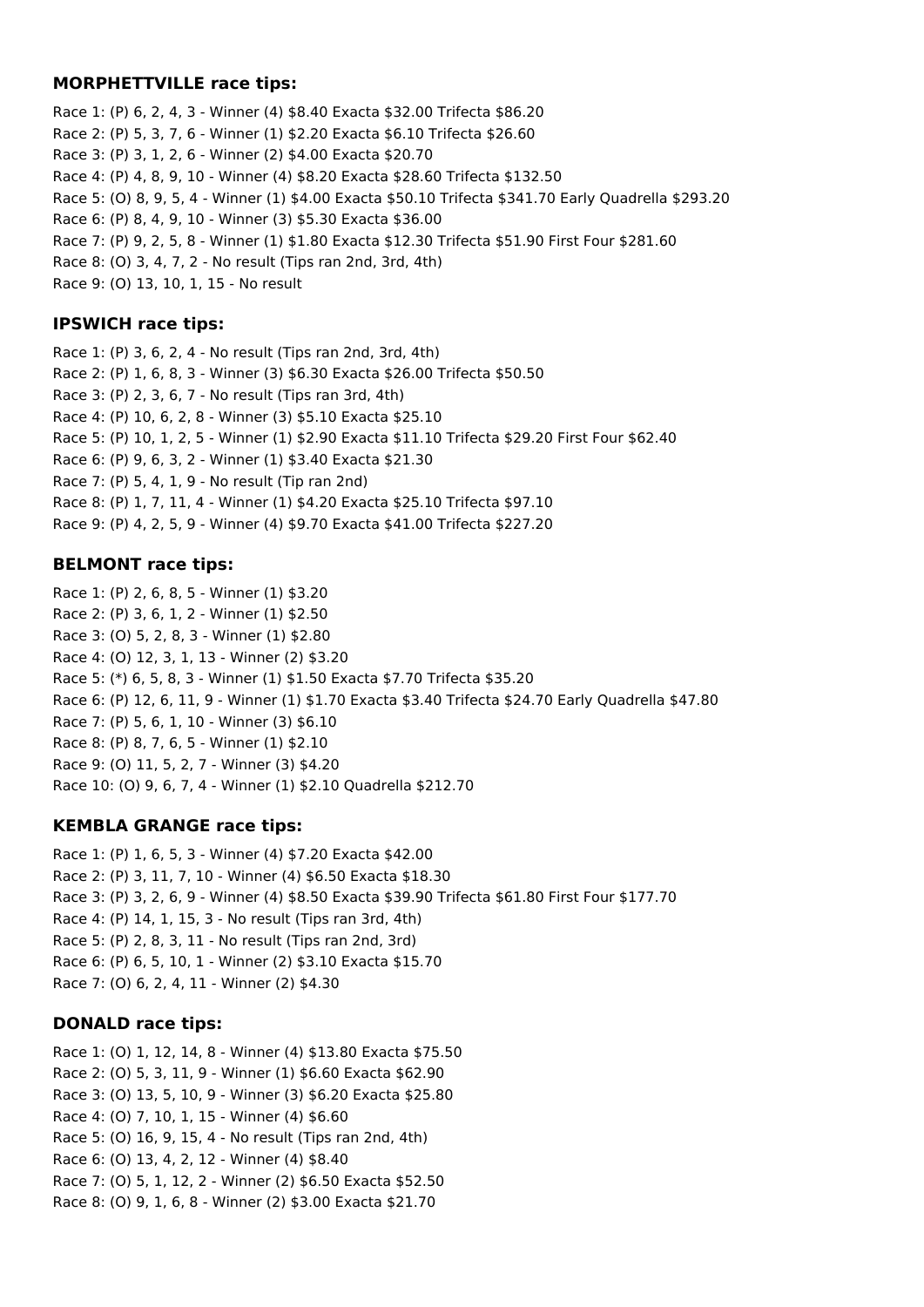#### **TOOWOOMBA race tips:**

Race 1: (O) 5, 6, 1, 4 - Winner (1) \$3.60 Race 2: (O) 4, 2, 9, 11 - No result (Tips ran 2nd, 4th) Race 3: (P) 10, 3, 9, 7 - No result (Tips ran 2nd, 4th) Race 4: (P) 3, 2, 8, 1 - No result (Tips ran 2nd, 4th) Race 5: (P) 1, 7, 5, 8 - No result (Tips ran 3rd, 4th) Race 6: (P) 11, 9, 7, 4 - No result (Tips ran 2nd, 3rd) Race 7: (P) 9, 4, 2, 7 - Winner (2) \$3.30 Race 8: (P) 2, 7, 3, 8 - Winner (1) \$2.30 Exacta \$13.70

### **GOLD COAST race tips:**

Race 1: (P) 8, 2, 5, 9 - Winner (2) \$4.20 Race 2: (P) 4, 8, 9, 7 - No result (Tip ran 4th) Race 3: (P) 2, 1, 5, 6 - Winner (2) \$2.50 Exacta \$5.70 Race 4: (P) 1, 2, 4, 11 - No result (Tips ran 2nd, 3rd) Race 5: (P) 5, 4, 1, 3 - Winner (2) \$10.50 Exacta \$111.70 Trifecta \$231.90 Race 6: (P) 1, 5, 8, 3 - Winner (3) \$3.10 Race 7: (P) 9, 4, 11, 3 - Winner (3) \$3.40 Exacta \$6.30 Trifecta \$18.60 Race 8: (O) 9, 5, 4, 2 - Winner (1) \$3.00 Quadrella \$542.10

#### **ROMA race tips:**

Race 1: (P) 2, 4, 8, 10 - Winner (4) \$5.50 Race 2: (O) 5, 3, 9, 4 - No result (Tips ran 2nd, 3rd) Race 3: (O) 4, 5, 8, 3 - Winner (2) \$4.60 Race 4: (P) 7, 8, 9, 1 - Winner (1) \$6.20 Race 5: (P) 8, 2, 1, 11 - Winner (3) \$5.70 Exacta \$18.90 Race 6: (P) 1, 2, 7, 3 - No result (Tips ran 3rd, 4th) Race 7: (P) 6, 4, 7, 5 - No result (Tip ran 2nd)

### **LISMORE race tips:**

Race 1: (P) 3, 8, 1, 4 - Winner (2) \$3.40 Exacta \$9.30 Trifecta \$22.90 First Four \$99.90 Race 2: (O) 5, 7, 2, 9 - Winner (2) \$4.50 Race 3: (P) 2, 9, 5, 11 - Winner (2) \$6.70 Race 4: (P) 6, 1, 5, 4 - Winner (2) \$3.20 Early Quadrella \$487.70 Race 5: (P) 2, 4, 6, 8 - Winner (1) \$6.80 Exacta \$33.40 Trifecta \$175.20 Race 6: (O) 1, 8, 9, 2 - Winner (4) \$4.50 Exacta \$11.00 Quadrella \$536.40

# **Saturday 11th July 2020**

### **ROSEHILL race tips:**

Race 1: (P) 2, 1, 6, 4 - Winner (1) \$2.50 Exacta \$13.00 Race 2: (P) 10, 5, 3, 2 - No result (Tips ran 2nd, 3rd, 4th) Race 3: (O) 1, 3, 2, 10 - Winner (1) \$4.20 Exacta \$46.70 Race 4: (P) 1, 7, 2, 11 - Winner (1) \$5.10 Exacta \$40.40 Trifecta \$145.40 Race 5: (P) 5, 3, 2, 4 - Winner (1) \$2.80 Race 6: (P) 1, 10, 6, 3 - Winner (3) \$5.20 Exacta \$39.10 Race 7: (P) 4, 8, 7, 3 - Winner (2) \$5.00 Race 8: (\*) 11, 3, 8, 2 - Winner (3) \$8.80 Race 9: (P) 6, 1, 9, 4 - No result (Tips ran 2nd, 3rd)

### **CAULFIELD race tips:**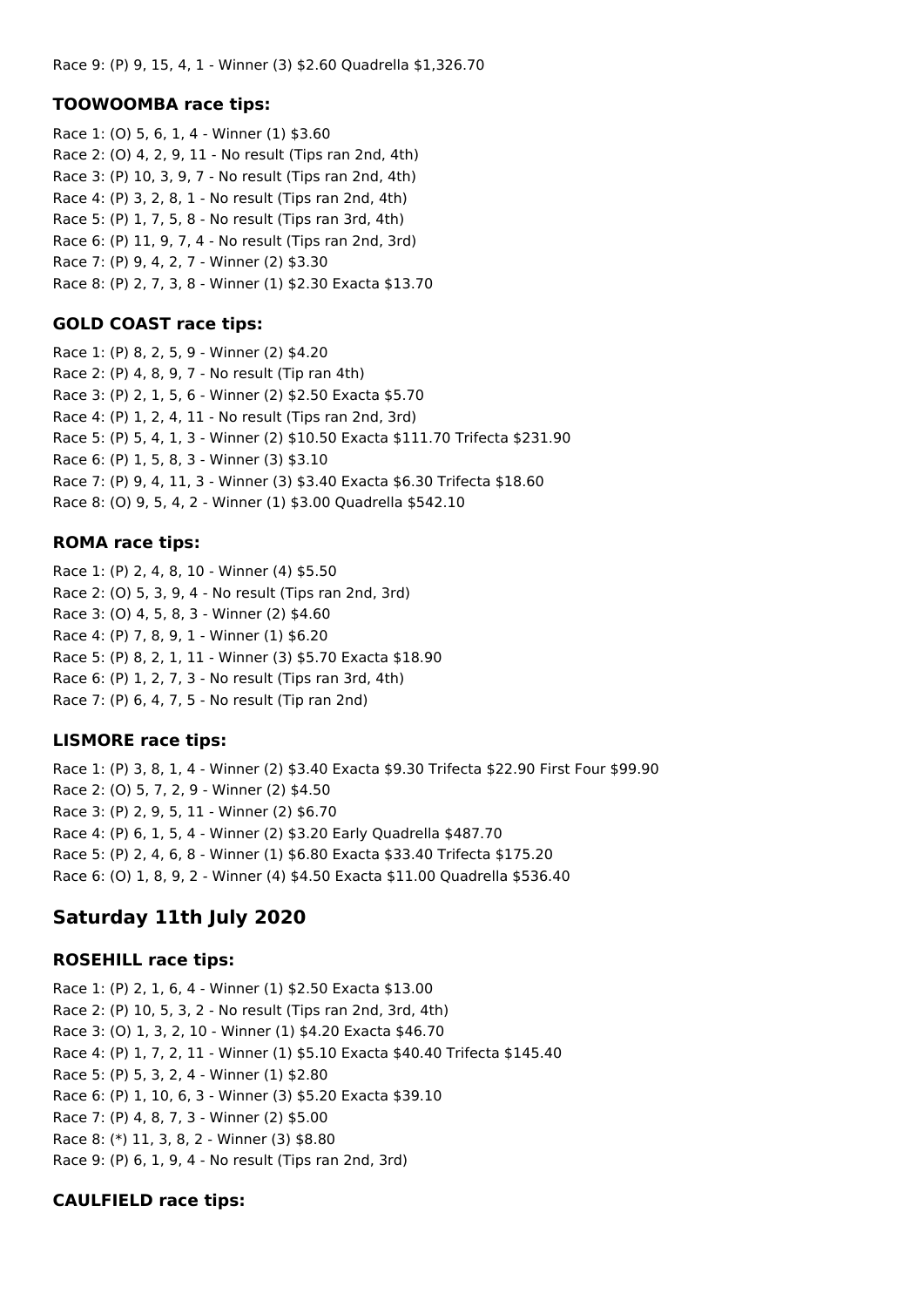Race 1: (P) 4, 1, 3, 2 - Winner (3) \$4.20 Exacta \$31.00 Race 2: (P) 3, 6, 5, 1 - Winner (1) \$4.40 Race 3: (O) 18, 3, 13, 12 - Winner (1) \$3.90 Race 4: (P) 5, 6, 3, 4 - No result (Tip ran 4th) Race 5: (O) 2, 6, 7, 5 - Winner (1) \$4.30 Race 6: (P) 3, 1, 6, 5 - No result (Tip ran 3rd) Race 7: (P) 2, 1, 6, 9 - Winner (2) \$2.40 Exacta \$4.10 Trifecta \$26.00 Race 8: (O) 1, 4, 2, 6 - Winner (2) \$6.40 Race 9: (O) 14, 11, 10, 3 - No result (Tip ran 3rd)

### **GAWLER race tips:**

Race 1: (P) 3, 7, 2, 8 - Winner (1) \$2.50 Exacta \$9.60 Trifecta \$29.20 First Four \$77.10 Race 2: (P) 4, 6, 7, 12 - Winner (2) \$4.90 Race 3: (P) 8, 4, 6, 5 - Winner (4) \$7.70 Exacta \$42.50 Trifecta \$107.40 First Four \$150.80 Race 4: (O) 4, 6, 3, 2 - Winner (1) \$5.10 Exacta \$11.60 Race 5: (P) 5, 1, 2, 9 - No result (Tip ran 2nd) Race 6: (O) 3, 6, 2, 4 - Winner (1) \$4.80 Exacta \$19.20 Trifecta \$66.60 Race 7: (\*) 11, 10, 1, 4 - Winner (1) \$2.70 Race 8: (P) 4, 1, 2, 8 - Winner (1) \$5.40 Exacta \$14.90 Trifecta \$70.80 First Four \$175.60 Race 9: (O) 1, 12, 14, 10 - Winner (3) \$9.20 Exacta \$45.70 Quadrella \$473.40

### **SUNSHINE COAST race tips:**

Race 1: (\*) 1, 6, 9, 5 - Winner (1) \$2.30 Exacta \$9.90 Race 2: (P) 8, 4, 5, 7 - No result (Tips ran 2nd, 3rd, 4th) Race 3: (P) 4, 8, 2, 9 - Winner (3) \$4.50 Exacta \$11.20 Race 4: (P) 5, 10, 9, 13 - No result (Tips ran 2nd, 3rd, 4th) Race 5: (P) 7, 2, 4, 11 - Winner (2) \$3.70 Exacta \$12.30 Race 6: (\*) 2, 7, 10, 1 - Winner (4) \$5.90 Exacta \$40.00 Race 7: (P) 1, 3, 7, 13 - Winner (2) \$2.20 Exacta \$9.60 Race 8: (P) 11, 6, 3, 4 - Winner (1) \$4.50 Exacta \$21.30 Trifecta \$79.10 First Four \$117.10 Race 9: (P) 13, 16, 2, 7 - Winner (2) \$3.70 Exacta \$13.80 Quadrella \$488.80

### **BELMONT race tips:**

Race 1: (P) 10, 4, 2, 6 - Winner (1) \$4.80 Race 2: (P) 6, 5, 3, 1 - No result (Tips ran 2nd, 3rd) Race 3: (P) 1, 3, 7, 13 - No result (Tips ran 2nd, 4th) Race 4: (P) 1, 4, 2, 3 - Winner (1) \$1.50 Exacta \$3.10 Trifecta \$10.30 Race 5: (\*) 10, 9, 5, 11 - Winner (1) \$1.30 Race 6: (\*) 6, 1, 9, 11 - Winner (1) \$2.30 Race 7: (P) 4, 1, 5, 3 - No result (Tips ran 2nd, 3rd) Race 8: (P) 8, 6, 10, 2 - Winner (1) \$4.00 Race 9: (P) 6, 9, 4, 2 - Winner (3) \$2.50 Exacta \$11.80 Trifecta \$68.40

### **WYONG race tips:**

Race 1: (P) 3, 7, 4, 2 - Abandoned Race 2: (P) 2, 4, 1, 3 - Abandoned Race 3: (P) 1, 7, 9, 4 - Abandoned Race 4: (P) 1, 6, 2, 4 - Abandoned Race 5: (P) 2, 1, 9, 5 - Abandoned Race 6: (P) 2, 4, 3, 7 - Abandoned Race 7: (P) 1, 4, 6, 3 - Abandoned Race 8: (P) 7, 2, 6, 10 - Abandoned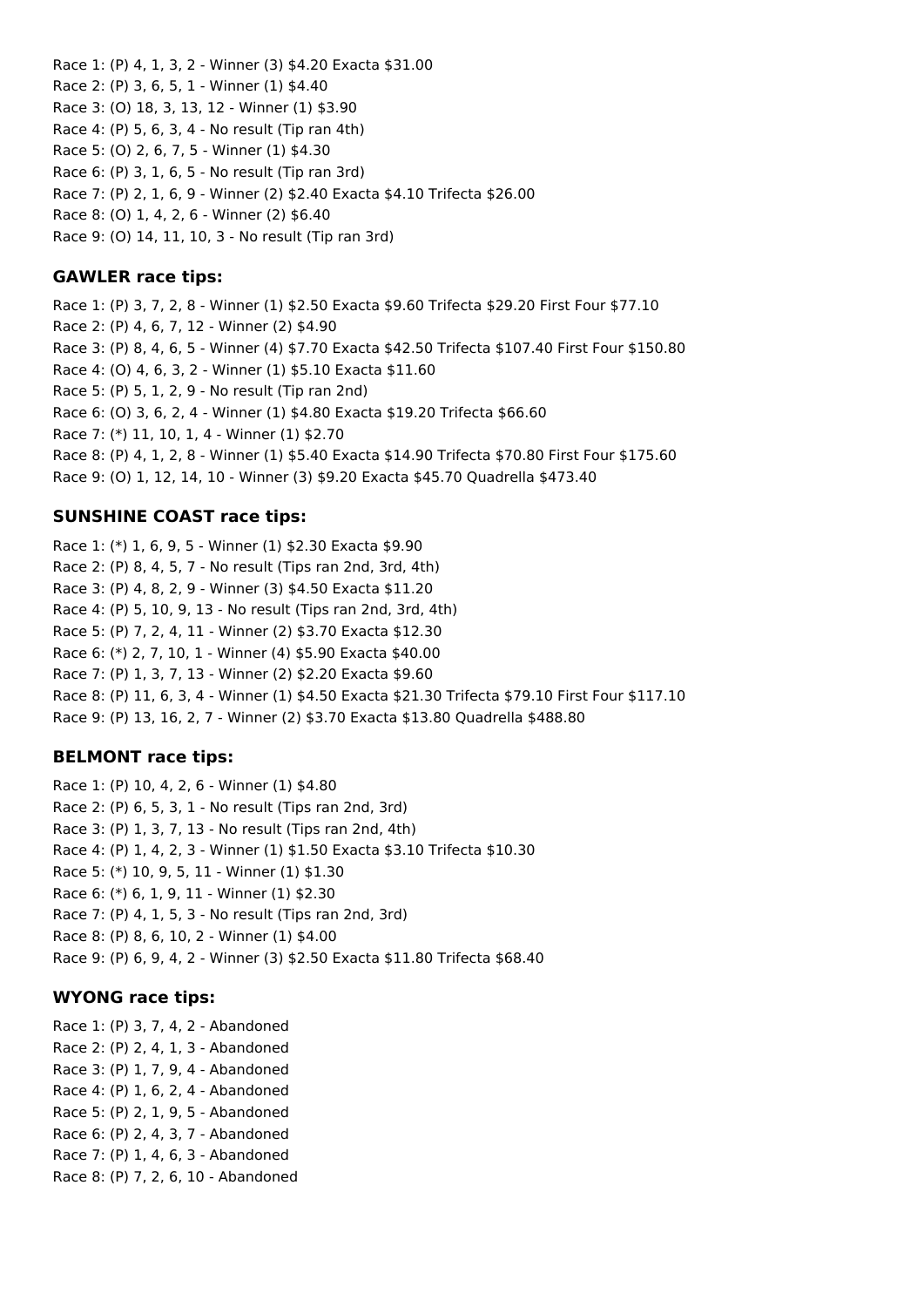### **MOE race tips:**

Race 1: (P) 6, 2, 9, 4 - No result (Tip ran 2nd) Race 2: (P) 6, 11, 3, 8 - Winner (4) \$7.10 Exacta \$36.00 Trifecta \$285.10 First Four \$407.10 Race 3: (O) 8, 2, 6, 12 - Winner (4) \$8.10 Exacta \$47.50 Trifecta \$73.30 Race 4: (O) 1, 7, 3, 8 - No result (Tip ran 3rd) Race 5: (O) 1, 3, 2, 10 - No result (Tips ran 3rd, 4th) Race 6: (O) 1, 7, 3, 4 - Winner (2) \$3.90 Race 7: (O) 3, 8, 7, 1 - No result (Tips ran 3rd, 4th) Race 8: (O) 3, 6, 8, 7 - No result (Tips ran 3rd, 4th) Race 9: (O) 4, 6, 7, 10 - Winner (2) \$7.80

# **TOOWOOMBA race tips:**

Race 1: (P) 1, 3, 6, 4 - No result (Tips ran 2nd, 3rd) Race 2: (O) 4, 6, 7, 1 - Winner (4) \$4.40 Exacta \$26.60 Race 3: (O) 8, 3, 5, 4 - Winner (3) \$5.60 Exacta \$39.00 Race 4: (O) 2, 5, 1, 9 - Winner (2) \$7.40 Race 5: (P) 5, 4, 6, 1 - Winner (2) \$2.70 Exacta \$13.60 Early Quadrella \$1,218.60 Race 6: (P) 5, 1, 9, 4 - Winner (2) \$5.80 Race 7: (P) 6, 4, 5, 2 - No result (Tips ran 2nd, 4th) Race 8: (P) 2, 10, 9, 11 - No result (Tips ran 2nd, 3rd) Race 9: (P) 2, 9, 1, 4 - No result (Tips ran 3rd, 4th)

# **GOLD COAST race tips:**

Race 1: (P) 5, 1, 6, 7 - Winner (4) \$3.30 Exacta \$17.00 Trifecta \$43.10 Race 2: (P) 2, 5, 11, 9 - Winner (1) \$2.70 Exacta \$18.70 Trifecta \$73.20 First Four \$182.30 Race 3: (O) 10, 3, 8, 11 - Winner (2) \$5.30 Race 4: (P) 3, 10, 4, 8 - Winner (1) \$2.40 Exacta \$10.30 Trifecta \$62.30 First Four \$158.30 Early Quadrella \$82.60 Race 5: (P) 2, 3, 6, 9 - Winner (2) \$3.30 Exacta \$8.60 Trifecta \$13.90 Race 6: (P) 5, 9, 4, 2 - No result (Tips ran 2nd, 3rd, 4th) Race 7: (P) 8, 7, 3, 2 - Winner (1) \$1.60 Exacta \$6.70 Trifecta \$18.00 First Four \$49.10 Race 8: (P) 13, 5, 6, 7 - Winner (4) \$5.00

# **DARWIN race tips:**

Race 1: (P) 1, 2, 3, 4 - Winner (1) \$1.30 Exacta \$2.60 Trifecta \$18.60 First Four \$51.70 Race 2: (P) 3, 1, 4, 6 - Winner (1) \$2.50 Race 3: (P) 3, 8, 4, 5 - Winner (3) \$10.40 Exacta \$43.30 Race 4: (P) 1, 3, 5, 10 - Winner (4) \$11.30 Exacta \$72.00 Early Quadrella \$348.30 Race 5: (P) 3, 9, 4, 2 - Winner (3) \$6.70 Race 6: (O) 2, 1, 5, 6 - Winner (1) \$2.40 Race 7: (P) 10, 1, 6, 4 - No result (Tips ran 2nd, 3rd)

# **COWRA race tips:**

Race 1: (P) 2, 5, 8, 3 - Winner (3) \$2.30 Race 2: (P) 3, 5, 1, 8 - No result (Tip ran 2nd) Race 3: (P) 7, 13, 5, 9 - Winner (1) \$1.00 Race 4: (P) 1, 2, 4, 12 - Winner (3) \$1.90 Exacta \$3.20 Race 5: (O) 4, 10, 9, 12 - No result (Tips ran 3rd, 4th) Race 6: (O) 10, 4, 1, 2 - No result (Tip ran 3rd)

# **BARCALDINE race tips:**

Race 1: (P) 10, 2, 4, 8 - No result (Tip ran 2nd) Race 2: (P) 2, 3, 11, 4 - No result (Tips ran 3rd, 4th)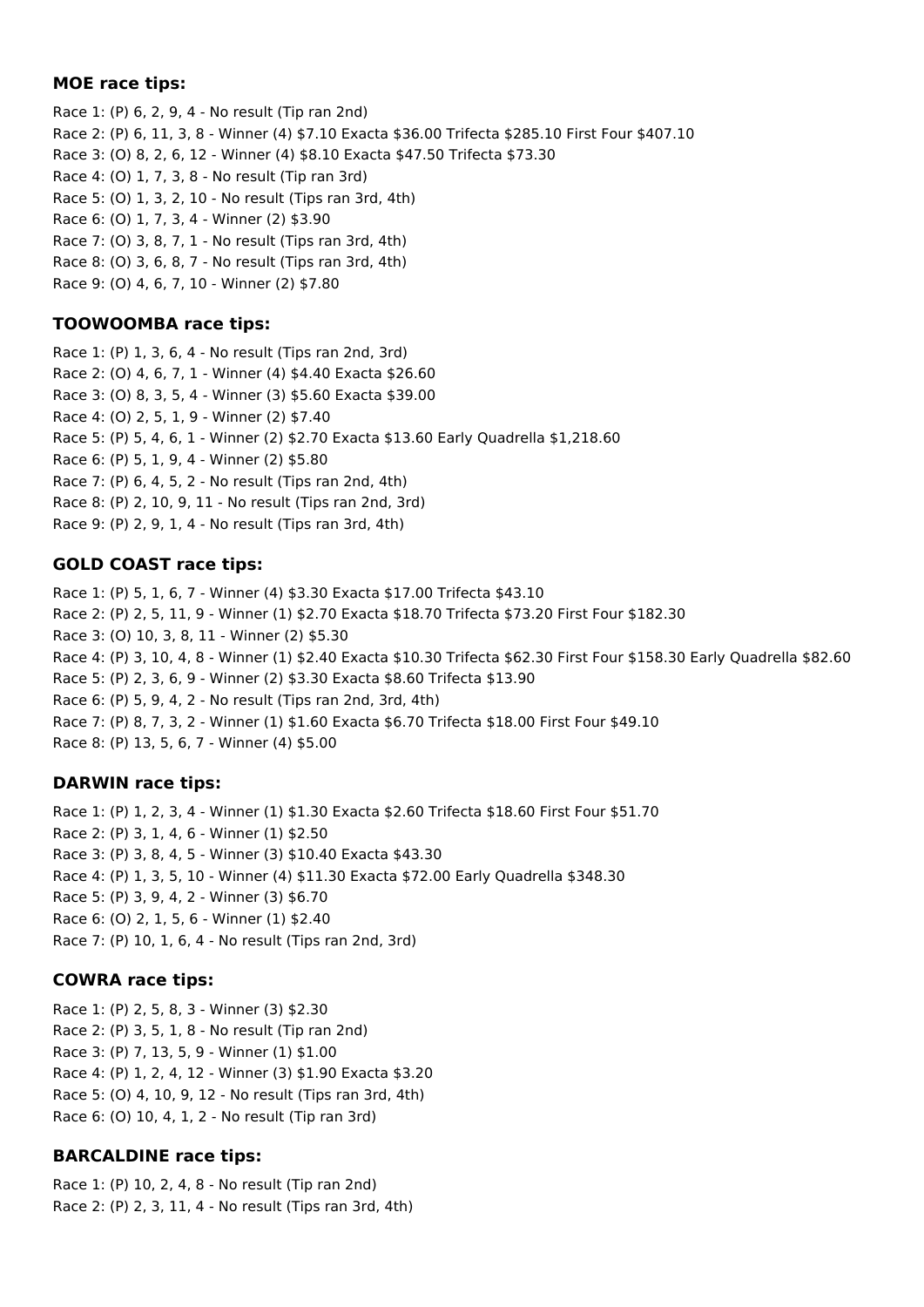Race 3: (P) 2, 5, 4, 1 - No result (Tips ran 2nd, 3rd, 4th) Race 4: (O) 6, 5, 3, 12 - No result Race 5: (P) 3, 1, 4, 5 - Winner (1) \$4.90 Exacta \$21.70 Race 6: (\*) 3, 1, 4, 7 - Winner (1) \$2.10 Race 7: (O) 8, 7, 12, 2 - No result (Tips ran 2nd, 3rd)

# **Saturday 4th July 2020**

# **RANDWICK race tips:**

Race 1: (\*) 2, 7, 1, 5 - Winner (3) \$8.40 Exacta \$86.80 Trifecta \$110.40 First Four \$786.80 Race 2: (O) 9, 10, 5, 13 - No result (Tip ran 4th) Race 3: (P) 10, 4, 5, 2 - Winner (1) \$1.90 Exacta \$6.80 Race 4: (P) 7, 4, 5, 6 - Winner (4) \$8.90 Exacta \$38.30 Trifecta \$163.60 First Four \$323.60 Race 5: (P) 5, 6, 3, 2 - Winner (1) \$3.30 Race 6: (\*) 3, 6, 13, 5 - Winner (2) \$7.00 Exacta \$58.90 Trifecta \$189.70 Race 7: (O) 1, 9, 5, 3 - No result (Tips ran 2nd, 3rd) Race 8: (P) 3, 2, 4, 5 - Winner (1) \$3.90 Exacta \$12.20 Race 9: (P) 10, 3, 1, 12 - Winner (2) \$2.60 Exacta \$12.30

# **FLEMINGTON race tips:**

Race 1: (\*) 6, 1, 3, 2 - Winner (1) \$2.30 Race 2: (P) 4, 3, 7, 6 - Winner (1) \$2.50 Race 3: (P) 1, 7, 6, 11 - Winner (1) \$2.00 Exacta \$8.50 Race 4: (P) 1, 4, 11, 10 - Winner (1) \$1.70 Exacta \$3.10 Race 5: (O) 3, 4, 5, 9 - Winner (4) \$8.90 Early Quadrella \$109.00 Race 6: (O) 8, 5, 2, 11 - Winner (3) \$9.80 Exacta \$44.90 Race 7: (P) 2, 13, 9, 3 - Winner (4) \$7.60 Exacta \$41.00 Race 8: (P) 2, 5, 16, 9 - No result (Tips ran 3rd, 4th) Race 9: (O) 7, 1, 9, 10 - Winner (1) \$3.70 Exacta \$40.30

# **MURRAY BRIDGE race tips:**

Race 1: (P) 6, 8, 5, 3 - Winner (1) \$1.60 Exacta \$7.90 Trifecta \$33.50 First Four \$143.10 Race 2: (P) 8, 7, 9, 4 - Winner (4) \$3.60 Exacta \$13.10 Race 3: (O) 7, 2, 1, 9 - Winner (2) \$5.00 Race 4: (P) 2, 3, 5, 6 - Winner (1) \$5.20 Race 5: (\*) 6, 7, 8, 9 - Winner (2) \$8.50 Exacta \$63.60 Early Quadrella \$867.90 Race 6: (O) 1, 5, 6, 3 - Winner (1) \$3.30 Exacta \$15.70 Race 7: (O) 7, 8, 12, 5 - Winner (3) \$21.10 Race 8: (O) 10, 8, 2, 1 - No result (Tip ran 4th) Race 9: (O) 6, 14, 3, 7 - No result (Tips ran 2nd, 3rd)

# **EAGLE FARM race tips:**

Race 1: (P) 9, 1, 2, 7 - Winner (2) \$4.90 Exacta \$6.70 Trifecta \$19.60 First Four \$35.20 Race 2: (P) 1, 4, 6, 10 - Winner (1) \$4.60 Race 3: (P) 6, 10, 5, 11 - Winner (1) \$4.90 Exacta \$17.70 Trifecta \$92.50 First Four \$240.70 Race 4: (P) 8, 2, 1, 5 - Winner (3) \$4.50 Exacta \$16.60 Race 5: (O) 8, 11, 10, 7 - No result (Tips ran 2nd, 4th) Race 6: (P) 4, 5, 2, 7 - Winner (4) \$4.40 Race 7: (P) 5, 4, 1, 3 - No result (Tips ran 3rd, 4th) Race 8: (O) 10, 9, 11, 2 - No result (Tip ran 3rd) Race 9: (O) 4, 1, 3, 11 - Winner (4) \$5.60

# **BELMONT race tips:**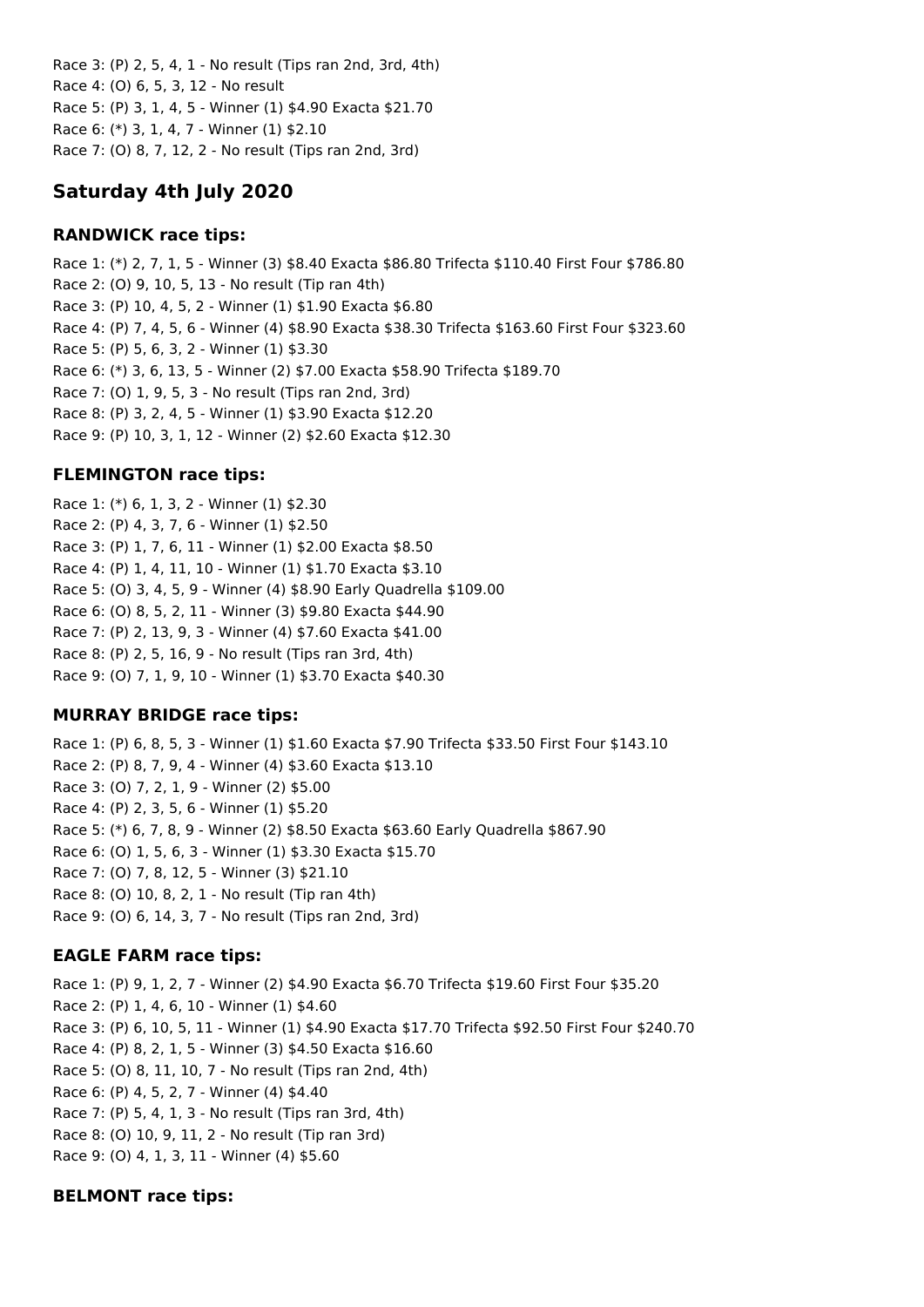Race 1: (P) 3, 7, 5, 9 - No result (Tips ran 2nd, 4th) Race 2: (P) 2, 1, 11, 13 - No result (Tips ran 2nd, 3rd) Race 3: (P) 1, 12, 7, 2 - Winner (1) \$3.30 Exacta \$25.50 Race 4: (\*) 8, 2, 1, 6 - Winner (1) \$1.20 Exacta \$4.70 Trifecta \$16.50 Race 5: (O) 7, 5, 9, 8 - No result (Tips ran 2nd, 3rd) Race 6: (P) 4, 3, 5, 6 - No result (Tips ran 2nd, 3rd) Race 7: (\*) 4, 12, 2, 7 - Winner (2) \$3.40 Race 8: (P) 8, 5, 3, 4 - No result (Tips ran 2nd, 3rd, 4th) Race 9: (\*) 4, 3, 7, 10 - Winner (1) \$1.80 Race 10: (O) 14, 5, 1, 7 - No result (Tips ran 2nd, 3rd)

# **NEWCASTLE race tips:**

Race 1: (P) 2, 3, 1, 6 - Winner (3) \$2.80 Exacta \$22.40 Trifecta \$63.30 Race 2: (\*) 7, 3, 4, 8 - Winner (2) \$2.00 Race 3: (\*) 3, 8, 6, 7 - Winner (1) \$1.70 Race 4: (\*) 8, 3, 2, 1 - Winner (1) \$1.50 Early Quadrella \$11.20 Race 5: (O) 9, 8, 5, 7 - No result (Tips ran 2nd, 4th) Race 6: (P) 2, 4, 3, 8 - Winner (2) \$2.00 Race 7: (O) 7, 14, 5, 16 - Winner (1) \$2.40 Race 8: (O) 5, 2, 8, 12 - Winner (1) \$4.20 Exacta \$25.40 Trifecta \$380.00

# **ECHUCA race tips:**

Race 1: (P) 12, 9, 1, 13 - Winner (4) \$7.30 Exacta \$28.60 Trifecta \$71.50 First Four \$332.60 Race 2: (O) 2, 9, 8, 10 - No result (Tips ran 2nd, 3rd) Race 3: (O) 5, 7, 9, 11 - Winner (2) \$3.40 Exacta \$29.50 Race 4: (O) 9, 4, 10, 8 - Winner (3) \$4.00 Race 5: (O) 1, 9, 3, 7 - No result (Tip ran 2nd) Race 6: (O) 9, 6, 4, 2 - No result (Tips ran 2nd, 3rd) Race 7: (O) 5, 3, 11, 8 - No result (Tips ran 2nd, 4th) Race 8: (P) 5, 4, 11, 9 - Winner (2) \$4.40 Race 9: (O) 8, 12, 4, 6 - No result (Tips ran 2nd, 3rd, 4th)

# **TOOWOOMBA race tips:**

Race 1: (P) 4, 9, 6, 3 - Winner (4) \$3.50 Exacta \$44.40 Race 2: (P) 7, 2, 1, 3 - Winner (1) \$3.80 Race 3: (P) 7, 3, 5, 1 - No result (Tips ran 2nd, 3rd) Race 4: (P) 3, 2, 8, 13 - Winner (3) \$11.00 Race 5: (P) 8, 6, 3, 5 - Winner (2) \$3.10 Exacta \$15.20 Race 6: (P) 2, 1, 4, 5 - Winner (1) \$4.80 Exacta \$8.40 Trifecta \$15.90 Race 7: (P) 1, 2, 4, 3 - Winner (1) \$2.10 Exacta \$3.50 Trifecta \$7.70 First Four \$5.60 Race 8: (P) 6, 4, 3, 5 - Winner (3) \$5.50 Exacta \$29.80 Trifecta \$41.80 First Four \$79.00 Quadrella \$221.20

# **GOLD COAST race tips:**

Race 1: (P) 14, 4, 5, 10 - No result (Tips ran 2nd, 3rd, 4th) Race 2: (P) 1, 3, 6, 2 - Winner (3) \$6.80 Exacta \$23.20 Trifecta \$46.10 Race 3: (P) 10, 5, 1, 9 - Winner (2) \$2.10 Race 4: (P) 7, 3, 1, 13 - Winner (2) \$3.00 Exacta \$6.30 Race 5: (P) 8, 7, 4, 1 - Winner (3) \$15.70 Exacta \$216.00 Race 6: (O) 2, 3, 6, 5 - Winner (1) \$5.20 Race 7: (P) 11, 1, 4, 2 - Winner (3) \$3.70 Race 8: (O) 1, 5, 3, 10 - No result (Tips ran 2nd, 4th)

# **DARWIN race tips:**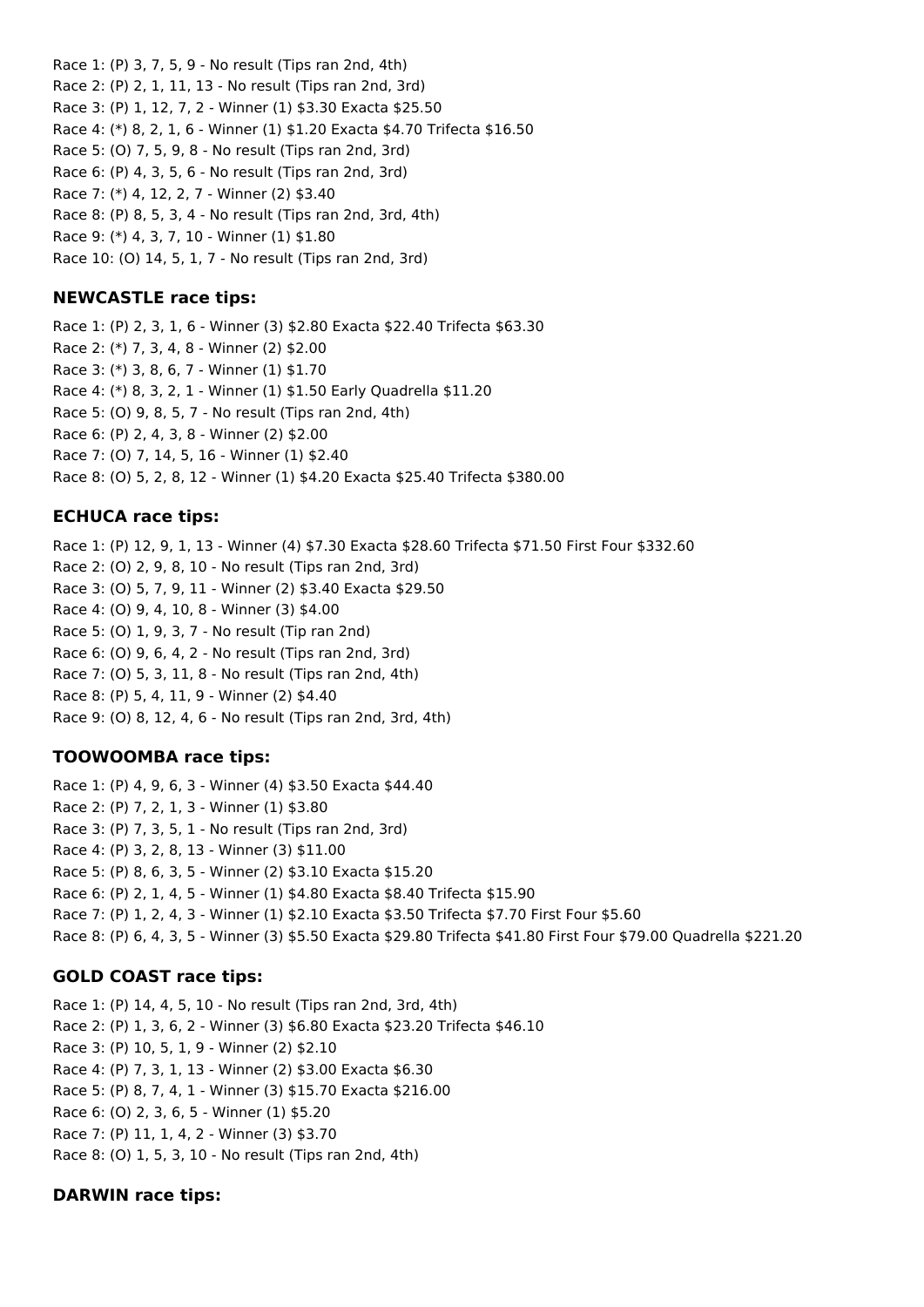Race 1: (P) 4, 6, 5, 3 - Winner (1) \$3.80 Exacta \$20.70 Race 2: (P) 8, 2, 10, 11 - Winner (2) \$2.00 Exacta \$21.70 Trifecta \$59.20 Race 3: (P) 6, 7, 1, 3 - No result (Tips ran 2nd, 3rd) Race 4: (P) 2, 3, 1, 5 - Winner (4) \$3.50 Exacta \$15.10 Trifecta \$20.30 Race 5: (P) 6, 7, 5, 3 - Winner (4) \$13.20 Exacta \$27.10 Race 6: (P) 5, 3, 2, 8 - No result (Tip ran 2nd) Race 7: (P) 1, 5, 2, 7 - No result (Tips ran 2nd, 3rd) Race 8: (P) 5, 8, 2, 1 - Winner (4) \$2.10 Exacta \$11.90 Trifecta \$45.30 Race 9: (P) 1, 5, 7, 8 - Winner (1) \$3.00 Exacta \$22.80 Trifecta \$89.40

# **PORT MACQUARIE race tips:**

Race 1: (P) 8, 7, 5, 10 - No result (Tips ran 2nd, 3rd, 4th) Race 2: (P) 7, 3, 10, 5 - No result (Tips ran 3rd, 4th) Race 3: (P) 4, 10, 7, 1 - Winner (2) \$15.30 Race 4: (P) 1, 4, 8, 10 - Winner (2) \$4.20 Race 5: (O) 5, 4, 3, 1 - Winner (4) \$6.80 Race 6: (O) 6, 3, 8, 1 - No result (Tip ran 2nd)

### **TOWNSVILLE race tips:**

Race 1: (O) 1, 2, 6, 9 - Winner (3) \$5.10 Exacta \$58.60 Trifecta \$262.30 Race 2: (P) 4, 2, 5, 1 - Winner (3) \$2.50 Exacta \$11.20 Race 3: (P) 3, 8, 9, 2 - No result (Tip ran 3rd) Race 4: (\*) 4, 5, 7, 1 - No result (Tips ran 2nd, 3rd) Race 5: (\*) 1, 3, 9, 7 - Winner (1) \$1.40 Exacta \$16.80 Race 6: (P) 6, 3, 9, 1 - Winner (1) \$1.70 Race 7: (P) 4, 7, 3, 6 - No result (Tips ran 2nd, 3rd, 4th) Race 8: (P) 2, 10, 12, 15 - Winner (4) \$11.10 Race 9: (O) 4, 6, 10, 3 - Winner (2) \$3.10 Race 10: (P) 6, 1, 4, 10 - No result (Tips ran 2nd, 3rd, 4th)

# **Saturday 27th June 2020**

### **ROSEHILL race tips:**

Race 1: (\*) 1, 7, 10, 3 - No result (Tips ran 3rd, 4th) Race 2: (P) 18, 7, 1, 19 - Winner (2) \$5.20 Race 3: (P) 2, 7, 3, 4 - No result (Tip ran 2nd) Race 4: (O) 16, 12, 14, 6 - Winner (3) \$4.40 Race 5: (P) 4, 3, 1, 9 - Winner (1) \$3.10 Race 6: (P) 1, 4, 7, 12 - No result (Tip ran 3rd) Race 7: (O) 1, 8, 3, 5 - Winner (2) \$5.70 Race 8: (P) 2, 1, 5, 6 - No result (Tip ran 3rd) Race 9: (P) 5, 11, 4, 12 - Winner (1) \$3.30

### **CAULFIELD race tips:**

Race 1: (O) 1, 4, 3, 2 - Winner (3) \$10.40 Race 2: (O) 2, 7, 6, 11 - No result (Tip ran 3rd) Race 3: (O) 7, 2, 4, 10 - Winner (1) \$3.10 Race 4: (O) 4, 9, 7, 5 - No result (Tips ran 2nd, 4th) Race 5: (O) 4, 10, 1, 5 - Winner (1) \$2.60 Race 6: (O) 1, 6, 2, 9 - No result (Tip ran 2nd) Race 7: (P) 9, 12, 3, 7 - Winner (1) \$2.80 Exacta \$10.40 Trifecta \$46.70 Race 8: (P) 4, 8, 9, 3 - Winner (2) \$12.10 Race 9: (O) 3, 10, 8, 2 - Winner (1) \$6.10 Exacta \$22.20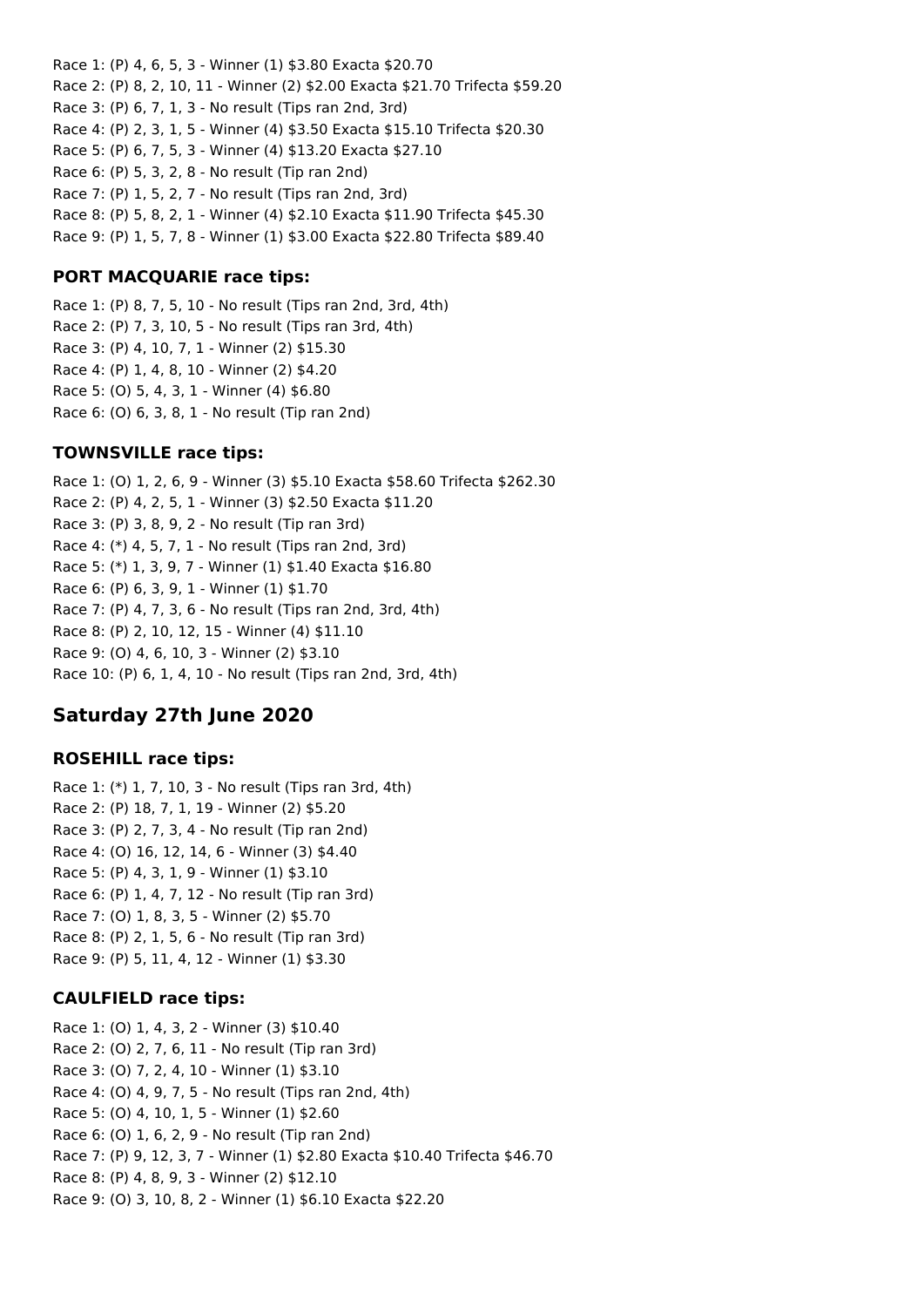# **MORPHETTVILLE race tips:**

Race 1: (P) 7, 3, 1, 6 - Winner (3) \$3.60 Exacta \$10.10 Trifecta \$55.90 First Four \$74.40 Race 2: (\*) 1, 7, 6, 11 - Winner (1) \$1.60 Race 3: (P) 3, 1, 7, 2 - Winner (2) \$2.40 Race 4: (P) 8, 3, 7, 2 - Winner (4) \$6.50 Exacta \$54.10 Trifecta \$196.20 Race 5: (O) 1, 6, 9, 7 - No result (Tips ran 3rd, 4th) Race 6: (P) 4, 7, 12, 9 - No result (Tip ran 3rd) Race 7: (P) 1, 9, 3, 4 - Winner (4) \$10.10 Exacta \$33.50 Race 8: (P) 5, 7, 3, 1 - No result (Tips ran 2nd, 4th) Race 9: (O) 2, 11, 6, 4 - No result

# **DOOMBEN race tips:**

Race 1: (\*) 5, 1, 2, 10 - Winner (4) \$6.00 Race 2: (P) 2, 3, 8, 9 - Winner (3) \$3.60 Exacta \$11.30 Race 3: (P) 9, 17, 11, 14 - Winner (3) \$4.10 Exacta \$34.60 Race 4: (O) 3, 4, 1, 7 - No result (Tip ran 2nd) Race 5: (O) 2, 1, 9, 5 - Winner (2) \$5.60 Exacta \$21.50 Race 6: (P) 6, 7, 8, 16 - Winner (1) \$2.50 Race 7: (P) 1, 2, 4, 5 - No result (Tips ran 2nd, 3rd, 4th) Race 8: (P) 2, 6, 9, 12 - No result (Tips ran 2nd, 3rd) Race 9: (O) 2, 10, 18, 11 - Winner (4) \$7.30 Exacta \$23.30

# **BELMONT race tips:**

Race 1: (P) 6, 9, 3, 7 - No result (Tips ran 2nd, 3rd) Race 2: (P) 8, 2, 1, 3 - Winner (1) \$1.10 Exacta \$2.90 Race 3: (O) 3, 2, 5, 4 - Winner (1) \$3.20 Race 4: (P) 5, 2, 7, 10 - Winner (1) \$2.00 Exacta \$6.40 Trifecta \$11.00 Race 5: (P) 8, 7, 4, 1 - No result (Tips ran 2nd, 3rd, 4th) Race 6: (O) 6, 5, 8, 2 - Winner (3) \$3.00 Race 7: (P) 5, 8, 11, 10 - No result (Tips ran 2nd, 3rd, 4th) Race 8: (O) 8, 6, 3, 12 - Winner (1) \$4.00 Race 9: (O) 12, 3, 4, 11 - No result (Tip ran 3rd)

# **NEWCASTLE race tips:**

Race 1: (P) 2, 7, 1, 8 - Winner (1) \$1.10 Exacta \$3.00 Trifecta \$4.90 Race 2: (P) 1, 2, 5, 3 - Winner (2) \$6.60 Exacta \$29.80 Trifecta \$33.90 Race 3: (P) 1, 11, 12, 10 - Winner (3) \$9.10 Exacta \$56.20 Race 4: (O) 8, 3, 2, 10 - Winner (4) \$6.50 Early Quadrella \$466.70 Race 5: (P) 2, 1, 7, 8 - Winner (1) \$1.80 Exacta \$12.80 Race 6: (O) 1, 3, 8, 9 - No result Race 7: (O) 6, 1, 7, 9 - Winner (1) \$3.30 Exacta \$18.20 Race 8: (O) 3, 12, 11, 9 - Winner (3) \$12.00 Exacta \$112.10 Trifecta \$275.00 First Four \$1,499.80

# **CASTERTON race tips:**

Race 1: (P) 7, 5, 4, 9 - Winner (1) \$5.70 Exacta \$18.60 Trifecta \$50.70 Race 2: (P) 8, 6, 1, 5 - Winner (3) \$3.90 Exacta \$16.20 Race 3: (P) 5, 6, 8, 3 - No result (Tips ran 2nd, 3rd) Race 4: (P) 4, 1, 5, 2 - Winner (1) \$4.70 Exacta \$17.20 Race 5: (O) 8, 1, 10, 4 - Winner (2) \$2.90 Race 6: (O) 2, 4, 5, 8 - Winner (1) \$1.90 Race 7: (P) 1, 4, 5, 11 - Winner (3) \$2.40 Race 8: (P) 2, 1, 12, 8 - No result (Tip ran 4th)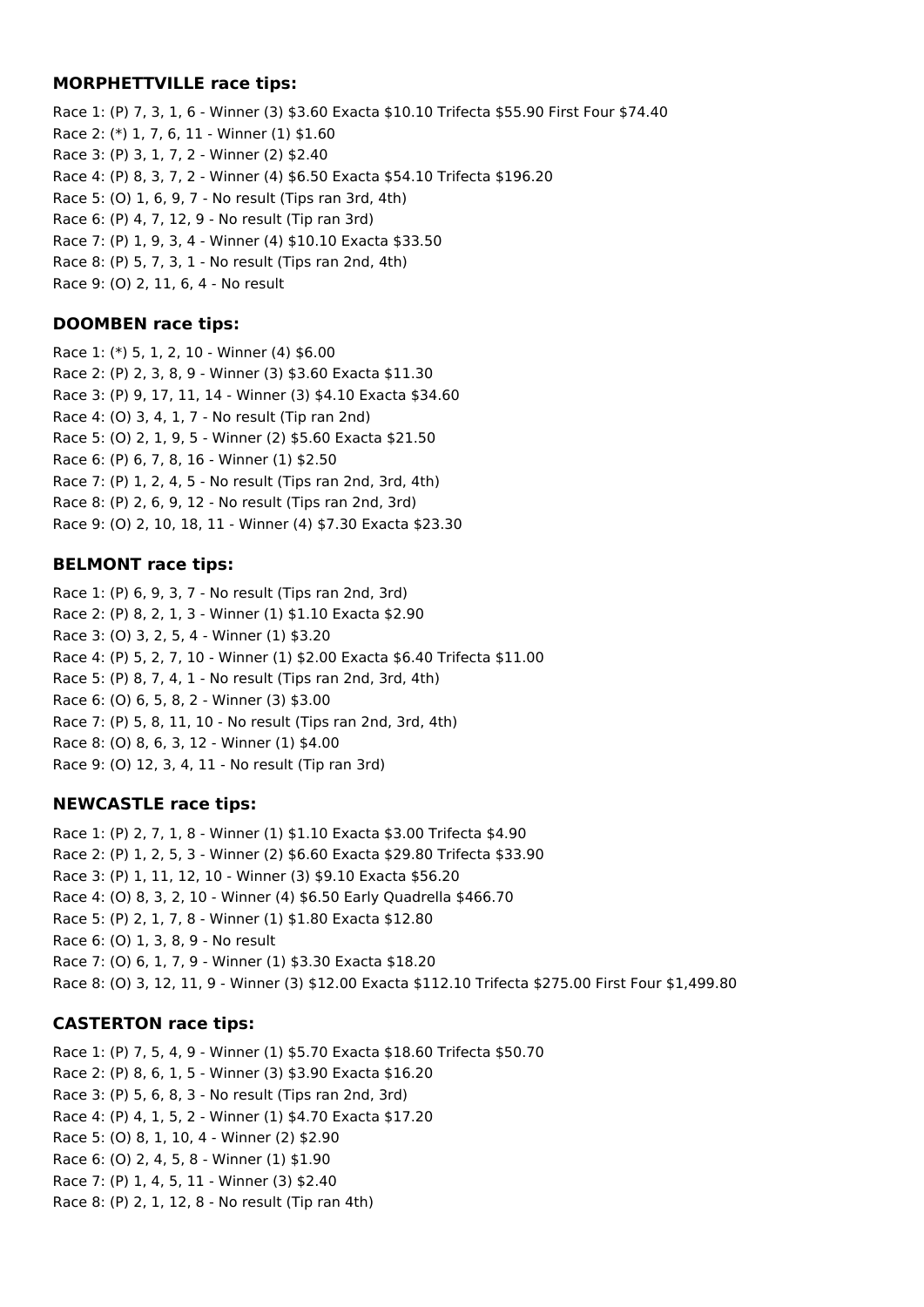### **GATTON race tips:**

Race 1: (P) 9, 6, 8, 10 - Winner (4) \$9.10 Exacta \$38.10 Trifecta \$218.90 Race 2: (O) 10, 16, 6, 12 - No result (Tips ran 2nd, 3rd) Race 3: (O) 6, 4, 8, 3 - Winner (2) \$10.60 Race 4: (O) 4, 3, 7, 11 - Winner (2) \$3.30 Exacta \$13.20 Race 5: (O) 2, 6, 10, 3 - Winner (4) \$7.50 Exacta \$23.30 Race 6: (P) 4, 2, 11, 12 - No result (Tip ran 4th) Race 7: (O) 10, 4, 6, 1 - No result (Tip ran 2nd) Race 8: (O) 2, 11, 10, 13 - Winner (1) \$1.70

# **GUNDAGAI race tips:**

Race 1: (P) 11, 5, 8, 6 - No result (Tip ran 2nd) Race 2: (O) 11, 13, 1, 15 - No result (Tips ran 2nd, 4th) Race 3: (O) 10, 4, 15, 6 - Winner (1) \$4.40 Exacta \$28.90 Race 4: (O) 8, 2, 4, 1 - Winner (3) \$8.00 Race 5: (O) 3, 10, 4, 1 - Winner (2) \$4.60 Exacta \$52.90 Race 6: (O) 1, 2, 3, 10 - Winner (2) \$9.90 Race 7: (O) 4, 12, 2, 7 - Winner (3) \$4.90 Quadrella \$1,290.00

# **DARWIN race tips:**

Race 1: (O) 3, 6, 5, 2 - Winner (3) \$3.20 Race 2: (P) 8, 2, 7, 11 - Winner (4) \$9.50 Exacta \$56.40 Trifecta \$149.20 Race 3: (P) 4, 1, 5, 8 - Winner (1) \$1.30 Exacta \$2.60 Trifecta \$8.30 First Four \$13.50 Race 4: (P) 5, 6, 4, 1 - Winner (1) \$4.60 Exacta \$8.70 Trifecta \$28.00 Early Quadrella \$196.10 Race 5: (P) 5, 2, 1, 4 - Winner (2) \$3.50 Exacta \$18.30 Race 6: (P) 2, 11, 3, 5 - No result (Tip ran 4th) Race 7: (P) 6, 2, 3, 4 - Winner (1) \$2.30 Exacta \$16.50 Trifecta \$170.90 First Four \$550.10

# **Saturday 20th June 2020**

# **RANDWICK race tips:**

Race 1: (P) 3, 4, 5, 7 - Winner (3) \$6.80 Exacta \$20.30 Trifecta \$21.50 Race 2: (P) 4, 11, 12, 3 - No result (Tips ran 2nd, 3rd) Race 3: (P) 7, 3, 2, 10 - Winner (3) \$4.90 Race 4: (O) 1, 6, 8, 11 - Winner (1) \$2.50 Exacta \$7.60 Race 5: (P) 6, 1, 5, 3 - Winner (2) \$6.00 Exacta \$51.30 Trifecta \$56.30 Race 6: (P) 9, 5, 12, 1 - No result (Tip ran 2nd) Race 7: (P) 11, 3, 8, 1 - No result (Tip ran 3rd) Race 8: (O) 4, 10, 13, 8 - No result (Tip ran 2nd) Race 9: (O) 3, 7, 11, 1 - No result (Tips ran 2nd, 3rd)

# **FLEMINGTON race tips:**

Race 1: (O) 6, 3, 2, 9 - Winner (3) \$5.10 Exacta \$25.50 Race 2: (O) 3, 5, 1, 2 - Winner (1) \$3.10 Exacta \$21.60 Race 3: (P) 5, 12, 2, 4 - Winner (3) \$5.30 Exacta \$41.40 Race 4: (O) 5, 1, 3, 7 - Winner (1) \$4.80 Exacta \$21.20 Trifecta \$51.40 Race 5: (O) 13, 11, 4, 14 - No result (Tip ran 2nd) Race 6: (O) 3, 7, 4, 6 - No result (Tips ran 2nd, 3rd) Race 7: (O) 1, 7, 5, 11 - No result Race 8: (P) 3, 1, 5, 6 - Winner (2) \$4.30 Exacta \$18.80 Race 9: (O) 2, 1, 5, 4 - No result (Tips ran 2nd, 3rd)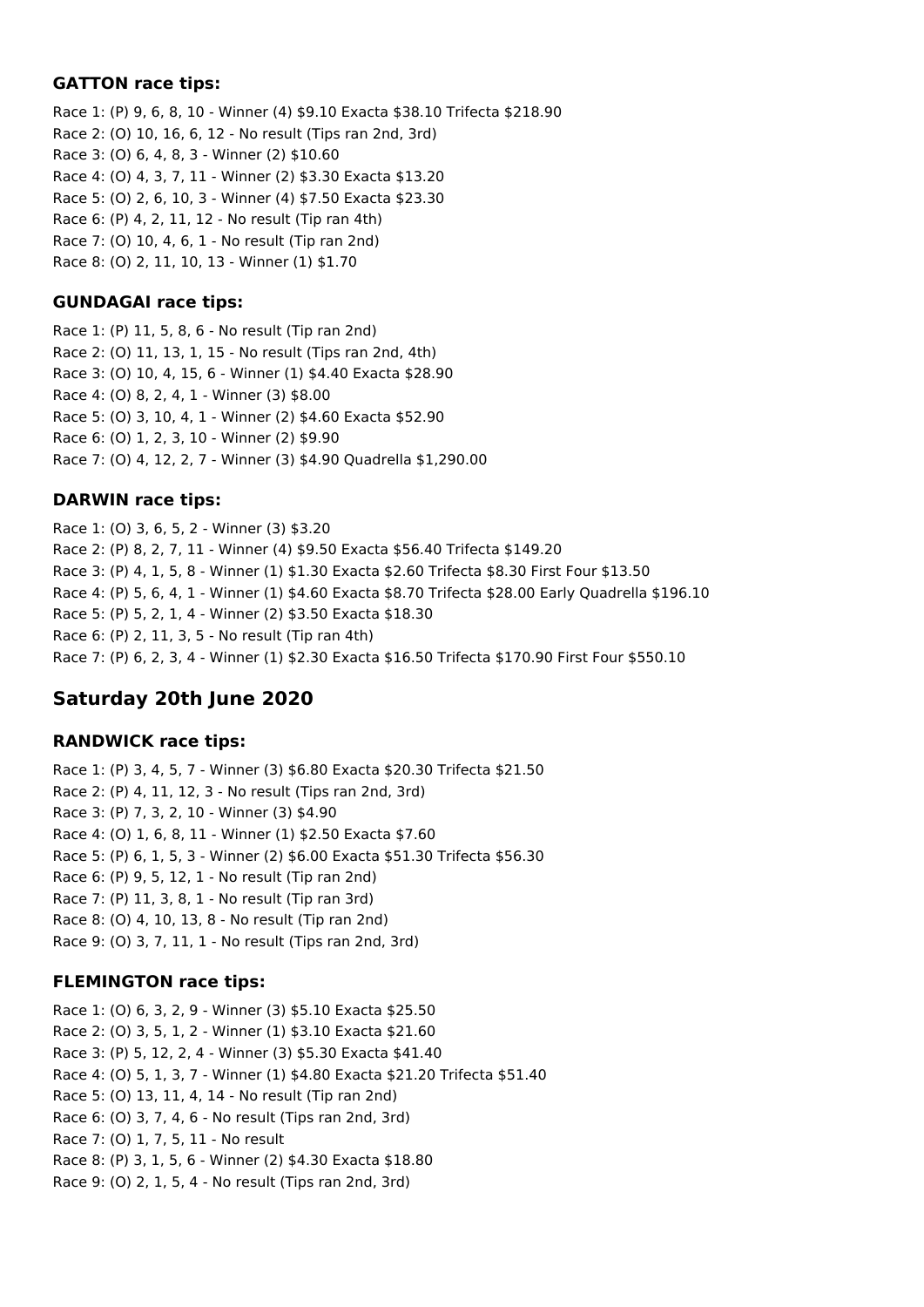### **MORPHETTVILLE race tips:**

Race 1: (P) 5, 3, 6, 8 - Winner (3) \$4.40 Race 2: (P) 3, 2, 5, 1 - Winner (1) \$1.60 Race 3: (P) 13, 3, 7, 11 - No result (Tips ran 3rd, 4th) Race 4: (P) 2, 4, 5, 6 - Winner (1) \$4.10 Race 5: (O) 8, 5, 1, 2 - No result (Tip ran 2nd) Race 6: (\*) 3, 7, 9, 11 - No result (Tips ran 2nd, 4th) Race 7: (P) 4, 5, 8, 3 - Winner (4) \$8.30 Race 8: (O) 5, 16, 1, 12 - No result (Tip ran 3rd) Race 9: (O) 15, 12, 5, 14 - No result (Tip ran 2nd)

### **DOOMBEN race tips:**

Race 1: (\*) 5, 7, 3, 6 - Winner (1) \$1.60 Exacta \$6.80 Race 2: (P) 2, 3, 1, 5 - Winner (1) \$4.20 Exacta \$30.30 Trifecta \$58.10 Race 3: (O) 10, 5, 9, 2 - Winner (3) \$6.00 Race 4: (O) 7, 10, 4, 5 - Winner (1) \$2.00 Race 5: (P) 3, 7, 8, 9 - Winner (4) \$5.20 Early Quadrella \$436.10 Race 6: (P) 11, 13, 12, 2 - Winner (3) \$5.60 Race 7: (O) 5, 3, 11, 4 - No result (Tip ran 3rd) Race 8: (O) 1, 9, 3, 8 - Winner (2) \$5.50 Race 9: (P) 12, 15, 2, 16 - No result (Tips ran 3rd, 4th)

### **BELMONT race tips:**

Race 1: (P) 9, 3, 1, 8 - Winner (4) \$2.90 Exacta \$31.40 Trifecta \$25.20 Race 2: (P) 1, 7, 5, 2 - Winner (1) \$1.10 Exacta \$11.70 Race 3: (P) 6, 3, 4, 7 - Winner (1) \$1.10 Exacta \$3.80 Race 4: (P) 5, 7, 1, 3 - Winner (1) \$1.40 Race 5: (P) 7, 5, 2, 3 - No result (Tips ran 2nd, 3rd) Race 6: (P) 2, 3, 6, 4 - Winner (1) \$3.60 Race 7: (O) 6, 1, 4, 8 - No result (Tips ran 2nd, 3rd) Race 8: (O) 8, 14, 15, 1 - Winner (2) \$11.50 Race 9: (P) 3, 12, 10, 7 - Winner (4) \$10.20

# **NEWCASTLE race tips:**

Race 1: (P) 2, 8, 9, 7 - Winner (4) \$8.90 Race 2: (O) 9, 1, 6, 8 - Winner (2) \$3.50 Exacta \$19.50 Trifecta \$159.50 First Four \$625.60 Race 3: (P) 3, 10, 4, 6 - Winner (2) \$1.90 Race 4: (O) 7, 2, 3, 8 - Winner (3) \$5.90 Exacta \$41.60 Early Quadrella \$610.30 Race 5: (O) 1, 3, 11, 5 - No result (Tip ran 3rd) Race 6: (P) 1, 9, 3, 2 - No result (Tip ran 2nd) Race 7: (O) 7, 10, 3, 1 - Winner (4) \$3.50 Exacta \$12.60 Race 8: (P) 3, 1, 12, 5 - Winner (3) \$3.00 Exacta \$10.70

# **DONALD race tips:**

Race 1: (P) 1, 2, 13, 5 - No result (Tips ran 2nd, 3rd) Race 2: (O) 8, 11, 3, 12 - No result (Tip ran 4th) Race 3: (P) 1, 5, 10, 12 - Winner (2) \$7.90 Exacta \$34.60 Trifecta \$139.40 First Four \$1,095.10 Race 4: (P) 2, 11, 4, 8 - Winner (2) \$3.80 Exacta \$16.40 Race 5: (P) 8, 9, 1, 13 - No result (Tips ran 2nd, 3rd) Race 6: (P) 2, 13, 3, 9 - No result (Tip ran 3rd) Race 7: (P) 2, 6, 7, 10 - Winner (2) \$4.10 Race 8: (O) 2, 5, 6, 3 - Winner (1) \$4.90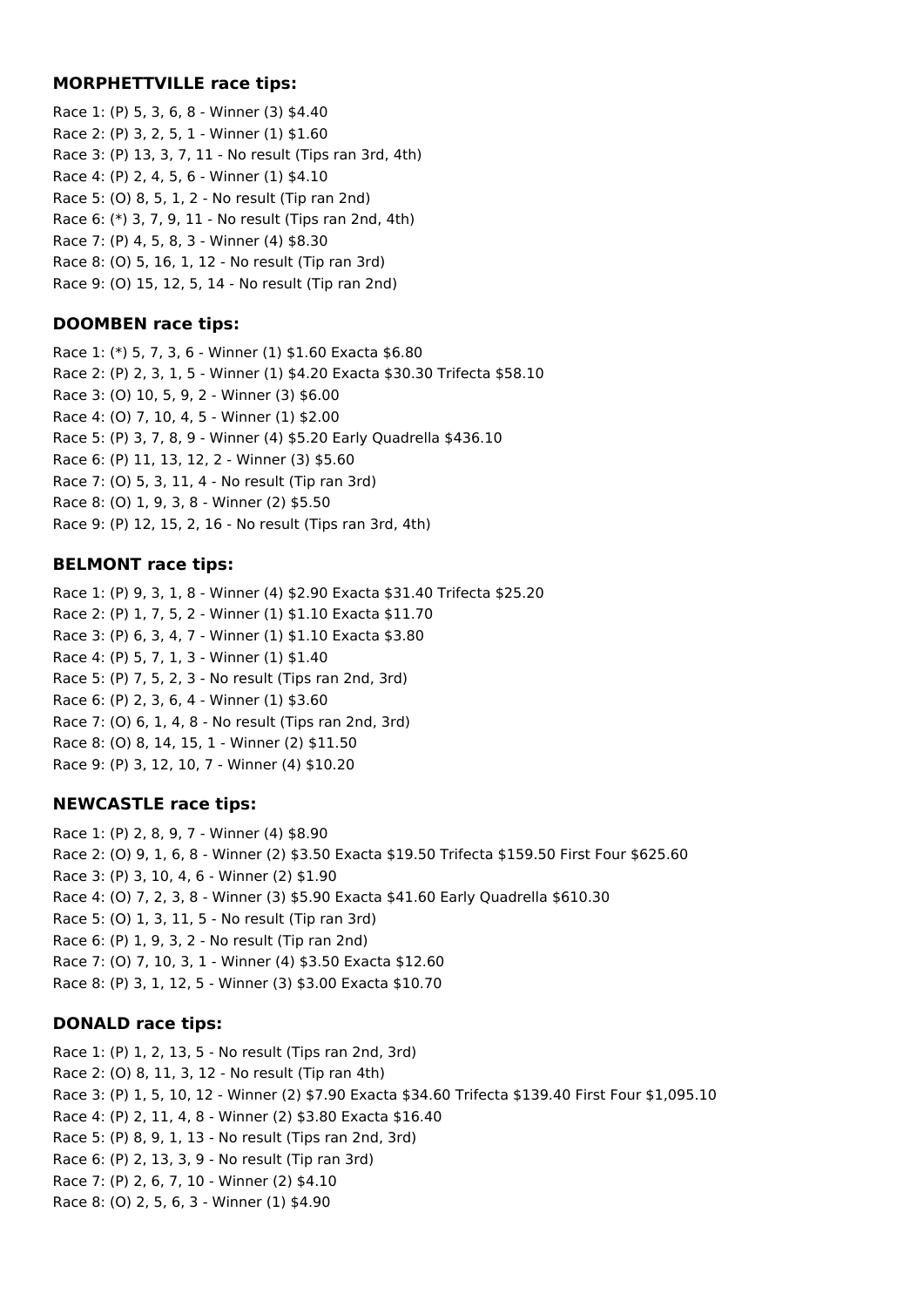# **EMERALD race tips:**

Race 1: (O) 9, 5, 4, 7 - Winner (1) \$2.50 Exacta \$18.80 Trifecta \$133.70 Race 2: (P) 3, 6, 2, 7 - Winner (1) \$2.30 Exacta \$5.30 Trifecta \$37.90 First Four \$228.90 Race 3: (O) 7, 2, 3, 8 - Winner (1) \$5.30 Exacta \$37.00 Trifecta \$165.70 First Four \$709.60 Race 4: (P) 4, 6, 10, 5 - Winner (4) \$6.60 Exacta \$20.70 Early Quadrella \$369.90 Race 5: (O) 8, 10, 2, 4 - Winner (1) \$3.20 Race 6: (O) 9, 8, 4, 12 - No result (Tips ran 2nd, 3rd) Race 7: (O) 8, 7, 1, 5 - Winner (1) \$4.20 Exacta \$28.40 Race 8: (O) 2, 6, 1, 12 - No result (Tip ran 2nd)

# **DALBY race tips:**

Race 1: (P) 4, 7, 6, 2 - Winner (2) \$5.20 Exacta \$20.10 Race 2: (P) 8, 10, 4, 6 - Winner (1) \$3.40 Exacta \$12.40 Race 3: (P) 3, 8, 5, 1 - Winner (4) \$3.50 Exacta \$14.80 Trifecta \$36.00 Race 4: (P) 4, 2, 6, 7 - Winner (1) \$4.90 Exacta \$50.90 Early Quadrella \$76.10 Race 5: (P) 4, 2, 7, 1 - Winner (4) \$4.30 Exacta \$17.70 Race 6: (P) 9, 5, 1, 7 - Winner (4) \$7.80 Quadrella \$268.20

# **QUIRINDI race tips:**

Race 1: (O) 2, 10, 12, 5 - Winner (1) \$1.70 Exacta \$5.70 Race 2: (O) 2, 5, 7, 10 - No result (Tip ran 3rd) Race 3: (P) 7, 5, 4, 2 - Winner (3) \$4.50 Race 4: (O) 3, 7, 4, 5 - No result (Tips ran 2nd, 4th) Race 5: (O) 9, 3, 12, 4 - Winner (2) \$3.20 Race 6: (O) 1, 5, 2, 4 - No result (Tips ran 2nd, 3rd)

# **ALICE SPRINGS race tips:**

Race 1: (P) 1, 6, 4, 3 - Winner (2) \$4.60 Exacta \$24.00 Trifecta \$109.80 Race 2: (P) 9, 7, 6, 1 - No result (Tips ran 2nd, 3rd, 4th) Race 3: (P) 2, 7, 1, 8 - Winner (1) \$1.70 Exacta \$9.60 Trifecta \$32.70 Race 4: (P) 4, 3, 2, 5 - Winner (3) \$9.80 Exacta \$32.90 Race 5: (P) 8, 5, 6, 3 - No result (Tips ran 2nd, 3rd, 4th) Race 6: (P) 1, 5, 2, 3 - Winner (2) \$7.60

# **Saturday 13th June 2020**

# **ROSEHILL race tips:**

Race 1: (P) 9, 1, 3, 5 - Winner (2) \$4.00 Exacta \$18.40 Race 2: (P) 2, 5, 15, 11 - Winner (2) \$5.40 Exacta \$33.50 Trifecta \$106.70 First Four \$163.00 Race 3: (P) 1, 5, 6, 11 - Winner (2) \$3.90 Exacta \$16.80 Race 4: (P) 1, 4, 2, 3 - Winner (1) \$3.60 Exacta \$17.90 Trifecta \$55.00 Race 5: (P) 13, 2, 9, 8 - Winner (4) \$10.20 Exacta \$48.10 Trifecta \$152.90 Early Quadrella \$1,183.00 Race 6: (O) 6, 4, 2, 19 - No result (Tips ran 2nd, 4th) Race 7: (P) 7, 10, 5, 12 - Winner (1) \$2.40 Race 8: (O) 3, 9, 6, 8 - No result (Tips ran 2nd, 4th) Race 9: (O) 7, 4, 5, 11 - No result (Tips ran 2nd, 3rd)

# **MOONEE VALLEY race tips:**

Race 1: (P) 3, 6, 1, 10 - Winner (1) \$2.20 Exacta \$12.90 Race 2: (P) 3, 2, 5, 1 - Winner (3) \$5.00 Race 3: (P) 2, 4, 5, 3 - No result (Tips ran 2nd, 4th)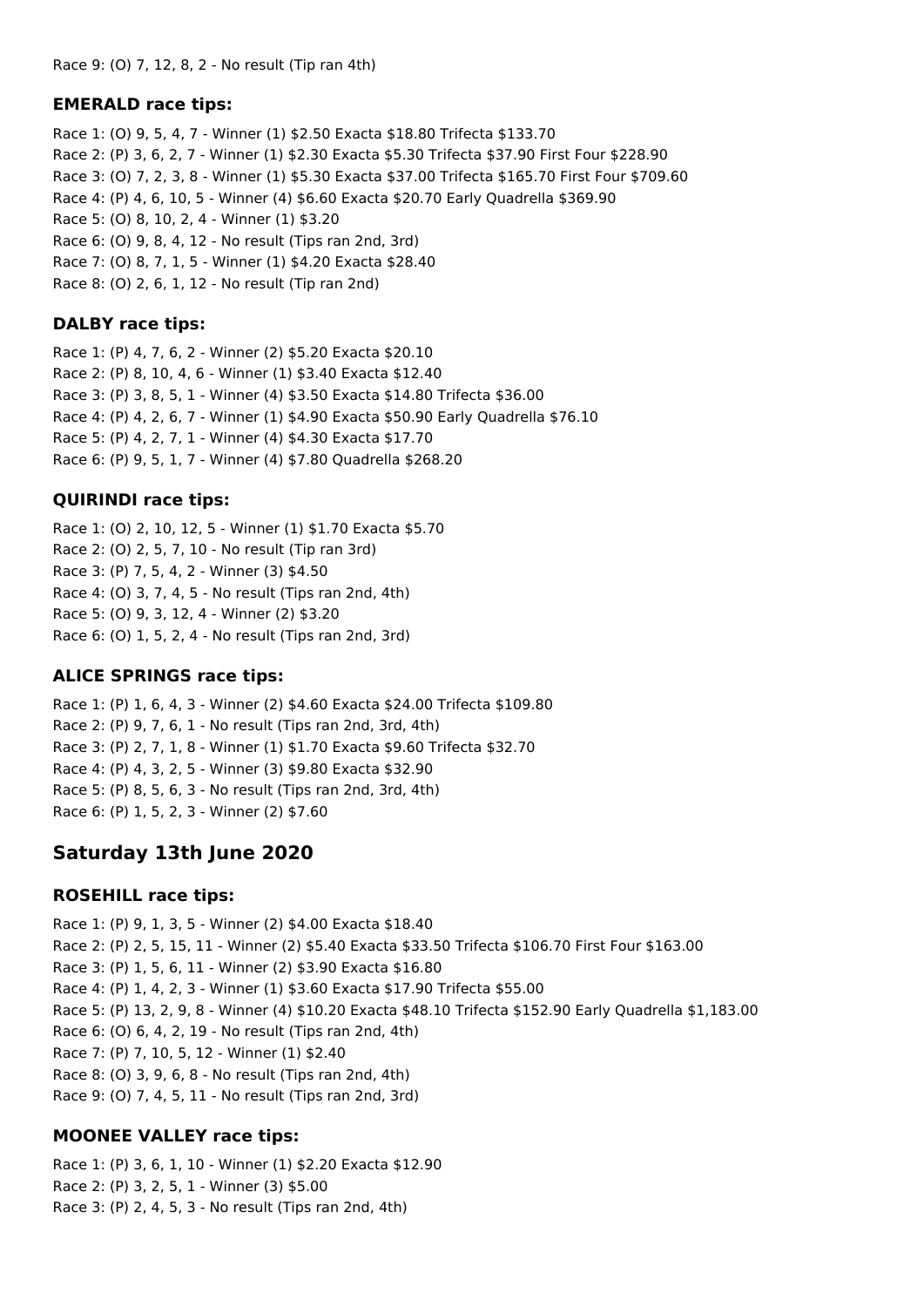Race 4: (P) 2, 8, 1, 4 - No result (Tip ran 3rd) Race 5: (P) 2, 1, 8, 3 - Winner (4) \$8.50 Exacta \$44.90 Trifecta \$61.20 First Four \$245.00 Race 6: (P) 9, 11, 6, 2 - No result (Tips ran 2nd, 4th) Race 7: (P) 4, 9, 1, 2 - Winner (4) \$3.90 Exacta \$15.00 Race 8: (P) 2, 6, 9, 12 - Winner (3) \$3.70 Race 9: (P) 8, 6, 10, 2 - Winner (3) \$7.60

### **MURRAY BRIDGE race tips:**

Race 1: (P) 2, 4, 1, 6 - No result (Tips ran 2nd, 4th) Race 2: (O) 7, 6, 4, 9 - Winner (3) \$5.30 Race 3: (P) 2, 5, 6, 3 - No result (Tips ran 3rd, 4th) Race 4: (P) 5, 2, 8, 7 - No result (Tip ran 2nd) Race 5: (P) 2, 7, 4, 3 - Winner (1) \$2.60 Exacta \$12.10 Trifecta \$45.20 Race 6: (P) 3, 8, 7, 2 - Winner (1) \$2.60 Race 7: (P) 10, 9, 3, 5 - No result (Tip ran 3rd) Race 8: (O) 6, 10, 8, 13 - Winner (2) \$6.00 Exacta \$20.10 Race 9: (O) 8, 3, 5, 9 - No result (Tips ran 2nd, 4th)

# **EAGLE FARM race tips:**

Race 1: (P) 2, 7, 5, 8 - Winner (1) \$3.20 Exacta \$14.90 Race 2: (O) 7, 9, 4, 5 - Winner (3) \$7.10 Exacta \$55.10 Race 3: (O) 5, 12, 7, 4 - Winner (2) \$10.60 Exacta \$251.40 Race 4: (O) 7, 8, 5, 2 - Winner (1) \$4.20 Race 5: (O) 10, 11, 4, 5 - Winner (3) \$5.10 Exacta \$29.40 Early Quadrella \$1,334.40 Race 6: (O) 2, 10, 1, 7 - No result (Tip ran 3rd) Race 7: (P) 2, 4, 9, 10 - Winner (1) \$2.00 Race 8: (O) 4, 3, 1, 5 - Winner (4) \$11.60 Exacta \$31.40 Trifecta \$127.20 First Four \$350.90 Race 9: (O) 3, 5, 12, 2 - No result

# **BELMONT race tips:**

Race 1: (P) 6, 1, 10, 7 - Winner (4) \$3.60 Exacta \$74.20 Race 2: (P) 4, 1, 3, 2 - No result (Tips ran 2nd, 3rd, 4th) Race 3: (P) 5, 12, 7, 3 - Winner (2) \$2.70 Race 4: (P) 3, 4, 2, 1 - Winner (4) \$2.70 Exacta \$12.50 Trifecta \$29.60 Race 5: (P) 10, 3, 4, 8 - Winner (1) \$1.30 Race 6: (O) 4, 3, 9, 2 - Winner (4) \$21.40 Exacta \$119.90 Trifecta \$2,259.60 Race 7: (O) 13, 7, 1, 11 - Winner (1) \$2.40 Race 8: (P) 7, 11, 3, 1 - No result (Tips ran 2nd, 3rd) Race 9: (O) 12, 13, 1, 3 - Winner (2) \$2.60 Exacta \$6.90

# **KEMBLA GRANGE race tips:**

Race 1: (P) 7, 6, 3, 5 - Winner (3) \$3.30 Race 2: (P) 3, 1, 2, 5 - Winner (1) \$2.40 Race 3: (P) 1, 2, 3, 5 - Winner (4) \$11.90 Exacta \$107.80 Trifecta \$198.40 Race 4: (P) 5, 2, 4, 7 - Winner (2) \$4.80 Exacta \$36.80 Early Quadrella \$903.40 Race 5: (P) 1, 8, 2, 5 - No result (Tip ran 2nd) Race 6: (P) 6, 1, 9, 10 - No result (Tip ran 2nd) Race 7: (P) 1, 3, 4, 9 - Winner (2) \$3.70 Race 8: (P) 1, 6, 2, 10 - Winner (1) \$7.70 Exacta \$20.90

# **ECHUCA race tips:**

Race 1: (O) 3, 9, 7, 10 - No result (Tip ran 4th) Race 2: (O) 9, 2, 5, 13 - Winner (3) \$8.30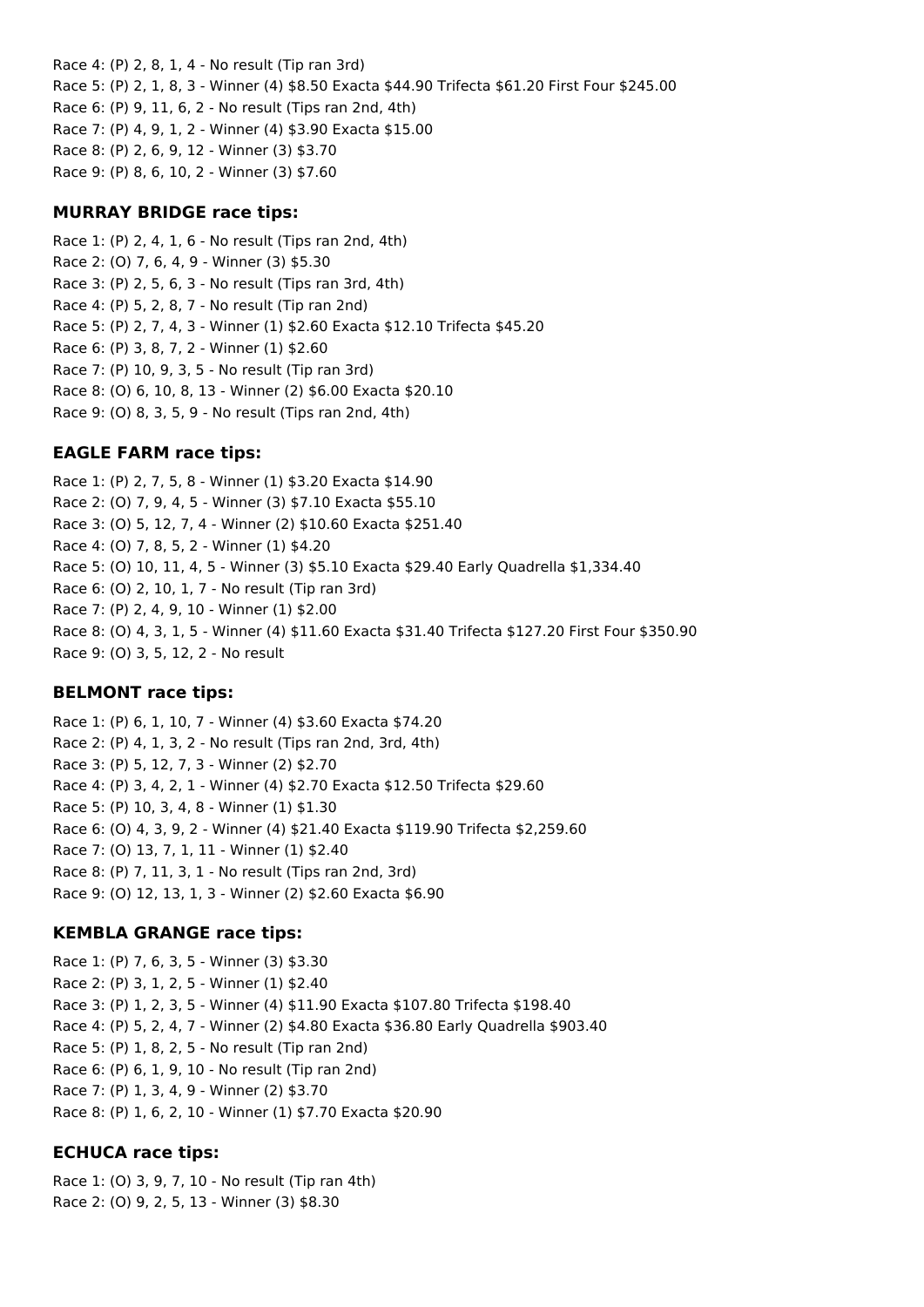Race 3: (P) 11, 12, 9, 2 - Winner (3) \$7.00 Race 4: (O) 2, 8, 9, 1 - Winner (2) \$3.50 Exacta \$20.20 Race 5: (P) 5, 1, 6, 7 - No result (Tips ran 2nd, 4th) Race 6: (O) 13, 4, 12, 15 - No result (Tips ran 2nd, 3rd, 4th) Race 7: (O) 9, 5, 10, 6 - No result Race 8: (O) 6, 11, 14, 8 - Winner (2) \$5.00 Exacta \$62.00 Race 9: (O) 2, 6, 7, 12 - No result (Tips ran 2nd, 3rd)

# **ALICE SPRINGS race tips:**

Race 1: (P) 4, 1, 2, 6 - Winner (2) \$4.60 Exacta \$46.10 Trifecta \$105.50 First Four \$245.80 Race 2: (P) 1, 4, 2, 3 - Winner (2) \$6.40 Exacta \$40.50 Race 3: (P) 2, 3, 5, 4 - Winner (1) \$2.50 Race 4: (P) 5, 3, 2, 1 - Winner (3) \$3.80 Exacta \$12.70 Trifecta \$40.60 Early Quadrella \$245.10 Race 5: (P) 6, 7, 3, 2 - Winner (2) \$10.30 Exacta \$55.90 Race 6: (P) 3, 1, 7, 6 - No result (Tips ran 2nd, 3rd, 4th)

# **NARRANDERA race tips:**

Race 1: (P) 10, 1, 5, 3 - No result (Tips ran 2nd, 3rd, 4th) Race 2: (O) 2, 10, 6, 12 - Winner (1) \$2.40 Exacta \$25.00 Race 3: (O) 3, 5, 9, 10 - No result Race 4: (P) 5, 7, 11, 10 - No result (Tips ran 2nd, 3rd, 4th) Race 5: (O) 10, 4, 2, 9 - No result (Tip ran 3rd) Race 6: (P) 2, 1, 3, 9 - Winner (2) \$3.90 Exacta \$6.90

# **ROCKHAMPTON race tips:**

Race 1: (\*) 1, 2, 3, 6 - Winner (2) \$3.00 Exacta \$4.80 Trifecta \$13.60 First Four \$32.80 Race 2: (P) 1, 6, 3, 7 - No result (Tips ran 2nd, 3rd) Race 3: (P) 6, 5, 4, 1 - Winner (4) \$1.90 Exacta \$6.10 Trifecta \$21.50 First Four \$56.40 Race 4: (O) 1, 3, 2, 7 - No result (Tips ran 2nd, 3rd, 4th) Race 5: (\*) 2, 5, 4, 1 - Winner (4) \$10.00 Race 6: (P) 1, 3, 6, 9 - Winner (1) \$2.10 Race 7: (P) 4, 3, 6, 1 - Winner (4) \$1.50 Exacta \$4.70 Race 8: (O) 8, 5, 2, 1 - Winner (1) \$3.40 Exacta \$27.60 Trifecta \$191.40 Quadrella \$251.60

# **Saturday 6th June 2020**

# **RANDWICK race tips:**

Race 1: (P) 1, 7, 2, 4 - No result (Tip ran 4th) Race 2: (P) 2, 5, 6, 1 - Winner (3) \$9.80 Exacta \$68.80 Race 3: (O) 9, 4, 2, 10 - No result (Tip ran 2nd) Race 4: (O) 7, 3, 8, 6 - No result (Tips ran 2nd, 4th) Race 5: (P) 5, 9, 6, 10 - No result (Tip ran 3rd) Race 6: (P) 5, 3, 2, 1 - Winner (3) \$5.90 Exacta \$40.80 Trifecta \$165.30 Race 7: (O) 1, 6, 3, 12 - Winner (1) \$3.40 Exacta \$28.20 Trifecta \$95.70 Race 8: (O) 7, 11, 2, 14 - Winner (2) \$6.50 Race 9: (P) 9, 1, 15, 12 - Winner (2) \$4.10 Exacta \$23.80 Quadrella \$934.00

# **FLEMINGTON race tips:**

Race 1: (P) 1, 3, 2, 4 - Winner (1) \$2.20 Exacta \$10.70 Trifecta \$24.60 First Four \$68.20 Race 2: (O) 15, 1, 14, 11 - No result (Tips ran 3rd, 4th) Race 3: (O) 5, 3, 6, 9 - Winner (4) \$7.00 Exacta \$62.90 Trifecta \$180.30 Race 4: (P) 11, 1, 12, 15 - No result (Tips ran 2nd, 4th) Race 5: (O) 13, 2, 12, 5 - No result (Tip ran 3rd)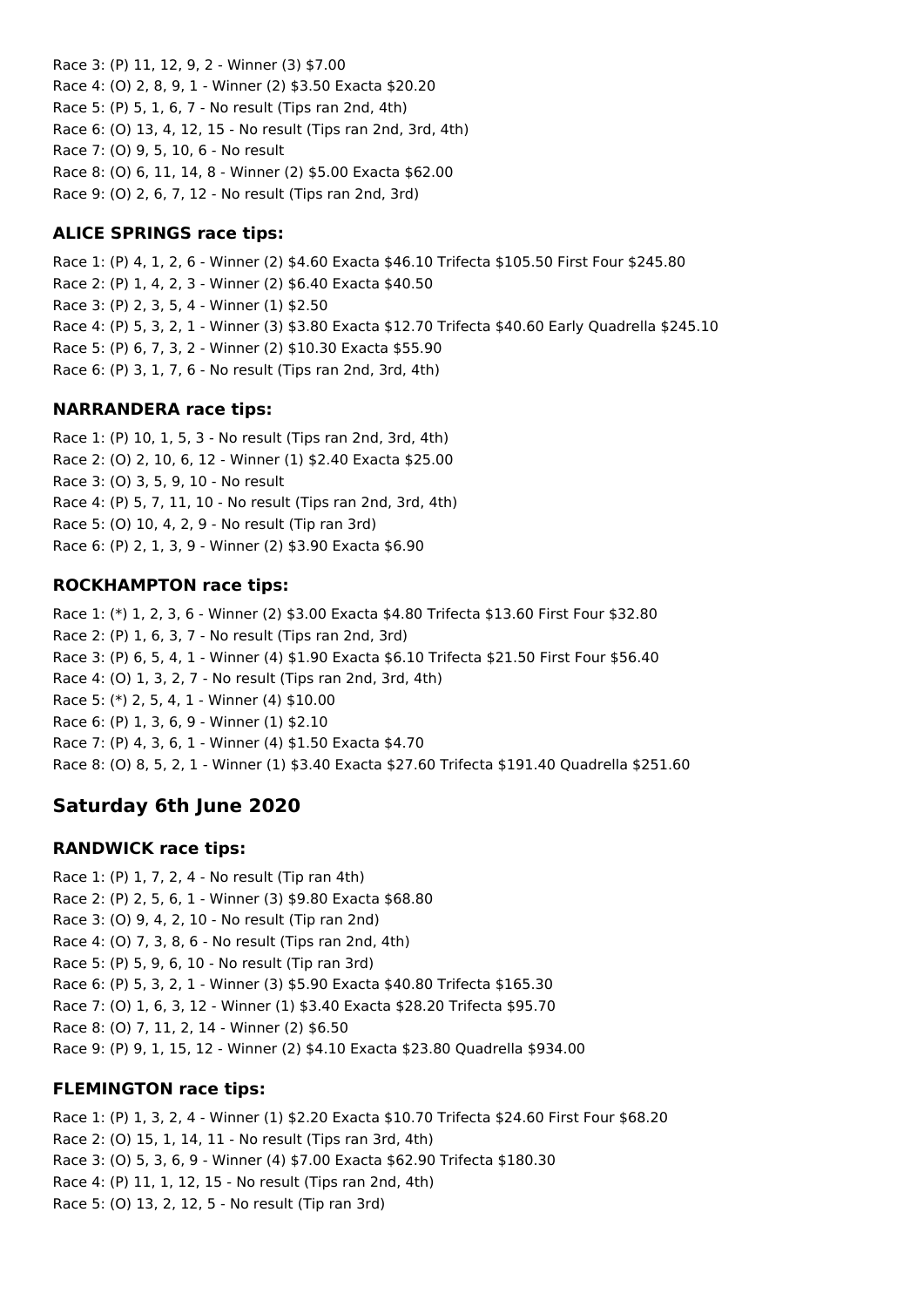Race 6: (P) 8, 7, 4, 9 - Winner (3) \$5.10 Exacta \$16.50 Trifecta \$54.40 Race 7: (O) 11, 4, 8, 7 - No result Race 8: (O) 1, 10, 12, 4 - Winner (3) \$6.10 Race 9: (O) 9, 4, 5, 2 - No result (Tip ran 2nd)

# **MORPHETTVILLE race tips:**

Race 1: (P) 2, 1, 3, 4 - Winner (3) \$4.50 Exacta \$33.60 Trifecta \$36.90 First Four \$60.20 Race 2: (P) 4, 6, 5, 3 - Winner (4) \$8.10 Exacta \$38.40 Race 3: (P) 7, 3, 10, 8 - Winner (1) \$2.70 Exacta \$14.50 Trifecta \$53.30 Race 4: (P) 4, 7, 10, 1 - Winner (2) \$3.90 Exacta \$10.10 Race 5: (\*) 2, 1, 5, 3 - Winner (1) \$1.60 Exacta \$3.80 Trifecta \$5.30 Early Quadrella \$202.20 Race 6: (P) 3, 2, 4, 6 - Winner (1) \$3.20 Exacta \$32.80 Race 7: (O) 6, 9, 5, 8 - Winner (3) \$4.00 Race 8: (P) 8, 3, 5, 7 - Winner (4) \$4.20 Exacta \$24.60 Race 9: (O) 12, 3, 7, 4 - No result (Tips ran 3rd, 4th)

# **EAGLE FARM race tips:**

Race 1: (P) 2, 6, 1, 3 - No result (Tip ran 4th) Race 2: (P) 4, 1, 3, 5 - Winner (2) \$3.50 Exacta \$7.50 Race 3: (P) 2, 14, 7, 5 - Winner (4) \$8.50 Exacta \$33.90 Trifecta \$84.40 Race 4: (O) 14, 2, 11, 4 - Winner (3) \$8.20 Exacta \$38.30 Race 5: (P) 6, 4, 1, 13 - Winner (1) \$3.30 Exacta \$16.30 Trifecta \$51.40 Early Quadrella \$993.00 Race 6: (P) 1, 3, 4, 15 - Winner (1) \$2.60 Exacta \$9.20 Trifecta \$32.50 Race 7: (P) 1, 14, 3, 17 - Winner (1) \$2.50 Race 8: (P) 16, 18, 1, 5 - No result Race 9: (P) 7, 5, 1, 8 - Winner (1) \$2.70

### **BELMONT race tips:**

Race 1: (P) 3, 2, 1, 6 - Winner (1) \$2.40 Race 2: (P) 3, 8, 9, 1 - No result (Tips ran 2nd, 3rd, 4th) Race 3: (P) 6, 1, 5, 2 - Winner (3) \$3.00 Race 4: (P) 7, 5, 4, 2 - Winner (2) \$3.40 Exacta \$13.60 Trifecta \$32.30 Race 5: (P) 2, 1, 6, 4 - Winner (2) \$2.80 Exacta \$4.20 Race 6: (P) 1, 2, 8, 6 - Winner (3) \$3.60 Exacta \$6.90 Race 7: (P) 4, 9, 5, 10 - Winner (2) \$7.90 Race 8: (P) 7, 10, 11, 1 - Winner (2) \$1.80 Race 9: (P) 13, 10, 2, 16 - Winner (2) \$2.60 Exacta \$10.90 Trifecta \$60.30 Quadrella \$300.40

# **NEWCASTLE race tips:**

Race 1: (P) 6, 4, 1, 3 - Winner (1) \$8.00 Exacta \$24.60 Trifecta \$93.70 Race 2: (P) 10, 3, 14, 8 - No result (Tips ran 2nd, 3rd) Race 3: (P) 2, 10, 1, 7 - No result (Tips ran 2nd, 3rd) Race 4: (P) 3, 5, 10, 1 - Winner (4) \$3.50 Exacta \$33.10 Race 5: (O) 8, 14, 2, 6 - Winner (1) \$1.40 Race 6: (P) 5, 12, 2, 3 - Winner (3) \$2.70 Exacta \$7.50 Trifecta \$33.00 Race 7: (O) 8, 4, 7, 10 - No result (Tips ran 3rd, 4th) Race 8: (O) 4, 6, 1, 10 - No result (Tips ran 2nd, 4th)

### **CASTERTON race tips:**

Race 1: (P) 8, 1, 11, 6 - Winner (2) \$15.50 Race 2: (P) 2, 7, 12, 6 - Winner (3) \$8.80 Race 3: (P) 2, 1, 11, 9 - No result (Tips ran 2nd, 3rd, 4th) Race 4: (P) 12, 5, 2, 10 - Winner (2) \$2.80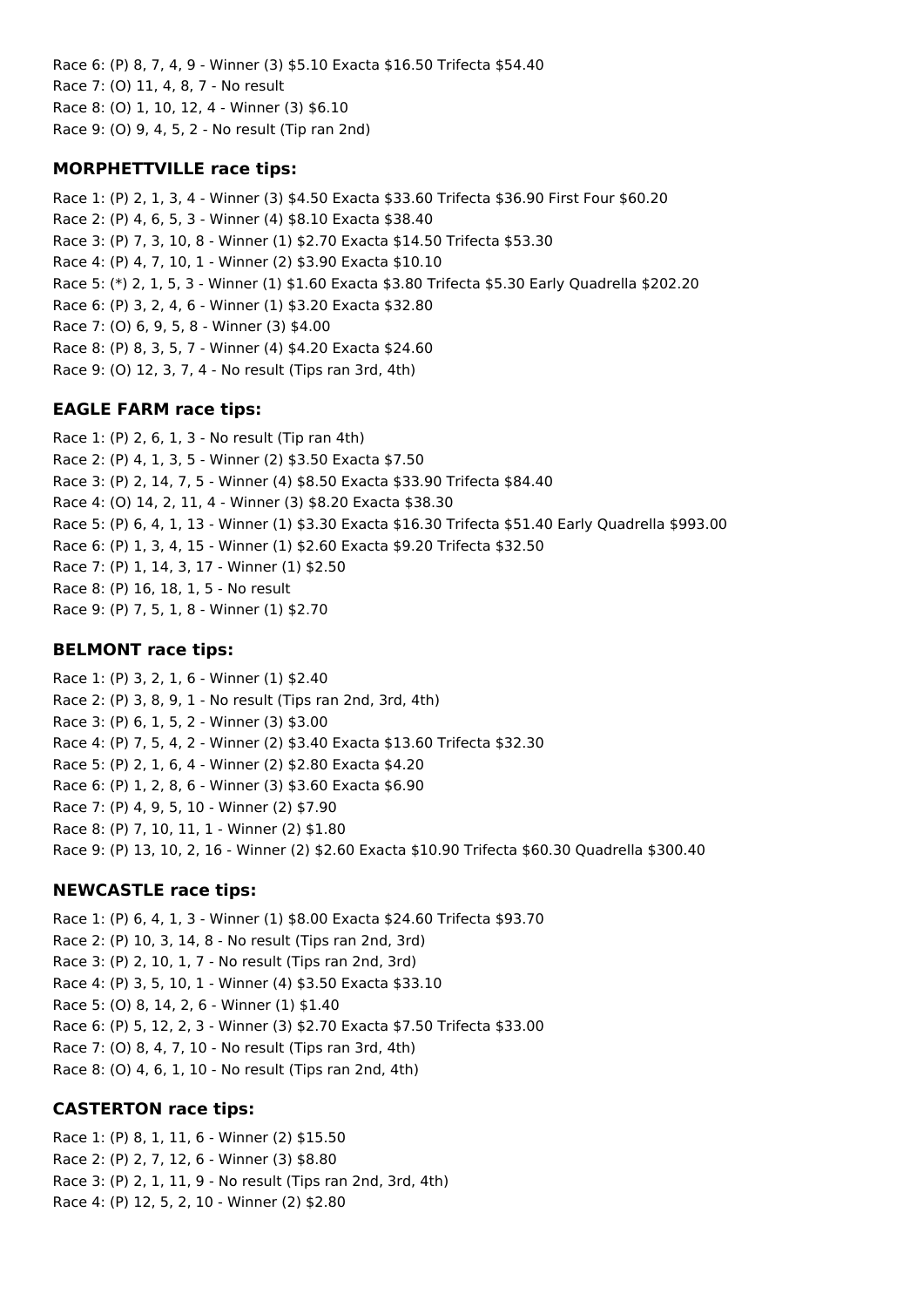Race 5: (O) 11, 1, 2, 3 - Winner (1) \$5.80 Race 6: (P) 12, 3, 7, 6 - Winner (3) \$5.40 Exacta \$17.90 Trifecta \$284.70 Race 7: (O) 1, 4, 5, 12 - No result (Tip ran 2nd) Race 8: (P) 5, 6, 2, 11 - Winner (4) \$11.10 Race 9: (O) 15, 2, 4, 1 - No result (Tips ran 2nd, 3rd)

### **YEPPOON race tips:**

Race 1: (P) 8, 4, 1, 2 - Winner (2) \$2.60 Exacta \$6.50 Trifecta \$8.70 Race 2: (P) 2, 8, 7, 5 - Winner (1) \$1.90 Exacta \$3.60 Race 3: (P) 1, 2, 5, 3 - Winner (2) \$5.50 Race 4: (P) 6, 3, 1, 4 - Winner (2) \$5.10 Exacta \$12.60 Early Quadrella \$47.80 Race 5: (P) 6, 2, 7, 9 - Winner (4) \$21.40 Race 6: (P) 6, 2, 8, 4 - Winner (3) \$10.20 Race 7: (O) 3, 1, 2, 4 - Winner (1) \$2.80 Exacta \$35.90 Trifecta \$120.60 Quadrella \$0.00

# **GOLD COAST race tips:**

Race 1: (P) 6, 3, 4, 1 - Winner (1) \$1.70 Exacta \$5.40 Race 2: (P) 1, 2, 4, 5 - Winner (1) \$1.80 Exacta \$9.60 Trifecta \$8.70 First Four \$19.70 Race 3: (P) 9, 6, 5, 2 - Winner (1) \$3.50 Race 4: (P) 2, 4, 8, 9 - Winner (1) \$1.40 Exacta \$4.40 Early Quadrella \$18.20 Race 5: (P) 3, 10, 2, 6 - No result (Tips ran 2nd, 4th) Race 6: (P) 1, 2, 3, 5 - Winner (3) \$5.60 Race 7: (P) 1, 2, 7, 4 - No result (Tips ran 2nd, 3rd, 4th) Race 8: (O) 8, 2, 3, 1 - Winner (1) \$7.00 Exacta \$52.30

# **GRAFTON race tips:**

Race 1: (P) 6, 7, 1, 4 - Winner (1) \$4.30 Exacta \$11.30 Race 2: (P) 8, 11, 5, 12 - Winner (3) \$4.10 Race 3: (O) 2, 11, 5, 8 - Winner (1) \$2.40 Race 4: (O) 6, 1, 8, 5 - Winner (1) \$4.60 Early Quadrella \$75.50 Race 5: (O) 13, 10, 12, 7 - Winner (2) \$12.80 Race 6: (O) 8, 7, 1, 6 - No result (Tip ran 4th)

# **TAMWORTH race tips:**

Race 1: (P) 10, 6, 4, 8 - Winner (3) \$2.20 Exacta \$9.50 Trifecta \$47.70 Race 2: (P) 5, 4, 8, 7 - Winner (1) \$6.70 Race 3: (P) 1, 4, 8, 12 - No result (Tips ran 3rd, 4th) Race 4: (P) 1, 5, 9, 3 - Winner (3) \$7.90 Exacta \$108.40 Race 5: (O) 8, 7, 11, 3 - No result Race 6: (P) 1, 5, 9, 2 - Winner (3) \$8.70 Exacta \$26.80

# **DARWIN race tips:**

Race 1: (P) 1, 5, 2, 6 - Winner (2) \$5.50 Exacta \$25.90 Trifecta \$58.10 Race 2: (P) 1, 9, 3, 4 - Winner (3) \$4.40 Exacta \$23.60 Race 3: (P) 1, 2, 9, 7 - No result (Tips ran 2nd, 4th) Race 4: (P) 5, 2, 1, 9 - Winner (1) \$2.80 Exacta \$8.20 Trifecta \$28.50 Race 5: (P) 1, 6, 8, 2 - No result (Tips ran 2nd, 3rd, 4th) Race 6: (P) 1, 4, 2, 5 - Winner (3) \$1.80 Exacta \$9.60 Race 7: (O) 1, 5, 4, 11 - Winner (2) \$2.50 Exacta \$6.00 Race 8: (P) 2, 3, 4, 7 - Winner (2) \$3.60

# **Saturday 30th May 2020**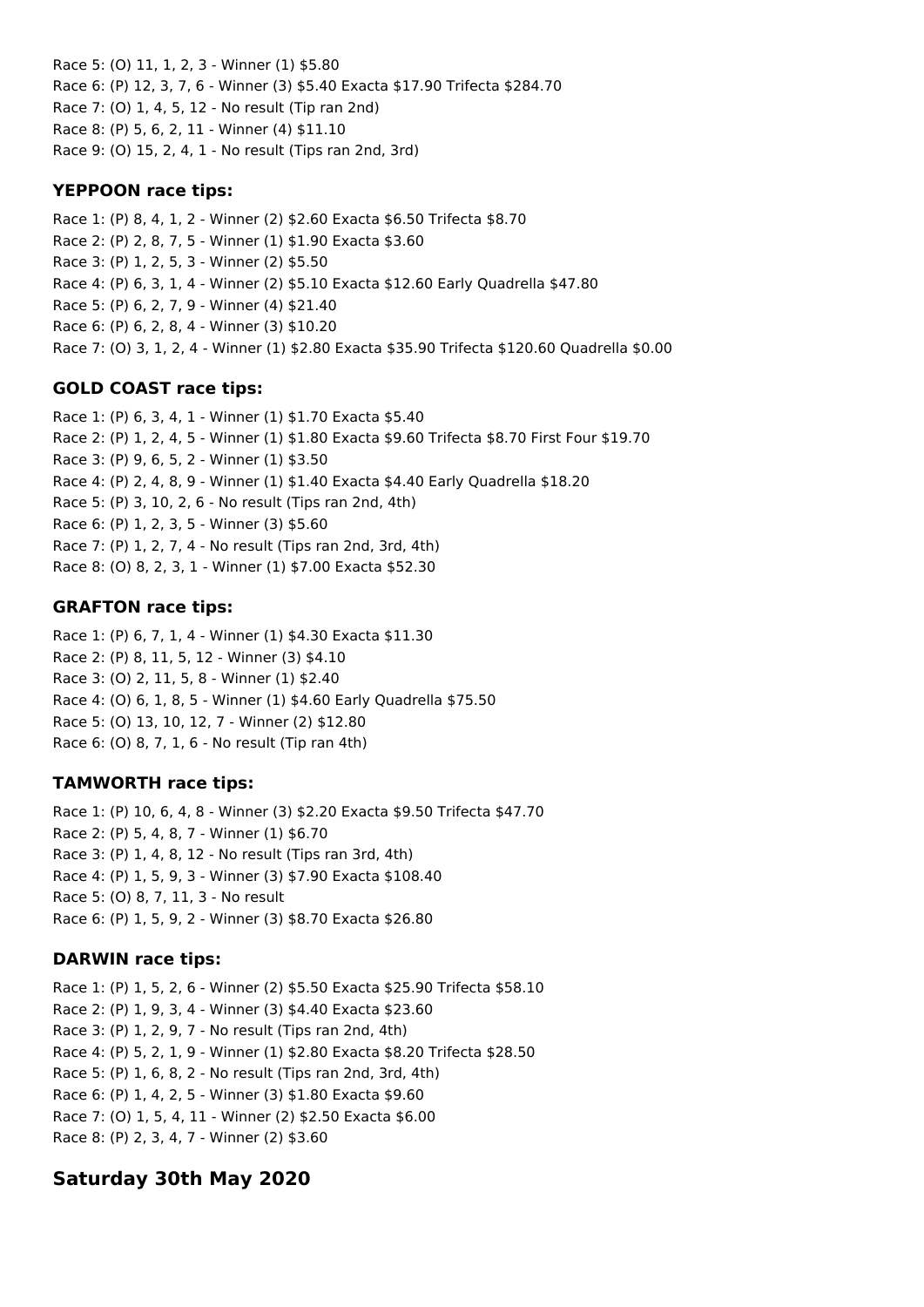## **ROSEHILL race tips:**

Race 1: (P) 1, 3, 11, 5 - Winner (1) \$2.60 Exacta \$9.90 Race 2: (P) 2, 6, 7, 9 - Winner (2) \$4.70 Exacta \$25.20 Trifecta \$52.60 Race 3: (O) 7, 9, 6, 2 - Winner (4) \$4.70 Race 4: (P) 11, 4, 2, 1 - Winner (1) \$2.60 Exacta \$15.90 Trifecta \$37.50 First Four \$272.60 Race 5: (\*) 8, 1, 5, 2 - Winner (3) \$5.90 Exacta \$10.50 Early Quadrella \$505.30 Race 6: (P) 6, 5, 9, 14 - No result Race 7: (O) 18, 16, 1, 2 - No result (Tips ran 2nd, 4th) Race 8: (P) 8, 3, 4, 6 - Winner (4) \$3.70 Race 9: (\*) 6, 4, 3, 1 - Winner (1) \$1.70 Exacta \$6.20

# **CAULFIELD race tips:**

Race 1: (O) 11, 6, 1, 2 - No result (Tips ran 3rd, 4th) Race 2: (O) 6, 8, 1, 10 - No result (Tips ran 3rd, 4th) Race 3: (O) 6, 10, 14, 7 - Winner (1) \$5.30 Exacta \$21.80 Race 4: (P) 4, 6, 7, 2 - Winner (1) \$2.50 Exacta \$10.10 Trifecta \$67.30 Race 5: (O) 7, 2, 11, 3 - No result (Tip ran 2nd) Race 6: (O) 4, 5, 8, 6 - Winner (2) \$7.10 Exacta \$53.10 Race 7: (\*) 6, 10, 8, 5 - No result (Tips ran 2nd, 3rd, 4th) Race 8: (P) 12, 15, 9, 1 - Winner (4) \$10.10 Race 9: (O) 6, 11, 2, 3 - No result (Tips ran 3rd, 4th)

# **MORPHETTVILLE race tips:**

Race 1: (\*) 2, 3, 4, 5 - Winner (1) \$1.30 Exacta \$2.50 Race 2: (P) 5, 6, 4, 8 - No result (Tips ran 2nd, 3rd) Race 3: (P) 1, 10, 4, 9 - Winner (1) \$6.60 Exacta \$28.50 Trifecta \$79.20 Race 4: (O) 1, 2, 3, 11 - No result (Tips ran 2nd, 4th) Race 5: (P) 6, 4, 7, 1 - Winner (1) \$2.20 Race 6: (P) 4, 6, 5, 2 - Winner (1) \$7.10 Race 7: (O) 3, 5, 6, 8 - Winner (2) \$2.80 Race 8: (P) 12, 10, 5, 8 - No result (Tip ran 2nd) Race 9: (P) 13, 1, 4, 9 - Winner (1) \$3.30

### **DOOMBEN race tips:**

Race 1: (P) 10, 13, 3, 4 - Winner (4) \$11.90 Exacta \$64.80 Race 2: (P) 8, 2, 4, 5 - No result Race 3: (P) 2, 9, 6, 3 - No result (Tips ran 2nd, 3rd) Race 4: (P) 1, 7, 4, 5 - Winner (4) \$7.10 Race 5: (P) 2, 1, 4, 3 - Winner (1) \$3.20 Exacta \$14.20 Race 6: (O) 3, 5, 18, 9 - Winner (1) \$6.20 Race 7: (O) 15, 8, 4, 3 - No result (Tip ran 3rd) Race 8: (P) 3, 12, 13, 1 - Winner (1) \$1.90 Exacta \$5.40 Trifecta \$25.40 Race 9: (O) 17, 16, 4, 14 - Winner (2) \$4.80

### **BELMONT race tips:**

Race 1: (P) 4, 1, 2, 5 - Winner (1) \$5.50 Exacta \$17.50 Trifecta \$45.20 Race 2: (P) 3, 1, 2, 6 - Winner (4) \$4.10 Exacta \$13.60 Trifecta \$34.10 Race 3: (P) 1, 7, 2, 4 - Winner (1) \$1.80 Exacta \$5.00 Race 4: (P) 2, 6, 8, 3 - Winner (4) \$7.50 Exacta \$16.50 Race 5: (P) 4, 15, 3, 10 - Winner (3) \$6.60 Exacta \$13.30 Trifecta \$67.30 Early Quadrella \$464.30 Race 6: (O) 1, 5, 7, 12 - Winner (2) \$3.40 Exacta \$10.80 Race 7: (O) 10, 16, 6, 3 - Winner (1) \$6.50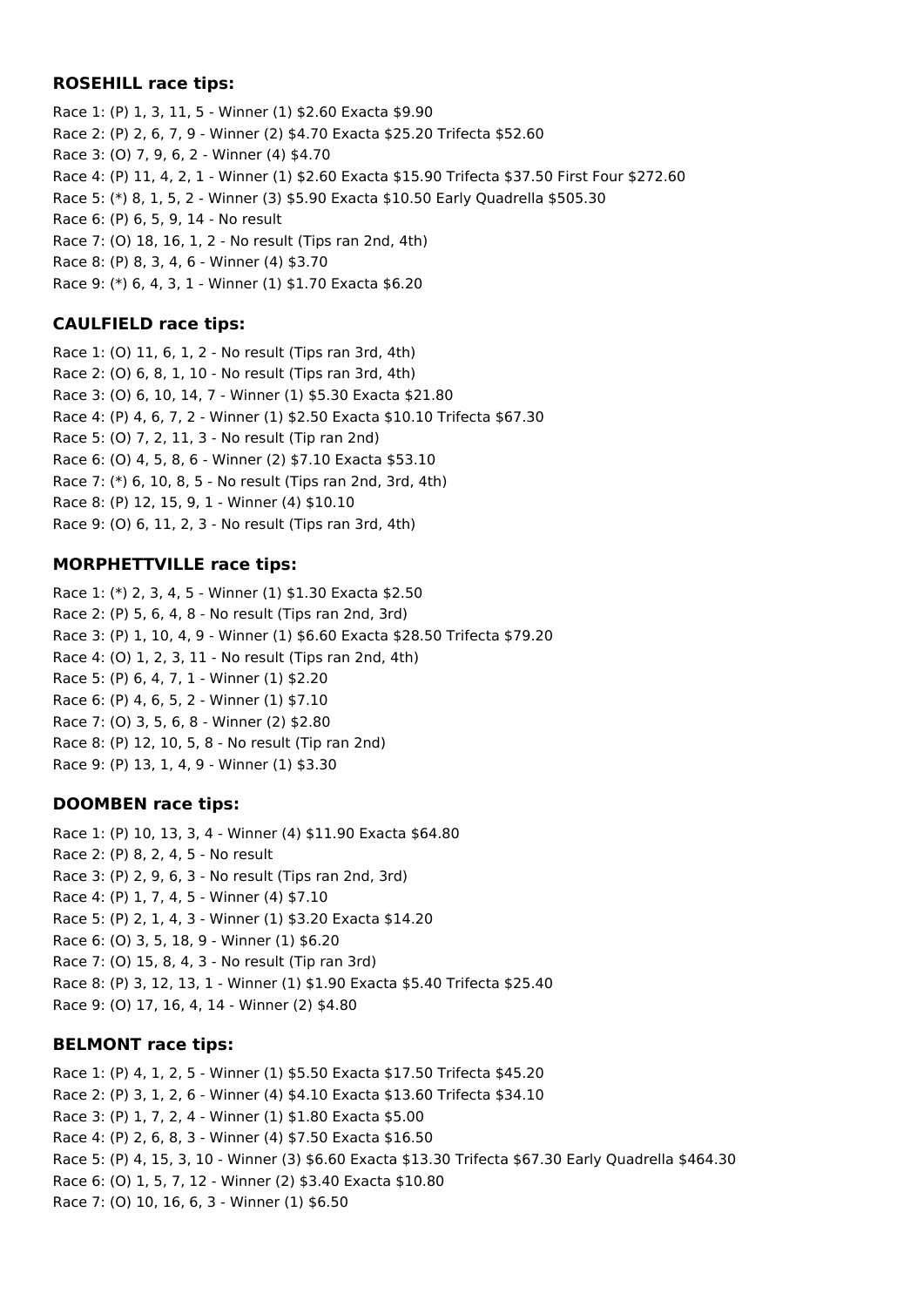Race 8: (P) 11, 8, 13, 2 - No result (Tips ran 2nd, 3rd, 4th) Race 9: (P) 6, 1, 14, 4 - Winner (1) \$2.30 Exacta \$9.70

# **KEMBLA GRANGE race tips:**

Race 1: (P) 5, 3, 8, 4 - Winner (2) \$1.70 Race 2: (P) 1, 7, 8, 4 - Winner (2) \$4.70 Race 3: (P) 4, 9, 10, 8 - Winner (3) \$8.50 Exacta \$95.80 Race 4: (O) 2, 6, 1, 9 - No result (Tips ran 3rd, 4th) Race 5: (P) 5, 8, 2, 7 - Winner (2) \$3.30 Exacta \$10.80 Trifecta \$52.70 Race 6: (P) 9, 10, 6, 5 - Winner (2) \$5.30 Race 7: (P) 4, 11, 13, 5 - Winner (4) \$4.00 Exacta \$10.70 Race 8: (O) 11, 9, 1, 4 - No result (Tips ran 3rd, 4th)

# **BENDIGO race tips:**

Race 1: (P) 11, 3, 8, 1 - Winner (3) \$11.30 Race 2: (O) 7, 1, 12, 13 - Winner (2) \$5.20 Exacta \$39.80 Race 3: (O) 7, 4, 3, 14 - Winner (2) \$8.90 Exacta \$21.50 Race 4: (O) 2, 4, 5, 3 - Winner (2) \$5.00 Race 5: (O) 2, 4, 3, 8 - Winner (1) \$4.50 Early Quadrella \$969.00 Race 6: (O) 12, 14, 4, 8 - Winner (1) \$4.60 Race 7: (P) 4, 12, 8, 5 - Winner (2) \$7.30 Race 8: (O) 4, 5, 1, 13 - No result (Tips ran 2nd, 3rd) Race 9: (O) 10, 6, 13, 5 - No result

# **ROCKHAMPTON race tips:**

Race 1: (P) 9, 10, 12, 3 - Winner (1) \$1.90 Exacta \$9.50 Trifecta \$41.00 Race 2: (P) 1, 2, 4, 5 - Winner (3) \$3.80 Exacta \$12.00 Trifecta \$30.60 First Four \$66.40 Race 3: (P) 1, 3, 9, 8 - Winner (4) \$12.00 Exacta \$28.40 Trifecta \$74.00 First Four \$178.60 Race 4: (P) 5, 7, 2, 6 - No result (Tips ran 2nd, 3rd) Race 5: (P) 10, 8, 3, 5 - Winner (2) \$5.00 Race 6: (P) 9, 6, 5, 1 - Winner (4) \$4.70 Exacta \$16.50 Trifecta \$67.60 First Four \$68.10 Race 7: (P) 7, 5, 11, 6 - No result (Tips ran 3rd, 4th) Race 8: (P) 1, 7, 8, 14 - Winner (1) \$3.20

# **ALICE SPRINGS race tips:**

Race 1: (P) 6, 2, 7, 4 - Winner (3) \$7.10 Exacta \$56.90 Race 2: (P) 5, 4, 3, 1 - Winner (2) \$5.00 Exacta \$10.50 Trifecta \$70.70 First Four \$185.70 Race 3: (P) 4, 10, 2, 11 - Winner (1) \$2.50 Race 4: (P) 1, 6, 2, 4 - Winner (2) \$3.40 Exacta \$10.70 Trifecta \$37.40 Early Quadrella \$144.30 Race 5: (P) 1, 5, 7, 4 - Winner (1) \$3.20 Exacta \$11.10 Race 6: (P) 2, 8, 7, 1 - No result (Tip ran 2nd) Race 7: (P) 2, 1, 5, 4 - Winner (2) \$4.00

# **WAGGA race tips:**

Race 1: (P) 2, 10, 9, 1 - Winner (4) \$5.20 Exacta \$16.30 Trifecta \$34.70 First Four \$98.20 Race 2: (O) 8, 1, 6, 12 - Winner (2) \$3.80 Exacta \$16.60 Race 3: (P) 2, 3, 5, 7 - Winner (2) \$2.80 Exacta \$20.10 Race 4: (P) 5, 12, 8, 1 - No result (Tips ran 2nd, 3rd) Race 5: (P) 2, 3, 8, 1 - Winner (2) \$6.30 Race 6: (O) 2, 7, 6, 1 - Winner (1) \$4.00 Race 7: (P) 1, 6, 4, 3 - Winner (4) \$7.60 Exacta \$24.90 Trifecta \$66.30

# **Saturday 23rd May 2020**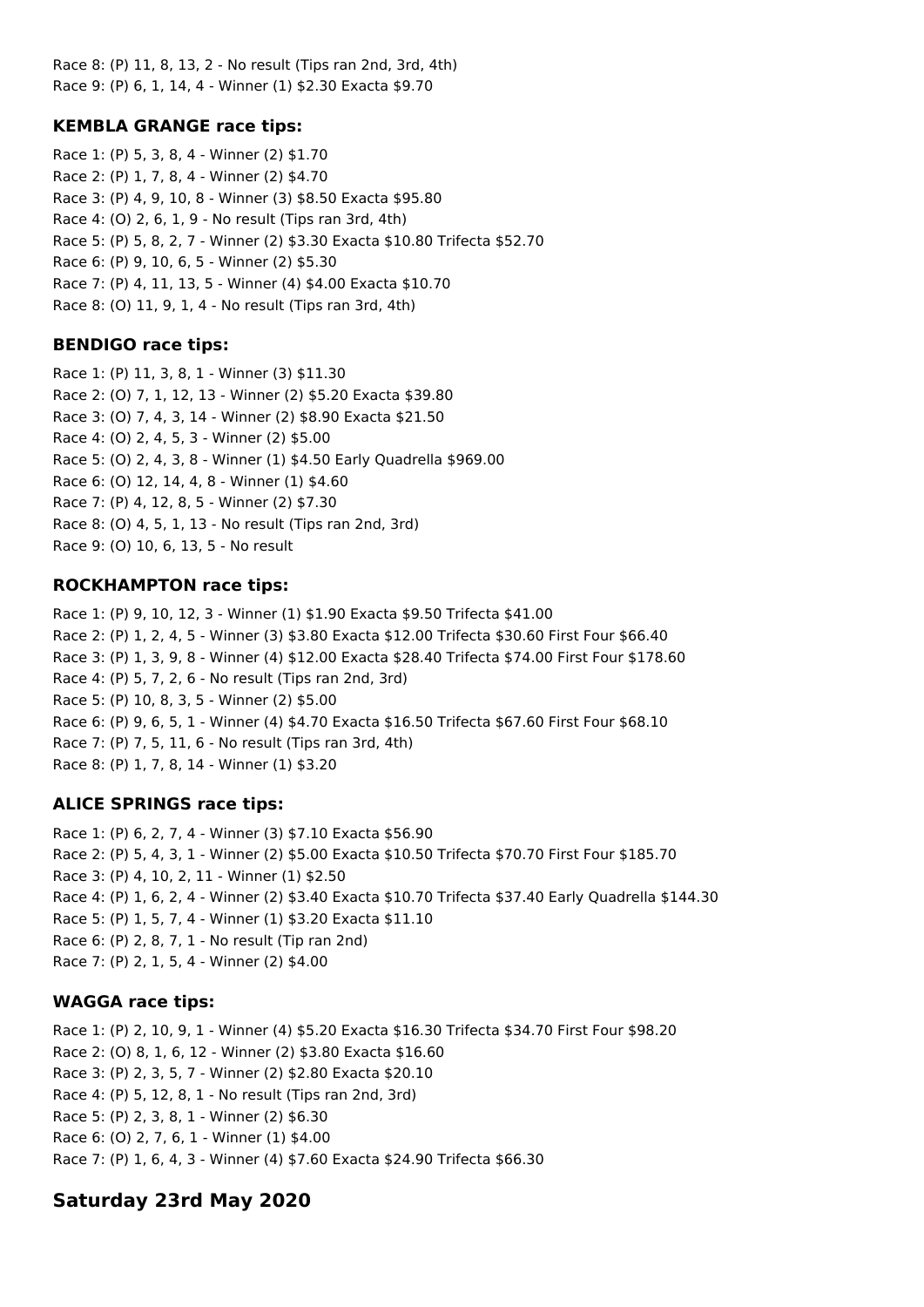# **RANDWICK race tips:**

Race 1: (P) 7, 2, 12, 10 - Winner (2) \$3.30 Exacta \$7.40 Trifecta \$23.70 First Four \$36.70 Race 2: (P) 10, 3, 2, 8 - No result (Tip ran 4th) Race 3: (P) 5, 3, 8, 12 - Winner (3) \$9.40 Exacta \$33.70 Race 4: (P) 3, 8, 11, 7 - No result (Tips ran 2nd, 3rd) Race 5: (P) 5, 3, 1, 2 - Winner (2) \$3.40 Exacta \$21.90 Trifecta \$44.10 Race 6: (\*) 10, 8, 2, 5 - Winner (2) \$8.50 Exacta \$33.30 Race 7: (P) 2, 13, 11, 7 - No result (Tips ran 2nd, 3rd) Race 8: (P) 2, 3, 4, 9 - No result (Tip ran 4th) Race 9: (O) 7, 9, 6, 1 - Winner (4) \$8.80

# **FLEMINGTON race tips:**

Race 1: (P) 7, 1, 4, 3 - No result (Tips ran 2nd, 4th) Race 2: (\*) 1, 5, 6, 2 - Winner (2) \$4.40 Exacta \$11.50 Race 3: (O) 5, 4, 8, 13 - Winner (3) \$4.30 Race 4: (O) 12, 5, 11, 8 - Winner (1) \$2.60 Race 5: (P) 5, 1, 4, 10 - Winner (2) \$4.70 Early Quadrella \$190.60 Race 6: (O) 7, 6, 14, 10 - No result Race 7: (P) 10, 15, 9, 2 - No result (Tips ran 2nd, 4th) Race 8: (P) 13, 5, 2, 4 - Winner (4) \$11.20 Exacta \$46.10 Trifecta \$242.80 Race 9: (O) 1, 11, 6, 5 - Winner (3) \$8.40

# **MURRAY BRIDGE race tips:**

Race 1: (P) 5, 9, 4, 7 - Winner (2) \$5.90 Exacta \$21.90 Trifecta \$103.90 First Four \$229.10 Race 2: (P) 13, 14, 6, 1 - Winner (2) \$4.70 Race 3: (P) 4, 1, 6, 8 - Winner (1) \$3.20 Race 4: (O) 12, 5, 2, 10 - Winner (4) \$7.70 Exacta \$37.90 Race 5: (P) 10, 11, 7, 5 - Winner (1) \$4.10 Exacta \$17.90 Early Quadrella \$195.40 Race 6: (P) 4, 13, 10, 8 - Winner (3) \$3.40 Exacta \$13.30 Race 7: (O) 6, 3, 7, 5 - Winner (1) \$3.50 Race 8: (O) 11, 6, 10, 2 - Winner (1) \$4.70 Race 9: (O) 16, 6, 9, 10 - Winner (2) \$5.50 Quadrella \$289.90

# **EAGLE FARM race tips:**

Race 1: (\*) 1, 7, 2, 4 - Winner (2) \$9.20 Exacta \$39.80 Trifecta \$105.70 Race 2: (P) 11, 10, 8, 6 - Winner (3) \$2.70 Exacta \$8.90 Trifecta \$21.80 Race 3: (P) 3, 2, 5, 1 - No result (Tips ran 3rd, 4th) Race 4: (P) 5, 11, 4, 8 - Winner (1) \$5.50 Exacta \$28.60 Trifecta \$67.60 First Four \$321.20 Race 5: (O) 4, 12, 13, 16 - Winner (3) \$8.40 Race 6: (P) 7, 1, 2, 6 - Winner (2) \$2.30 Exacta \$4.50 Trifecta \$10.90 Race 7: (\*) 5, 14, 1, 8 - Winner (4) \$9.30 Race 8: (O) 8, 1, 15, 12 - No result (Tip ran 4th) Race 9: (O) 8, 12, 14, 5 - No result (Tip ran 4th)

# **BELMONT race tips:**

Race 1: (P) 8, 11, 12, 3 - Winner (2) \$4.00 Race 2: (\*) 1, 7, 4, 6 - Winner (1) \$1.20 Race 3: (\*) 3, 1, 9, 6 - Winner (1) \$1.60 Exacta \$6.70 Race 4: (P) 4, 5, 1, 2 - No result (Tips ran 2nd, 3rd) Race 5: (P) 3, 16, 6, 11 - No result (Tips ran 2nd, 4th) Race 6: (O) 13, 1, 10, 4 - Winner (1) \$2.20 Exacta \$18.20 Race 7: (P) 5, 11, 12, 10 - Winner (3) \$23.20 Exacta \$122.40 Trifecta \$227.10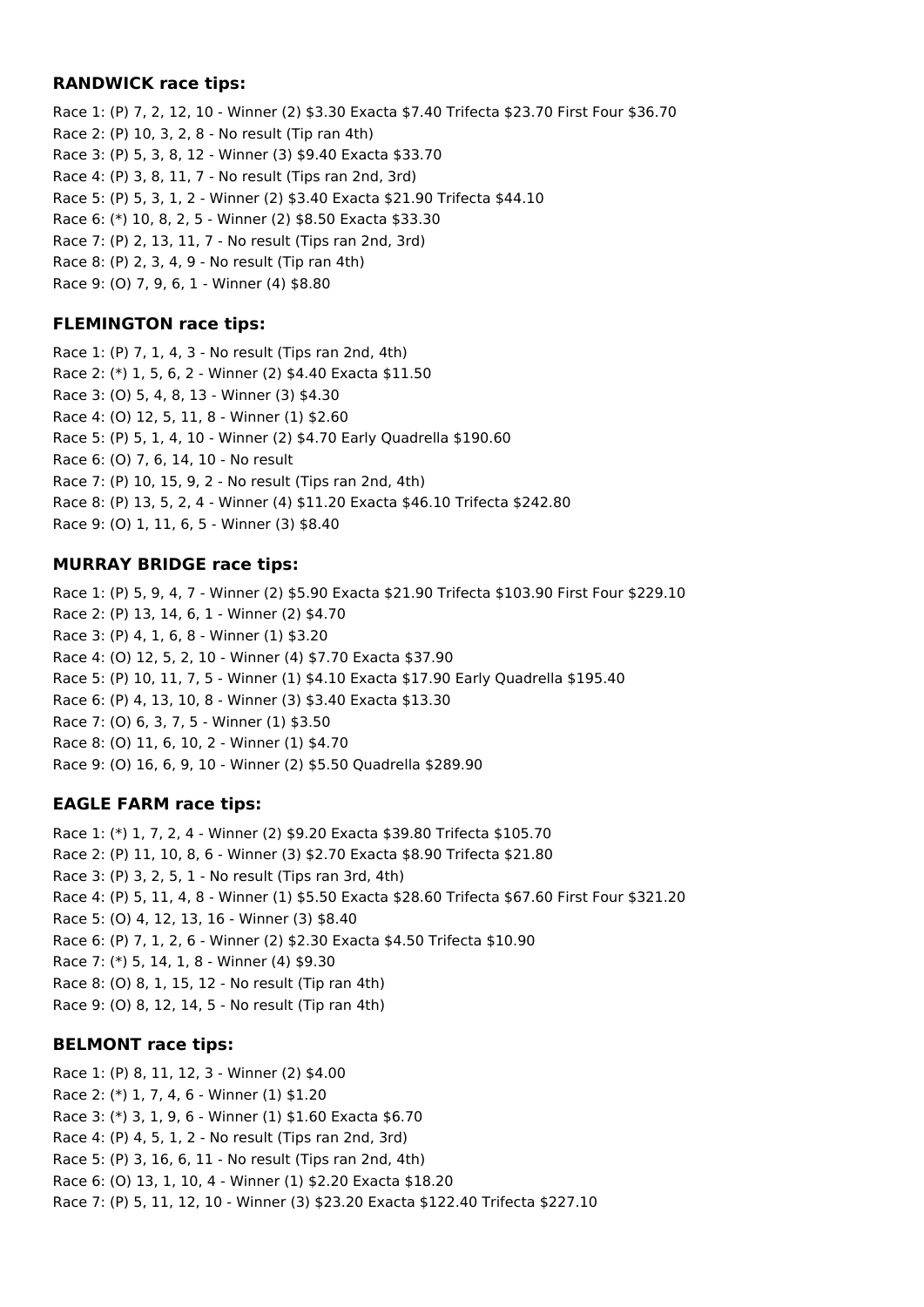Race 8: (O) 7, 16, 10, 14 - No result (Tip ran 3rd) Race 9: (P) 5, 3, 10, 4 - Winner (1) \$5.70

### **NEWCASTLE race tips:**

Race 1: (P) 7, 4, 8, 5 - Winner (1) \$6.70 Exacta \$27.40 Trifecta \$79.40 First Four \$120.70 Race 2: (O) 2, 4, 7, 9 - No result (Tips ran 2nd, 3rd) Race 3: (O) 9, 11, 7, 10 - Winner (2) \$8.50 Exacta \$27.20 Race 4: (P) 3, 7, 8, 4 - Winner (1) \$2.60 Race 5: (O) 9, 5, 4, 3 - Winner (4) \$2.80 Race 6: (P) 7, 1, 12, 13 - No result (Tip ran 3rd) Race 7: (P) 2, 5, 1, 4 - No result (Tips ran 2nd, 4th) Race 8: (P) 9, 4, 8, 12 - No result (Tips ran 2nd, 3rd, 4th)

### **WODONGA race tips:**

Race 1: (O) 5, 1, 4, 12 - Winner (3) \$3.30 Exacta \$23.90 Race 2: (P) 12, 10, 2, 11 - Winner (2) \$6.10 Race 3: (P) 2, 1, 6, 4 - No result (Tips ran 2nd, 3rd, 4th) Race 4: (O) 1, 7, 8, 12 - Winner (3) \$4.90 Race 5: (O) 4, 6, 5, 9 - Winner (4) \$3.10 Race 6: (\*) 6, 8, 11, 5 - No result (Tips ran 2nd, 3rd) Race 7: (O) 3, 8, 13, 6 - No result (Tips ran 2nd, 3rd)

#### **EMERALD race tips:**

Race 1: (P) 4, 9, 1, 5 - Abandoned Race 2: (P) 2, 3, 1, 4 - Abandoned Race 3: (P) 1, 3, 2, 4 - Abandoned Race 4: (P) 1, 7, 4, 2 - Abandoned Race 5: (P) 1, 2, 5, 4 - Abandoned Race 6: (P) 4, 3, 5, 1 - Abandoned Race 7: (P) 1, 4, 3, 2 - Abandoned Race 8: (P) 2, 5, 3, 1 - Abandoned

#### **DALBY race tips:**

Race 1: (P) 6, 4, 7, 3 - Abandoned Race 2: (P) 4, 5, 1, 7 - Abandoned Race 3: (P) 9, 11, 8, 3 - Abandoned Race 4: (P) 5, 4, 1, 8 - Abandoned Race 5: (P) 8, 5, 6, 3 - Abandoned Race 6: (P) 3, 6, 9, 4 - Abandoned Race 7: (P) 5, 2, 6, 1 - Abandoned Race 8: (P) 7, 3, 10, 5 - Abandoned Race 9: (P) 3, 4, 5, 2 - Abandoned Race 10: (P) 4, 5, 1, 9 - Abandoned

#### **DARWIN race tips:**

Race 1: (P) 5, 9, 8, 3 - No result (Tip ran 3rd) Race 2: (P) 4, 8, 3, 1 - Winner (4) \$4.80 Exacta \$13.20 Race 3: (P) 1, 3, 7, 5 - Winner (2) \$3.10 Exacta \$21.80 Race 4: (P) 3, 4, 1, 5 - Winner (2) \$6.10 Race 5: (P) 1, 2, 5, 6 - Winner (2) \$1.70 Race 6: (P) 1, 4, 6, 7 - Winner (2) \$11.70 Quadrella \$1,212.10

#### **MUDGEE race tips:**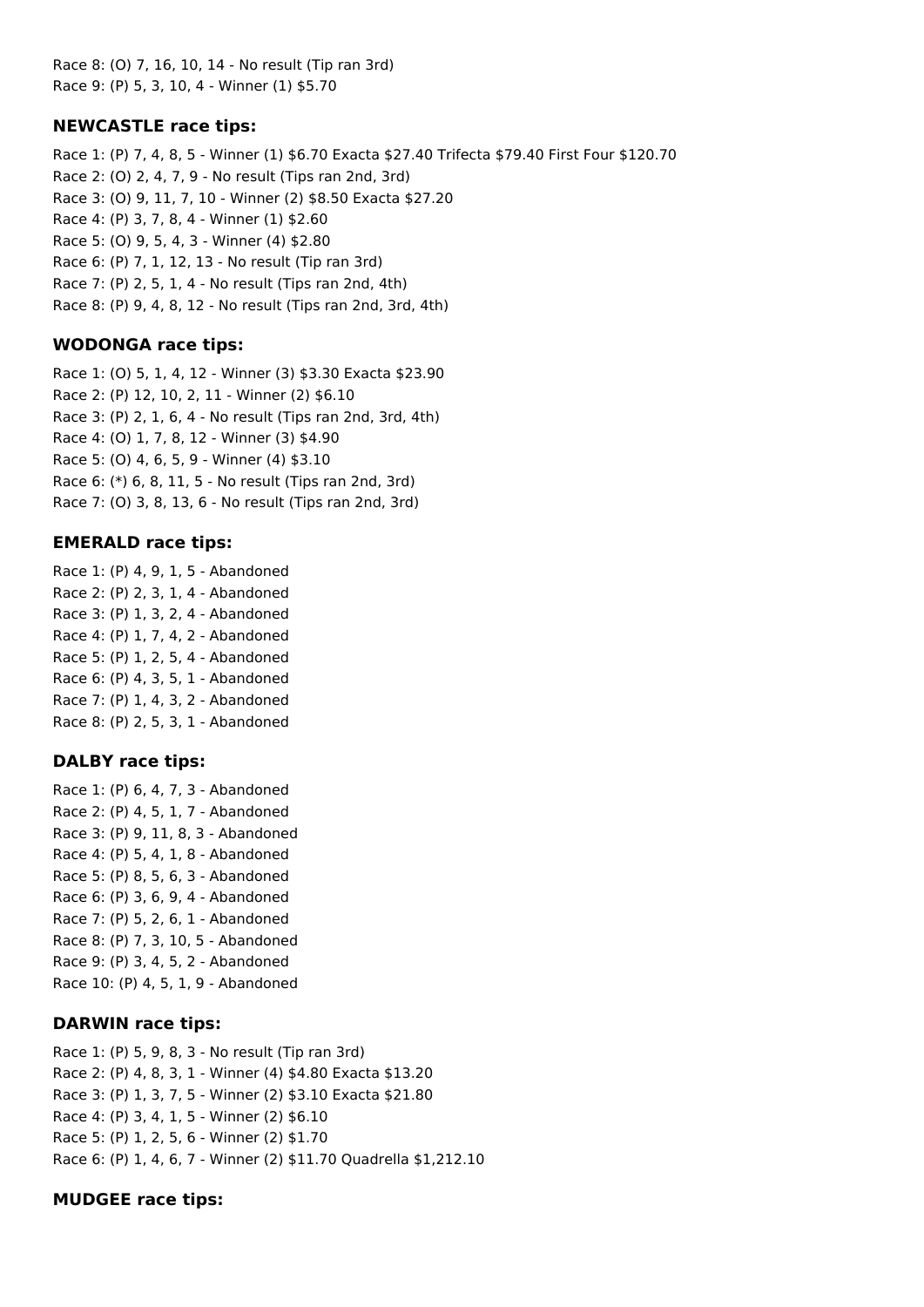Race 1: (P) 3, 1, 4, 5 - Winner (2) \$4.80 Exacta \$18.80 Trifecta \$88.20 Race 2: (O) 8, 9, 4, 2 - Winner (2) \$3.70 Exacta \$10.50 Race 3: (P) 3, 2, 8, 12 - No result (Tips ran 2nd, 3rd) Race 4: (P) 2, 3, 1, 5 - Winner (3) \$2.80 Exacta \$14.90 Race 5: (P) 4, 8, 5, 3 - Winner (2) \$18.30 Exacta \$79.90 Trifecta \$344.30 Race 6: (O) 1, 4, 5, 6 - No result (Tips ran 2nd, 4th) Race 7: (P) 7, 6, 2, 4 - No result (Tips ran 2nd, 3rd)

# **Saturday 16th May 2020**

# **ROSEHILL race tips:**

Race 1: (P) 10, 6, 9, 3 - Winner (4) \$6.70 Race 2: (O) 1, 2, 13, 3 - Winner (1) \$4.80 Race 3: (O) 1, 6, 3, 8 - Winner (1) \$2.90 Race 4: (P) 1, 5, 2, 3 - Winner (1) \$2.00 Exacta \$5.80 Race 5: (P) 9, 3, 5, 8 - Winner (1) \$2.40 Exacta \$6.20 Trifecta \$23.30 Early Quadrella \$50.40 Race 6: (P) 3, 1, 9, 4 - Winner (1) \$5.60 Race 7: (\*) 5, 1, 4, 12 - Winner (1) \$1.70 Exacta \$5.10 Trifecta \$53.10 Race 8: (O) 1, 4, 9, 6 - No result (Tip ran 4th) Race 9: (P) 3, 12, 8, 4 - Winner (2) \$3.50

# **FLEMINGTON race tips:**

Race 1: (O) 2, 8, 9, 10 - Winner (2) \$7.20 Exacta \$25.80 Race 2: (O) 3, 9, 8, 7 - Winner (3) \$15.90 Race 3: (O) 6, 1, 5, 14 - No result (Tips ran 2nd, 3rd) Race 4: (O) 9, 13, 10, 8 - Winner (1) \$3.10 Exacta \$10.80 Race 5: (O) 4, 9, 3, 8 - Winner (1) \$7.00 Exacta \$24.50 Trifecta \$180.90 Race 6: (\*) 2, 12, 7, 9 - Winner (2) \$6.40 Exacta \$18.50 Race 7: (\*) 4, 11, 5, 1 - Winner (3) \$16.50 Race 8: (O) 2, 11, 1, 10 - Winner (1) \$5.50 Exacta \$16.50 Race 9: (O) 3, 9, 1, 2 - Winner (2) \$8.00 Exacta \$50.50 Quadrella \$6,332.10

# **MORPHETTVILLE race tips:**

Race 1: (P) 2, 1, 4, 7 - No result (Tips ran 3rd, 4th) Race 2: (O) 6, 2, 8, 9 - Winner (2) \$6.30 Race 3: (P) 7, 10, 11, 6 - Winner (4) \$11.40 Race 4: (O) 7, 13, 4, 2 - No result (Tip ran 4th) Race 5: (P) 3, 5, 4, 1 - Winner (1) \$2.40 Race 6: (P) 2, 4, 13, 3 - Winner (3) \$4.60 Race 7: (\*) 9, 13, 6, 8 - No result (Tips ran 2nd, 3rd) Race 8: (O) 3, 1, 7, 11 - No result (Tips ran 2nd, 3rd) Race 9: (O) 2, 5, 4, 1 - Winner (1) \$6.20

# **GOLD COAST race tips:**

Race 1: (P) 2, 5, 3, 11 - Winner (3) \$3.80 Exacta \$8.50 Trifecta \$22.60 Race 2: (P) 6, 1, 3, 5 - No result (Tips ran 2nd, 3rd, 4th) Race 3: (O) 11, 4, 10, 2 - No result (Tips ran 2nd, 4th) Race 4: (O) 3, 1, 13, 4 - Winner (2) \$6.90 Race 5: (P) 7, 12, 6, 2 - Winner (1) \$1.50 Exacta \$2.10 Trifecta \$4.50 Race 6: (\*) 1, 11, 3, 5 - Winner (1) \$1.40 Exacta \$8.00 Race 7: (P) 4, 2, 5, 7 - No result (Tips ran 2nd, 3rd) Race 8: (O) 2, 10, 8, 1 - Winner (1) \$3.50 Exacta \$21.60 Trifecta \$71.80 Race 9: (O) 14, 13, 11, 1 - Winner (2) \$11.60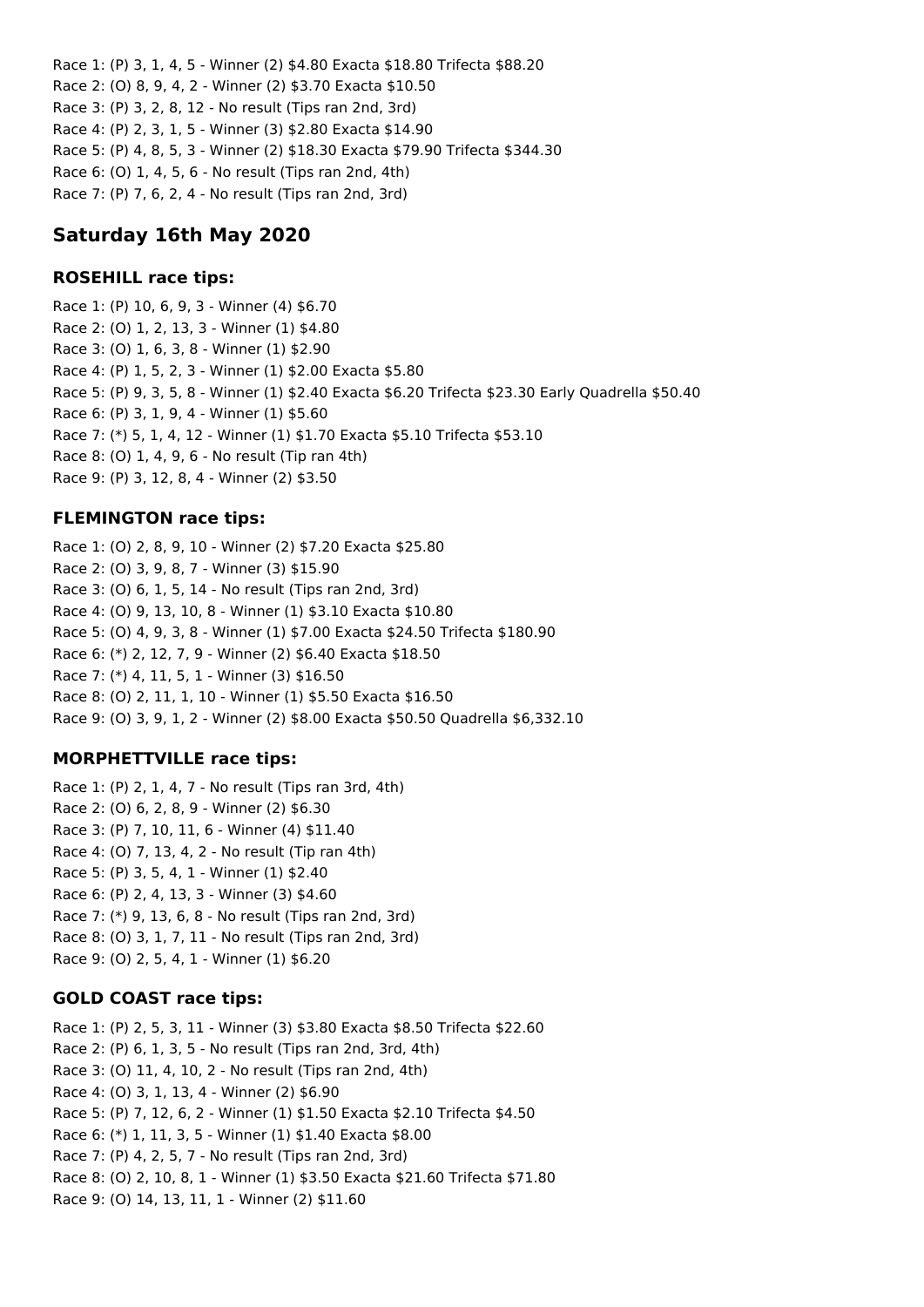# **ASCOT race tips:**

Race 1: (P) 1, 6, 7, 5 - Winner (2) \$3.60 Exacta \$10.30 Race 2: (\*) 1, 3, 5, 6 - Winner (2) \$7.80 Exacta \$95.70 Trifecta \$110.20 Race 3: (P) 11, 3, 8, 4 - Winner (4) \$5.90 Exacta \$35.90 Race 4: (P) 5, 6, 9, 11 - Winner (1) \$2.20 Exacta \$5.20 Race 5: (P) 7, 3, 6, 12 - Winner (2) \$14.00 Exacta \$32.80 Trifecta \$127.20 Early Quadrella \$1,601.60 Race 6: (P) 9, 4, 7, 5 - Winner (4) \$6.20 Race 7: (O) 7, 1, 11, 2 - Winner (3) \$2.10 Exacta \$13.40 Trifecta \$102.40 Race 8: (P) 4, 10, 2, 11 - Winner (3) \$4.30 Race 9: (P) 14, 11, 7, 4 - Winner (2) \$2.40 Exacta \$7.90 Quadrella \$170.60

# **KEMBLA GRANGE race tips:**

Race 1: (P) 6, 2, 7, 4 - No result (Tips ran 2nd, 3rd, 4th) Race 2: (P) 11, 1, 13, 4 - No result (Tips ran 3rd, 4th) Race 3: (P) 3, 4, 5, 9 - Winner (1) \$1.80 Exacta \$8.30 Trifecta \$30.50 Race 4: (P) 1, 9, 11, 4 - Winner (1) \$4.20 Exacta \$21.40 Trifecta \$96.60 Race 5: (P) 5, 2, 4, 1 - Winner (2) \$3.30 Exacta \$10.00 Race 6: (P) 6, 8, 10, 1 - Winner (1) \$2.60 Race 7: (P) 6, 2, 5, 1 - Winner (4) \$2.30 Race 8: (P) 2, 3, 5, 7 - No result

# **WARRACKNABEAL race tips:**

Race 1: (P) 6, 3, 1, 7 - Winner (1) \$2.70 Exacta \$7.90 Trifecta \$16.10 First Four \$45.70 Race 2: (P) 7, 3, 12, 8 - Winner (4) \$3.80 Exacta \$11.40 Race 3: (P) 12, 5, 1, 9 - No result (Tips ran 2nd, 3rd, 4th) Race 4: (P) 3, 6, 4, 1 - Winner (4) \$2.50 Race 5: (O) 6, 2, 10, 7 - No result (Tips ran 2nd, 3rd) Race 6: (P) 9, 5, 7, 13 - No result (Tip ran 4th) Race 7: (P) 6, 1, 5, 2 - Winner (4) \$8.10

# **GATTON race tips:**

Race 1: (P) 8, 3, 2, 4 - Winner (1) \$1.60 Exacta \$8.80 Race 2: (O) 2, 9, 5, 3 - Winner (4) \$3.50 Race 3: (P) 7, 2, 5, 9 - Winner (2) \$2.30 Exacta \$10.00 Race 4: (P) 11, 4, 7, 1 - Winner (4) \$14.00 Race 5: (P) 4, 10, 3, 11 - No result (Tip ran 4th) Race 6: (P) 1, 4, 2, 10 - Winner (3) \$3.20 Race 7: (P) 5, 6, 2, 1 - No result (Tip ran 2nd) Race 8: (P) 4, 7, 14, 12 - Winner (1) \$3.60 Exacta \$26.40 Trifecta \$230.60 Race 9: (P) 6, 9, 5, 3 - Winner (4) \$8.70 Exacta \$43.10 Race 10: (P) 9, 2, 12, 11 - No result (Tips ran 2nd, 3rd) Race 11: (P) 7, 8, 2, 3 - Winner (4) \$4.60 Exacta \$12.10 Trifecta \$47.80

# **TUNCURRY race tips:**

Race 1: (P) 10, 2, 3, 1 - Winner (1) \$3.40 Exacta \$8.20 Race 2: (P) 1, 9, 4, 10 - Winner (2) \$7.20 Exacta \$168.60 Trifecta \$349.90 Race 3: (P) 4, 6, 2, 1 - No result Race 4: (O) 1, 8, 10, 2 - Winner (4) \$3.10 Exacta \$23.40 Race 5: (P) 7, 10, 13, 9 - No result (Tips ran 2nd, 3rd) Race 6: (O) 4, 14, 6, 7 - Winner (1) \$3.60 Exacta \$35.10

# **Saturday 9th May 2020**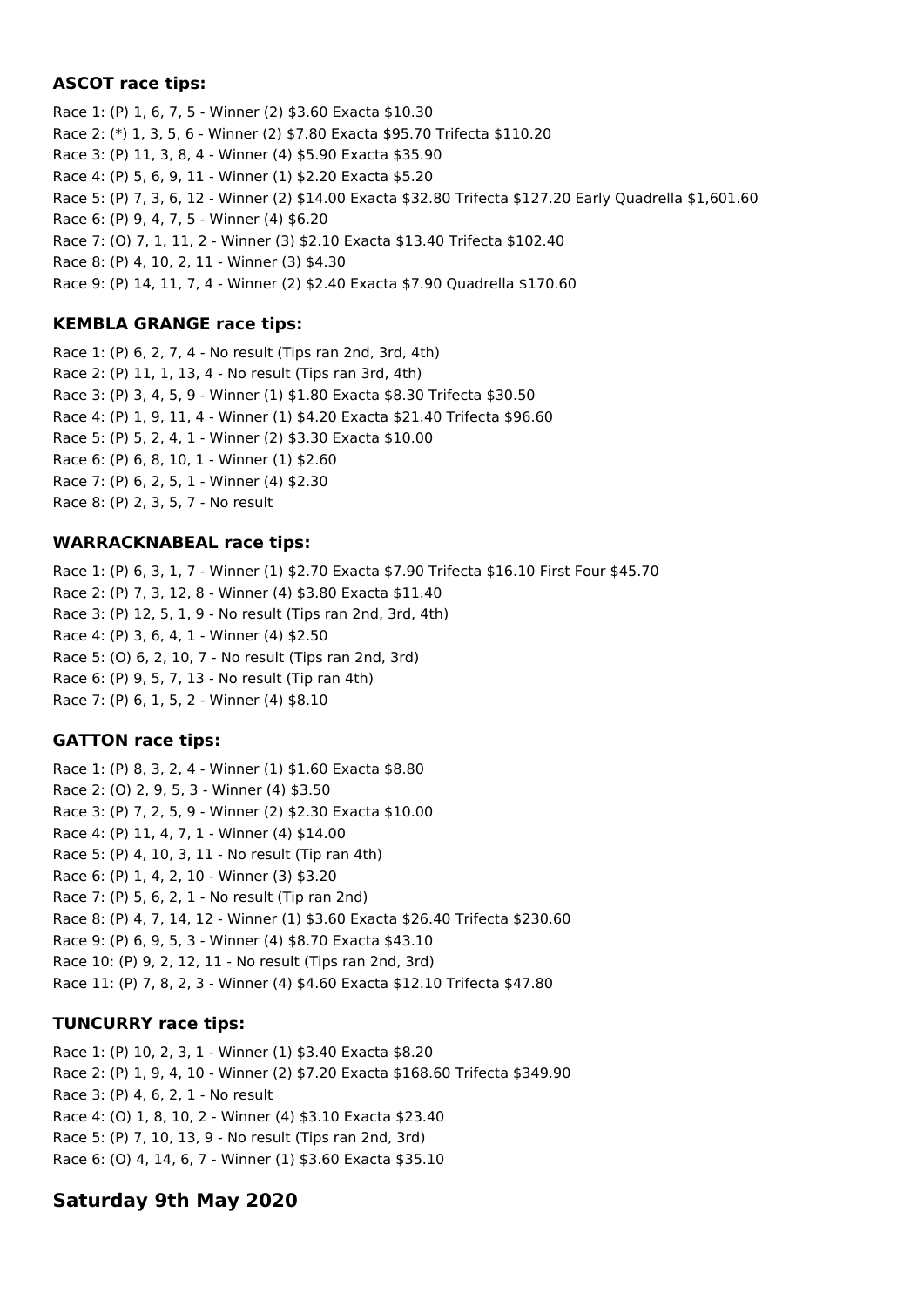### **RANDWICK race tips:**

Race 1: (P) 6, 15, 11, 10 - Winner (2) \$3.70 Exacta \$21.50 Trifecta \$84.40 Race 2: (P) 4, 7, 6, 3 - No result (Tip ran 4th) Race 3: (P) 5, 9, 8, 7 - No result (Tip ran 2nd) Race 4: (P) 2, 8, 9, 10 - No result (Tips ran 2nd, 3rd, 4th) Race 5: (P) 14, 5, 12, 1 - Winner (1) \$1.80 Exacta \$6.00 Race 6: (O) 11, 3, 10, 2 - Winner (2) \$4.00 Exacta \$20.00 Race 7: (O) 6, 1, 2, 4 - No result (Tip ran 3rd) Race 8: (P) 3, 8, 2, 1 - Winner (2) \$4.20 Exacta \$13.30 Race 9: (O) 11, 4, 13, 10 - Winner (1) \$2.30

# **CAULFIELD race tips:**

Race 1: (P) 1, 6, 3, 9 - No result (Tips ran 2nd, 3rd, 4th) Race 2: (P) 12, 7, 16, 9 - Winner (2) \$6.90 Race 3: (O) 6, 1, 9, 4 - No result Race 4: (O) 9, 3, 2, 4 - No result (Tips ran 2nd, 3rd, 4th) Race 5: (P) 6, 9, 10, 5 - No result (Tip ran 4th) Race 6: (P) 8, 2, 4, 3 - Winner (2) \$3.60 Race 7: (O) 10, 5, 6, 12 - Winner (3) \$4.10 Race 8: (O) 3, 8, 12, 9 - Winner (4) \$6.80 Exacta \$39.90 Trifecta \$203.20 Race 9: (P) 3, 5, 2, 9 - No result (Tips ran 3rd, 4th)

# **MORPHETTVILLE race tips:**

Race 1: (P) 6, 1, 2, 4 - Winner (1) \$3.10 Exacta \$9.20 Race 2: (\*) 7, 3, 1, 9 - No result (Tips ran 2nd, 3rd) Race 3: (\*) 2, 9, 7, 1 - Winner (3) \$5.90 Race 4: (P) 10, 3, 4, 6 - No result (Tips ran 2nd, 4th) Race 5: (O) 1, 14, 5, 7 - No result (Tips ran 2nd, 3rd) Race 6: (O) 6, 2, 8, 7 - Winner (2) \$5.10 Race 7: (O) 9, 1, 7, 11 - No result (Tip ran 3rd) Race 8: (P) 4, 1, 2, 12 - Winner (1) \$2.90 Exacta \$7.50 Trifecta \$21.90 Race 9: (O) 4, 7, 1, 11 - No result (Tip ran 3rd)

# **DOOMBEN race tips:**

Race 1: (P) 10, 4, 6, 13 - Winner (1) \$3.60 Race 2: (P) 2, 6, 3, 8 - No result (Tips ran 3rd, 4th) Race 3: (O) 2, 4, 5, 7 - Winner (1) \$4.10 Exacta \$19.80 Race 4: (P) 3, 13, 14, 9 - Winner (4) \$10.20 Exacta \$54.50 Race 5: (P) 4, 3, 8, 9 - Winner (3) \$6.50 Exacta \$38.80 Race 6: (P) 7, 8, 5, 1 - Winner (1) \$1.70 Exacta \$3.80 Trifecta \$9.10 First Four \$28.30 Race 7: (P) 8, 1, 2, 11 - Winner (1) \$2.60 Race 8: (P) 5, 8, 1, 9 - Winner (4) \$12.90 Race 9: (P) 14, 3, 8, 16 - Winner (2) \$3.30 Exacta \$36.40 Quadrella \$278.70

# **ASCOT race tips:**

Race 1: (P) 9, 3, 2, 4 - Winner (3) \$4.00 Exacta \$12.70 Race 2: (P) 1, 7, 5, 8 - Winner (4) \$5.60 Race 3: (P) 8, 1, 6, 7 - Winner (1) \$2.50 Exacta \$9.10 Trifecta \$20.60 Race 4: (P) 7, 6, 10, 3 - No result Race 5: (P) 10, 5, 12, 7 - No result (Tips ran 3rd, 4th) Race 6: (P) 5, 6, 4, 7 - Winner (2) \$2.90 Race 7: (P) 1, 9, 12, 3 - No result (Tips ran 2nd, 3rd, 4th)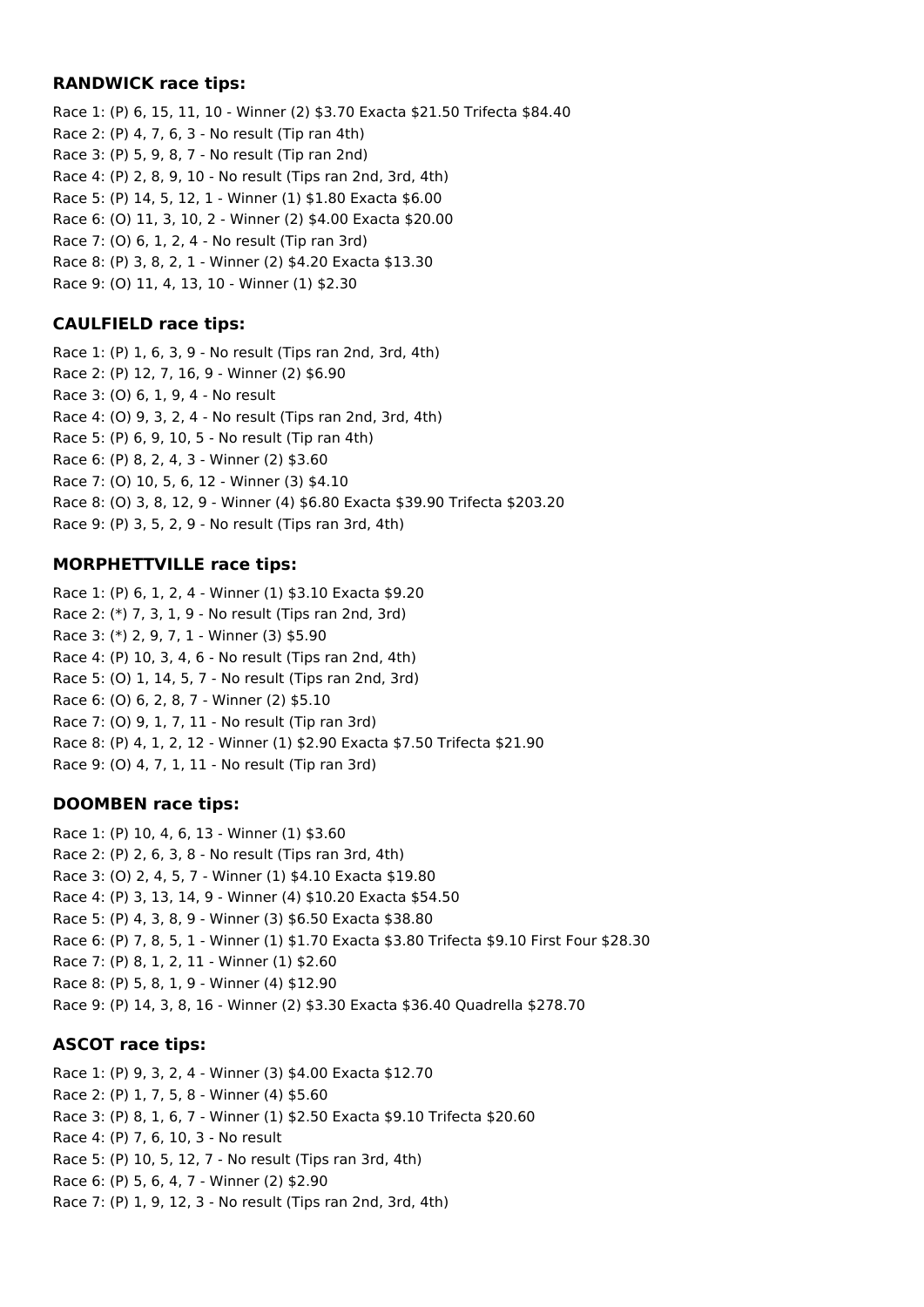Race 8: (P) 7, 5, 3, 10 - Winner (1) \$2.60 Race 9: (P) 3, 1, 8, 4 - No result (Tip ran 4th)

### **NEWCASTLE race tips:**

Race 1: (P) 8, 1, 4, 3 - Winner (1) \$1.90 Exacta \$9.70 Race 2: (P) 6, 4, 5, 3 - Winner (2) \$4.20 Exacta \$10.00 Race 3: (P) 1, 3, 2, 7 - Winner (1) \$2.80 Race 4: (O) 7, 6, 4, 2 - Winner (2) \$6.30 Early Quadrella \$230.50 Race 5: (O) 9, 11, 1, 6 - No result (Tip ran 2nd) Race 6: (P) 5, 2, 9, 6 - No result (Tips ran 2nd, 4th) Race 7: (P) 6, 10, 2, 5 - No result (Tips ran 3rd, 4th) Race 8: (O) 2, 5, 11, 1 - Winner (2) \$3.50 Exacta \$37.00 Trifecta \$106.00

### **DONALD race tips:**

Race 1: (P) 2, 8, 7, 3 - Winner (1) \$2.10 Exacta \$3.20 Race 2: (P) 10, 2, 1, 7 - Winner (1) \$2.40 Exacta \$8.60 Race 3: (P) 9, 11, 2, 10 - Winner (3) \$5.00 Exacta \$115.10 Trifecta \$378.60 Race 4: (P) 1, 7, 5, 4 - Winner (2) \$1.80 Exacta \$12.90 Trifecta \$32.70 First Four \$57.40 Race 5: (O) 10, 1, 3, 11 - No result (Tip ran 2nd) Race 6: (P) 1, 5, 3, 11 - Winner (4) \$5.20 Exacta \$11.60 Trifecta \$68.10 Race 7: (O) 5, 4, 11, 3 - No result (Tip ran 3rd) Race 8: (P) 11, 12, 3, 10 - No result (Tip ran 4th) Race 9: (O) 3, 11, 6, 10 - No result (Tips ran 2nd, 3rd)

#### **MOREE race tips:**

Race 1: (P) 4, 1, 2, 5 - Winner (2) \$1.50 Race 2: (P) 1, 6, 9, 5 - Winner (1) \$1.50 Race 3: (P) 6, 4, 1, 10 - Winner (1) \$3.50 Race 4: (P) 1, 6, 8, 7 - Winner (2) \$3.30 Exacta \$8.40 Early Quadrella \$115.40 Race 5: (P) 5, 4, 2, 8 - Winner (2) \$4.60 Exacta \$8.10 Race 6: (P) 1, 11, 7, 3 - No result (Tips ran 3rd, 4th)

#### **GERALDTON race tips:**

Race 1: (P) 1, 4, 2, 3 - Winner (3) \$16.90 Exacta \$94.10 Trifecta \$209.20 First Four \$351.90 Race 2: (P) 7, 6, 8, 2 - No result (Tips ran 2nd, 3rd, 4th) Race 3: (P) 2, 6, 9, 12 - Winner (4) \$16.20 Race 4: (P) 4, 3, 2, 1 - Winner (2) \$3.10 Exacta \$82.00 Race 5: (P) 8, 1, 5, 2 - Winner (2) \$11.20 Exacta \$90.00 Race 6: (P) 1, 3, 8, 11 - Winner (3) \$12.20 Exacta \$168.20 Trifecta \$766.70 First Four \$3,089.70 Race 7: (P) 5, 11, 1, 3 - No result (Tips ran 2nd, 4th)

# **DARWIN race tips:**

Race 1: (P) 1, 3, 5, 7 - No result (Tips ran 2nd, 4th) Race 2: (P) 4, 1, 5, 2 - Winner (4) \$1.50 Exacta \$2.90 Trifecta \$10.00 Race 3: (P) 2, 4, 1, 3 - Winner (1) \$1.20 Exacta \$3.00 Trifecta \$11.10 Race 4: (P) 1, 7, 6, 3 - Winner (3) \$3.10

# **LISMORE race tips:**

Race 1: (P) 2, 6, 4, 5 - No result (Tips ran 3rd, 4th) Race 2: (P) 1, 4, 5, 7 - Winner (1) \$7.60 Exacta \$18.10 Trifecta \$150.30 Race 3: (P) 3, 1, 8, 7 - Winner (3) \$2.40 Exacta \$6.40 Trifecta \$16.70 First Four \$69.00 Race 4: (P) 9, 11, 6, 5 - Winner (1) \$2.30 Race 5: (P) 4, 6, 5, 3 - No result (Tips ran 2nd, 3rd)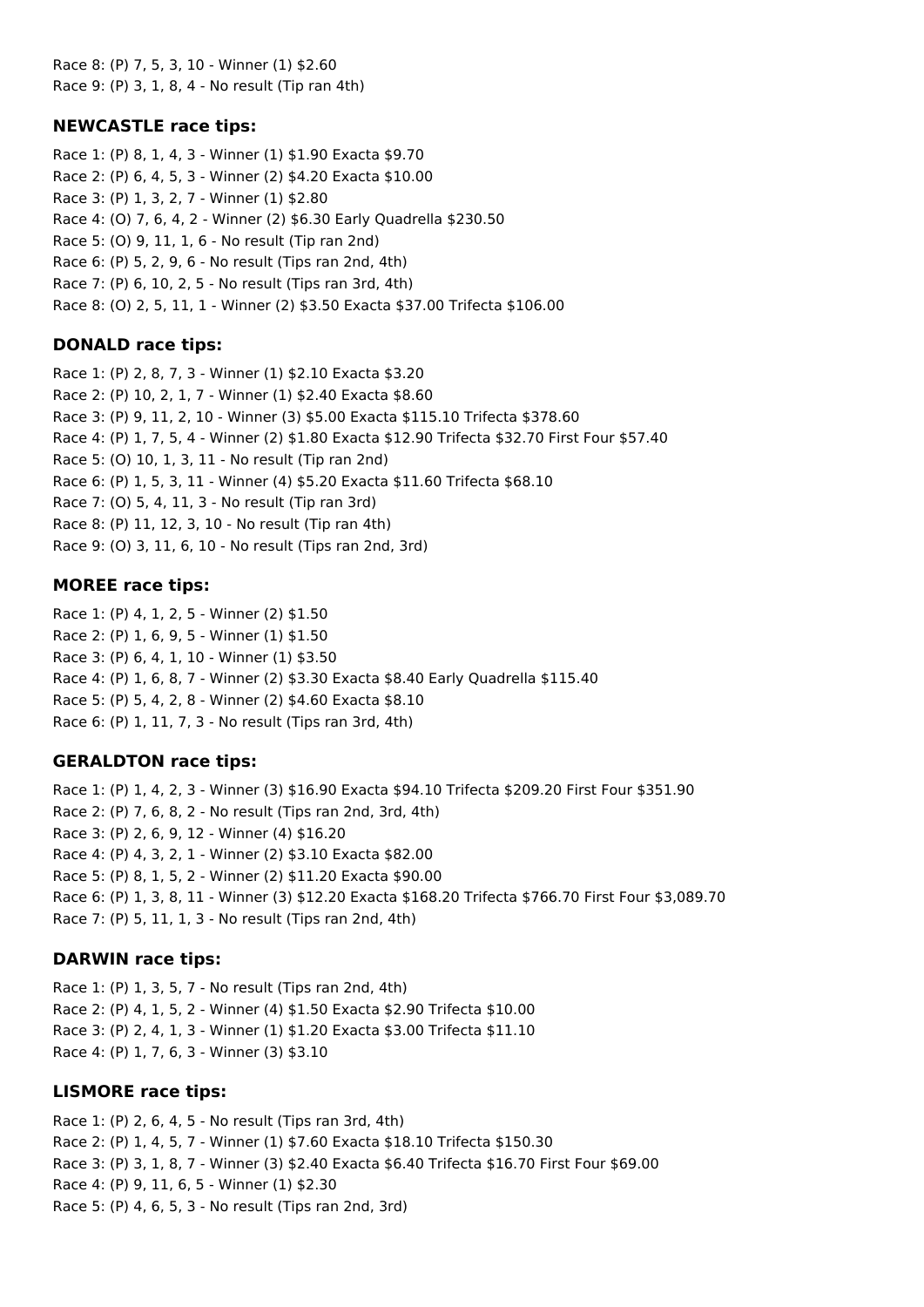Race 6: (O) 1, 3, 4, 14 - No result (Tips ran 2nd, 3rd)

### **DALBY race tips:**

Race 1: (P) 1, 7, 4, 2 - Winner (1) \$1.50 Exacta \$7.70 Race 2: (P) 6, 3, 2, 9 - Winner (3) \$4.40 Race 3: (P) 6, 9, 1, 3 - Winner (1) \$1.70 Exacta \$10.20 Trifecta \$39.80 Race 4: (P) 2, 5, 4, 10 - Winner (3) \$9.50 Exacta \$33.20 Early Quadrella \$225.40 Race 5: (P) 1, 3, 4, 2 - Winner (4) \$3.20 Race 6: (P) 2, 7, 4, 9 - Winner (1) \$2.10 Race 7: (P) 2, 10, 5, 9 - Winner (2) \$16.90 Race 8: (P) 9, 10, 1, 11 - Winner (1) \$2.50 Quadrella \$114.70

# **Saturday 2nd May 2020**

#### **RANDWICK Kensington race tips:**

Race 1: (O) 1, 5, 7, 9 - Winner (4) \$5.30 Exacta \$29.00 Race 2: (P) 2, 7, 5, 1 - Winner (1) \$3.90 Race 3: (P) 3, 2, 8, 4 - No result (Tips ran 2nd, 3rd) Race 4: (P) 5, 9, 1, 7 - Winner (1) \$2.50 Exacta \$10.00 Trifecta \$43.60 Race 5: (O) 5, 11, 3, 6 - Winner (1) \$3.70 Exacta \$43.90 Trifecta \$286.10 Race 6: (P) 5, 1, 7, 12 - Winner (1) \$4.30 Exacta \$28.50 Race 7: (P) 9, 6, 3, 5 - No result (Tips ran 2nd, 3rd) Race 8: (P) 3, 12, 14, 6 - Winner (1) \$5.80 Exacta \$44.40 Trifecta \$173.20 First Four \$299.80 Race 9: (P) 10, 13, 9, 6 - No result (Tip ran 2nd)

# **SANDOWN race tips:**

Race 1: (P) 3, 6, 1, 7 - Winner (3) \$7.30 Exacta \$12.70 Trifecta \$46.70 Race 2: (P) 6, 5, 4, 14 - Winner (3) \$4.90 Exacta \$12.00 Race 3: (\*) 3, 9, 6, 5 - No result (Tips ran 3rd, 4th) Race 4: (P) 1, 12, 11, 14 - Winner (3) \$8.60 Race 5: (O) 4, 6, 12, 3 - Winner (3) \$5.90 Exacta \$36.20 Race 6: (O) 4, 3, 12, 14 - Winner (2) \$10.20 Race 7: (P) 1, 5, 3, 2 - Winner (3) \$2.70 Exacta \$9.50 Race 8: (P) 5, 12, 9, 14 - No result (Tips ran 2nd, 3rd, 4th) Race 9: (P) 13, 14, 7, 12 - Winner (1) \$1.90

# **MORPHETTVILLE race tips:**

Race 1: (P) 5, 7, 1, 6 - Winner (1) \$5.70 Race 2: (O) 14, 6, 9, 4 - No result (Tips ran 3rd, 4th) Race 3: (P) 3, 7, 10, 4 - No result (Tip ran 2nd) Race 4: (P) 4, 3, 10, 8 - Winner (2) \$4.90 Exacta \$12.10 Race 5: (P) 13, 1, 2, 3 - No result (Tips ran 2nd, 3rd, 4th) Race 6: (P) 1, 8, 4, 10 - Winner (2) \$4.70 Exacta \$15.00 Race 7: (O) 9, 14, 3, 2 - Winner (1) \$4.70 Exacta \$39.30 Trifecta \$264.30 Race 8: (O) 16, 1, 15, 6 - No result (Tips ran 2nd, 3rd) Race 9: (O) 4, 9, 2, 6 - Winner (1) \$6.70

# **DOOMBEN race tips:**

Race 1: (P) 11, 15, 3, 12 - No result (Tips ran 2nd, 3rd) Race 2: (P) 2, 3, 5, 4 - Winner (1) \$1.10 Exacta \$4.80 Race 3: (P) 11, 4, 7, 8 - No result (Tips ran 2nd, 3rd) Race 4: (\*) 4, 2, 8, 1 - No result (Tips ran 2nd, 3rd, 4th) Race 5: (P) 4, 2, 5, 7 - Winner (2) \$2.50 Exacta \$5.70 Trifecta \$5.70 First Four \$4.30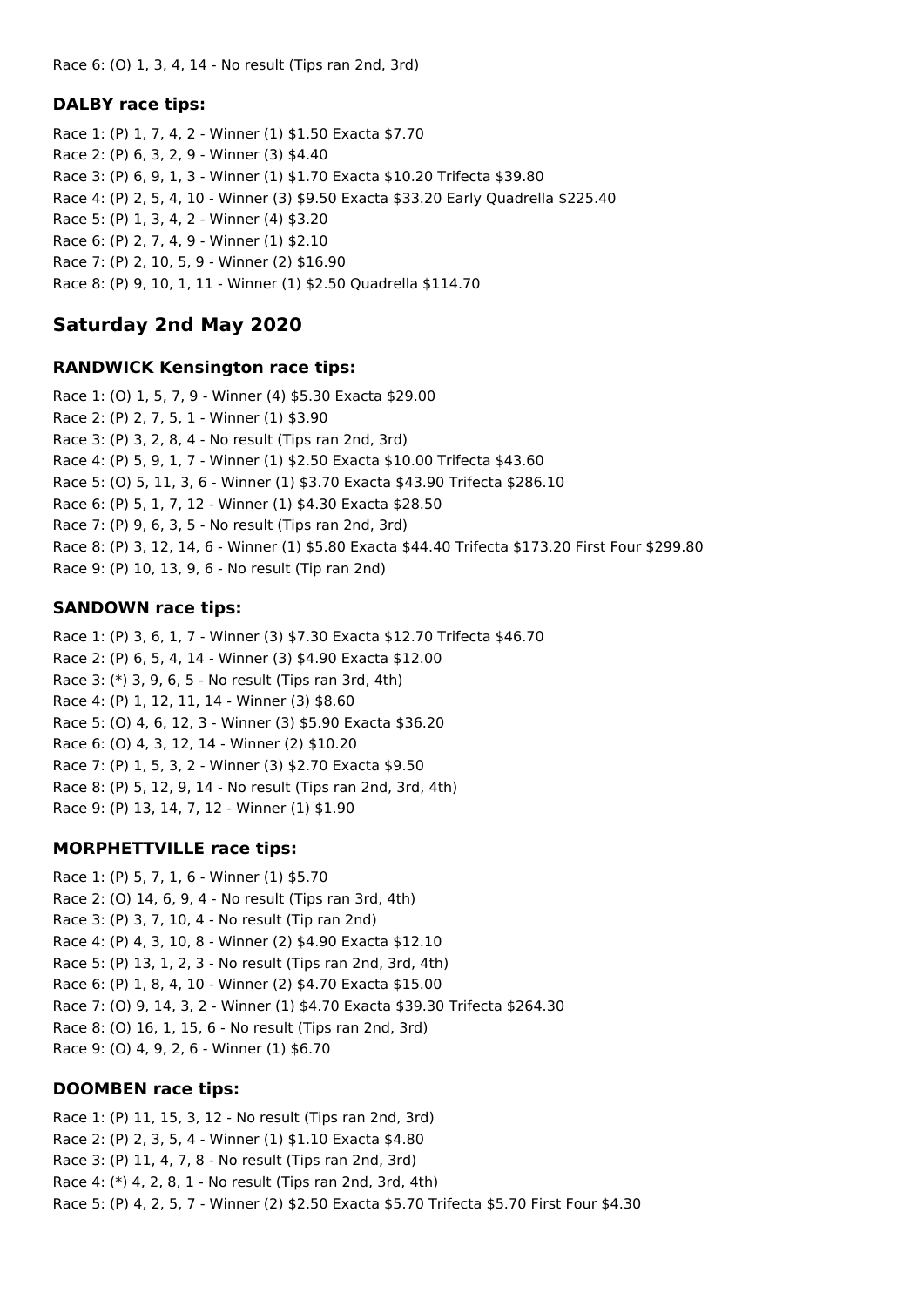Race 6: (P) 2, 4, 8, 1 - No result (Tips ran 2nd, 3rd, 4th) Race 7: (P) 1, 5, 3, 4 - Winner (1) \$1.60 Exacta \$2.60 Trifecta \$3.70 First Four \$3.50 Race 8: (P) 4, 8, 1, 13 - Winner (2) \$2.50 Exacta \$6.80 Race 9: (O) 8, 15, 13, 6 - No result (Tips ran 2nd, 4th)

# **ASCOT race tips:**

Race 1: (P) 2, 4, 6, 1 - Winner (1) \$2.20 Race 2: (P) 3, 1, 7, 6 - Winner (2) \$5.30 Race 3: (P) 2, 12, 5, 9 - Winner (1) \$2.40 Exacta \$15.70 Trifecta \$74.60 Race 4: (P) 1, 5, 13, 3 - Winner (1) \$4.50 Exacta \$28.70 Race 5: (P) 2, 3, 8, 7 - Winner (4) \$13.60 Exacta \$58.60 Race 6: (P) 4, 2, 6, 5 - Winner (1) \$1.30 Exacta \$2.00 Trifecta \$5.00 Early Quadrella \$327.00 Race 7: (P) 5, 2, 7, 6 - No result (Tip ran 3rd) Race 8: (O) 6, 3, 7, 13 - No result (Tips ran 2nd, 3rd) Race 9: (O) 8, 7, 9, 13 - Winner (1) \$5.70 Race 10: (P) 6, 5, 3, 2 - Winner (2) \$2.80

# **NEWCASTLE race tips:**

Race 1: (P) 8, 4, 2, 5 - Winner (1) \$1.60 Exacta \$5.00 Race 2: (P) 1, 6, 9, 3 - No result (Tips ran 3rd, 4th) Race 3: (P) 1, 2, 8, 7 - No result (Tips ran 3rd, 4th) Race 4: (\*) 5, 4, 3, 2 - No result (Tips ran 2nd, 3rd) Race 5: (P) 8, 4, 9, 5 - No result (Tips ran 2nd, 3rd, 4th) Race 6: (P) 4, 7, 6, 8 - No result (Tips ran 2nd, 3rd) Race 7: (P) 7, 3, 8, 4 - No result (Tips ran 2nd, 3rd) Race 8: (P) 6, 7, 2, 11 - No result

# **HORSHAM race tips:**

Race 1: (O) 7, 2, 5, 4 - Winner (2) \$5.40 Race 2: (O) 10, 11, 5, 2 - Winner (1) \$4.30 Race 3: (O) 8, 3, 7, 5 - Winner (3) \$4.80 Exacta \$17.30 Race 4: (P) 12, 9, 1, 8 - No result (Tips ran 2nd, 4th) Race 5: (P) 9, 13, 15, 8 - Winner (3) \$7.80 Exacta \$32.10 Race 6: (O) 8, 7, 4, 9 - Winner (2) \$2.80 Race 7: (O) 6, 10, 2, 7 - Winner (4) \$5.20

# **EMERALD race tips:**

Race 1: (P) 6, 1, 2, 7 - Winner (2) \$3.50 Exacta \$14.70 Trifecta \$26.80 Race 2: (P) 3, 4, 8, 1 - Winner (3) \$7.80 Race 3: (P) 7, 5, 6, 4 - Winner (1) \$4.90 Exacta \$18.70 Trifecta \$70.70 Race 4: (P) 1, 2, 5, 3 - Winner (1) \$1.80 Early Quadrella \$335.60 Race 5: (P) 1, 5, 7, 3 - Winner (3) \$4.50 Exacta \$17.80 Trifecta \$37.00 Race 6: (P) 3, 4, 2, 8 - No result (Tip ran 4th) Race 7: (P) 1, 3, 7, 6 - Winner (1) \$2.60 Exacta \$10.70 Race 8: (P) 1, 3, 6, 5 - Winner (4) \$2.40 Exacta \$4.80 Trifecta \$72.20 First Four \$189.20

# **KEMPSEY race tips:**

Race 1: (P) 5, 7, 2, 1 - Winner (1) \$1.60 Exacta \$5.20 Race 2: (P) 3, 7, 10, 2 - No result (Tip ran 3rd) Race 3: (O) 5, 1, 7, 11 - Winner (2) \$2.80 Race 4: (P) 8, 3, 6, 4 - Winner (2) \$3.80 Race 5: (P) 2, 1, 9, 4 - No result Race 6: (O) 6, 9, 3, 1 - Winner (2) \$10.50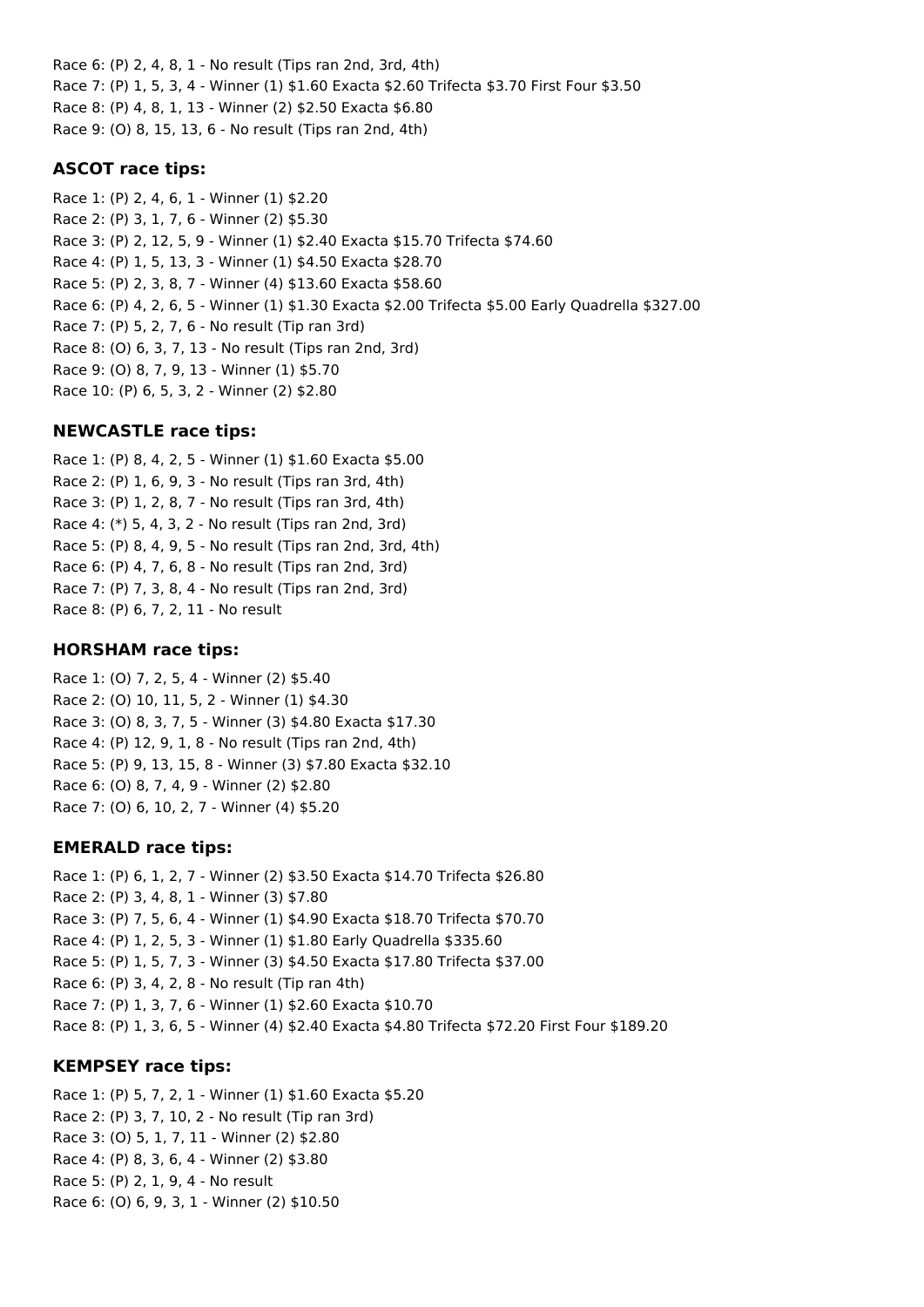# **Saturday 25th April 2020**

### **ROSEHILL race tips:**

Race 1: (P) 1, 5, 2, 3 - Winner (2) \$4.90 Exacta \$22.00 Trifecta \$49.70 First Four \$107.70 Race 2: (O) 3, 6, 4, 13 - No result (Tips ran 2nd, 3rd) Race 3: (O) 10, 13, 17, 3 - Winner (1) \$4.40 Race 4: (P) 1, 6, 4, 2 - No result (Tips ran 2nd, 4th) Race 5: (O) 5, 2, 10, 8 - No result (Tips ran 2nd, 3rd, 4th) Race 6: (O) 1, 3, 14, 7 - Winner (1) \$7.70 Race 7: (O) 8, 16, 14, 10 - Winner (1) \$5.40 Exacta \$39.60 Race 8: (P) 6, 2, 3, 11 - No result (Tips ran 2nd, 4th)

# **FLEMINGTON race tips:**

Race 1: (P) 5, 3, 1, 11 - Winner (1) \$4.80 Race 2: (P) 3, 7, 12, 14 - Winner (1) \$4.20 Race 3: (P) 1, 12, 5, 3 - No result (Tip ran 3rd) Race 4: (P) 1, 6, 8, 9 - No result (Tip ran 3rd) Race 5: (O) 2, 3, 11, 9 - Winner (2) \$4.30 Race 6: (O) 4, 3, 11, 2 - Winner (1) \$5.40 Race 7: (O) 13, 1, 8, 2 - No result (Tips ran 2nd, 3rd) Race 8: (O) 17, 3, 11, 4 - Winner (3) \$4.10

### **MORPHETTVILLE race tips:**

Race 1: (P) 6, 1, 2, 5 - Winner (4) \$5.20 Exacta \$35.10 Race 2: (P) 2, 4, 9, 8 - Winner (2) \$6.00 Exacta \$13.80 Race 3: (P) 10, 4, 3, 1 - No result (Tip ran 2nd) Race 4: (O) 5, 4, 3, 7 - No result (Tip ran 2nd) Race 5: (O) 8, 7, 5, 9 - Winner (4) \$7.60 Race 6: (P) 9, 2, 13, 10 - Winner (1) \$4.20 Exacta \$30.50 Race 7: (P) 5, 9, 2, 12 - Winner (2) \$6.50 Race 8: (O) 3, 5, 1, 2 - No result (Tip ran 4th) Race 9: (\*) 2, 1, 8, 7 - Winner (1) \$1.40

#### **SUNSHINE COAST race tips:**

Race 1: (O) 6, 11, 16, 9 - Winner (4) \$10.30 Exacta \$48.80 Race 2: (O) 9, 2, 16, 17 - No result (Tips ran 2nd, 3rd) Race 3: (\*) 7, 1, 2, 4 - Winner (1) \$1.30 Race 4: (P) 3, 4, 2, 7 - Winner (1) \$2.20 Race 5: (P) 3, 13, 7, 4 - Winner (2) \$2.10 Race 6: (P) 2, 7, 1, 5 - No result (Tips ran 2nd, 4th) Race 7: (P) 4, 3, 8, 6 - Winner (2) \$5.20 Exacta \$11.70 Trifecta \$117.20 Race 8: (O) 16, 10, 8, 12 - Winner (3) \$10.90 Exacta \$49.00 Race 9: (P) 3, 5, 7, 4 - Winner (3) \$9.10 Exacta \$37.50

#### **ASCOT race tips:**

Race 1: (P) 6, 7, 3, 5 - Winner (1) \$1.40 Exacta \$6.10 Race 2: (P) 6, 3, 1, 8 - No result (Tips ran 3rd, 4th) Race 3: (P) 2, 6, 8, 1 - Winner (1) \$2.00 Exacta \$11.90 Trifecta \$14.00 Race 4: (P) 3, 2, 7, 8 - Winner (2) \$4.00 Race 5: (P) 3, 2, 7, 6 - Winner (1) \$1.50 Exacta \$3.00 Race 6: (P) 3, 12, 7, 6 - Winner (2) \$8.00 Race 7: (O) 14, 2, 9, 7 - Winner (1) \$3.50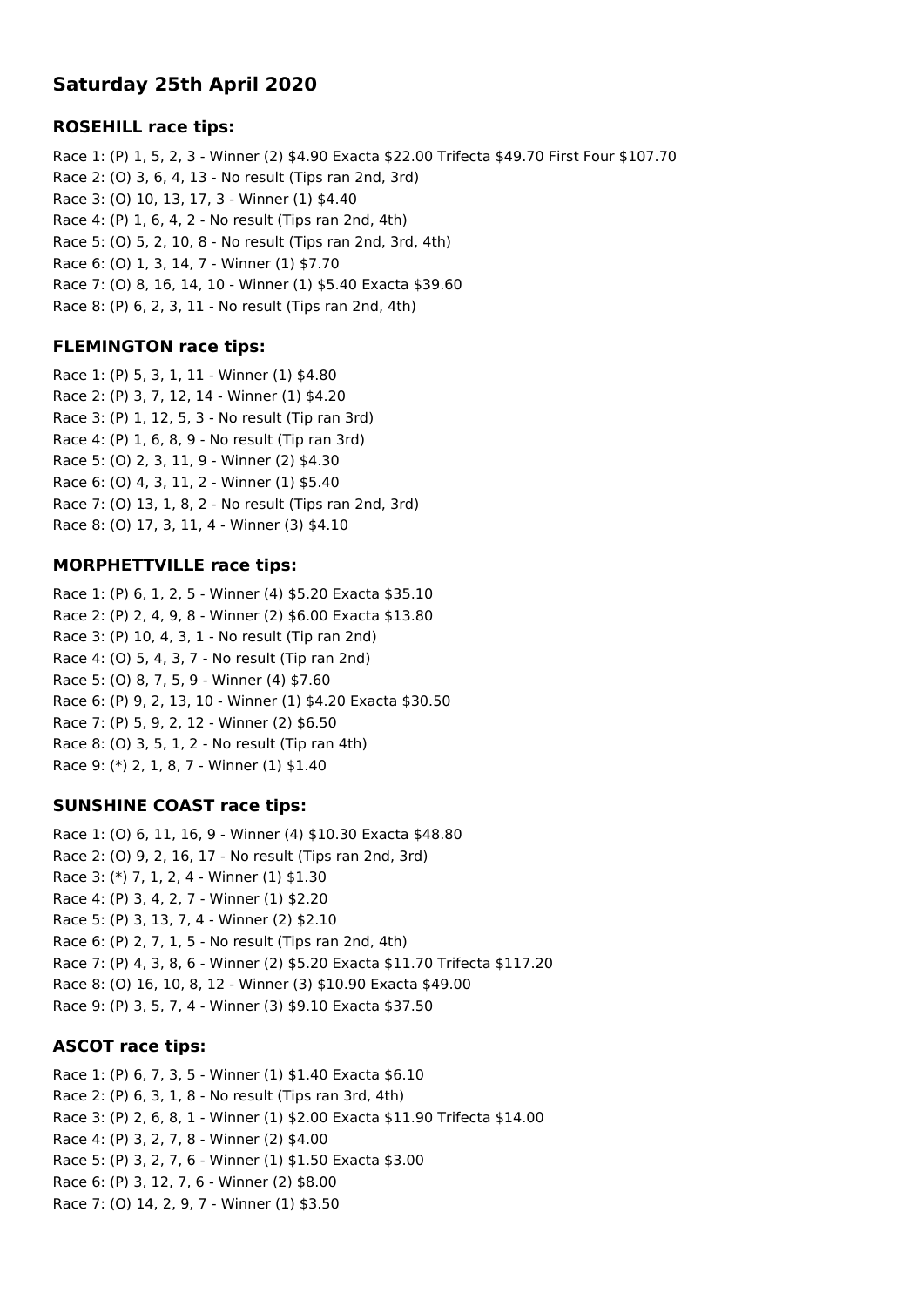Race 8: (O) 7, 11, 3, 5 - Winner (2) \$4.70 Race 9: (P) 1, 2, 13, 8 - Winner (2) \$2.10 Quadrella \$453.30

### **GOSFORD race tips:**

Race 1: (P) 6, 7, 13, 14 - No result (Tips ran 2nd, 4th) Race 2: (P) 10, 6, 4, 1 - Winner (4) \$4.60 Exacta \$16.10 Race 3: (P) 5, 4, 9, 1 - Winner (2) \$4.50 Race 4: (P) 1, 5, 3, 2 - Winner (4) \$5.60 Exacta \$35.40 Race 5: (P) 8, 5, 9, 1 - Winner (2) \$4.40 Race 6: (O) 7, 2, 6, 5 - No result (Tip ran 4th) Race 7: (O) 14, 5, 1, 3 - Winner (1) \$5.90 Exacta \$12.40

#### **MOE race tips:**

Race 1: (O) 3, 9, 10, 2 - Winner (4) \$12.20 Exacta \$43.90 Trifecta \$276.50 Race 2: (P) 9, 1, 10, 4 - No result (Tip ran 3rd) Race 3: (P) 5, 8, 10, 9 - Winner (3) \$5.20 Race 4: (P) 2, 4, 5, 10 - No result (Tip ran 2nd) Race 5: (O) 2, 1, 5, 6 - No result (Tip ran 2nd) Race 6: (O) 8, 9, 13, 7 - Winner (1) \$3.30 Race 7: (O) 1, 4, 10, 7 - Winner (1) \$4.00

### **DALBY race tips:**

Race 1: (P) 1, 3, 8, 9 - Winner (1) \$2.40 Race 2: (P) 4, 7, 3, 6 - Winner (1) \$1.80 Exacta \$8.10 Race 3: (P) 4, 9, 1, 5 - Winner (2) \$3.90 Race 4: (O) 2, 9, 8, 5 - No result (Tip ran 4th) Race 5: (P) 1, 6, 7, 3 - No result (Tips ran 2nd, 4th) Race 6: (P) 4, 2, 7, 1 - Winner (1) \$3.00 Exacta \$5.90 Trifecta \$24.20 Race 7: (P) 3, 2, 9, 7 - Winner (2) \$3.00 Exacta \$18.50 Race 8: (P) 1, 7, 2, 10 - Winner (2) \$3.20

# **KALGOORLIE race tips:**

Race 1: (P) 1, 5, 4, 3 - Winner (2) \$2.00 Exacta \$2.40 Race 2: (P) 7, 2, 8, 1 - Winner (2) \$4.10 Race 3: (P) 4, 1, 2, 5 - No result (Tips ran 2nd, 3rd, 4th) Race 4: (O) 1, 5, 4, 9 - Winner (1) \$4.20 Race 5: (P) 6, 5, 9, 4 - Winner (1) \$2.50 Race 6: (O) 5, 1, 10, 2 - No result (Tips ran 2nd, 3rd) Race 7: (P) 8, 4, 10, 2 - Winner (2) \$4.10

# **BATHURST race tips:**

Race 1: (P) 2, 7, 4, 8 - Winner (4) \$15.20 Exacta \$45.00 Race 2: (P) 2, 4, 1, 5 - Winner (1) \$2.10 Exacta \$5.10 Race 3: (P) 12, 5, 4, 7 - No result (Tips ran 2nd, 3rd, 4th) Race 4: (P) 5, 3, 9, 1 - Winner (1) \$1.70 Exacta \$3.40 Trifecta \$12.40 First Four \$80.40 Race 5: (P) 1, 4, 3, 5 - Winner (1) \$3.30 Race 6: (P) 1, 2, 7, 3 - No result (Tips ran 3rd, 4th) Race 7: (P) 3, 12, 6, 4 - No result (Tips ran 2nd, 3rd)

# **ALICE SPRINGS race tips:**

Race 1: (O) 2, 11, 4, 7 - No result (Tip ran 2nd) Race 2: (P) 1, 4, 5, 3 - Winner (1) \$2.90 Exacta \$2.80 Race 3: (P) 2, 5, 1, 4 - Winner (3) \$2.40 Exacta \$7.40 Trifecta \$66.10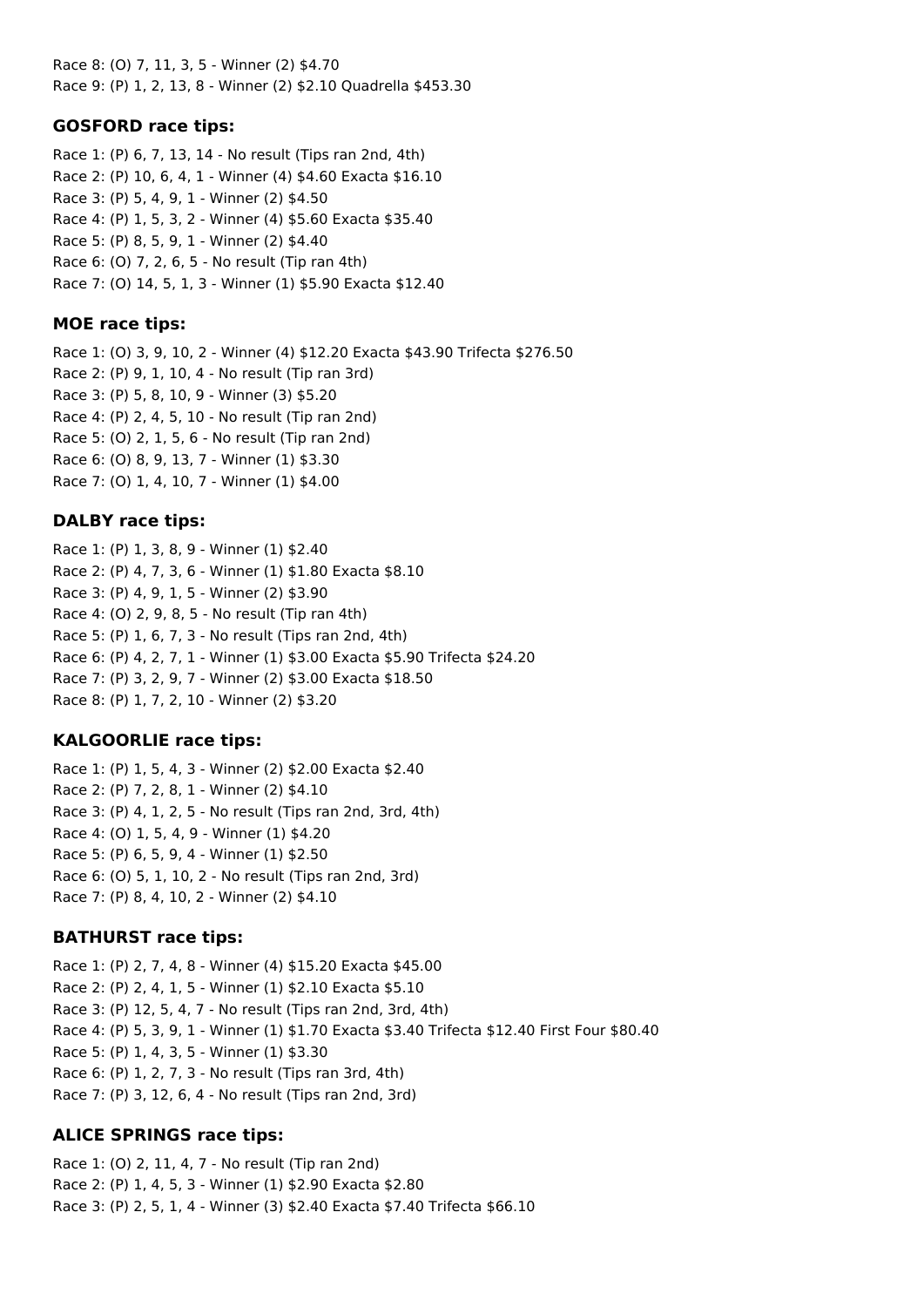Race 4: (P) 6, 2, 5, 4 - Winner (4) \$1.90 Exacta \$5.90 Race 5: (P) 1, 7, 2, 5 - Winner (1) \$3.50 Exacta \$33.10 Race 6: (O) 2, 4, 6, 3 - Winner (1) \$4.30 Exacta \$19.80 Trifecta \$51.20 First Four \$311.40 Race 7: (O) 1, 10, 11, 2 - No result (Tips ran 3rd, 4th)

# **Saturday 18th April 2020**

# **RANDWICK race tips:**

Race 1: (P) 6, 10, 5, 1 - No result (Tips ran 2nd, 3rd, 4th) Race 2: (O) 3, 1, 10, 6 - Winner (2) \$10.70 Race 3: (\*) 2, 5, 8, 4 - Winner (1) \$1.60 Race 4: (P) 1, 12, 3, 6 - Winner (2) \$6.90 Race 5: (P) 1, 6, 4, 5 - Winner (1) \$2.40 Early Quadrella \$267.60 Race 6: (P) 5, 11, 9, 6 - No result (Tips ran 2nd, 3rd) Race 7: (P) 1, 2, 11, 9 - Winner (4) \$12.40 Exacta \$87.40 Race 8: (P) 2, 5, 1, 14 - Winner (4) \$4.60 Exacta \$31.30 Trifecta \$110.60 Race 9: (P) 15, 11, 7, 10 - No result (Tips ran 2nd, 3rd)

# **CAULFIELD race tips:**

Race 1: (P) 6, 4, 2, 9 - Winner (1) \$3.90 Exacta \$35.00 Race 2: (P) 1, 6, 3, 2 - Winner (2) \$2.90 Race 3: (P) 2, 5, 4, 8 - Winner (4) \$12.70 Race 4: (P) 1, 4, 5, 10 - No result (Tip ran 2nd) Race 5: (O) 3, 1, 6, 10 - Winner (1) \$4.10 Race 6: (O) 10, 4, 13, 15 - No result (Tip ran 2nd) Race 7: (P) 9, 4, 10, 1 - No result (Tips ran 2nd, 4th) Race 8: (O) 10, 14, 16, 2 - No result (Tips ran 2nd, 3rd, 4th) Race 9: (P) 3, 12, 8, 9 - No result (Tip ran 3rd)

# **MORPHETTVILLE race tips:**

Race 1: (O) 5, 2, 14, 8 - Winner (1) \$4.00 Exacta \$16.30 Race 2: (P) 3, 8, 4, 2 - Winner (4) \$8.10 Exacta \$74.80 Race 3: (P) 1, 8, 5, 9 - Winner (2) \$10.90 Exacta \$31.00 Trifecta \$446.80 Race 4: (P) 7, 11, 10, 4 - No result (Tip ran 2nd) Race 5: (O) 4, 3, 7, 6 - Winner (1) \$11.10 Race 6: (P) 7, 1, 4, 3 - Winner (2) \$2.10 Exacta \$3.30 Race 7: (P) 10, 6, 11, 7 - Winner (2) \$5.60 Exacta \$26.10 Trifecta \$87.90 First Four \$224.10 Race 8: (O) 5, 4, 8, 6 - No result (Tips ran 2nd, 4th) Race 9: (O) 14, 10, 3, 6 - Winner (2) \$5.20

# **DOOMBEN race tips:**

Race 1: (P) 5, 4, 6, 10 - Winner (1) \$2.80 Race 2: (P) 4, 3, 5, 2 - Winner (4) \$4.10 Exacta \$4.50 Race 3: (P) 1, 2, 3, 6 - Winner (4) \$12.50 Exacta \$39.20 Trifecta \$46.30 First Four \$111.50 Race 4: (P) 2, 6, 11, 5 - Winner (1) \$1.50 Exacta \$6.20 Race 5: (\*) 2, 3, 7, 6 - No result (Tips ran 2nd, 3rd) Race 6: (\*) 14, 12, 10, 11 - Winner (1) \$1.20 Exacta \$3.60 Race 7: (P) 5, 2, 7, 4 - Winner (1) \$8.00 Exacta \$19.40 Trifecta \$140.50 Race 8: (P) 10, 8, 11, 1 - Winner (1) \$3.50 Exacta \$15.20 Race 9: (O) 10, 6, 3, 17 - Winner (1) \$2.10 Exacta \$18.30 Quadrella \$158.50

# **ASCOT race tips:**

Race 1: (P) 10, 1, 12, 7 - Winner (3) \$4.60 Exacta \$11.40 Trifecta \$29.70 First Four \$291.80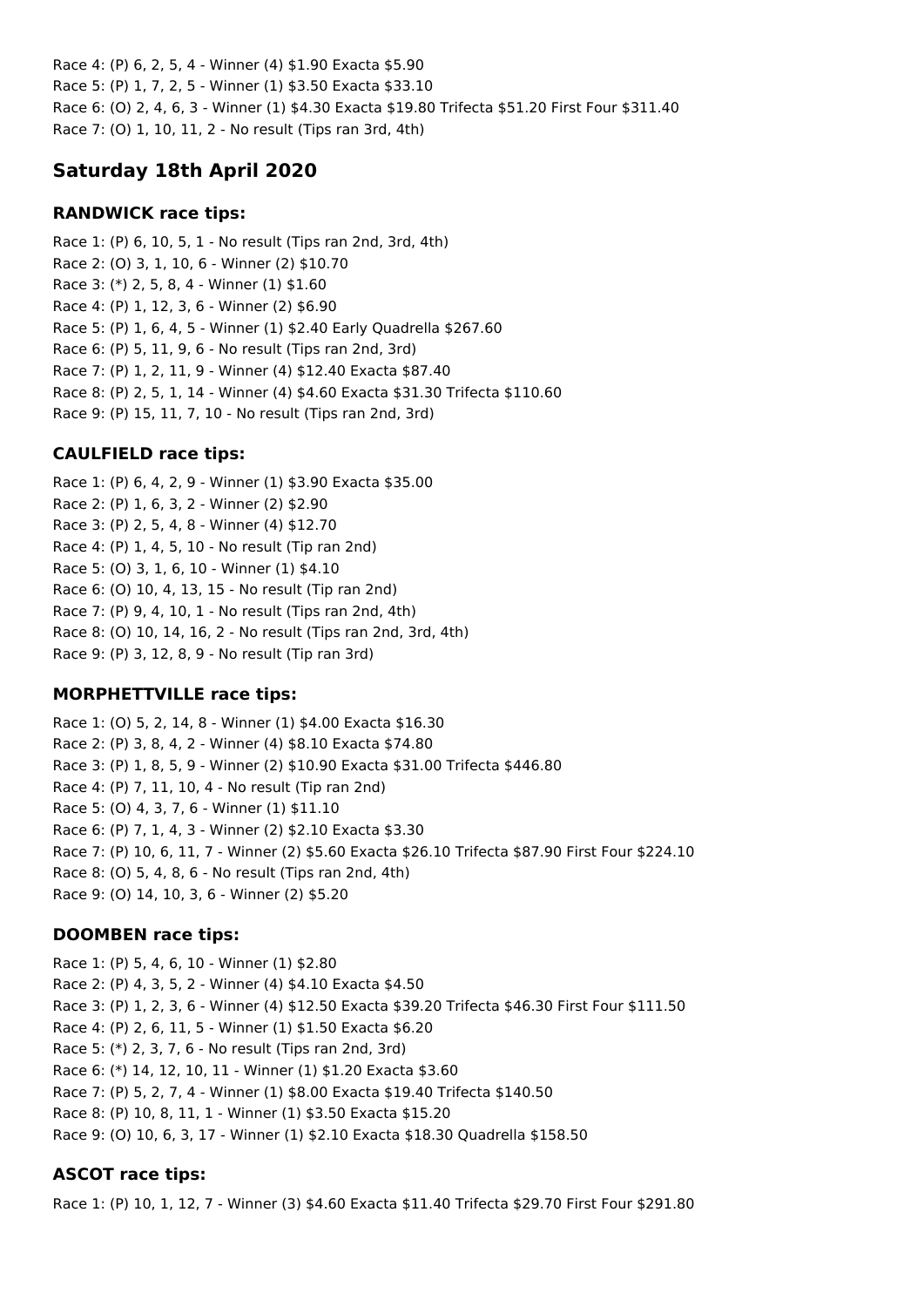Race 2: (P) 2, 6, 3, 1 - Winner (1) \$2.10 Race 3: (P) 2, 3, 7, 5 - No result (Tips ran 3rd, 4th) Race 4: (P) 2, 10, 8, 4 - Winner (4) \$8.40 Exacta \$99.50 Trifecta \$349.60 Race 5: (P) 10, 4, 5, 1 - No result (Tips ran 2nd, 4th) Race 6: (P) 11, 3, 9, 6 - Winner (1) \$3.00 Race 7: (P) 2, 10, 7, 5 - Winner (2) \$5.30 Exacta \$27.80 Race 8: (P) 1, 7, 3, 4 - Winner (1) \$2.70 Exacta \$16.20 Trifecta \$45.90 Race 9: (P) 5, 1, 7, 6 - Winner (1) \$1.80 Exacta \$7.60 Race 10: (P) 6, 14, 2, 5 - No result (Tip ran 2nd)

### **KEMBLA GRANGE race tips:**

Race 1: (P) 1, 7, 3, 4 - Winner (3) \$5.40 Exacta \$40.30 Race 2: (P) 1, 10, 4, 8 - Winner (1) \$2.80 Race 3: (P) 8, 9, 3, 4 - Winner (4) \$7.70 Race 4: (P) 5, 1, 9, 12 - No result (Tip ran 3rd) Race 5: (P) 1, 3, 7, 2 - No result (Tip ran 2nd) Race 6: (O) 4, 16, 7, 1 - No result (Tip ran 2nd) Race 7: (P) 2, 5, 7, 8 - Winner (1) \$7.30 Exacta \$24.80 Trifecta \$174.10

# **ARARAT race tips:**

Race 1: (P) 6, 4, 8, 3 - No result (Tips ran 2nd, 3rd, 4th) Race 2: (P) 2, 4, 5, 3 - Winner (2) \$3.60 Race 3: (P) 9, 2, 8, 7 - Winner (1) \$2.70 Exacta \$7.30 Race 4: (P) 7, 3, 4, 5 - No result (Tips ran 2nd, 3rd, 4th) Race 5: (P) 2, 6, 3, 5 - No result (Tips ran 2nd, 3rd) Race 6: (O) 1, 4, 5, 9 - Winner (2) \$4.40 Race 7: (P) 3, 7, 1, 2 - No result (Tips ran 2nd, 4th) Race 8: (P) 6, 4, 7, 1 - No result (Tips ran 3rd, 4th) Race 9: (P) 7, 11, 1, 8 - Winner (1) \$4.50 Exacta \$18.90

#### **TOOWOOMBA race tips:**

Race 1: (O) 5, 11, 8, 3 - No result (Tip ran 2nd) Race 2: (O) 3, 10, 7, 2 - Winner (1) \$1.30 Exacta \$10.40 Race 3: (P) 3, 2, 9, 10 - No result (Tips ran 3rd, 4th) Race 4: (P) 4, 7, 2, 5 - Winner (3) \$4.90 Race 5: (P) 4, 6, 5, 7 - No result (Tips ran 2nd, 3rd) Race 6: (P) 9, 6, 1, 3 - Winner (1) \$1.60 Exacta \$8.50 Race 7: (P) 5, 7, 1, 2 - No result (Tips ran 2nd, 3rd) Race 8: (P) 3, 1, 7, 6 - Winner (2) \$6.40 Exacta \$8.90 Trifecta \$29.00 Race 9: (P) 10, 4, 12, 5 - Winner (1) \$2.50 Race 10: (P) 2, 7, 4, 10 - Winner (3) \$3.20 Exacta \$9.50 Trifecta \$21.70

#### **ROMA race tips:**

Race 1: (O) 11, 3, 10, 7 - Winner (3) \$8.00 Race 2: (P) 3, 2, 6, 1 - No result (Tips ran 2nd, 3rd) Race 3: (P) 2, 5, 1, 3 - Winner (2) \$5.30 Exacta \$20.80 Race 4: (P) 2, 4, 6, 7 - Winner (1) \$2.20 Race 5: (P) 9, 7, 1, 2 - No result (Tips ran 2nd, 3rd) Race 6: (P) 4, 2, 5, 7 - No result (Tip ran 2nd)

#### **COONABARABRAN race tips:**

Race 1: (P) 13, 3, 11, 1 - No result (Tips ran 2nd, 3rd, 4th) Race 2: (P) 14, 9, 6, 2 - Winner (1) \$2.90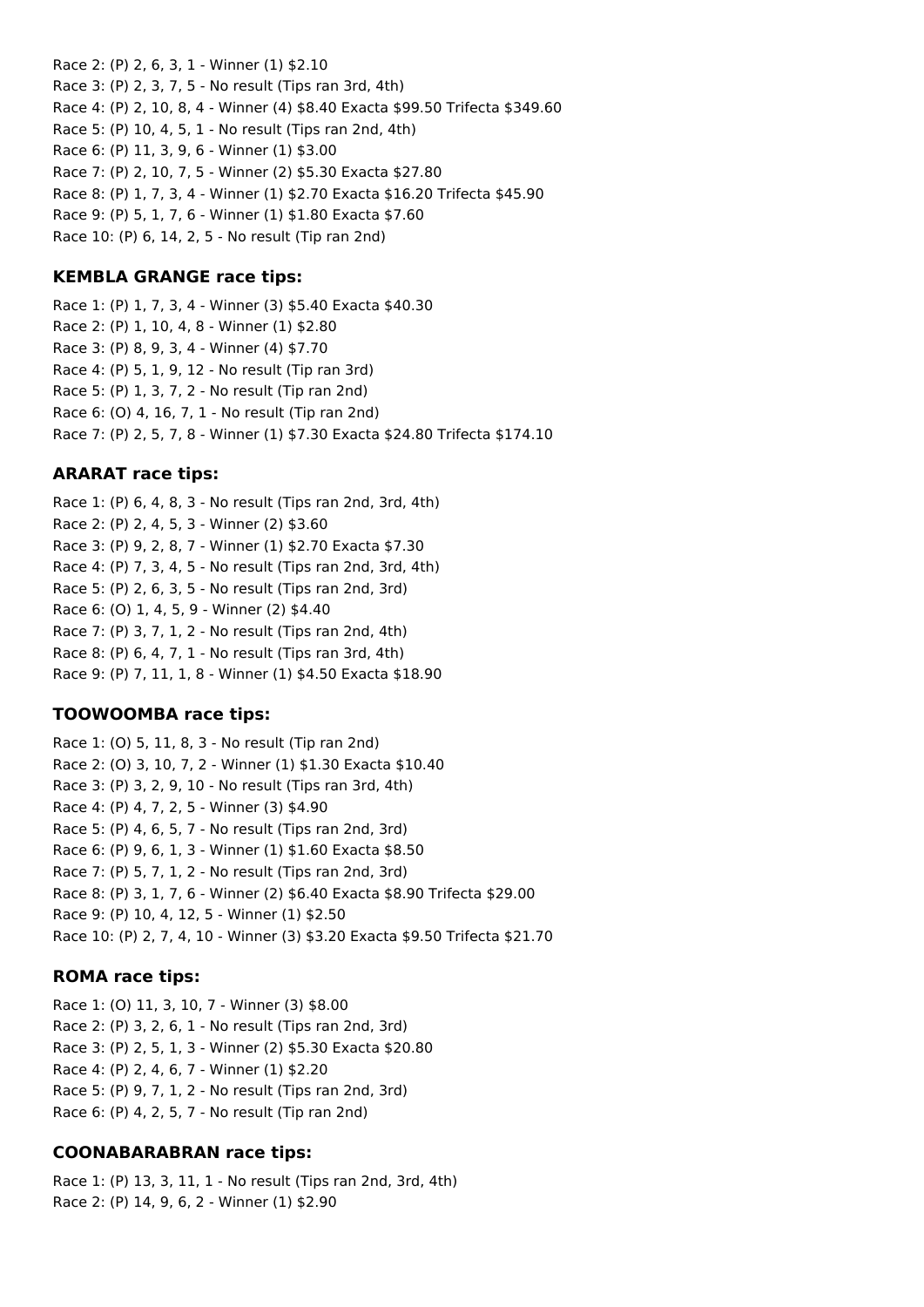Race 3: (P) 1, 9, 5, 6 - Winner (1) \$5.00 Race 4: (O) 13, 4, 6, 7 - Winner (3) \$21.50 Race 5: (P) 2, 1, 13, 15 - Winner (2) \$4.80 Exacta \$16.90 Race 6: (O) 3, 1, 7, 5 - No result (Tips ran 2nd, 4th) Race 7: (P) 4, 6, 11, 2 - No result (Tips ran 2nd, 3rd) Race 8: (P) 12, 4, 14, 1 - No result (Tip ran 4th)

### **LISMORE race tips:**

Race 1: (P) 2, 6, 9, 1 - No result (Tips ran 2nd, 3rd, 4th) Race 2: (P) 9, 6, 7, 5 - Winner (1) \$2.70 Exacta \$6.60 Race 3: (P) 7, 2, 8, 4 - No result (Tip ran 3rd) Race 4: (P) 10, 6, 8, 7 - Winner (1) \$7.10 Exacta \$26.70 Race 5: (O) 5, 3, 14, 11 - Winner (2) \$5.50 Race 6: (O) 3, 7, 2, 6 - No result (Tips ran 2nd, 4th)

### **ALICE SPRINGS race tips:**

Race 1: (P) 6, 3, 4, 2 - Winner (4) \$6.10 Race 2: (P) 4, 2, 5, 1 - Winner (1) \$3.50 Exacta \$16.70 Race 3: (P) 1, 7, 5, 4 - Winner (1) \$2.50 Exacta \$11.70 Race 4: (P) 3, 2, 1, 4 - Winner (1) \$4.70 Exacta \$16.70 Early Quadrella \$151.20 Race 5: (P) 3, 4, 2, 5 - No result (Tips ran 3rd, 4th) Race 6: (P) 5, 2, 1, 4 - No result (Tip ran 2nd) Race 7: (P) 9, 6, 5, 4 - Winner (2) \$1.70 Exacta \$12.00 Trifecta \$113.00

# **Saturday 11th April 2020**

#### **RANDWICK race tips:**

Race 1: (P) 1, 2, 4, 3 - Winner (2) \$3.90 Race 2: (P) 2, 1, 7, 9 - Winner (4) \$6.00 Race 3: (P) 2, 12, 4, 10 - Winner (1) \$6.40 Race 4: (P) 2, 1, 5, 3 - Winner (1) \$3.10 Race 5: (P) 1, 4, 12, 9 - No result (Tip ran 2nd) Race 6: (P) 4, 1, 2, 3 - Winner (1) \$2.90 Race 7: (P) 2, 1, 4, 5 - No result (Tip ran 3rd) Race 8: (O) 1, 4, 12, 2 - Winner (4) \$4.10 Exacta \$20.70 Trifecta \$69.20 Race 9: (O) 17, 2, 9, 13 - No result (Tip ran 2nd) Race 10: (O) 9, 3, 7, 12 - No result (Tip ran 2nd)

#### **CAULFIELD race tips:**

Race 1: (P) 1, 3, 7, 13 - No result (Tip ran 3rd) Race 2: (O) 2, 4, 10, 5 - Winner (3) \$5.80 Exacta \$33.00 Trifecta \$106.40 Race 3: (P) 5, 6, 8, 7 - No result (Tips ran 3rd, 4th) Race 4: (O) 10, 14, 8, 15 - Winner (2) \$4.90 Exacta \$34.10 Race 5: (P) 3, 12, 4, 1 - No result (Tips ran 2nd, 3rd) Race 6: (O) 7, 15, 5, 4 - No result (Tip ran 4th) Race 7: (O) 7, 10, 9, 3 - No result (Tip ran 4th) Race 8: (P) 8, 5, 12, 6 - Winner (3) \$5.00 Exacta \$34.30 Race 9: (O) 10, 5, 9, 2 - No result

# **MORPHETTVILLE race tips:**

Race 1: (P) 5, 4, 1, 8 - Winner (3) \$4.20 Exacta \$18.10 Trifecta \$52.00 Race 2: (P) 1, 3, 5, 7 - Winner (4) \$2.90 Exacta \$10.60 Trifecta \$24.00 Race 3: (P) 8, 4, 3, 7 - Winner (1) \$2.90 Exacta \$26.60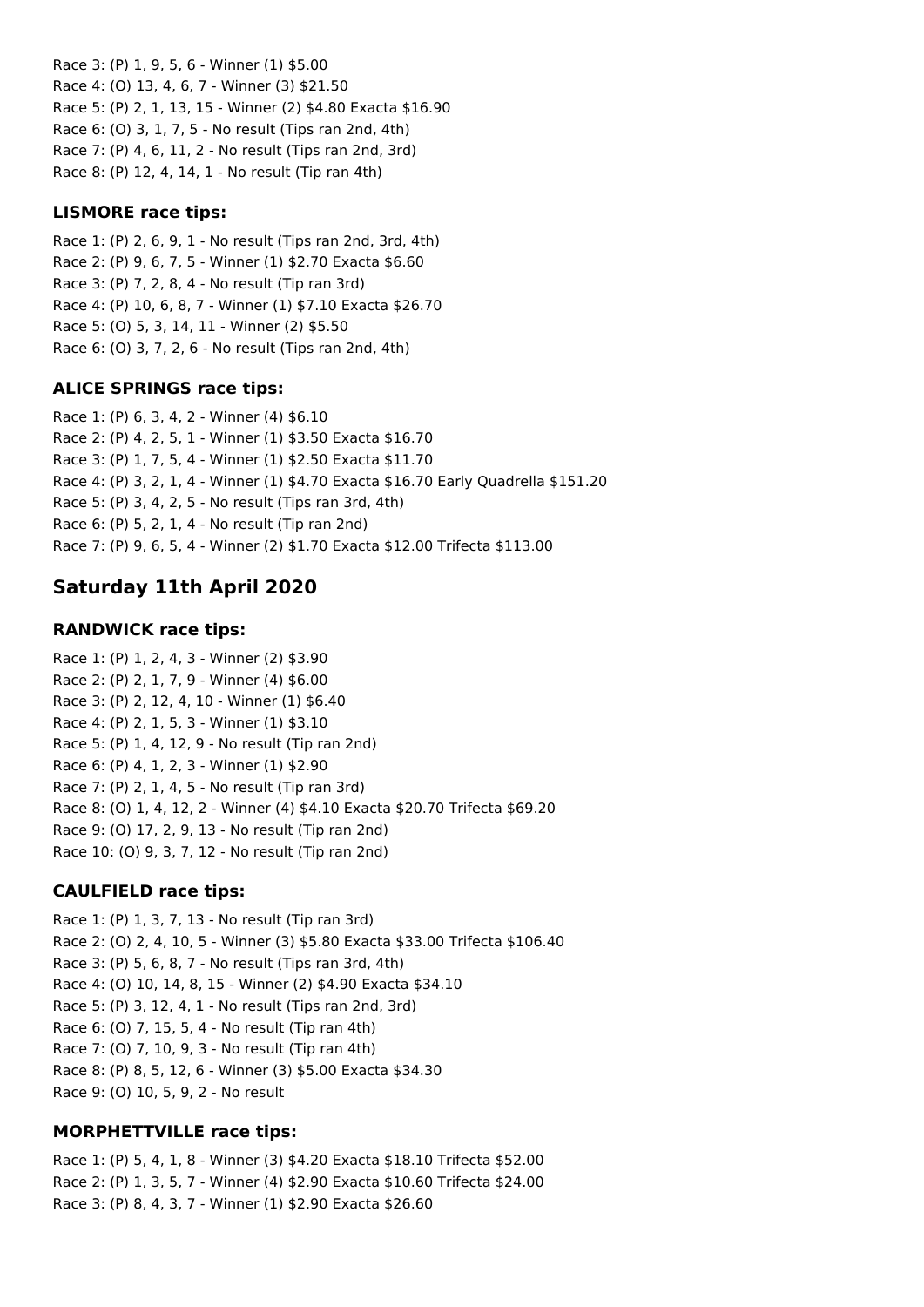Race 4: (O) 3, 14, 9, 12 - Winner (1) \$3.20 Race 5: (P) 4, 9, 6, 8 - No result (Tips ran 2nd, 3rd) Race 6: (P) 3, 2, 1, 5 - Winner (1) \$2.20 Race 7: (P) 3, 6, 5, 11 - Winner (2) \$2.80 Exacta \$7.70 Trifecta \$56.70 Race 8: (P) 10, 4, 1, 6 - Winner (1) \$2.60 Race 9: (O) 11, 7, 4, 6 - No result (Tip ran 3rd)

### **DOOMBEN race tips:**

Race 1: (P) 7, 5, 1, 14 - Winner (1) \$1.70 Exacta \$10.20 Race 2: (P) 4, 12, 6, 14 - Winner (2) \$2.60 Race 3: (P) 1, 6, 5, 4 - Winner (3) \$6.40 Exacta \$16.10 Race 4: (P) 2, 10, 4, 6 - No result (Tips ran 2nd, 4th) Race 5: (P) 5, 8, 1, 3 - Winner (2) \$5.40 Race 6: (P) 3, 2, 5, 7 - Winner (2) \$5.70 Exacta \$45.80 Trifecta \$108.80 Race 7: (P) 14, 2, 1, 10 - Winner (4) \$4.30 Exacta \$10.70 Race 8: (P) 3, 1, 6, 4 - No result (Tips ran 2nd, 4th) Race 9: (P) 12, 13, 3, 8 - Winner (1) \$2.20 Exacta \$9.90

# **ASCOT race tips:**

Race 1: (P) 1, 9, 3, 6 - Winner (3) \$3.50 Exacta \$8.80 Trifecta \$17.20 First Four \$72.10 Race 2: (P) 1, 2, 6, 7 - Winner (2) \$4.20 Exacta \$74.60 Trifecta \$352.80 Race 3: (P) 1, 2, 3, 4 - Winner (1) \$2.10 Exacta \$3.30 Race 4: (P) 5, 3, 10, 7 - No result (Tips ran 2nd, 3rd, 4th) Race 5: (P) 9, 10, 8, 4 - Winner (1) \$2.90 Race 6: (P) 4, 1, 3, 12 - Winner (2) \$4.30 Exacta \$12.60 Race 7: (O) 8, 12, 7, 5 - No result (Tip ran 4th) Race 8: (P) 4, 5, 8, 6 - Winner (1) \$1.40 Race 9: (O) 9, 4, 2, 1 - No result (Tip ran 4th) Race 10: (P) 6, 8, 11, 13 - Winner (2) \$2.20 Exacta \$4.30

#### **NEWCASTLE race tips:**

Race 1: (P) 2, 4, 7, 9 - Winner (1) \$4.90 Exacta \$13.60 Race 2: (P) 5, 13, 8, 7 - Winner (1) \$2.00 Race 3: (P) 3, 6, 4, 5 - No result (Tips ran 2nd, 3rd) Race 4: (O) 2, 14, 1, 6 - No result (Tips ran 2nd, 3rd) Race 5: (O) 5, 4, 6, 7 - No result Race 6: (O) 2, 13, 9, 1 - No result Race 7: (P) 7, 10, 6, 9 - Winner (1) \$6.30 Race 8: (P) 11, 1, 7, 8 - No result (Tip ran 2nd)

# **WARRACKNABEAL race tips:**

Race 1: (O) 5, 10, 3, 9 - Winner (1) \$3.50 Race 2: (P) 10, 12, 8, 6 - No result (Tips ran 2nd, 3rd) Race 3: (P) 1, 9, 12, 7 - Winner (4) \$10.10 Exacta \$26.80 Race 4: (P) 3, 4, 7, 15 - Winner (1) \$4.00 Exacta \$38.10 Race 5: (O) 2, 13, 14, 3 - Winner (3) \$7.90 Race 6: (P) 5, 12, 2, 6 - Winner (4) \$12.80 Race 7: (P) 5, 3, 9, 7 - No result (Tips ran 2nd, 3rd, 4th) Race 8: (P) 6, 5, 11, 2 - Winner (4) \$5.00 Race 9: (P) 6, 10, 11, 7 - Winner (4) \$2.70 Exacta \$25.90 Trifecta \$202.40 First Four \$449.60

# **TOOWOOMBA race tips:**

Race 1: (P) 5, 3, 2, 4 - Winner (1) \$2.70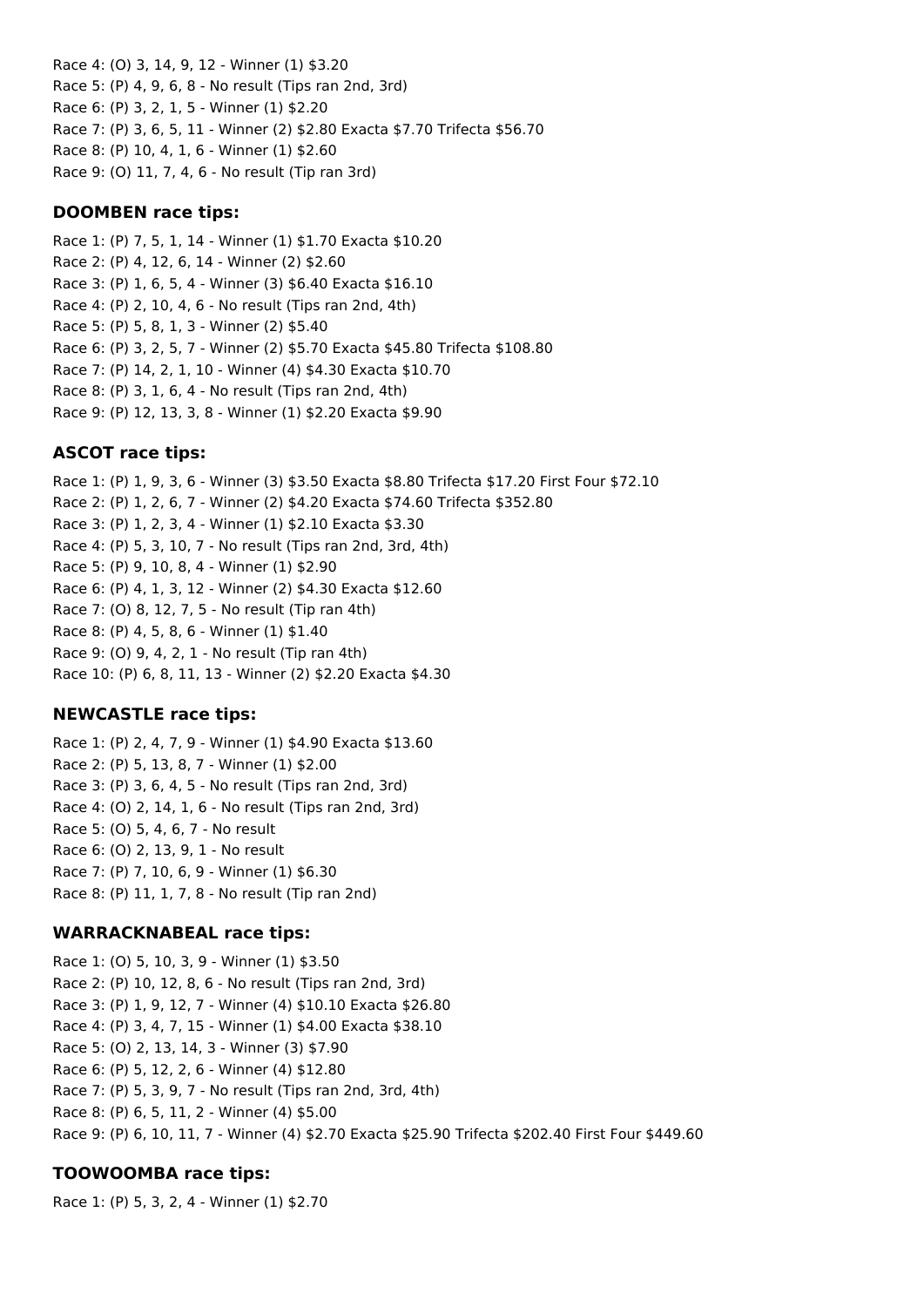Race 2: (P) 5, 3, 6, 4 - Winner (2) \$1.80 Exacta \$8.20 Trifecta \$35.30 Race 3: (P) 8, 5, 9, 7 - Winner (2) \$4.00 Race 4: (P) 7, 5, 4, 3 - Winner (2) \$5.70 Exacta \$36.70 Trifecta \$125.90 Early Quadrella \$345.70 Race 5: (P) 5, 4, 2, 3 - Winner (2) \$3.50 Exacta \$17.00 Race 6: (P) 5, 9, 1, 3 - Winner (1) \$3.00 Exacta \$8.90 Race 7: (P) 6, 4, 5, 7 - Winner (1) \$1.90 Exacta \$3.30 Trifecta \$13.10 Race 8: (P) 7, 5, 6, 4 - No result (Tips ran 2nd, 3rd, 4th)

#### **EMERALD race tips:**

Race 1: (P) 7, 5, 2, 4 - Winner (2) \$1.60 Race 2: (P) 1, 8, 2, 5 - Winner (3) \$4.40 Race 3: (P) 2, 4, 1, 3 - Winner (1) \$1.60 Exacta \$4.60 Trifecta \$13.90 Race 4: (P) 5, 8, 4, 3 - Winner (1) \$2.10 Race 5: (P) 4, 9, 7, 3 - No result (Tips ran 2nd, 3rd) Race 6: (P) 4, 3, 1, 8 - Winner (3) \$4.10 Race 7: (P) 7, 8, 1, 5 - Winner (3) \$10.90 Race 8: (P) 3, 7, 6, 9 - Winner (3) \$8.10 Exacta \$22.00 Race 9: (P) 6, 8, 3, 2 - Winner (1) \$2.60 Quadrella \$513.60

#### **NOWRA race tips:**

Race 1: (P) 2, 4, 10, 6 - Winner (2) \$2.80 Race 2: (P) 4, 12, 1, 13 - Winner (4) \$4.80 Exacta \$21.70 Race 3: (P) 8, 2, 6, 14 - Winner (1) \$3.60 Race 4: (O) 2, 5, 4, 11 - Winner (1) \$4.80 Early Quadrella \$210.90 Race 5: (P) 12, 1, 9, 13 - Winner (3) \$2.90 Exacta \$14.30 Trifecta \$155.10 Race 6: (P) 6, 14, 15, 12 - No result (Tips ran 2nd, 4th)

#### **CHARLEVILLE race tips:**

Race 1: (P) 2, 4, 3, 5 - Winner (1) \$3.50 Exacta \$20.80 Trifecta \$30.10 Race 2: (P) 3, 1, 4, 2 - Winner (1) \$2.20 Exacta \$2.90 Trifecta \$2.20 Race 3: (P) 5, 4, 6, 3 - Winner (1) \$2.20 Exacta \$9.70 Race 4: (P) 6, 4, 9, 1 - Winner (3) \$14.00 Exacta \$81.20 Trifecta \$434.40 First Four \$2,270.80 Early Quadrella \$101.80 Race 5: (P) 1, 3, 4, 2 - Winner (4) \$3.30 Exacta \$9.00 Trifecta \$24.10 First Four \$66.30 Race 6: (P) 1, 3, 2, 7 - Winner (3) \$3.00 Exacta \$9.10 Trifecta \$182.00 Quadrella \$236.60

#### **PORT MACQUARIE race tips:**

Race 1: (P) 1, 4, 2, 7 - Winner (1) \$2.80 Race 2: (P) 1, 9, 12, 3 - No result (Tips ran 2nd, 4th) Race 3: (P) 5, 2, 7, 4 - Winner (1) \$9.00 Exacta \$34.60 Trifecta \$501.70 Race 4: (P) 7, 1, 10, 5 - Winner (2) \$6.60 Exacta \$53.30 Trifecta \$110.20 Race 5: (P) 2, 6, 3, 1 - No result (Tips ran 3rd, 4th) Race 6: (P) 5, 3, 1, 10 - No result (Tips ran 2nd, 3rd, 4th) Race 7: (O) 2, 3, 7, 10 - No result (Tip ran 4th) Race 8: (O) 1, 2, 6, 4 - Winner (1) \$5.80

#### **ALICE SPRINGS race tips:**

Race 1: (P) 1, 2, 6, 5 - Winner (4) \$13.10 Exacta \$67.50 Race 2: (P) 4, 5, 1, 3 - Winner (2) \$7.50 Exacta \$51.30 Trifecta \$150.90 Race 3: (P) 2, 1, 4, 7 - No result (Tips ran 3rd, 4th) Race 4: (P) 4, 1, 3, 5 - Winner (3) \$5.50 Race 5: (P) 7, 6, 3, 2 - Winner (3) \$1.90 Exacta \$17.90 Race 6: (P) 3, 1, 5, 4 - Winner (1) \$2.70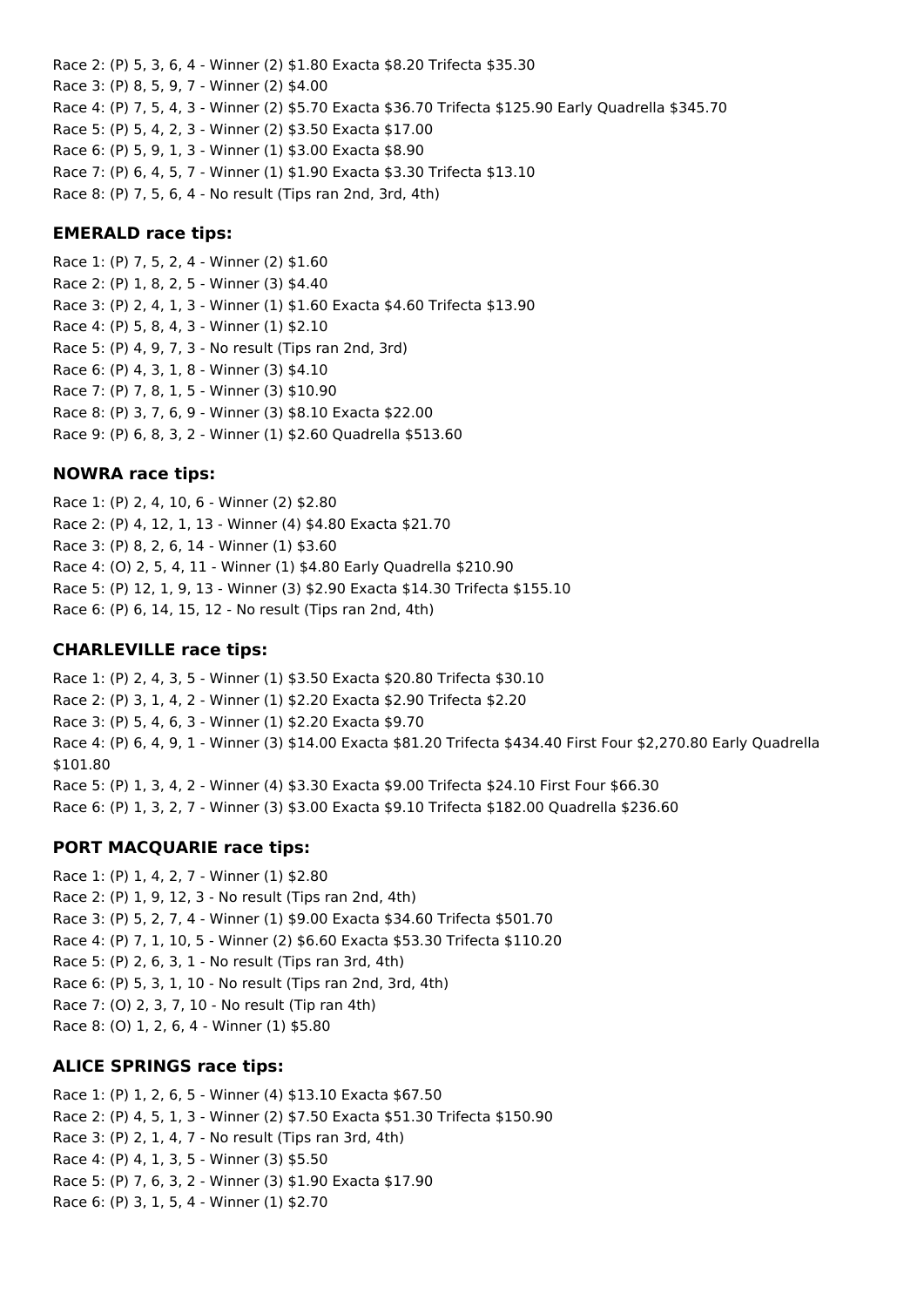# **Saturday 4th April 2020**

### **RANDWICK race tips:**

Race 1: (P) 1, 4, 5, 2 - Winner (3) \$4.90 Race 2: (P) 3, 5, 4, 2 - No result (Tip ran 4th) Race 3: (P) 1, 6, 2, 7 - No result Race 4: (P) 3, 10, 2, 5 - Winner (1) \$2.90 Race 5: (O) 11, 2, 5, 7 - No result (Tip ran 2nd) Race 6: (P) 1, 8, 2, 3 - No result (Tips ran 2nd, 3rd, 4th) Race 7: (P) 1, 3, 2, 6 - Winner (4) \$7.80 Race 8: (P) 3, 1, 2, 13 - Winner (2) \$4.00 Exacta \$41.00 Race 9: (O) 1, 19, 20, 13 - No result (Tips ran 3rd, 4th) Race 10: (P) 2, 6, 1, 5 - Winner (1) \$2.70 Exacta \$13.00

### **CAULFIELD race tips:**

Race 1: (P) 10, 12, 1, 7 - Winner (1) \$2.50 Exacta \$15.30 Race 2: (P) 1, 8, 7, 3 - Winner (2) \$4.50 Exacta \$16.30 Race 3: (O) 1, 15, 14, 2 - Winner (1) \$3.60 Race 4: (O) 1, 2, 3, 6 - No result Race 5: (O) 5, 3, 1, 13 - Winner (1) \$7.00 Race 6: (P) 6, 4, 8, 5 - Winner (1) \$3.30 Exacta \$20.30 Race 7: (P) 8, 4, 11, 1 - No result (Tips ran 2nd, 4th) Race 8: (P) 7, 4, 3, 6 - Winner (2) \$5.20 Exacta \$34.50 Trifecta \$79.10 Race 9: (O) 1, 8, 10, 14 - Winner (1) \$7.10

#### **MORPHETTVILLE race tips:**

Race 1: (P) 5, 1, 6, 3 - Winner (3) \$6.00 Exacta \$48.50 Race 2: (O) 2, 1, 4, 5 - No result Race 3: (O) 3, 1, 2, 13 - No result (Tips ran 2nd, 4th) Race 4: (P) 3, 1, 4, 2 - No result (Tips ran 3rd, 4th) Race 5: (P) 8, 11, 4, 7 - Winner (2) \$2.70 Exacta \$30.60 Trifecta \$193.30 Race 6: (P) 8, 2, 1, 6 - Winner (2) \$2.50 Exacta \$8.60 Race 7: (P) 1, 5, 4, 14 - Winner (1) \$1.70 Race 8: (O) 2, 4, 7, 3 - No result (Tip ran 2nd) Race 9: (O) 14, 9, 11, 6 - No result (Tip ran 2nd) Race 10: (O) 17, 19, 12, 10 - Winner (3) \$6.90

#### **DOOMBEN race tips:**

Race 1: (O) 3, 1, 2, 16 - No result (Tip ran 2nd) Race 2: (P) 1, 2, 4, 3 - Winner (2) \$2.30 Race 3: (P) 10, 4, 3, 11 - No result (Tips ran 2nd, 3rd, 4th) Race 4: (O) 8, 4, 14, 13 - Winner (3) \$5.30 Exacta \$35.40 Race 5: (O) 7, 3, 5, 9 - Winner (1) \$3.00 Race 6: (P) 10, 11, 4, 3 - Winner (1) \$1.50 Race 7: (P) 1, 11, 2, 5 - No result (Tip ran 2nd) Race 8: (P) 4, 9, 2, 7 - Winner (1) \$1.50 Exacta \$6.70 Race 9: (P) 10, 4, 1, 13 - Winner (2) \$5.90 Exacta \$46.00 Trifecta \$176.70

# **ASCOT race tips:**

Race 1: (P) 2, 1, 9, 3 - Winner (2) \$2.40 Race 2: (P) 6, 9, 2, 3 - Winner (2) \$3.40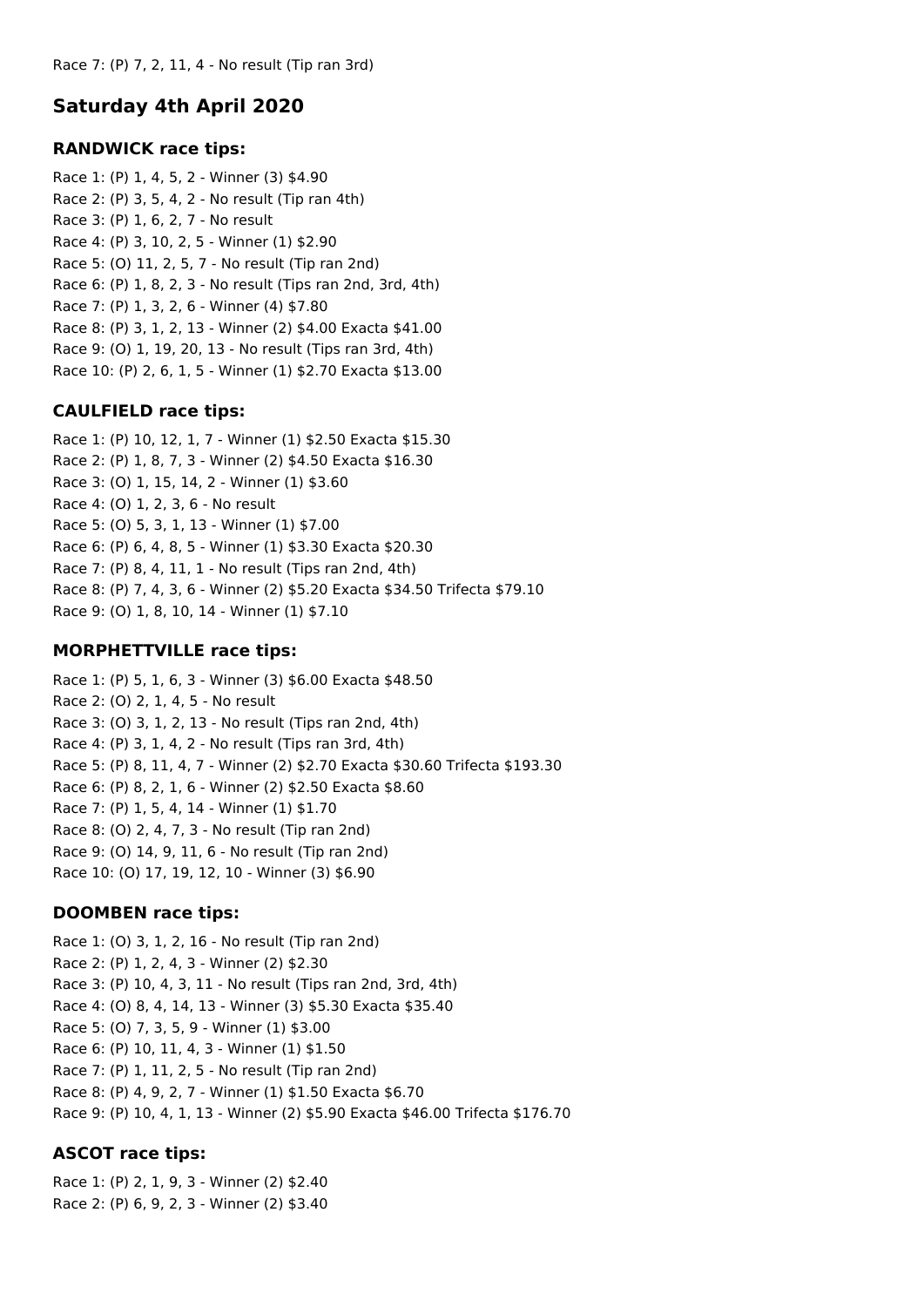Race 3: (P) 4, 6, 12, 2 - Winner (2) \$4.40 Race 4: (O) 5, 1, 7, 8 - No result (Tip ran 4th) Race 5: (P) 4, 15, 1, 5 - No result (Tip ran 4th) Race 6: (O) 7, 4, 5, 1 - Winner (4) \$4.30 Race 7: (O) 6, 2, 8, 1 - Winner (1) \$2.90 Race 8: (P) 1, 6, 7, 8 - No result (Tips ran 2nd, 4th) Race 9: (P) 9, 5, 1, 4 - Winner (2) \$3.50 Exacta \$5.10

# **HAWKESBURY race tips:**

Race 1: (P) 4, 10, 6, 1 - Winner (3) \$3.80 Exacta \$18.90 Race 2: (P) 4, 14, 13, 7 - Winner (1) \$1.50 Exacta \$9.10 Race 3: (P) 1, 3, 2, 5 - Winner (1) \$2.80 Exacta \$7.80 Race 4: (P) 13, 8, 11, 18 - No result (Tips ran 2nd, 3rd, 4th) Race 5: (P) 3, 11, 6, 5 - Winner (4) \$3.50 Exacta \$19.20 Trifecta \$52.50 Race 6: (P) 2, 6, 3, 5 - Winner (3) \$2.70 Race 7: (P) 12, 2, 9, 17 - Winner (2) \$8.40 Exacta \$23.00 Race 8: (P) 6, 1, 3, 18 - Winner (2) \$3.80 Exacta \$4.90 Trifecta \$56.80 Quadrella \$487.70

### **WERRIBEE race tips:**

Race 1: (O) 3, 11, 5, 2 - Winner (2) \$3.10 Exacta \$30.80 Race 2: (P) 3, 15, 5, 7 - Winner (3) \$3.50 Exacta \$10.60 Trifecta \$19.80 Race 3: (P) 3, 6, 12, 5 - Winner (2) \$4.50 Race 4: (P) 10, 9, 15, 12 - Winner (4) \$4.30 Race 5: (P) 6, 15, 7, 10 - No result (Tips ran 2nd, 3rd) Race 6: (P) 2, 5, 3, 6 - Winner (1) \$3.00 Race 7: (P) 3, 2, 12, 8 - Winner (3) \$9.90 Exacta \$69.60 Race 8: (P) 8, 1, 9, 3 - Winner (2) \$2.30 Race 9: (P) 8, 10, 12, 4 - Winner (1) \$4.60 Quadrella \$325.30

# **WELLINGTON race tips:**

Race 1: (P) 1, 2, 3, 4 - Abandoned Race 2: (P) 3, 1, 2, 4 - Abandoned Race 3: (P) 1, 2, 9, 10 - Abandoned Race 4: (P) 4, 1, 2, 3 - Abandoned Race 5: (P) 3, 1, 2, 4 - Abandoned Race 6: (P) 8, 1, 2, 3 - Abandoned

#### **ROMA race tips:**

Race 1: (O) 10, 8, 7, 2 - No result (Tip ran 2nd) Race 2: (P) 3, 1, 4, 5 - Winner (3) \$3.80 Exacta \$16.90 Trifecta \$30.40 First Four \$88.70 Race 3: (P) 1, 8, 3, 7 - No result (Tips ran 2nd, 4th) Race 4: (P) 9, 1, 7, 6 - No result (Tip ran 2nd) Race 5: (P) 4, 5, 11, 1 - Winner (2) \$4.30 Exacta \$18.10 Race 6: (P) 2, 9, 11, 12 - Winner (3) \$4.00

#### **TAREE race tips:**

Race 1: (O) 8, 6, 11, 7 - Winner (3) \$2.70 Race 2: (P) 2, 5, 4, 12 - Winner (3) \$8.70 Race 3: (O) 13, 8, 14, 5 - No result (Tip ran 2nd) Race 4: (P) 10, 7, 5, 13 - No result (Tips ran 2nd, 4th) Race 5: (P) 9, 1, 4, 6 - Winner (1) \$3.90 Race 6: (P) 4, 3, 15, 1 - Winner (1) \$2.00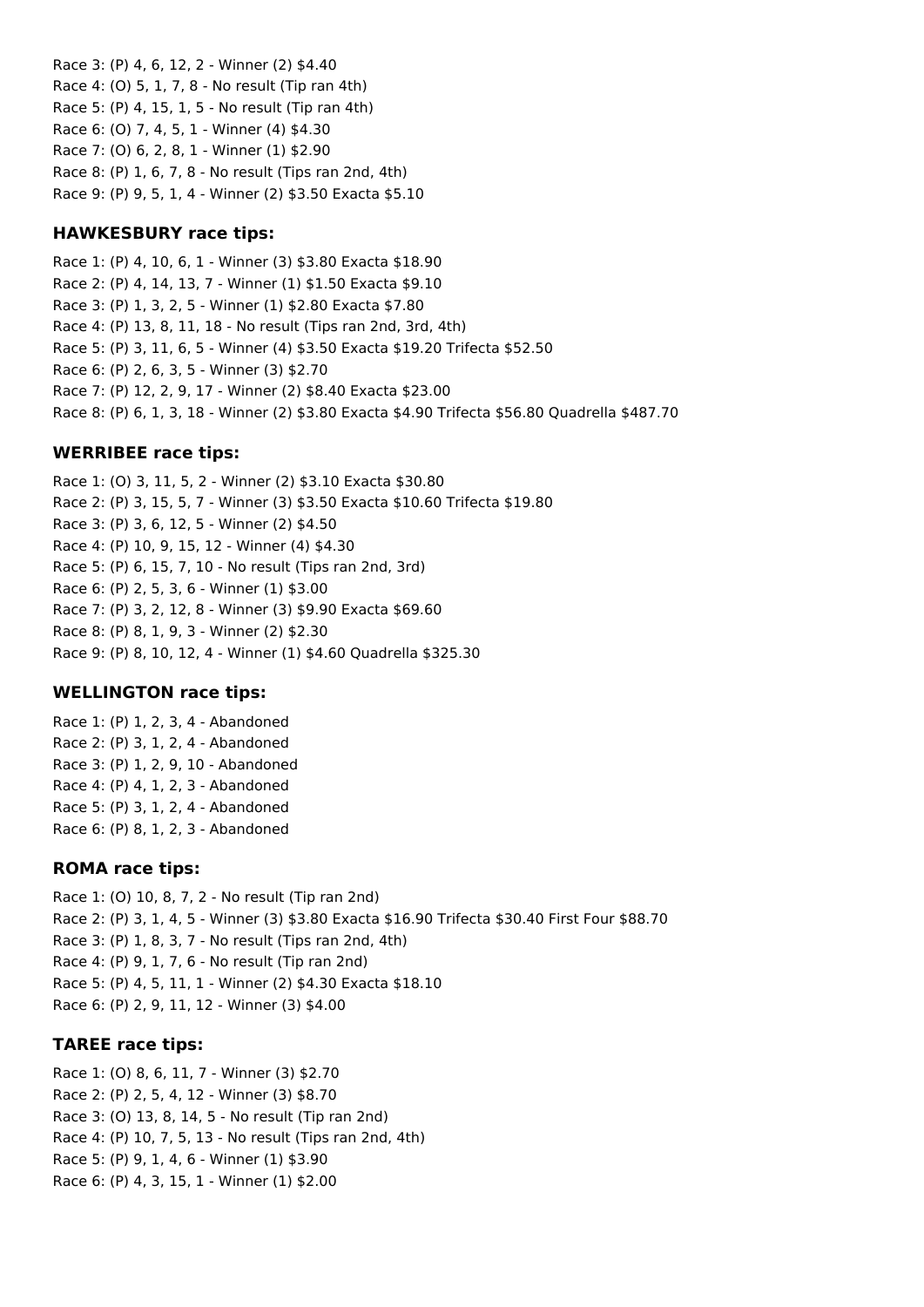# **ALICE SPRINGS race tips:**

Race 1: (O) 3, 4, 2, 6 - Winner (4) \$5.90 Race 2: (P) 1, 5, 3, 2 - Winner (1) \$2.20 Exacta \$11.70 Trifecta \$34.40 Race 3: (P) 7, 1, 8, 10 - No result (Tip ran 2nd) Race 4: (P) 2, 7, 4, 9 - Winner (1) \$3.80 Race 5: (P) 1, 2, 4, 3 - Winner (3) \$7.00 Exacta \$13.60 Trifecta \$51.40 First Four \$95.10 Race 6: (P) 2, 1, 11, 8 - Winner (2) \$2.60 Race 7: (P) 4, 3, 1, 7 - Winner (3) \$1.90 Exacta \$5.30 Trifecta \$23.30 Quadrella \$321.10

# **Saturday 28th March 2020**

### **ROSEHILL race tips:**

Race 1: (P) 10, 12, 6, 7 - Winner (1) \$3.10 Race 2: (P) 5, 6, 7, 3 - Winner (4) \$7.90 Race 3: (P) 5, 1, 6, 3 - Winner (2) \$2.70 Exacta \$10.40 Race 4: (P) 1, 2, 10, 8 - Winner (2) \$6.90 Exacta \$40.70 Race 5: (P) 1, 6, 9, 12 - No result (Tips ran 2nd, 3rd) Race 6: (P) 9, 1, 6, 2 - Winner (1) \$2.10 Exacta \$10.00 Trifecta \$31.40 Race 7: (P) 1, 2, 6, 9 - Winner (4) \$12.40 Exacta \$75.70 Race 8: (P) 8, 9, 14, 10 - Winner (3) \$7.80 Race 9: (O) 2, 3, 14, 10 - Winner (2) \$6.00 Quadrella \$2,813.40

# **BENDIGO race tips:**

Race 1: (P) 2, 6, 11, 5 - Winner (3) \$6.30 Race 2: (O) 12, 6, 2, 9 - Winner (3) \$10.50 Race 3: (O) 9, 5, 6, 3 - No result (Tips ran 3rd, 4th) Race 4: (O) 6, 5, 14, 7 - Winner (3) \$6.50 Exacta \$52.30 Trifecta \$277.80 Race 5: (O) 1, 3, 11, 9 - Winner (2) \$4.90 Exacta \$50.30 Race 6: (O) 2, 14, 1, 10 - No result (Tips ran 2nd, 3rd) Race 7: (O) 3, 7, 5, 13 - Winner (2) \$4.20 Race 8: (O) 15, 4, 14, 5 - Winner (4) \$18.40 Race 9: (P) 14, 12, 5, 3 - Winner (2) \$2.20 Exacta \$7.10

# **MORPHETTVILLE race tips:**

Race 1: (P) 2, 1, 5, 4 - No result (Tip ran 2nd) Race 2: (P) 7, 6, 9, 2 - No result (Tips ran 3rd, 4th) Race 3: (O) 4, 8, 11, 5 - No result (Tip ran 2nd) Race 4: (P) 13, 7, 5, 6 - Winner (1) \$2.70 Exacta \$7.50 Race 5: (P) 12, 6, 7, 2 - Winner (1) \$5.20 Race 6: (P) 6, 3, 5, 2 - Winner (2) \$3.90 Exacta \$12.80 Trifecta \$82.00 First Four \$241.40 Race 7: (P) 3, 6, 8, 4 - Winner (4) \$14.00 Race 8: (P) 3, 4, 1, 2 - Winner (4) \$7.50 Exacta \$31.60 Race 9: (P) 4, 3, 1, 7 - Winner (3) \$4.10 Exacta \$27.70 Quadrella \$2,904.70

# **DOOMBEN race tips:**

Race 1: (P) 6, 10, 4, 7 - Winner (2) \$12.50 Exacta \$27.40 Trifecta \$72.30 Race 2: (O) 6, 5, 4, 1 - No result (Tip ran 3rd) Race 3: (P) 7, 8, 4, 6 - Winner (2) \$3.50 Race 4: (P) 15, 11, 4, 7 - No result (Tips ran 2nd, 3rd) Race 5: (P) 6, 13, 12, 9 - No result (Tips ran 2nd, 3rd, 4th) Race 6: (O) 4, 7, 10, 3 - Winner (1) \$5.40 Exacta \$44.30 Trifecta \$238.20 Race 7: (O) 5, 13, 2, 15 - Winner (3) \$5.30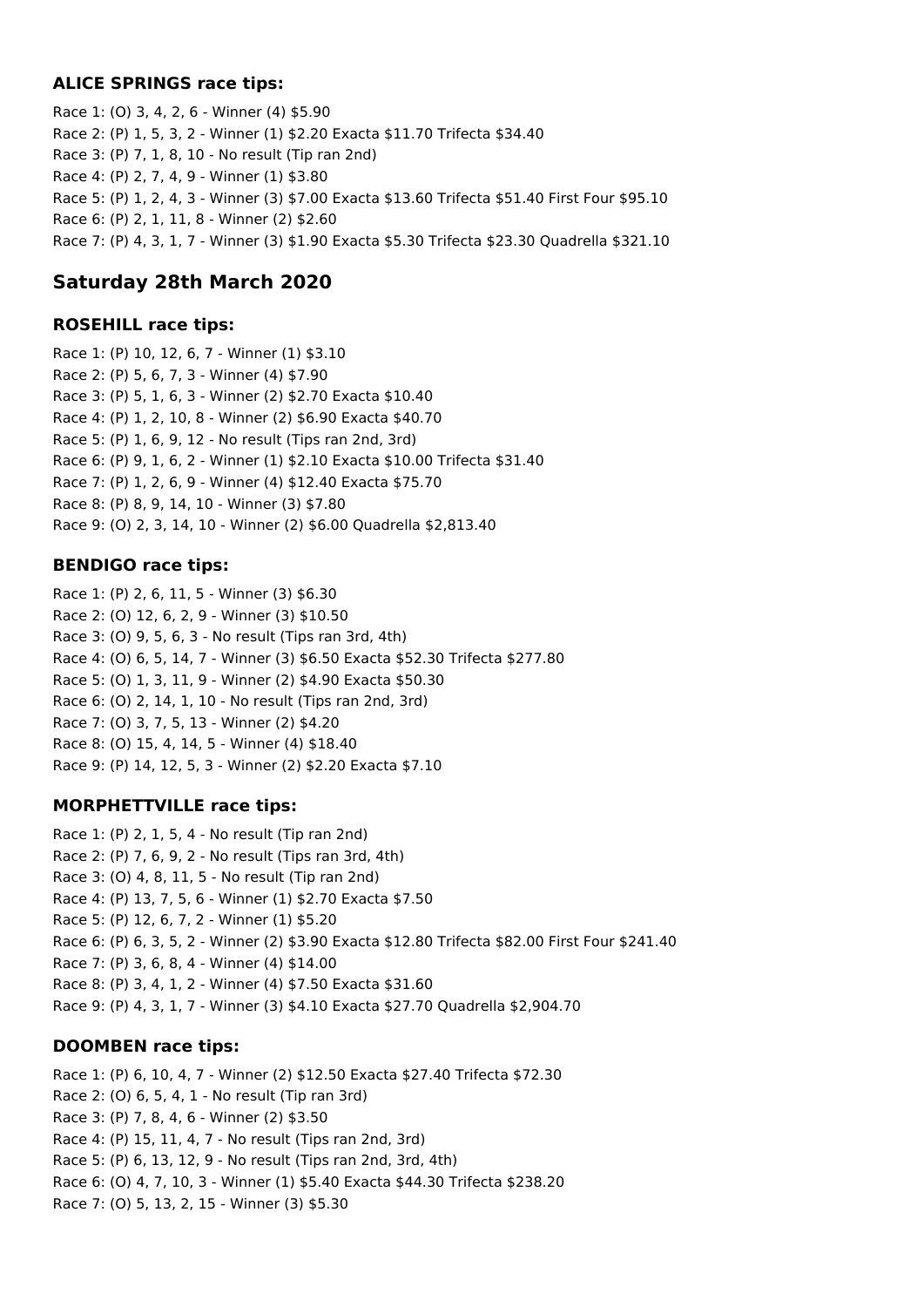Race 8: (O) 2, 16, 6, 7 - No result (Tips ran 2nd, 3rd, 4th) Race 9: (O) 7, 6, 1, 2 - Winner (1) \$1.80 Exacta \$5.30 Trifecta \$39.00

# **ASCOT race tips:**

Race 1: (P) 9, 5, 10, 3 - Winner (4) \$4.90 Race 2: (P) 6, 4, 1, 7 - Winner (3) \$4.40 Exacta \$42.60 Race 3: (P) 8, 2, 6, 5 - Winner (2) \$5.30 Race 4: (P) 5, 6, 10, 2 - Winner (4) \$5.20 Race 5: (O) 1, 11, 10, 7 - Winner (4) \$5.70 Exacta \$30.20 Race 6: (P) 1, 2, 4, 3 - Winner (4) \$5.40 Exacta \$27.50 Trifecta \$157.20 First Four \$157.80 Early Quadrella \$1,368.90 Race 7: (O) 5, 13, 6, 9 - Winner (1) \$3.40 Race 8: (P) 8, 10, 12, 4 - Winner (2) \$6.30 Race 9: (P) 1, 2, 8, 6 - Winner (1) \$1.20 Race 10: (P) 15, 10, 9, 14 - Winner (2) \$4.40 Exacta \$13.60 Trifecta \$58.10 First Four \$529.40 Quadrella \$175.40

# **WYONG race tips:**

Race 1: (P) 4, 6, 3, 8 - Winner (1) \$1.40 Exacta \$4.40 Trifecta \$7.90 Race 2: (P) 4, 7, 5, 3 - Winner (3) \$5.70 Exacta \$38.30 Trifecta \$59.10 First Four \$131.50 Race 3: (P) 8, 14, 3, 1 - Winner (1) \$1.90 Exacta \$5.20 Race 4: (P) 12, 11, 4, 2 - Winner (3) \$10.30 Exacta \$100.60 Early Quadrella \$395.30 Race 5: (P) 1, 6, 4, 9 - Winner (2) \$5.30 Race 6: (P) 3, 4, 5, 12 - Winner (2) \$9.10 Race 7: (O) 1, 10, 13, 7 - No result (Tip ran 3rd) Race 8: (P) 13, 9, 14, 11 - Abandoned

# **WODONGA race tips:**

Race 1: (O) 12, 4, 6, 8 - No result (Tips ran 2nd, 3rd) Race 2: (P) 5, 7, 1, 12 - Winner (4) \$5.70 Race 3: (P) 12, 6, 3, 8 - No result (Tips ran 2nd, 3rd, 4th) Race 4: (P) 6, 14, 3, 5 - Winner (1) \$1.90 Race 5: (P) 5, 4, 10, 9 - Winner (4) \$8.40 Race 6: (P) 1, 7, 2, 8 - No result (Tip ran 4th) Race 7: (O) 2, 7, 4, 5 - Winner (3) \$3.70 Race 8: (O) 7, 4, 8, 3 - Winner (4) \$6.10 Race 9: (P) 7, 5, 6, 1 - Winner (2) \$2.80

# **TOWNSVILLE race tips:**

Race 1: (O) 8, 3, 7, 9 - Winner (2) \$9.80 Exacta \$54.30 Trifecta \$312.60 Race 2: (P) 2, 6, 9, 5 - No result (Tip ran 4th) Race 3: (P) 2, 1, 10, 3 - Winner (2) \$4.30 Exacta \$5.00 Trifecta \$18.60 First Four \$49.20 Race 4: (P) 2, 4, 7, 8 - Winner (3) \$2.00 Exacta \$8.00 Race 5: (P) 1, 6, 3, 10 - Winner (1) \$1.50 Race 6: (P) 5, 4, 7, 2 - Winner (2) \$4.00 Exacta \$8.90 Quadrella \$49.60

# **GOLD COAST race tips:**

Race 1: (P) 2, 6, 11, 3 - Winner (1) \$4.90 Race 2: (P) 2, 3, 6, 4 - Winner (2) \$4.10 Exacta \$23.60 Trifecta \$96.80 First Four \$150.90 Race 3: (P) 3, 9, 2, 7 - Winner (1) \$2.60 Race 4: (P) 7, 2, 1, 11 - Winner (1) \$3.70 Early Quadrella \$151.50 Race 5: (P) 6, 5, 7, 4 - Winner (1) \$9.50 Race 6: (P) 11, 6, 12, 3 - No result (Tips ran 2nd, 3rd, 4th) Race 7: (P) 7, 1, 5, 3 - Winner (1) \$2.60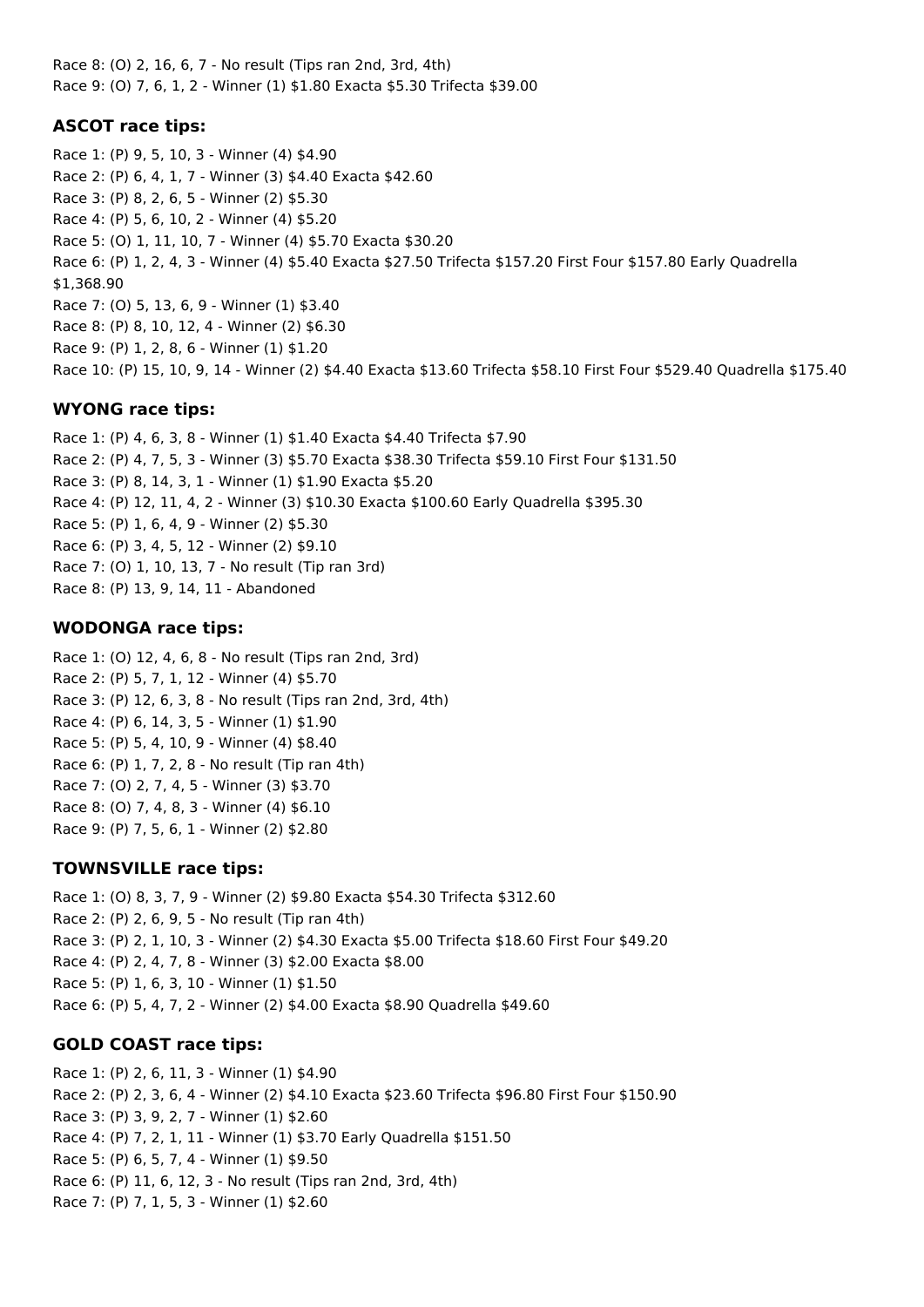#### **DUBBO race tips:**

Race 1: (O) 5, 4, 12, 8 - No result (Tips ran 2nd, 3rd) Race 2: (P) 3, 5, 11, 1 - Winner (1) \$2.10 Race 3: (P) 4, 7, 2, 1 - No result (Tips ran 3rd, 4th) Race 4: (P) 1, 2, 6, 3 - No result (Tip ran 2nd) Race 5: (P) 7, 10, 13, 11 - Winner (2) \$8.50 Exacta \$54.90 Trifecta \$78.30 Race 6: (P) 2, 5, 7, 10 - No result (Tip ran 4th) Race 7: (O) 3, 7, 2, 9 - No result (Tips ran 2nd, 4th)

# **LAUNCESTON race tips:**

Race 1: (P) 12, 6, 8, 9 - Winner (1) \$4.00 Exacta \$11.70 Trifecta \$60.80 Race 2: (P) 9, 4, 1, 6 - Winner (2) \$1.90 Exacta \$10.40 Race 3: (P) 9, 6, 14, 4 - Winner (4) \$4.00 Race 4: (P) 8, 9, 1, 10 - No result (Tips ran 3rd, 4th) Race 5: (P) 6, 1, 10, 8 - Winner (2) \$7.30 Race 6: (P) 2, 1, 8, 10 - No result (Tip ran 3rd) Race 7: (P) 2, 11, 1, 3 - Winner (4) \$8.50 Race 8: (P) 1, 3, 5, 4 - Winner (2) \$2.50 Exacta \$11.20

# **PORT MACQUARIE race tips:**

Race 1: (O) 3, 6, 4, 1 - Abandoned Race 2: (P) 3, 4, 5, 8 - Abandoned Race 3: (P) 1, 2, 3, 4 - Abandoned Race 4: (P) 1, 2, 6, 8 - Abandoned Race 5: (P) 1, 2, 9, 4 - Abandoned Race 6: (P) 1, 2, 7, 11 - Abandoned

#### **WARWICK race tips:**

Race 1: (O) 6, 7, 5, 9 - Winner (1) \$3.90 Race 2: (P) 5, 1, 9, 11 - Winner (1) \$2.10 Exacta \$21.00 Race 3: (P) 9, 13, 1, 6 - Winner (1) \$1.30 Exacta \$3.50 Trifecta \$11.80 Race 4: (O) 6, 2, 11, 3 - No result (Tip ran 2nd) Race 5: (O) 6, 10, 8, 14 - No result (Tips ran 2nd, 3rd) Race 6: (P) 1, 7, 3, 6 - No result (Tips ran 2nd, 4th) Race 7: (O) 1, 6, 13, 7 - Winner (2) \$10.60 Exacta \$38.90

#### **KALGOORLIE race tips:**

Race 1: (P) 2, 5, 8, 4 - Winner (2) \$4.70 Exacta \$22.00 Race 2: (P) 9, 2, 3, 10 - Winner (1) \$1.80 Race 3: (P) 1, 4, 7, 2 - Winner (1) \$3.70 Race 4: (P) 8, 9, 1, 2 - Winner (1) \$3.40 Exacta \$24.20 Early Quadrella \$294.80 Race 5: (P) 6, 7, 4, 1 - No result (Tip ran 3rd) Race 6: (P) 10, 6, 1, 3 - Winner (1) \$9.30

#### **ALICE SPRINGS race tips:**

Race 1: (P) 6, 1, 10, 7 - Winner (2) \$2.50 Exacta \$16.20 Race 2: (P) 3, 5, 9, 1 - Winner (1) \$5.30 Exacta \$8.70 Race 3: (P) 1, 5, 4, 3 - Winner (4) \$3.00 Exacta \$4.00 Trifecta \$20.20 Race 4: (P) 3, 7, 5, 1 - Winner (1) \$4.60 Early Quadrella \$149.00 Race 5: (P) 1, 3, 2, 4 - Winner (2) \$2.90 Exacta \$13.60 Trifecta \$32.10 Race 6: (P) 5, 6, 7, 2 - Winner (3) \$3.90 Exacta \$22.90 Trifecta \$118.20 Quadrella \$39.40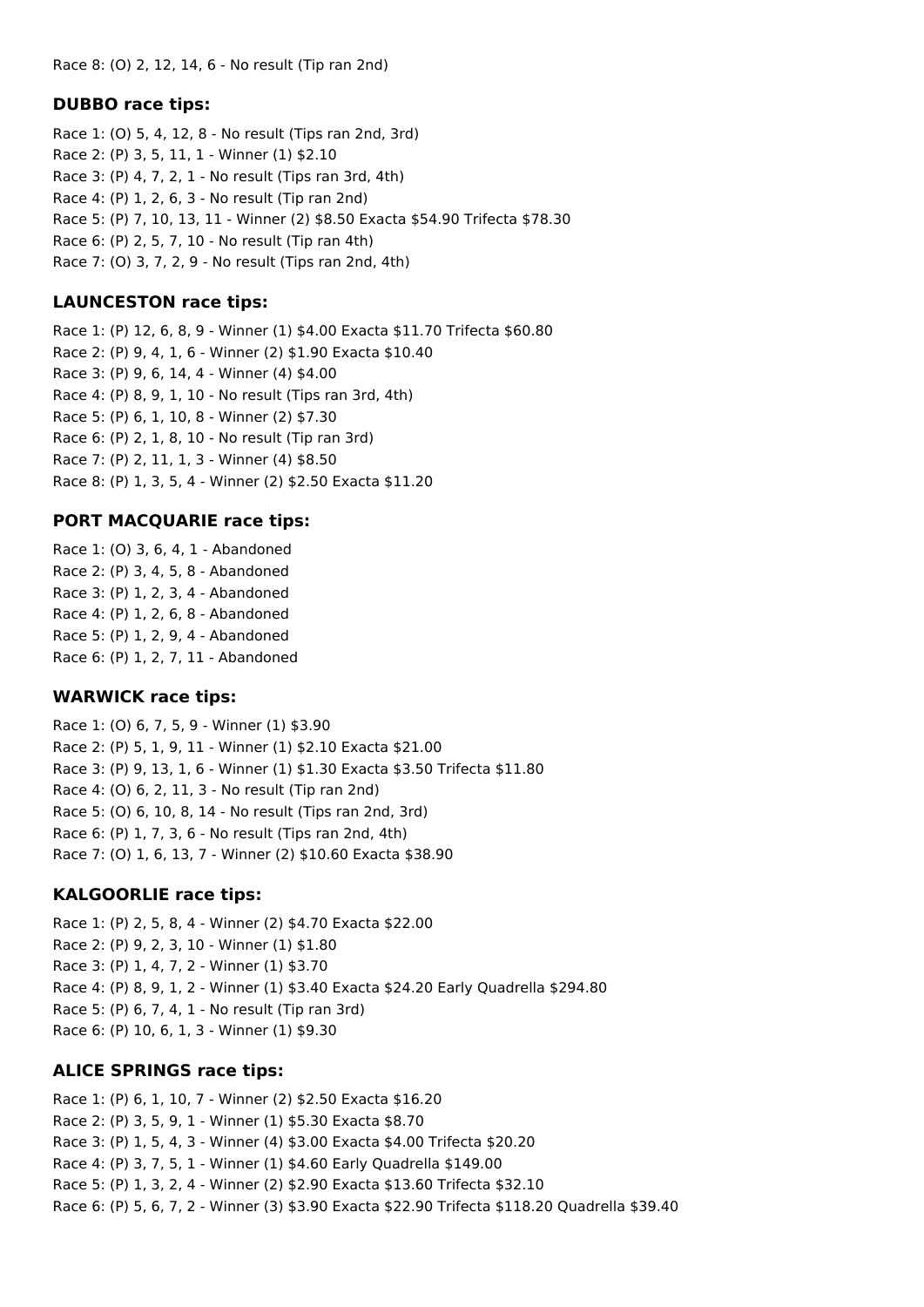# **Saturday 21st March 2020**

# **ROSEHILL race tips:**

Race 1: (P) 6, 8, 3, 12 - Winner (1) \$4.30 Exacta \$16.00 Trifecta \$56.40 First Four \$112.10 Race 2: (P) 7, 9, 6, 2 - No result (Tips ran 2nd, 3rd) Race 3: (O) 6, 3, 4, 1 - No result (Tip ran 4th) Race 4: (P) 5, 1, 2, 8 - Winner (3) \$3.40 Exacta \$9.00 Trifecta \$15.60 Race 5: (P) 2, 7, 3, 6 - No result (Tips ran 2nd, 3rd) Race 6: (P) 3, 2, 1, 10 - Winner (3) \$6.50 Race 7: (O) 3, 2, 8, 18 - Winner (1) \$4.90 Exacta \$43.90 Race 8: (P) 15, 1, 4, 5 - No result (Tip ran 4th) Race 9: (O) 11, 19, 17, 9 - No result

### **MORNINGTON race tips:**

Race 1: (P) 1, 4, 2, 3 - Winner (3) \$2.40 Exacta \$10.80 Trifecta \$15.50 Race 2: (P) 7, 8, 5, 9 - Winner (2) \$6.80 Race 3: (P) 11, 8, 5, 2 - Winner (2) \$3.80 Exacta \$12.80 Race 4: (P) 8, 5, 11, 4 - Winner (3) \$5.10 Exacta \$10.10 Trifecta \$53.10 Race 5: (O) 2, 8, 3, 7 - Winner (1) \$3.00 Early Quadrella \$606.70 Race 6: (O) 12, 1, 8, 2 - Winner (3) \$4.30 Exacta \$63.30 Race 7: (O) 1, 14, 11, 7 - Winner (3) \$4.40 Exacta \$36.50 Race 8: (P) 15, 3, 7, 12 - Winner (1) \$4.40 Race 9: (O) 2, 7, 3, 11 - Winner (2) \$5.80 Exacta \$39.90 Trifecta \$269.50 Quadrella \$460.10

# **MORPHETTVILLE race tips:**

Race 1: (P) 4, 2, 6, 3 - Winner (4) \$8.60 Exacta \$38.60 Race 2: (P) 6, 1, 2, 5 - No result (Tips ran 2nd, 4th) Race 3: (P) 5, 3, 2, 6 - Winner (3) \$7.90 Race 4: (P) 1, 7, 9, 4 - Winner (3) \$3.80 Exacta \$19.70 Trifecta \$79.30 Race 5: (P) 4, 7, 5, 8 - Winner (2) \$3.50 Exacta \$7.80 Trifecta \$35.80 Race 6: (P) 3, 4, 5, 2 - Winner (4) \$4.80 Exacta \$19.40 Race 7: (O) 1, 5, 7, 11 - Winner (1) \$1.70 Race 8: (P) 4, 5, 2, 11 - No result (Tips ran 2nd, 3rd) Race 9: (O) 11, 7, 3, 13 - No result (Tips ran 3rd, 4th)

# **EAGLE FARM race tips:**

Race 1: (P) 5, 6, 8, 3 - No result (Tip ran 4th) Race 2: (P) 2, 5, 1, 3 - No result (Tips ran 2nd, 3rd, 4th) Race 3: (P) 8, 1, 2, 3 - Winner (1) \$7.20 Exacta \$24.20 Race 4: (O) 9, 2, 8, 12 - Winner (2) \$5.50 Race 5: (P) 5, 7, 4, 6 - Winner (1) \$3.30 Race 6: (O) 11, 8, 2, 10 - No result (Tip ran 2nd) Race 7: (P) 1, 2, 3, 8 - Winner (2) \$3.90 Exacta \$42.70 Trifecta \$59.20 Race 8: (O) 8, 2, 7, 6 - Winner (4) \$18.70 Exacta \$169.70 Trifecta \$637.90 First Four \$1,432.70 Race 9: (O) 11, 2, 15, 10 - Winner (1) \$2.70

# **ASCOT race tips:**

Race 1: (P) 3, 4, 1, 6 - Winner (1) \$1.30 Exacta \$4.40 Race 2: (P) 2, 5, 6, 3 - Winner (1) \$3.50 Exacta \$10.50 Trifecta \$46.50 Race 3: (P) 1, 3, 2, 6 - Winner (4) \$8.30 Exacta \$12.90 Race 4: (P) 8, 2, 7, 6 - Winner (1) \$1.50 Race 5: (P) 1, 2, 5, 3 - Winner (1) \$1.10 Exacta \$5.40 Trifecta \$20.10 First Four \$22.90 Early Quadrella \$124.80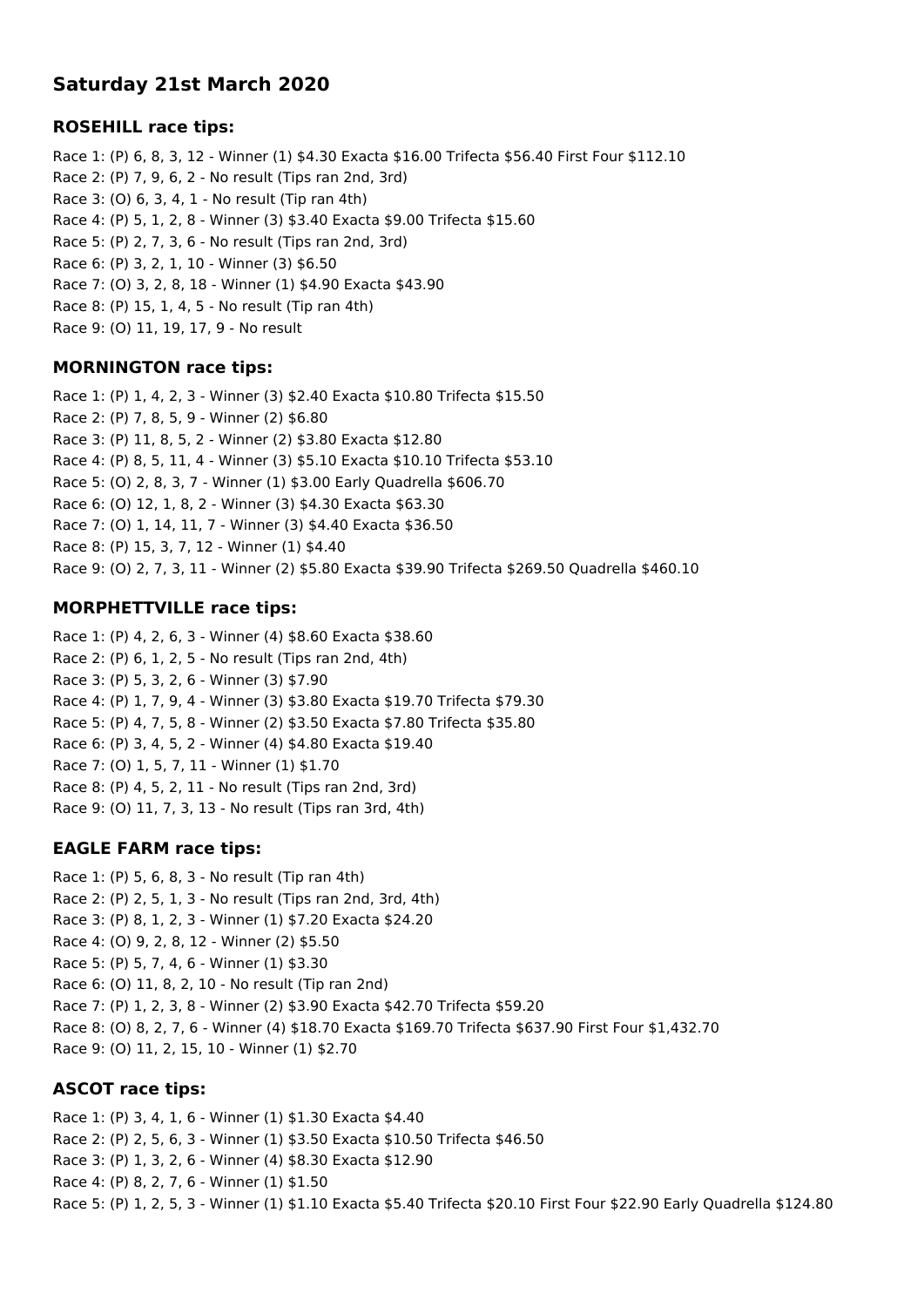Race 6: (P) 2, 4, 1, 3 - Winner (3) \$4.50 Exacta \$40.80 Race 7: (O) 2, 3, 5, 1 - Winner (3) \$5.50 Race 8: (P) 5, 6, 1, 9 - Winner (2) \$3.30 Exacta \$24.60 Trifecta \$147.80 Race 9: (O) 7, 4, 2, 1 - Winner (1) \$5.30 Quadrella \$691.70

# **KEMBLA GRANGE race tips:**

Race 1: (P) 6, 2, 7, 8 - Winner (2) \$3.30 Exacta \$10.80 Trifecta \$40.60 Race 2: (P) 1, 8, 5, 3 - No result (Tips ran 2nd, 3rd, 4th) Race 3: (P) 5, 4, 3, 1 - Winner (3) \$3.60 Race 4: (P) 1, 5, 7, 6 - Winner (1) \$3.00 Exacta \$7.40 Race 5: (P) 3, 10, 8, 1 - No result (Tips ran 2nd, 3rd) Race 6: (O) 2, 11, 4, 9 - Winner (1) \$3.50 Race 7: (P) 5, 7, 8, 11 - Winner (1) \$1.70 Exacta \$8.60 Trifecta \$44.90 Race 8: (O) 13, 1, 4, 3 - Winner (1) \$3.10 Exacta \$14.30

# **AVOCA race tips:**

Race 1: (P) 5, 8, 2, 7 - Winner (3) \$1.70 Exacta \$4.30 Trifecta \$11.70 First Four \$28.30 Race 2: (P) 5, 6, 4, 10 - Winner (3) \$9.30 Race 3: (P) 10, 1, 3, 5 - Winner (3) \$3.60 Race 4: (P) 9, 5, 7, 4 - Winner (4) \$1.50 Exacta \$7.60 Race 5: (P) 5, 2, 6, 7 - Winner (1) \$2.10 Exacta \$7.80 Trifecta \$33.10 First Four \$184.00 Early Quadrella \$156.30 Race 6: (P) 5, 2, 6, 8 - Winner (3) \$3.90 Race 7: (P) 8, 4, 10, 3 - Winner (4) \$10.00 Race 8: (O) 6, 2, 3, 8 - No result (Tips ran 2nd, 3rd) Race 9: (O) 7, 10, 1, 5 - Winner (3) \$3.90

# **GATTON race tips:**

Race 1: (P) 4, 3, 6, 2 - No result (Tip ran 4th) Race 2: (O) 12, 11, 3, 2 - Winner (3) \$3.60 Race 3: (P) 2, 1, 3, 8 - No result (Tips ran 2nd, 3rd, 4th) Race 4: (P) 4, 6, 3, 1 - Winner (4) \$3.40 Exacta \$11.80 Trifecta \$17.60 First Four \$37.60 Race 5: (O) 12, 1, 7, 3 - Winner (3) \$10.30 Exacta \$37.80 Trifecta \$98.40 Race 6: (P) 5, 7, 4, 9 - Winner (3) \$4.50 Race 7: (P) 5, 3, 4, 2 - Winner (3) \$12.50 Quadrella \$1,018.50

# **GOLD COAST race tips:**

Race 1: (P) 9, 2, 3, 1 - Winner (2) \$3.40 Exacta \$6.70 Trifecta \$17.30 Race 2: (O) 5, 10, 8, 4 - No result (Tips ran 2nd, 4th) Race 3: (P) 5, 1, 2, 7 - No result (Tips ran 3rd, 4th) Race 4: (O) 9, 16, 4, 7 - Winner (3) \$3.10 Exacta \$23.00 Race 5: (P) 2, 3, 5, 6 - Winner (1) \$1.80 Exacta \$8.70 Race 6: (O) 12, 7, 3, 2 - Winner (4) \$3.60 Race 7: (P) 2, 7, 8, 6 - No result (Tip ran 2nd) Race 8: (O) 10, 8, 1, 9 - Winner (2) \$4.90 Exacta \$49.20

# **CASINO race tips:**

Race 1: (P) 3, 4, 2, 9 - Winner (1) \$4.00 Exacta \$28.50 Trifecta \$72.40 Race 2: (P) 7, 8, 6, 9 - Winner (2) \$5.30 Exacta \$23.40 Trifecta \$70.90 Race 3: (O) 7, 8, 12, 2 - No result (Tips ran 2nd, 4th) Race 4: (P) 11, 4, 3, 1 - Winner (4) \$8.70 Exacta \$21.10 Race 5: (P) 3, 7, 4, 6 - No result Race 6: (O) 8, 12, 13, 6 - Winner (4) \$5.10 Exacta \$32.70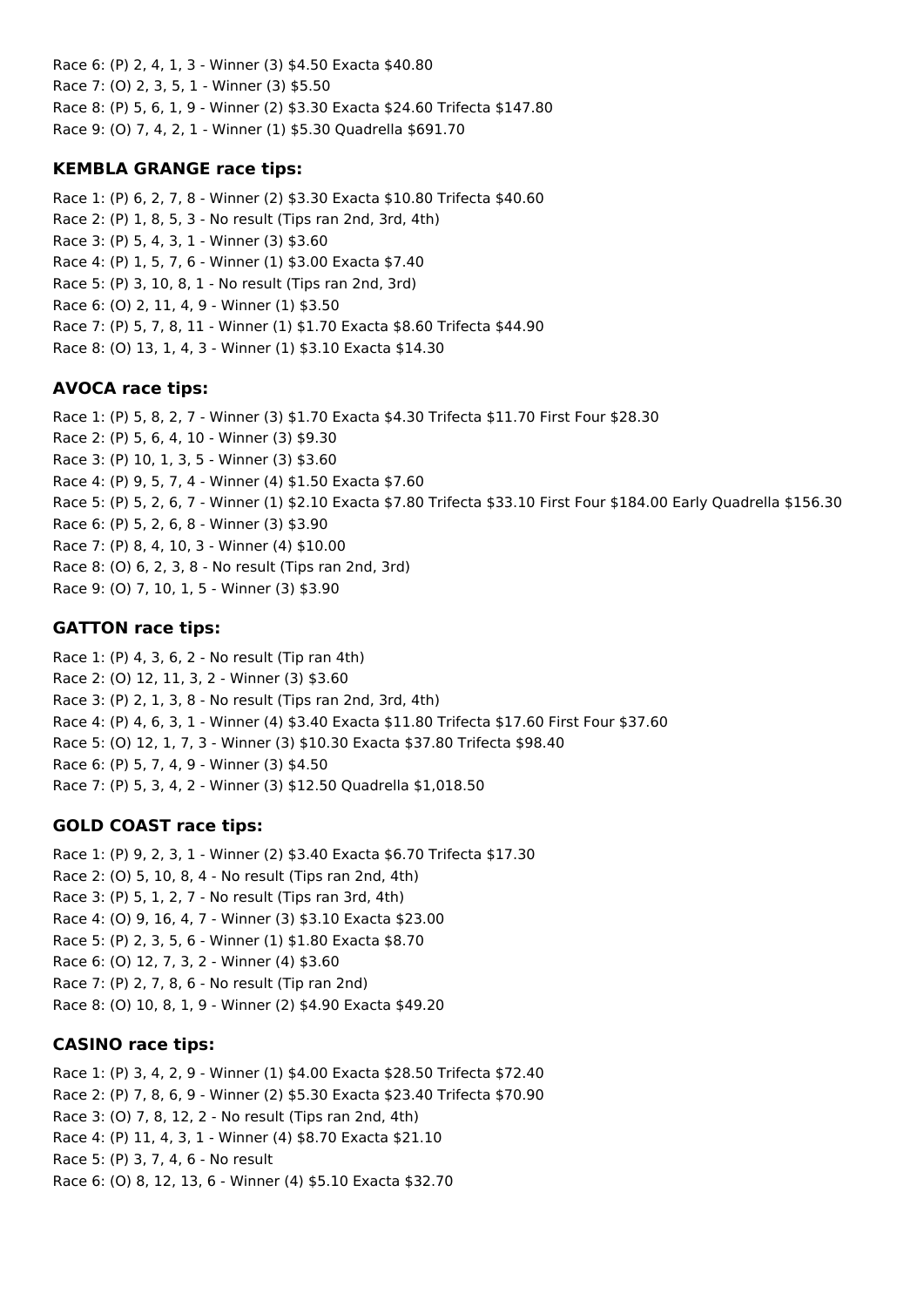#### **QUEANBEYAN race tips:**

Race 1: (P) 2, 1, 5, 7 - No result (Tips ran 3rd, 4th) Race 2: (P) 7, 6, 1, 5 - Winner (4) \$3.70 Race 3: (O) 5, 3, 7, 2 - Winner (2) \$4.20 Race 4: (P) 8, 5, 7, 2 - Winner (2) \$3.70 Race 5: (P) 3, 4, 5, 9 - Winner (2) \$4.40 Exacta \$10.60 Trifecta \$60.80 Race 6: (P) 1, 7, 2, 8 - Winner (2) \$4.30 Quadrella \$543.40

# **ALICE SPRINGS race tips:**

Race 1: (P) 5, 1, 3, 2 - No result (Tips ran 3rd, 4th) Race 2: (P) 2, 1, 6, 3 - Winner (1) \$2.50 Exacta \$15.10 Trifecta \$36.20 Race 3: (P) 2, 1, 4, 7 - Winner (1) \$1.90 Race 4: (P) 1, 4, 6, 2 - Winner (3) \$14.90 Race 5: (P) 4, 7, 1, 3 - Winner (2) \$3.90 Race 6: (P) 1, 4, 2, 3 - Winner (2) \$6.80 Exacta \$34.90 Trifecta \$66.50 First Four \$73.30 Quadrella \$0.00

# **Saturday 14th March 2020**

# **ROSEHILL race tips:**

Race 1: (P) 7, 1, 14, 5 - No result (Tips ran 3rd, 4th) Race 2: (P) 3, 1, 5, 2 - Winner (4) \$8.10 Race 3: (P) 1, 8, 2, 5 - No result (Tip ran 4th) Race 4: (P) 5, 2, 4, 3 - Winner (4) \$5.80 Race 5: (P) 6, 5, 2, 1 - Winner (1) \$1.50 Exacta \$2.10 Race 6: (O) 2, 8, 6, 11 - No result (Tip ran 4th) Race 7: (P) 5, 7, 9, 3 - No result (Tip ran 3rd) Race 8: (P) 10, 9, 6, 1 - Winner (1) \$2.20 Exacta \$4.50 Race 9: (O) 8, 6, 2, 1 - Winner (2) \$5.50 Exacta \$20.60

# **CAULFIELD race tips:**

Race 1: (P) 6, 7, 4, 1 - Winner (4) \$7.60 Race 2: (P) 3, 8, 6, 9 - Winner (1) \$2.60 Exacta \$11.50 Trifecta \$28.40 Race 3: (P) 6, 5, 2, 1 - Winner (2) \$3.40 Exacta \$7.50 Trifecta \$17.30 First Four \$26.00 Race 4: (P) 7, 1, 4, 2 - Winner (3) \$6.20 Exacta \$20.50 Race 5: (P) 4, 3, 2, 9 - No result (Tips ran 2nd, 3rd) Race 6: (P) 6, 1, 2, 4 - Winner (3) \$5.50 Exacta \$21.20 Race 7: (O) 11, 9, 3, 7 - No result (Tips ran 3rd, 4th) Race 8: (P) 2, 3, 1, 4 - Winner (4) \$8.60 Race 9: (P) 18, 2, 10, 6 - Winner (3) \$8.00 Exacta \$47.30

# **MORPHETTVILLE race tips:**

Race 1: (P) 4, 3, 6, 2 - Winner (3) \$9.10 Exacta \$22.20 Race 2: (P) 2, 3, 1, 4 - Winner (2) \$4.40 Race 3: (P) 6, 5, 2, 1 - Winner (2) \$2.60 Race 4: (P) 11, 8, 6, 3 - No result (Tips ran 2nd, 3rd, 4th) Race 5: (P) 11, 10, 7, 5 - Winner (3) \$9.30 Exacta \$26.10 Trifecta \$85.00 Race 6: (P) 6, 3, 2, 8 - Winner (3) \$4.10 Exacta \$13.80 Trifecta \$24.50 First Four \$114.90 Race 7: (P) 2, 6, 3, 5 - No result (Tip ran 2nd) Race 8: (P) 7, 8, 6, 1 - No result (Tips ran 3rd, 4th) Race 9: (P) 1, 5, 3, 6 - Winner (4) \$2.80

# **GOLD COAST race tips:**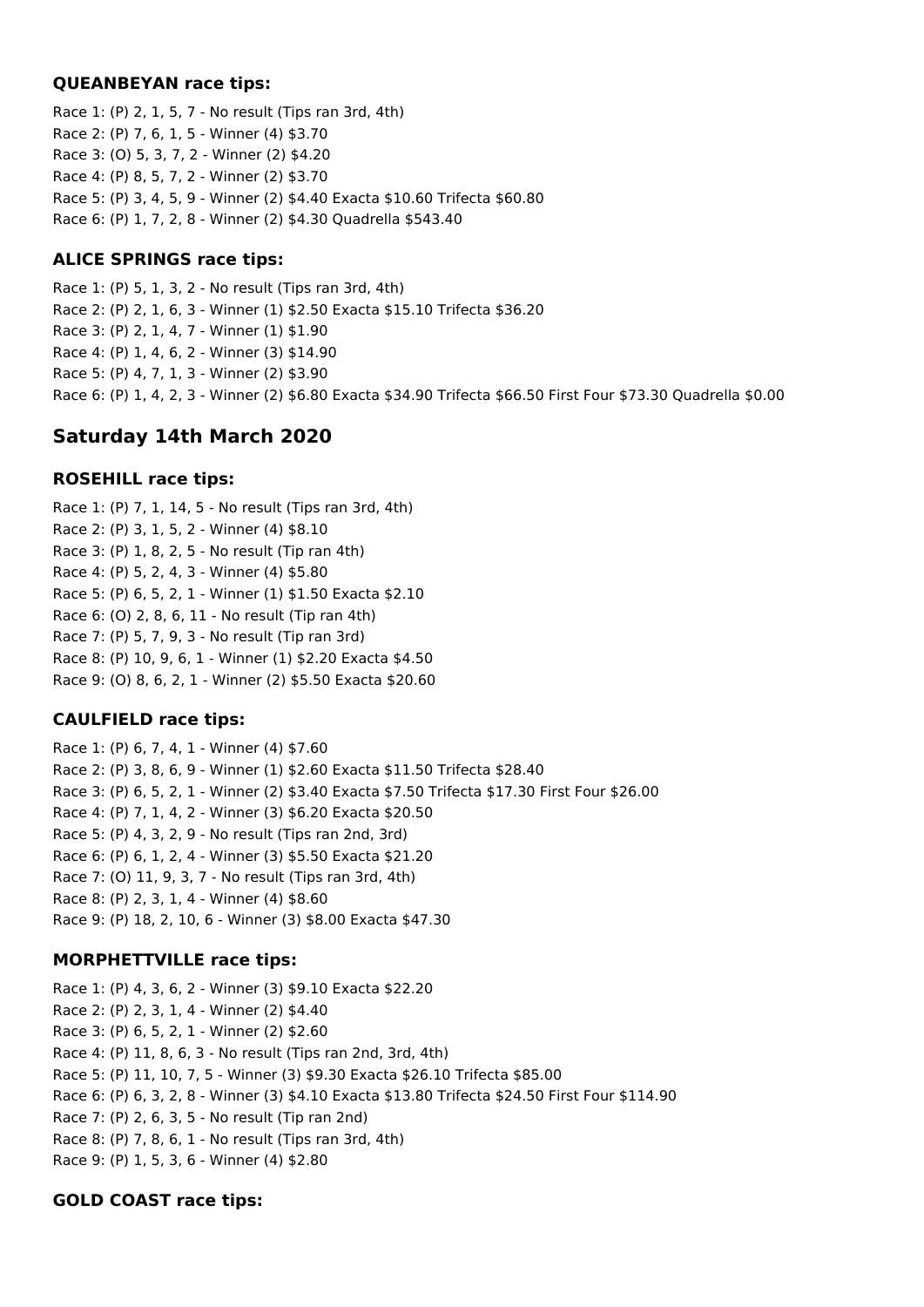Race 1: (P) 4, 12, 2, 1 - Winner (3) \$4.50 Exacta \$20.60 Race 2: (O) 10, 2, 14, 3 - No result (Tips ran 2nd, 3rd) Race 3: (O) 21, 5, 14, 2 - Winner (1) \$1.90 Exacta \$9.60 Trifecta \$108.90 Race 4: (O) 7, 11, 1, 5 - Winner (4) \$7.50 Race 5: (P) 1, 6, 10, 2 - Winner (2) \$7.10 Exacta \$10.70 Trifecta \$44.30 First Four \$243.20 Race 6: (P) 6, 9, 5, 2 - No result (Tips ran 2nd, 3rd, 4th) Race 7: (P) 14, 1, 9, 2 - Winner (2) \$4.20 Race 8: (O) 1, 10, 6, 8 - No result (Tips ran 2nd, 4th) Race 9: (P) 13, 12, 9, 3 - Winner (2) \$3.40 Exacta \$26.60

### **ASCOT race tips:**

Race 1: (P) 1, 4, 3, 6 - Winner (1) \$2.80 Race 2: (P) 1, 8, 2, 3 - Winner (1) \$2.60 Race 3: (P) 4, 3, 6, 1 - No result (Tips ran 2nd, 3rd, 4th) Race 4: (P) 5, 8, 7, 4 - Winner (1) \$1.50 Race 5: (P) 7, 3, 9, 2 - No result (Tips ran 2nd, 4th) Race 6: (P) 11, 5, 8, 7 - Winner (4) \$7.10 Exacta \$36.00 Trifecta \$98.40 Race 7: (P) 3, 2, 9, 6 - Winner (1) \$1.70 Exacta \$5.00 Race 8: (P) 1, 4, 2, 6 - Winner (1) \$4.70 Race 9: (O) 8, 10, 13, 1 - No result (Tips ran 2nd, 3rd, 4th)

#### **GOSFORD race tips:**

Race 1: (P) 1, 3, 6, 5 - Winner (1) \$2.10 Exacta \$11.60 Trifecta \$39.10 Race 2: (P) 6, 5, 1, 4 - No result (Tips ran 2nd, 3rd, 4th) Race 3: (P) 7, 3, 5, 6 - Winner (3) \$2.60 Exacta \$5.30 Race 4: (P) 3, 6, 8, 7 - No result (Tips ran 2nd, 3rd) Race 5: (P) 2, 3, 6, 4 - Winner (2) \$4.60 Exacta \$19.30 Race 6: (P) 8, 1, 6, 3 - Winner (1) \$4.70 Exacta \$32.40 Race 7: (O) 6, 14, 10, 4 - Winner (3) \$3.10 Exacta \$17.60 Race 8: (O) 15, 1, 11, 13 - Abandoned

#### **GEELONG race tips:**

Race 1: (P) 10, 14, 8, 13 - No result (Tips ran 2nd, 3rd) Race 2: (O) 5, 6, 11, 12 - Winner (3) \$8.70 Exacta \$39.10 Race 3: (P) 13, 4, 3, 12 - Winner (3) \$5.20 Race 4: (O) 3, 9, 13, 6 - No result (Tip ran 4th) Race 5: (O) 6, 11, 1, 10 - No result Race 6: (O) 5, 7, 11, 1 - No result (Tip ran 2nd) Race 7: (O) 9, 6, 8, 3 - No result (Tips ran 2nd, 4th) Race 8: (O) 5, 8, 4, 6 - No result (Tip ran 4th)

#### **TOOWOOMBA race tips:**

Race 1: (O) 6, 7, 11, 3 - No result (Tip ran 2nd) Race 2: (P) 2, 10, 6, 1 - Winner (4) \$11.70 Exacta \$37.80 Trifecta \$168.70 Race 3: (P) 3, 5, 7, 4 - Winner (3) \$4.80 Exacta \$27.50 Trifecta \$123.20 First Four \$184.10 Race 4: (P) 7, 5, 2, 8 - Winner (3) \$5.50 Exacta \$11.40 Trifecta \$20.00 Race 5: (P) 7, 3, 5, 10 - Winner (3) \$3.20 Exacta \$77.20 Race 6: (P) 3, 6, 7, 1 - Winner (1) \$3.00 Exacta \$18.80 Race 7: (P) 7, 4, 9, 8 - No result (Tips ran 2nd, 4th)

# **ROCKHAMPTON race tips:**

Race 1: (P) 2, 4, 1, 3 - Winner (1) \$2.70 Exacta \$8.20 Trifecta \$20.30 First Four \$23.20 Race 2: (P) 5, 4, 3, 2 - Winner (4) \$5.20 Exacta \$13.80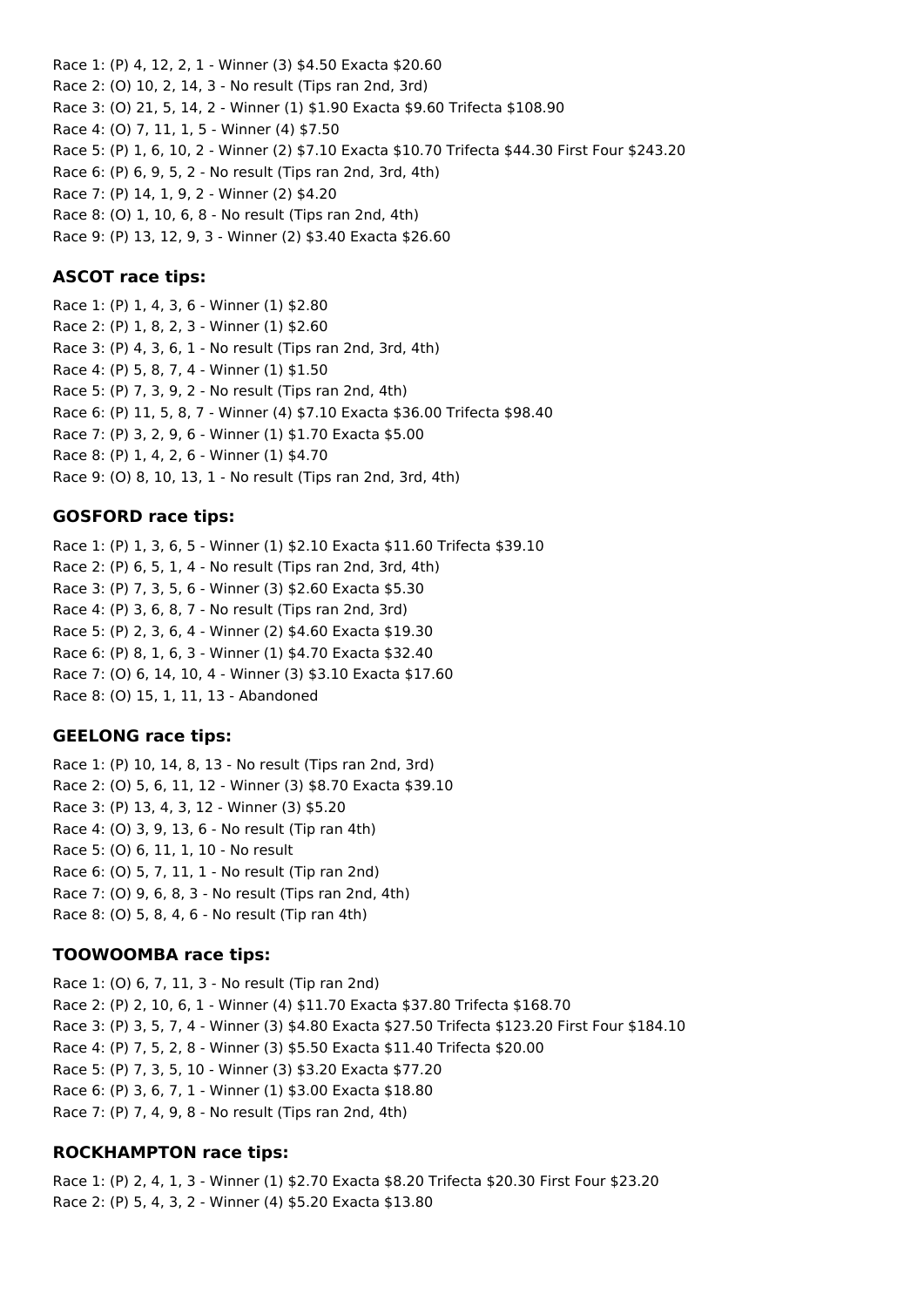Race 3: (P) 1, 4, 2, 3 - Winner (3) \$3.60 Exacta \$7.60 Trifecta \$30.90 First Four \$77.50 Race 4: (P) 11, 12, 6, 5 - No result (Tips ran 2nd, 4th) Race 5: (P) 3, 4, 5, 7 - Winner (3) \$10.20 Race 6: (P) 2, 3, 8, 4 - Winner (1) \$3.50 Exacta \$17.40 Race 7: (P) 4, 1, 9, 11 - Winner (2) \$2.70 Exacta \$5.50 Trifecta \$56.20 Race 8: (P) 5, 3, 7, 1 - Winner (3) \$5.80 Quadrella \$642.50

# **BALLINA race tips:**

Race 1: (P) 4, 1, 2, 5 - No result (Tips ran 2nd, 3rd, 4th) Race 2: (P) 3, 5, 8, 4 - Winner (1) \$2.20 Exacta \$13.10 Trifecta \$12.80 Race 3: (P) 5, 7, 3, 6 - No result (Tips ran 2nd, 3rd, 4th) Race 4: (O) 2, 1, 9, 4 - No result (Tips ran 2nd, 3rd) Race 5: (P) 3, 10, 7, 9 - No result (Tips ran 3rd, 4th) Race 6: (O) 1, 7, 11, 14 - No result (Tips ran 3rd, 4th)

### **DARWIN race tips:**

Race 1: (P) 6, 3, 2, 1 - Winner (2) \$4.00 Race 2: (P) 1, 5, 2, 4 - Winner (1) \$1.80 Race 3: (P) 3, 2, 8, 7 - Winner (2) \$4.20 Exacta \$24.40 Race 4: (O) 5, 3, 4, 7 - No result (Tips ran 3rd, 4th) Race 5: (P) 5, 6, 1, 2 - Winner (2) \$2.30 Exacta \$13.40 Trifecta \$24.70 Race 6: (P) 4, 9, 6, 2 - No result (Tip ran 4th)

# **Saturday 7th March 2020**

### **RANDWICK race tips:**

Race 1: (P) 3, 6, 2, 7 - Winner (1) \$2.10 Exacta \$9.80 Race 2: (P) 2, 1, 3, 4 - Winner (1) \$1.80 Exacta \$3.90 Race 3: (P) 3, 2, 1, 5 - Winner (3) \$3.20 Exacta \$7.50 Trifecta \$41.40 Race 4: (P) 6, 7, 1, 9 - No result (Tips ran 2nd, 3rd, 4th) Race 5: (P) 7, 4, 2, 5 - Winner (3) \$7.80 Exacta \$22.80 Race 6: (P) 5, 3, 1, 2 - Winner (4) \$2.90 Exacta \$9.90 Race 7: (O) 1, 3, 6, 4 - No result (Tips ran 2nd, 3rd) Race 8: (P) 8, 9, 2, 6 - Winner (1) \$1.70 Exacta \$7.10 Race 9: (O) 13, 1, 8, 7 - No result (Tips ran 3rd, 4th)

# **FLEMINGTON race tips:**

Race 1: (P) 2, 5, 3, 1 - Winner (2) \$3.10 Exacta \$6.00 Race 2: (P) 2, 3, 1, 9 - No result (Tips ran 2nd, 3rd) Race 3: (P) 3, 8, 6, 7 - Winner (1) \$4.70 Race 4: (P) 1, 4, 2, 6 - No result (Tips ran 2nd, 3rd) Race 5: (P) 10, 8, 5, 9 - Winner (1) \$2.10 Exacta \$10.50 Race 6: (P) 6, 11, 1, 5 - Winner (4) \$5.30 Exacta \$30.40 Trifecta \$162.60 Race 7: (P) 1, 2, 5, 3 - Winner (1) \$3.00 Exacta \$13.80 Race 8: (P) 2, 5, 6, 7 - Winner (4) \$6.70 Exacta \$43.20 Race 9: (O) 4, 9, 2, 1 - No result (Tips ran 2nd, 3rd)

#### **MORPHETTVILLE race tips:**

Race 1: (P) 3, 1, 2, 5 - No result (Tips ran 2nd, 3rd, 4th) Race 2: (P) 5, 6, 3, 2 - Winner (1) \$2.10 Exacta \$10.90 Race 3: (P) 7, 5, 1, 3 - Winner (4) \$5.40 Race 4: (P) 7, 5, 6, 1 - Winner (3) \$3.20 Race 5: (P) 11, 10, 7, 6 - Winner (1) \$2.10 Exacta \$4.70 Trifecta \$11.20 Early Quadrella \$61.70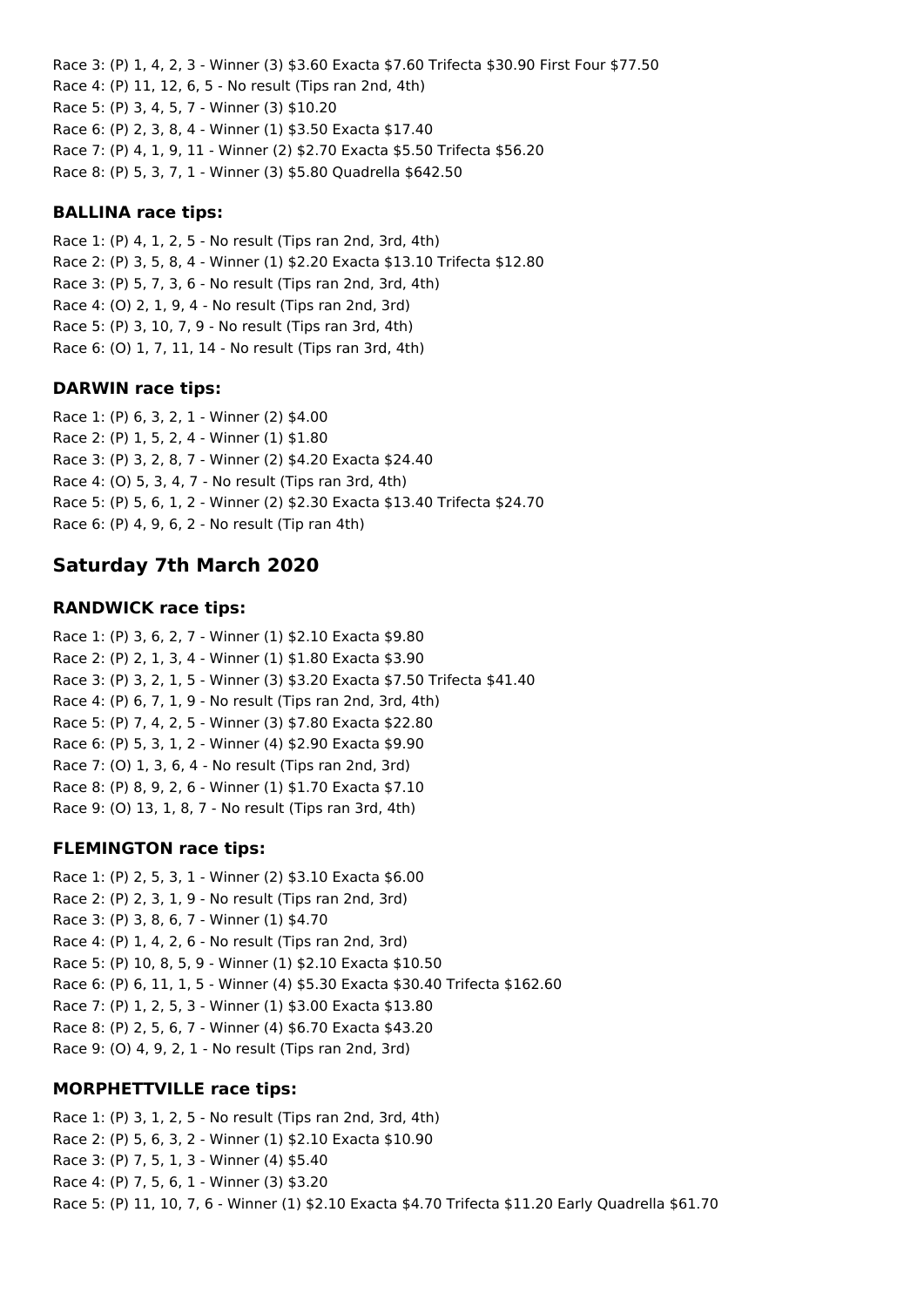Race 6: (P) 3, 2, 8, 1 - No result (Tip ran 3rd) Race 7: (P) 5, 2, 1, 7 - Winner (3) \$2.70 Exacta \$11.20 Race 8: (O) 3, 5, 4, 1 - Winner (1) \$6.50 Exacta \$25.10 Race 9: (P) 2, 10, 13, 11 - No result (Tips ran 2nd, 4th)

# **EAGLE FARM race tips:**

Race 1: (P) 5, 4, 1, 2 - Winner (1) \$1.50 Exacta \$8.90 Race 2: (P) 12, 6, 10, 2 - Winner (4) \$10.70 Race 3: (P) 1, 10, 7, 3 - Winner (3) \$3.00 Exacta \$15.20 Trifecta \$29.80 First Four \$114.00 Race 4: (P) 8, 4, 9, 5 - No result (Tip ran 4th) Race 5: (P) 7, 1, 11, 8 - Winner (2) \$3.10 Exacta \$9.60 Race 6: (P) 1, 11, 7, 2 - Winner (1) \$2.70 Race 7: (P) 6, 3, 5, 13 - Winner (4) \$4.60 Exacta \$20.80 Race 8: (P) 6, 13, 7, 4 - Winner (1) \$1.50 Race 9: (O) 2, 6, 12, 5 - No result (Tips ran 2nd, 4th)

# **ASCOT race tips:**

Race 1: (P) 1, 3, 2, 4 - Winner (3) \$3.50 Exacta \$17.30 Trifecta \$32.70 First Four \$37.70 Race 2: (P) 6, 1, 7, 4 - Winner (1) \$2.40 Race 3: (P) 1, 3, 2, 6 - Winner (2) \$5.30 Race 4: (P) 5, 3, 4, 2 - Winner (1) \$3.40 Race 5: (O) 5, 1, 4, 2 - Winner (2) \$6.60 Exacta \$58.30 Early Quadrella \$320.00 Race 6: (P) 1, 3, 5, 7 - Winner (1) \$1.50 Exacta \$20.40 Trifecta \$100.00 Race 7: (P) 6, 5, 2, 1 - Winner (2) \$1.70 Race 8: (O) 2, 1, 10, 6 - No result (Tip ran 3rd) Race 9: (P) 7, 1, 3, 6 - No result (Tip ran 4th)

# **HAWKESBURY race tips:**

Race 1: (P) 10, 9, 4, 6 - Winner (1) \$2.70 Race 2: (P) 6, 4, 1, 2 - No result (Tips ran 2nd, 4th) Race 3: (P) 4, 1, 2, 7 - Winner (3) \$3.90 Exacta \$24.10 Trifecta \$27.70 First Four \$28.20 Race 4: (P) 2, 4, 8, 1 - Winner (1) \$1.20 Exacta \$2.20 Trifecta \$16.20 Race 5: (O) 7, 13, 10, 2 - No result (Tips ran 2nd, 3rd, 4th) Race 6: (O) 5, 2, 7, 6 - No result (Tips ran 2nd, 3rd, 4th) Race 7: (P) 1, 7, 5, 10 - Winner (4) \$5.20 Race 8: (O) 14, 11, 15, 4 - Winner (1) \$4.80 Exacta \$33.40

# **EDENHOPE race tips:**

Race 1: (P) 11, 4, 7, 6 - Winner (1) \$2.50 Exacta \$4.20 Race 2: (O) 5, 9, 6, 7 - No result (Tip ran 2nd) Race 3: (O) 2, 8, 10, 4 - Winner (1) \$2.90 Race 4: (P) 4, 1, 2, 5 - Winner (3) \$3.20 Exacta \$18.60 Trifecta \$89.60 First Four \$133.40 Race 5: (P) 7, 2, 8, 10 - Winner (2) \$2.80 Race 6: (O) 4, 7, 14, 10 - Winner (4) \$6.30 Race 7: (O) 2, 6, 7, 9 - No result Race 8: (O) 8, 6, 7, 1 - No result (Tips ran 2nd, 4th)

# **DALBY race tips:**

Race 1: (P) 5, 2, 7, 6 - No result (Tip ran 4th) Race 2: (P) 2, 1, 4, 7 - Winner (2) \$6.90 Exacta \$28.20 Trifecta \$56.40 First Four \$158.20 Race 3: (P) 2, 5, 6, 9 - Winner (2) \$5.40 Exacta \$26.10 Trifecta \$173.20 Race 4: (O) 9, 7, 6, 3 - No result (Tips ran 2nd, 3rd) Race 5: (P) 2, 4, 8, 9 - Winner (4) \$19.10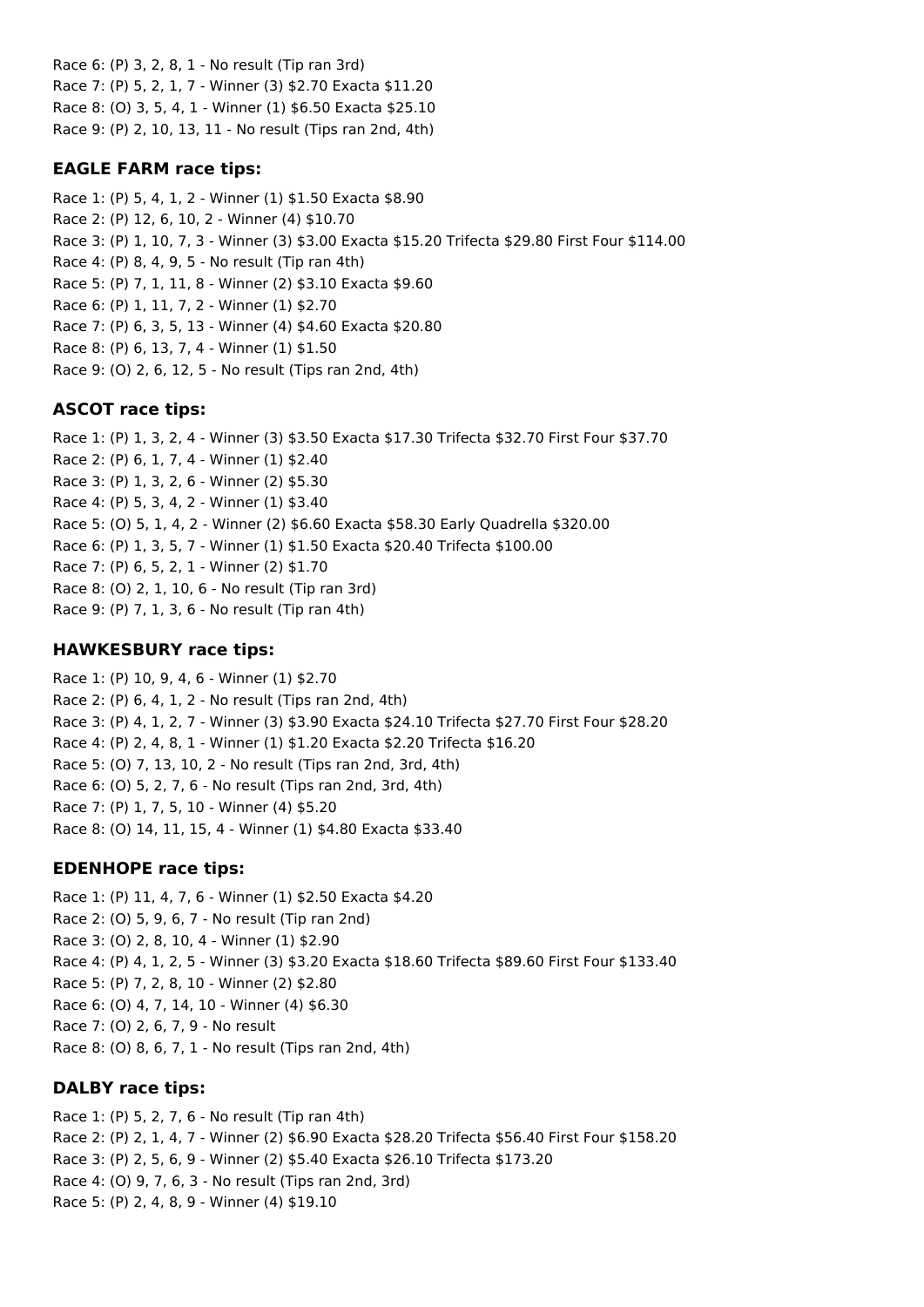Race 6: (P) 1, 3, 7, 6 - No result (Tips ran 2nd, 3rd) Race 7: (P) 9, 8, 7, 4 - Winner (2) \$5.60 Race 8: (P) 2, 4, 1, 5 - Winner (3) \$5.80 Exacta \$35.40 Trifecta \$122.00 First Four \$280.10

# **GOLD COAST race tips:**

Race 1: (P) 2, 6, 5, 7 - Winner (1) \$1.80 Exacta \$18.70 Trifecta \$93.50 First Four \$176.10 Race 2: (P) 3, 6, 9, 1 - Winner (4) \$4.30 Exacta \$15.80 Race 3: (O) 6, 3, 9, 14 - Winner (3) \$6.00 Exacta \$73.30 Trifecta \$270.90 First Four \$1,087.50 Race 4: (P) 1, 3, 2, 4 - Winner (2) \$1.50 Exacta \$3.60 Trifecta \$9.70 Early Quadrella \$194.60 Race 5: (P) 9, 1, 3, 6 - Winner (2) \$3.10 Race 6: (P) 3, 6, 7, 12 - Winner (3) \$3.40 Exacta \$24.80 Trifecta \$69.10 Race 7: (O) 1, 15, 9, 8 - Winner (4) \$12.50 Quadrella \$335.50

### **TOWONG race tips:**

Race 1: (P) 1, 2, 3, 4 - Abandoned Race 2: (P) 1, 2, 3, 4 - Abandoned Race 3: (P) 1, 2, 3, 4 - Abandoned Race 4: (P) 2, 3, 4, 5 - Abandoned Race 5: (P) 2, 3, 4, 5 - Abandoned Race 6: (P) 1, 2, 3, 4 Race 7: (P) 1, 2, 3, 4

### **COROWA race tips:**

Race 1: (P) 2, 10, 7, 3 - Winner (4) \$5.40 Exacta \$44.60 Trifecta \$159.00 Race 2: (P) 1, 9, 4, 2 - No result (Tips ran 2nd, 3rd) Race 3: (P) 3, 2, 1, 5 - Winner (3) \$3.00 Race 4: (O) 3, 6, 1, 8 - Winner (3) \$7.50 Exacta \$79.90 Trifecta \$206.10 Race 5: (O) 1, 4, 10, 3 - Winner (3) \$6.20 Race 6: (O) 2, 3, 5, 9 - No result (Tips ran 2nd, 4th)

# **LISMORE race tips:**

Race 1: (P) 3, 2, 5, 4 - No result (Tips ran 2nd, 3rd, 4th) Race 2: (P) 2, 1, 4, 6 - No result (Tips ran 3rd, 4th) Race 3: (P) 10, 11, 4, 1 - Winner (2) \$5.50 Exacta \$23.80 Trifecta \$84.60 Race 4: (P) 5, 6, 2, 3 - No result (Tip ran 4th) Race 5: (P) 5, 2, 9, 14 - No result (Tip ran 3rd) Race 6: (P) 3, 1, 10, 11 - Winner (4) \$12.30 Exacta \$47.10

#### **LAUNCESTON race tips:**

Race 1: (P) 8, 11, 4, 14 - No result (Tip ran 4th) Race 2: (O) 8, 5, 1, 11 - Winner (1) \$4.10 Exacta \$28.50 Race 3: (O) 2, 9, 4, 8 - Winner (1) \$2.80 Race 4: (O) 5, 2, 1, 4 - Winner (1) \$2.60 Exacta \$28.30 Trifecta \$87.60 Race 5: (O) 6, 9, 3, 4 - No result (Tips ran 2nd, 3rd, 4th) Race 6: (P) 3, 2, 6, 5 - No result (Tips ran 2nd, 3rd, 4th) Race 7: (O) 7, 3, 6, 5 - Winner (3) \$4.80 Race 8: (P) 2, 3, 1, 4 - Winner (2) \$5.20

#### **ALICE SPRINGS race tips:**

Race 1: (P) 1, 2, 4, 9 - Winner (1) \$2.00 Race 2: (P) 1, 8, 6, 4 - No result (Tips ran 2nd, 4th) Race 3: (P) 3, 4, 5, 1 - Winner (1) \$2.10 Exacta \$2.90 Trifecta \$12.60 Race 4: (P) 1, 2, 9, 3 - Winner (1) \$1.60 Exacta \$1.80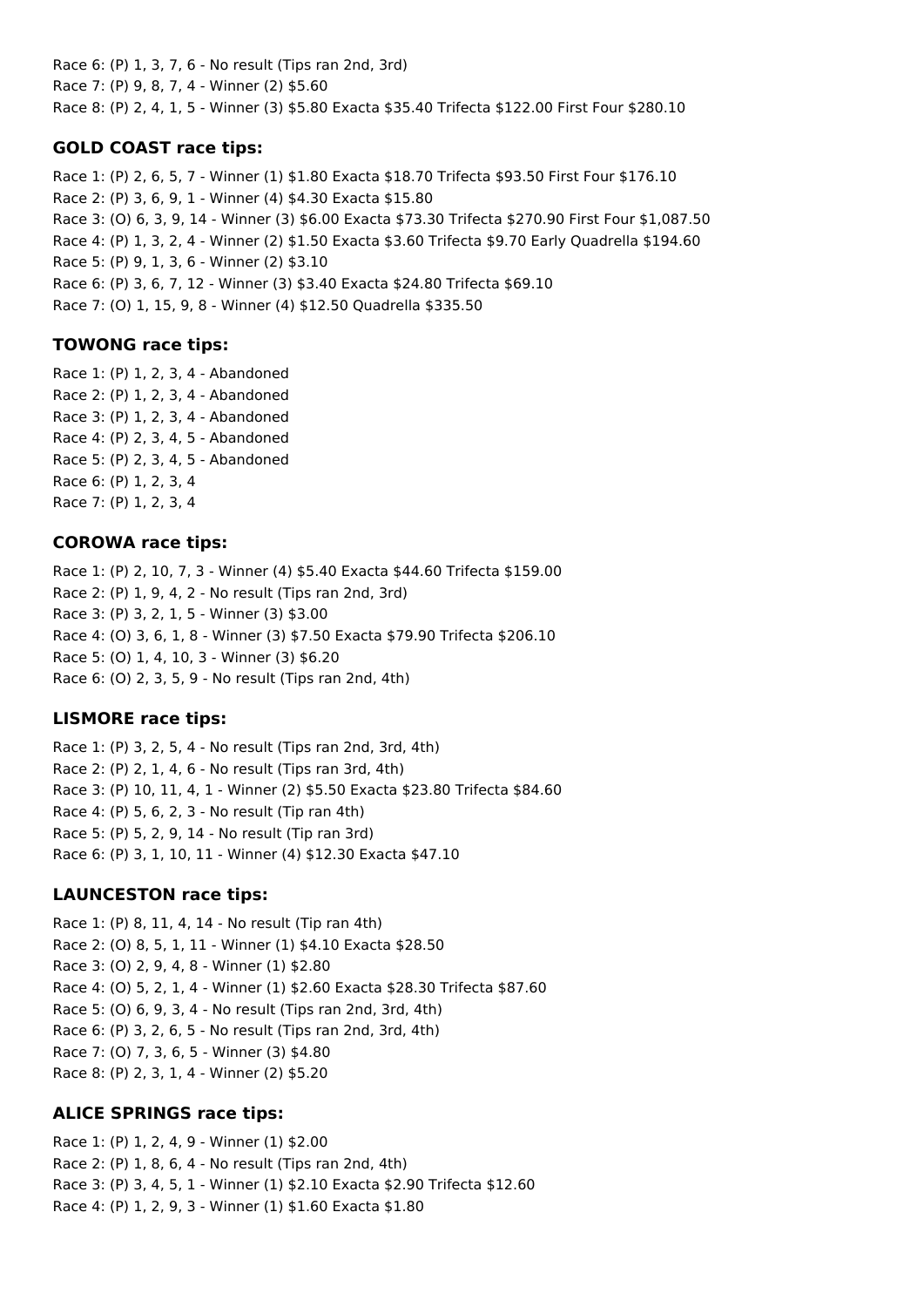Race 5: (P) 6, 1, 3, 8 - Winner (3) \$2.20 Exacta \$18.20 Trifecta \$160.70 First Four \$1,639.30

# **Saturday 29th February 2020**

### **RANDWICK race tips:**

Race 1: (O) 1, 9, 3, 5 - No result (Tip ran 2nd) Race 2: (P) 2, 1, 8, 5 - No result (Tips ran 2nd, 4th) Race 3: (P) 1, 8, 2, 3 - No result (Tips ran 3rd, 4th) Race 4: (P) 2, 4, 3, 5 - Winner (2) \$5.50 Race 5: (P) 4, 6, 1, 9 - Winner (4) \$12.90 Exacta \$42.10 Trifecta \$151.70 Race 6: (P) 1, 2, 5, 4 - Winner (3) \$4.80 Exacta \$20.70 Race 7: (O) 3, 1, 5, 2 - Winner (1) \$2.90 Race 8: (O) 8, 6, 3, 10 - No result (Tip ran 2nd) Race 9: (P) 5, 1, 7, 6 - Winner (3) \$3.70

# **FLEMINGTON race tips:**

Race 1: (P) 4, 7, 2, 3 - Winner (1) \$2.00 Exacta \$9.80 Trifecta \$25.80 First Four \$65.50 Race 2: (P) 4, 2, 5, 3 - Winner (1) \$3.40 Exacta \$11.60 Trifecta \$43.20 First Four \$100.00 Race 3: (O) 3, 4, 10, 11 - Winner (1) \$4.50 Exacta \$30.30 Trifecta \$176.00 Race 4: (P) 2, 7, 6, 1 - Winner (1) \$2.40 Race 5: (P) 1, 6, 7, 9 - Winner (2) \$3.10 Exacta \$10.90 Trifecta \$16.80 Early Quadrella \$105.50 Race 6: (P) 4, 8, 6, 3 - Winner (3) \$3.10 Exacta \$18.70 Race 7: (P) 1, 4, 7, 3 - Winner (1) \$2.50 Race 8: (P) 2, 3, 4, 7 - Winner (1) \$2.60 Race 9: (O) 5, 7, 11, 3 - Winner (2) \$3.30 Exacta \$22.80 Trifecta \$133.90 Quadrella \$95.20

# **MORPHETTVILLE race tips:**

Race 1: (P) 4, 7, 1, 5 - Winner (1) \$2.40 Race 2: (P) 1, 3, 5, 2 - Winner (2) \$3.50 Exacta \$24.60 Trifecta \$49.30 First Four \$96.40 Race 3: (P) 3, 7, 6, 2 - Winner (1) \$3.40 Exacta \$11.10 Trifecta \$22.70 Race 4: (P) 4, 3, 9, 2 - Winner (4) \$8.10 Exacta \$22.90 Trifecta \$110.00 Race 5: (O) 9, 4, 5, 10 - No result (Tips ran 2nd, 4th) Race 6: (P) 6, 2, 5, 3 - Winner (3) \$4.10 Exacta \$5.80 Race 7: (O) 9, 7, 4, 3 - No result (Tip ran 3rd) Race 8: (P) 10, 9, 2, 11 - Winner (2) \$4.00 Exacta \$18.80 Trifecta \$30.80 Race 9: (O) 1, 7, 9, 3 - No result (Tip ran 4th)

# **DOOMBEN race tips:**

Race 1: (P) 11, 8, 5, 6 - Winner (1) \$2.50 Exacta \$18.10 Race 2: (P) 4, 5, 6, 7 - Winner (1) \$2.40 Exacta \$5.40 Trifecta \$13.90 Race 3: (P) 1, 3, 5, 6 - Winner (1) \$1.10 Race 4: (O) 4, 5, 2, 7 - Winner (1) \$4.40 Exacta \$13.20 Race 5: (P) 2, 6, 5, 10 - No result (Tips ran 2nd, 3rd, 4th) Race 6: (P) 9, 1, 5, 3 - Winner (2) \$3.10 Exacta \$30.10 Race 7: (P) 5, 6, 1, 15 - Winner (4) \$4.10 Exacta \$36.70 Race 8: (P) 10, 4, 1, 9 - Winner (2) \$5.40 Race 9: (O) 12, 5, 4, 6 - Winner (2) \$5.60 Quadrella \$589.80

# **NEWCASTLE race tips:**

Race 1: (P) 6, 4, 8, 9 - Winner (1) \$1.80 Exacta \$3.80 Race 2: (P) 5, 2, 8, 1 - Winner (3) \$23.30 Exacta \$105.40 Trifecta \$490.40 Race 3: (P) 2, 5, 11, 10 - Winner (4) \$13.00 Exacta \$61.80 Race 4: (P) 1, 3, 7, 4 - Winner (3) \$5.60 Exacta \$11.60 Trifecta \$32.40 Early Quadrella \$3,093.50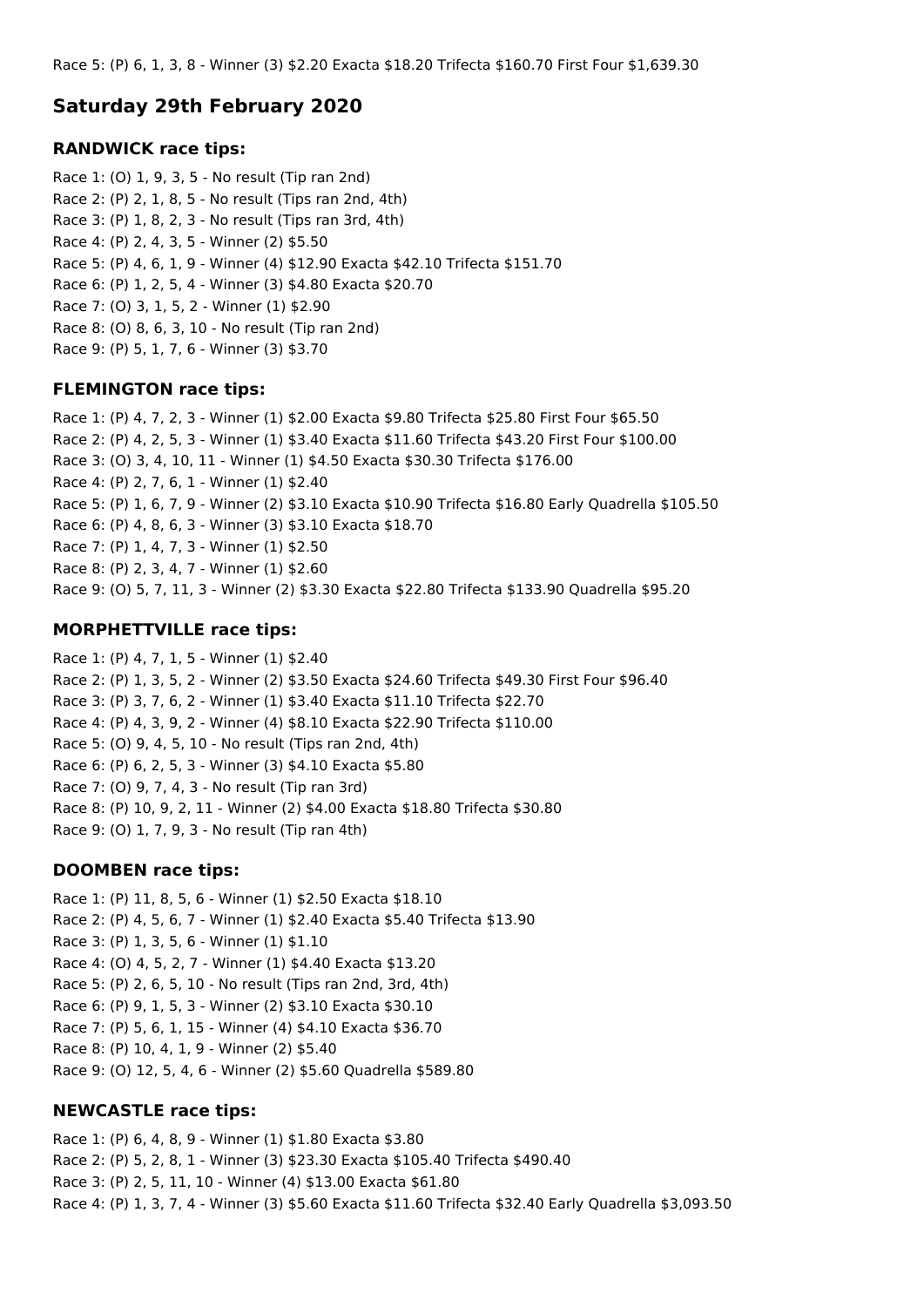Race 5: (O) 1, 5, 10, 13 - No result (Tips ran 2nd, 3rd) Race 6: (O) 7, 6, 4, 2 - No result (Tip ran 3rd) Race 7: (O) 6, 8, 1, 7 - Winner (3) \$8.70 Exacta \$31.90 Race 8: (O) 5, 3, 13, 2 - No result (Tip ran 2nd)

# **WANGARATTA race tips:**

Race 1: (P) 3, 8, 6, 1 - No result (Tips ran 2nd, 3rd, 4th) Race 2: (P) 3, 13, 6, 11 - Winner (1) \$1.90 Exacta \$6.20 Race 3: (O) 9, 11, 12, 7 - Winner (3) \$4.70 Race 4: (P) 1, 10, 3, 6 - Winner (1) \$4.40 Race 5: (O) 1, 4, 9, 5 - Winner (1) \$4.20 Race 6: (P) 3, 1, 5, 7 - Winner (3) \$4.30 Exacta \$33.10 Race 7: (O) 7, 6, 5, 9 - No result (Tip ran 3rd) Race 8: (P) 9, 8, 6, 2 - Winner (3) \$5.20 Exacta \$36.10

# **TUNCURRY race tips:**

Race 1: (P) 8, 1, 9, 5 - Winner (1) \$3.30 Exacta \$17.50 Race 2: (O) 4, 10, 1, 3 - Winner (1) \$2.30 Race 3: (P) 1, 3, 4, 6 - Winner (4) \$8.00 Race 4: (O) 10, 4, 2, 5 - No result (Tips ran 2nd, 4th) Race 5: (P) 4, 3, 7, 6 - Winner (1) \$2.00 Race 6: (O) 11, 8, 2, 4 - No result (Tip ran 4th)

# **ASCOT race tips:**

Race 1: (P) 1, 8, 2, 6 - No result (Tips ran 2nd, 4th) Race 2: (O) 5, 6, 9, 3 - No result (Tips ran 2nd, 3rd, 4th) Race 3: (P) 7, 3, 4, 2 - No result (Tips ran 2nd, 3rd, 4th) Race 4: (P) 8, 4, 5, 7 - Winner (1) \$1.80 Race 5: (P) 1, 6, 3, 8 - No result (Tip ran 2nd) Race 6: (O) 9, 2, 8, 7 - No result (Tips ran 2nd, 4th) Race 7: (O) 12, 5, 7, 11 - Winner (2) \$5.80 Race 8: (P) 4, 11, 1, 6 - Winner (2) \$11.10 Race 9: (O) 5, 3, 9, 12 - No result (Tip ran 2nd)

# **TOOWOOMBA race tips:**

Race 1: (P) 4, 2, 9, 10 - Winner (2) \$2.60 Exacta \$9.10 Race 2: (O) 4, 7, 2, 8 - Winner (4) \$6.00 Exacta \$53.80 Race 3: (P) 5, 3, 6, 7 - Winner (1) \$2.20 Exacta \$6.40 Trifecta \$31.20 First Four \$80.60 Race 4: (O) 3, 2, 4, 5 - Winner (1) \$3.60 Early Quadrella \$155.90 Race 5: (P) 2, 4, 8, 7 - Winner (1) \$1.70 Exacta \$4.60 Race 6: (P) 9, 4, 11, 7 - No result (Tip ran 2nd) Race 7: (P) 1, 3, 6, 4 - Winner (2) \$2.50 Exacta \$18.20

# **GOLD COAST race tips:**

Race 1: (P) 2, 6, 4, 1 - Winner (3) \$7.60 Exacta \$15.90 Trifecta \$65.80 First Four \$213.10 Race 2: (P) 2, 9, 8, 5 - Winner (3) \$13.30 Exacta \$62.70 Race 3: (O) 1, 7, 6, 5 - Winner (2) \$3.30 Exacta \$12.50 Race 4: (P) 1, 10, 4, 13 - Winner (1) \$1.60 Exacta \$13.80 Early Quadrella \$1,103.20 Race 5: (P) 5, 2, 6, 7 - No result (Tips ran 3rd, 4th) Race 6: (O) 2, 1, 5, 7 - No result (Tip ran 2nd) Race 7: (P) 2, 3, 9, 4 - Winner (4) \$9.20 Race 8: (O) 11, 2, 12, 7 - No result (Tip ran 3rd)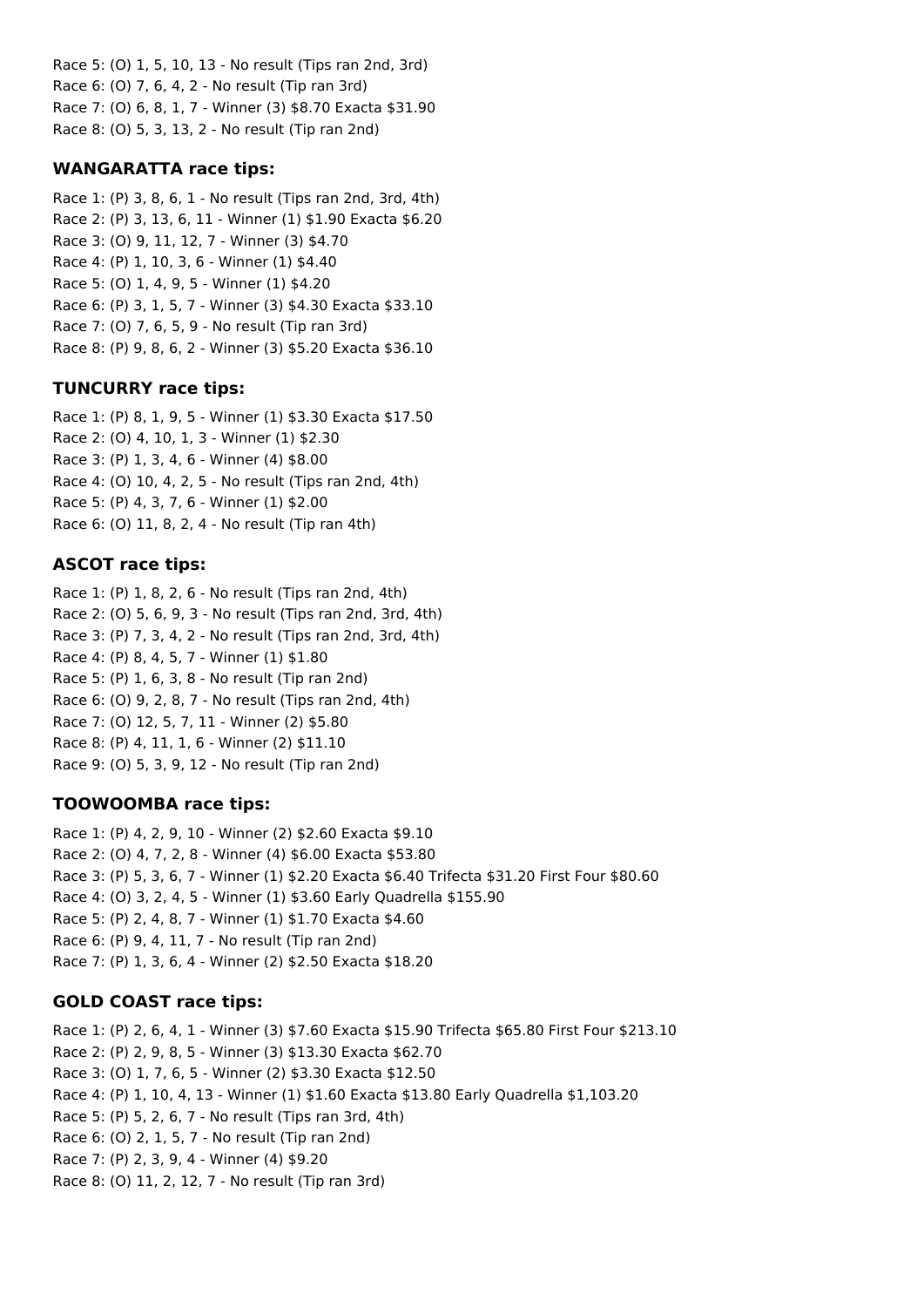#### **TOWNSVILLE race tips:**

Race 1: (P) 2, 4, 1, 3 - Winner (3) \$2.00 Exacta \$4.20 Trifecta \$9.10 First Four \$7.00 Race 2: (P) 4, 11, 1, 8 - Winner (2) \$6.80 Race 3: (P) 4, 7, 2, 5 - Winner (1) \$3.50 Race 4: (P) 2, 1, 3, 5 - Winner (1) \$1.70 Exacta \$15.70 Early Quadrella \$45.00 Race 5: (O) 1, 4, 2, 8 - Winner (2) \$6.20 Exacta \$12.40 Race 6: (P) 5, 3, 6, 4 - No result (Tip ran 3rd)

# **ALICE SPRINGS race tips:**

Race 1: (P) 6, 1, 7, 2 - No result (Tips ran 2nd, 3rd) Race 2: (P) 7, 6, 2, 4 - Winner (3) \$1.90 Exacta \$5.40 Race 3: (P) 2, 4, 1, 3 - Winner (1) \$3.40 Exacta \$42.70 Trifecta \$262.20 Race 4: (P) 1, 5, 4, 3 - Winner (4) \$2.20 Exacta \$11.20 Race 5: (P) 2, 1, 6, 5 - Winner (1) \$7.80 Race 6: (P) 3, 5, 8, 9 - Winner (4) \$2.50 Exacta \$8.20 Quadrella \$95.40

# **Saturday 22nd February 2020**

# **ROSEHILL race tips:**

Race 1: (P) 2, 6, 8, 3 - No result (Tips ran 2nd, 3rd) Race 2: (O) 1, 5, 6, 10 - Winner (2) \$4.70 Race 3: (P) 6, 2, 5, 1 - Winner (4) \$7.20 Exacta \$54.00 Race 4: (P) 1, 2, 3, 4 - Winner (2) \$1.80 Exacta \$7.30 Trifecta \$16.20 Race 5: (P) 6, 1, 8, 5 - Winner (2) \$3.70 Early Quadrella \$472.70 Race 6: (O) 1, 8, 3, 10 - Winner (1) \$7.50 Race 7: (P) 2, 1, 5, 10 - No result (Tips ran 2nd, 3rd) Race 8: (P) 8, 2, 7, 4 - Winner (4) \$5.50 Race 9: (O) 13, 9, 4, 5 - Winner (4) \$5.00 Exacta \$20.90 Trifecta \$108.20

# **CAULFIELD race tips:**

Race 1: (P) 7, 9, 4, 10 - Winner (2) \$3.80 Race 2: (P) 3, 9, 2, 4 - Winner (1) \$2.50 Exacta \$10.80 Race 3: (P) 2, 3, 6, 1 - Winner (4) \$8.50 Race 4: (O) 1, 6, 4, 5 - No result (Tips ran 2nd, 3rd) Race 5: (P) 1, 4, 6, 8 - No result (Tips ran 2nd, 3rd) Race 6: (P) 8, 1, 7, 2 - No result (Tips ran 2nd, 3rd) Race 7: (O) 2, 8, 11, 6 - No result (Tips ran 2nd, 4th) Race 8: (P) 3, 15, 16, 10 - Winner (2) \$11.60 Race 9: (P) 4, 5, 9, 2 - Winner (3) \$4.10 Exacta \$12.70

# **MORPHETTVILLE race tips:**

Race 1: (P) 7, 2, 3, 6 - Winner (1) \$3.60 Race 2: (O) 12, 2, 5, 15 - No result (Tip ran 2nd) Race 3: (P) 9, 5, 4, 2 - No result (Tip ran 4th) Race 4: (P) 5, 8, 2, 7 - Winner (2) \$4.30 Race 5: (P) 3, 8, 9, 1 - No result (Tips ran 2nd, 3rd) Race 6: (P) 1, 3, 9, 7 - Winner (2) \$2.60 Race 7: (O) 4, 9, 2, 3 - No result (Tips ran 2nd, 4th) Race 8: (O) 5, 8, 4, 10 - Winner (4) \$4.10 Race 9: (P) 2, 6, 4, 7 - No result (Tips ran 2nd, 3rd)

# **EAGLE FARM race tips:**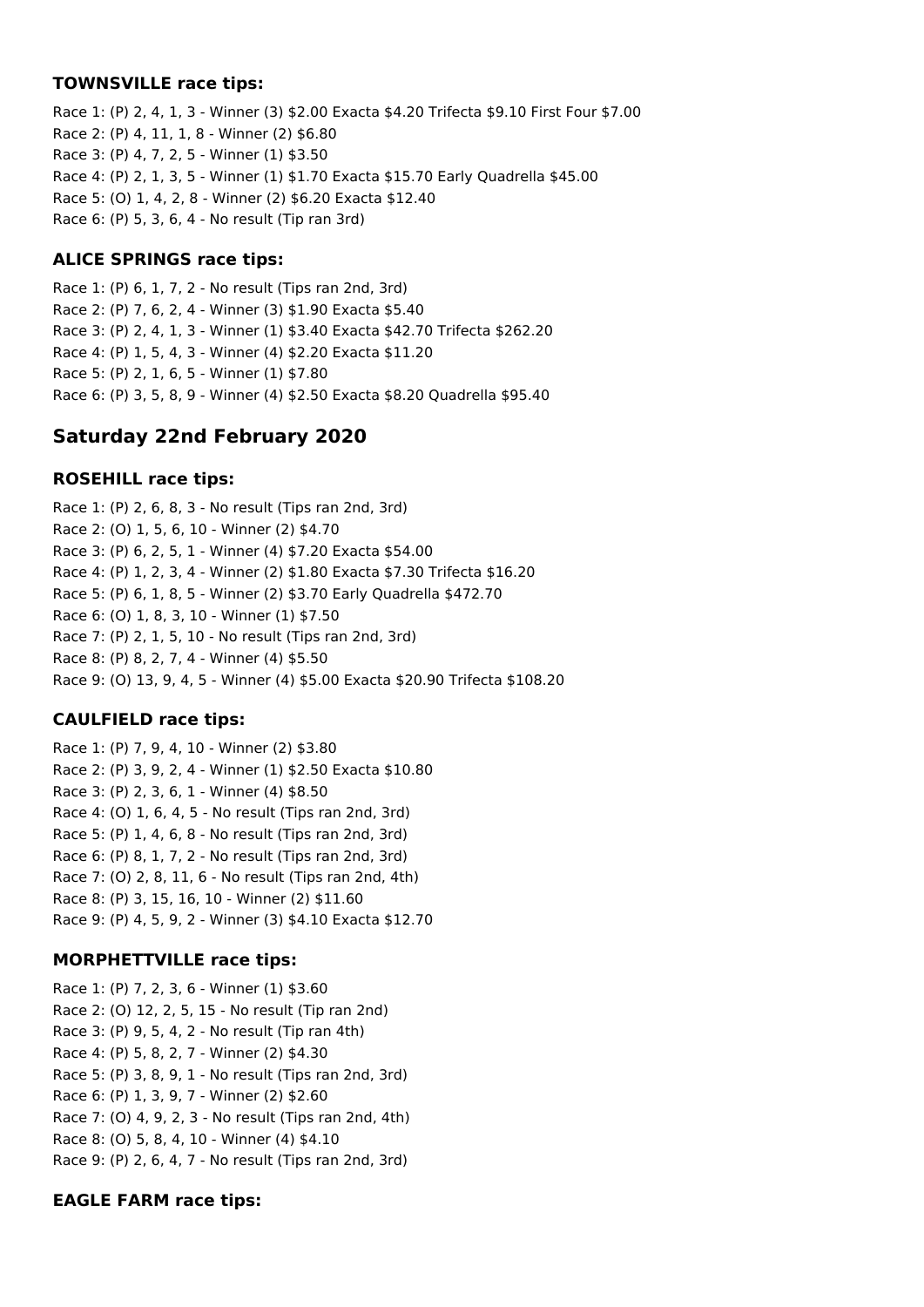Race 1: (P) 7, 4, 2, 6 - Winner (1) \$2.70 Exacta \$14.80 Trifecta \$23.10 First Four \$42.10 Race 2: (P) 4, 7, 1, 10 - Winner (1) \$2.20 Exacta \$3.40 Race 3: (P) 2, 6, 1, 8 - Winner (1) \$3.00 Exacta \$28.40 Trifecta \$83.80 Race 4: (P) 6, 7, 4, 5 - Winner (2) \$4.60 Exacta \$13.50 Trifecta \$23.30 First Four \$148.00 Race 5: (O) 12, 15, 7, 13 - Winner (2) \$6.40 Early Quadrella \$330.50 Race 6: (P) 6, 5, 7, 10 - Winner (3) \$5.20 Race 7: (O) 2, 9, 10, 7 - Winner (4) \$6.70 Exacta \$23.30 Race 8: (P) 1, 3, 8, 12 - No result (Tips ran 2nd, 4th) Race 9: (P) 5, 16, 15, 4 - Winner (1) \$2.40

#### **ASCOT race tips:**

Race 1: (P) 1, 8, 3, 5 - Winner (1) \$2.90 Exacta \$6.70 Race 2: (P) 1, 10, 2, 6 - Winner (2) \$4.20 Exacta \$28.90 Trifecta \$60.20 Race 3: (P) 8, 1, 5, 6 - Winner (1) \$2.80 Exacta \$16.90 Trifecta \$58.20 Race 4: (P) 3, 5, 1, 8 - Winner (2) \$4.90 Race 5: (P) 9, 8, 2, 7 - Winner (4) \$15.20 Exacta \$35.40 Trifecta \$98.30 Early Quadrella \$1,792.70 Race 6: (P) 5, 2, 3, 7 - Winner (1) \$1.80 Race 7: (P) 7, 1, 4, 8 - Winner (1) \$4.00 Race 8: (P) 2, 7, 9, 3 - Winner (2) \$3.70 Race 9: (O) 10, 11, 5, 6 - Winner (2) \$4.00 Exacta \$18.50 Quadrella \$163.60

### **NEWCASTLE race tips:**

Race 1: (P) 1, 7, 6, 2 - Winner (1) \$1.30 Exacta \$3.30 Trifecta \$8.90 First Four \$7.70 Race 2: (P) 4, 3, 8, 7 - No result (Tips ran 2nd, 4th) Race 3: (P) 3, 1, 6, 2 - Winner (1) \$1.60 Exacta \$6.40 Race 4: (P) 8, 3, 5, 9 - No result (Tips ran 2nd, 3rd) Race 5: (P) 2, 6, 1, 10 - No result (Tips ran 2nd, 3rd) Race 6: (P) 6, 8, 7, 4 - Winner (3) \$3.30 Race 7: (P) 8, 15, 3, 7 - Winner (1) \$2.40 Race 8: (O) 8, 9, 11, 6 - No result (Tip ran 2nd)

#### **YARRA VALLEY race tips:**

Race 1: (P) 10, 6, 7, 3 - No result (Tip ran 2nd) Race 2: (P) 8, 3, 5, 9 - Winner (2) \$5.60 Race 3: (O) 11, 9, 12, 6 - No result (Tips ran 2nd, 3rd) Race 4: (P) 1, 3, 5, 7 - Winner (3) \$10.10 Exacta \$139.80 Race 5: (O) 3, 2, 6, 4 - No result Race 6: (O) 1, 3, 7, 5 - No result (Tip ran 4th) Race 7: (O) 3, 11, 4, 7 - Winner (3) \$3.30 Exacta \$20.00

# **TOOWOOMBA race tips:**

Race 1: (O) 2, 5, 8, 4 - No result (Tips ran 2nd, 4th) Race 2: (P) 5, 3, 4, 6 - No result (Tips ran 3rd, 4th) Race 3: (P) 2, 1, 3, 6 - Winner (1) \$2.30 Exacta \$8.50 Trifecta \$55.80 First Four \$167.00 Race 4: (P) 10, 1, 9, 11 - Winner (3) \$7.20 Race 5: (P) 4, 9, 6, 8 - Winner (1) \$1.80 Race 6: (P) 8, 1, 4, 7 - No result (Tip ran 3rd) Race 7: (P) 3, 7, 5, 6 - Winner (3) \$7.90

# **GOLD COAST race tips:**

Race 1: (P) 7, 5, 1, 6 - No result (Tips ran 2nd, 3rd, 4th) Race 2: (P) 6, 10, 1, 9 - Winner (2) \$5.70 Race 3: (P) 5, 6, 4, 1 - No result (Tips ran 2nd, 4th)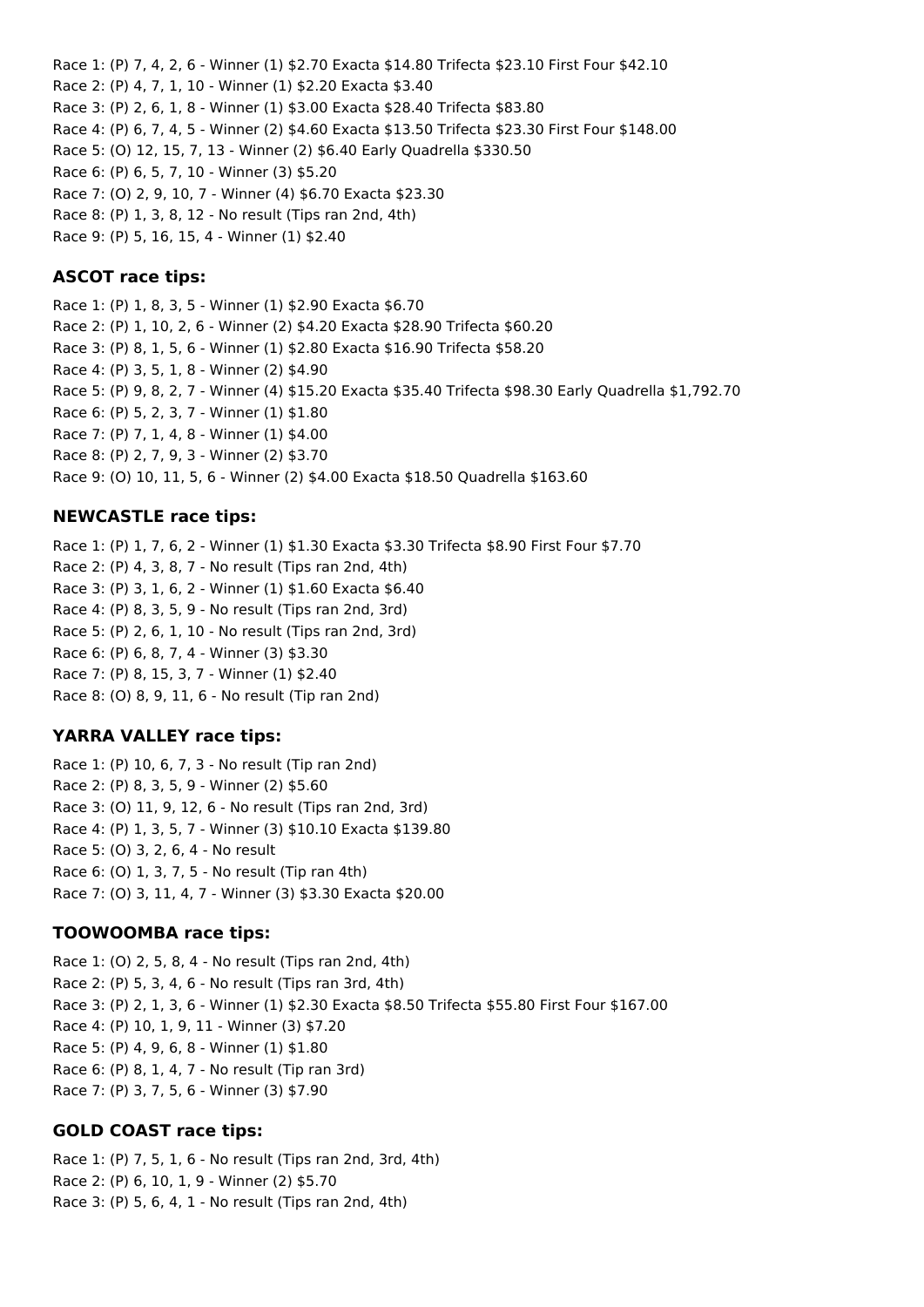Race 4: (P) 9, 3, 6, 4 - Winner (4) \$4.50 Race 5: (P) 8, 2, 5, 7 - Winner (2) \$3.70 Exacta \$16.20 Trifecta \$58.10 Race 6: (O) 2, 5, 11, 12 - Winner (1) \$3.50 Exacta \$15.70 Trifecta \$92.00 First Four \$371.80 Race 7: (O) 8, 3, 6, 9 - Winner (2) \$4.00 Exacta \$25.00 Race 8: (O) 4, 3, 2, 5 - No result (Tips ran 2nd, 4th) Race 9: (O) 5, 8, 7, 10 - Winner (2) \$5.40 Exacta \$33.00 Trifecta \$64.30

# **ORANGE race tips:**

Race 1: (P) 1, 4, 2, 7 - Winner (2) \$2.70 Race 2: (P) 12, 11, 14, 1 - Winner (2) \$3.00 Race 3: (P) 1, 3, 7, 11 - Winner (2) \$2.50 Exacta \$5.50 Race 4: (P) 3, 2, 4, 1 - Winner (4) \$2.60 Exacta \$10.60 Early Quadrella \$29.00 Race 5: (P) 2, 4, 6, 1 - Winner (2) \$2.90 Race 6: (O) 1, 5, 10, 6 - Winner (3) \$3.40 Quadrella \$62.80

# **ALBURY race tips:**

Race 1: (O) 10, 8, 6, 12 - No result (Tips ran 2nd, 3rd, 4th) Race 2: (O) 7, 8, 12, 6 - Winner (2) \$2.00 Race 3: (O) 4, 3, 7, 6 - Winner (2) \$5.80 Exacta \$42.60 Trifecta \$131.90 Race 4: (O) 1, 12, 5, 14 - Winner (3) \$5.40 Exacta \$25.80 Trifecta \$122.40 Race 5: (P) 1, 14, 6, 12 - Winner (1) \$5.90 Exacta \$30.90 Trifecta \$85.00 First Four \$148.50 Race 6: (O) 2, 8, 9, 4 - No result (Tip ran 2nd) Race 7: (O) 7, 5, 14, 6 - No result (Tip ran 2nd) Race 8: (O) 8, 13, 5, 17 - Winner (2) \$8.40 Exacta \$48.90

# **MACKAY race tips:**

Race 1: (P) 6, 3, 7, 4 - Winner (2) \$6.20 Exacta \$21.70 Trifecta \$58.80 Race 2: (P) 4, 1, 5, 6 - Winner (2) \$2.80 Race 3: (P) 4, 3, 1, 2 - Winner (1) \$2.70 Race 4: (P) 4, 2, 3, 10 - Winner (1) \$1.20 Exacta \$9.60 Early Quadrella \$194.80 Race 5: (P) 6, 9, 1, 11 - No result (Tip ran 3rd) Race 6: (P) 1, 3, 10, 9 - Winner (1) \$5.40

# **DARWIN race tips:**

Race 1: (P) 1, 2, 4, 3 - Winner (2) \$3.80 Exacta \$4.00 Trifecta \$17.00 Race 2: (P) 4, 2, 1, 3 - Winner (3) \$4.00 Exacta \$36.80 Race 3: (P) 1, 7, 5, 6 - Winner (4) \$10.50 Exacta \$55.40 Race 4: (P) 4, 7, 2, 6 - Winner (2) \$7.10 Race 5: (P) 5, 4, 2, 6 - No result (Tips ran 2nd, 3rd, 4th)

# **KANGAROO ISL race tips:**

Race 1: (P) 6, 7, 2, 1 - Winner (3) \$2.30 Exacta \$9.30 Race 2: (P) 4, 3, 6, 1 - Winner (2) \$7.30 Race 3: (P) 3, 7, 6, 2 - Winner (2) \$7.00 Exacta \$25.60 Trifecta \$290.10 Race 4: (P) 5, 8, 2, 4 - Winner (1) \$3.80 Exacta \$12.90 Early Quadrella \$465.60 Race 5: (P) 2, 5, 4, 1 - No result (Tips ran 2nd, 3rd, 4th) Race 6: (O) 1, 2, 8, 4 - No result (Tips ran 3rd, 4th) Race 7: (O) 5, 3, 7, 4 - Winner (3) \$9.40

# **Saturday 15th February 2020**

# **FLEMINGTON race tips:**

Race 1: (P) 3, 8, 7, 1 - Winner (2) \$3.30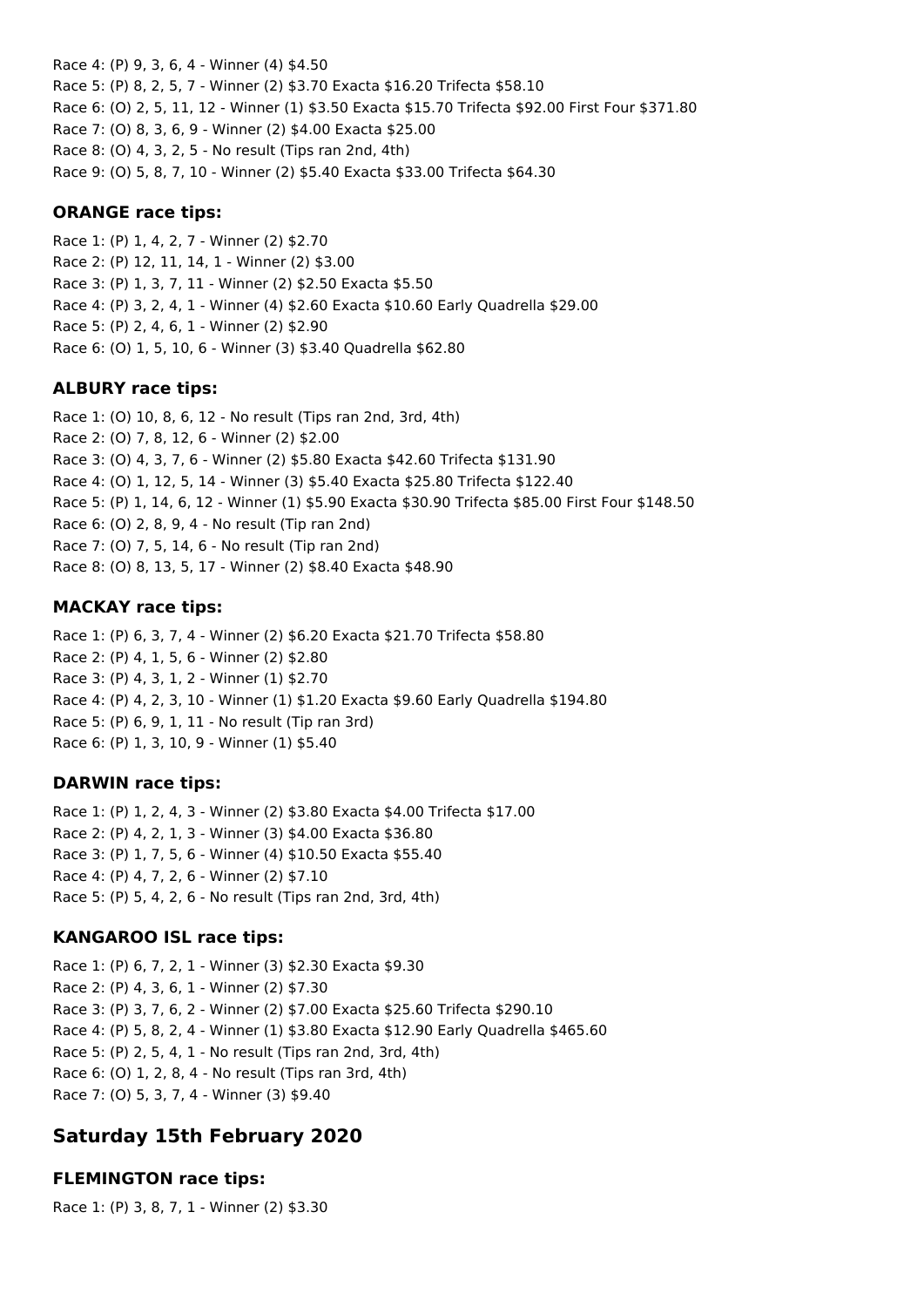Race 2: (P) 2, 1, 9, 7 - Winner (1) \$2.60 Exacta \$7.50 Race 3: (P) 1, 3, 15, 14 - No result (Tip ran 3rd) Race 4: (O) 10, 8, 5, 7 - No result (Tips ran 2nd, 4th) Race 5: (P) 3, 4, 1, 8 - Winner (1) \$1.80 Exacta \$3.00 Trifecta \$14.90 Race 6: (P) 10, 6, 4, 8 - Winner (3) \$4.50 Exacta \$24.30 Race 7: (P) 2, 1, 7, 4 - Winner (4) \$17.50 Exacta \$118.20 Trifecta \$229.10 First Four \$286.70 Race 8: (P) 9, 1, 4, 5 - No result (Tips ran 2nd, 3rd) Race 9: (O) 12, 5, 2, 8 - No result (Tip ran 4th)

### **MORPHETTVILLE race tips:**

Race 1: (P) 1, 3, 2, 5 - Winner (3) \$4.00 Exacta \$6.70 Trifecta \$9.80 Race 2: (P) 5, 2, 4, 6 - Winner (1) \$2.30 Exacta \$6.00 Race 3: (O) 6, 4, 10, 7 - No result (Tips ran 3rd, 4th) Race 4: (P) 6, 5, 7, 4 - Winner (1) \$1.60 Race 5: (P) 2, 4, 7, 5 - Winner (2) \$4.00 Exacta \$29.20 Trifecta \$101.10 Race 6: (P) 4, 2, 7, 3 - Winner (2) \$5.00 Exacta \$45.50 Race 7: (O) 1, 5, 9, 11 - Winner (3) \$7.10 Exacta \$54.80 Race 8: (P) 5, 2, 4, 9 - No result (Tips ran 2nd, 4th) Race 9: (O) 1, 13, 12, 5 - Winner (4) \$7.00

# **ASCOT race tips:**

Race 1: (P) 6, 1, 8, 9 - Winner (1) \$2.40 Exacta \$6.70 Trifecta \$13.20 Race 2: (P) 7, 1, 2, 10 - Winner (2) \$7.10 Race 3: (P) 6, 2, 7, 8 - Winner (3) \$5.70 Exacta \$19.30 Trifecta \$65.70 Race 4: (O) 7, 2, 5, 9 - Winner (1) \$3.00 Race 5: (P) 1, 6, 5, 3 - Winner (2) \$2.70 Exacta \$3.60 Early Quadrella \$215.40 Race 6: (P) 2, 7, 5, 8 - Winner (1) \$1.50 Exacta \$8.00 Trifecta \$54.80 Race 7: (P) 6, 2, 3, 8 - Winner (3) \$3.80 Race 8: (O) 9, 2, 6, 13 - Winner (3) \$12.60 Exacta \$34.70 Race 9: (O) 11, 6, 2, 5 - No result

#### **BENDIGO race tips:**

Race 1: (O) 6, 3, 4, 2 - Winner (1) \$1.70 Exacta \$7.10 Trifecta \$26.20 Race 2: (P) 6, 7, 5, 4 - Winner (1) \$7.30 Exacta \$16.30 Trifecta \$63.70 Race 3: (P) 11, 8, 7, 3 - No result (Tips ran 2nd, 3rd) Race 4: (P) 9, 10, 6, 7 - Winner (4) \$2.10 Exacta \$12.20 Trifecta \$33.30 Race 5: (O) 10, 7, 5, 8 - Winner (2) \$4.70 Race 6: (P) 8, 2, 4, 3 - No result (Tips ran 2nd, 3rd, 4th) Race 7: (O) 9, 6, 2, 11 - Winner (4) \$6.40 Race 8: (O) 2, 3, 7, 10 - Winner (4) \$6.30 Exacta \$39.80 Trifecta \$548.80

#### **RANDWICK race tips:**

Race 1: (O) 4, 12, 8, 9 - Winner (4) \$5.30 Race 2: (P) 4, 3, 1, 2 - Winner (1) \$1.70 Exacta \$5.40 Trifecta \$13.50 First Four \$23.60 Race 3: (P) 1, 2, 8, 4 - Winner (1) \$2.40 Race 4: (O) 7, 10, 1, 13 - No result (Tips ran 3rd, 4th) Race 5: (P) 2, 1, 6, 4 - Winner (3) \$3.00 Exacta \$8.50 Trifecta \$35.00 First Four \$101.00 Race 6: (O) 3, 7, 6, 5 - Winner (3) \$8.60 Race 7: (P) 4, 1, 5, 9 - No result (Tips ran 3rd, 4th) Race 8: (P) 8, 9, 1, 2 - Winner (1) \$3.60 Exacta \$7.80 Trifecta \$26.30 First Four \$89.20 Race 9: (O) 4, 1, 10, 6 - No result (Tip ran 4th) Race 10: (P) 5, 2, 7, 10 - Winner (2) \$4.70 Exacta \$29.00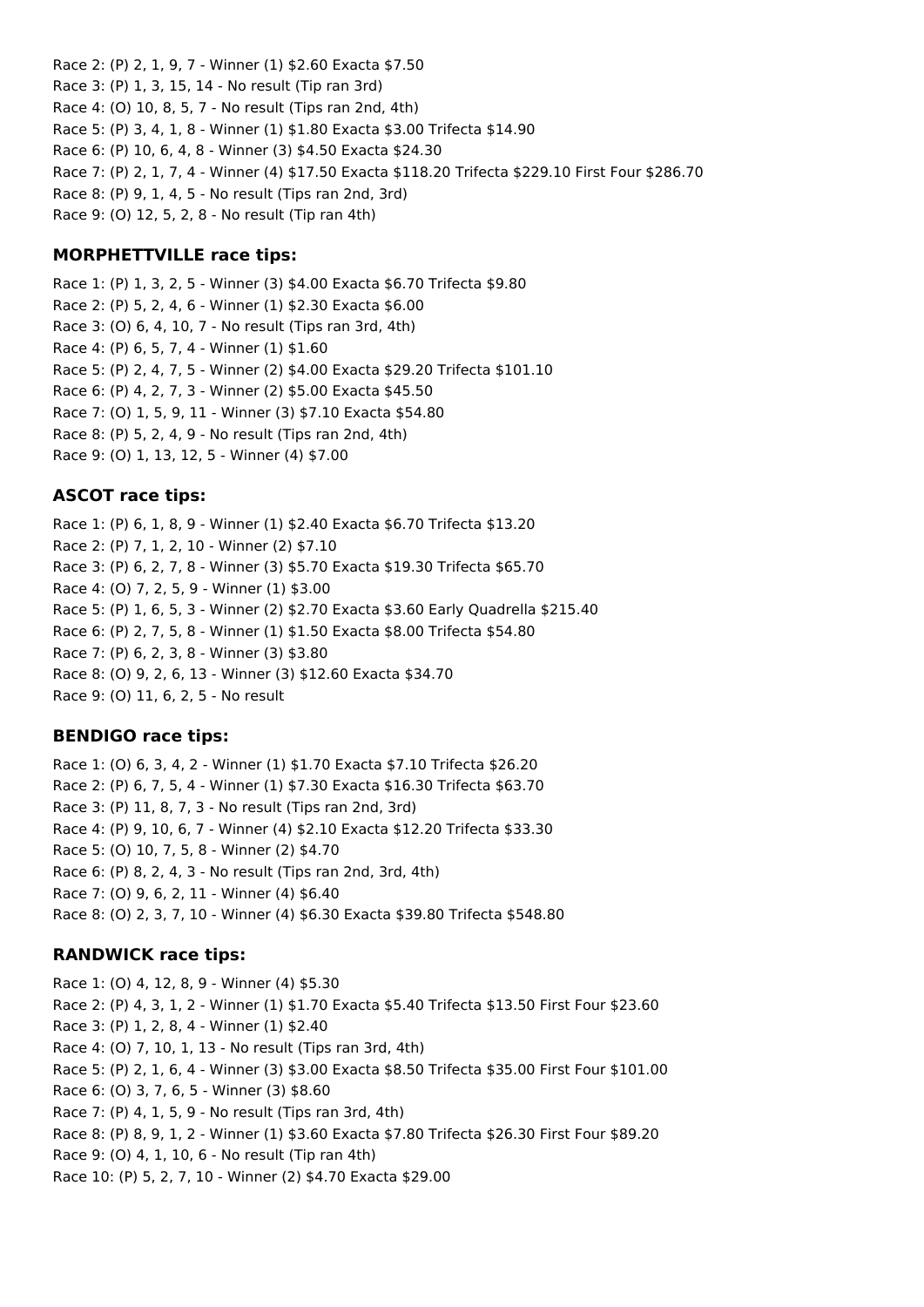# **EAGLE FARM race tips:**

Race 1: (P) 1, 2, 9, 6 - Winner (1) \$2.20 Exacta \$24.30 Race 2: (O) 8, 4, 10, 7 - Winner (3) \$3.80 Exacta \$55.60 Race 3: (O) 8, 7, 11, 6 - Winner (1) \$2.20 Exacta \$12.40 Trifecta \$76.30 First Four \$295.30 Race 4: (O) 1, 3, 11, 8 - Winner (3) \$2.70 Race 5: (P) 7, 5, 1, 9 - No result (Tip ran 2nd) Race 6: (O) 4, 12, 9, 5 - Winner (1) \$5.20 Exacta \$18.20 Race 7: (P) 15, 2, 12, 4 - Winner (1) \$2.60 Race 8: (O) 14, 8, 16, 10 - No result (Tips ran 2nd, 4th) Race 9: (P) 10, 6, 13, 5 - No result (Tips ran 3rd, 4th)

# **GOSFORD race tips:**

Race 1: (P) 1, 10, 3, 9 - Winner (2) \$3.90 Exacta \$8.60 Race 2: (P) 2, 7, 6, 4 - Winner (2) \$5.70 Race 3: (O) 11, 1, 9, 6 - Winner (1) \$5.70 Exacta \$26.20 Race 4: (O) 6, 7, 3, 9 - Winner (2) \$6.20 Exacta \$33.70 Early Quadrella \$699.70 Race 5: (P) 5, 2, 4, 11 - Winner (2) \$2.70 Exacta \$6.30 Trifecta \$31.90 Race 6: (P) 8, 4, 5, 7 - Winner (4) \$3.50 Race 7: (O) 7, 6, 3, 10 - Winner (1) \$1.80 Exacta \$6.60 Trifecta \$21.20 Race 8: (O) 7, 6, 3, 13 - No result (Tip ran 3rd)

# **TOOWOOMBA race tips:**

Race 1: (O) 1, 6, 9, 2 - No result (Tips ran 3rd, 4th) Race 2: (P) 5, 1, 6, 8 - Winner (4) \$3.90 Exacta \$35.90 Trifecta \$192.00 Race 3: (P) 2, 4, 3, 5 - No result (Tips ran 2nd, 3rd) Race 4: (P) 7, 2, 1, 6 - Winner (3) \$3.50 Exacta \$17.30 Race 5: (P) 1, 4, 7, 6 - No result (Tips ran 2nd, 3rd) Race 6: (P) 7, 2, 8, 1 - Winner (2) \$4.60 Race 7: (P) 2, 1, 6, 4 - No result (Tips ran 2nd, 3rd, 4th)

# **GOLD COAST race tips:**

Race 1: (P) 5, 1, 2, 3 - Abandoned Race 2: (O) 4, 12, 16, 3 - Winner (2) \$2.30 Exacta \$6.90 Trifecta \$28.10 First Four \$139.50 Race 3: (P) 7, 5, 3, 11 - No result (Tips ran 2nd, 3rd) Race 4: (P) 3, 2, 5, 7 - Winner (4) \$7.40 Exacta \$50.50 Trifecta \$226.90 Race 5: (P) 1, 2, 6, 3 - Winner (1) \$2.20 Exacta \$5.10 Race 6: (O) 6, 4, 15, 3 - Winner (2) \$3.80 Race 7: (P) 9, 7, 4, 1 - Winner (1) \$2.50 Exacta \$14.30 Race 8: (P) 10, 2, 8, 1 - Winner (1) \$2.90 Exacta \$17.10 Trifecta \$39.70 Quadrella \$65.50

# **SAPPHIRE COAST race tips:**

Race 1: (P) 3, 1, 6, 5 - Winner (2) \$4.60 Exacta \$17.60 Trifecta \$38.10 Race 2: (P) 4, 3, 2, 5 - Winner (3) \$2.50 Exacta \$9.70 Race 3: (P) 3, 2, 4, 1 - Winner (3) \$4.90 Race 4: (P) 9, 7, 6, 4 - Winner (2) \$4.40 Exacta \$14.40 Early Quadrella \$120.70 Race 5: (P) 8, 9, 4, 3 - Winner (4) \$2.90 Exacta \$14.30 Trifecta \$26.10 Race 6: (P) 1, 6, 3, 8 - No result (Tips ran 2nd, 4th)

# **ROCKHAMPTON race tips:**

Race 1: (P) 6, 7, 5, 1 - No result (Tip ran 3rd) Race 2: (P) 9, 5, 6, 2 - Winner (4) \$12.10 Exacta \$44.50 Trifecta \$116.00 First Four \$486.80 Race 3: (P) 1, 6, 9, 11 - Winner (1) \$2.10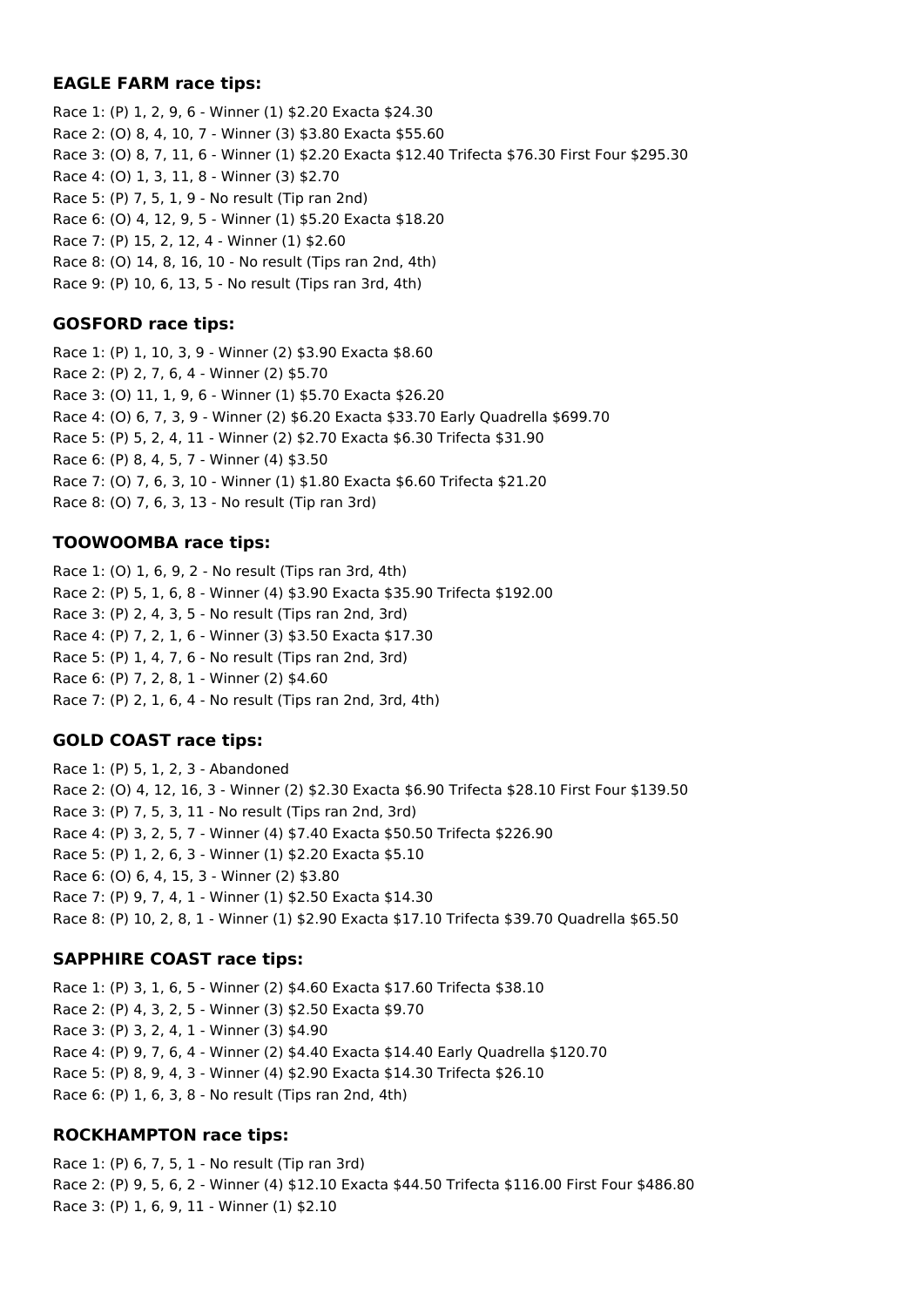Race 4: (P) 3, 5, 6, 8 - No result (Tips ran 2nd, 3rd, 4th) Race 5: (O) 3, 4, 1, 6 - Winner (3) \$7.90 Exacta \$173.90 Race 6: (P) 9, 5, 4, 8 - No result (Tips ran 2nd, 4th)

# **ESPERANCE race tips:**

Race 1: (P) 8, 2, 4, 11 - No result (Tip ran 2nd) Race 2: (P) 3, 1, 2, 6 - No result (Tips ran 2nd, 4th) Race 3: (P) 5, 1, 9, 3 - No result (Tip ran 2nd) Race 4: (O) 4, 7, 1, 3 - Abandoned Race 5: (P) 2, 1, 4, 7 - Abandoned Race 6: (O) 1, 6, 5, 13 - Abandoned Race 7: (O) 3, 5, 6, 7 - Abandoned

# **ALICE SPRINGS race tips:**

Race 1: (P) 4, 5, 2, 6 - Winner (1) \$4.50 Race 2: (P) 5, 4, 2, 3 - Winner (4) \$10.50 Race 3: (O) 1, 4, 3, 2 - No result (Tip ran 3rd) Race 4: (P) 1, 4, 3, 6 - Winner (1) \$2.00 Race 5: (P) 3, 1, 6, 4 - No result (Tips ran 2nd, 3rd)

# **Saturday 8th February 2020**

#### **WARWICK FARM race tips:**

Race 1: (P) 3, 4, 6, 5 - Abandoned Race 2: (P) 2, 14, 12, 5 - Abandoned Race 3: (P) 3, 1, 5, 8 - Abandoned Race 4: (P) 2, 6, 3, 11 - Abandoned Race 5: (P) 9, 6, 2, 4 - Abandoned Race 6: (P) 11, 7, 1, 6 - Abandoned Race 7: (P) 13, 12, 5, 14 - Abandoned Race 8: (P) 6, 3, 8, 5 - Abandoned Race 9: (P) 2, 1, 10, 4 - Abandoned

#### **CAULFIELD race tips:**

Race 1: (P) 5, 8, 4, 9 - No result (Tips ran 2nd, 4th) Race 2: (P) 2, 9, 6, 3 - Winner (1) \$3.80 Race 3: (P) 4, 1, 3, 2 - No result (Tip ran 2nd) Race 4: (P) 1, 7, 9, 15 - Winner (1) \$2.20 Exacta \$4.20 Race 5: (P) 1, 3, 6, 5 - Winner (1) \$2.60 Exacta \$13.30 Trifecta \$29.60 Race 6: (P) 10, 4, 3, 5 - Winner (1) \$2.90 Exacta \$16.10 Trifecta \$110.90 Race 7: (P) 2, 10, 5, 9 - Winner (2) \$2.30 Exacta \$5.80 Trifecta \$14.00 Race 8: (P) 3, 2, 4, 1 - No result (Tip ran 2nd) Race 9: (O) 9, 6, 5, 4 - Winner (1) \$3.10

# **MORPHETTVILLE race tips:**

Race 1: (P) 1, 4, 7, 6 - No result (Tips ran 2nd, 3rd, 4th) Race 2: (P) 3, 1, 6, 5 - Winner (3) \$5.30 Exacta \$26.70 Trifecta \$95.70 Race 3: (P) 4, 2, 6, 1 - Winner (1) \$1.80 Exacta \$4.50 Trifecta \$4.10 First Four \$48.20 Race 4: (P) 2, 1, 4, 3 - No result (Tips ran 2nd, 4th) Race 5: (P) 9, 8, 1, 5 - Winner (1) \$4.00 Exacta \$20.10 Race 6: (P) 1, 5, 6, 9 - Winner (2) \$4.20 Race 7: (P) 2, 1, 6, 4 - Winner (3) \$8.40 Race 8: (O) 11, 12, 5, 7 - No result (Tips ran 2nd, 3rd, 4th)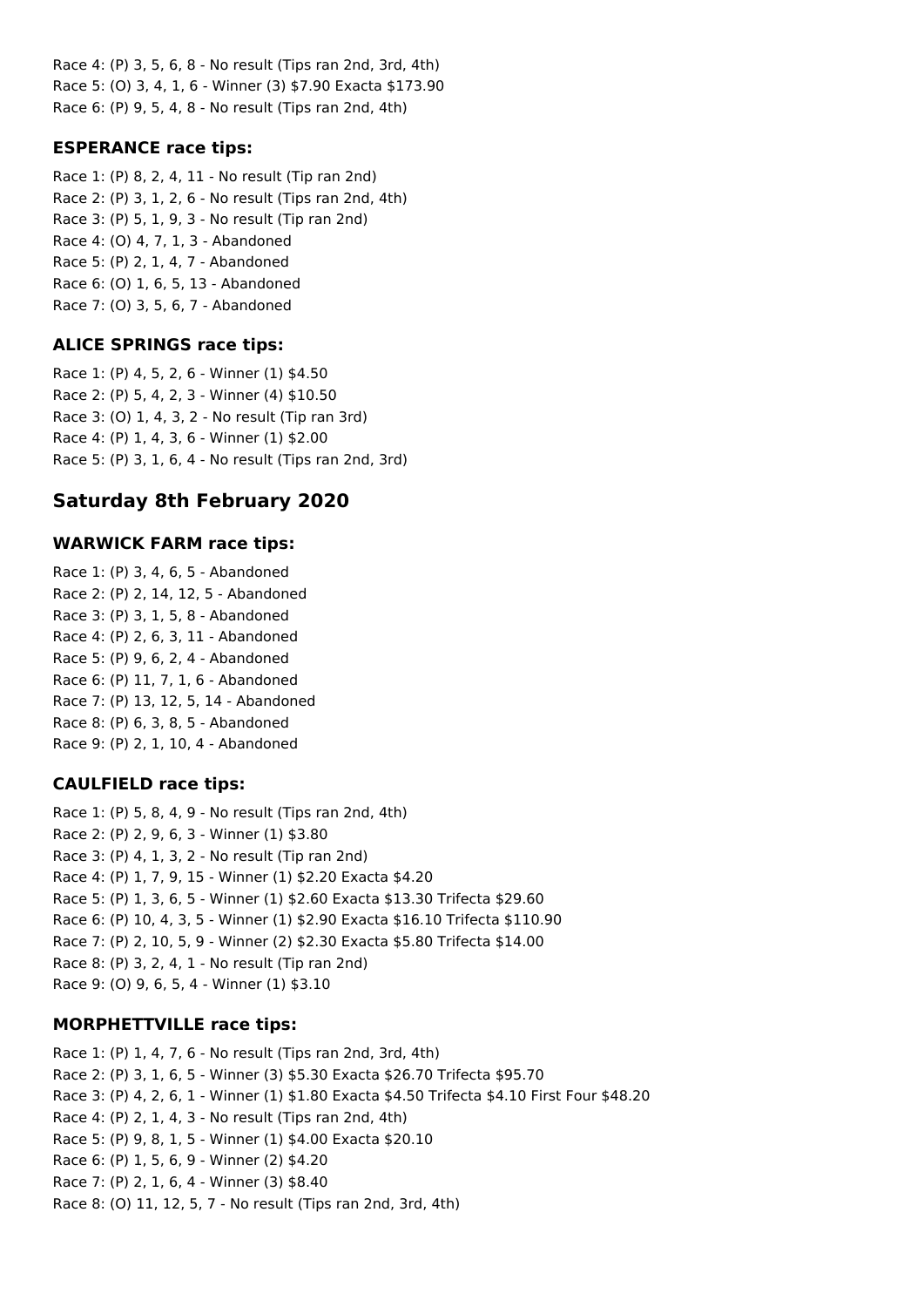Race 9: (P) 5, 8, 10, 12 - Winner (1) \$3.00 Exacta \$19.90 Trifecta \$64.60

#### **EAGLE FARM race tips:**

Race 1: (P) 4, 1, 8, 3 - No result (Tips ran 3rd, 4th) Race 2: (P) 1, 6, 10, 4 - No result (Tips ran 2nd, 4th) Race 3: (P) 1, 7, 6, 10 - Winner (3) \$4.40 Exacta \$19.00 Race 4: (P) 4, 11, 1, 2 - Winner (1) \$3.70 Race 5: (O) 5, 14, 1, 11 - No result Race 6: (P) 5, 1, 6, 3 - Winner (3) \$5.30 Exacta \$62.80 Trifecta \$142.60 Race 7: (P) 3, 5, 11, 15 - No result (Tip ran 2nd) Race 8: (P) 2, 5, 3, 1 - Winner (4) \$4.50 Exacta \$18.70 Trifecta \$121.60 Race 9: (P) 9, 6, 13, 3 - Winner (4) \$6.30 Exacta \$53.80 Trifecta \$117.90

#### **NEWCASTLE race tips:**

Race 1: (P) 3, 1, 4, 6 - Winner (3) \$6.90 Exacta \$97.70 Trifecta \$136.30 First Four \$298.70 Race 2: (P) 3, 6, 8, 4 - Winner (1) \$1.80 Exacta \$4.70 Race 3: (P) 3, 1, 6, 7 - No result Race 4: (O) 11, 4, 6, 3 - Winner (1) \$1.90 Exacta \$5.40 Race 5: (O) 10, 11, 6, 9 - No result (Tips ran 2nd, 4th) Race 6: (O) 1, 5, 12, 10 - Winner (1) \$2.10 Race 7: (P) 8, 2, 9, 1 - Winner (4) \$4.30 Exacta \$26.50 Trifecta \$73.70 Race 8: (O) 8, 4, 9, 11 - Winner (3) \$3.60 Exacta \$44.70

## **YARRA VALLEY race tips:**

Race 1: (P) 3, 1, 5, 6 - No result (Tips ran 2nd, 3rd, 4th) Race 2: (P) 5, 6, 2, 7 - Winner (2) \$2.40 Exacta \$7.40 Trifecta \$33.10 Race 3: (P) 4, 9, 3, 10 - No result (Tips ran 2nd, 3rd, 4th) Race 4: (O) 6, 7, 9, 8 - No result (Tip ran 3rd) Race 5: (O) 8, 6, 10, 2 - Winner (2) \$4.70 Race 6: (O) 3, 7, 9, 6 - Winner (1) \$4.20 Race 7: (P) 9, 4, 1, 7 - Winner (4) \$6.90 Exacta \$27.90

#### **GILGANDRA race tips:**

Race 1: (P) 4, 6, 3, 5 - Winner (2) \$5.40 Exacta \$18.30 Race 2: (O) 5, 1, 8, 7 - No result (Tip ran 3rd) Race 3: (P) 5, 2, 8, 11 - Winner (1) \$1.50 Race 4: (O) 5, 9, 8, 4 - No result (Tips ran 2nd, 3rd) Race 5: (O) 4, 1, 11, 6 - Winner (1) \$2.70 Exacta \$20.80 Race 6: (O) 1, 6, 7, 2 - No result (Tips ran 2nd, 3rd) Race 7: (P) 2, 1, 4, 7 - Winner (1) \$3.30 Exacta \$26.30 Trifecta \$102.60

## **PINJARRA race tips:**

Race 1: (O) 1, 9, 4, 3 - Winner (1) \$2.30 Exacta \$16.20 Race 2: (P) 5, 3, 6, 1 - Winner (1) \$3.10 Exacta \$10.90 Trifecta \$22.70 Race 3: (P) 6, 2, 5, 1 - Winner (1) \$1.50 Exacta \$6.00 Race 4: (P) 3, 4, 1, 2 - Winner (2) \$5.40 Race 5: (P) 7, 4, 1, 2 - Winner (3) \$3.50 Race 6: (P) 3, 6, 9, 1 - Winner (3) \$21.80 Early Quadrella \$2,110.70 Race 7: (P) 1, 9, 11, 8 - Winner (1) \$1.30 Race 8: (P) 2, 3, 7, 12 - Winner (2) \$2.30 Exacta \$55.20 Race 9: (O) 4, 6, 3, 10 - Winner (1) \$2.50 Exacta \$25.70 Trifecta \$137.30 Race 10: (O) 1, 10, 12, 13 - Winner (4) \$14.60 Exacta \$42.50 Quadrella \$182.50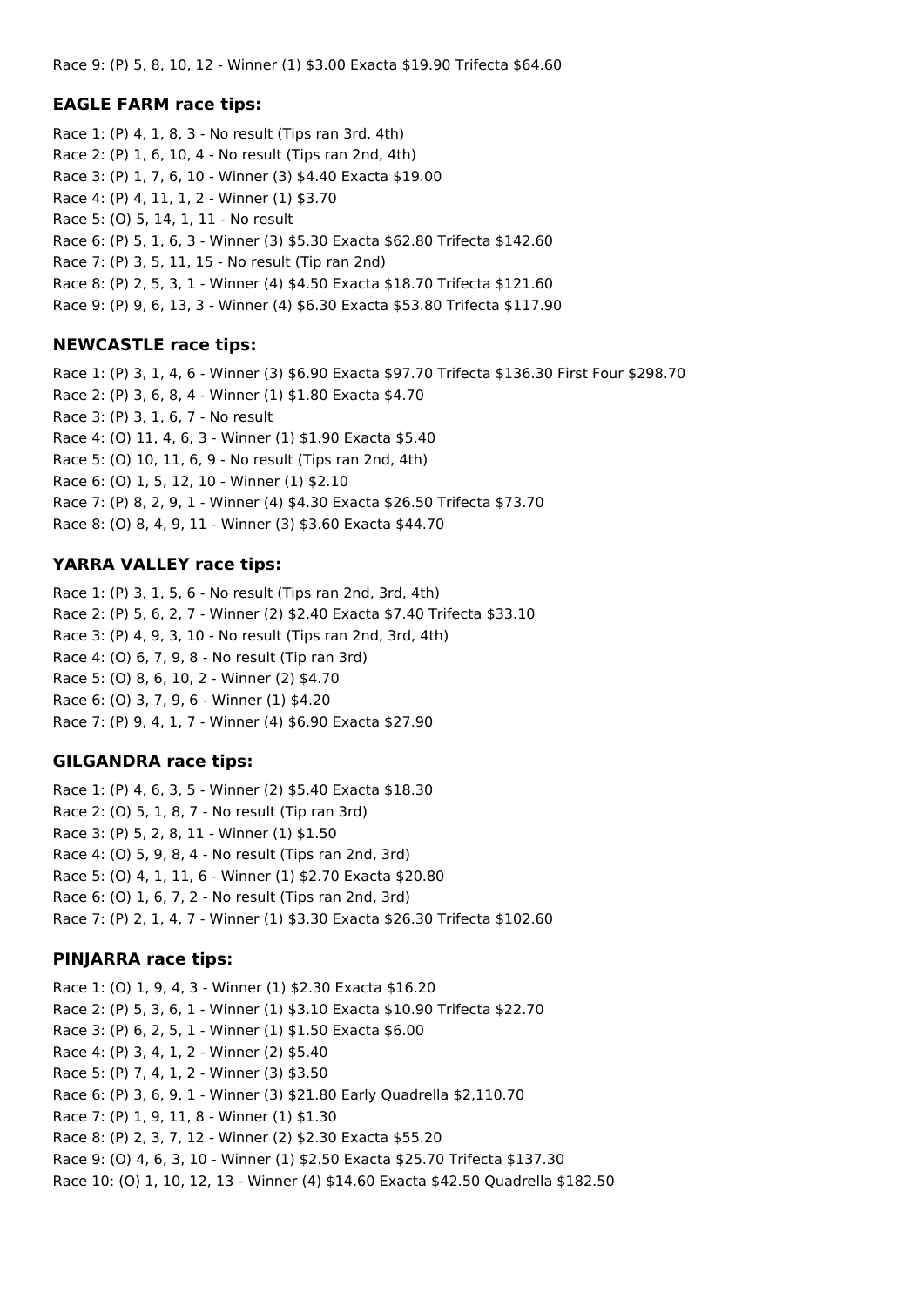## **TOOWOOMBA race tips:**

Race 1: (P) 1, 9, 2, 6 - Abandoned Race 2: (O) 2, 5, 8, 9 - Abandoned Race 3: (P) 6, 4, 7, 1 - Abandoned Race 4: (P) 2, 6, 5, 4 - Abandoned Race 5: (O) 12, 5, 7, 2 - Abandoned Race 6: (O) 6, 9, 2, 13 - Abandoned Race 7: (P) 2, 9, 4, 5 - Abandoned

## **CAIRNS race tips:**

Race 1: (P) 3, 5, 1, 4 - Winner (3) \$6.60 Exacta \$29.50 Trifecta \$61.80 First Four \$117.80 Race 2: (P) 5, 7, 2, 6 - No result (Tips ran 2nd, 3rd, 4th) Race 3: (P) 2, 4, 1, 5 - Winner (2) \$1.90 Exacta \$3.60 Race 4: (P) 3, 5, 4, 1 - Winner (4) \$2.20 Exacta \$4.20 Trifecta \$5.00 First Four \$8.70 Race 5: (P) 1, 3, 2, 4 - Winner (4) \$2.30 Exacta \$5.90 Race 6: (P) 1, 7, 3, 8 - Winner (4) \$11.20 Exacta \$137.80 Trifecta \$432.80 Quadrella \$211.60

## **BEAUDESERT race tips:**

Race 1: (P) 1, 2, 5, 6 - Abandoned Race 2: (P) 4, 5, 1, 2 - Abandoned Race 3: (P) 1, 5, 10, 2 - Abandoned Race 4: (P) 1, 2, 4, 5 - Abandoned Race 5: (P) 2, 3, 1, 8 - Abandoned Race 6: (P) 1, 11, 6, 8 - Abandoned Race 7: (O) 3, 4, 7, 2 - Abandoned

## **ALICE SPRINGS race tips:**

Race 1: (P) 3, 4, 6, 5 - Winner (1) \$2.40 Exacta \$5.50 Trifecta \$28.40 Race 2: (P) 10, 5, 3, 2 - No result (Tips ran 2nd, 3rd) Race 3: (P) 5, 3, 1, 4 - Winner (3) \$3.80 Race 4: (P) 1, 5, 2, 3 - No result (Tips ran 2nd, 3rd)

# **Saturday 1st February 2020**

## **RANDWICK race tips:**

Race 1: (P) 1, 4, 2, 5 - Winner (1) \$2.00 Exacta \$8.40 Trifecta \$15.70 First Four \$31.50 Race 2: (P) 1, 5, 2, 4 - Winner (2) \$4.10 Exacta \$8.00 Race 3: (O) 1, 4, 3, 9 - Winner (1) \$3.20 Race 4: (P) 5, 8, 7, 1 - Winner (1) \$2.60 Race 5: (P) 8, 2, 7, 1 - Winner (1) \$1.70 Exacta \$3.30 Early Quadrella \$73.80 Race 6: (O) 4, 12, 8, 1 - Winner (2) \$2.70 Exacta \$11.70 Race 7: (P) 5, 1, 9, 6 - Winner (3) \$6.90 Exacta \$15.70 Trifecta \$116.70 First Four \$245.50 Race 8: (O) 5, 2, 8, 6 - No result (Tip ran 4th) Race 9: (O) 12, 3, 9, 13 - No result (Tip ran 4th)

## **CAULFIELD race tips:**

Race 1: (P) 4, 1, 3, 5 - Winner (3) \$4.50 Exacta \$13.00 Trifecta \$38.70 First Four \$58.70 Race 2: (P) 2, 5, 3, 6 - Winner (4) \$3.60 Race 3: (P) 4, 5, 3, 1 - Winner (3) \$4.00 Race 4: (O) 9, 5, 7, 4 - Winner (2) \$3.40 Race 5: (P) 3, 1, 2, 4 - Winner (3) \$12.20 Exacta \$29.10 Early Quadrella \$659.60 Race 6: (P) 4, 2, 6, 7 - Winner (1) \$2.00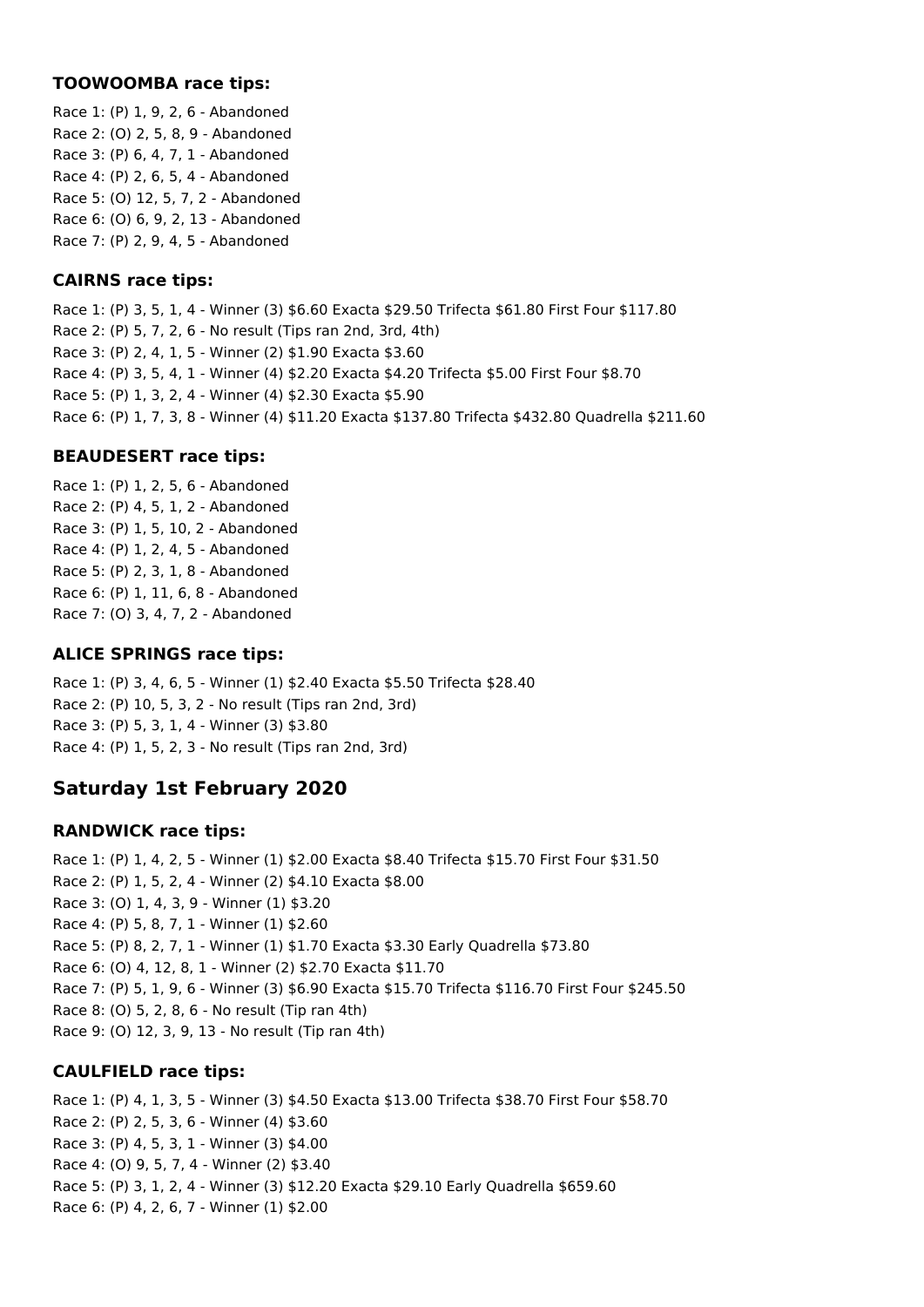Race 7: (P) 2, 6, 1, 3 - Winner (3) \$5.00 Race 8: (O) 4, 5, 3, 14 - No result Race 9: (O) 6, 2, 4, 9 - Winner (4) \$5.20

## **MORPHETTVILLE race tips:**

Race 1: (P) 4, 1, 2, 3 - Winner (1) \$3.10 Exacta \$9.60 Race 2: (P) 4, 6, 2, 5 - No result (Tips ran 2nd, 4th) Race 3: (P) 7, 4, 5, 1 - Winner (1) \$2.60 Exacta \$10.30 Trifecta \$56.00 Race 4: (P) 7, 5, 8, 3 - Winner (1) \$2.60 Race 5: (P) 8, 2, 1, 10 - Winner (1) \$3.60 Race 6: (P) 7, 1, 3, 5 - Winner (2) \$7.10 Race 7: (P) 8, 7, 6, 1 - Winner (3) \$3.60 Race 8: (O) 5, 9, 10, 2 - Winner (2) \$6.00 Quadrella \$609.40

## **EAGLE FARM race tips:**

Race 1: (P) 1, 8, 6, 10 - Winner (1) \$4.30 Race 2: (P) 3, 7, 4, 5 - Winner (1) \$1.50 Race 3: (P) 4, 7, 10, 3 - Winner (2) \$4.70 Exacta \$29.40 Trifecta \$136.30 Race 4: (P) 1, 7, 2, 9 - Winner (1) \$2.50 Exacta \$11.40 Race 5: (P) 8, 4, 13, 10 - Winner (1) \$5.10 Early Quadrella \$84.60 Race 6: (O) 2, 10, 9, 7 - Winner (1) \$3.20 Race 7: (P) 5, 7, 8, 13 - Winner (3) \$4.00 Exacta \$17.40 Trifecta \$83.10 Race 8: (P) 7, 3, 6, 5 - No result (Tips ran 3rd, 4th) Race 9: (O) 8, 7, 9, 10 - Winner (2) \$3.10

## **ASCOT race tips:**

Race 1: (P) 2, 7, 1, 5 - Winner (3) \$3.30 Exacta \$27.00 Trifecta \$80.00 Race 2: (O) 10, 11, 6, 8 - No result (Tips ran 2nd, 3rd, 4th) Race 3: (P) 2, 3, 1, 8 - Winner (3) \$5.70 Race 4: (O) 1, 5, 6, 3 - No result (Tips ran 2nd, 3rd, 4th) Race 5: (P) 1, 5, 3, 6 - Winner (2) \$4.50 Exacta \$5.30 Race 6: (P) 3, 8, 1, 5 - Winner (1) \$1.40 Race 7: (P) 7, 4, 3, 1 - Winner (1) \$1.90 Exacta \$5.40 Trifecta \$54.30 Race 8: (O) 8, 4, 11, 12 - Winner (4) \$4.60 Race 9: (O) 7, 9, 8, 15 - Winner (3) \$2.30 Quadrella \$44.80

## **NEWCASTLE race tips:**

Race 1: (P) 4, 5, 6, 7 - Abandoned Race 2: (P) 6, 8, 2, 3 - Abandoned Race 3: (P) 5, 4, 6, 8 - Abandoned Race 4: (P) 4, 3, 8, 2 - Abandoned Race 5: (P) 2, 9, 3, 5 - Abandoned Race 6: (P) 5, 2, 3, 6 - Abandoned Race 7: (P) 11, 7, 10, 1 - Abandoned

## **KYNETON race tips:**

Race 1: (P) 7, 1, 6, 5 - Winner (3) \$7.80 Exacta \$35.50 Trifecta \$106.10 Race 2: (O) 17, 6, 12, 4 - Winner (1) \$3.30 Race 3: (P) 10, 7, 9, 1 - Winner (1) \$2.20 Exacta \$13.40 Trifecta \$41.30 Race 4: (P) 1, 5, 7, 4 - No result (Tips ran 2nd, 4th) Race 5: (P) 5, 3, 4, 9 - Winner (1) \$4.10 Race 6: (P) 8, 5, 7, 10 - No result (Tips ran 2nd, 3rd) Race 7: (P) 4, 1, 5, 2 - Abandoned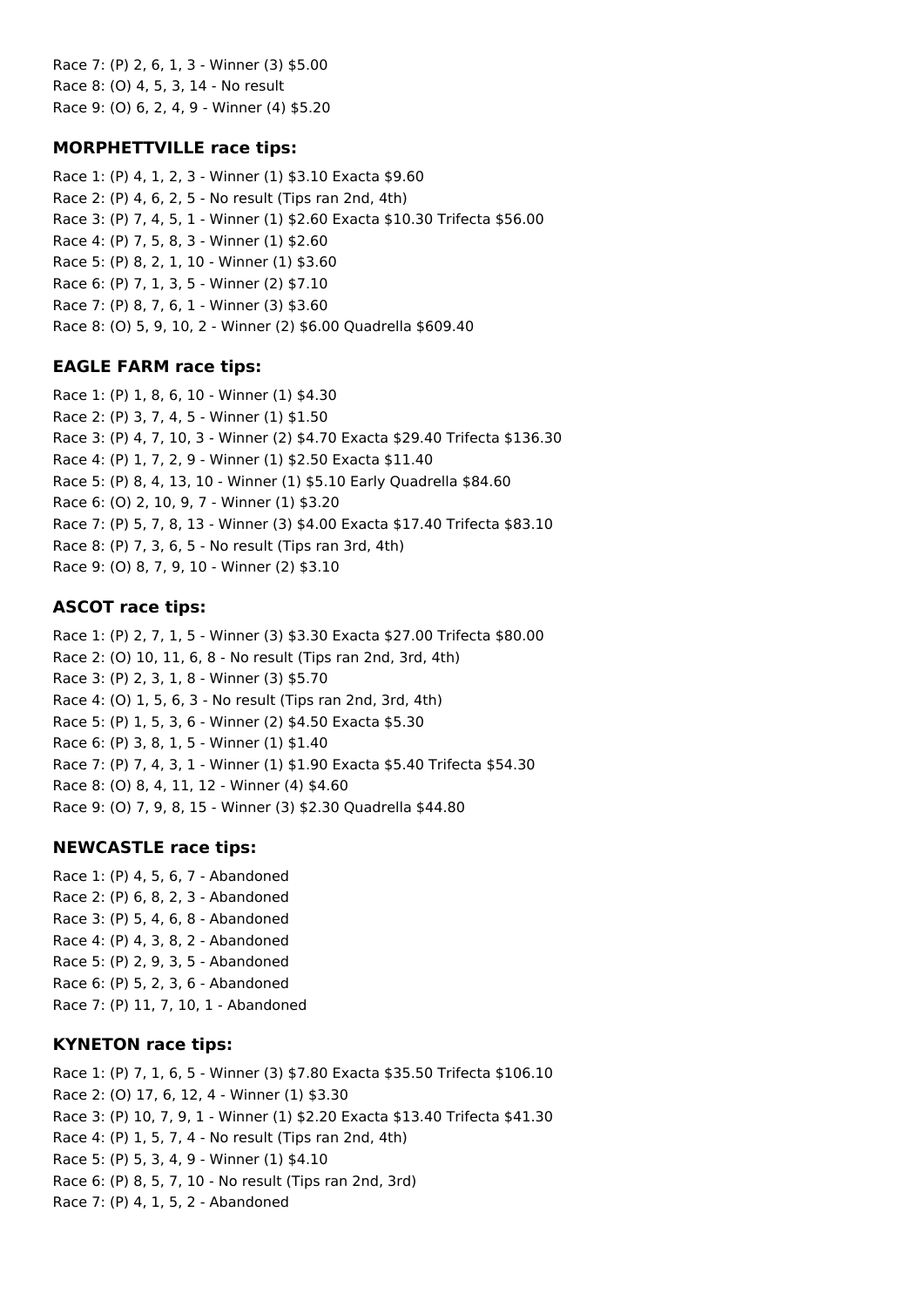## **HOBART race tips:**

Race 1: (P) 5, 11, 3, 6 - Winner (1) \$3.60 Exacta \$10.00 Race 2: (O) 9, 10, 13, 15 - Winner (3) \$5.60 Race 3: (P) 2, 5, 6, 4 - Winner (1) \$1.10 Exacta \$2.60 Trifecta \$10.70 Race 4: (P) 5, 8, 7, 1 - Winner (1) \$1.90 Exacta \$8.90 Trifecta \$21.40 First Four \$46.30 Early Quadrella \$137.10 Race 5: (P) 2, 1, 7, 3 - Winner (3) \$7.80 Exacta \$58.80 Trifecta \$296.00 First Four \$538.50 Race 6: (P) 7, 4, 9, 2 - Winner (1) \$2.60 Race 7: (O) 7, 6, 2, 3 - No result (Tips ran 2nd, 4th) Race 8: (P) 4, 3, 6, 5 - No result (Tips ran 2nd, 4th)

## **GOLD COAST race tips:**

Race 1: (P) 2, 5, 1, 8 - No result (Tips ran 3rd, 4th) Race 2: (P) 6, 5, 1, 2 - Winner (1) \$4.40 Exacta \$17.00 Race 3: (P) 3, 7, 9, 1 - No result (Tips ran 2nd, 3rd, 4th) Race 4: (P) 2, 1, 3, 4 - Winner (2) \$4.40 Exacta \$15.70 Trifecta \$102.70 Race 5: (P) 10, 9, 11, 1 - Winner (4) \$9.20 Race 6: (P) 5, 7, 1, 3 - No result (Tips ran 2nd, 4th) Race 7: (O) 2, 14, 13, 10 - Winner (1) \$2.70 Exacta \$18.60 Race 8: (O) 8, 9, 7, 10 - Winner (2) \$2.20

## **DARWIN race tips:**

Race 1: (P) 2, 6, 5, 4 - Winner (1) \$2.10 Race 2: (P) 4, 1, 2, 5 - No result (Tips ran 3rd, 4th) Race 3: (P) 6, 3, 5, 4 - No result (Tips ran 2nd, 3rd, 4th) Race 4: (P) 2, 1, 5, 3 - Winner (1) \$5.30 Exacta \$6.60 Trifecta \$22.00 First Four \$34.90 Race 5: (P) 2, 6, 4, 1 - Winner (4) \$1.40

## **SAPPHIRE COAST race tips:**

Race 1: (P) 1, 10, 7, 3 - No result (Tips ran 3rd, 4th) Race 2: (P) 5, 1, 9, 2 - Winner (2) \$1.90 Exacta \$2.80 Race 3: (P) 5, 3, 1, 2 - Winner (3) \$1.10 Race 4: (P) 8, 1, 4, 2 - Winner (3) \$13.30 Exacta \$44.50 Trifecta \$136.20 First Four \$447.40 Race 5: (P) 1, 3, 14, 12 - Winner (4) \$40.90 Race 6: (P) 1, 19, 11, 12 - No result (Tip ran 3rd) Race 7: (P) 4, 11, 7, 6 - No result (Tip ran 2nd)

## **TOOWOOMBA race tips:**

Race 1: (P) 1, 3, 7, 4 - Winner (3) \$8.60 Exacta \$46.00 Race 2: (O) 6, 3, 2, 8 - Winner (1) \$3.10 Race 3: (O) 2, 5, 11, 9 - Winner (3) \$5.10 Exacta \$36.90 Race 4: (P) 9, 1, 8, 2 - Winner (1) \$2.40 Early Quadrella \$384.90 Race 5: (P) 4, 1, 2, 5 - Winner (4) \$5.60 Exacta \$11.80 Trifecta \$52.10 Race 6: (P) 5, 6, 1, 7 - Winner (1) \$1.40 Exacta \$4.70 Trifecta \$23.40 First Four \$43.60 Race 7: (P) 3, 1, 4, 5 - No result (Tips ran 2nd, 3rd, 4th)

# **Saturday 25th January 2020**

## **RANDWICK race tips:**

Race 1: (P) 3, 5, 2, 1 - Winner (1) \$3.00 Exacta \$18.50 Trifecta \$72.90 Race 2: (O) 1, 5, 7, 3 - Winner (1) \$4.60 Race 3: (P) 2, 3, 6, 4 - Winner (1) \$3.50 Exacta \$15.30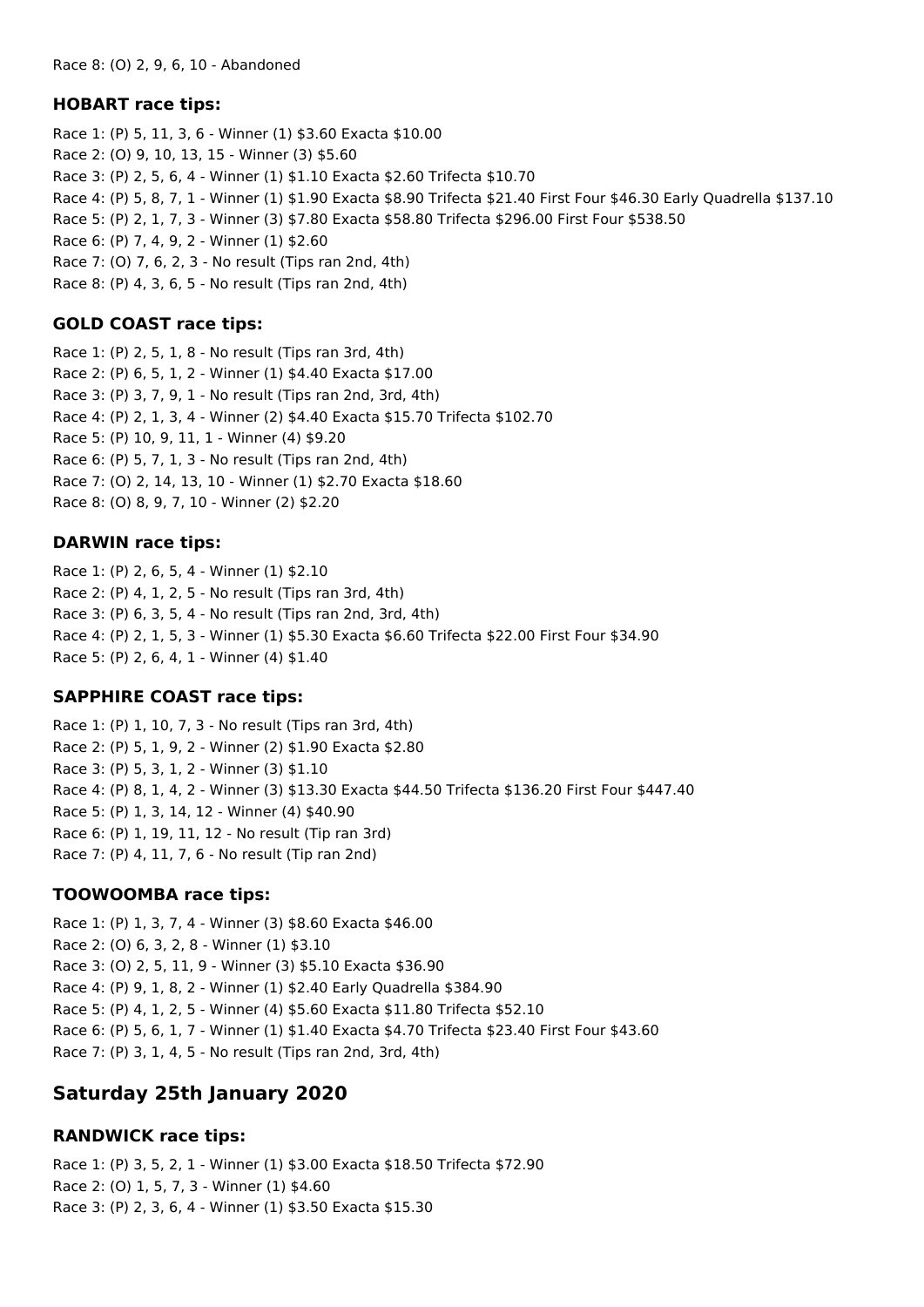Race 4: (P) 5, 1, 2, 6 - No result (Tips ran 2nd, 3rd, 4th) Race 5: (P) 2, 6, 4, 9 - Winner (4) \$2.10 Race 6: (P) 3, 5, 9, 4 - No result (Tips ran 2nd, 3rd, 4th) Race 7: (P) 11, 7, 6, 5 - No result (Tips ran 3rd, 4th) Race 8: (P) 10, 8, 11, 9 - Winner (1) \$2.20 Race 9: (P) 5, 2, 8, 13 - No result (Tips ran 2nd, 4th)

## **CAULFIELD race tips:**

Race 1: (P) 4, 1, 7, 8 - Winner (4) \$4.30 Exacta \$18.30 Race 2: (P) 3, 5, 1, 9 - No result (Tip ran 2nd) Race 3: (P) 2, 8, 3, 1 - Winner (1) \$2.10 Race 4: (O) 7, 2, 9, 11 - Winner (2) \$12.20 Exacta \$27.00 Race 5: (P) 1, 5, 11, 4 - No result (Tips ran 2nd, 3rd, 4th) Race 6: (P) 6, 9, 2, 5 - Winner (1) \$3.00 Exacta \$9.80 Trifecta \$48.00 First Four \$172.90 Race 7: (P) 2, 7, 9, 6 - Winner (4) \$7.70 Race 8: (P) 5, 6, 3, 10 - No result (Tips ran 2nd, 4th) Race 9: (O) 9, 12, 2, 1 - No result (Tips ran 3rd, 4th)

## **GAWLER race tips:**

Race 1: (P) 5, 1, 3, 2 - Winner (1) \$3.90 Exacta \$13.50 Trifecta \$38.00 First Four \$75.20 Race 2: (P) 6, 5, 2, 4 - Winner (1) \$1.30 Race 3: (P) 10, 7, 6, 4 - Winner (1) \$2.20 Exacta \$7.70 Race 4: (P) 1, 3, 5, 2 - Winner (1) \$2.30 Exacta \$6.90 Trifecta \$25.70 Race 5: (P) 1, 6, 4, 3 - Winner (2) \$3.60 Exacta \$15.60 Trifecta \$37.90 First Four \$149.70 Early Quadrella \$38.40 Race 6: (P) 1, 5, 7, 9 - No result (Tips ran 2nd, 3rd, 4th) Race 7: (P) 3, 2, 5, 6 - Winner (4) \$11.40 Exacta \$29.90 Race 8: (O) 5, 12, 10, 4 - Winner (3) \$7.20 Race 9: (O) 12, 3, 11, 8 - Winner (2) \$5.50 Exacta \$24.10

## **SUNSHINE COAST race tips:**

Race 1: (P) 1, 3, 7, 2 - Winner (3) \$2.70 Exacta \$7.70 Trifecta \$12.20 Race 2: (O) 4, 2, 11, 1 - No result (Tip ran 3rd) Race 3: (P) 6, 11, 1, 2 - No result (Tips ran 2nd, 3rd, 4th) Race 4: (O) 10, 14, 7, 2 - No result (Tip ran 4th) Race 5: (P) 2, 1, 7, 4 - Winner (3) \$12.70 Race 6: (O) 7, 5, 1, 6 - Winner (2) \$4.30 Race 7: (P) 7, 3, 5, 2 - Winner (4) \$6.30 Exacta \$18.30 Trifecta \$78.50 First Four \$82.00 Race 8: (P) 1, 6, 5, 10 - Winner (1) \$2.20 Exacta \$20.90 Race 9: (O) 10, 11, 6, 1 - Winner (2) \$4.60 Race 10: (O) 3, 1, 10, 9 - No result

#### **ASCOT race tips:**

Race 1: (P) 1, 3, 10, 9 - Winner (1) \$1.70 Exacta \$9.10 Trifecta \$33.50 Race 2: (O) 4, 3, 6, 13 - No result (Tips ran 2nd, 3rd, 4th) Race 3: (P) 3, 2, 4, 9 - Winner (1) \$3.30 Exacta \$26.50 Trifecta \$193.50 First Four \$667.40 Race 4: (P) 1, 2, 3, 7 - No result (Tips ran 2nd, 3rd, 4th) Race 5: (P) 4, 5, 6, 3 - Winner (1) \$2.70 Exacta \$12.90 Trifecta \$29.60 Race 6: (P) 2, 5, 4, 8 - Winner (1) \$1.70 Exacta \$5.60 Trifecta \$14.70 Race 7: (P) 7, 9, 5, 10 - No result (Tips ran 2nd, 3rd, 4th) Race 8: (O) 7, 3, 11, 9 - Winner (1) \$2.70 Exacta \$22.30 Trifecta \$82.10 Race 9: (O) 12, 7, 8, 3 - No result (Tips ran 3rd, 4th)

#### **NEWCASTLE race tips:**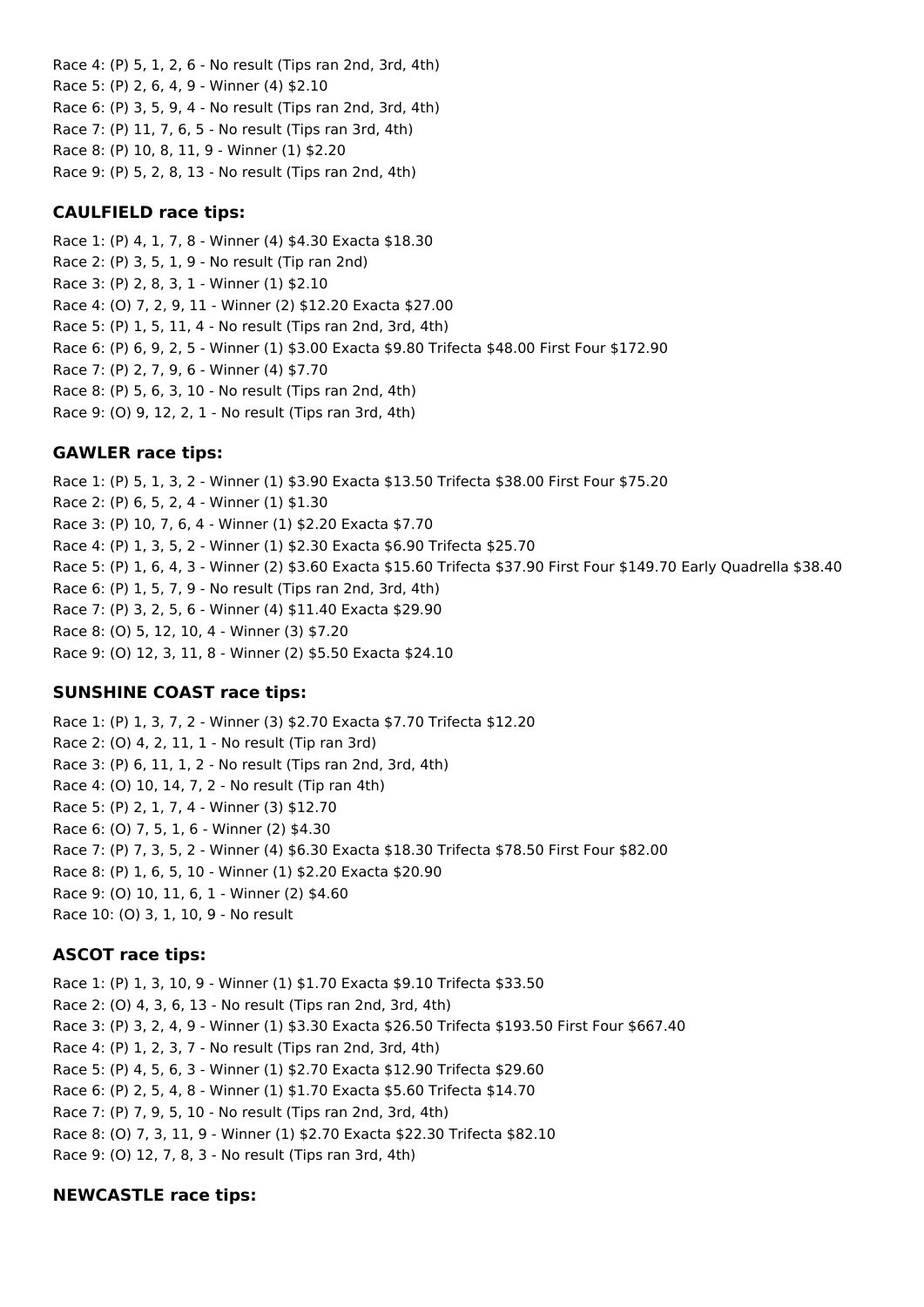Race 1: (P) 6, 4, 3, 2 - Winner (3) \$3.70 Exacta \$9.30 Trifecta \$19.80 Race 2: (P) 9, 2, 8, 10 - Winner (1) \$3.40 Race 3: (P) 11, 7, 5, 9 - Winner (3) \$2.80 Exacta \$10.60 Race 4: (O) 6, 7, 9, 4 - Winner (1) \$2.20 Early Quadrella \$163.40 Race 5: (O) 3, 11, 9, 12 - Winner (1) \$2.60 Race 6: (O) 2, 7, 18, 8 - Winner (3) \$16.40 Race 7: (O) 8, 9, 12, 10 - Winner (1) \$1.50 Exacta \$5.10 Quadrella \$233.70

## **YARRA VALLEY race tips:**

Race 1: (P) 4, 3, 2, 5 - Winner (1) \$2.10 Exacta \$6.00 Trifecta \$12.70 First Four \$25.70 Race 2: (P) 7, 2, 3, 8 - Winner (1) \$2.70 Exacta \$4.10 Race 3: (P) 10, 8, 5, 2 - Winner (4) \$4.60 Exacta \$22.00 Trifecta \$40.70 First Four \$145.50 Race 4: (P) 2, 3, 5, 8 - Winner (4) \$4.50 Early Quadrella \$177.00 Race 5: (P) 6, 1, 3, 2 - Winner (4) \$14.70 Race 6: (O) 7, 4, 2, 6 - Winner (4) \$4.10 Exacta \$28.00 Trifecta \$113.30 Race 7: (O) 6, 2, 1, 10 - Winner (2) \$4.20 Exacta \$17.10 Trifecta \$76.40 Quadrella \$3,259.80

## **TOWNSVILLE race tips:**

Race 1: (P) 3, 2, 1, 4 - Winner (1) \$3.00 Race 2: (P) 1, 2, 4, 6 - Winner (1) \$1.40 Race 3: (P) 2, 6, 4, 3 - Winner (3) \$7.20 Exacta \$42.50 Trifecta \$121.10 First Four \$187.90 Race 4: (P) 9, 8, 5, 6 - Winner (2) \$3.50 Exacta \$10.30 Trifecta \$43.90 Early Quadrella \$294.00 Race 5: (O) 3, 6, 7, 13 - No result (Tip ran 3rd) Race 6: (O) 3, 5, 2, 9 - No result (Tips ran 2nd, 3rd)

## **GOLD COAST race tips:**

Race 1: (P) 6, 1, 7, 5 - Winner (2) \$3.30 Exacta \$9.00 Race 2: (P) 5, 2, 7, 6 - Winner (1) \$1.60 Race 3: (P) 3, 4, 2, 5 - Winner (4) \$3.70 Exacta \$11.90 Trifecta \$33.90 First Four \$91.70 Race 4: (P) 12, 8, 10, 3 - Winner (3) \$3.60 Exacta \$9.80 Race 5: (P) 2, 5, 11, 4 - No result (Tip ran 2nd) Race 6: (P) 8, 6, 9, 19 - Winner (3) \$3.10 Exacta \$7.30 Trifecta \$10.90 Race 7: (P) 10, 9, 7, 5 - Winner (3) \$5.60 Exacta \$46.00 Race 8: (O) 7, 3, 6, 9 - No result (Tips ran 2nd, 3rd) Race 9: (O) 1, 6, 10, 12 - Winner (1) \$3.10

#### **FORBES race tips:**

Race 1: (O) 1, 7, 5, 4 - No result (Tips ran 2nd, 3rd, 4th) Race 2: (O) 5, 10, 11, 15 - Winner (2) \$4.70 Exacta \$25.00 Trifecta \$229.60 Race 3: (O) 4, 2, 14, 5 - Winner (4) \$4.00 Race 4: (O) 2, 4, 1, 8 - Winner (1) \$2.50 Race 5: (P) 11, 5, 12, 2 - Winner (2) \$3.10 Exacta \$16.60 Trifecta \$142.60 Race 6: (O) 6, 3, 5, 7 - Winner (1) \$4.90 Race 7: (O) 2, 4, 8, 5 - Winner (2) \$4.90 Exacta \$10.80 Race 8: (O) 1, 7, 12, 10 - No result (Tip ran 4th)

#### **ESPERANCE race tips:**

Race 1: (P) 2, 1, 7, 5 - Winner (2) \$2.50 Race 2: (P) 1, 4, 2, 7 - Winner (3) \$7.20 Exacta \$17.20 Race 3: (P) 6, 1, 5, 8 - No result (Tips ran 3rd, 4th) Race 4: (O) 4, 8, 7, 2 - No result (Tip ran 4th) Race 5: (P) 5, 1, 4, 10 - No result (Tip ran 2nd) Race 6: (O) 2, 5, 1, 11 - Winner (3) \$7.60 Exacta \$20.50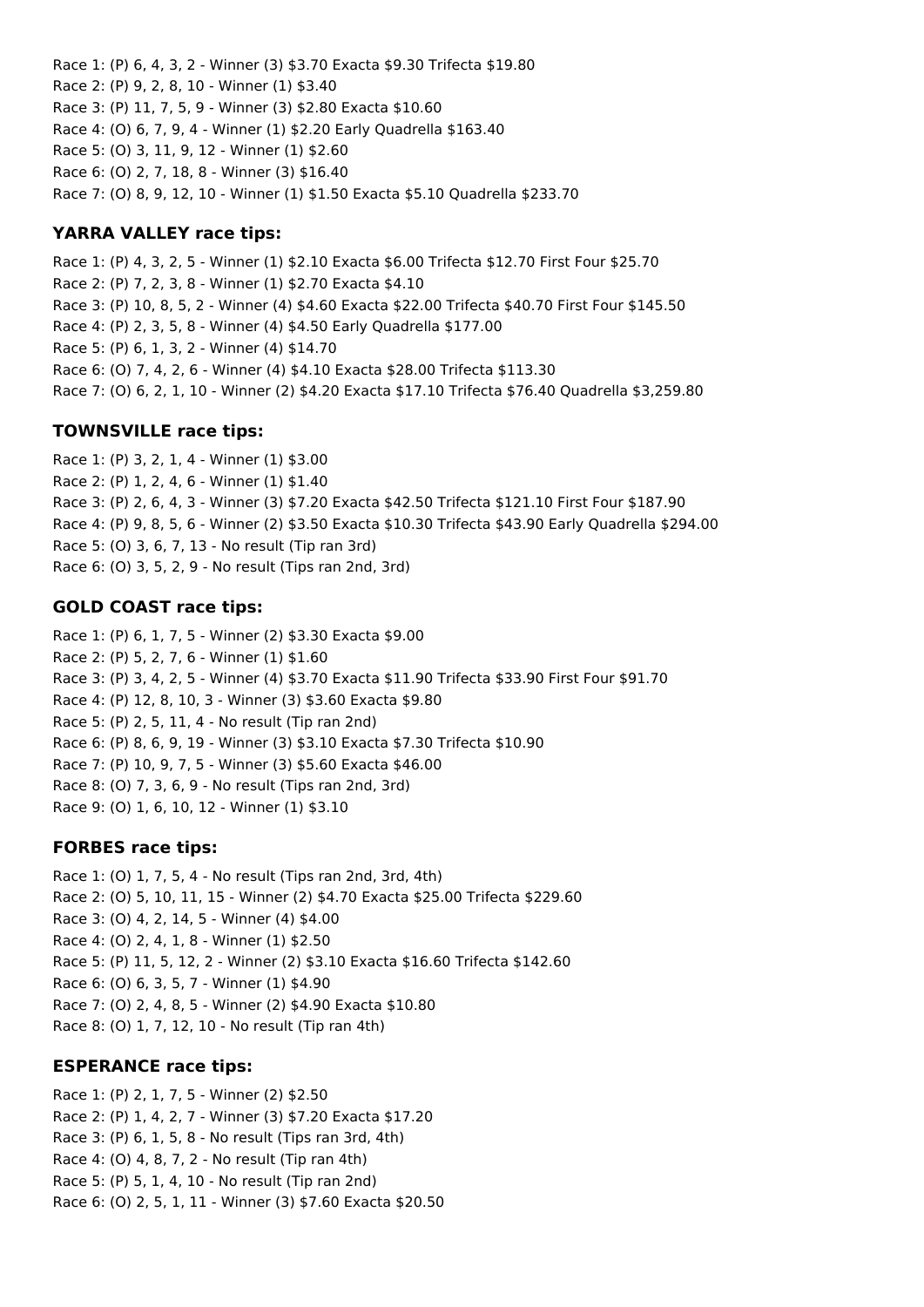#### **DARWIN race tips:**

Race 1: (P) 2, 6, 3, 1 - Winner (1) \$1.30 Exacta \$5.60 Trifecta \$11.70 Race 2: (P) 3, 2, 1, 6 - Winner (3) \$2.70 Exacta \$22.20 Race 3: (P) 2, 1, 3, 4 - Winner (1) \$2.50 Exacta \$7.30 Trifecta \$15.10 Race 4: (P) 3, 4, 2, 1 - Winner (1) \$1.90 Early Quadrella \$114.40 Race 5: (P) 3, 5, 4, 7 - Winner (1) \$3.30 Race 6: (P) 4, 5, 2, 9 - No result (Tips ran 3rd, 4th)

## **Saturday 18th January 2020**

#### **ROSEHILL race tips:**

Race 1: (P) 2, 7, 8, 12 - Winner (2) \$2.00 Exacta \$14.20 Trifecta \$43.10 Race 2: (O) 1, 6, 8, 3 - No result (Tip ran 2nd) Race 3: (P) 1, 5, 6, 2 - Winner (1) \$1.80 Exacta \$8.00 Trifecta \$13.60 Race 4: (P) 6, 3, 7, 1 - No result (Tips ran 2nd, 3rd) Race 5: (P) 3, 8, 6, 11 - Winner (4) \$9.90 Exacta \$33.70 Trifecta \$80.20 Race 6: (P) 7, 5, 4, 6 - No result (Tips ran 2nd, 3rd) Race 7: (P) 6, 8, 2, 10 - Winner (1) \$4.40 Race 8: (P) 4, 5, 7, 13 - No result (Tips ran 2nd, 3rd, 4th) Race 9: (P) 8, 9, 6, 4 - Winner (1) \$2.20

#### **FLEMINGTON race tips:**

Race 1: (P) 6, 3, 4, 5 - Winner (1) \$4.40 Exacta \$16.70 Trifecta \$99.80 First Four \$226.90 Race 2: (P) 6, 5, 2, 4 - Winner (1) \$2.50 Exacta \$8.30 Race 3: (P) 1, 4, 2, 5 - Winner (3) \$3.90 Race 4: (P) 1, 7, 2, 6 - No result (Tips ran 2nd, 3rd, 4th) Race 5: (P) 3, 2, 1, 4 - Winner (2) \$2.80 Race 6: (O) 8, 13, 4, 1 - No result (Tips ran 3rd, 4th) Race 7: (P) 4, 5, 1, 2 - Winner (1) \$2.90 Exacta \$12.10 Trifecta \$29.60 Race 8: (O) 14, 10, 2, 9 - No result (Tips ran 2nd, 4th) Race 9: (O) 14, 4, 10, 1 - Winner (3) \$11.10

#### **MURRAY BRIDGE race tips:**

Race 1: (P) 2, 1, 7, 3 - Winner (4) \$5.70 Exacta \$25.10 Trifecta \$144.20 First Four \$274.60 Race 2: (P) 8, 1, 3, 5 - Winner (1) \$2.00 Exacta \$3.00 Trifecta \$9.00 First Four \$19.40 Race 3: (P) 9, 6, 8, 5 - Winner (4) \$4.60 Race 4: (O) 11, 16, 4, 6 - Winner (1) \$4.00 Race 5: (O) 6, 8, 9, 14 - Winner (1) \$5.00 Exacta \$19.00 Early Quadrella \$159.00 Race 6: (O) 7, 3, 6, 13 - No result (Tips ran 3rd, 4th) Race 7: (P) 11, 12, 5, 3 - Winner (3) \$5.20 Race 8: (P) 9, 5, 6, 8 - Winner (2) \$2.80 Exacta \$21.40 Trifecta \$114.90 First Four \$502.40 Race 9: (O) 9, 13, 5, 14 - Winner (2) \$7.70

## **EAGLE FARM race tips:**

Race 1: (O) 6, 4, 5, 3 - No result (Tips ran 2nd, 3rd, 4th) Race 2: (P) 2, 1, 3, 6 - Winner (2) \$5.90 Race 3: (P) 3, 1, 5, 2 - Winner (3) \$5.10 Exacta \$28.30 Race 4: (O) 12, 8, 15, 10 - Winner (2) \$7.00 Exacta \$19.90 Trifecta \$129.70 Race 5: (P) 5, 4, 2, 1 - Winner (3) \$3.30 Exacta \$14.60 Trifecta \$26.70 First Four \$73.30 Early Quadrella \$987.70 Race 6: (O) 1, 7, 5, 9 - Winner (4) \$9.50 Race 7: (P) 1, 3, 2, 4 - Winner (1) \$4.50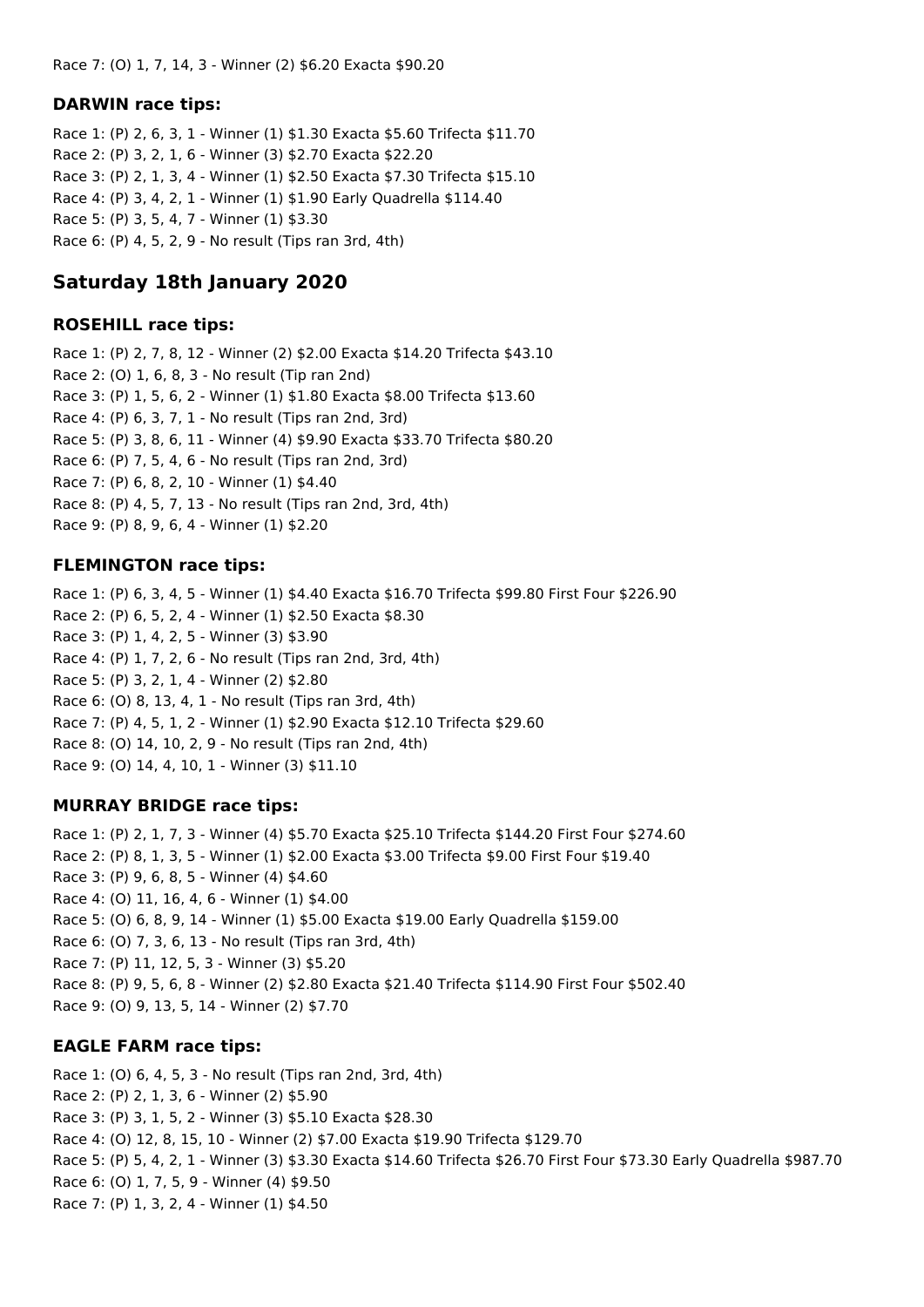Race 8: (O) 3, 6, 4, 12 - No result (Tip ran 2nd) Race 9: (P) 12, 9, 14, 1 - Winner (1) \$3.80

## **ASCOT race tips:**

Race 1: (P) 1, 6, 3, 8 - Winner (1) \$1.40 Exacta \$11.30 Trifecta \$35.60 First Four \$147.30 Race 2: (O) 1, 7, 8, 12 - Winner (1) \$3.50 Race 3: (P) 9, 7, 3, 2 - Winner (4) \$4.70 Race 4: (P) 7, 3, 1, 6 - No result (Tips ran 3rd, 4th) Race 5: (P) 2, 5, 6, 1 - Winner (1) \$1.50 Race 6: (P) 3, 6, 1, 2 - Winner (2) \$7.80 Exacta \$102.00 Race 7: (P) 3, 8, 2, 10 - Winner (1) \$1.70 Race 8: (P) 1, 8, 10, 7 - No result (Tips ran 2nd, 3rd, 4th) Race 9: (O) 1, 8, 9, 6 - Winner (1) \$3.50 Exacta \$17.40

## **KEMBLA GRANGE race tips:**

Race 1: (P) 1, 2, 3, 4 - Abandoned Race 2: (P) 1, 2, 4, 5 - Abandoned Race 3: (P) 1, 2, 3, 4 - Abandoned Race 4: (P) 1, 2, 3, 4 - Abandoned Race 5: (P) 1, 2, 3, 4 - Abandoned Race 6: (P) 1, 2, 3, 4 - Abandoned Race 7: (P) 1, 2, 3, 4 - Abandoned

## **LAUNCESTON race tips:**

Race 1: (O) 8, 7, 5, 10 - No result (Tips ran 2nd, 3rd, 4th) Race 2: (O) 4, 15, 12, 9 - Winner (3) \$5.00 Exacta \$27.00 Trifecta \$347.90 Race 3: (P) 1, 10, 8, 6 - No result (Tips ran 2nd, 3rd, 4th) Race 4: (O) 2, 3, 7, 6 - Winner (1) \$4.20 Exacta \$29.90 Race 5: (P) 12, 4, 2, 9 - Winner (1) \$1.50 Race 6: (P) 4, 2, 1, 6 - Winner (2) \$3.30 Exacta \$8.70 Race 7: (P) 7, 6, 3, 1 - No result (Tips ran 2nd, 3rd) Race 8: (P) 2, 3, 4, 7 - Winner (1) \$6.30 Exacta \$13.90

#### **GOLD COAST race tips:**

Race 1: (P) 1, 2, 3, 4 - Abandoned Race 2: (P) 1, 2, 3, 4 - Abandoned Race 3: (P) 1, 2, 3, 4 - Abandoned Race 4: (P) 1, 2, 3, 4 - Abandoned Race 5: (P) 1, 2, 3, 4 - Abandoned Race 6: (P) 1, 2, 3, 4 - Abandoned Race 7: (P) 1, 2, 3, 4 - Abandoned Race 8: (P) 1, 2, 3, 4 - Abandoned

#### **TUMUT race tips:**

Race 1: (O) 9, 5, 10, 1 - No result (Tip ran 4th) Race 2: (P) 3, 5, 6, 8 - No result (Tips ran 2nd, 3rd, 4th) Race 3: (O) 3, 6, 4, 2 - Winner (1) \$7.40 Exacta \$44.80 Race 4: (P) 2, 4, 5, 9 - Winner (2) \$9.90 Race 5: (P) 6, 1, 4, 3 - Winner (3) \$8.40 Exacta \$24.00 Race 6: (O) 3, 2, 9, 1 - Winner (4) \$4.60 Exacta \$24.60 Quadrella \$4,815.00

## **TUNCURRY race tips:**

Race 1: (P) 1, 2, 3, 4 - Abandoned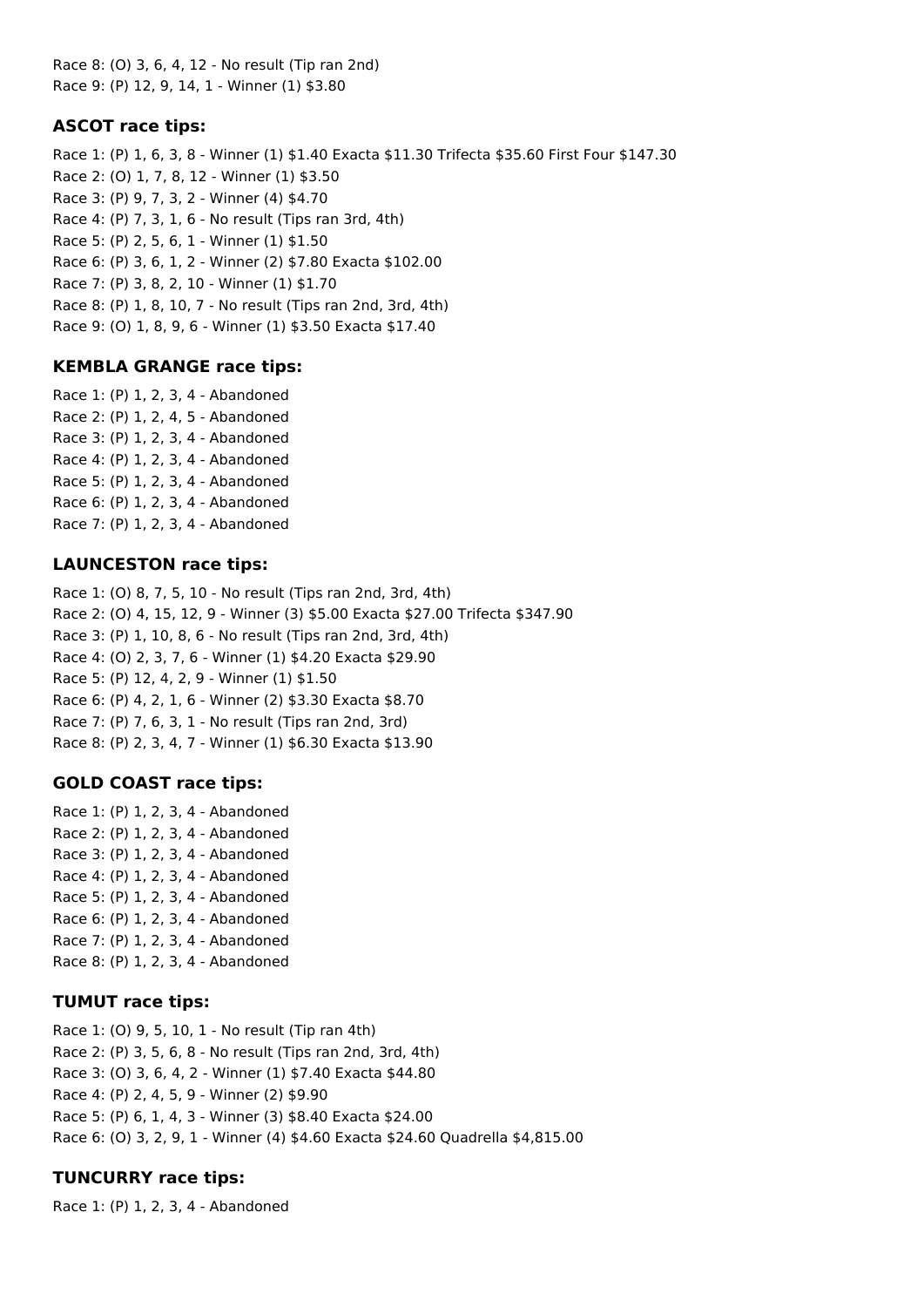Race 2: (P) 1, 2, 3, 4 - Abandoned Race 3: (P) 1, 3, 4, 5 - Abandoned Race 4: (P) 1, 2, 3, 4 - Abandoned Race 5: (P) 1, 2, 3, 4 - Abandoned Race 6: (P) 1, 2, 4, 5 - Abandoned

### **ALICE SPRINGS race tips:**

Race 1: (P) 2, 6, 3, 5 - No result Race 2: (P) 5, 2, 1, 3 - Winner (4) \$7.50 Exacta \$43.40 Race 3: (P) 4, 6, 2, 7 - No result (Tip ran 3rd) Race 4: (P) 3, 1, 2, 4 - No result (Tips ran 3rd, 4th) Race 5: (P) 2, 1, 4, 3 - Winner (1) \$1.80 Exacta \$6.00

## **TERANG race tips:**

Race 1: (O) 2, 6, 5, 10 - No result (Tips ran 2nd, 3rd, 4th) Race 2: (P) 11, 2, 7, 5 - Winner (2) \$3.20 Race 3: (P) 1, 8, 7, 13 - No result (Tips ran 2nd, 4th) Race 4: (O) 5, 6, 9, 10 - Winner (1) \$2.40 Exacta \$7.20 Race 5: (O) 3, 4, 5, 2 - No result (Tip ran 2nd) Race 6: (O) 5, 10, 3, 12 - Winner (2) \$6.00 Race 7: (P) 4, 2, 3, 1 - Winner (2) \$2.60 Race 8: (O) 7, 10, 1, 3 - Winner (3) \$14.30

# **Saturday 11th January 2020**

## **RANDWICK race tips:**

Race 1: (P) 3, 2, 5, 4 - Winner (1) \$2.10 Exacta \$5.90 Trifecta \$24.40 Race 2: (O) 3, 12, 4, 9 - No result (Tip ran 2nd) Race 3: (P) 4, 7, 6, 2 - Winner (3) \$4.10 Exacta \$13.10 Trifecta \$34.60 Race 4: (P) 1, 6, 4, 3 - Winner (1) \$2.20 Exacta \$6.80 Race 5: (O) 1, 2, 7, 6 - No result (Tip ran 2nd) Race 6: (P) 8, 3, 1, 6 - Winner (1) \$2.60 Exacta \$9.00 Trifecta \$35.70 Race 7: (P) 11, 3, 5, 1 - Winner (3) \$3.10 Exacta \$14.70 Trifecta \$36.60 First Four \$131.60 Race 8: (P) 5, 13, 2, 1 - Winner (1) \$3.20 Race 9: (O) 7, 2, 4, 12 - No result (Tips ran 2nd, 3rd)

## **FLEMINGTON race tips:**

Race 1: (P) 8, 2, 1, 9 - Winner (2) \$4.70 Exacta \$13.00 Race 2: (P) 2, 4, 1, 6 - Winner (1) \$2.10 Race 3: (P) 2, 7, 1, 11 - No result (Tip ran 4th) Race 4: (P) 4, 3, 5, 7 - Winner (2) \$3.10 Exacta \$17.30 Trifecta \$96.10 First Four \$187.90 Race 5: (P) 1, 4, 8, 2 - No result (Tips ran 2nd, 3rd) Race 6: (P) 2, 6, 10, 8 - No result (Tips ran 2nd, 3rd) Race 7: (P) 5, 6, 3, 2 - Winner (2) \$3.60 Exacta \$29.90 Race 8: (P) 8, 3, 9, 10 - Winner (4) \$11.40 Race 9: (O) 15, 5, 12, 10 - Winner (4) \$17.80 Exacta \$99.10

#### **MURRAY BRIDGE race tips:**

Race 1: (P) 7, 4, 1, 8 - Winner (2) \$4.40 Exacta \$47.40 Race 2: (P) 6, 2, 7, 4 - Winner (1) \$2.70 Exacta \$10.00 Race 3: (O) 5, 10, 6, 9 - Winner (4) \$6.70 Race 4: (P) 5, 2, 1, 6 - Winner (3) \$3.50 Race 5: (O) 14, 1, 7, 8 - Winner (1) \$1.30 Exacta \$4.10 Early Quadrella \$92.90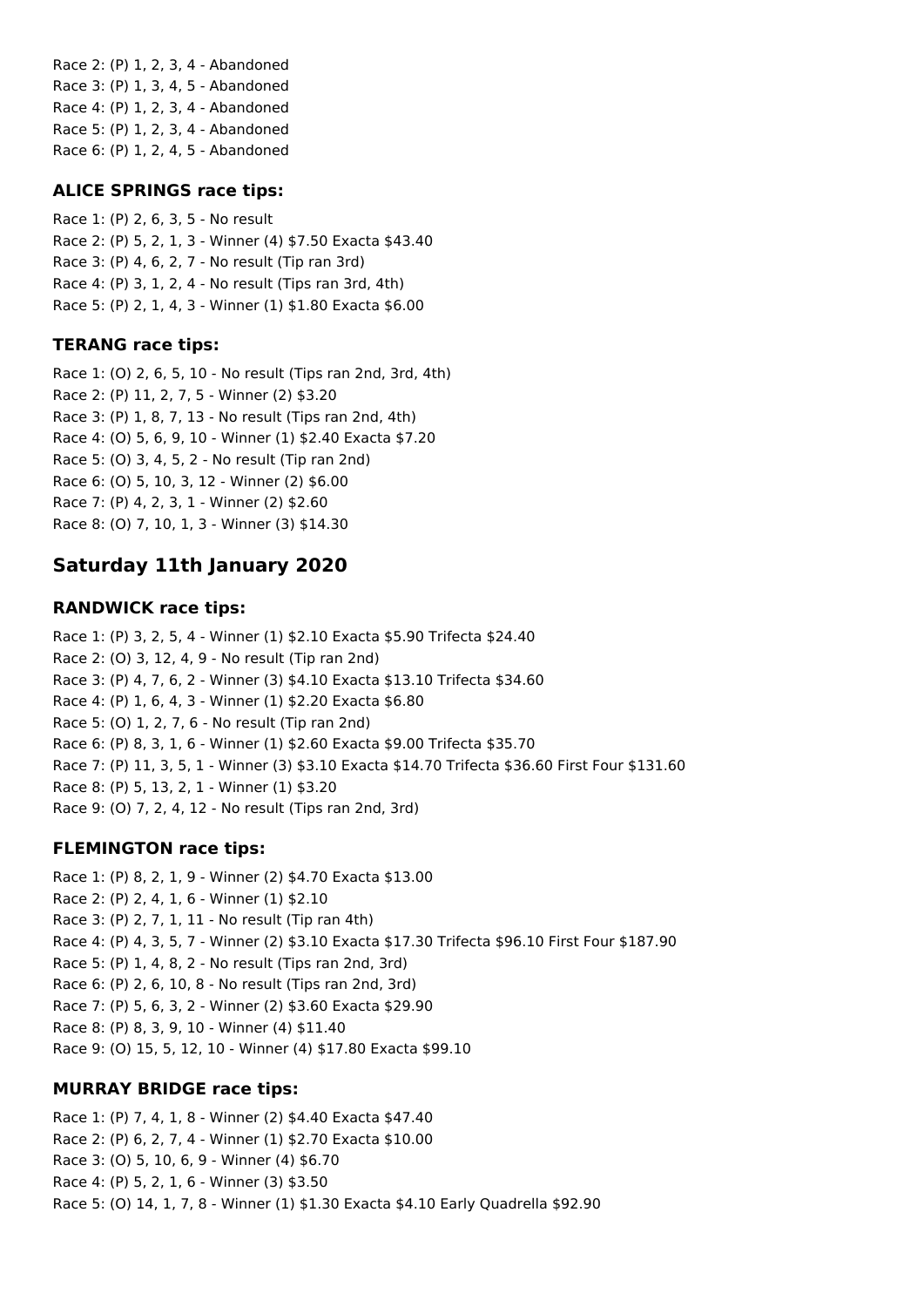Race 6: (O) 6, 4, 3, 11 - Winner (1) \$2.30 Race 7: (O) 2, 8, 6, 12 - Winner (1) \$2.70 Race 8: (P) 14, 5, 1, 4 - Winner (4) \$6.60 Race 9: (O) 3, 5, 1, 8 - No result (Tip ran 3rd)

## **GOLD COAST race tips:**

Race 1: (P) 2, 4, 7, 3 - Winner (3) \$5.80 Exacta \$39.90 Race 2: (P) 6, 5, 12, 7 - Winner (2) \$3.60 Exacta \$9.90 Race 3: (P) 1, 6, 5, 2 - No result (Tips ran 2nd, 3rd) Race 4: (O) 5, 8, 10, 1 - Winner (2) \$5.10 Race 5: (O) 1, 10, 5, 2 - Winner (1) \$4.90 Exacta \$22.60 Race 6: (P) 2, 5, 15, 3 - Winner (1) \$1.70 Race 7: (P) 5, 2, 1, 10 - No result Race 8: (O) 6, 3, 1, 8 - Winner (1) \$3.40 Race 9: (P) 3, 4, 6, 2 - Winner (2) \$5.10

#### **KEMBLA GRANGE race tips:**

Race 1: (P) 4, 7, 2, 3 - Winner (1) \$3.00 Exacta \$10.50 Race 2: (P) 7, 1, 2, 3 - Winner (4) \$8.60 Exacta \$57.60 Race 3: (P) 8, 3, 9, 7 - Winner (1) \$1.60 Exacta \$10.30 Trifecta \$47.50 First Four \$97.80 Race 4: (O) 11, 10, 8, 6 - Winner (1) \$6.10 Exacta \$28.20 Early Quadrella \$268.30 Race 5: (P) 16, 8, 12, 1 - No result (Tip ran 3rd) Race 6: (O) 4, 9, 6, 5 - No result (Tip ran 3rd) Race 7: (O) 6, 4, 12, 7 - Winner (2) \$3.10

#### **WERRIBEE race tips:**

Race 1: (P) 6, 8, 7, 4 - No result (Tips ran 2nd, 3rd) Race 2: (P) 10, 6, 8, 9 - Winner (3) \$4.60 Exacta \$63.10 Trifecta \$98.80 Race 3: (P) 3, 7, 9, 10 - Winner (1) \$1.90 Exacta \$5.90 Race 4: (P) 3, 4, 2, 7 - Winner (4) \$2.90 Race 5: (P) 3, 2, 8, 9 - Winner (2) \$2.50 Race 6: (O) 5, 2, 11, 1 - Winner (2) \$3.70 Race 7: (O) 7, 9, 2, 1 - No result (Tips ran 2nd, 4th)

#### **QUEANBEYAN race tips:**

Race 1: (P) 7, 1, 5, 6 - Winner (1) \$1.90 Exacta \$4.80 Race 2: (P) 2, 5, 4, 1 - Winner (2) \$6.60 Race 3: (P) 2, 8, 1, 3 - Winner (4) \$6.90 Exacta \$33.10 Race 4: (O) 1, 7, 2, 4 - Winner (4) \$3.90 Exacta \$19.30 Early Quadrella \$400.30 Race 5: (P) 10, 5, 8, 4 - No result (Tips ran 2nd, 4th) Race 6: (O) 10, 7, 3, 6 - Winner (2) \$2.50 Exacta \$5.20

#### **GLEN INNES race tips:**

Race 1: (P) 8, 4, 7, 2 - Winner (3) \$3.70 Exacta \$6.70 Trifecta \$16.30 Race 2: (P) 3, 1, 4, 2 - Winner (4) \$4.20 Exacta \$16.50 Trifecta \$61.60 First Four \$106.80 Race 3: (P) 1, 4, 8, 9 - Winner (1) \$2.00 Race 4: (P) 1, 5, 3, 6 - No result (Tips ran 3rd, 4th) Race 5: (O) 10, 4, 6, 5 - Winner (2) \$4.60 Exacta \$12.60 Trifecta \$67.20 Race 6: (O) 5, 3, 8, 6 - Winner (1) \$2.40 Exacta \$12.30

#### **PINJARRA race tips:**

Race 1: (P) 3, 1, 6, 9 - No result (Tip ran 4th) Race 2: (P) 2, 9, 5, 1 - Winner (1) \$5.80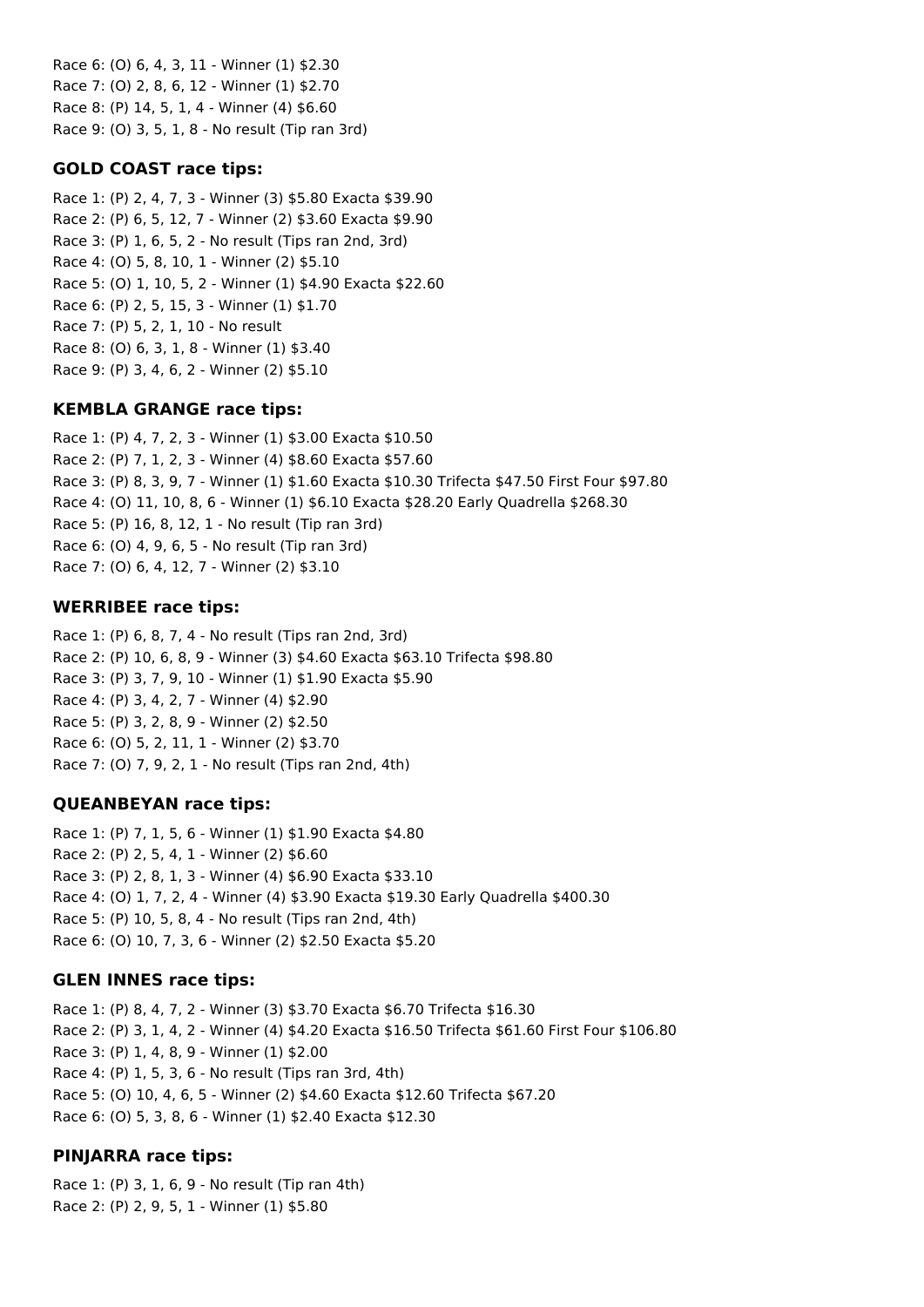Race 3: (P) 2, 3, 7, 1 - No result (Tip ran 2nd) Race 4: (P) 5, 1, 4, 10 - Winner (4) \$12.50 Race 5: (P) 1, 5, 7, 6 - No result (Tips ran 3rd, 4th) Race 6: (O) 12, 5, 2, 6 - Winner (1) \$3.60 Exacta \$33.60 Trifecta \$101.40 Race 7: (O) 10, 8, 2, 4 - Winner (1) \$3.40 Exacta \$33.00 Race 8: (P) 6, 11, 3, 10 - Winner (1) \$4.60 Race 9: (O) 8, 4, 1, 7 - Winner (2) \$2.60 Race 10: (O) 3, 11, 1, 12 - Winner (2) \$5.80 Exacta \$43.80 Trifecta \$158.60 Quadrella \$321.80

## **WARWICK race tips:**

Race 1: (P) 2, 4, 5, 8 - Winner (4) \$3.30 Race 2: (P) 4, 1, 9, 6 - Winner (3) \$13.20 Race 3: (P) 5, 3, 4, 2 - Winner (2) \$4.90 Exacta \$17.00 Trifecta \$42.60 Race 4: (O) 8, 16, 6, 1 - Winner (1) \$6.50 Exacta \$33.40 Early Quadrella \$304.00 Race 5: (O) 2, 12, 7, 18 - No result (Tips ran 3rd, 4th) Race 6: (P) 3, 5, 7, 2 - Winner (1) \$3.20 Exacta \$14.40 Race 7: (P) 1, 3, 4, 8 - Winner (2) \$5.60 Exacta \$35.80 Race 8: (O) 2, 1, 6, 4 - Winner (2) \$3.10

## **DARWIN race tips:**

Race 1: (P) 2, 1, 7, 5 - Winner (2) \$3.00 Race 2: (P) 3, 4, 2, 1 - No result (Tips ran 2nd, 3rd) Race 3: (P) 1, 3, 8, 6 - Winner (1) \$3.60 Exacta \$10.30 Race 4: (O) 6, 5, 4, 3 - No result (Tip ran 2nd) Race 5: (O) 4, 2, 5, 7 - No result (Tips ran 2nd, 4th)

# **Saturday 4th January 2020**

#### **RANDWICK Kensington race tips:**

Race 1: (O) 1, 4, 5, 3 - No result (Tips ran 2nd, 3rd, 4th) Race 2: (P) 6, 2, 1, 3 - No result (Tips ran 2nd, 3rd) Race 3: (P) 3, 1, 9, 6 - Winner (2) \$3.40 Exacta \$20.10 Trifecta \$80.00 First Four \$236.70 Race 4: (P) 2, 7, 8, 1 - Winner (2) \$4.20 Exacta \$10.20 Trifecta \$41.10 First Four \$82.00 Race 5: (P) 4, 8, 6, 3 - Winner (2) \$6.20 Exacta \$29.60 Race 6: (P) 9, 3, 5, 6 - Winner (4) \$4.10 Exacta \$10.30 Trifecta \$55.80 Race 7: (P) 9, 4, 2, 7 - Winner (1) \$3.80 Race 8: (P) 3, 4, 1, 7 - No result (Tips ran 3rd, 4th) Race 9: (P) 1, 11, 6, 4 - No result (Tips ran 3rd, 4th)

## **CAULFIELD race tips:**

Race 1: (P) 6, 4, 2, 7 - No result (Tips ran 2nd, 4th) Race 2: (P) 2, 8, 5, 6 - Winner (3) \$5.10 Race 3: (P) 10, 4, 7, 5 - Winner (2) \$4.30 Exacta \$44.10 Race 4: (P) 3, 14, 13, 9 - Winner (3) \$5.00 Exacta \$14.10 Race 5: (O) 2, 1, 5, 12 - No result (Tip ran 2nd) Race 6: (P) 4, 13, 17, 3 - No result (Tips ran 3rd, 4th) Race 7: (P) 11, 3, 4, 12 - Winner (1) \$3.00 Race 8: (P) 12, 7, 10, 2 - No result (Tips ran 2nd, 4th) Race 9: (P) 2, 7, 12, 4 - Winner (2) \$4.70 Exacta \$22.30 Trifecta \$108.10

## **GAWLER race tips:**

Race 1: (P) 3, 2, 4, 1 - Winner (2) \$2.30 Exacta \$5.60 Trifecta \$9.80 First Four \$14.10 Race 2: (P) 3, 5, 1, 7 - No result (Tips ran 2nd, 3rd, 4th)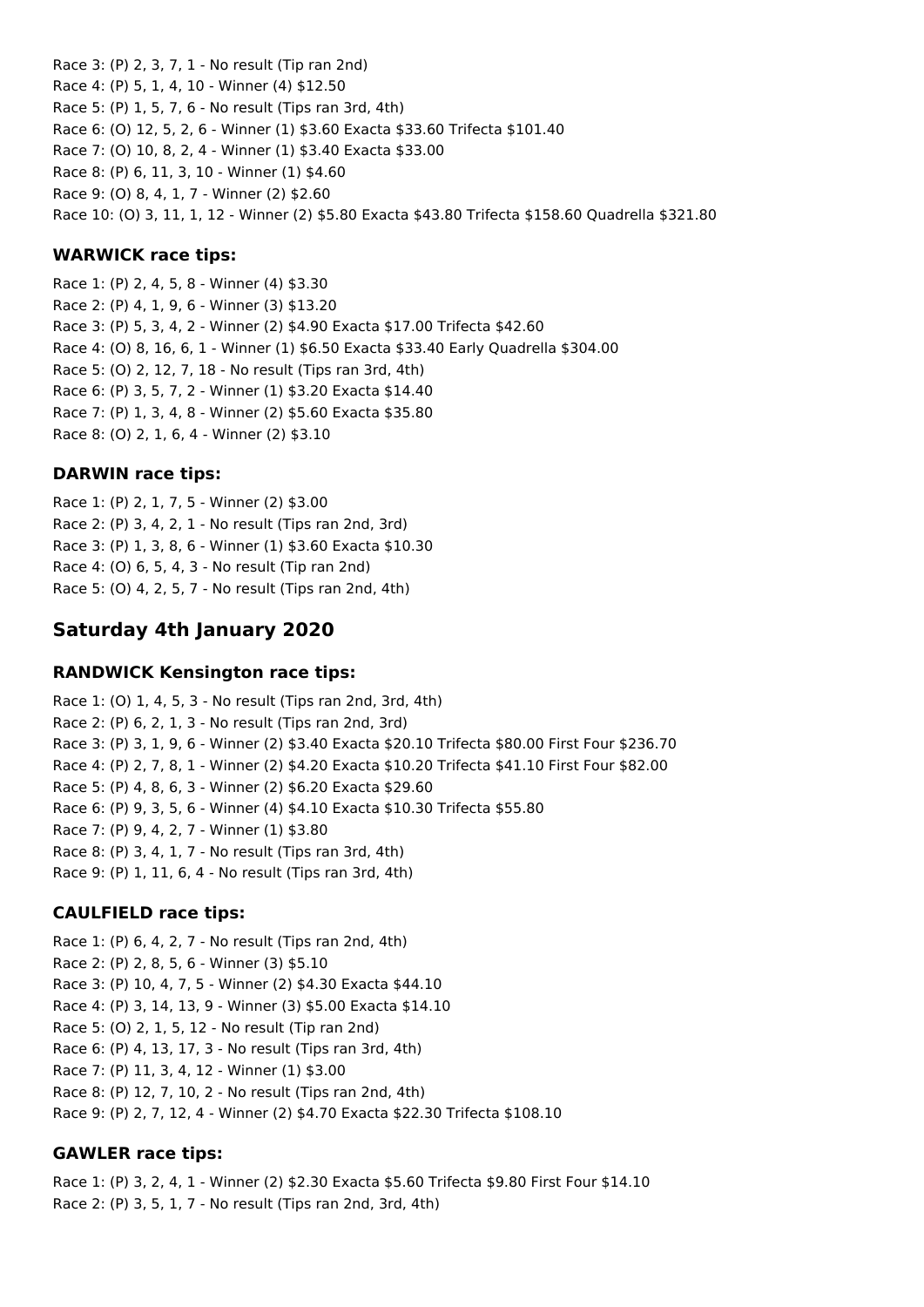Race 3: (P) 5, 6, 9, 1 - Winner (4) \$8.60 Race 4: (O) 8, 6, 3, 7 - No result (Tip ran 2nd) Race 5: (O) 3, 2, 5, 4 - No result (Tips ran 2nd, 3rd) Race 6: (O) 8, 5, 4, 3 - No result (Tips ran 2nd, 3rd, 4th) Race 7: (P) 8, 5, 6, 1 - Winner (4) \$4.60 Exacta \$24.00 Trifecta \$113.90 Race 8: (P) 7, 1, 3, 2 - No result (Tips ran 2nd, 3rd, 4th) Race 9: (P) 7, 4, 11, 3 - Winner (3) \$6.10

## **GOLD COAST race tips:**

Race 1: (P) 1, 4, 11, 2 - No result (Tip ran 4th) Race 2: (P) 7, 10, 13, 11 - Winner (4) \$9.10 Exacta \$28.70 Race 3: (P) 5, 1, 8, 9 - No result (Tips ran 2nd, 3rd) Race 4: (P) 1, 5, 4, 3 - No result (Tips ran 2nd, 3rd) Race 5: (O) 5, 10, 12, 14 - Winner (3) \$10.60 Exacta \$75.00 Race 6: (P) 7, 3, 1, 4 - Winner (4) \$5.00 Exacta \$22.10 Race 7: (O) 10, 2, 3, 14 - No result (Tips ran 2nd, 3rd) Race 8: (O) 2, 15, 5, 12 - No result (Tips ran 3rd, 4th) Race 9: (O) 15, 7, 2, 1 - No result (Tips ran 2nd, 4th)

## **WYONG race tips:**

Race 1: Abandoned Race 2: Abandoned Race 3: Abandoned Race 4: Abandoned Race 5: Abandoned Race 6: Abandoned Race 7: Abandoned

## **ASCOT race tips:**

Race 1: (P) 4, 1, 3, 5 - Winner (1) \$3.70 Race 2: (P) 4, 2, 3, 9 - Winner (1) \$1.80 Exacta \$3.60 Trifecta \$16.00 Race 3: (P) 2, 3, 5, 8 - Winner (4) \$7.20 Exacta \$28.90 Race 4: (P) 1, 4, 7, 3 - No result (Tips ran 2nd, 3rd) Race 5: (O) 10, 7, 12, 1 - No result (Tips ran 2nd, 3rd) Race 6: (P) 4, 1, 3, 2 - Winner (2) \$3.90 Race 7: (P) 5, 1, 6, 2 - Winner (1) \$2.00 Race 8: (P) 7, 13, 12, 1 - Winner (1) \$3.30 Race 9: (O) 4, 12, 10, 11 - No result (Tip ran 2nd)

## **LAUNCESTON race tips:**

Race 1: (P) 1, 3, 5, 2 - Winner (1) \$1.80 Exacta \$4.20 Trifecta \$5.50 Race 2: (P) 3, 2, 18, 13 - Winner (2) \$1.90 Race 3: (O) 12, 13, 9, 7 - No result (Tip ran 3rd) Race 4: (O) 4, 7, 10, 5 - No result (Tips ran 2nd, 4th) Race 5: (P) 7, 8, 3, 9 - Winner (2) \$2.20 Exacta \$30.70 Race 6: (P) 4, 1, 5, 6 - Winner (1) \$1.80 Exacta \$1.90 Trifecta \$14.40 First Four \$25.20 Race 7: (P) 3, 2, 5, 1 - Winner (1) \$1.80 Exacta \$5.70 Trifecta \$17.30 Race 8: (P) 5, 2, 1, 7 - Winner (2) \$2.90 Exacta \$9.20 Trifecta \$15.20 Race 9: (P) 1, 5, 8, 10 - Winner (1) \$3.50 Exacta \$17.50 Quadrella \$64.90

## **KILCOY race tips:**

Race 1: (P) 1, 7, 6, 10 - Winner (2) \$7.00 Exacta \$46.30 Trifecta \$104.20 Race 2: (P) 1, 8, 5, 10 - Winner (1) \$2.60 Exacta \$7.90